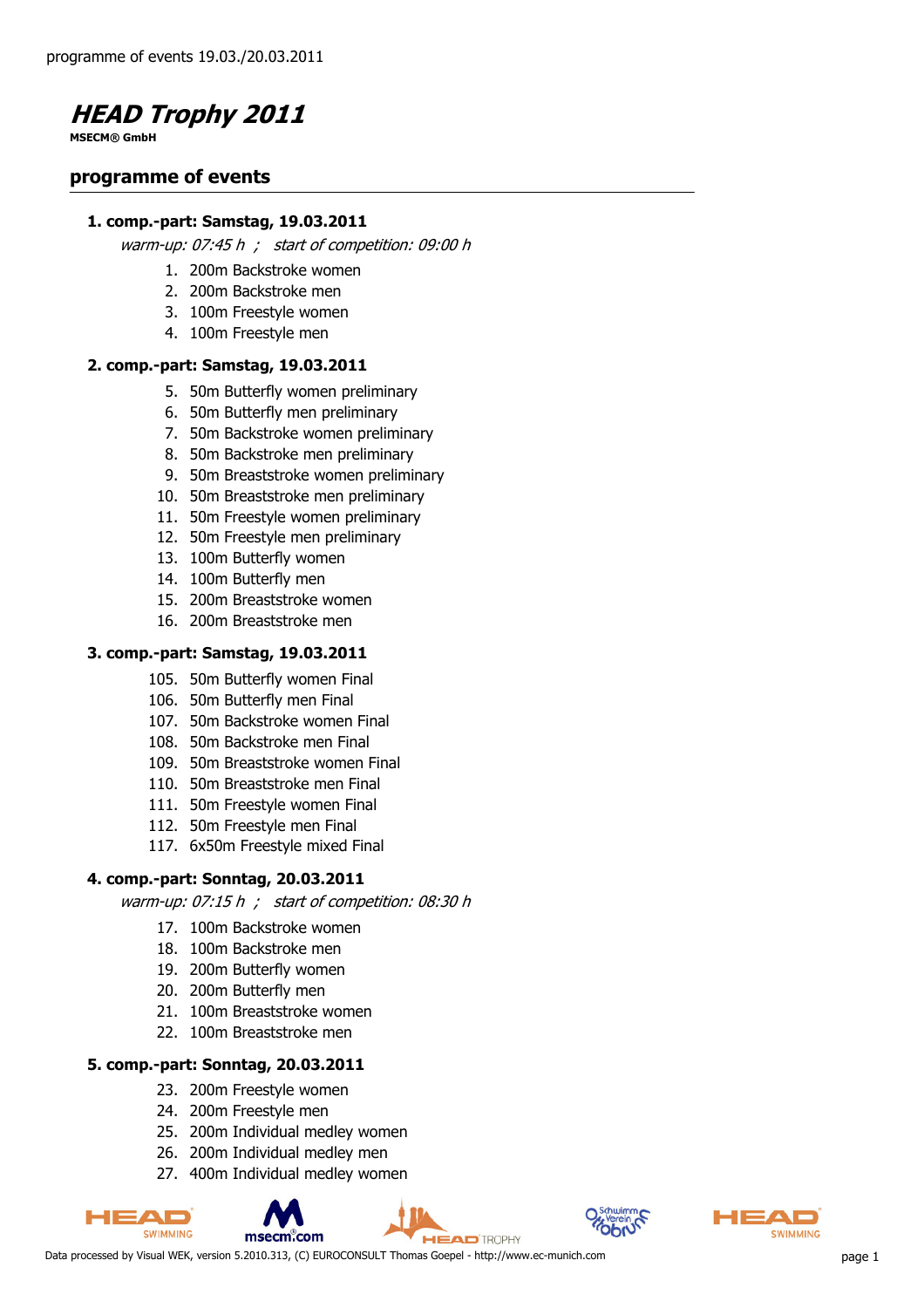

**MSECM® GmbH**

#### **programme of events**

28. 400m Individual medley men



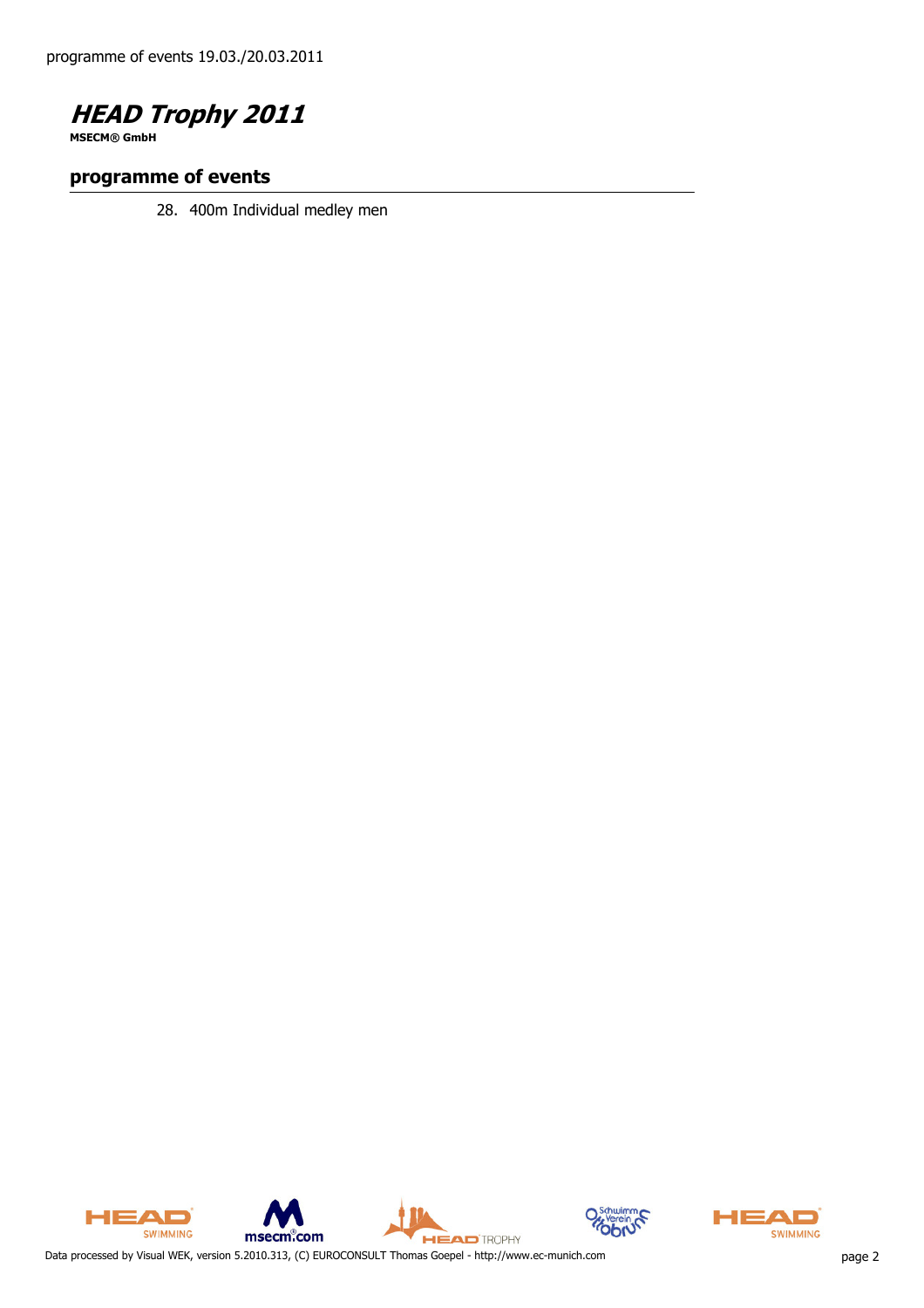**MSECM® GmbH**

#### **participating clubs**

|                                                |                          |                |                    | starts         |                         |                         | swimmer        |                                  |                |                         |                         |
|------------------------------------------------|--------------------------|----------------|--------------------|----------------|-------------------------|-------------------------|----------------|----------------------------------|----------------|-------------------------|-------------------------|
| club                                           | country                  | W              | М                  | X              | single                  | relay                   | W              | М                                | X              | single                  | relay                   |
| 1. 1. SC Ravensburg                            | <b>GER</b>               | 4              | 15                 |                | 19                      |                         | $\mathbf{1}$   | $\overline{4}$                   |                | 5                       |                         |
| 2. 1. USC Traun                                | <b>AUT</b>               | 14             | 7                  |                | 21                      |                         | 5              | 2                                |                | 7                       |                         |
| 3. A.S.D. Dolomitica Nuoto C.T.T.              | <b>ITA</b>               | 10             | 21                 |                | 31                      |                         | 4              | 10                               |                | 14                      |                         |
| 4. Aqua Team                                   | <b>ROM</b>               | 52             | 66                 |                | 118                     |                         | 8              | 10                               |                | 18                      |                         |
| 5. Bezirk Mittelfranken                        | <b>GER</b>               |                | 3                  |                | з                       |                         |                | $\mathbf{1}$                     |                | 1                       |                         |
| 6. Celldömölki VVSE                            | <b>HUN</b>               | 10             | 13                 |                | 23                      |                         | 2              | 3                                |                | 5                       |                         |
| 7. DJK Sportbund München                       | <b>GER</b>               | 26             | 16                 |                | 42                      |                         | 8              | 4                                |                | 12                      |                         |
| 8. Delphin 77 Herzogenaurach                   | <b>GER</b>               | 3              | 4                  |                | $\overline{\mathbf{z}}$ |                         | $\mathbf{1}$   | $\overline{2}$                   |                | 3                       |                         |
| 9. ETRURIA NUOTO                               | <b>ITA</b>               | 56             | 42                 | $\mathbf{1}$   | 98                      | 1                       | 11             | 8                                | $\mathbf{1}$   | 19                      | 1                       |
| 10. Erster Münchner Schwimmclub (EMSC)         | <b>GER</b>               | 3              |                    |                | з                       |                         | 2              |                                  |                | $\overline{\mathbf{2}}$ |                         |
| 11. Europ Tec Zalaviz Zalaegerszegi Uszo Klub  | <b>HUN</b>               | 31             |                    |                | 31                      |                         | 5              |                                  |                | 5                       |                         |
| 12. Extreme fitness athletics                  | <b>RUS</b>               | $\overline{4}$ | 12                 |                | 16                      |                         | $\mathbf{1}$   | $\overline{4}$                   |                | 5                       |                         |
| 13. KSP Kladno                                 | <b>CZE</b>               |                | 6                  |                | 6                       |                         |                | 1                                |                | 1                       |                         |
| 14. Kiskunhalasi Uszo es Gyogyuszo Egyesület   | <b>HUN</b>               | 36             | 8                  |                | 44                      |                         | 6              | $\overline{2}$                   |                |                         |                         |
| 15. MTV 1862 Pfaffenhofen                      | <b>GER</b>               |                |                    |                |                         |                         |                |                                  |                | 8                       |                         |
|                                                |                          | 11             |                    |                | 11                      |                         | $\overline{2}$ |                                  |                | $\overline{\mathbf{2}}$ |                         |
| 16. Nuotatori Genovesi                         | <b>ITA</b>               | 31             | 45                 | $\overline{2}$ | 76                      | $\overline{\mathbf{2}}$ | 11             | 15                               | $\overline{2}$ | 26                      | $\overline{\mathbf{2}}$ |
| 17. Oroshaza Uszo Egyesulet                    | <b>HUN</b>               | 12             |                    |                | 12                      |                         | 3              |                                  |                | 3                       |                         |
| 18. PK Olimpija                                | <b>SLO</b>               |                | 8                  |                | 8                       |                         |                | $\overline{2}$                   |                | $\overline{\mathbf{2}}$ |                         |
| 19. PSV Oberhausen                             | <b>GER</b>               | 3              |                    |                | з                       |                         | 1              |                                  |                | 1                       |                         |
| 20. PSV-Eichstätt                              | <b>GER</b>               | 17             | 13                 |                | 30                      |                         | 6              | 5                                |                | 11                      |                         |
| 21. Plavalna zveza Slovenije                   | <b>SLO</b>               |                | 3                  |                | 3                       |                         |                | $1\,$                            |                | 1                       |                         |
| 22. Plavalni klub Koper                        | <b>SLO</b>               | 10             | 5                  |                | 15                      |                         | 3              | $\overline{2}$                   |                | 5                       |                         |
| 23. Plavalni klub Triglav Kranj                | <b>SLO</b>               | 46             | 23                 |                | 69                      |                         | 17             | $\overline{7}$                   |                | 24                      |                         |
| 24. Rari Nantes Valsugana                      | ITA                      | 62             | 4                  |                | 66                      |                         | 16             | $\mathbf{1}$                     |                | 17                      |                         |
| 25. Region Moscow                              | <b>RUS</b>               | 12             | 23                 | $\mathbf{1}$   | 35                      | 1                       | 4              | 8                                | $\mathbf{1}$   | 12                      | 1                       |
| 26. Region Ostschweiz                          | SUI                      | 106            | 87                 |                | 193                     |                         | 19             | 15                               |                | 34                      |                         |
| 27. Romai SE                                   | <b>HUN</b>               | 13             | 10                 |                | 23                      |                         | 3              | $\overline{2}$                   |                | 5                       |                         |
| 28. SB Bayern 07                               | <b>GER</b>               | 9              | 8                  |                | 17                      |                         | 3              | 3                                |                | 6                       |                         |
| 29. SC 53 Landshut                             | <b>GER</b>               | 28             | 13                 |                | 41                      |                         | 8              | 4                                |                | 12                      |                         |
| 30. SC DELPHIN Ingolstadt                      | <b>GER</b>               | 101            | 106                |                | 207                     |                         | 19             | 23                               |                | 42                      |                         |
| 31. SC Prinz Eugen - München                   | <b>GER</b>               | 18             | 40                 | $\mathbf{1}$   | 58                      | 1                       | 10             | 12                               | 1              | 22                      | 1                       |
| 32. SC Wfr. München<br>33. SG Ergolding-Landau | <b>GER</b><br><b>GER</b> | 50             | 97                 |                | 147                     |                         | 13             | 25                               |                | 38                      |                         |
| 34. SG Frankenhöhe                             | <b>GER</b>               | $11\,$         | 10<br>6            |                | 21<br>6                 |                         | 4              | $\overline{2}$<br>$\overline{2}$ |                | 6<br>2                  |                         |
| 35. SG Nordoberpfalz                           | <b>GER</b>               | $\overline{4}$ | 24                 |                | 28                      |                         | $\mathbf{1}$   | $\overline{4}$                   |                | 5                       |                         |
| 36. SG Stadtwerke München                      | <b>GER</b>               | 120            | 164                | $\mathbf{1}$   | 284                     | 1                       | 33             | 40                               | $\mathbf 1$    | 73                      | 1                       |
| 37. SGS Hamburg                                | <b>GER</b>               |                | 5                  |                | 5                       |                         |                | $\mathbf{1}$                     |                | 1                       |                         |
| 38. SSG Neptun Germering e.V.                  | <b>GER</b>               | 57             | 40                 |                | 97                      |                         | 15             | 13                               |                | 28                      |                         |
| 39. SSG Penzberg-Tutzing                       | <b>GER</b>               | 9              | 1                  |                | 10                      |                         | 3              | $\,1\,$                          |                | 4                       |                         |
| 40. SSV Nürnberg                               | <b>GER</b>               | $\overline{2}$ |                    |                | $\overline{\mathbf{2}}$ |                         | $\mathbf{1}$   |                                  |                | 1                       |                         |
| 41. SSV Ulm 1846                               | <b>GER</b>               | 5              | 3                  |                | 8                       |                         | $\overline{2}$ | $\mathbf{1}$                     |                | 3                       |                         |
| 42. SSV Weingarten                             | <b>GER</b>               | 12             |                    |                | 12                      |                         | $\overline{2}$ |                                  |                | $\overline{\mathbf{2}}$ |                         |
| 43. SV 77 Neufahrn                             | <b>GER</b>               | $11\,$         | 15                 |                | 26                      |                         | 4              | 4                                |                | 8                       |                         |
| 44. SV Arnbruck                                | <b>GER</b>               | 13             | 3                  |                | 16                      |                         | 5              | $1\,$                            |                | 6                       |                         |
| 45. SV Dachau 1925                             | <b>GER</b>               | 23             | 9                  |                | 32                      |                         | 5              | $\overline{4}$                   |                | 9                       |                         |
| 46. SV Grafing Ebersberg                       | <b>GER</b>               | 8              |                    |                | 8                       |                         | 4              |                                  |                | 4                       |                         |
| 47. SV Lohhof e.V.                             | <b>GER</b>               | 64             | 6                  |                | 70                      |                         | 14             | $\overline{2}$                   |                | 16                      |                         |
| 1EAC<br><b>SWIMMING</b><br>msecm.com           |                          |                | <b>HEAD</b> TROPHY |                |                         | Schwimm<br>erein        |                |                                  |                | о —<br><b>SWIMMING</b>  |                         |

Data processed by Visual WEK, version 5.2010.313, (C) EUROCONSULT Thomas Goepel - http://www.ec-munich.com page 3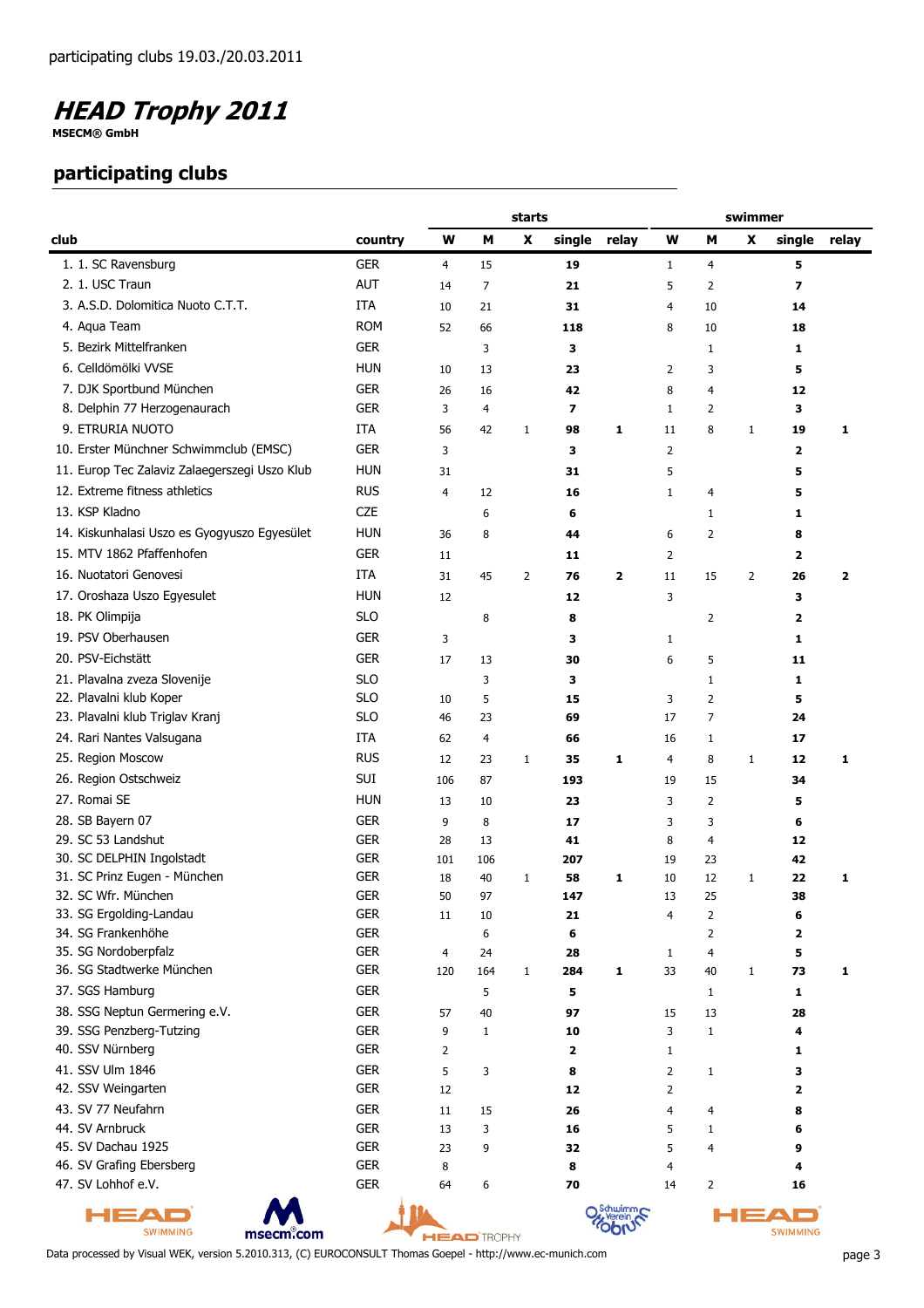**MSECM® GmbH**

#### **participating clubs**

|                                          |                          | starts         |                |              |                         |   |                | swimmer           |              |              |       |  |
|------------------------------------------|--------------------------|----------------|----------------|--------------|-------------------------|---|----------------|-------------------|--------------|--------------|-------|--|
| club                                     | country                  | W              | M              | X            | single relay            |   | W              | M                 | X            | single       | relay |  |
| 48. SV Nikar Heidelberg                  | <b>GER</b>               |                | $\overline{7}$ |              | $\overline{\mathbf{z}}$ |   |                | $\mathbf{1}$      |              | 1            |       |  |
| 49. SV Ottobrunn 1970 e.V.               | <b>GER</b>               | 117            | 93             |              | 210                     |   | 32             | 22                |              | 54           |       |  |
| 50. Schwimm Club Flös                    | <b>SUI</b>               | 30             | 30             |              | 60                      |   | 5              | 5                 |              | 10           |       |  |
| 51. Schwimm-Club Wittenbach              | SUI                      | 40             | 63             |              | 103                     |   | $\overline{7}$ | 11                |              | 18           |       |  |
| 52. Schwimmclub Aquarius Triesen         | LIE                      | 13             | 4              |              | 17                      |   | 5              | 2                 |              | 7            |       |  |
| 53. Schwimmclub Kreuzlingen              | <b>SUI</b>               | 20             | 29             |              | 49                      |   | 3              | $\overline{4}$    |              | 7            |       |  |
| 54. Schwimmclub Regensburg               | <b>GER</b>               | 3              | 3              |              | 6                       |   | $\mathbf{1}$   | 1                 |              | 2            |       |  |
| 55. Schwimmclub Unterland Eschen         | LIE                      | 17             |                | $\mathbf{1}$ | 17                      | 1 | 3              |                   | $\mathbf{1}$ | 3            | 1     |  |
| 56. Schwimmgemeinschaft Fürth            | <b>GER</b>               | 36             | 12             |              | 48                      |   | 9              | 3                 |              | 12           |       |  |
| 57. Schwimmklub Widnau                   | <b>SUI</b>               | 36             | 6              |              | 42                      |   | 6              | 1                 |              | 7            |       |  |
| 58. Schwimmunion Generali Salzburg       | <b>AUT</b>               |                | 6              |              | 6                       |   |                | $\mathbf{1}$      |              | 1            |       |  |
|                                          | <b>GER</b>               |                |                |              |                         |   |                |                   |              |              |       |  |
| 59. Schwimmverein Augsburg 1911 e.V.     |                          | 29             | 30             |              | 59                      |   | 8              | $\overline{7}$    |              | 15           |       |  |
| 60. Schwimmverein Kriens                 | <b>SUI</b>               |                | 8              |              | 8                       |   |                | 2                 |              | $\mathbf{2}$ |       |  |
| 61. Schwimmverein München 1899           | <b>GER</b>               | 19             | 4              |              | 23                      |   | 13             | 3                 |              | 16           |       |  |
| 62. Slowenien Swimming Team              | <b>SLO</b>               |                | 2              |              | $\overline{2}$          |   |                | 1                 |              | 1            |       |  |
| 63. Sportno Drustvo Delfin               | <b>SLO</b>               | 5              | 48             |              | 53                      |   | $\mathbf{1}$   | 9                 |              | 10           |       |  |
| 64. Startgemeinschaft Berner Oberland    | SUI                      | 37             | 63             |              | 100                     |   | 6              | 10                |              | 16           |       |  |
| 65. Swimming Club Ilion                  | <b>GRE</b>               | 16             | 9              |              | 25                      |   | 5              | 3                 |              | 8            |       |  |
| 66. Swimming Club Szeged                 | <b>HUN</b>               | 4              |                |              | 4                       |   | 1              |                   |              | 1            |       |  |
| 67. Szombathelyi Vizmu SC                | <b>HUN</b>               | 14             | 45             |              | 59                      |   | 2              | 6                 |              | 8            |       |  |
| 68. TS Dornbirn Schwimmen                | <b>AUT</b>               | 21             |                |              | 21                      |   | 3              |                   |              | 3            |       |  |
| 69. TSG Backnang                         | <b>GER</b>               | 37             | 5              |              | 42                      |   | 7              | $\mathbf{1}$      |              | 8            |       |  |
| 70. TSV - Eintracht Karlsfeld            | <b>GER</b>               | 4              | 10             |              | 14                      |   | 1              | 4                 |              | 5            |       |  |
| 71. TSV 1860 Rosenheim                   | <b>GER</b>               | 25             | 15             |              | 40                      |   | 6              | 4                 |              | 10           |       |  |
| 72. TSV 1862 Erding                      | <b>GER</b>               | 31             | 10             |              | 41                      |   | 6              | 5                 |              | 11           |       |  |
| 73. TSV 1862 Friedberg                   | <b>GER</b>               |                | 8              |              | 8                       |   |                | 2                 |              | $\mathbf{z}$ |       |  |
| 74. TSV 1862 Grafenau                    | <b>GER</b>               |                | 14             |              | 14                      |   |                | $\overline{2}$    |              | 2            |       |  |
| 75. TSV 1893 Taufkirchen (Vils)          | <b>GER</b>               | 11             | 5              |              | 16                      |   | 5              | $\overline{2}$    |              | 7            |       |  |
| 76. TSV 1909 Gersthofen                  | <b>GER</b>               | 8              | 3              |              | 11                      |   | $\overline{2}$ | $\mathbf{1}$      |              | 3            |       |  |
| 77. TSV Eintracht Hittfeld v. 1905 e.V.  | <b>GER</b>               | 4              |                |              | 4                       |   | $\mathbf{1}$   |                   |              | 1            |       |  |
| 78. TSV Haar                             | <b>GER</b>               | 15             | 7              |              | 22                      |   | 3              | 2                 |              | 5            |       |  |
| 79. TSV Hohenbrunn-Riemerling            | <b>GER</b>               | 103            | 52             | 1            | 155                     | 1 | 22             | 13                | 1            | 35           | 1     |  |
| 80. TSV Königsbrunn                      | <b>GER</b>               | 8              | 2              |              | 10                      |   | 4              | 1                 |              | 5            |       |  |
| 81. TSV Mindelheim                       | <b>GER</b>               | 24             | 36             |              | 60                      |   | 7              | 7                 |              | 14           |       |  |
| 82. TSV Neuburg                          | <b>GER</b>               | 15             | 10             |              | 25                      |   | 6              | 5                 |              | 11           |       |  |
| 83. TSV Obergünzburg<br>84. TSV Schongau | <b>GER</b><br><b>GER</b> |                | 9              |              | 9                       |   |                | 2                 |              | $\mathbf{z}$ |       |  |
| 85. TSV Vaterstetten                     | <b>GER</b>               | 19             | 2<br>4         |              | 2<br>23                 |   | 7              | 1<br>$\mathbf{1}$ |              | 1<br>8       |       |  |
| 86. TSV Zirndorf                         | <b>GER</b>               |                | 3              |              | 3                       |   |                | $\mathbf{1}$      |              | 1            |       |  |
| 87. TV 1860 Immenstadt                   | <b>GER</b>               | 4              | 4              |              | 8                       |   | $\overline{2}$ | 2                 |              | 4            |       |  |
| 88. TV 1864 Altötting                    | <b>GER</b>               | 4              | 2              |              | 6                       |   | $\mathbf{1}$   | 1                 |              | 2            |       |  |
| 89. Team Buron Kaufbeuren                | <b>GER</b>               | 49             | 35             |              | 84                      |   | 9              | 7                 |              | 16           |       |  |
| 90. VfL Kaufering e.V.                   | <b>GER</b>               | 13             | 4              |              | 17                      |   | 6              | 4                 |              | 10           |       |  |
| 91. VfvS München e.V.                    | <b>GER</b>               | $\overline{7}$ | 4              |              | 11                      |   | 4              | 3                 |              | 7            |       |  |
| 92. WSV Bad Tölz                         | <b>GER</b>               | 31             | 27             |              | 58                      |   | 9              | 8                 |              | 17           |       |  |
| total:                                   |                          |                | 1986 1717      | 8            | 3703                    | 8 | 503            | 422               | 8            | 925          | 8     |  |

HEAD SWIMMING







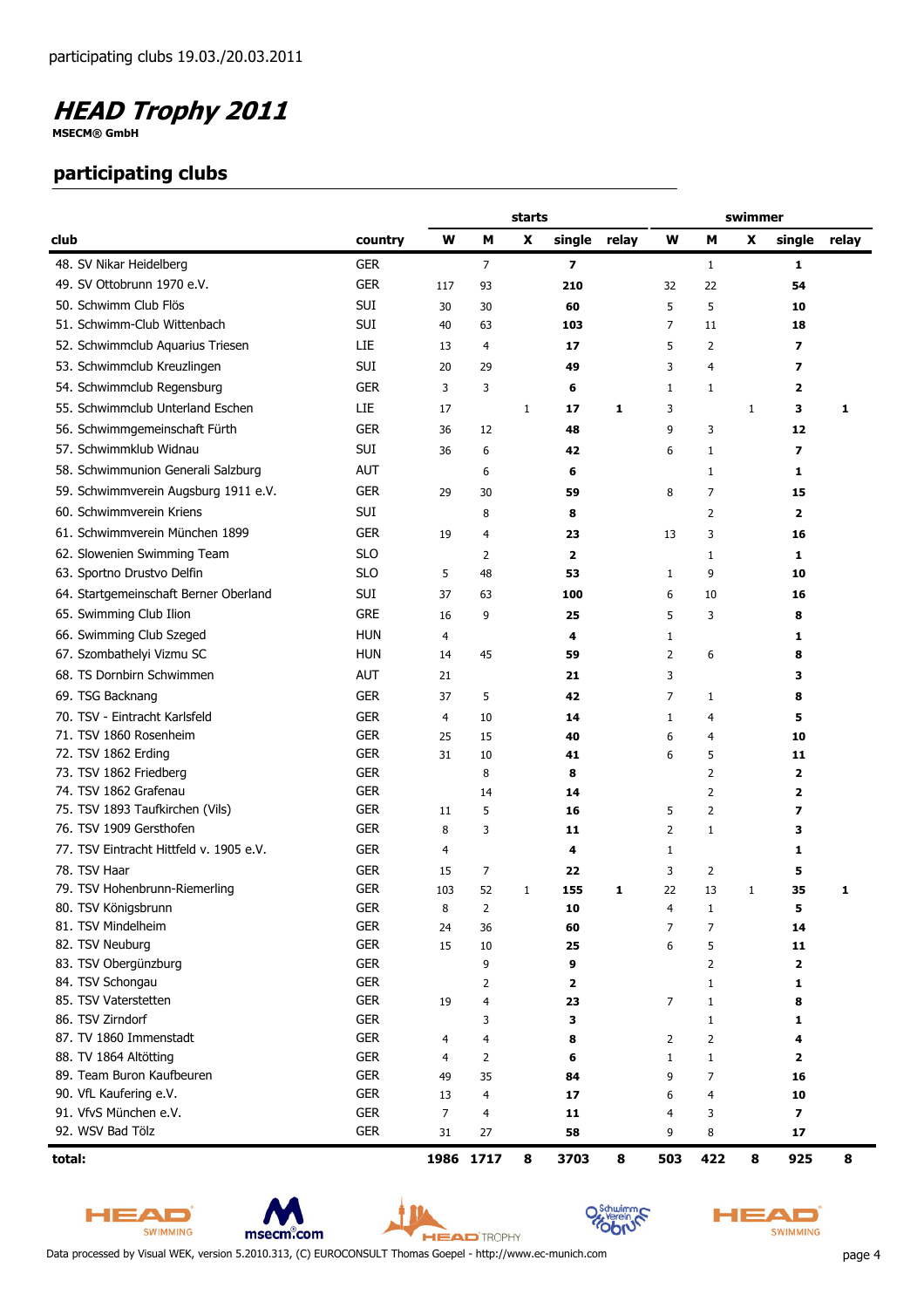**MSECM® GmbH**

#### **participating nations**

|            |      | starts | swimmer |        |       |     |     |   |        |       |
|------------|------|--------|---------|--------|-------|-----|-----|---|--------|-------|
| country    | W    | М      | X       | single | relay | W   | М   | X | single | relay |
| <b>AUT</b> | 35   | 13     | 0       | 48     | 0     | 8   | 3   | 0 | 11     | 0     |
| <b>CZE</b> | 0    | 6      | 0       | 6      | 0     | 0   | 1   | 0 | 1      | 0     |
| <b>GER</b> | 1228 | 1021   | з       | 2249   | 3     | 338 | 274 | 3 | 612    | 3     |
| <b>GRE</b> | 16   | 9      | 0       | 25     | 0     | 5   | 3   | 0 | 8      | 0     |
| <b>HUN</b> | 120  | 76     | 0       | 196    | 0     | 22  | 13  | 0 | 35     | 0     |
| ITA        | 159  | 112    | з       | 271    | 3     | 42  | 34  | 3 | 76     | 3     |
| LIE        | 30   | 4      | 1       | 34     | 1     | 8   | 2   | 1 | 10     | 1     |
| <b>ROM</b> | 52   | 66     | 0       | 118    | 0     | 8   | 10  | 0 | 18     | 0     |
| <b>RUS</b> | 16   | 35     | 1       | 51     | 1     | 5   | 12  | 1 | 17     |       |
| <b>SLO</b> | 61   | 89     | 0       | 150    | 0     | 21  | 22  | 0 | 43     | 0     |
| <b>SUI</b> | 269  | 286    | 0       | 555    | 0     | 46  | 48  | 0 | 94     | 0     |
| total:     | 1986 | 1717   | 8       | 3703   | 8     | 503 | 422 | 8 | 925    | 8     |





Data processed by Visual WEK, version 5.2010.313, (C) EUROCONSULT Thomas Goepel - http://www.ec-munich.com page 5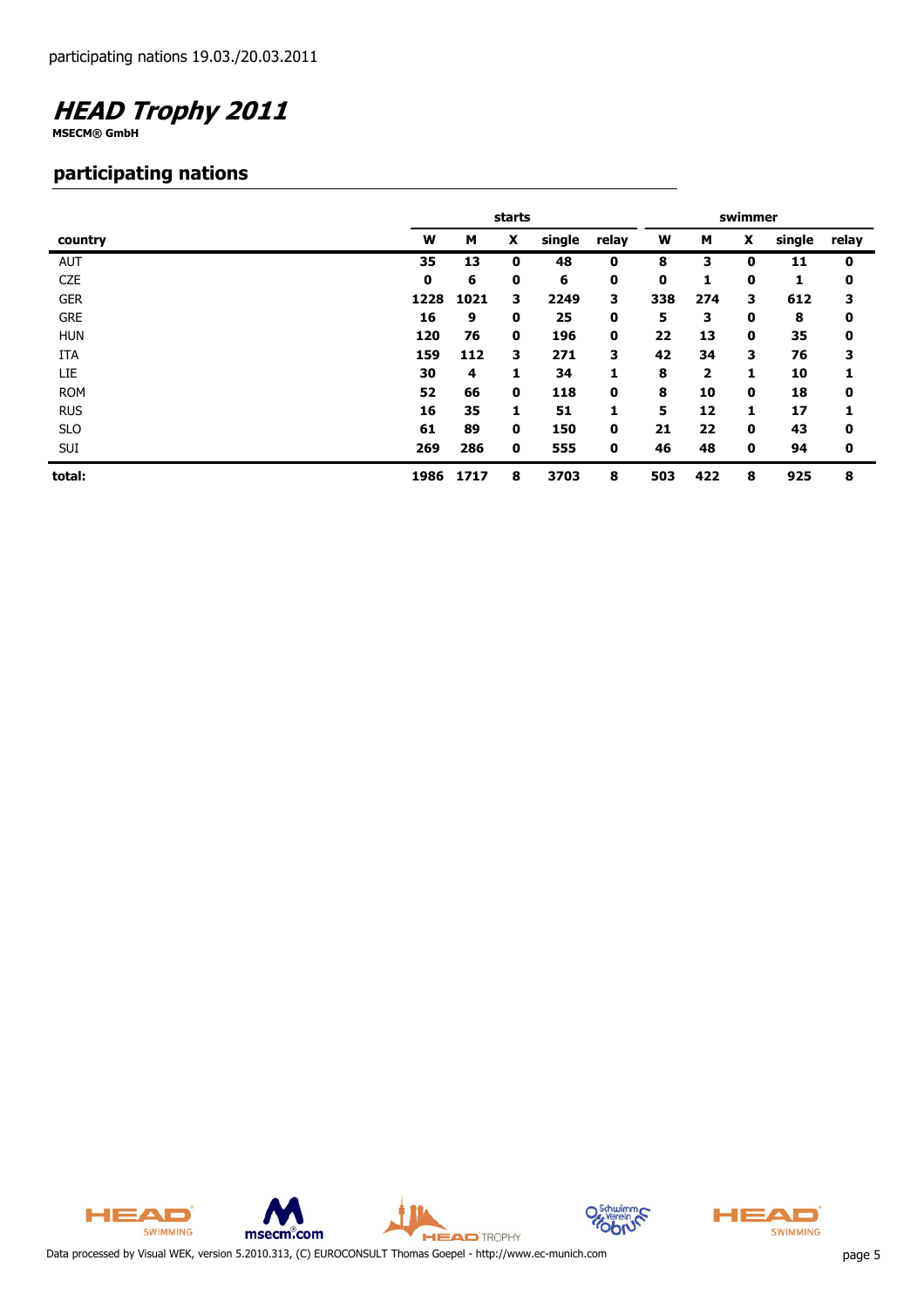**MSECM® GmbH**

#### **officials**

| location:               | Munich - Olympic swimming hall                                                         |
|-------------------------|----------------------------------------------------------------------------------------|
| no. of lanes:           | 8                                                                                      |
|                         | 50 <sub>m</sub><br>indoor pool                                                         |
| time system:            | automatic timing                                                                       |
| OC:                     | SV Ottobrunn 1970 e.V.                                                                 |
| organizer:              | SV Ottobrunn 1970 e.V.                                                                 |
| Water temperature:      | 26 °C                                                                                  |
| Pointtable:             | FINA Point Scoring Long Course 2010                                                    |
| Referee 1:              | Hannes Kießling, DSV                                                                   |
| Referee 2:              | Franz Hein, DSV                                                                        |
| Starter 1:              | Karlheinz Ach, BSV                                                                     |
| Starter 2:              | Gerhard Diller, BSV                                                                    |
| judge of stroke 1:      | Rainer Rupprecht, SV Dachau 1925                                                       |
| judge of stroke 2:      | Kathi Fischer, SV Ottobrunn 1970 e.V.                                                  |
| announcer:              | Andrea Thielenhaus, DSV<br>Ingolf Baumbach, DSV                                        |
| recorder:               | Thomas Moschner, Wacker Burghausen                                                     |
| chief recorder:         | Martin Heger, MSECM                                                                    |
| Time System Timekeeper: | Johannes Schöller, MSECM<br>Andreas Koller, SV Ottobrunn 1970 e.V.                     |
| Timing system:          | <b>OMEGA Ares 21</b>                                                                   |
| Timekeeping chief:      | Sigi Gattinger, SV Dachau 1925<br>Patrick Strasser, WSV Bad Tölz                       |
| Timekeeper lane #1:     | Sabine Schmidt, SV Ottobrunn 1970 e.V.<br>Thomas Winter, SC Prinz Eugen - München      |
| Timekeeper lane #2:     | Christian Wenk, SG Stadtwerke München<br>Petra King, SC Delphin Ingolstadt             |
| Timekeeper lane #3:     | Felix Becker, WSV Bad Tölz<br>Werner Strasser, WSV Bad Tölz                            |
| Timekeeper lane #4:     | Peter Hausotter, TSV Hohenbrunn-Riemerling<br>Brigitte Fath, TSV Hohenbrunn-Riemerling |
| Timekeeper lane #5:     | Karin Reichelt, DJK Sportbund München<br>Klaus Vaitl, SSG Neptun Germering e.V.        |
| Timekeeper lane #6:     | Markus Rettinger, DJK Sportbund München<br>Elke Limberger, DJK Sportbund München       |
| Timekeeper lane #7:     | Sigrid Mößmer, WSV Bad Tölz<br>Annegret Upmann, TSV Hohenbrunn-Riemerling              |
| Timekeeper lane #8:     | Carsten Schinzer, SG Stadtwerke München<br>Werner Huber, TV 1864 Altötting             |
| Finish judge chief:     | Heinz Fath, TSV Hohenbrunn-Riemerling                                                  |
| Finish judge #1:        | Heinz Nideröcker, SC 53 Landshut                                                       |
| Finish judge #2:        | Edith Rottler, SC Delphin Ingolstadt                                                   |







Data processed by Visual WEK, version 5.2010.313, (C) EUROCONSULT Thomas Goepel - http://www.ec-munich.com page 6

**HEAD** 

SWIMMING

Þ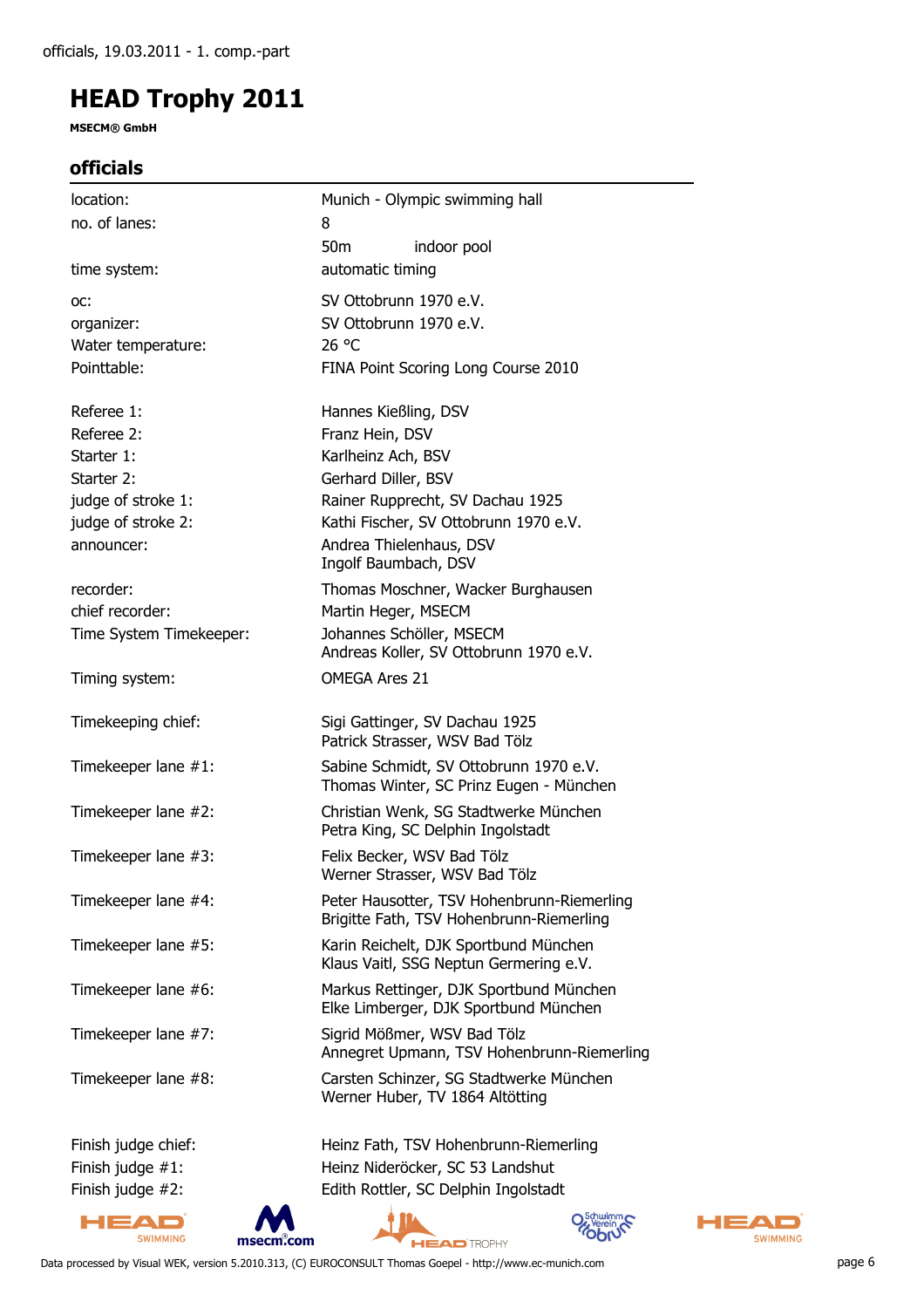**MSECM® GmbH**

#### **officials**

| Dajana Fischer, TSV Mindelheim            |
|-------------------------------------------|
| Claudia Cantatore, SV Ottobrunn 1970 e.V. |
| Volker Reinard, VfL Piranhas Waldkraiburg |
| Ines Schorradt, TV 1864 Altötting         |
| Birgit Schiemann, SV Ottobrunn 1970 e.V.  |
| Jochen Nickles, Schwimmgemeinschaft Fürth |
| Ilona Leichsenring, SV Dachau 1925        |
|                                           |









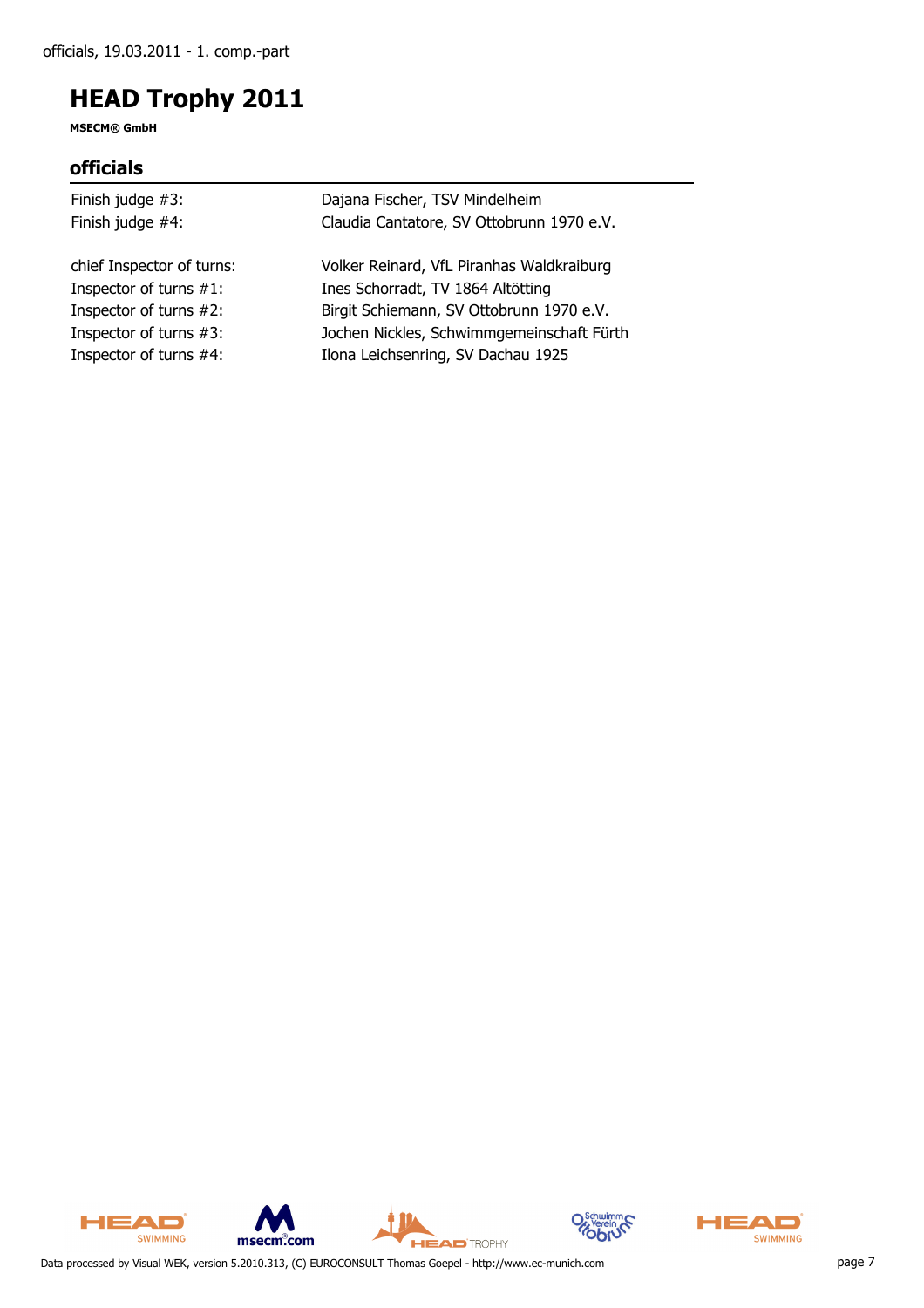**MSECM® GmbH**

#### **event 1 - 200m Backstroke women**

10:13 h

| МR                | 27.03.2004             | LIEBS, Annika                                                                          |  |                                    | <b>GER</b> | 02:16,32 | Munich (GER) |            |     |
|-------------------|------------------------|----------------------------------------------------------------------------------------|--|------------------------------------|------------|----------|--------------|------------|-----|
|                   |                        | age class 2001, qualifying standard: 03:45,00                                          |  |                                    |            |          |              |            |     |
|                   | 1. Gadea, Claudia      | 100m: 01:27,41, 200m: 02:55,33 (01:27,92)                                              |  | 2001 ROM Aqua Team                 |            | 02:55,33 |              |            | 360 |
|                   | 2. Kiss, Annamaria     | 100m: 01:30,61, 200m: 03:02,72 (01:32,11)                                              |  | 2001 HUN Oroshaza Uszo Egyesulet   |            | 03:02,72 |              |            | 318 |
| 3. Stan, Denisa   |                        | 100m: 01:37,52, 200m: 03:18,63 (01:41,11)                                              |  | 2001 ROM Aqua Team                 |            | 03:18,63 |              |            | 248 |
| 4. Titze, Julia   |                        | 100m: 01:42,18, 200m: 03:20,65 (01:38,47)                                              |  | 2001 GER SV Lohhof e.V.            |            | 03:20,65 |              |            | 240 |
|                   | 5. Weckwerth, Sophia   | 100m: 01:41,13, 200m: 03:27,06 (01:45,93)                                              |  | 2001 GER SG Stadtwerke München     |            | 03:27,06 |              |            | 219 |
|                   | 6. Firnges, Anouk      | 100m: 01:40,87, 200m: 03:27,40 (01:46,53)                                              |  | 2001 GER SV Ottobrunn 1970 e.V.    |            | 03:27,40 |              |            | 217 |
|                   | 7. Bertram, Elena      | 100m: 01:47,31, 200m: 03:40,70 (01:53,39)                                              |  | 2001 GER SV Ottobrunn 1970 e.V.    |            | 03:40,70 |              |            | 180 |
| 8. Harrer, Juulia |                        | 100m: 01:53,86, 200m: 03:43,29 (01:49,43)                                              |  | 2001 GER PSV-Eichstätt             |            | 03:43,29 |              |            | 174 |
|                   | 9. Leitinger, Michaela | 100m: 01:52,94, 200m: 03:52,07 (01:59,13)                                              |  | 2001 SUI Schwimm Club Flös         |            | 03:52,07 |              | ENM        | 155 |
| 09:15 h           | Barner, Lilly          | Bei 150m Wand nicht berührt                                                            |  | 2001 GER SC Wfr. München           |            |          | dq.          | <b>ENM</b> |     |
|                   | Beckers, Sophia        |                                                                                        |  | 2001 GER SV Ottobrunn 1970 e.V.    |            |          | d.n.s.       | <b>ENM</b> |     |
|                   |                        | age class 2000, qualifying standard: 03:30,00                                          |  |                                    |            |          |              |            |     |
| 1. Herbst, Anna   |                        | 100m: 01:27,06, 200m: 02:58,49 (01:31,43)                                              |  | 2000 GER TSV 1862 Erding           |            | 02:58,49 |              |            | 341 |
|                   | 2. Wechner, Valerie    | 100m: 01:27,24, 200m: 03:01,53 (01:34,29)                                              |  | 2000 GER SSG Neptun Germering e.V. |            | 03:01,53 |              |            | 325 |
|                   | 3. Lindner, Miriam     | 100m: 01:28,56, 200m: 03:02,81 (01:34,25)                                              |  | 2000 GER SV Ottobrunn 1970 e.V.    |            | 03:02,81 |              |            | 318 |
|                   | 4. Koutas, Laura       | 100m: 01:30,95, 200m: 03:04,02 (01:33,07)                                              |  | 2000 GER SC Wfr. München           |            | 03:04,02 |              |            | 311 |
|                   | 5. Rabe, Anna-Sophie   | 100m: 01:32,61, 200m: 03:08,17 (01:35,56)                                              |  | 2000 GER SV Ottobrunn 1970 e.V.    |            | 03:08,17 |              |            | 291 |
|                   | 6. Junga, Fabienne     | 100m: 01:31,48, 200m: 03:10,49 (01:39,01)                                              |  | 2000 GER SV Ottobrunn 1970 e.V.    |            | 03:10,49 |              |            | 281 |
|                   | 7. Wernhart, Jessica   | 100m: 01:36,06, 200m: 03:14,07 (01:38,01)                                              |  | 2000 GER TSV 1862 Erding           |            | 03:14,07 |              |            | 265 |
|                   | 8. Feringa, Natalia    |                                                                                        |  | 2000 SUI Schwimm Club Flös         |            | 03:17,50 |              |            | 252 |
| 9. Loss, Camilla  |                        | 100m: 01:38,27, 200m: 03:17,50 (01:39,23)                                              |  | 2000 ITA Rari Nantes Valsugana     |            | 03:20,19 |              |            | 242 |
|                   | 10. Höfl, Madeleine    | 100m: 01:38,48, 200m: 03:20,19 (01:41,71)<br>100m: 01:42,02, 200m: 03:29,78 (01:47,76) |  | 2000 GER SC DELPHIN Ingolstadt     |            | 03:29,78 |              |            | 210 |









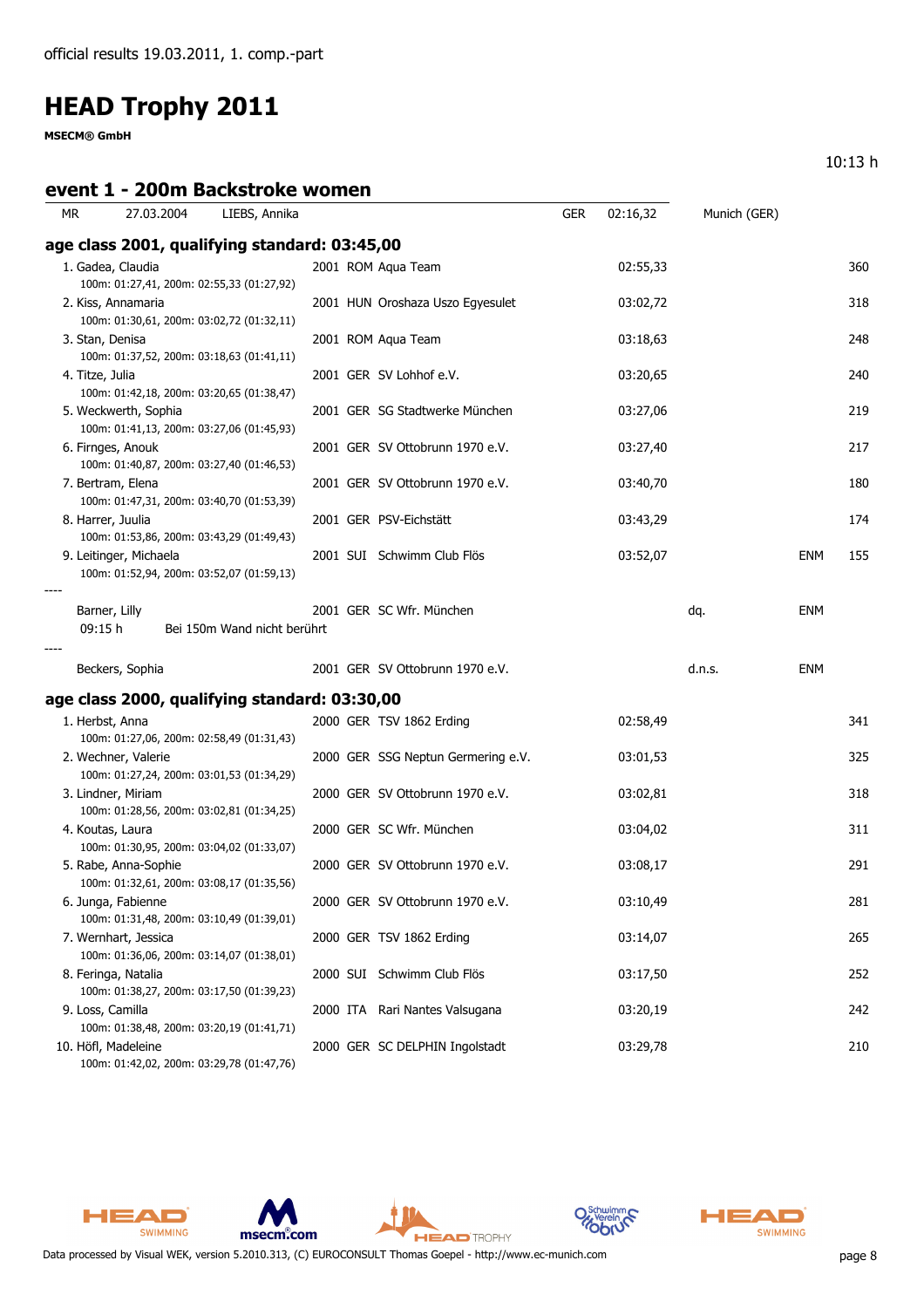**MSECM® GmbH**

| cont. event 1 - 200m Backstroke women - age class 2000, qualifying standard: 03:30,00<br>11. Schmutz, Lea |  | 2000 SUI Schwimm-Club Wittenbach                              | 03:47,06 |        | <b>ENM</b> | 10:13h<br>166 |
|-----------------------------------------------------------------------------------------------------------|--|---------------------------------------------------------------|----------|--------|------------|---------------|
| 100m: 01:51,28, 200m: 03:47,06 (01:55,78)                                                                 |  |                                                               |          |        |            |               |
| Kudlich, Lara                                                                                             |  | 2000 GER SV 77 Neufahrn                                       |          | dq.    | ENM        |               |
| 09:15 h                                                                                                   |  | Keine kontinuierliche Wendenausführung bei 50m und 100m Wende |          |        |            |               |
| Lupanova, Anna                                                                                            |  | 2000 RUS Region Moscow                                        |          | dq.    | ENM        |               |
| 09:25 h<br>Keine kontinuierliche Wendenausführung bei 100m Wende                                          |  |                                                               |          |        |            |               |
| Juhasz, Janka                                                                                             |  | 2000 HUN Kiskunhalasi Uszo es Gyogyuszo Egyesület             |          | d.n.s. | <b>ENM</b> |               |
| age class 1999, qualifying standard: 03:15,00                                                             |  |                                                               |          |        |            |               |
| 1. Matyasovszky, Dalma                                                                                    |  | 1999 HUN Europ Tec Zalaviz Zalaegerszegi Uszo Klub 02:34,21   |          |        |            | 530           |
| 100m: 01:15,08, 200m: 02:34,21 (01:19,13)                                                                 |  |                                                               |          |        |            |               |
| 2. Cantatore, Giulia                                                                                      |  | 1999 GER SV Ottobrunn 1970 e.V.                               | 02:41,23 |        |            | 463           |
| 100m: 01:17,19, 200m: 02:41,23 (01:24,04)                                                                 |  |                                                               |          |        |            |               |
| 3. Chaffee, Josephine                                                                                     |  | 1999 GER SC 53 Landshut                                       | 02:51,30 |        |            | 386           |
| 100m: 01:23,07, 200m: 02:51,30 (01:28,23)                                                                 |  |                                                               |          |        |            |               |
| 4. Lenhard, Denise                                                                                        |  | 1999 GER TSV 1860 Rosenheim                                   | 02:51,48 |        |            | 385           |
| 100m: 01:22,53, 200m: 02:51,48 (01:28,95)                                                                 |  |                                                               |          |        |            |               |
| 5. Ntemou, Stavroula<br>100m: 01:22,16, 200m: 02:51,79 (01:29,63)                                         |  | 1999 GRE Swimming Club Ilion                                  | 02:51,79 |        |            | 383           |
| 6. Dombos, Ann-Kathrin                                                                                    |  | 1999 GER TSG Backnang                                         | 02:52,07 |        |            | 381           |
| 100m: 01:22,51, 200m: 02:52,07 (01:29,56)                                                                 |  |                                                               |          |        |            |               |
| 7. Czerny, Katharina                                                                                      |  | 1999 GER SC DELPHIN Ingolstadt                                | 02:54,66 |        |            | 364           |
| 100m: 01:25,45, 200m: 02:54,66 (01:29,21)                                                                 |  |                                                               |          |        |            |               |
| 8. Feller, Mareike                                                                                        |  | 1999 GER SSG Neptun Germering e.V.                            | 02:58,34 |        |            | 342           |
| 100m: 01:28,56, 200m: 02:58,34 (01:29,78)                                                                 |  |                                                               |          |        |            |               |
| 9. Stoican, Ana                                                                                           |  | 1999 ROM Aqua Team                                            | 02:58,46 |        |            | 342           |
| 100m: 01:27,62, 200m: 02:58,46 (01:30,84)                                                                 |  |                                                               |          |        |            |               |
| 10. Ruf, Sarah                                                                                            |  | 1999 GER SV Lohhof e.V.                                       | 02:58,90 |        |            | 339           |
| 100m: 01:29,52, 200m: 02:58,90 (01:29,38)                                                                 |  |                                                               |          |        |            |               |
| 11. Seidel, Sara                                                                                          |  | 1999 GER SC DELPHIN Ingolstadt                                | 02:59,98 |        |            | 333           |
| 100m: 01:28,24, 200m: 02:59,98 (01:31,74)                                                                 |  |                                                               |          |        |            |               |
| 12. Lortz, Caroline                                                                                       |  | 1999 GER SV Lohhof e.V.                                       | 03:02,84 |        |            | 318           |
| 100m: 01:29,98, 200m: 03:02,84 (01:32,86)                                                                 |  |                                                               |          |        |            |               |
| 13. Hohenschläger, Elke                                                                                   |  | 1999 GER SG Ergolding-Landau                                  | 03:05,82 |        |            | 303           |
| 100m: 01:30,20, 200m: 03:05,82 (01:35,62)                                                                 |  |                                                               |          |        |            |               |
| 14. Müller, Eva Maria<br>100m: 01:32,81, 200m: 03:07,03 (01:34,22)                                        |  | 1999 SUI Schwimmclub Kreuzlingen                              | 03:07,03 |        |            | 297           |
|                                                                                                           |  |                                                               |          |        |            |               |
| 15. Beck, Lisa<br>100m: 01:31,43, 200m: 03:07,20 (01:35,77)                                               |  | 1999 GER SG Ergolding-Landau                                  | 03:07,20 |        |            | 296           |
| 16. Nagel, Sarah                                                                                          |  | 1999 GER SC Wfr. München                                      | 03:07,96 |        |            | 292           |
| 100m: 01:33,28, 200m: 03:07,96 (01:34,68)                                                                 |  |                                                               |          |        |            |               |
| 17. Curic, Marina                                                                                         |  | 1999 GER TSV Eintracht Hittfeld v. 1905 e.V.                  | 03:08,23 |        |            | 291           |
| 100m: 01:31,44, 200m: 03:08,23 (01:36,79)                                                                 |  |                                                               |          |        |            |               |
| 18. Hanselmann, Jennifer                                                                                  |  | 1999 SUI Schwimm Club Flös                                    | 03:09,79 |        |            | 284           |
| 100m: 01:32,62, 200m: 03:09,79 (01:37,17)                                                                 |  |                                                               |          |        |            |               |
| 19. Menzel, Jule                                                                                          |  | 1999 GER TSV 1862 Erding                                      | 03:11,25 |        |            | 277           |
| 100m: 01:33,66, 200m: 03:11,25 (01:37,59)                                                                 |  |                                                               |          |        |            |               |





**HEAD** TROPHY





Data processed by Visual WEK, version 5.2010.313, (C) EUROCONSULT Thomas Goepel - http://www.ec-munich.com page 9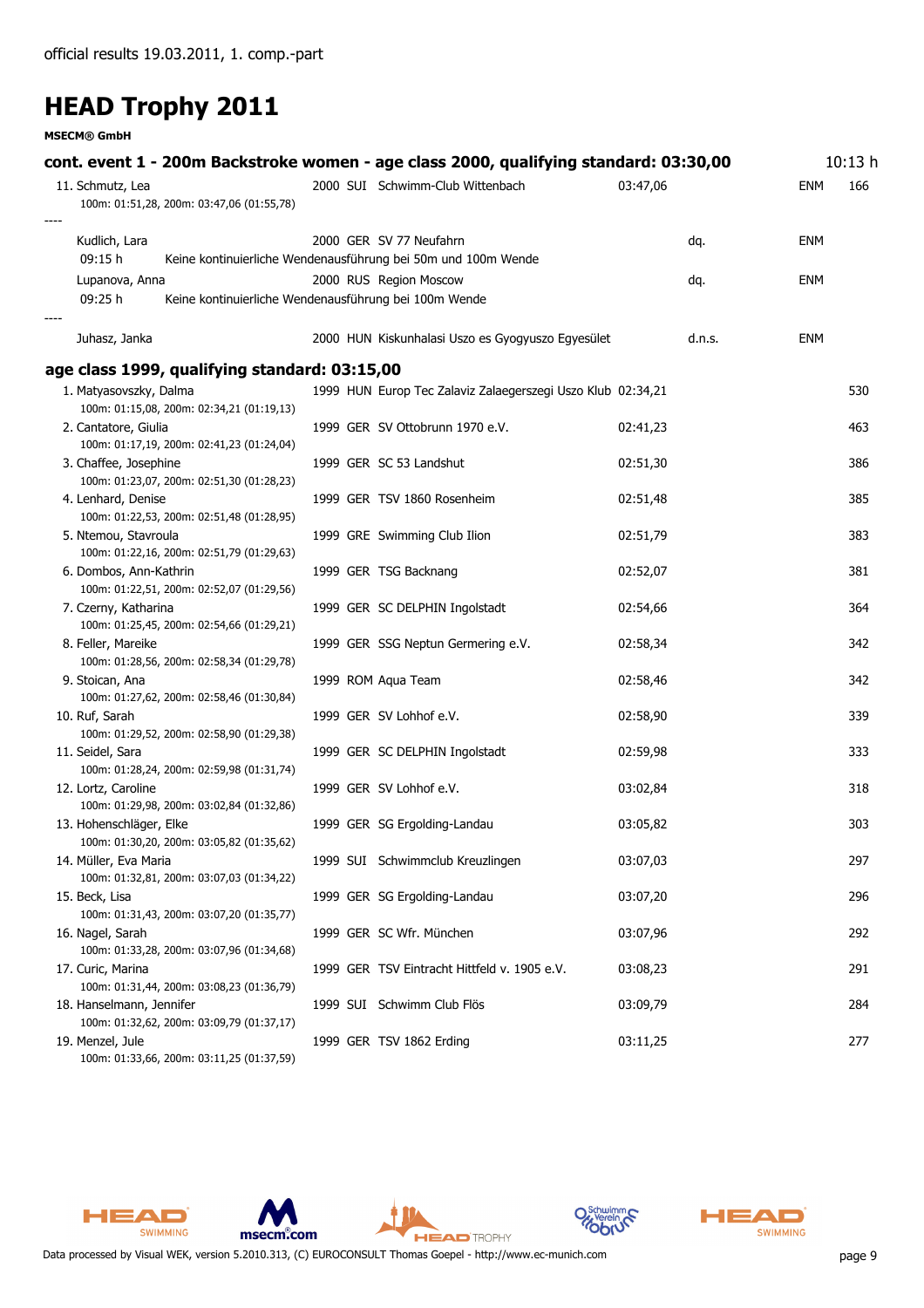**MSECM® GmbH**

| cont. event 1 - 200m Backstroke women - age class 1999, qualifying standard: 03:15,00 |                                                             |          |     | 10:13h |
|---------------------------------------------------------------------------------------|-------------------------------------------------------------|----------|-----|--------|
| 20. Marti, Vanessa<br>100m: 01:36,65, 200m: 03:14,68 (01:38,03)                       | 1999 SUI Schwimm-Club Wittenbach                            | 03:14,68 |     | 263    |
| 21. Epp, Salome<br>100m: 01:43,01, 200m: 03:31,95 (01:48,94)                          | 1999 SUI Schwimm Club Flös                                  | 03:31,95 | ENM | 204    |
| age class 1998, qualifying standard: 03:10,00                                         |                                                             |          |     |        |
| 1. Schäfer, Miriam Carola<br>100m: 01:12,91, 200m: 02:31,49 (01:18,58)                | 1998 GER SG Stadtwerke München                              | 02:31,49 |     | 559    |
| 2. Schenk, Johanna<br>100m: 01:15,59, 200m: 02:36,19 (01:20,60)                       | 1998 GER TSG Backnang                                       | 02:36,19 |     | 510    |
| 3. Dudar, Kata<br>100m: 01:16,68, 200m: 02:36,27 (01:19,59)                           | 1998 HUN Europ Tec Zalaviz Zalaegerszegi Uszo Klub 02:36,27 |          |     | 509    |
| 4. D hondt, Debora<br>100m: 01:19,18, 200m: 02:42,89 (01:23,71)                       | 1998 SUI Region Ostschweiz                                  | 02:42,89 |     | 449    |
| 5. Balbach, Samira<br>100m: 01:18,77, 200m: 02:45,23 (01:26,46)                       | 1998 GER SG Stadtwerke München                              | 02:45,23 |     | 431    |
| 6. Sommer, Tanja<br>100m: 01:19,17, 200m: 02:45,44 (01:26,27)                         | 1998 GER SSG Neptun Germering e.V.                          | 02:45,44 |     | 429    |
| 7. Petrova, Alexandra<br>100m: 01:20,83, 200m: 02:48,12 (01:27,29)                    | 1998 RUS Region Moscow                                      | 02:48,12 |     | 409    |
| 8. Casari, Marianna<br>100m: 01:24,00, 200m: 02:51,11 (01:27,11)                      | 1998 ITA Rari Nantes Valsugana                              | 02:51,11 |     | 388    |
| 9. Grüter, Lara<br>100m: 01:23,58, 200m: 02:52,87 (01:29,29)                          | 1998 SUI Schwimmclub Kreuzlingen                            | 02:52,87 |     | 376    |
| 10. Pilloni, Claudia<br>100m: 01:29,57, 200m: 03:05,27 (01:35,70)                     | 1998 GER SG Stadtwerke München                              | 03:05,27 |     | 305    |
| 11. Weisheit, Sonja<br>100m: 01:34,13, 200m: 03:13,49 (01:39,36)                      | 1998 GER SC Wfr. München                                    | 03:13,49 | ENM | 268    |
| Mulas, Cristina                                                                       | 1998 GER SV Ottobrunn 1970 e.V.                             | d.n.s.   | ENM |        |
| age class 1997, qualifying standard: 03:05,00                                         |                                                             |          |     |        |
| 1. Neumann, Robin Marian<br>100m: 01:11,52, 200m: 02:27,77 (01:16,25)                 | 1997 GER SG Stadtwerke München                              | 02:27,77 |     | 602    |
| 2. Schlegel, Melina<br>100m: 01:12,56, 200m: 02:28,51 (01:15,95)                      | 1997 GER SG Stadtwerke München                              | 02:28,51 |     | 593    |
| 3. Siebrecht, Emiliy<br>100m: 01:13,25, 200m: 02:29,25 (01:16,00)                     | 1997 GER TSV Hohenbrunn-Riemerling                          | 02:29,25 |     | 584    |
| 4. Siebrecht, Lara<br>100m: 01:15,03, 200m: 02:31,19 (01:16,16)                       | 1997 GER TSV Hohenbrunn-Riemerling                          | 02:31,19 |     | 562    |
| 5. Scholtissek, Helen<br>100m: 01:17,31, 200m: 02:40,28 (01:22,97)                    | 1997 GER TSV Hohenbrunn-Riemerling                          | 02:40,28 |     | 472    |
| 6. Mahnie, Kristina<br>100m: 01:19,39, 200m: 02:40,62 (01:21,23)                      | 1997 SLO Plavalni klub Triglav Kranj                        | 02:40,62 |     | 469    |
| 7. Soyer, Veronika<br>100m: 01:19,01, 200m: 02:42,63 (01:23,62)                       | 1997 GER TSV Hohenbrunn-Riemerling                          | 02:42,63 |     | 452    |
| 8. Zehra, Alina<br>100m: 01:19,68, 200m: 02:42,92 (01:23,24)                          | 1997 ROM Aqua Team                                          | 02:42,92 |     | 449    |
| 9. Vaitl, Maresa                                                                      | 1997 GER SSG Neptun Germering e.V.                          | 02:43,60 |     | 444    |

100m: 01:19,79, 200m: 02:43,60 (01:23,81)







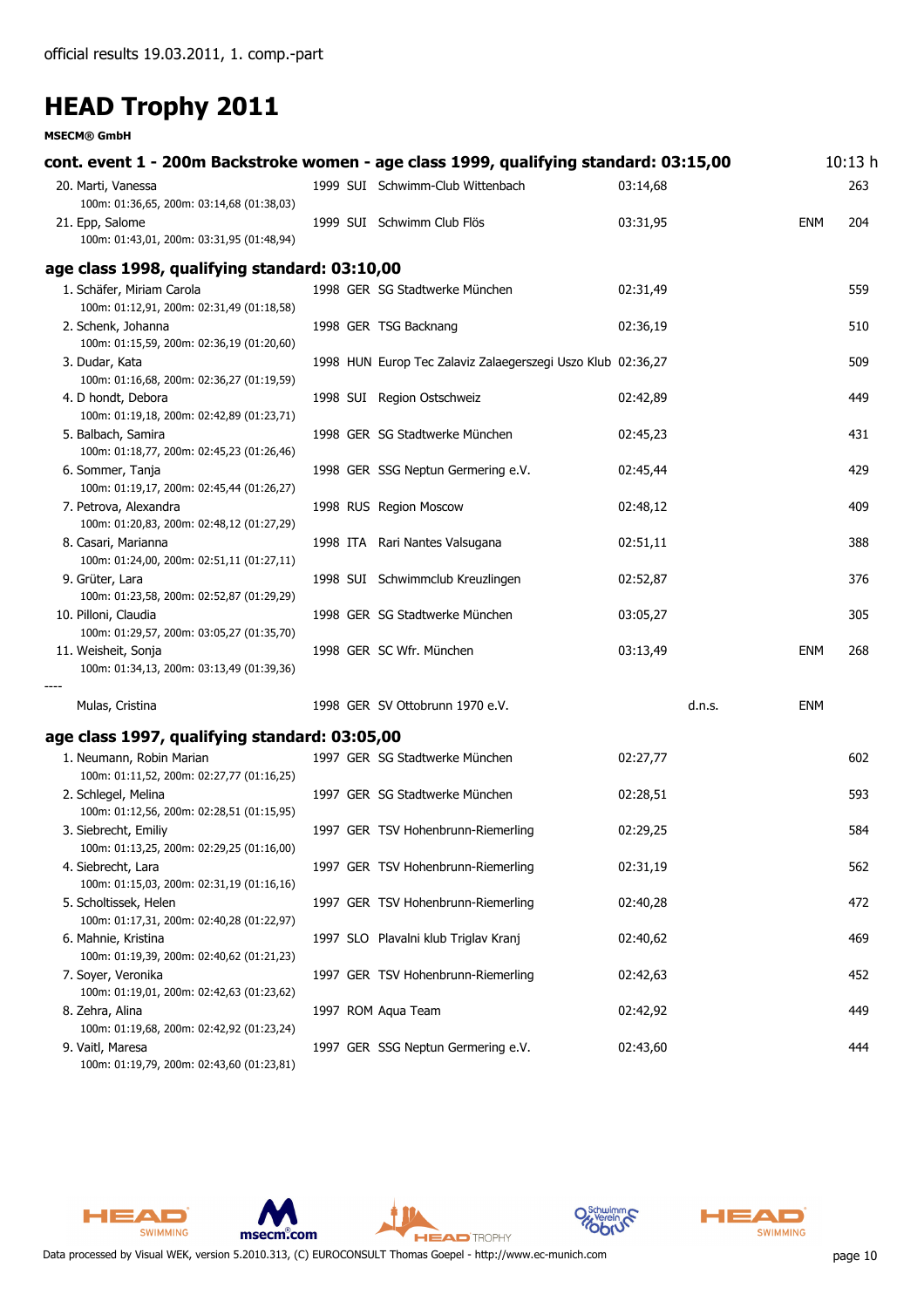**MSECM® GmbH**

| cont. event 1 - 200m Backstroke women - age class 1997, qualifying standard: 03:05,00 |  |                                                             |          |        | 10:13 <sub>h</sub> |  |
|---------------------------------------------------------------------------------------|--|-------------------------------------------------------------|----------|--------|--------------------|--|
| 10. Hollinger, Nina<br>100m: 01:18,56, 200m: 02:44,30 (01:25,74)                      |  | 1997 SUI Region Ostschweiz                                  | 02:44,30 |        | 438                |  |
| 11. Cara, Axelle<br>100m: 01:17,75, 200m: 02:44,70 (01:26,95)                         |  | 1997 GER SV Ottobrunn 1970 e.V.                             | 02:44,70 |        | 435                |  |
| 12. Berg, Julia<br>100m: 01:20,28, 200m: 02:45,86 (01:25,58)                          |  | 1997 GER SV Ottobrunn 1970 e.V.                             | 02:45,86 |        | 426                |  |
| 13. Ulbrich, Sabrina<br>100m: 01:21,04, 200m: 02:46,09 (01:25,05)                     |  | 1997 GER SC 53 Landshut                                     | 02:46,09 |        | 424                |  |
| 14. Spreng, Katharina Maria<br>100m: 01:20,09, 200m: 02:46,72 (01:26,63)              |  | 1997 GER SC DELPHIN Ingolstadt                              | 02:46,72 |        | 419                |  |
| 15. Schmid, Annabelle<br>100m: 01:21,16, 200m: 02:47,27 (01:26,11)                    |  | 1997 GER TSV Vaterstetten                                   | 02:47,27 |        | 415                |  |
| 16. Wolf, Sophia<br>100m: 01:22,69, 200m: 02:48,65 (01:25,96)                         |  | 1997 GER SSG Neptun Germering e.V.                          | 02:48,65 |        | 405                |  |
| 17. Luitz, Louisa<br>100m: 01:23,55, 200m: 02:49,50 (01:25,95)                        |  | 1997 GER TV 1860 Immenstadt                                 | 02:49,50 |        | 399                |  |
| 18. Uhl, Melina<br>100m: 01:22,53, 200m: 02:51,74 (01:29,21)                          |  | 1997 GER TSV Vaterstetten                                   | 02:51,74 |        | 383                |  |
| 19. Kolb, Jasmin<br>100m: 01:24,14, 200m: 02:51,92 (01:27,78)                         |  | 1997 LIE Schwimmclub Unterland Eschen                       | 02:51,92 |        | 382                |  |
| 20. Wiedemann, Michelle<br>100m: 01:23,25, 200m: 02:54,05 (01:30,80)                  |  | 1997 GER TSV Mindelheim                                     | 02:54,05 |        | 368                |  |
| 21. Kraft, Lisa<br>100m: 01:25,94, 200m: 02:55,21 (01:29,27)                          |  | 1997 GER Schwimmgemeinschaft Fürth                          | 02:55,21 |        | 361                |  |
| 22. Weisbrod, Pauline<br>100m: 01:25,09, 200m: 02:55,64 (01:30,55)                    |  | 1997 GER SC DELPHIN Ingolstadt                              | 02:55,64 |        | 358                |  |
| 23. Labus, Emily<br>100m: 01:25,95, 200m: 02:55,81 (01:29,86)                         |  | 1997 GER SC DELPHIN Ingolstadt                              | 02:55,81 |        | 357                |  |
| 24. Schlager, Nathalie<br>100m: 01:25,46, 200m: 02:56,28 (01:30,82)                   |  | 1997 GER SG Stadtwerke München                              | 02:56,28 |        | 354                |  |
| 25. Hillenmayer, Franka<br>100m: 01:24,21, 200m: 02:56,63 (01:32,42)                  |  | 1997 GER SG Stadtwerke München                              | 02:56,63 |        | 352                |  |
| 26. Dietl, Jana<br>100m: 01:26,29, 200m: 02:58,01 (01:31,72)                          |  | 1997 GER SC Wfr. München                                    | 02:58,01 |        | 344                |  |
| 27. Brighenti, Andrea Marta<br>100m: 01:27,13, 200m: 03:00,69 (01:33,56)              |  | 1997 ITA Nuotatori Genovesi                                 | 03:00,69 |        | 329                |  |
| 28. Bräu, Valentina<br>100m: 01:28,33, 200m: 03:02,01 (01:33,68)                      |  | 1997 GER SC DELPHIN Ingolstadt                              | 03:02,01 |        | 322                |  |
| 29. Nöbauer, Bianca<br>100m: 01:29,31, 200m: 03:02,27 (01:32,96)                      |  | 1997 AUT 1. USC Traun                                       | 03:02,27 |        | 321                |  |
| Vetter, Carolin                                                                       |  | 1997 GER TSG Backnang                                       |          | d.n.s. | <b>ENM</b>         |  |
| age class 1996, qualifying standard: 03:03,00                                         |  |                                                             |          |        |                    |  |
| 1. Szabados, Reka<br>100m: 01:11,25, 200m: 02:27,34 (01:16,09)                        |  | 1996 HUN Europ Tec Zalaviz Zalaegerszegi Uszo Klub 02:27,34 |          |        | 607                |  |
| 2. Huthmacher, Susanne<br>100m: 01:12,74, 200m: 02:30,83 (01:18,09)                   |  | 1996 GER TSG Backnang                                       | 02:30,83 |        | 566                |  |
| 3. Breunig, Vanessa<br>100m: 01:13,99, 200m: 02:32,94 (01:18,95)                      |  | 1996 GER TSV Hohenbrunn-Riemerling                          | 02:32,94 |        | 543                |  |









**HEAD** TROPHY

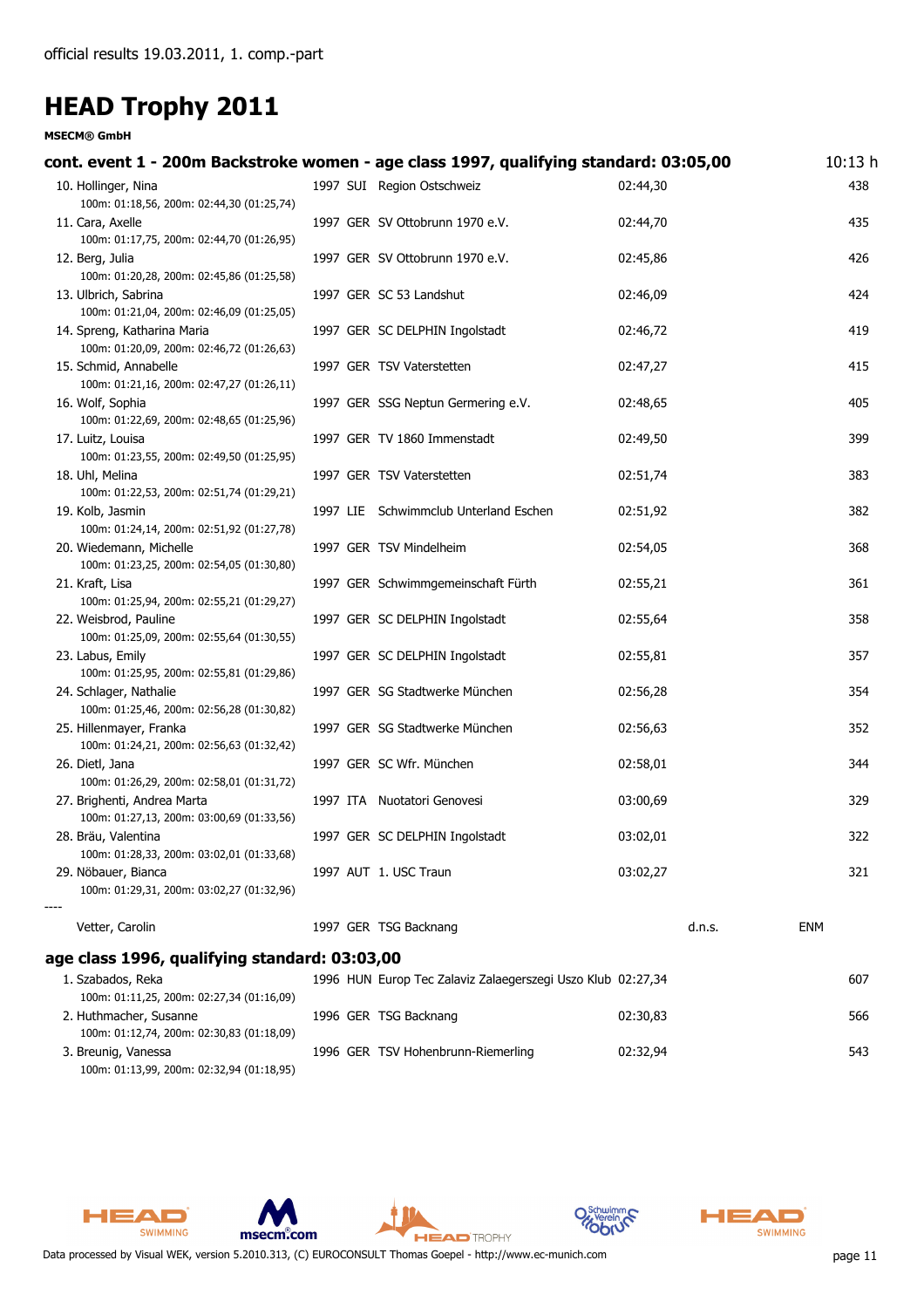| cont. event 1 - 200m Backstroke women - age class 1996, qualifying standard: 03:03,00 |                                            |          |            | 10:13 <sub>h</sub> |
|---------------------------------------------------------------------------------------|--------------------------------------------|----------|------------|--------------------|
| 4. Kind, Celina<br>100m: 01:16,69, 200m: 02:37,10 (01:20,41)                          | 1996 SUI Region Ostschweiz                 | 02:37,10 |            | 501                |
| 5. Rupprecht, Amelie<br>100m: 01:15,22, 200m: 02:38,22 (01:23,00)                     | 1996 GER SC DELPHIN Ingolstadt             | 02:38,22 |            | 490                |
| 6. Salmen, Kerstin<br>100m: 01:17,96, 200m: 02:40,79 (01:22,83)                       | 1996 GER SC 53 Landshut                    | 02:40,79 |            | 467                |
| 7. Fasce, Marta<br>100m: 01:19,77, 200m: 02:41,35 (01:21,58)                          | 1996 ITA Nuotatori Genovesi                | 02:41,35 |            | 462                |
| 8. Konstantinidou, Kalliopi<br>100m: 01:15,71, 200m: 02:41,91 (01:26,20)              | 1996 GRE Swimming Club Ilion               | 02:41,91 |            | 458                |
| 9. Winsauer, Martina<br>100m: 01:19,39, 200m: 02:42,70 (01:23,31)                     | 1996 AUT TS Dornbirn Schwimmen             | 02:42,70 |            | 451                |
| 10. Ricolli, Martina<br>100m: 01:19,65, 200m: 02:42,95 (01:23,30)                     | 1996 ITA ETRURIA NUOTO                     | 02:42,95 |            | 449                |
| 11. Knoll, Anabel<br>100m: 01:19,12, 200m: 02:43,00 (01:23,88)                        | 1996 GER SC DELPHIN Ingolstadt             | 02:43,00 |            | 448                |
| 12. Arany, Viktoria<br>100m: 01:19,90, 200m: 02:43,05 (01:23,15)                      | 1996 HUN Oroshaza Uszo Egyesulet           | 02:43,05 |            | 448                |
| 13. Cedolini, Virginia<br>100m: 01:19,64, 200m: 02:44,00 (01:24,36)                   | 1996 ITA ETRURIA NUOTO                     | 02:44,00 |            | 440                |
| 14. Jelusic, Larisa<br>100m: 01:18,70, 200m: 02:44,14 (01:25,44)                      | 1996 GER Schwimmgemeinschaft Fürth         | 02:44,14 |            | 439                |
| 15. Henninger, Robin-Ann<br>100m: 01:20,09, 200m: 02:44,27 (01:24,18)                 | 1996 GER SC 53 Landshut                    | 02:44,27 |            | 438                |
| 16. Aulehla, Stefanie<br>100m: 01:19,80, 200m: 02:44,81 (01:25,01)                    | 1996 GER SSG Penzberg-Tutzing              | 02:44,81 |            | 434                |
| 17. Katsanta, Dainai<br>100m: 01:20,38, 200m: 02:45,71 (01:25,33)                     | 1996 GRE Swimming Club Ilion               | 02:45,71 |            | 427                |
| 18. Herle, Livia<br>100m: 01:22,26, 200m: 02:46,85 (01:24,59)                         | 1996 GER SC DELPHIN Ingolstadt             | 02:46,85 |            | 418                |
| 19. Schöne, Antonia<br>100m: 01:21,85, 200m: 02:49,33 (01:27,48)                      | 1996 GER TSV 1860 Rosenheim                | 02:49,33 |            | 400                |
| 20. Hirler, Felicitas<br>100m: 01:23,15, 200m: 02:50,78 (01:27,63)                    | 1996 GER TSV Hohenbrunn-Riemerling         | 02:50,78 |            | 390                |
| 21. Ertl, Franziska<br>100m: 01:24,27, 200m: 02:50,98 (01:26,71)                      | 1996 GER SC DELPHIN Ingolstadt             | 02:50,98 |            | 388                |
| 22. Würsten, Michelle<br>100m: 01:21,73, 200m: 02:52,66 (01:30,93)                    | 1996 SUI Startgemeinschaft Berner Oberland | 02:52,66 |            | 377                |
| 23. Konorova, Margarita<br>100m: 01:24,11, 200m: 02:54,68 (01:30,57)                  | 1996 GER SV 77 Neufahrn                    | 02:54,68 |            | 364                |
| 24. Kruse, Sabrina<br>100m: 01:27,45, 200m: 03:00,64 (01:33,19)                       | 1996 GER SSG Neptun Germering e.V.         | 03:00,64 |            | 329                |
| 25. Huber, Tamara<br>100m: 01:27,50, 200m: 03:00,84 (01:33,34)                        | 1996 SUI Schwimm-Club Wittenbach           | 03:00,84 |            | 328                |
| 26. Hohenschläger, Tina<br>100m: 01:29,25, 200m: 03:01,14 (01:31,89)                  | 1996 GER SG Ergolding-Landau               | 03:01,14 |            | 327                |
| 27. Galter, Marika<br>100m: 01:32,38, 200m: 03:05,24 (01:32,86)                       | 1996 ITA Rari Nantes Valsugana             | 03:05,24 | ENM        | 305                |
| 28. Busch, Ricarda<br>100m: 01:32,06, 200m: 03:10,27 (01:38,21)                       | 1996 GER SV Ottobrunn 1970 e.V.            | 03:10,27 | <b>ENM</b> | 282                |









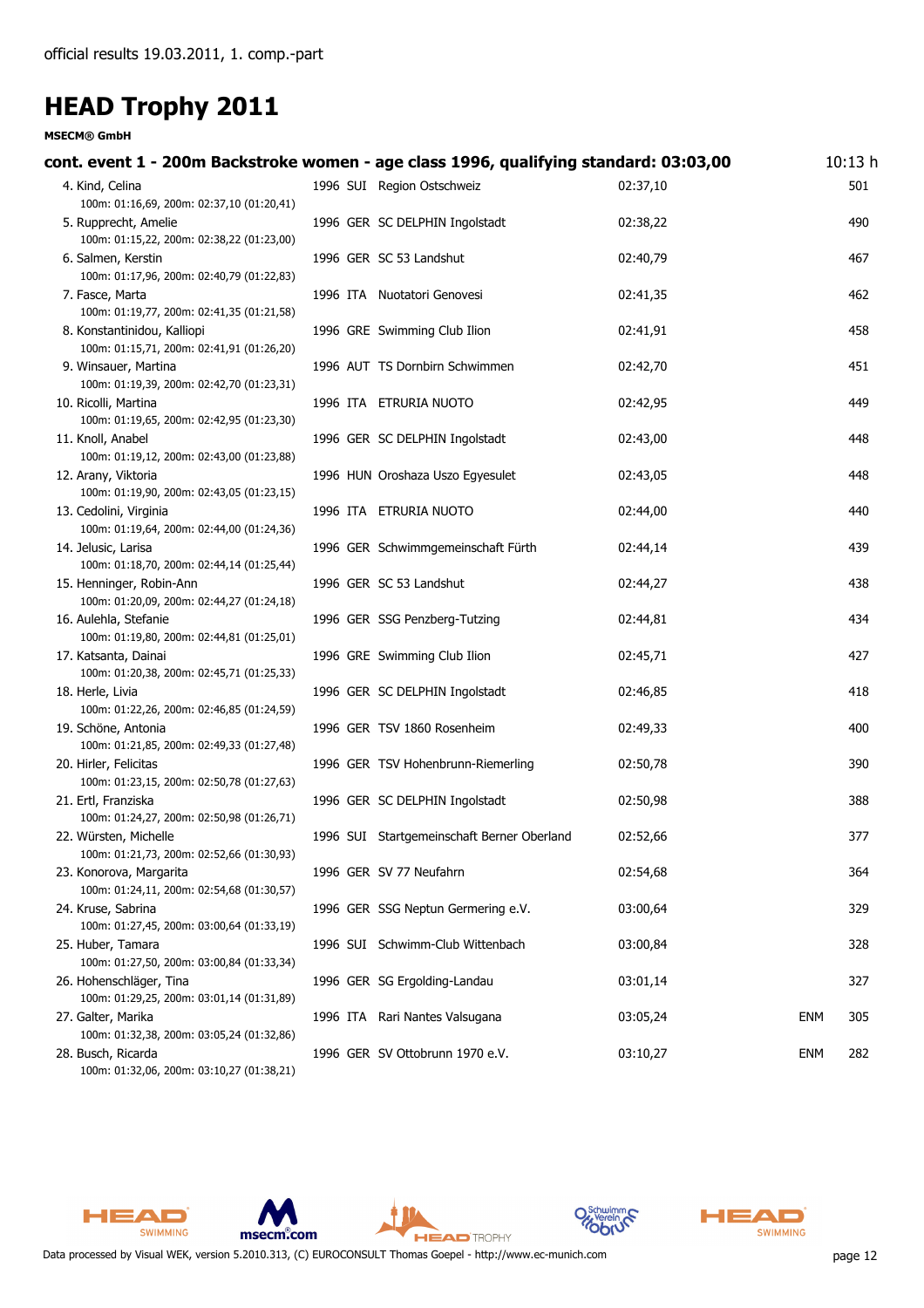**MSECM® GmbH**

| cont. event 1 - 200m Backstroke women - age class 1996, qualifying standard: 03:03,00 |                                                                |                  | 10:13h            |
|---------------------------------------------------------------------------------------|----------------------------------------------------------------|------------------|-------------------|
| Hrobat, Marusa<br>Eremina, Anastasiya                                                 | 1996 SLO Plavalni klub Triglav Kranj<br>1996 RUS Region Moscow | d.n.s.<br>d.n.s. | ENM<br><b>ENM</b> |
| age class 1995, qualifying standard: 03:00,00                                         |                                                                |                  |                   |
| 1. Schlegel, Dajana<br>100m: 01:09,26, 200m: 02:22,08 (01:12,82)                      | 1995 GER SG Stadtwerke München                                 | 02:22,08         | 677               |
| 2. Sommer, Karina<br>100m: 01:15,85, 200m: 02:37,96 (01:22,11)                        | 1995 GER SSG Neptun Germering e.V.                             | 02:37,96         | 493               |
| 3. Jocham, Pia<br>100m: 01:16,69, 200m: 02:38,39 (01:21,70)                           | 1995 GER SG Stadtwerke München                                 | 02:38,39         | 489               |
| 4. Rodrian, Kimberley<br>100m: 01:16,24, 200m: 02:38,45 (01:22,21)                    | 1995 GER DJK Sportbund München                                 | 02:38,45         | 488               |
| 5. Zachenhuber, Alisa<br>100m: 01:19,45, 200m: 02:44,12 (01:24,67)                    | 1995 GER TSV 1862 Erding                                       | 02:44,12         | 439               |
| 6. Vetter, Franziska<br>100m: 01:20,34, 200m: 02:45,30 (01:24,96)                     | 1995 GER TSG Backnang                                          | 02:45,30         | 430               |
| 7. Borst, Lilli<br>100m: 01:19,69, 200m: 02:46,18 (01:26,49)                          | 1995 GER TSV 1860 Rosenheim                                    | 02:46,18         | 423               |
| 8. Rottler, Katharina<br>100m: 01:22,05, 200m: 02:46,95 (01:24,90)                    | 1995 GER SC DELPHIN Ingolstadt                                 | 02:46,95         | 417               |
| 9. Blatter, Cheyenne<br>100m: 01:24,38, 200m: 02:47,04 (01:22,66)                     | 1995 SUI Startgemeinschaft Berner Oberland                     | 02:47,04         | 417               |
| 10. Mark, Riccarda<br>100m: 01:20,46, 200m: 02:48,05 (01:27,59)                       | 1995 SUI Region Ostschweiz                                     | 02:48,05         | 409               |
| 11. Sigl, Elena<br>100m: 01:22,88, 200m: 02:48,33 (01:25,45)                          | 1995 GER SC Wfr. München                                       | 02:48,33         | 407               |
| 12. Limberger, Lara<br>100m: 01:23,43, 200m: 02:53,72 (01:30,29)                      | 1995 GER DJK Sportbund München                                 | 02:53,72         | 370               |
| 13. Medic, Margarita<br>100m: 01:22,87, 200m: 02:55,33 (01:32,46)                     | 1995 GER Schwimmverein Augsburg 1911 e.V.                      | 02:55,33         | 360               |
| 14. Gogl, Marina<br>100m: 01:24,38, 200m: 02:57,03 (01:32,65)                         | 1995 GER SSG Neptun Germering e.V.                             | 02:57,03         | 350               |
| 15. Dobrovsky, Sarah<br>100m: 01:23,55, 200m: 02:57,41 (01:33,86)                     | 1995 GER SV Ottobrunn 1970 e.V.                                | 02:57,41         | 348               |
|                                                                                       |                                                                |                  |                   |
| Ellis, Alexanndra                                                                     | 1995 GER Schwimmclub Regensburg                                | d.n.s.           | ENM               |
| Steiger, Seraina                                                                      | 1995 SUI Schwimmklub Widnau                                    | d.n.s.           | <b>ENM</b>        |
| age class 1994, qualifying standard: 02:58,00                                         |                                                                |                  |                   |
| 1. Rihs, Miriam<br>100m: 01:15,90, 200m: 02:34,67 (01:18,77)                          | 1994 SUI Region Ostschweiz                                     | 02:34,67         | 525               |
| 2. Steger, Anika<br>100m: 01:16,85, 200m: 02:35,96 (01:19,11)                         | 1994 GER SC DELPHIN Ingolstadt                                 | 02:35,96         | 512               |
| 3. Puppin, Fabienne<br>100m: 01:15,35, 200m: 02:36,04 (01:20,69)                      | 1994 SUI Region Ostschweiz                                     | 02:36,04         | 511               |

4. Gmeinwieser, Tanja 1994 GER SC 53 Landshut 02:37,67 496 100m: 01:17,78, 200m: 02:37,67 (01:19,89)







**HEAD** TROPHY



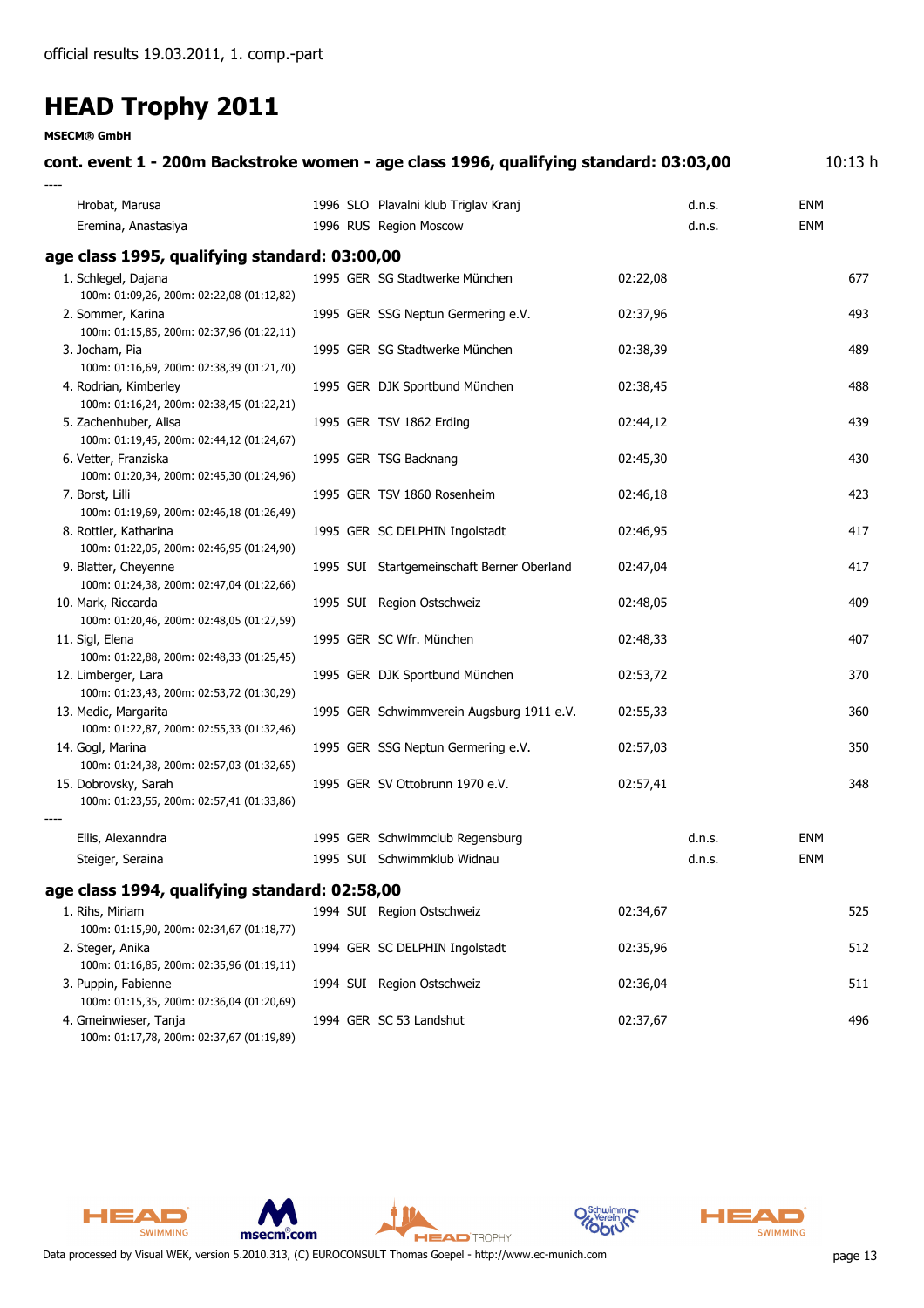|                   |                                                                     |                                                         |  | cont. event 1 - 200m Backstroke women - age class 1994, qualifying standard: 02:58,00 |          |              |            | 10:13h |
|-------------------|---------------------------------------------------------------------|---------------------------------------------------------|--|---------------------------------------------------------------------------------------|----------|--------------|------------|--------|
|                   | 5. Hämmerle, Inga                                                   |                                                         |  | 1994 GER SSV Weingarten                                                               | 02:38,07 |              |            | 492    |
|                   | 100m: 01:16,95, 200m: 02:38,07 (01:21,12)                           |                                                         |  |                                                                                       |          |              |            |        |
|                   | 6. Bamberg, Elisabeth                                               |                                                         |  | 1994 SUI Startgemeinschaft Berner Oberland                                            | 02:44,38 |              |            | 437    |
|                   | 100m: 01:19,53, 200m: 02:44,38 (01:24,85)                           |                                                         |  |                                                                                       |          |              |            |        |
| 7. Cellai, Greta  | 100m: 01:21,24, 200m: 02:48,14 (01:26,90)                           |                                                         |  | 1994 ITA ETRURIA NUOTO                                                                | 02:48,14 |              |            | 409    |
|                   | 8. Kammerer, Melina                                                 |                                                         |  | 1994 GER SV Ottobrunn 1970 e.V.                                                       | 02:51,12 |              |            | 388    |
|                   | 100m: 01:23,30, 200m: 02:51,12 (01:27,82)                           |                                                         |  |                                                                                       |          |              |            |        |
| 9. Engler, Katja  |                                                                     |                                                         |  | 1994 SUI Schwimmklub Widnau                                                           | 02:56,87 |              |            | 351    |
|                   | 100m: 01:25,97, 200m: 02:56,87 (01:30,90)                           |                                                         |  |                                                                                       |          |              |            |        |
| 10. Saibel, Sarah |                                                                     |                                                         |  | 1994 GER TSV Neuburg                                                                  | 03:08,71 |              | <b>ENM</b> | 289    |
|                   | 100m: 01:29,05, 200m: 03:08,71 (01:39,66)                           |                                                         |  |                                                                                       |          |              |            |        |
|                   |                                                                     | age class 1992 / 1993, qualifying standard: 02:53,00    |  |                                                                                       |          |              |            |        |
|                   | 1. Szekeres, Dorina                                                 |                                                         |  | 1992 HUN Europ Tec Zalaviz Zalaegerszegi Uszo Klub 02:21,64                           |          |              |            | 684    |
|                   | 100m: 01:09,02, 200m: 02:21,64 (01:12,62)                           |                                                         |  |                                                                                       |          |              |            |        |
|                   | 2. Brinschwitz, Svenja<br>100m: 01:11,84, 200m: 02:27,81 (01:15,97) |                                                         |  | 1993 GER TSG Backnang                                                                 | 02:27,81 |              |            | 602    |
| 3. Stamm, Lisa    |                                                                     |                                                         |  | 1992 SUI Region Ostschweiz                                                            | 02:32,18 |              |            | 551    |
|                   | 100m: 01:13,47, 200m: 02:32,18 (01:18,71)                           |                                                         |  |                                                                                       |          |              |            |        |
|                   | 4. Aor, Elisabetta                                                  |                                                         |  | 1993 ITA A.S.D. Dolomitica Nuoto C.T.T.                                               | 02:42,77 |              |            | 450    |
|                   | 100m: 01:19,85, 200m: 02:42,77 (01:22,92)                           |                                                         |  |                                                                                       |          |              |            |        |
|                   | 5. Froschmeir, Larissa                                              |                                                         |  | 1993 GER SC DELPHIN Ingolstadt                                                        | 02:43,48 |              |            | 444    |
|                   | 100m: 01:19,29, 200m: 02:43,48 (01:24,19)                           |                                                         |  |                                                                                       |          |              |            |        |
|                   | 6. Ossola, Natalie<br>100m: 01:20,44, 200m: 02:49,16 (01:28,72)     |                                                         |  | 1992 SUI Startgemeinschaft Berner Oberland                                            | 02:49,16 |              |            | 401    |
|                   | 7. Alramseder, Stephanie                                            |                                                         |  | 1992 GER WSV Bad Tölz                                                                 | 02:55,04 |              | <b>ENM</b> | 362    |
|                   | 100m: 01:23,64, 200m: 02:55,04 (01:31,40)                           |                                                         |  |                                                                                       |          |              |            |        |
|                   | 8. Schweiger, Veronika                                              |                                                         |  | 1992 GER SG Stadtwerke München                                                        | 02:55,15 |              | ENM        | 361    |
|                   | 100m: 01:22,54, 200m: 02:55,15 (01:32,61)                           |                                                         |  |                                                                                       |          |              |            |        |
|                   |                                                                     | age class 1991 and older, qualifying standard: 02:49,00 |  |                                                                                       |          |              |            |        |
|                   | 1. Labdy, Alexandra                                                 |                                                         |  | 1991 HUN Swimming Club Szeged                                                         | 02:27,02 |              |            | 611    |
|                   | 100m: 01:12,05, 200m: 02:27,02 (01:14,97)                           |                                                         |  |                                                                                       |          |              |            |        |
|                   | 2. Kalokyri, Efremia                                                |                                                         |  | 1991 GRE Swimming Club Ilion                                                          | 02:27,05 |              |            | 611    |
|                   | 100m: 01:11,62, 200m: 02:27,05 (01:15,43)                           |                                                         |  |                                                                                       |          |              |            |        |
|                   | 3. Bender, Nadine                                                   |                                                         |  | 1989 GER Schwimmverein Augsburg 1911 e.V.                                             | 02:31,03 |              |            | 564    |
|                   | 4. Grünewald, Stefanie                                              | 100m: 01:11,83, 200m: 02:31,03 (01:19,20)               |  | 1991 GER SC Wfr. München                                                              | 02:31,63 |              |            | 557    |
|                   | 100m: 01:14,39, 200m: 02:31,63 (01:17,24)                           |                                                         |  |                                                                                       |          |              |            |        |
|                   | 5. Dörries, Susanne                                                 |                                                         |  | 1990 GER Team Buron Kaufbeuren                                                        | 02:49,20 |              | ENM        | 401    |
|                   | 100m: 01:22,94, 200m: 02:49,20 (01:26,26)                           |                                                         |  |                                                                                       |          |              |            |        |
|                   |                                                                     | event 2 - 200m Backstroke men                           |  |                                                                                       |          |              |            |        |
| <b>MR</b>         | 25.03.2000                                                          | MERISI, Emanuele                                        |  | ITA                                                                                   | 02:02,99 | Munich (GER) |            |        |
|                   |                                                                     |                                                         |  |                                                                                       |          |              |            |        |
|                   |                                                                     | age class 2001, qualifying standard: 03:45,00           |  |                                                                                       |          |              |            |        |
|                   | 1. Rodrigues, Derik                                                 |                                                         |  | 2001 GER SG Stadtwerke München                                                        | 03:17,34 |              |            | 182    |











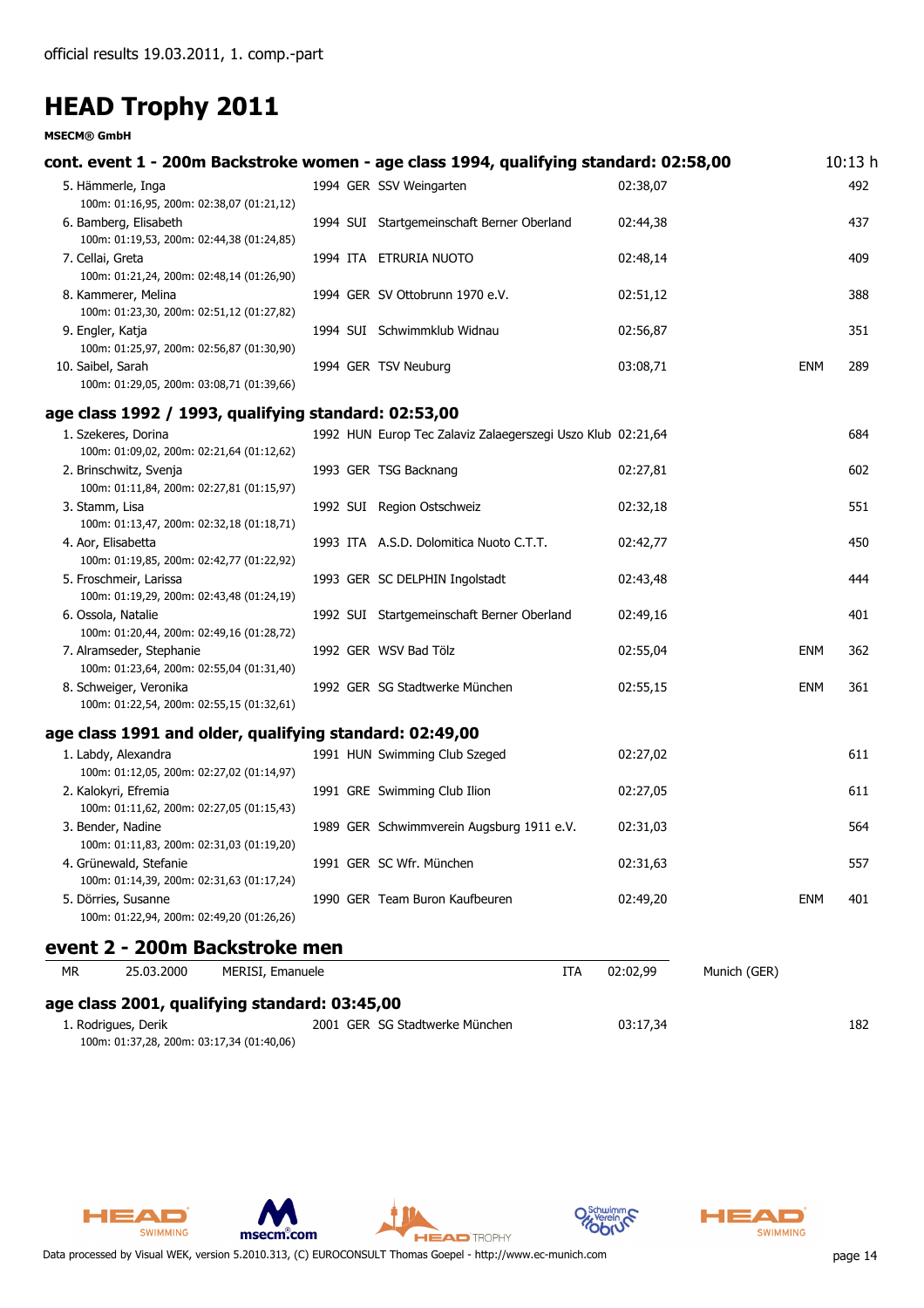#### **MSECM® GmbH**

| cont. event 2 - 200m Backstroke men - age class 2001, qualifying standard: 03:45,00 |  |                                                            |          |            | 11:05 h |
|-------------------------------------------------------------------------------------|--|------------------------------------------------------------|----------|------------|---------|
| 2. Lienhart, Oliver<br>100m: 01:39,61, 200m: 03:20,22 (01:40,61)                    |  | 2001 GER TSV 1862 Friedberg                                | 03:20,22 |            | 174     |
| 3. Siebenmann, Noel<br>100m: 01:41,45, 200m: 03:24,95 (01:43,50)                    |  | 2001 SUI Schwimm-Club Wittenbach                           | 03:24,95 |            | 162     |
| 4. Zeitler, Julian<br>100m: 01:42,93, 200m: 03:30,51 (01:47,58)                     |  | 2001 GER SV Ottobrunn 1970 e.V.                            | 03:30,51 |            | 150     |
| 5. Webb, Alex<br>100m: 01:46,72, 200m: 03:36,05 (01:49,33)                          |  | 2001 GER SV Ottobrunn 1970 e.V.                            | 03:36,05 |            | 139     |
| 6. Reuse, Niclas<br>100m: 01:46,41, 200m: 03:37,97 (01:51,56)                       |  | 2001 GER PSV-Eichstätt                                     | 03:37,97 |            | 135     |
| 7. Müller, Tobias<br>100m: 01:48,05, 200m: 03:40,35 (01:52,30)                      |  | 2001 SUI Schwimm-Club Wittenbach                           | 03:40,35 |            | 131     |
| age class 2000, qualifying standard: 03:30,00                                       |  |                                                            |          |            |         |
| 1. Varjasi, Peter<br>100m: 01:19,32, 200m: 02:43,58 (01:24,26)                      |  | 2000 HUN Szombathelyi Vizmu SC                             | 02:43,58 |            | 320     |
| 2. Laszlo, Levente<br>100m: 01:21,23, 200m: 02:44,85 (01:23,62)                     |  | 2000 HUN Kiskunhalasi Uszo es Gyogyuszo Egyesület 02:44,85 |          |            | 312     |
| 3. Molnar, Marcell<br>100m: 01:21,95, 200m: 02:44,90 (01:22,95)                     |  | 2000 HUN Szombathelyi Vizmu SC                             | 02:44,90 |            | 312     |
| 4. Serban, Bogdan<br>100m: 01:23,78, 200m: 02:51,36 (01:27,58)                      |  | 2000 ROM Aqua Team                                         | 02:51,36 |            | 278     |
| 5. Vasile, Vlad<br>100m: 01:27,94, 200m: 02:58,33 (01:30,39)                        |  | 2000 ROM Aqua Team                                         | 02:58,33 |            | 247     |
| 6. Komma, Fabian<br>100m: 01:29,79, 200m: 03:04,96 (01:35,17)                       |  | 2000 GER SV Ottobrunn 1970 e.V.                            | 03:04,96 |            | 221     |
| 7. Fleckenstein, Konrad<br>100m: 01:31,47, 200m: 03:05,00 (01:33,53)                |  | 2000 GER DJK Sportbund München                             | 03:05,00 |            | 221     |
| 8. Wenk, Sebastian<br>100m: 01:31,23, 200m: 03:07,53 (01:36,30)                     |  | 2000 GER SG Stadtwerke München                             | 03:07,53 |            | 212     |
| 9. Siegesmund, Marvin<br>100m: 01:31,79, 200m: 03:09,28 (01:37,49)                  |  | 2000 GER SC DELPHIN Ingolstadt                             | 03:09,28 |            | 206     |
| 10. Kertesz, Kevin<br>100m: 01:36,80, 200m: 03:16,81 (01:40,01)                     |  | 2000 GER SC DELPHIN Ingolstadt                             | 03:16,81 |            | 183     |
| 11. Cara, Adrien<br>100m: 01:40,14, 200m: 03:29,26 (01:49,12)                       |  | 2000 GER SV Ottobrunn 1970 e.V.                            | 03:29,26 |            | 152     |
| 12. Gubanov, Alexander<br>100m: 01:42,90, 200m: 03:30,06 (01:47,16)                 |  | 2000 GER SC Wfr. München                                   | 03:30,06 | <b>ENM</b> | 151     |
| 13. Krewer, Elija<br>100m: 01:46,17, 200m: 03:33,64 (01:47,47)                      |  | 2000 GER SB Bayern 07                                      | 03:33,64 | ENM        | 143     |
| age class 1999, qualifying standard: 03:18,00                                       |  |                                                            |          |            |         |
| 1. Barta, Marton<br>100m: 01:17,19, 200m: 02:37,64 (01:20,45)                       |  | 1999 HUN Szombathelyi Vizmu SC                             | 02:37,64 |            | 357     |
| 2. Fabriczius, Laszlo<br>100m: 01:21,42, 200m: 02:42,83 (01:21,41)                  |  | 1999 HUN Szombathelyi Vizmu SC                             | 02:42,83 |            | 324     |
| 3. Rozman, Matjaz<br>100m: 01:19,86, 200m: 02:43,48 (01:23,62)                      |  | 1999 SLO Sportno Drustvo Delfin                            | 02:43,48 |            | 320     |
| 4. Serban, Mihai                                                                    |  | 1999 ROM Aqua Team                                         | 02:43,66 |            | 319     |

100m: 01:19,52, 200m: 02:43,66 (01:24,14)

HEAD

SWIMMING





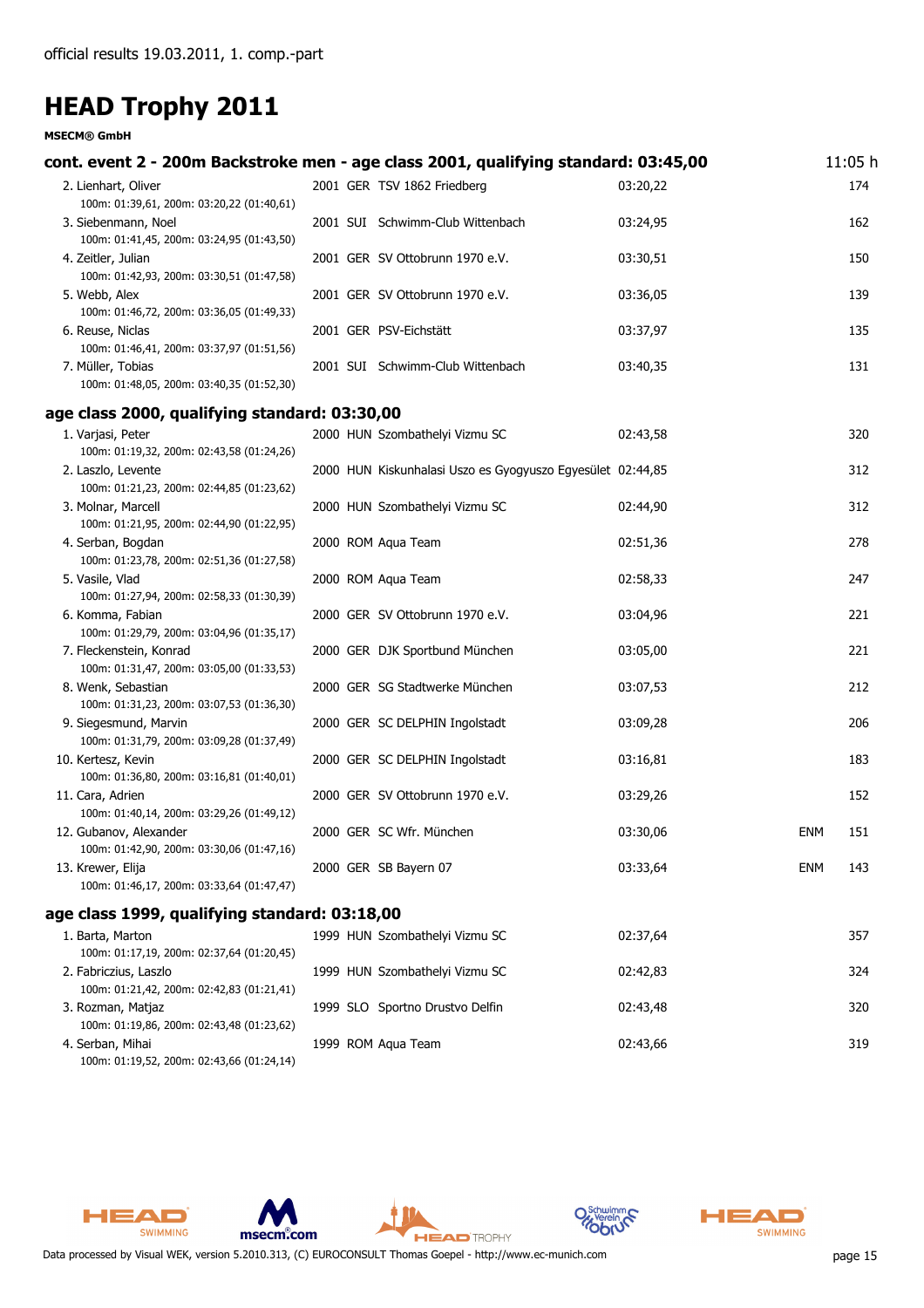| cont. event 2 - 200m Backstroke men - age class 1999, qualifying standard: 03:18,00                         |  |                                  |          |            | 11:05 h |
|-------------------------------------------------------------------------------------------------------------|--|----------------------------------|----------|------------|---------|
| 5. Csongor, Fekete                                                                                          |  | 1999 HUN Celldömölki VVSE        | 02:44,69 |            | 313     |
| 100m: 01:21,44, 200m: 02:44,69 (01:23,25)<br>6. Mooser, Christoph                                           |  | 1999 GER SC DELPHIN Ingolstadt   | 02:50,41 |            | 283     |
| 100m: 01:24,73, 200m: 02:50,41 (01:25,68)<br>7. Arnold, Julius                                              |  | 1999 GER SV Ottobrunn 1970 e.V.  | 02:50,65 |            | 282     |
| 100m: 01:22,88, 200m: 02:50,65 (01:27,77)<br>8. Toscan, Fabio                                               |  | 1999 SUI Schwimm-Club Wittenbach | 02:52,95 |            | 270     |
| 100m: 01:24,30, 200m: 02:52,95 (01:28,65)<br>9. Grundheber, Lars                                            |  | 1999 GER SC DELPHIN Ingolstadt   | 02:54,65 |            | 263     |
| 100m: 01:27,25, 200m: 02:54,65 (01:27,40)<br>10. Meilinger, Lukas                                           |  | 1999 GER SC DELPHIN Ingolstadt   | 02:55,99 |            | 257     |
| 100m: 01:26,00, 200m: 02:55,99 (01:29,99)<br>11. Rein, Andreas<br>100m: 01:28,59, 200m: 02:58,61 (01:30,02) |  | 1999 GER SC DELPHIN Ingolstadt   | 02:58,61 |            | 246     |
| 12. Orth, Wolfgang<br>100m: 01:27,62, 200m: 03:01,83 (01:34,21)                                             |  | 1999 GER Team Buron Kaufbeuren   | 03:01,83 |            | 233     |
| 13. Firnges, Fynn<br>100m: 01:32,67, 200m: 03:05,31 (01:32,64)                                              |  | 1999 GER SV Ottobrunn 1970 e.V.  | 03:05,31 |            | 220     |
| 14. Brighenti, Lorenzo<br>100m: 01:33,08, 200m: 03:05,52 (01:32,44)                                         |  | 1999 ITA Nuotatori Genovesi      | 03:05,52 |            | 219     |
| 15. Joas, Marcus<br>100m: 01:32,85, 200m: 03:11,25 (01:38,40)                                               |  | 1999 GER TV 1860 Immenstadt      | 03:11,25 |            | 200     |
| 16. Amann, Justin<br>100m: 01:36,27, 200m: 03:11,35 (01:35,08)                                              |  | 1999 GER PSV-Eichstätt           | 03:11,35 |            | 200     |
| 17. Bick, Johannes<br>100m: 01:35,04, 200m: 03:12,46 (01:37,42)                                             |  | 1999 GER SV Lohhof e.V.          | 03:12,46 |            | 196     |
| 18. Leonhardt, Kilian<br>100m: 01:33,98, 200m: 03:15,54 (01:41,56)                                          |  | 1999 GER SV Lohhof e.V.          | 03:15,54 |            | 187     |
| 19. Rendic, Davor<br>100m: 01:37,13, 200m: 03:18,52 (01:41,39)                                              |  | 1999 SLO Sportno Drustvo Delfin  | 03:18,52 | ENM        | 179     |
| 20. Jaworeck, Alexander<br>100m: 01:38,37, 200m: 03:22,70 (01:44,33)                                        |  | 1999 GER SV 77 Neufahrn          | 03:22,70 | <b>ENM</b> | 168     |
| Rudolf, Dominic                                                                                             |  | 1999 SUI Schwimm Club Flös       | d.n.s.   | ENM        |         |
| Schillling, Felix                                                                                           |  | 1999 SUI Schwimm Club Flös       | d.n.s.   | <b>ENM</b> |         |
| age class 1998, qualifying standard: 03:14,00                                                               |  |                                  |          |            |         |
| 1. Boccato, Fabio<br>100m: 01:16,19, 200m: 02:35,43 (01:19,24)                                              |  | 1998 SUI Schwimm-Club Wittenbach | 02:35,43 |            | 373     |
| 2. Gornik, Aljaz<br>100m: 01:17,28, 200m: 02:40,23 (01:22,95)                                               |  | 1998 SLO Sportno Drustvo Delfin  | 02:40,23 |            | 340     |
| 3. Gornik, Tilen<br>100m: 01:17,89, 200m: 02:42,15 (01:24,26)                                               |  | 1998 SLO Sportno Drustvo Delfin  | 02:42,15 |            | 328     |
| 4. Schlatter, Timothy<br>100m: 01:18,42, 200m: 02:42,62 (01:24,20)                                          |  | 1998 SUI Region Ostschweiz       | 02:42,62 |            | 325     |
| 5. Lindner, Mark<br>100m: 01:20,23, 200m: 02:43,61 (01:23,38)                                               |  | 1998 GER SV Ottobrunn 1970 e.V.  | 02:43,61 |            | 320     |
| 6. Rudolf, Fabian<br>100m: 01:19,07, 200m: 02:44,26 (01:25,19)                                              |  | 1998 SUI Region Ostschweiz       | 02:44,26 |            | 316     |







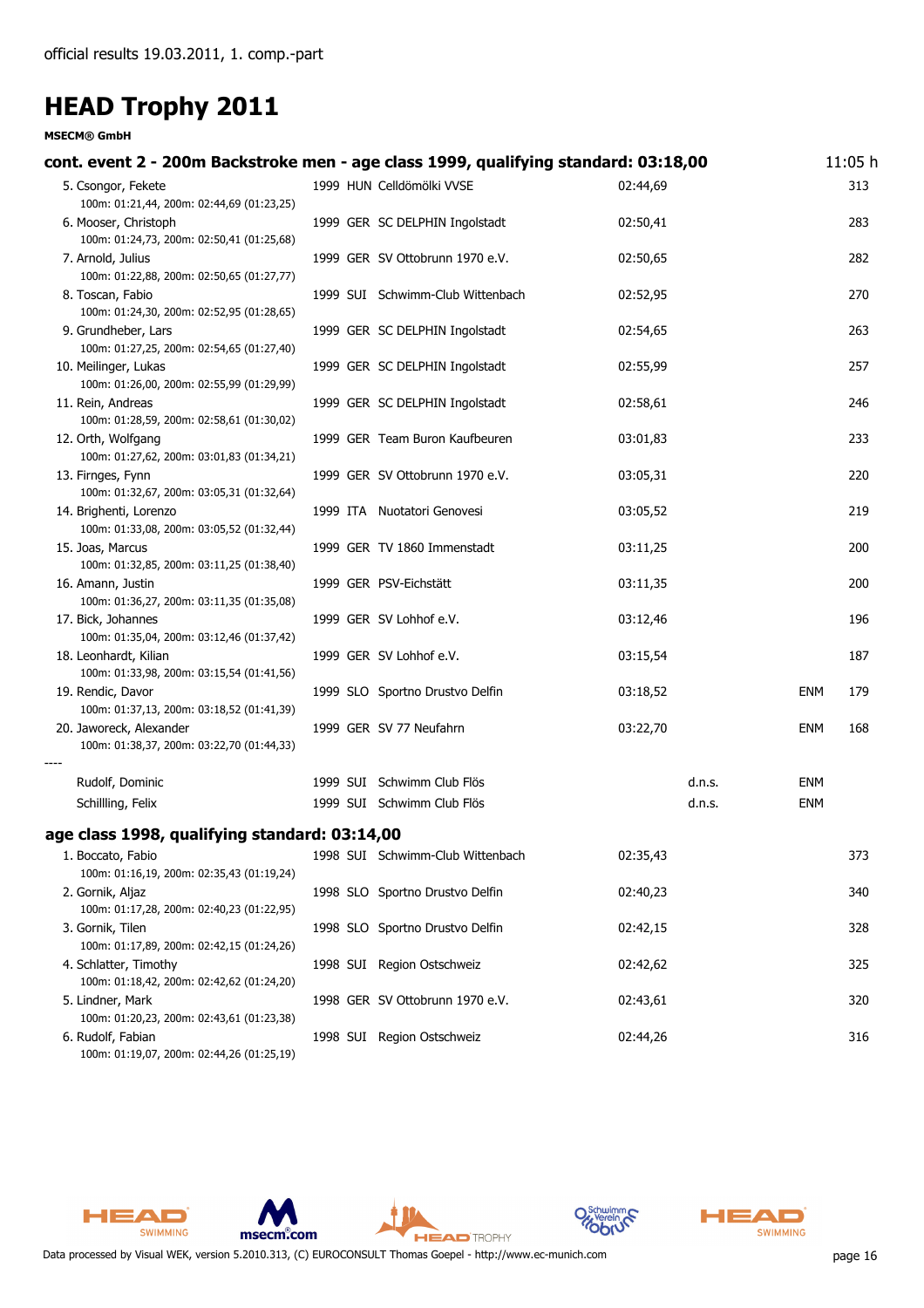**MSECM® GmbH**

| cont. event 2 - 200m Backstroke men - age class 1998, qualifying standard: 03:14,00 |  |                                                                                  |          |            | 11:05 h |
|-------------------------------------------------------------------------------------|--|----------------------------------------------------------------------------------|----------|------------|---------|
| 7. Koncar, Mihael                                                                   |  | 1998 SLO Sportno Drustvo Delfin                                                  | 02:51,89 |            | 276     |
| 100m: 01:25,85, 200m: 02:51,89 (01:26,04)                                           |  |                                                                                  |          |            |         |
| 8. Siegesmund, Joshua                                                               |  | 1998 GER SC DELPHIN Ingolstadt                                                   | 02:56,69 |            | 254     |
| 100m: 01:28,13, 200m: 02:56,69 (01:28,56)                                           |  |                                                                                  |          |            |         |
| 9. Höfl, Emanuel                                                                    |  | 1998 GER SC DELPHIN Ingolstadt                                                   | 02:56,99 |            | 252     |
| 100m: 01:26,44, 200m: 02:56,99 (01:30,55)                                           |  |                                                                                  |          |            |         |
| 10. Zachenhuber, Simon                                                              |  | 1998 GER TSV 1862 Erding                                                         | 02:57,95 |            | 248     |
| 100m: 01:25,95, 200m: 02:57,95 (01:32,00)                                           |  |                                                                                  |          |            |         |
| 11. Dönmez, Önder-Vedat                                                             |  | 1998 GER SG Stadtwerke München                                                   | 03:03,42 |            | 227     |
| 100m: 01:28,56, 200m: 03:03,42 (01:34,86)                                           |  |                                                                                  |          |            |         |
| 12. Manser, Raffael                                                                 |  | 1998 SUI Schwimm-Club Wittenbach                                                 | 03:04,22 |            | 224     |
| 100m: 01:30,15, 200m: 03:04,22 (01:34,07)                                           |  |                                                                                  |          |            |         |
| 13. Primke, Fabian                                                                  |  | 1998 GER SV Ottobrunn 1970 e.V.                                                  | 03:04,31 |            | 223     |
| 100m: 01:30,76, 200m: 03:04,31 (01:33,55)                                           |  |                                                                                  |          |            |         |
| 14. Koller, Dominik                                                                 |  | 1998 GER SSG Neptun Germering e.V.                                               | 03:04,94 |            | 221     |
| 100m: 01:29,19, 200m: 03:04,94 (01:35,75)                                           |  |                                                                                  |          |            |         |
| 15. Trommer, Julian                                                                 |  | 1998 GER Team Buron Kaufbeuren                                                   | 03:08,80 |            | 208     |
| 100m: 01:32,48, 200m: 03:08,80 (01:36,32)                                           |  |                                                                                  |          |            |         |
| 16. Wittner, Simon                                                                  |  | 1998 GER SG Stadtwerke München                                                   | 03:08,99 |            | 207     |
| 100m: 01:31,26, 200m: 03:08,99 (01:37,73)                                           |  |                                                                                  |          |            |         |
|                                                                                     |  | 1998 GER SG Stadtwerke München                                                   | 03:11,62 |            |         |
| 17. Hiramatsu, Itaru<br>100m: 01:33,18, 200m: 03:11,62 (01:38,44)                   |  |                                                                                  |          |            | 199     |
|                                                                                     |  |                                                                                  |          |            |         |
| 18. Schwendener, Flavio<br>100m: 01:38,06, 200m: 03:19,64 (01:41,58)                |  | 1998 SUI Schwimm Club Flös                                                       | 03:19,64 | <b>ENM</b> | 176     |
|                                                                                     |  |                                                                                  |          |            |         |
|                                                                                     |  | 1998 GER SC DELPHIN Ingolstadt                                                   | dq.      | ENM        |         |
| Wölflick, Quentin<br>10:43 h                                                        |  |                                                                                  |          |            |         |
|                                                                                     |  | Bei 50m Wende nach Verlassen der Rückenlage keine unverzügliche Wendeneinleitung |          |            |         |
| age class 1997, qualifying standard: 03:00,00                                       |  |                                                                                  |          |            |         |
| 1. Kuhn, Valentin                                                                   |  | 1997 GER SG Stadtwerke München                                                   | 02:20,23 |            | 508     |
| 100m: 01:07,51, 200m: 02:20,23 (01:12,72)                                           |  |                                                                                  |          |            |         |
| 2. Zeilner, Laurin Gabriel                                                          |  | 1997 GER SG Stadtwerke München                                                   | 02:22,00 |            | 489     |
| 100m: 01:09,02, 200m: 02:22,00 (01:12,98)                                           |  |                                                                                  |          |            |         |
| 3. Joo, Adam                                                                        |  | 1997 HUN Szombathelyi Vizmu SC                                                   | 02:28,75 |            | 425     |
| 100m: 01:13,44, 200m: 02:28,75 (01:15,31)                                           |  |                                                                                  |          |            |         |
| 4. Nolte, Lars Henrik                                                               |  | 1997 GER SG Stadtwerke München                                                   | 02:29,71 |            | 417     |
| 100m: 01:12,10, 200m: 02:29,71 (01:17,61)                                           |  |                                                                                  |          |            |         |
| 5. Nowak, Olivier                                                                   |  | 1997 SUI Region Ostschweiz                                                       | 02:33,57 |            | 387     |
| 100m: 01:13,26, 200m: 02:33,57 (01:20,31)                                           |  |                                                                                  |          |            |         |
| 6. Basic, Gasper                                                                    |  | 1997 SLO Sportno Drustvo Delfin                                                  | 02:34,39 |            | 380     |
| 100m: 01:15,36, 200m: 02:34,39 (01:19,03)                                           |  |                                                                                  |          |            |         |
| 7. Ene, Andrei                                                                      |  | 1997 ROM Aqua Team                                                               | 02:37,69 |            | 357     |
| 100m: 01:17,12, 200m: 02:37,69 (01:20,57)                                           |  |                                                                                  |          |            |         |
| 8. Accardi, Dominic                                                                 |  | 1997 SUI Schwimm Club Flös                                                       | 02:38,78 |            | 350     |
| 100m: 01:18,65, 200m: 02:38,78 (01:20,13)                                           |  |                                                                                  |          |            |         |
| 9. Hoch, Tarik                                                                      |  | 1997 LIE Schwimmclub Aquarius Triesen                                            | 02:38,87 |            | 349     |
| 100m: 01:16,66, 200m: 02:38,87 (01:22,21)                                           |  |                                                                                  |          |            |         |
| 10. Diepold, Simon                                                                  |  | 1997 GER SC DELPHIN Ingolstadt                                                   | 02:40,32 |            | 340     |
|                                                                                     |  |                                                                                  |          |            |         |

100m: 01:18,72, 200m: 02:40,32 (01:21,60)









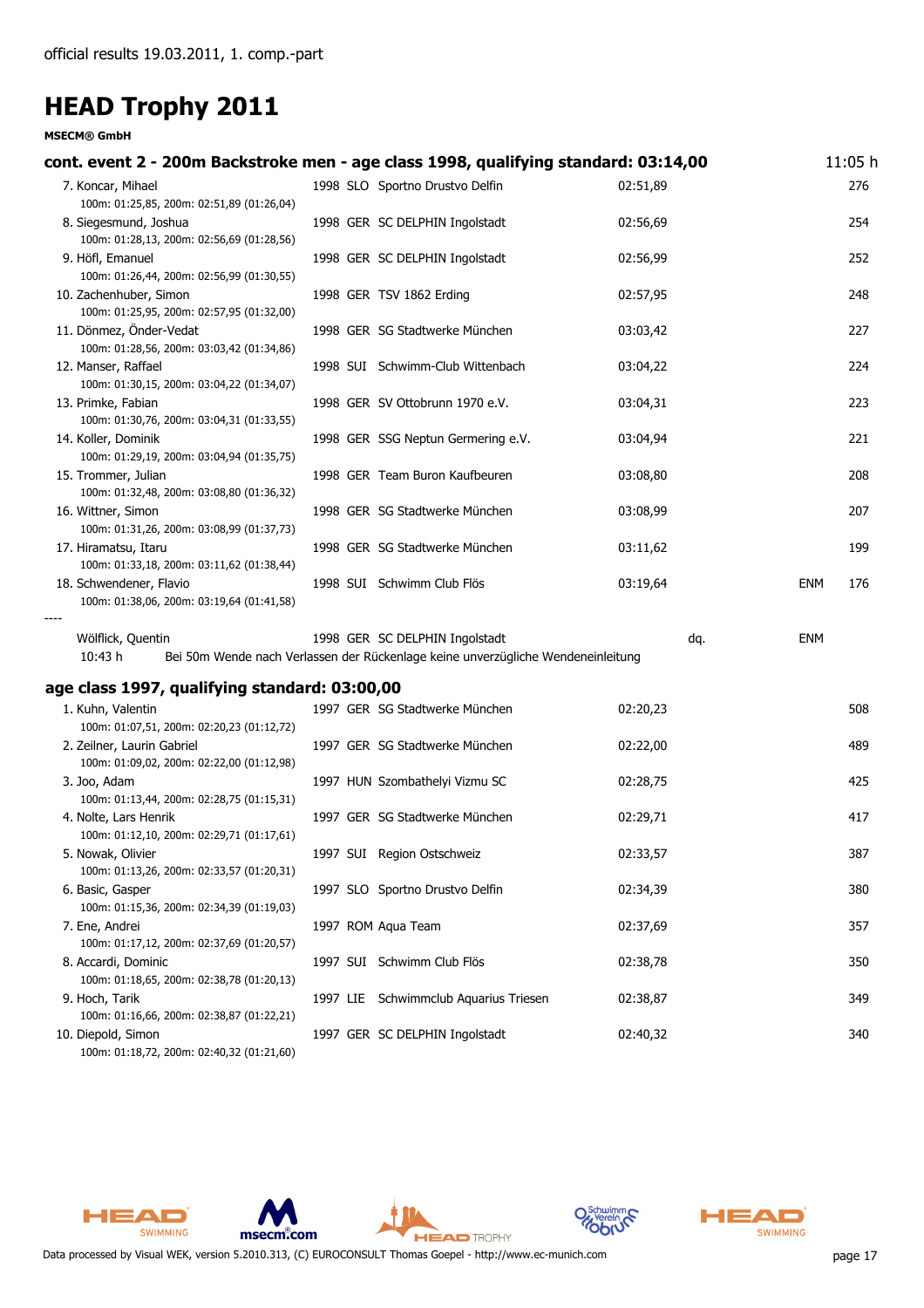| cont. event 2 - 200m Backstroke men - age class 1997, qualifying standard: 03:00,00                           |  |                                            |          |               | 11:05 h |
|---------------------------------------------------------------------------------------------------------------|--|--------------------------------------------|----------|---------------|---------|
| 11. Simion, Vlad<br>100m: 01:19,05, 200m: 02:40,65 (01:21,60)                                                 |  | 1997 ROM Agua Team                         | 02:40,65 |               | 338     |
| 12. Kamm, Jan<br>100m: 01:19,16, 200m: 02:41,50 (01:22,34)                                                    |  | 1997 GER SC Wfr. München                   | 02:41,50 |               | 332     |
| 13. Zeitler, Sebastian<br>100m: 01:19,70, 200m: 02:41,98 (01:22,28)                                           |  | 1997 GER SV Ottobrunn 1970 e.V.            | 02:41,98 |               | 329     |
| 14. Djukow, David<br>100m: 01:19,89, 200m: 02:42,12 (01:22,23)                                                |  | 1997 GER Schwimmgemeinschaft Fürth         | 02:42,12 |               | 329     |
| 15. Yudintsev, Artemiy<br>100m: 01:17,87, 200m: 02:44,13 (01:26,26)                                           |  | 1997 RUS Region Moscow                     | 02:44,13 |               | 317     |
| 16. Schweiger, Magnus<br>100m: 01:20,58, 200m: 02:44,81 (01:24,23)                                            |  | 1997 GER TSV Hohenbrunn-Riemerling         | 02:44,81 |               | 313     |
| 17. Loss, Nicholas<br>100m: 01:20,48, 200m: 02:45,02 (01:24,54)                                               |  | 1997 ITA Rari Nantes Valsugana             | 02:45,02 |               | 311     |
| 18. Reinfeld, Uli<br>100m: 01:20,46, 200m: 02:45,89 (01:25,43)                                                |  | 1997 GER SC DELPHIN Ingolstadt             | 02:45,89 |               | 307     |
| 19. Scharov, Daniel<br>100m: 01:19,11, 200m: 02:48,16 (01:29,05)                                              |  | 1997 SUI Startgemeinschaft Berner Oberland | 02:48,16 |               | 294     |
| 20. Würth, Isaac<br>100m: 01:29,34, 200m: 03:00,62 (01:31,28)                                                 |  | 1997 SUI Schwimm-Club Wittenbach           | 03:00,62 | <b>ENM</b>    | 237     |
| 21. Lenhard, Lorenzo<br>100m: 01:29,72, 200m: 03:08,99 (01:39,27)                                             |  | 1997 GER TSV 1860 Rosenheim                | 03:08,99 | <b>ENM</b>    | 207     |
| 22. Shmotin, Arseny<br>100m: 01:30,02, 200m: 03:09,31 (01:39,29)                                              |  | 1997 GER SC Prinz Eugen - München          | 03:09,31 | <b>ENM</b>    | 206     |
| Pfrommer, Nico<br>10:39 h<br>Vor der 100m Wende Schwimmlage verlassen                                         |  | 1997 GER PSV-Eichstätt                     | dq.      | <b>ENM</b>    |         |
| Soos, Daniel                                                                                                  |  | 1997 SLO PK Olimpija                       |          | d.n.s.<br>ENM |         |
| age class 1996, qualifying standard: 02:57,00                                                                 |  |                                            |          |               |         |
| 1. Huch, Paul, David<br>100m: 01:07,76, 200m: 02:19,12 (01:11,36)                                             |  | 1996 GER SC DELPHIN Ingolstadt             | 02:19,12 |               | 520     |
| 2. Mayer, Moritz<br>100m: 01:09,65, 200m: 02:23,56 (01:13,91)                                                 |  | 1996 GER SC DELPHIN Ingolstadt             | 02:23,56 |               | 473     |
| 3. Anghel, Mihai<br>100m: 01:12,09, 200m: 02:28,59 (01:16,50)                                                 |  | 1996 ROM Aqua Team                         | 02:28,59 |               | 427     |
| 4. Richtsfeld, Felix                                                                                          |  | 1996 GER SC 53 Landshut                    | 02:28,85 |               | 425     |
| 100m: 01:13,07, 200m: 02:28,85 (01:15,78)<br>5. Petek, Zan                                                    |  | 1996 SLO Plavalni klub Triglav Kranj       | 02:29,85 |               | 416     |
| 100m: 01:13,77, 200m: 02:29,85 (01:16,08)<br>6. Narr, Bastian                                                 |  | 1996 SUI Region Ostschweiz                 | 02:30,29 |               | 412     |
| 100m: 01:11,70, 200m: 02:30,29 (01:18,59)<br>7. Malerba, Francesco                                            |  | 1996 ITA Nuotatori Genovesi                | 02:30,76 |               | 409     |
| 100m: 01:13,28, 200m: 02:30,76 (01:17,48)<br>8. Badaracco, Mattia                                             |  | 1996 ITA Nuotatori Genovesi                | 02:34,46 |               | 380     |
| 100m: 01:14,20, 200m: 02:34,46 (01:20,26)<br>9. Meilinger, Simon<br>100m: 01:18,05, 200m: 02:36,88 (01:18,83) |  | 1996 GER SC DELPHIN Ingolstadt             | 02:36,88 |               | 363     |







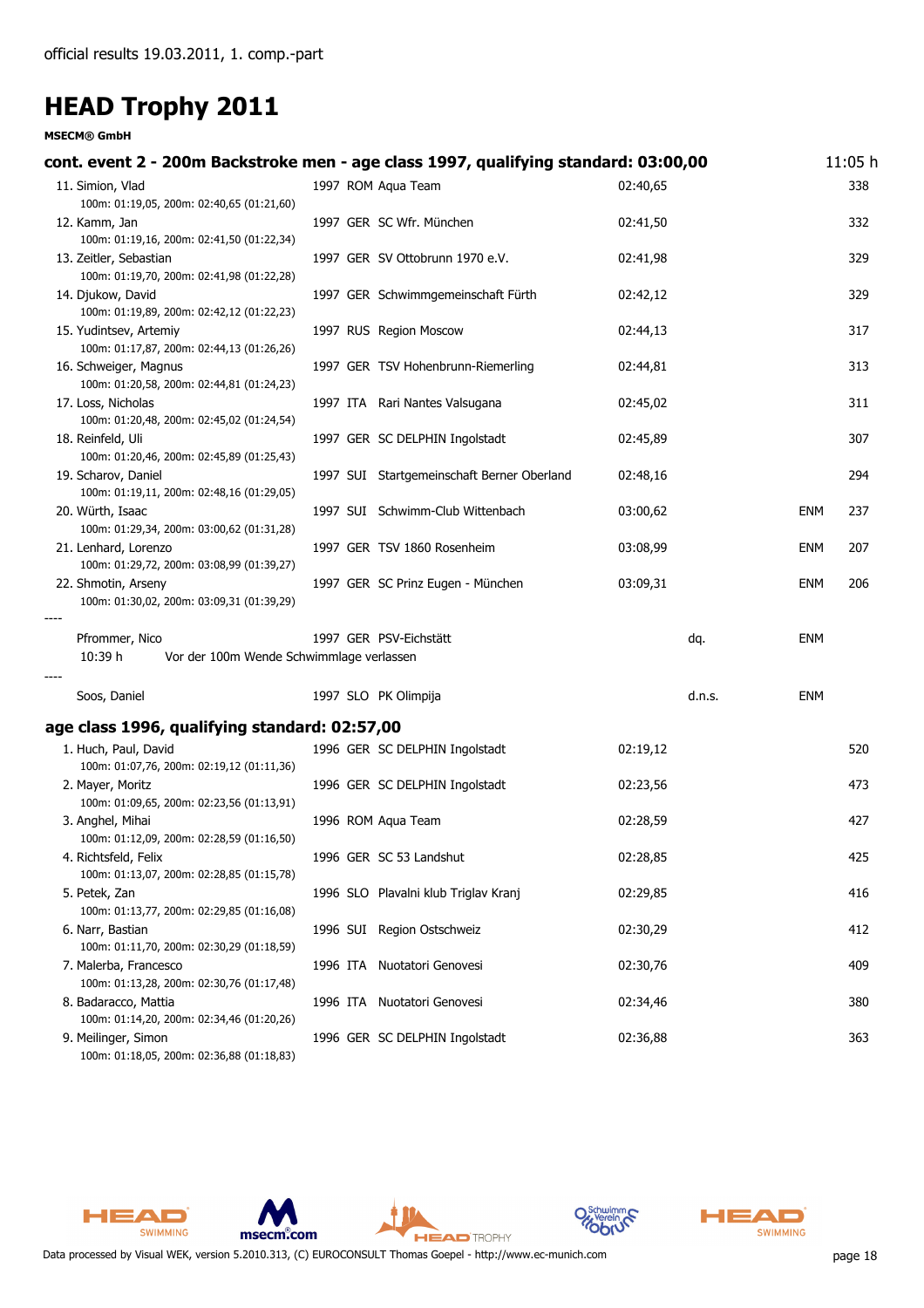#### **MSECM® GmbH**

| cont. event 2 - 200m Backstroke men - age class 1996, qualifying standard: 02:57,00 |                                            |          |        |            | 11:05 h |
|-------------------------------------------------------------------------------------|--------------------------------------------|----------|--------|------------|---------|
| 10. Zinsmeister, Fabian                                                             | 1996 GER SC DELPHIN Ingolstadt             | 02:37,42 |        |            | 359     |
| 100m: 01:16,96, 200m: 02:37,42 (01:20,46)                                           |                                            | 02:37,59 |        |            | 358     |
| 11. Wilkening, Thorsten<br>100m: 01:15,31, 200m: 02:37,59 (01:22,28)                | 1996 GER TSV Obergünzburg                  |          |        |            |         |
| 12. Liguori, Dominik                                                                | 1996 GER TSV Vaterstetten                  | 02:42,63 |        |            | 325     |
| 100m: 01:18,26, 200m: 02:42,63 (01:24,37)                                           |                                            |          |        |            |         |
| 13. Süß, Maximilian                                                                 | 1996 GER SV Ottobrunn 1970 e.V.            | 02:43,32 |        |            | 321     |
| 100m: 01:18,01, 200m: 02:43,32 (01:25,31)                                           |                                            |          |        |            |         |
| 14. Herdeg, Daniel                                                                  | 1996 GER SC Wfr. München                   | 02:47,89 |        |            | 296     |
| 100m: 01:21,52, 200m: 02:47,89 (01:26,37)                                           |                                            |          |        |            |         |
| 15. Junga, Pascal                                                                   | 1996 GER SV Ottobrunn 1970 e.V.            | 02:48,00 |        |            | 295     |
| 100m: 01:19,77, 200m: 02:48,00 (01:28,23)                                           |                                            |          |        |            |         |
| Waldmeier, Oliver                                                                   | 1996 SUI Region Ostschweiz                 |          | d.n.s. | ENM        |         |
|                                                                                     |                                            |          |        |            |         |
| Dragovan Sirnik, Kristjan                                                           | 1996 SLO Plavalna zveza Slovenije          |          | d.n.s. | <b>ENM</b> |         |
| Dönmez, Alper-Sedat                                                                 | 1996 GER SG Stadtwerke München             |          | d.n.s. | <b>ENM</b> |         |
| withdrawn.                                                                          |                                            |          |        |            |         |
| Kilzer, Robert                                                                      | 1996 GER SG Stadtwerke München             |          | d.n.s. | <b>ENM</b> |         |
| withdrawn.                                                                          |                                            |          |        |            |         |
| age class 1995, qualifying standard: 02:50,00                                       |                                            |          |        |            |         |
| 1. Kaufmann, Valentin                                                               | 1995 GER SG Stadtwerke München             | 02:17,54 |        |            | 538     |
| 100m: 01:06,14, 200m: 02:17,54 (01:11,40)                                           |                                            |          |        |            |         |
| 2. Stevens, Peter John                                                              | 1995 SLO Plavalni klub Triglav Kranj       | 02:21,18 |        |            | 498     |
| 100m: 01:08,77, 200m: 02:21,18 (01:12,41)                                           |                                            |          |        |            |         |
| 3. Dubsky, Marek                                                                    | 1995 CZE KSP Kladno                        | 02:24,56 |        |            | 464     |
| 100m: 01:09,55, 200m: 02:24,56 (01:15,01)                                           |                                            |          |        |            |         |
| 4. Hagn, Gero<br>100m: 01:10,75, 200m: 02:31,23 (01:20,48)                          | 1995 GER SSG Neptun Germering e.V.         | 02:31,23 |        |            | 405     |
| 5. Rieder, Jan                                                                      | 1995 SUI Startgemeinschaft Berner Oberland | 02:31,40 |        |            | 403     |
| 100m: 01:12,94, 200m: 02:31,40 (01:18,46)                                           |                                            |          |        |            |         |
| 6. Wittmann, Sebastian                                                              | 1995 GER SC DELPHIN Ingolstadt             | 02:41,54 |        |            | 332     |
| 100m: 01:18,08, 200m: 02:41,54 (01:23,46)                                           |                                            |          |        |            |         |
|                                                                                     |                                            |          |        |            |         |
| Omejec, Zan                                                                         | 1995 SLO Plavalni klub Triglav Kranj       |          | d.n.s. | ENM        |         |
| Potocar, Jure                                                                       | 1995 SLO Sportno Drustvo Delfin            |          | d.n.s. | <b>ENM</b> |         |
| Engelbrecht, Felix                                                                  | 1995 GER SSG Neptun Germering e.V.         |          | d.n.s. | <b>ENM</b> |         |
| age class 1994, qualifying standard: 02:45,00                                       |                                            |          |        |            |         |
|                                                                                     |                                            |          |        |            |         |
| 1. King, Christopher                                                                | 1994 GER SC DELPHIN Ingolstadt             | 02:26,64 |        |            | 444     |
| 100m: 01:11,19, 200m: 02:26,64 (01:15,45)<br>2. Theodoropoulus, Andreas             | 1994 GRE Swimming Club Ilion               | 02:27,87 |        |            | 433     |
| 100m: 01:10,93, 200m: 02:27,87 (01:16,94)                                           |                                            |          |        |            |         |
| 3. Wüstrich, Lars                                                                   | 1994 GER SC Prinz Eugen - München          | 02:31,77 |        |            | 401     |
| 100m: 01:12,48, 200m: 02:31,77 (01:19,29)                                           |                                            |          |        |            |         |

4. Beck, Maximilian 1994 GER SG Ergolding-Landau 02:32,02 399

**HEAD** TROPHY



HEAD

SWIMMING







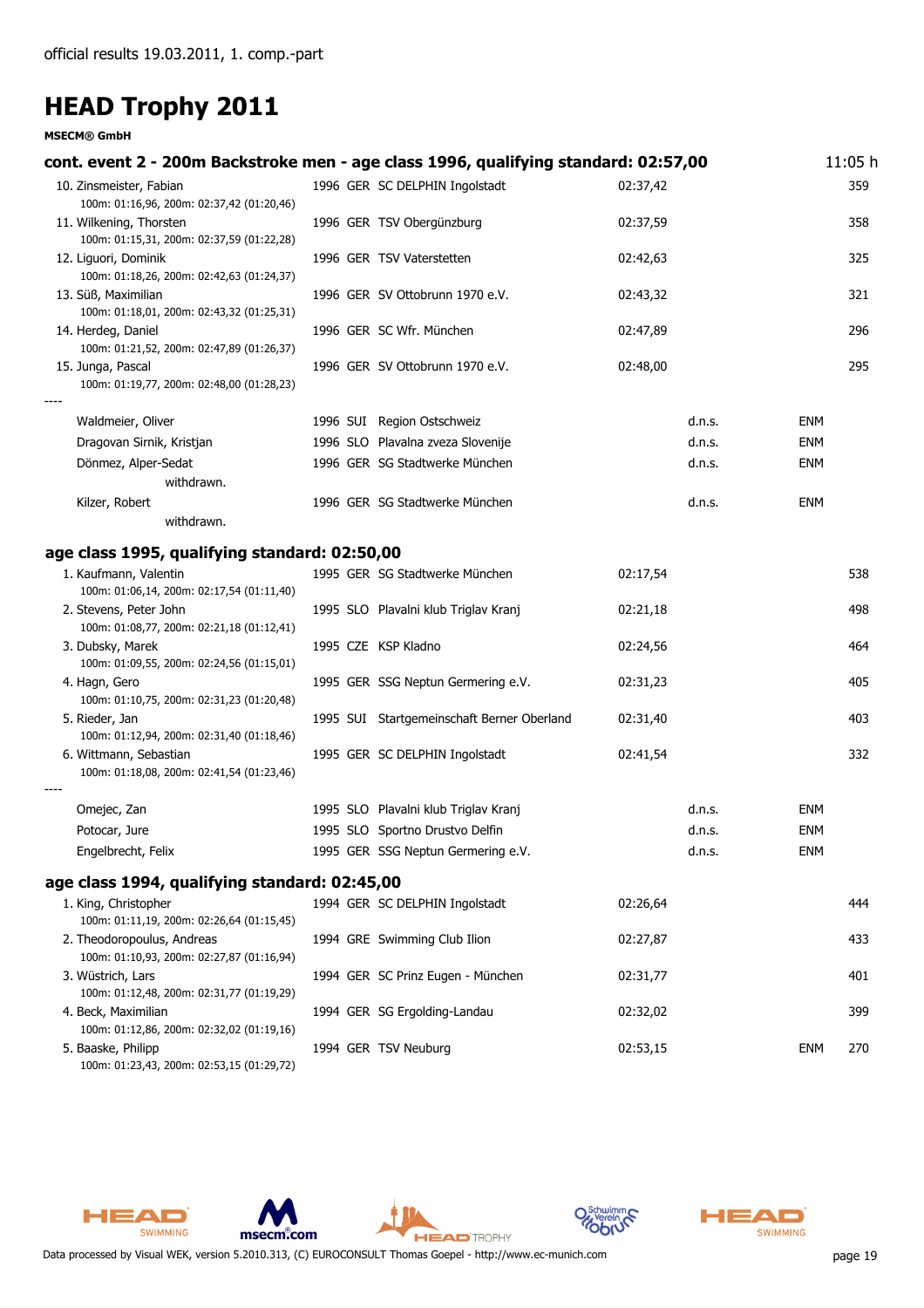**MSECM® GmbH**

| cont. event 2 - 200m Backstroke men - age class 1994, qualifying standard: 02:45,00 |                                            |          |              |            | 11:05 h |
|-------------------------------------------------------------------------------------|--------------------------------------------|----------|--------------|------------|---------|
| Laykov, Valentin<br>withdrawn.                                                      | 1994 RUS Region Moscow                     |          | d.n.s.       | <b>ENM</b> |         |
| age class 1992 / 1993, qualifying standard: 02:43,00                                |                                            |          |              |            |         |
| 1. Schnegg, Pascal                                                                  | 1993 SUI Startgemeinschaft Berner Oberland | 02:21,31 |              |            | 496     |
| 100m: 01:08,02, 200m: 02:21,31 (01:13,29)<br>2. Hakios, Stephan                     | 1992 SUI Region Ostschweiz                 | 02:24,40 |              |            | 465     |
| 100m: 01:08,57, 200m: 02:24,40 (01:15,83)                                           |                                            |          |              |            |         |
| 3. Peukert, Carsten                                                                 | 1992 SUI Schwimmclub Kreuzlingen           | 02:24,74 |              |            | 462     |
| 100m: 01:10,57, 200m: 02:24,74 (01:14,17)                                           |                                            |          |              |            |         |
| 4. Wetzel, Tobias<br>100m: 01:09,82, 200m: 02:28,29 (01:18,47)                      | 1993 GER SSG Neptun Germering e.V.         | 02:28,29 |              |            | 429     |
| 5. Straßl, Tobias                                                                   | 1992 GER SC Wfr. München                   | 02:30,24 |              |            | 413     |
| 100m: 01:10,22, 200m: 02:30,24 (01:20,02)                                           |                                            |          |              |            |         |
| 6. Reithmeir, Felix                                                                 | 1993 GER Schwimmverein Augsburg 1911 e.V.  | 02:31,80 |              |            | 400     |
| 100m: 01:12,67, 200m: 02:31,80 (01:19,13)                                           |                                            |          |              |            |         |
| 7. Risoli, Jacopo<br>100m: 01:18,09, 200m: 02:41,82 (01:23,73)                      | 1992 ITA ETRURIA NUOTO                     | 02:41,82 |              |            | 330     |
| 8. Kessler, Sven                                                                    | 1993 GER SV Ottobrunn 1970 e.V.            | 02:45,44 |              | <b>ENM</b> | 309     |
| 100m: 01:18,00, 200m: 02:45,44 (01:27,44)                                           |                                            |          |              |            |         |
| 9. Diethelm, Joel<br>100m: 01:19,66, 200m: 02:47,06 (01:27,40)                      | 1993 SUI Schwimm-Club Wittenbach           | 02:47,06 |              | <b>ENM</b> | 300     |
| age class 1991 and older, qualifying standard: 02:40,00                             |                                            |          |              |            |         |
| 1. Aor, Bruno                                                                       | 1991 ITA A.S.D. Dolomitica Nuoto C.T.T.    | 02:15,14 |              |            | 568     |
| 100m: 01:07,73, 200m: 02:15,14 (01:07,41)                                           |                                            |          |              |            |         |
| 2. Stömmer, Pierre<br>100m: 01:06,02, 200m: 02:16,32 (01:10,30)                     | 1990 GER TSV Hohenbrunn-Riemerling         | 02:16,32 |              |            | 553     |
| 3. Rieder, Reto                                                                     | 1991 SUI Startgemeinschaft Berner Oberland | 02:25,42 |              |            | 455     |
| 100m: 01:09,51, 200m: 02:25,42 (01:15,91)                                           |                                            |          |              |            |         |
| 4. Schäl, Timothy                                                                   | 1989 GER TSV Hohenbrunn-Riemerling         | 02:37,36 |              |            | 359     |
| 100m: 01:16,19, 200m: 02:37,36 (01:21,17)                                           |                                            |          |              |            |         |
| Straßl, Manuel                                                                      | 1991 GER SC Wfr. München                   |          | d.n.s.       | <b>ENM</b> |         |
| Brandl, Michael                                                                     | 1981 AUT 1. USC Traun                      |          | d.n.s.       | <b>ENM</b> |         |
| event 3 - 100m Freestyle women                                                      |                                            |          |              |            |         |
| LIEBS, Annika<br><b>MR</b><br>27.03.2004                                            | <b>GER</b>                                 | 00:57,01 | Munich (GER) |            |         |
| age class 2001, qualifying standard: 01:35,00                                       |                                            |          |              |            |         |
| 1. Kiss, Annamaria                                                                  | 2001 HUN Oroshaza Uszo Egyesulet           | 01:12,76 |              |            | 366     |
| 2. Gadea, Claudia                                                                   | 2001 ROM Aqua Team                         | 01:15,76 |              |            | 324     |
| 3. Rips, Cornelia                                                                   | 2001 GER SSG Neptun Germering e.V.         | 01:16,51 |              |            | 315     |
| 4. Titze, Julia                                                                     | 2001 GER SV Lohhof e.V.                    | 01:18,90 |              |            | 287     |
| 5. Buzea, Ana                                                                       | 2001 ROM Aqua Team                         | 01:20,22 |              |            | 273     |
| 6. Dani, Veronika                                                                   | 2001 HUN Romai SE                          | 01:21,46 |              |            | 261     |

7. Vogel, Julia 2001 GER TSV 1909 Gersthofen 01:21,54 260



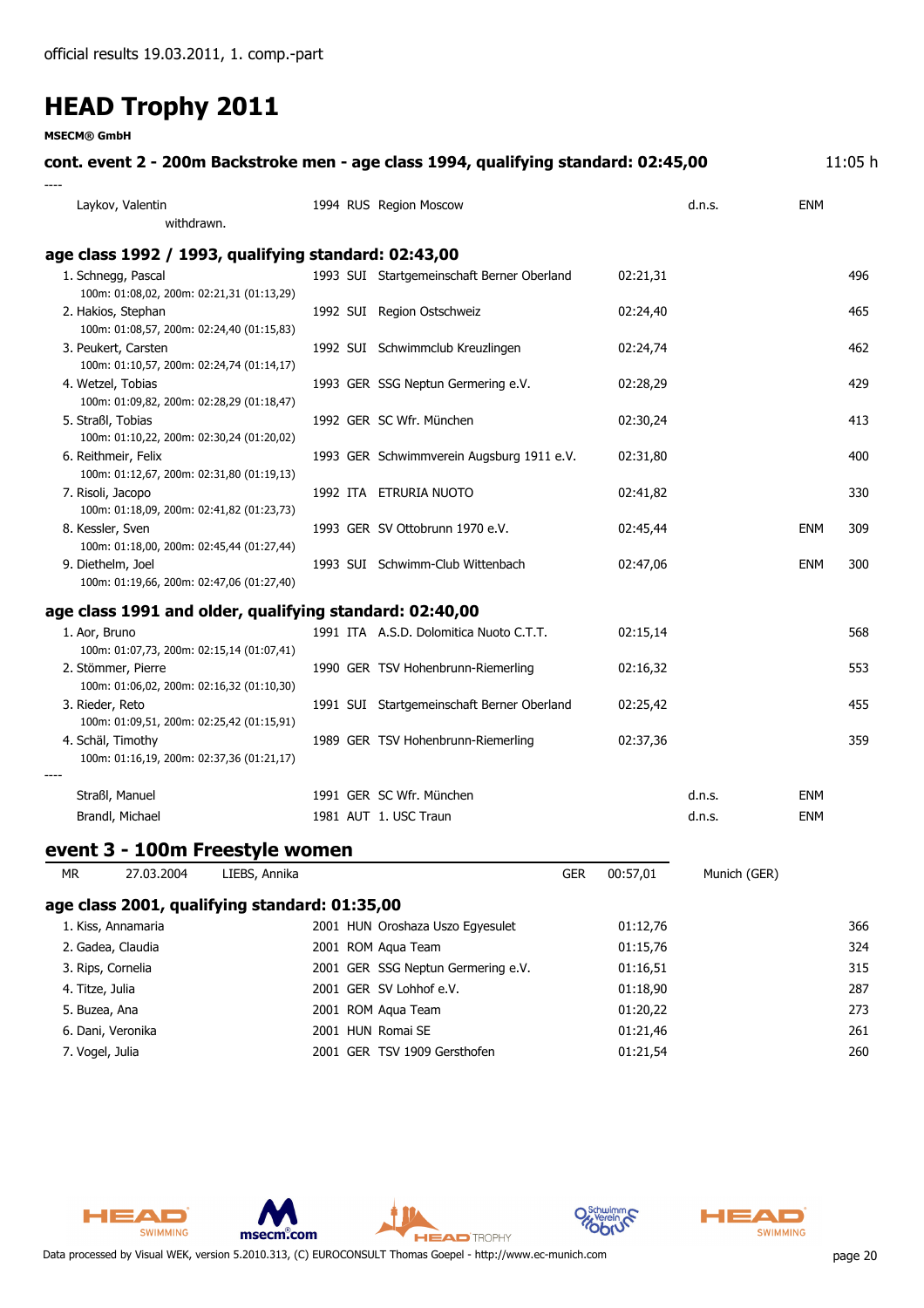| cont. event 3 - 100m Freestyle women - age class 2001, qualifying standard: 01:35,00 |                                                            |          |            | 12:00 h |
|--------------------------------------------------------------------------------------|------------------------------------------------------------|----------|------------|---------|
| 8. Hutter, Valentina                                                                 | 2001 GER SV Arnbruck                                       | 01:22,74 |            | 249     |
| 9. Schäfer, Annika                                                                   | 2001 GER SV Lohhof e.V.                                    | 01:24,35 |            | 235     |
| 10. Stan, Denisa                                                                     | 2001 ROM Aqua Team                                         | 01:25,09 |            | 229     |
| 11. Conrad, Laura                                                                    | 2001 GER TSV 1893 Taufkirchen (Vils)                       | 01:26,18 |            | 220     |
| 12. Weckwerth, Sophia                                                                | 2001 GER SG Stadtwerke München                             | 01:27,29 |            | 212     |
| 13. Stanca, Maria                                                                    | 2001 ROM Aqua Team                                         | 01:27,65 |            | 209     |
| 14. Bertram, Elena                                                                   | 2001 GER SV Ottobrunn 1970 e.V.                            | 01:29,40 |            | 197     |
| 15. Koderer, Anna                                                                    | 2001 GER PSV-Eichstätt                                     | 01:29,59 |            | 196     |
| 16. Titze, Karina                                                                    | 2001 GER SV Lohhof e.V.                                    | 01:31,84 |            | 182     |
| 17. Köster, Sarah                                                                    | 2001 GER SV Lohhof e.V.                                    | 01:32,25 |            | 179     |
| 18. Leitinger, Michaela                                                              | 2001 SUI Schwimm Club Flös                                 | 01:33,28 |            | 173     |
| 19. Pilloni, Sara                                                                    | 2001 GER SG Stadtwerke München                             | 01:34,11 |            | 169     |
| 20. Firnges, Anouk                                                                   | 2001 GER SV Ottobrunn 1970 e.V.                            | 01:38,15 | <b>ENM</b> | 149     |
| 21. Barner, Lilly                                                                    | 2001 GER SC Wfr. München                                   | 01:40,49 | ENM        | 139     |
|                                                                                      |                                                            |          |            |         |
| Blazevic, Lucija                                                                     | 2001 SUI Schwimm-Club Wittenbach                           | d.n.s.   | ENM        |         |
| Beckers, Sophia                                                                      | 2001 GER SV Ottobrunn 1970 e.V.                            | d.n.s.   | ENM        |         |
| Mächler, Hannah                                                                      | 2001 GER SV Lohhof e.V.                                    | d.n.s.   | <b>ENM</b> |         |
| age class 2000, qualifying standard: 01:25,00                                        |                                                            |          |            |         |
| 1. Lakatos, Krisztina                                                                | 2000 HUN Kiskunhalasi Uszo es Gyogyuszo Egyesület 01:09,52 |          |            | 420     |
| 2. Vas, Luca                                                                         | 2000 HUN Kiskunhalasi Uszo es Gyogyuszo Egyesület 01:10,49 |          |            | 403     |
| 3. Herbst, Anna                                                                      | 2000 GER TSV 1862 Erding                                   | 01:11,73 |            | 382     |
| 4. Koutas, Laura                                                                     | 2000 GER SC Wfr. München                                   | 01:13,12 |            | 361     |
| 5. Rabe, Anna-Sophie                                                                 | 2000 GER SV Ottobrunn 1970 e.V.                            | 01:13,39 |            | 357     |
| 6. Westermann, Greta                                                                 | 2000 GER SV Dachau 1925                                    | 01:14,49 |            | 341     |
| 7. Schneider, Eileen                                                                 | 2000 GER Schwimmgemeinschaft Fürth                         | 01:15,70 |            | 325     |
| 8. Peruzzi, Alice                                                                    | 2000 ITA Rari Nantes Valsugana                             | 01:15,71 |            | 325     |
| 9. Lindner, Miriam                                                                   | 2000 GER SV Ottobrunn 1970 e.V.                            | 01:15,98 |            | 321     |
| 10. Muntyan, Luca                                                                    | 2000 HUN Oroshaza Uszo Egyesulet                           | 01:16,30 |            | 317     |
| 11. Dovidija, Jennifer                                                               | 2000 SLO Plavalni klub Koper                               | 01:16,76 |            | 312     |
| 12. Wenig, Amelie                                                                    | 2000 GER WSV Bad Tölz                                      | 01:16,80 |            | 311     |
| 13. Wurst, Isabel                                                                    | 2000 GER TSV Haar                                          | 01:18,21 |            | 295     |
| 14. Magyar, Anna                                                                     | 2000 HUN Romai SE                                          | 01:18,97 |            | 286     |
| 15. Junga, Fabienne                                                                  | 2000 GER SV Ottobrunn 1970 e.V.                            | 01:19,70 |            | 278     |
| 16. Cimo, Elefteria                                                                  | 2000 GRE Swimming Club Ilion                               | 01:19,87 |            | 277     |
| 17. Petrova, Maryana                                                                 | 2000 RUS Region Moscow                                     | 01:20,22 |            | 273     |
| 18. Wernhart, Jessica                                                                | 2000 GER TSV 1862 Erding                                   | 01:20,60 |            | 269     |
| 18. Wechner, Valerie                                                                 | 2000 GER SSG Neptun Germering e.V.                         | 01:20,60 |            | 269     |
| 20. Loss, Camilla                                                                    | 2000 ITA Rari Nantes Valsugana                             | 01:21,70 |            | 258     |
| 21. Kudlich, Lara                                                                    | 2000 GER SV 77 Neufahrn                                    | 01:24,11 |            | 237     |
| 22. Neumaier, Sandra                                                                 | 2000 GER TSV 1893 Taufkirchen (Vils)                       | 01:24,77 |            | 231     |
| 23. Schiemann, Birte                                                                 | 2000 GER SV Ottobrunn 1970 e.V.                            | 01:26,12 | <b>ENM</b> | 221     |



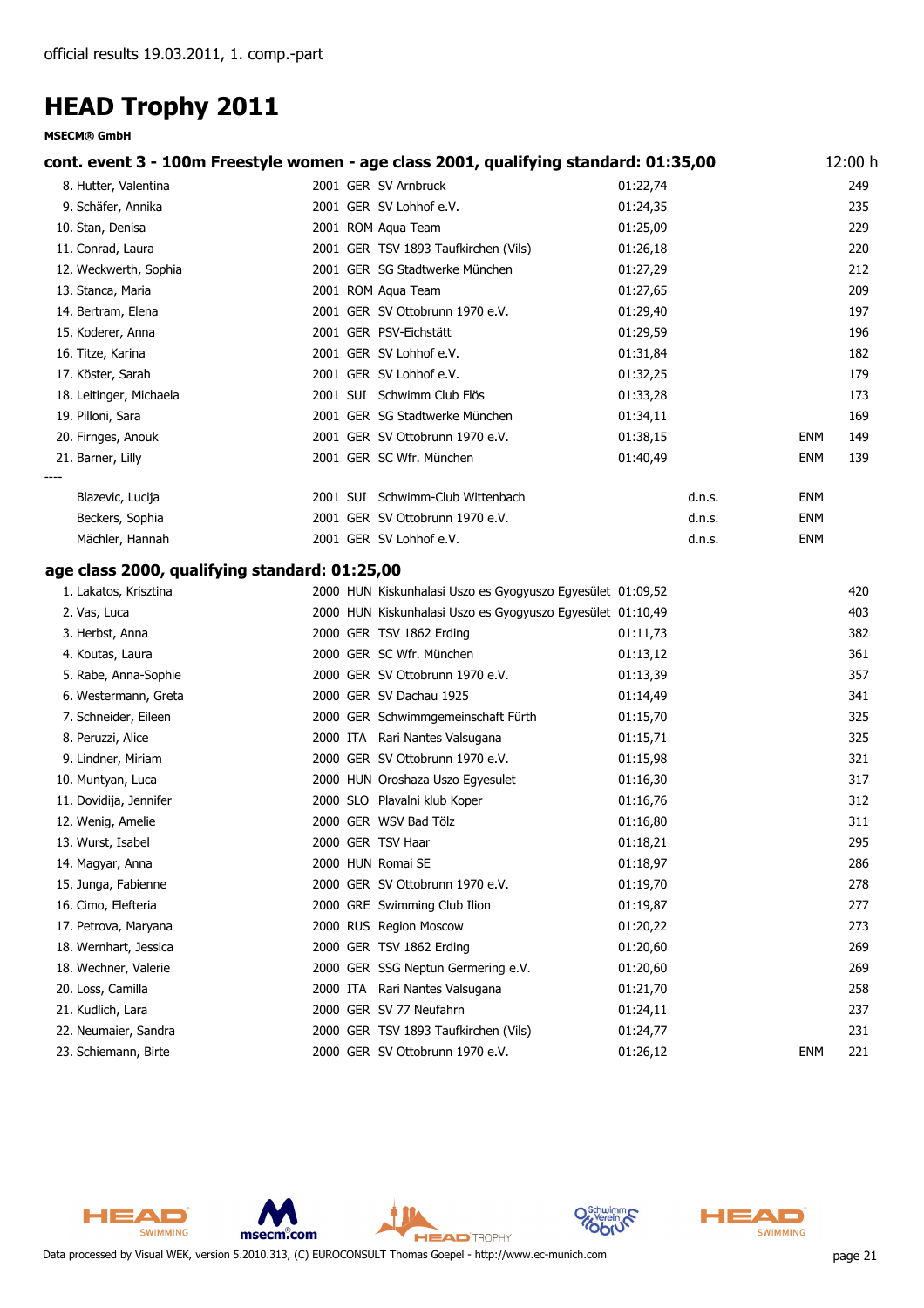**MSECM® GmbH**

| cont. event 3 - 100m Freestyle women - age class 2000, qualifying standard: 01:25,00 |                                                   |                                                             |        |            | 12:00 h |
|--------------------------------------------------------------------------------------|---------------------------------------------------|-------------------------------------------------------------|--------|------------|---------|
| 24. De Simone, Sara                                                                  | 2000 ITA Nuotatori Genovesi                       | 01:29,44                                                    |        | <b>ENM</b> | 197     |
| 25. Schmutz, Lea                                                                     | 2000 SUI Schwimm-Club Wittenbach                  | 01:40,79                                                    |        | ENM        | 137     |
| 26. Schmid, Friederike                                                               | 2000 GER SC Wfr. München                          | 01:44,02                                                    |        | ENM        | 125     |
| Juhasz, Janka                                                                        | 2000 HUN Kiskunhalasi Uszo es Gyogyuszo Egyesület |                                                             | d.n.s. | ENM        |         |
| age class 1999, qualifying standard: 01:20,00                                        |                                                   |                                                             |        |            |         |
| 1. Slezak, Vivien                                                                    |                                                   | 1999 HUN Kiskunhalasi Uszo es Gyogyuszo Egyesület 01:06,14  |        |            | 487     |
| 2. Matyasovszky, Dalma                                                               |                                                   | 1999 HUN Europ Tec Zalaviz Zalaegerszegi Uszo Klub 01:06,26 |        |            | 485     |
| 3. Cantatore, Giulia                                                                 | 1999 GER SV Ottobrunn 1970 e.V.                   | 01:08,02                                                    |        |            | 448     |
| 4. Dombos, Ann-Kathrin                                                               | 1999 GER TSG Backnang                             | 01:09,22                                                    |        |            | 425     |
| 5. Senti, Saskia                                                                     | 1999 LIE Schwimmclub Unterland Eschen             | 01:10,09                                                    |        |            | 410     |
| 6. Stoica, Elena                                                                     | 1999 ROM Aqua Team                                | 01:10,17                                                    |        |            | 408     |
| 7. Vasko, Dorottya                                                                   | 1999 HUN Szombathelyi Vizmu SC                    | 01:10,49                                                    |        |            | 403     |
| 8. Müller, Eva Maria                                                                 | 1999 SUI Schwimmclub Kreuzlingen                  | 01:10,70                                                    |        |            | 399     |
| 9. Lenhard, Denise                                                                   | 1999 GER TSV 1860 Rosenheim                       | 01:10,74                                                    |        |            | 398     |
| 10. Stoican, Ana                                                                     | 1999 ROM Aqua Team                                | 01:12,56                                                    |        |            | 369     |
| 11. Lortz, Caroline                                                                  | 1999 GER SV Lohhof e.V.                           | 01:12,71                                                    |        |            | 367     |
| 12. Kremer, Inola                                                                    | 1999 GER TV 1860 Immenstadt                       | 01:12,95                                                    |        |            | 363     |
| 13. Czerny, Katharina                                                                | 1999 GER SC DELPHIN Ingolstadt                    | 01:13,14                                                    |        |            | 360     |
| 14. Godau, Franziska                                                                 | 1999 GER SSG Neptun Germering e.V.                | 01:13,23                                                    |        |            | 359     |
| 15. Henkel, Lea                                                                      | 1999 GER TSV Mindelheim                           | 01:13,42                                                    |        |            | 356     |
| 16. Seidel, Sara                                                                     | 1999 GER SC DELPHIN Ingolstadt                    | 01:13,91                                                    |        |            | 349     |
| 17. Curic, Marina                                                                    | 1999 GER TSV Eintracht Hittfeld v. 1905 e.V.      | 01:14,57                                                    |        |            | 340     |
| 18. Feller, Mareike                                                                  | 1999 GER SSG Neptun Germering e.V.                | 01:14,59                                                    |        |            | 340     |
| 19. Ntemou, Stavroula                                                                | 1999 GRE Swimming Club Ilion                      | 01:14,89                                                    |        |            | 336     |
| 20. Rodrigues, Nicole                                                                | 1999 GER SG Stadtwerke München                    | 01:14,97                                                    |        |            | 335     |
| 21. Paternolli, Veronica                                                             | 1999 ITA Rari Nantes Valsugana                    | 01:15,22                                                    |        |            | 331     |
| 22. Hohenschläger, Elke                                                              | 1999 GER SG Ergolding-Landau                      | 01:15,46                                                    |        |            | 328     |
| 23. Ruf, Sarah                                                                       | 1999 GER SV Lohhof e.V.                           | 01:16,06                                                    |        |            | 320     |
| 24. Müller, Bernadette                                                               | 1999 GER TSV 1862 Erding                          | 01:16,95                                                    |        |            | 309     |
| 25. Hanselmann, Jennifer                                                             | 1999 SUI Schwimm Club Flös                        | 01:17,18                                                    |        |            | 307     |
| 26. Menzel, Jule                                                                     | 1999 GER TSV 1862 Erding                          | 01:17,26                                                    |        |            | 306     |
| 27. Adriany, Katja                                                                   | 1999 GER SV Lohhof e.V.                           | 01:17,32                                                    |        |            | 305     |
| 28. Patella, Noemi                                                                   | 1999 ITA Nuotatori Genovesi                       | 01:17,92                                                    |        |            | 298     |
| 29. Mühler, Julia                                                                    | 1999 GER SV Ottobrunn 1970 e.V.                   | 01:19,55                                                    |        |            | 280     |
| 30. Seeholzer, Marlin                                                                | 1999 GER SV Grafing Ebersberg                     | 01:19,59                                                    |        |            | 280     |
| 31. Kitzler, Melissa                                                                 | 1999 GER Schwimmgemeinschaft Fürth                | 01:21,50                                                    |        | ENM        | 260     |
| 32. Epp, Salome                                                                      | 1999 SUI Schwimm Club Flös                        | 01:25,37                                                    |        | ENM        | 226     |
| 33. Körner, Ronja                                                                    | 1999 GER SG Stadtwerke München                    | 01:28,77                                                    |        | <b>ENM</b> | 201     |
| Marti, Vanessa                                                                       | 1999 SUI Schwimm-Club Wittenbach                  |                                                             | dq.    | <b>ENM</b> |         |

**HEAD** TROPHY

*11:12 h Start vor dem Startsignal*





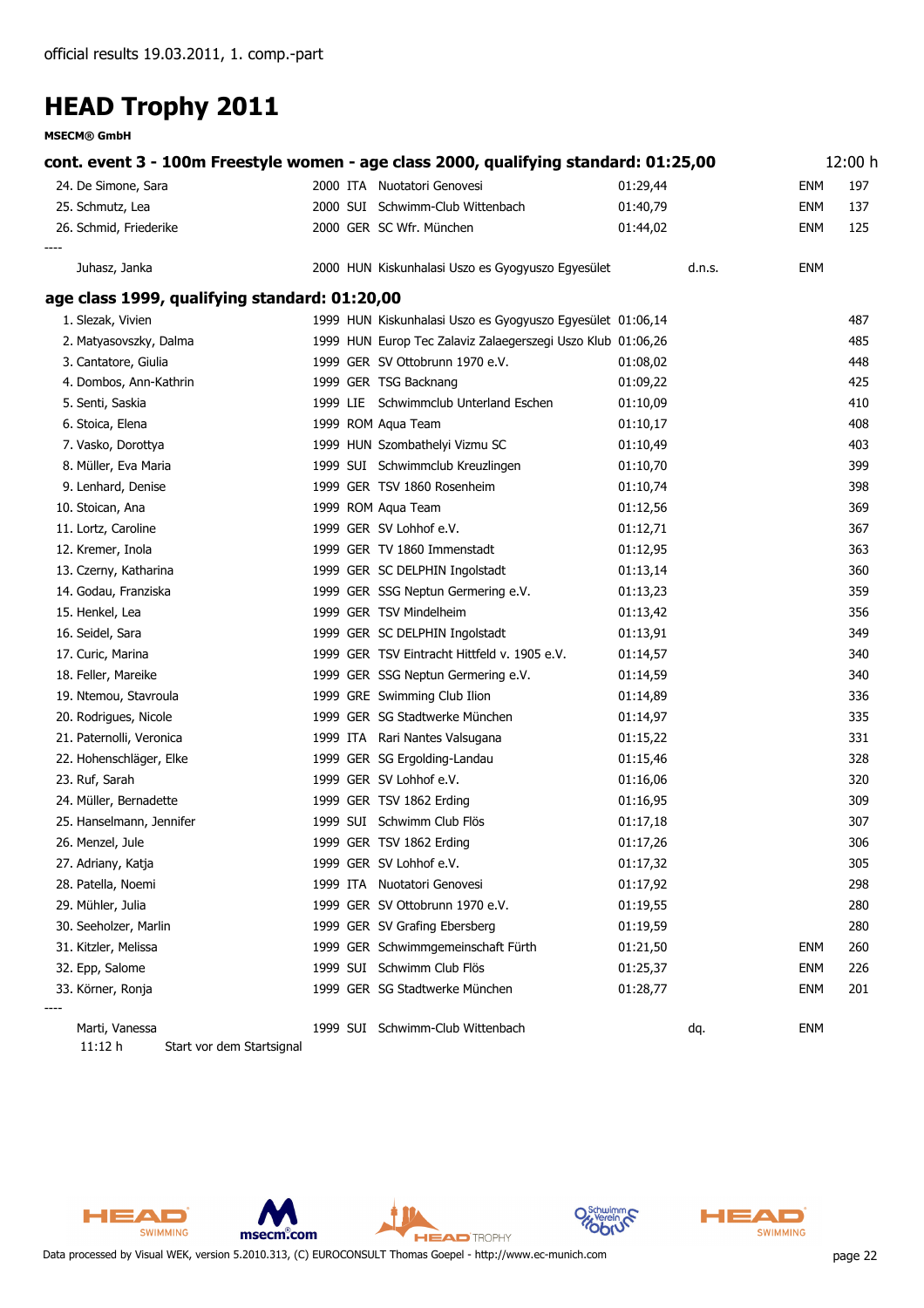**MSECM® GmbH**

| cont. event 3 - 100m Freestyle women - age class 1999, qualifying standard: 01:20,00 | 12:00 h |
|--------------------------------------------------------------------------------------|---------|
| ----                                                                                 |         |

| Wieczorek, Anna Lena | 1999 GER SB Bayern 07          | d.n.s. | ENM |
|----------------------|--------------------------------|--------|-----|
| Moser, Lucrezia      | 1999 ITA Rari Nantes Valsugana | d.n.s. | ENM |
| withdrawn.           |                                |        |     |

#### **age class 1998, qualifying standard: 01:16,00**

| 1. Sommer, Tanja          |  | 1998 GER SSG Neptun Germering e.V.                          | 01:06,78 |        |            | 474 |
|---------------------------|--|-------------------------------------------------------------|----------|--------|------------|-----|
| 2. Borst, Paula           |  | 1998 GER TSV 1860 Rosenheim                                 | 01:07,13 |        |            | 466 |
| 3. Wenig, Leonie          |  | 1998 GER WSV Bad Tölz                                       | 01:08,16 |        |            | 445 |
| 4. Cotinghiu, Iulia       |  | 1998 ROM Aqua Team                                          | 01:08,33 |        |            | 442 |
| 5. Titze, Caroline        |  | 1998 GER SV Lohhof e.V.                                     | 01:08,47 |        |            | 439 |
| 6. Dudar, Kata            |  | 1998 HUN Europ Tec Zalaviz Zalaegerszegi Uszo Klub 01:08,67 |          |        |            | 435 |
| 7. Paul, Geraldine        |  | 1998 SUI Region Ostschweiz                                  | 01:08,78 |        |            | 433 |
| 8. D hondt, Debora        |  | 1998 SUI Region Ostschweiz                                  | 01:09,41 |        |            | 422 |
| 9. Banzer, Valentina      |  | 1998 LIE Schwimmclub Aquarius Triesen                       | 01:10,10 |        |            | 409 |
| 10. Nickles-Jäkel, Hannah |  | 1998 GER Schwimmgemeinschaft Fürth                          | 01:10,74 |        |            | 398 |
| 11. Ingorgia, Chiara      |  | 1998 ITA ETRURIA NUOTO                                      | 01:10,92 |        |            | 395 |
| 12. Grüter, Lara          |  | 1998 SUI Schwimmclub Kreuzlingen                            | 01:11,19 |        |            | 391 |
| 13. Wurst, Milena         |  | 1998 GER TSV Haar                                           | 01:11,29 |        |            | 389 |
| 14. Aulehla, Isabel       |  | 1998 GER SSG Penzberg-Tutzing                               | 01:11,57 |        |            | 385 |
| 15. Preissegger, Eileen   |  | 1998 AUT TS Dornbirn Schwimmen                              | 01:11,59 |        |            | 384 |
| 16. Varesco, Larisa       |  | 1998 ITA Rari Nantes Valsugana                              | 01:11,87 |        |            | 380 |
| 17. Kovac, Andrea         |  | 1998 GER TSV - Eintracht Karlsfeld                          | 01:12,15 |        |            | 375 |
| 18. Petrova, Alexandra    |  | 1998 RUS Region Moscow                                      | 01:12,28 |        |            | 373 |
| 19. Eckert, Ramona        |  | 1998 GER SV Dachau 1925                                     | 01:13,95 |        |            | 349 |
| 20. Rhein, Katharina      |  | 1998 GER Team Buron Kaufbeuren                              | 01:14,20 |        |            | 345 |
| 21. Kuntz, Sara-Viola     |  | 1998 GER TSV Hohenbrunn-Riemerling                          | 01:14,55 |        |            | 340 |
| 22. Städler, Esther       |  | 1998 SUI Schwimmklub Widnau                                 | 01:14,64 |        |            | 339 |
| 23. Pilloni, Claudia      |  | 1998 GER SG Stadtwerke München                              | 01:15,14 |        |            | 332 |
| 24. Neumayr, Sarah        |  | 1998 GER Team Buron Kaufbeuren                              | 01:15,63 |        |            | 326 |
| 25. Gilissen, Laura       |  | 1998 GER SV Ottobrunn 1970 e.V.                             | 01:16,19 |        | ENM        | 319 |
| 26. Vigilante, Chiara     |  | 1998 ITA Nuotatori Genovesi                                 | 01:17,10 |        | <b>ENM</b> | 308 |
| 26. Zeggio, Erica         |  | 1998 ITA ETRURIA NUOTO                                      | 01:17,10 |        | ENM        | 308 |
| 28. Schoppek, Friederike  |  | 1998 GER TSV Hohenbrunn-Riemerling                          | 01:18,88 |        | <b>ENM</b> | 287 |
| 29. Blazevic, Marija      |  | 1998 SUI Schwimm-Club Wittenbach                            | 01:18,91 |        | ENM        | 287 |
| 30. Meier, Vivian         |  | 1998 GER SV Grafing Ebersberg                               | 01:20,29 |        | <b>ENM</b> | 272 |
| 31. Primozic, Karola      |  | 1998 HUN Romai SE                                           | 01:20,70 |        | ENM        | 268 |
| 32. Weisheit, Sonja       |  | 1998 GER SC Wfr. München                                    | 01:21,71 |        | ENM        | 258 |
| 33. Anschütz, Miriam      |  | 1998 GER SG Stadtwerke München                              | 01:22,39 |        | <b>ENM</b> | 252 |
| Sencar, Iza               |  | 1998 SLO Sportno Drustvo Delfin                             |          | d.n.s. | ENM        |     |
| Juhasz, Adel              |  | 1998 HUN Kiskunhalasi Uszo es Gyogyuszo Egyesület           |          | d.n.s. | <b>ENM</b> |     |
| Webb, Rachel              |  | 1998 GER SV Ottobrunn 1970 e.V.                             |          | d.n.s. | <b>ENM</b> |     |





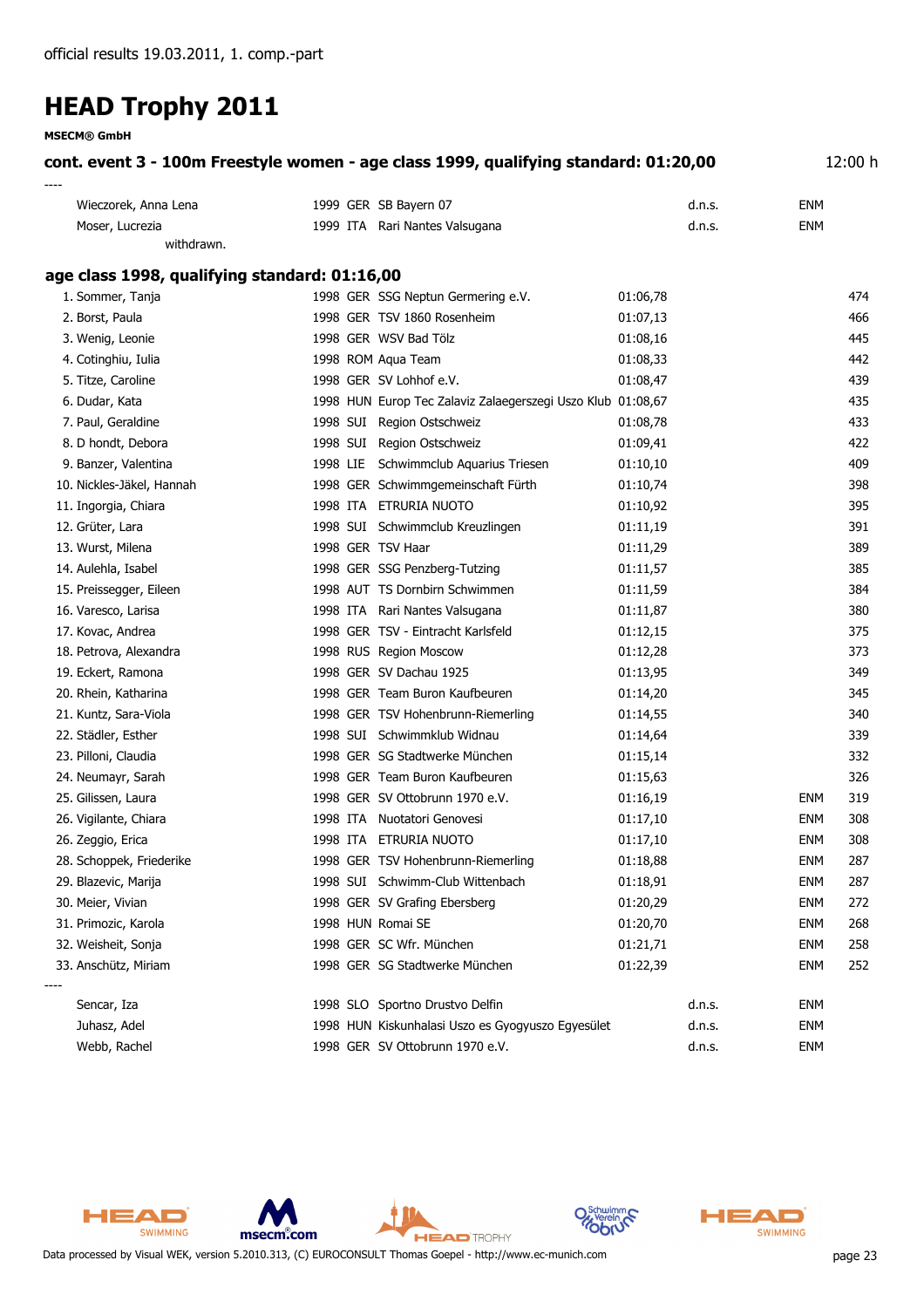**MSECM® GmbH**

|                 | cont. event 3 - 100m Freestyle women - age class 1998, qualifying standard: 01:16,00 |        | 12:00 h |  |
|-----------------|--------------------------------------------------------------------------------------|--------|---------|--|
| Mulas, Cristina | 1998 GER SV Ottobrunn 1970 e.V.                                                      | d.n.s. | ENM     |  |
| Pallaoro, Alice | 1998 ITA Rari Nantes Valsugana                                                       | d.n.s. | ENM     |  |

#### **age class 1997, qualifying standard: 01:13,00**

*withdrawn.*

| 1. Sajovec, Kaja            |  | 1997 SLO Plavalni klub Triglav Kranj       | 01:00,17 |            | 648 |
|-----------------------------|--|--------------------------------------------|----------|------------|-----|
| 2. Pavlie, Anamari          |  | 1997 SLO Plavalni klub Triglav Kranj       | 01:01,24 |            | 614 |
| 3. Baerens, Antonia         |  | 1997 GER TSV Hohenbrunn-Riemerling         | 01:01,66 |            | 602 |
| 4. Nürnberger, Melanie      |  | 1997 SUI Region Ostschweiz                 | 01:02,44 |            | 579 |
| 5. Neumann, Robin Marian    |  | 1997 GER SG Stadtwerke München             | 01:02,76 |            | 571 |
| 6. Müller, Lena             |  | 1997 SUI Region Ostschweiz                 | 01:03,51 |            | 551 |
| 7. Buck, Alexa Clara        |  | 1997 GER TSV Hohenbrunn-Riemerling         | 01:03,90 |            | 541 |
| 8. Büchel, Jasmin           |  | 1997 SUI Region Ostschweiz                 | 01:04,08 |            | 536 |
| 9. Wolf, Sophia             |  | 1997 GER SSG Neptun Germering e.V.         | 01:04,11 |            | 535 |
| 10. Stoffel, Svenja         |  | 1997 SUI Region Ostschweiz                 | 01:04,87 |            | 517 |
| 11. Ferrari, Alessandra     |  | 1997 ITA Nuotatori Genovesi                | 01:06,53 |            | 479 |
| 12. Berg, Julia             |  | 1997 GER SV Ottobrunn 1970 e.V.            | 01:06,95 |            | 470 |
| 13. Soyer, Veronika         |  | 1997 GER TSV Hohenbrunn-Riemerling         | 01:07,16 |            | 466 |
| 14. Dezulian, Francesca     |  | 1997 ITA A.S.D. Dolomitica Nuoto C.T.T.    | 01:07,60 |            | 457 |
| 15. Uhl, Melina             |  | 1997 GER TSV Vaterstetten                  | 01:07,80 |            | 452 |
| 16. Gartmann, Alexandra     |  | 1997 SUI Region Ostschweiz                 | 01:07,89 |            | 451 |
| 17. Moßbacher, Nadja        |  | 1997 GER SSG Penzberg-Tutzing              | 01:07,98 |            | 449 |
| 18. Spreng, Katharina Maria |  | 1997 GER SC DELPHIN Ingolstadt             | 01:08,01 |            | 448 |
| 19. Schmid, Annabelle       |  | 1997 GER TSV Vaterstetten                  | 01:08,16 |            | 445 |
| 20. Müller, Jennifer        |  | 1997 GER TSV Hohenbrunn-Riemerling         | 01:09,32 |            | 423 |
| 21. Zehra, Alina            |  | 1997 ROM Aqua Team                         | 01:09,66 |            | 417 |
| 22. Neher, Sabrina          |  | 1997 GER TSV Mindelheim                    | 01:09,71 |            | 416 |
| 23. Soklie, Marija          |  | 1997 SLO Plavalni klub Triglav Kranj       | 01:09,92 |            | 413 |
| 24. Labus, Emily            |  | 1997 GER SC DELPHIN Ingolstadt             | 01:10,17 |            | 408 |
| 25. Hillenmayer, Franka     |  | 1997 GER SG Stadtwerke München             | 01:10,42 |            | 404 |
| 26. Civanyan, Natalie       |  | 1997 GER DJK Sportbund München             | 01:10,98 |            | 394 |
| 27. Weisbrod, Pauline       |  | 1997 GER SC DELPHIN Ingolstadt             | 01:11,00 |            | 394 |
| 28. Bräu, Valentina         |  | 1997 GER SC DELPHIN Ingolstadt             | 01:11,51 |            | 386 |
| 29. Kreuz, Louisa           |  | 1997 GER TSV Haar                          | 01:12,12 |            | 376 |
| 30. Luitz, Louisa           |  | 1997 GER TV 1860 Immenstadt                | 01:12,14 |            | 376 |
| 31. Fuhrer, Flavia          |  | 1997 SUI Startgemeinschaft Berner Oberland | 01:12,50 |            | 370 |
| 32. Dietl, Jana             |  | 1997 GER SC Wfr. München                   | 01:12,65 |            | 368 |
| 33. Mantini, Lodovica       |  | 1997 ITA ETRURIA NUOTO                     | 01:13,54 | <b>ENM</b> | 354 |
| 34. Savino, Rebecca         |  | 1997 ITA ETRURIA NUOTO                     | 01:13,77 | <b>ENM</b> | 351 |
| 35. Nöbauer, Bianca         |  | 1997 AUT 1. USC Traun                      | 01:13,99 | ENM        | 348 |
| 36. Destri, Devaki          |  | 1997 ITA ETRURIA NUOTO                     | 01:16,67 | <b>ENM</b> | 313 |
| 37. Roner, Sara             |  | 1997 ITA Rari Nantes Valsugana             | 01:16,95 | <b>ENM</b> | 309 |
| 38. Schlager, Nathalie      |  | 1997 GER SG Stadtwerke München             | 01:19,34 | <b>ENM</b> | 282 |



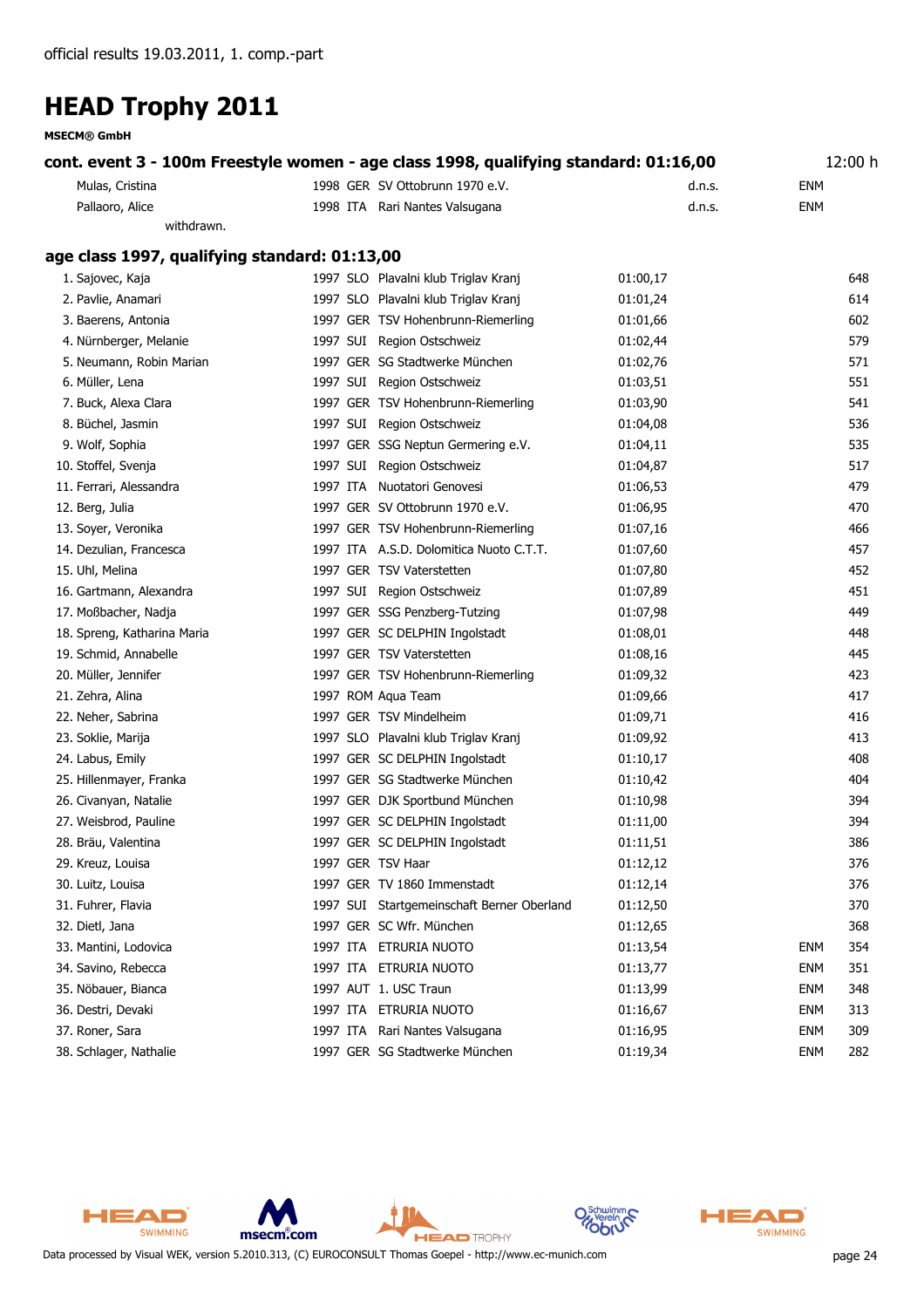**MSECM® GmbH**

| cont. event 3 - 100m Freestyle women - age class 1997, qualifying standard: 01:13,00 |                                                             |          | 12:00 h    |  |
|--------------------------------------------------------------------------------------|-------------------------------------------------------------|----------|------------|--|
| 39. Daimer, Maximiliane                                                              | 1997 GER TSV 1893 Taufkirchen (Vils)                        | 01:24,59 | ENM<br>233 |  |
| Cara, Axelle<br>11:45 h<br>Start vor dem Startsignal                                 | 1997 GER SV Ottobrunn 1970 e.V.                             | dq.      | ENM        |  |
| Hollinger, Nina<br>11:39 h<br>Start vor dem Startsignal                              | 1997 SUI Region Ostschweiz                                  | dq.      | ENM        |  |
| Hellmann, Eva<br>11:15h<br>Start vor dem Startsignal                                 | 1997 GER DJK Sportbund München                              | dq.      | <b>ENM</b> |  |
| age class 1996, qualifying standard: 01:12,00                                        |                                                             |          |            |  |
| 1. Szabados, Reka                                                                    | 1996 HUN Europ Tec Zalaviz Zalaegerszegi Uszo Klub 01:01,64 |          | 602        |  |
| 2. Banzer, Theresa                                                                   | 1996 SUI Region Ostschweiz                                  | 01:02,79 | 570        |  |
| 3. Breunig, Vanessa                                                                  | 1996 GER TSV Hohenbrunn-Riemerling                          | 01:02,82 | 569        |  |
| 4. Huthmacher, Susanne                                                               | 1996 GER TSG Backnang                                       | 01:02,93 | 566        |  |
| 5. Winsauer, Martina                                                                 | 1996 AUT TS Dornbirn Schwimmen                              | 01:04,19 | 533        |  |
| 6. Hahn, Saskia                                                                      | 1996 GER TSV Vaterstetten                                   | 01:04,69 | 521        |  |
| 7. Gunzl, Julia                                                                      | 1996 GER MTV 1862 Pfaffenhofen                              | 01:04,79 | 519        |  |
| 8. Rohr, Kerstin                                                                     | 1996 SUI Region Ostschweiz                                  | 01:05,37 | 505        |  |
| 9. Arany, Viktoria                                                                   | 1996 HUN Oroshaza Uszo Egyesulet                            | 01:05,68 | 498        |  |
| 9. Schelzel, Jana                                                                    | 1996 GER TSG Backnang                                       | 01:05,68 | 498        |  |
| 11. Pavlovie, Tamara                                                                 | 1996 SLO Plavalni klub Koper                                | 01:05,96 | 491        |  |
| 12. Aulehla, Stefanie                                                                | 1996 GER SSG Penzberg-Tutzing                               | 01:06,15 | 487        |  |
| 13. Maimone, Valentina                                                               | 1996 ITA Nuotatori Genovesi                                 | 01:07,36 | 461        |  |
| 13. Unger, Kathrin                                                                   | 1996 GER SC Wfr. München                                    | 01:07,36 | 461        |  |
| 15. Lehrer, Kirsten                                                                  | 1996 GER SC DELPHIN Ingolstadt                              | 01:07,62 | 456        |  |
| 16. Traunig, Judith                                                                  | 1996 AUT TS Dornbirn Schwimmen                              | 01:07,76 | 453        |  |
| 17. Katsanta, Dainai                                                                 | 1996 GRE Swimming Club Ilion                                | 01:07,90 | 450        |  |
| 18. Baumgartner, Louisa                                                              | 1996 GER TSV Hohenbrunn-Riemerling                          | 01:08,18 | 445        |  |
| 19. Waider, Sophia                                                                   | 1996 GER SV Lohhof e.V.                                     | 01:08,27 | 443        |  |
| 20. Pohlmann, Katharina                                                              | 1996 GER MTV 1862 Pfaffenhofen                              | 01:08,46 | 439        |  |
| 21. Würsten, Michelle                                                                | 1996 SUI Startgemeinschaft Berner Oberland                  | 01:08,56 | 438        |  |
| 22. Gross, Vanessa                                                                   | 1996 GER Schwimmgemeinschaft Fürth                          | 01:08,59 | 437        |  |
| 23. Achermann, Stephanie                                                             | 1996 SUI Schwimmklub Widnau                                 | 01:09,19 | 426        |  |
| 24. Magerl, Julia                                                                    | 1996 GER Schwimmgemeinschaft Fürth                          | 01:09,72 | 416        |  |
| 25. Meier, Rebecca                                                                   | 1996 GER TSV 1893 Taufkirchen (Vils)                        | 01:10,63 | 400        |  |
| 26. Resech, Sabrina                                                                  | 1996 GER SV Dachau 1925                                     | 01:10,66 | 400        |  |
| 27. Leitermann, Theresa Anna                                                         | 1996 GER SV Arnbruck                                        | 01:10,71 | 399        |  |
| 28. Huber, Tamara                                                                    | 1996 SUI Schwimm-Club Wittenbach                            | 01:11,05 | 393        |  |
| 29. Kölbener, Selina                                                                 | 1996 SUI Schwimmklub Widnau                                 | 01:11,13 | 392        |  |
| 30. Berleb, Anja                                                                     | 1996 GER SG Ergolding-Landau                                | 01:11,14 | 392        |  |
| 31. Dandrea, Giulia                                                                  | 1996 ITA Rari Nantes Valsugana                              | 01:11,17 | 391        |  |
| 32. Brigadoi, Serena                                                                 | 1996 ITA A.S.D. Dolomitica Nuoto C.T.T.                     | 01:11,36 | 388        |  |
| 33. Luca, Rachele                                                                    | 1996 ITA ETRURIA NUOTO                                      | 01:11,58 | 384        |  |





Data processed by Visual WEK, version 5.2010.313, (C) EUROCONSULT Thomas Goepel - http://www.ec-munich.com page 25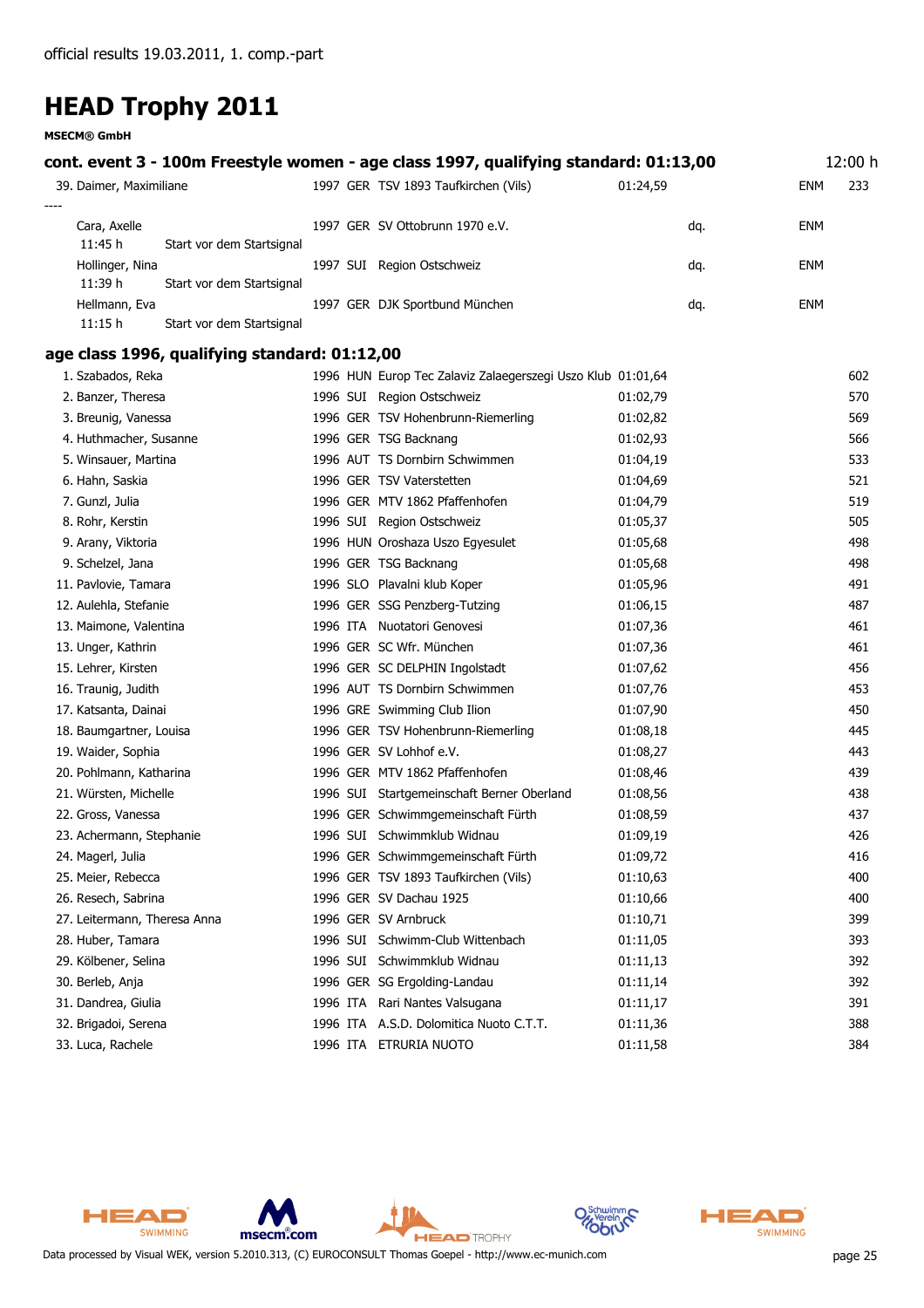|                                               |          | cont. event 3 - 100m Freestyle women - age class 1996, qualifying standard: 01:12,00 |          |            | 12:00 h |
|-----------------------------------------------|----------|--------------------------------------------------------------------------------------|----------|------------|---------|
| 34. Sebisch, Rena Julia                       |          | 1996 GER SC Prinz Eugen - München                                                    | 01:11,85 |            | 380     |
| 35. Braun, Julia                              |          | 1996 GER SV Grafing Ebersberg                                                        | 01:11,86 |            | 380     |
| 36. Scupin, Pauline                           |          | 1996 GER Team Buron Kaufbeuren                                                       | 01:12,94 | <b>ENM</b> | 363     |
| 37. Acler, Veronica                           |          | 1996 ITA Rari Nantes Valsugana                                                       | 01:13,33 | ENM        | 358     |
| 38. Kaufmann, Patrizia                        |          | 1996 GER SG Stadtwerke München                                                       | 01:13,60 | <b>ENM</b> | 354     |
| 39. Kruse, Sabrina                            |          | 1996 GER SSG Neptun Germering e.V.                                                   | 01:13,84 | <b>ENM</b> | 350     |
| 40. Harig, Katrin                             |          | 1996 GER Delphin 77 Herzogenaurach                                                   | 01:14,10 | <b>ENM</b> | 346     |
| 41. Sassetti, Giulia                          |          | 1996 ITA ETRURIA NUOTO                                                               | 01:14,63 | <b>ENM</b> | 339     |
| 42. Busch, Ricarda                            |          | 1996 GER SV Ottobrunn 1970 e.V.                                                      | 01:15,42 | ENM        | 329     |
| 43. Rebele, Jasmin                            |          | 1996 GER TSV Neuburg                                                                 | 01:17,11 | <b>ENM</b> | 307     |
| Knoll, Anabel                                 |          | 1996 GER SC DELPHIN Ingolstadt                                                       | d.n.s.   | ENM        |         |
| Neubauer, Marina                              |          | 1996 SUI Schwimm Club Flös                                                           | d.n.s.   | ENM        |         |
| Partheymüller, Franziska                      |          | 1996 GER WSV Bad Tölz                                                                | d.n.s.   | ENM        |         |
| Arnold, Luisa                                 |          | 1996 GER Schwimmgemeinschaft Fürth                                                   | d.n.s.   | <b>ENM</b> |         |
| Machate, Lisa                                 |          | 1996 GER SV Lohhof e.V.                                                              | d.n.s.   | <b>ENM</b> |         |
| age class 1995, qualifying standard: 01:10,00 |          |                                                                                      |          |            |         |
| 1. Sulzmann, Marina                           |          | 1995 GER SG Stadtwerke München                                                       | 01:01,80 |            | 598     |
| 2. Limberger, Lara                            |          | 1995 GER DJK Sportbund München                                                       | 01:03,27 |            | 557     |
| 3. Maiberger, Anna Lena                       |          | 1995 GER TSV Vaterstetten                                                            | 01:04,53 |            | 525     |
| 4. Kothny, Katharina                          |          | 1995 GER SC Prinz Eugen - München                                                    | 01:04,56 |            | 524     |
| 5. Ottner, Sophie                             |          | 1995 GER Team Buron Kaufbeuren                                                       | 01:05,51 |            | 502     |
| 6. Boocock, Theresa                           |          | 1995 GER TSV Hohenbrunn-Riemerling                                                   | 01:06,75 |            | 474     |
| 7. Nordgauer, Lisa                            |          | 1995 GER TSV Hohenbrunn-Riemerling                                                   | 01:07,31 |            | 462     |
| 8. Schmidbauer, Lena                          |          | 1995 GER TSV 1860 Rosenheim                                                          | 01:07,80 |            | 452     |
| 9. Wenger, Christina                          |          | 1995 GER TSV Neuburg                                                                 | 01:07,88 |            | 451     |
| 10. Hoch, Saskia                              |          | 1995 LIE Schwimmclub Aquarius Triesen                                                | 01:07,90 |            | 450     |
| 11. Gehrmann, Fabienne                        |          | 1995 GER TSV Hohenbrunn-Riemerling                                                   | 01:08,10 |            | 447     |
| 12. Dobrovsky, Sarah                          |          | 1995 GER SV Ottobrunn 1970 e.V.                                                      | 01:09,03 |            | 429     |
| 13. Müller, Nicole                            |          | 1995 GER SC DELPHIN Ingolstadt                                                       | 01:09,05 |            | 428     |
| 14. Müller, Monika                            |          | 1995 GER SV Arnbruck                                                                 | 01:09,59 |            | 418     |
| 15. Gurander, Elin                            |          | 1995 GER SV Lohhof e.V.                                                              | 01:09,98 |            | 411     |
| 16. Waedtleges, Karoline                      |          | 1995 GER TSV 1909 Gersthofen                                                         | 01:10,00 |            | 411     |
| 17. Babbel, Pia                               |          | 1995 GER SSG Neptun Germering e.V.                                                   | 01:10,29 | ENM        | 406     |
| 18. Hack, Julia                               |          | 1995 GER VfvS München e.V.                                                           | 01:10,53 | <b>ENM</b> | 402     |
| 19. Medic, Margarita                          |          | 1995 GER Schwimmverein Augsburg 1911 e.V.                                            | 01:11,32 | ENM        | 389     |
| 20. Celar, Masa                               |          | 1995 SLO Plavalni klub Triglav Kranj                                                 | 01:12,19 | <b>ENM</b> | 375     |
| 21. Rigatelli, Genny                          | 1995 ITA | Rari Nantes Valsugana                                                                | 01:12,33 | <b>ENM</b> | 373     |
| 22. Eisgruber, Lena                           |          | 1995 GER TSV 1893 Taufkirchen (Vils)                                                 | 01:12,44 | <b>ENM</b> | 371     |
| 23. Sigl, Elena                               |          | 1995 GER SC Wfr. München                                                             | 01:13,17 | ENM        | 360     |
| 24. Vanzo, Stefania                           |          | 1995 ITA Rari Nantes Valsugana                                                       | 01:13,65 | <b>ENM</b> | 353     |
| 25. Jandric, Emily                            |          | 1995 ITA Rari Nantes Valsugana                                                       | 01:16,46 | ENM        | 315     |



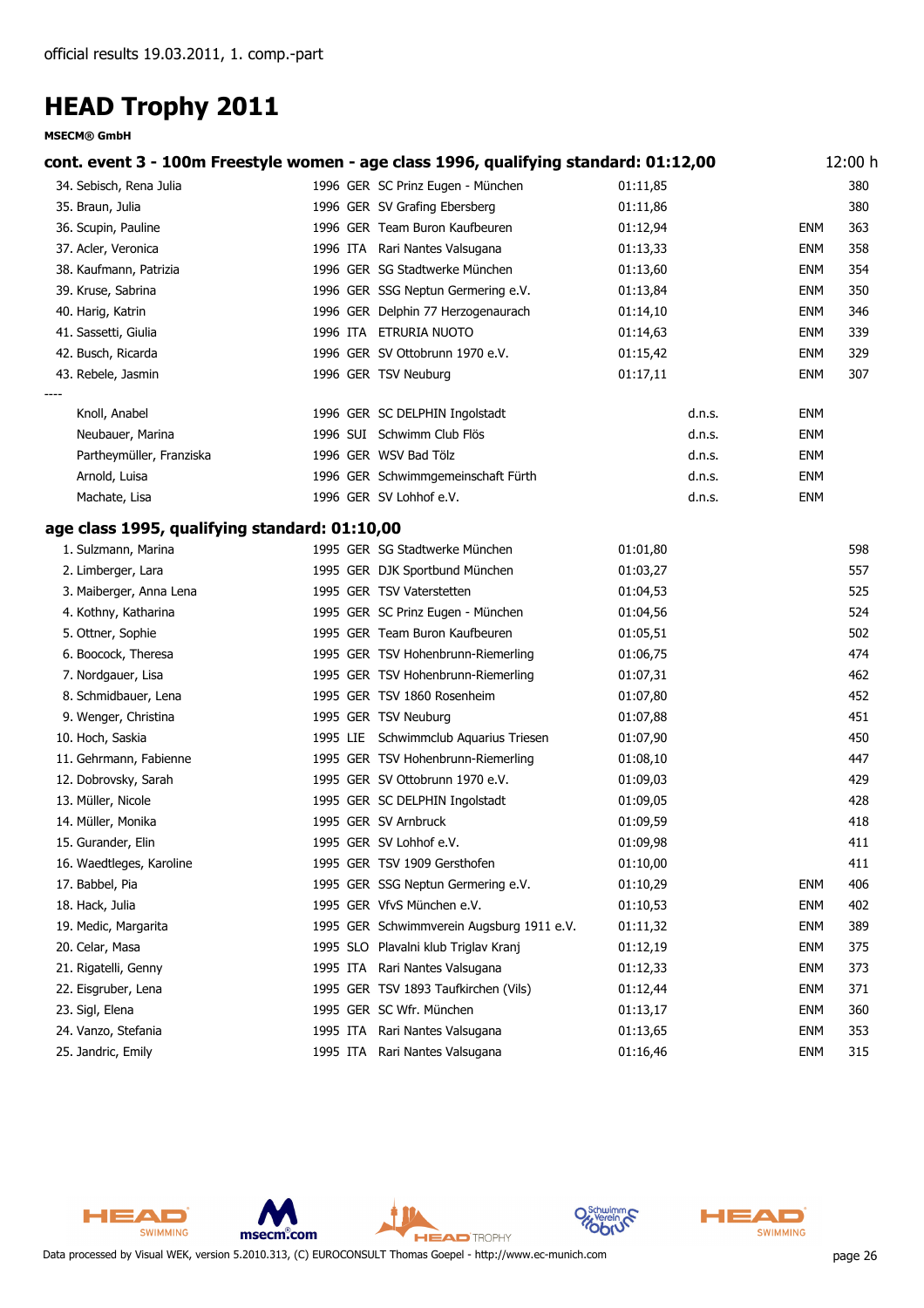**MSECM® GmbH**

| cont. event 3 - 100m Freestyle women - age class 1995, qualifying standard: 01:10,00 |  |                                            |          |            |     |
|--------------------------------------------------------------------------------------|--|--------------------------------------------|----------|------------|-----|
| 26. Wasem, Nicole                                                                    |  | 1995 GER TSV Neuburg                       | 01:16,79 | <b>ENM</b> | 311 |
| 27. Micheloni, Anna                                                                  |  | 1995 ITA Rari Nantes Valsugana             | 01:22,10 | <b>ENM</b> | 255 |
|                                                                                      |  |                                            |          |            |     |
| Hackl, Julia                                                                         |  | 1995 GER SV Ottobrunn 1970 e.V.            | d.n.s.   | ENM        |     |
| Warnecke, Janina                                                                     |  | 1995 GER SV Ottobrunn 1970 e.V.            | d.n.s.   | <b>ENM</b> |     |
| age class 1994, qualifying standard: 01:10,00                                        |  |                                            |          |            |     |
| 1. Puppin, Fabienne                                                                  |  | 1994 SUI Region Ostschweiz                 | 01:01,69 |            | 601 |
| 2. Hummer, Aline                                                                     |  | 1994 SUI Schwimmclub Kreuzlingen           | 01:03,17 |            | 560 |
| 3. Hegyi, Zsanett                                                                    |  | 1994 HUN Szombathelyi Vizmu SC             | 01:03,46 |            | 552 |
| 4. Godenzi, Laura                                                                    |  | 1994 SUI Region Ostschweiz                 | 01:03,80 |            | 543 |
| 5. Rihs, Miriam                                                                      |  | 1994 SUI Region Ostschweiz                 | 01:03,93 |            | 540 |
| 6. Bamberg, Elisabeth                                                                |  | 1994 SUI Startgemeinschaft Berner Oberland | 01:03,95 |            | 539 |
| 7. Hämmerle, Inga                                                                    |  | 1994 GER SSV Weingarten                    | 01:04,53 |            | 525 |
| 8. Dönmez, Sibel                                                                     |  | 1994 GER SG Stadtwerke München             | 01:05,11 |            | 511 |
| 9. Rebele, Samantha                                                                  |  | 1994 GER TSV Neuburg                       | 01:06,28 |            | 484 |
| 10. Drasky, Julia                                                                    |  | 1994 GER VfL Kaufering e.V.                | 01:06,62 |            | 477 |
| 11. Weiss, Beatrix                                                                   |  | 1994 GER Schwimmverein Augsburg 1911 e.V.  | 01:07,43 |            | 460 |
| 12. Orth, Iris                                                                       |  | 1994 GER Team Buron Kaufbeuren             | 01:07,95 |            | 449 |
| 13. Seeholzer, Shannon                                                               |  | 1994 GER SV Grafing Ebersberg              | 01:08,31 |            | 442 |
| 14. Vojna, Jacqueline                                                                |  | 1994 GER TSV 1860 Rosenheim                | 01:09,61 |            | 418 |
| 15. Deiger, Nina                                                                     |  | 1994 GER TV 1864 Altötting                 | 01:09,69 |            | 417 |
| 16. Diepold, Franziska                                                               |  | 1994 GER SC DELPHIN Ingolstadt             | 01:09,75 |            | 416 |
| 17. Widmaier, Melissa                                                                |  | 1994 SUI Schwimm-Club Wittenbach           | 01:10,33 | <b>ENM</b> | 405 |
| 18. Kammerer, Melina                                                                 |  | 1994 GER SV Ottobrunn 1970 e.V.            | 01:10,79 | <b>ENM</b> | 397 |
| 19. Werder, Laurence                                                                 |  | 1994 SUI Startgemeinschaft Berner Oberland | 01:11,78 | <b>ENM</b> | 381 |
| 20. Saibel, Sarah                                                                    |  | 1994 GER TSV Neuburg                       | 01:11,93 | <b>ENM</b> | 379 |
| 21. Jungbauer, Monika                                                                |  | 1994 GER VfvS München e.V.                 | 01:13,48 | <b>ENM</b> | 355 |
| 22. Walk, Amelie                                                                     |  | 1994 GER SSG Neptun Germering e.V.         | 01:14,50 | <b>ENM</b> | 341 |
| age class 1992 / 1993, qualifying standard: 01:09,00                                 |  |                                            |          |            |     |
| 1. Schlachta, Johanna                                                                |  | 1993 GER SG Stadtwerke München             | 01:01,05 |            | 620 |
| 2. Roas, Johanna                                                                     |  | 1993 GER SG Stadtwerke München             | 01:01,44 |            | 608 |
| 3. Reichardt, Rebecca                                                                |  | 1993 GER SSV Weingarten                    | 01:02,57 |            | 576 |
| 4. Beck, Sandra                                                                      |  | 1992 GER SC 53 Landshut                    | 01:04,23 |            | 532 |
| 5. Zillner, Julia                                                                    |  | 1993 GER Schwimmverein Augsburg 1911 e.V.  | 01:05,76 |            | 496 |
| 6. Schweiger, Katharina                                                              |  | 1993 GER TSV Hohenbrunn-Riemerling         | 01:06,32 |            | 483 |
| 7. Aor, Elisabetta                                                                   |  | 1993 ITA A.S.D. Dolomitica Nuoto C.T.T.    | 01:07,81 |            | 452 |
| 8. Bayer, Simone                                                                     |  | 1992 GER SG Nordoberpfalz                  | 01:07,90 |            | 450 |
| 9. Hirschmann, Tanja                                                                 |  | 1992 GER SB Bayern 07                      | 01:08,50 |            | 439 |
| 10. Froschmeir, Larissa                                                              |  | 1993 GER SC DELPHIN Ingolstadt             | 01:08,68 |            | 435 |
| 11. Weber, Stefanie                                                                  |  | 1993 GER SSG Neptun Germering e.V.         | 01:09,68 | <b>ENM</b> | 417 |
| 12. Mößmer, Manuela                                                                  |  | 1993 GER WSV Bad Tölz                      | 01:10,10 | <b>ENM</b> | 409 |





Data processed by Visual WEK, version 5.2010.313, (C) EUROCONSULT Thomas Goepel - http://www.ec-munich.com page 27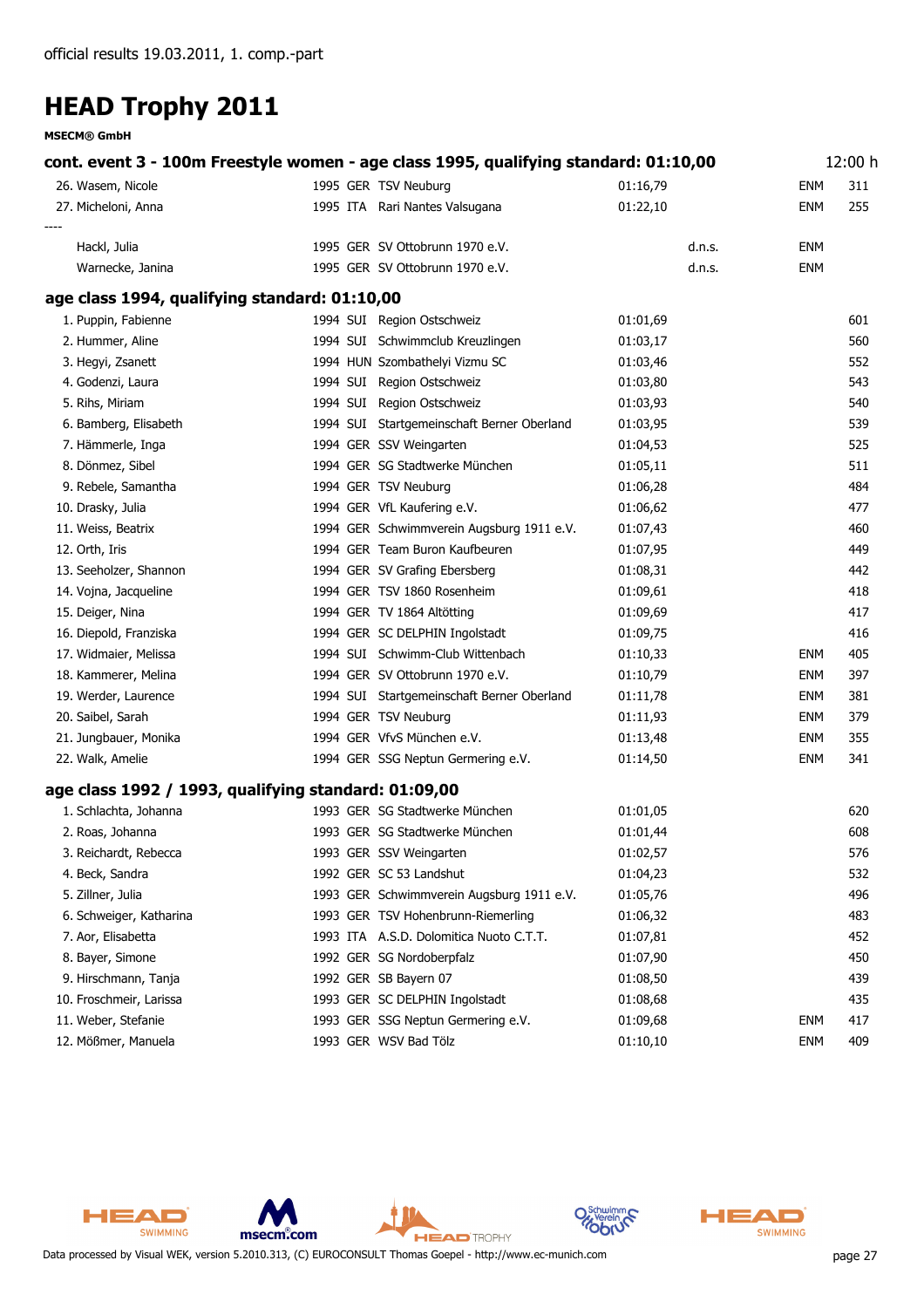**MSECM® GmbH**

| 01:09,00                                                | cont. event 3 - 100m Freestyle women - age class 1992 / 1993, qualifying standard: |          |        |            | 12:00 h |
|---------------------------------------------------------|------------------------------------------------------------------------------------|----------|--------|------------|---------|
| 13. Kolodziej, Carolina                                 | 1993 GER SB Bayern 07                                                              | 01:12,73 |        | ENM        | 366     |
| 14. Ferretti, Valentina                                 | 1993 ITA ETRURIA NUOTO                                                             | 01:14,30 |        | <b>ENM</b> | 344     |
| 15. Feyrer, Katharina                                   | 1993 GER TSV Neuburg                                                               | 01:20,42 |        | <b>ENM</b> | 271     |
| Hassler, Julia                                          | 1993 SUI Region Ostschweiz                                                         |          | d.n.s. | <b>ENM</b> |         |
| Schöner, Anna                                           | 1993 GER SC DELPHIN Ingolstadt                                                     |          | d.n.s. | <b>ENM</b> |         |
| Suhner, Larissa                                         | 1993 SUI Schwimm-Club Wittenbach                                                   |          | d.n.s. | <b>ENM</b> |         |
| age class 1991 and older, qualifying standard: 01:09,00 |                                                                                    |          |        |            |         |
| 1. Kalokyri, Efremia                                    | 1991 GRE Swimming Club Ilion                                                       | 01:01,91 |        |            | 594     |
| 2. Hanz, Anja                                           | 1975 GER SG Stadtwerke München                                                     | 01:02,82 |        |            | 569     |
| 3. Flügel, Sonja                                        | 1983 GER Schwimmverein Augsburg 1911 e.V.                                          | 01:03,99 |        |            | 538     |
| 4. Fiore, Ines                                          | 1990 GER SC 53 Landshut                                                            | 01:04,76 |        |            | 519     |
| 5. Bender, Nadine                                       | 1989 GER Schwimmverein Augsburg 1911 e.V.                                          | 01:05,31 |        |            | 506     |
| 6. Miller, Kathrin                                      | 1990 GER Schwimmverein Augsburg 1911 e.V.                                          | 01:06,02 |        |            | 490     |
| 7. Zillner, Christiane                                  | 1988 GER Schwimmverein Augsburg 1911 e.V.                                          | 01:08,19 |        |            | 445     |
| 8. Dörries, Susanne                                     | 1990 GER Team Buron Kaufbeuren                                                     | 01:11,07 |        | <b>ENM</b> | 393     |
|                                                         |                                                                                    |          |        |            |         |
| Werner, Laila                                           | 1991 SUI Region Ostschweiz                                                         |          | d.n.s. | <b>ENM</b> |         |
| Jocham, Lisa                                            | 1990 GER SG Stadtwerke München                                                     |          | d.n.s. | <b>ENM</b> |         |
| Aicher, Martina                                         | 1981 GER VfL Kaufering e.V.                                                        |          | d.n.s. | <b>ENM</b> |         |
| Fontana, Anna                                           | 1979 ITA Rari Nantes Valsugana                                                     |          | d.n.s. | <b>ENM</b> |         |

#### **event 4 - 100m Freestyle men**

*withdrawn.*

| МR                  | 12.03.2005               | DEIBLER, Steffen                              |          |                                 | <b>GER</b> | 00:50,82 | Munich (GER) |     |
|---------------------|--------------------------|-----------------------------------------------|----------|---------------------------------|------------|----------|--------------|-----|
|                     |                          | age class 2001, qualifying standard: 01:35,00 |          |                                 |            |          |              |     |
|                     | 1. Ionescu, Mihnea       |                                               |          | 2001 ROM Aqua Team              |            | 01:15,64 |              | 238 |
|                     | 2. Lienhart, Oliver      |                                               |          | 2001 GER TSV 1862 Friedberg     |            | 01:17,26 |              | 223 |
|                     | 3. Marinica, Rares       |                                               |          | 2001 ROM Aqua Team              |            | 01:18,48 |              | 213 |
|                     | 4. Vorbach, Johannes     |                                               |          | 2001 GER Team Buron Kaufbeuren  |            | 01:21,62 |              | 189 |
|                     | 5. Rodrigues, Derik      |                                               |          | 2001 GER SG Stadtwerke München  |            | 01:22,65 |              | 182 |
|                     | 6. Marti, Christian      | 2001 SUI                                      |          | Schwimm-Club Wittenbach         |            | 01:22,96 |              | 180 |
|                     | 7. Maurer, Leon          |                                               |          | 2001 GER SC DELPHIN Ingolstadt  |            | 01:24,26 |              | 172 |
|                     | 8. Mooser, Raphael       |                                               |          | 2001 GER SC DELPHIN Ingolstadt  |            | 01:24,72 |              | 169 |
|                     | 9. Shumnyy, Anton        |                                               |          | 2001 RUS Region Moscow          |            | 01:27,04 |              | 156 |
| 10. Webb, Alex      |                          |                                               |          | 2001 GER SV Ottobrunn 1970 e.V. |            | 01:27,17 |              | 155 |
|                     | 11. Santa, Sascha-Nikola |                                               |          | 2001 GER SC DELPHIN Ingolstadt  |            | 01:27,44 |              | 154 |
|                     | 12. Siebenmann, Noel     |                                               | 2001 SUI | Schwimm-Club Wittenbach         |            | 01:30,33 |              | 140 |
| 13. Zeitler, Julian |                          |                                               |          | 2001 GER SV Ottobrunn 1970 e.V. |            | 01:31,53 |              | 134 |
|                     | 14. Friedrich, Bastian   |                                               |          | 2001 GER SV Ottobrunn 1970 e.V. |            | 01:33,21 |              | 127 |
|                     | 15. Grünwald, Emil       |                                               |          | 2001 GER VfvS München e.V.      |            | 01:33,99 |              | 124 |



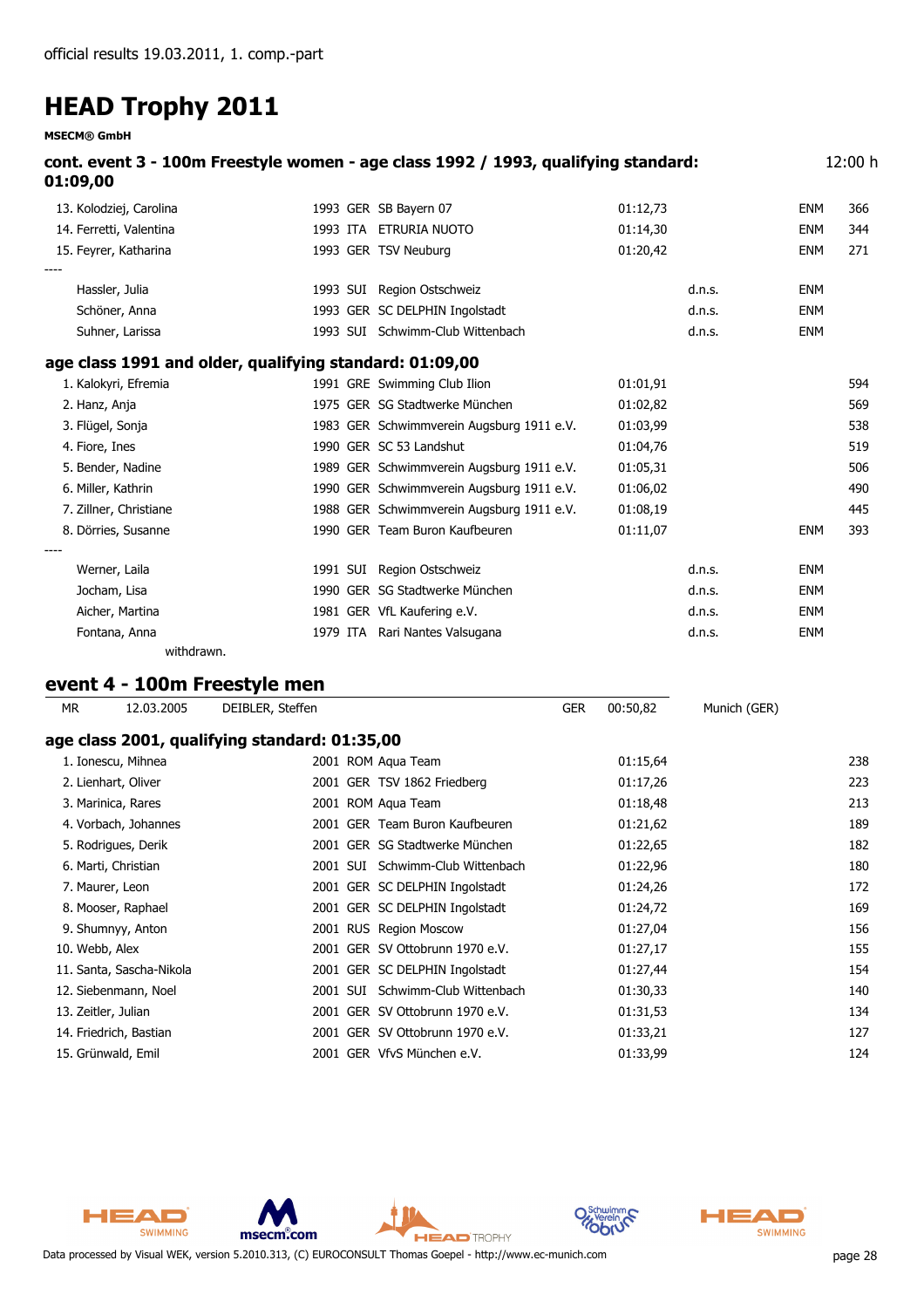|                                               |  | cont. event 4 - 100m Freestyle men - age class 2001, qualifying standard: 01:35,00 |          |        |            | 12:53 h |
|-----------------------------------------------|--|------------------------------------------------------------------------------------|----------|--------|------------|---------|
| 16. Reuse, Niclas                             |  | 2001 GER PSV-Eichstätt                                                             | 01:39,00 |        | ENM        | 106     |
| 17. Müller, Tobias                            |  | 2001 SUI Schwimm-Club Wittenbach                                                   | 01:41,13 |        | ENM        | 99      |
| age class 2000, qualifying standard: 01:25,00 |  |                                                                                    |          |        |            |         |
| 1. Varjasi, Peter                             |  | 2000 HUN Szombathelyi Vizmu SC                                                     | 01:08,46 |        |            | 321     |
| 2. Laszlo, Levente                            |  | 2000 HUN Kiskunhalasi Uszo es Gyogyuszo Egyesület 01:08,77                         |          |        |            | 317     |
| 3. Fleckenstein, Konrad                       |  | 2000 GER DJK Sportbund München                                                     | 01:10,27 |        |            | 297     |
| 4. Serban, Bogdan                             |  | 2000 ROM Aqua Team                                                                 | 01:13,10 |        |            | 264     |
| 5. Molnar, Marcell                            |  | 2000 HUN Szombathelyi Vizmu SC                                                     | 01:13,58 |        |            | 259     |
| 6. Nagy, Andras                               |  | 2000 HUN Kiskunhalasi Uszo es Gyogyuszo Egyesület 01:13,78                         |          |        |            | 257     |
| 7. Komma, Fabian                              |  | 2000 GER SV Ottobrunn 1970 e.V.                                                    | 01:14,85 |        |            | 246     |
| 8. Aulehla, Patrick                           |  | 2000 GER SSG Penzberg-Tutzing                                                      | 01:15,43 |        |            | 240     |
| 9. Könczöl, Janos                             |  | 2000 HUN Romai SE                                                                  | 01:15,72 |        |            | 237     |
| 10. Fischer, Jannik                           |  | 2000 GER TSV Mindelheim                                                            | 01:15,98 |        |            | 235     |
| 11. Ulbrich, Tobias                           |  | 2000 GER SC 53 Landshut                                                            | 01:16,93 |        |            | 226     |
| 12. Vasile, Vlad                              |  | 2000 ROM Aqua Team                                                                 | 01:17,30 |        |            | 223     |
| 13. Richter, Christopher                      |  | 2000 GER SC Wfr. München                                                           | 01:20,27 |        |            | 199     |
| 14. Roelen, Roman                             |  | 2000 GER TSV - Eintracht Karlsfeld                                                 | 01:20,35 |        |            | 198     |
| 15. Stadler, Maximilian                       |  | 2000 GER SSG Neptun Germering e.V.                                                 | 01:20,38 |        |            | 198     |
| 16. Zmenko, Denis                             |  | 2000 GER Team Buron Kaufbeuren                                                     | 01:21,44 |        |            | 191     |
| 17. Petat, Julien                             |  | 2000 GER SG Stadtwerke München                                                     | 01:23,48 |        |            | 177     |
| 18. Kertesz, Kevin                            |  | 2000 GER SC DELPHIN Ingolstadt                                                     | 01:23,53 |        |            | 177     |
| 19. Cara, Adrien                              |  | 2000 GER SV Ottobrunn 1970 e.V.                                                    | 01:25,91 |        | ENM        | 162     |
| 20. Siegesmund, Marvin                        |  | 2000 GER SC DELPHIN Ingolstadt                                                     | 01:26,09 |        | ENM        | 161     |
| 21. Krafft, Johann Jakob                      |  | 2000 GER SC Wfr. München                                                           | 01:30,67 |        | <b>ENM</b> | 138     |
| 22. Schillig, Ciro                            |  | 2000 SUI Schwimm-Club Wittenbach                                                   | 01:44,16 |        | ENM        | 91      |
|                                               |  |                                                                                    |          |        |            |         |
| Schepp, Moritz                                |  | 2000 GER SV Ottobrunn 1970 e.V.                                                    |          | d.n.s. | <b>ENM</b> |         |
| Lois, Laszlo<br>withdrawn.                    |  | 2000 HUN Romai SE                                                                  |          | d.n.s. | ENM        |         |
|                                               |  |                                                                                    |          |        |            |         |
| age class 1999, qualifying standard: 01:20,00 |  |                                                                                    |          |        |            |         |
| 1. Radu, Ionut                                |  | 1999 ROM Aqua Team                                                                 | 01:04,25 |        |            | 389     |
| 2. Fabriczius, Laszlo                         |  | 1999 HUN Szombathelyi Vizmu SC                                                     | 01:07,83 |        |            | 330     |
| 3. Grundheber, Lars                           |  | 1999 GER SC DELPHIN Ingolstadt                                                     | 01:08,30 |        |            | 323     |
| 4. Serban, Mihai                              |  | 1999 ROM Aqua Team                                                                 | 01:08,81 |        |            | 316     |
| 5. Bonea, Sabin                               |  | 1999 ROM Aqua Team                                                                 | 01:09,00 |        |            | 314     |
| 6. Nemeth, Balint                             |  | 1999 HUN Szombathelyi Vizmu SC                                                     | 01:09,46 |        |            | 308     |
| 7. Arnold, Julius                             |  | 1999 GER SV Ottobrunn 1970 e.V.                                                    | 01:09,63 |        |            | 305     |
| 8. Drozhzhin, Oleg                            |  | 1999 RUS Region Moscow                                                             | 01:09,87 |        |            | 302     |
| 9. Rein, Andreas                              |  | 1999 GER SC DELPHIN Ingolstadt                                                     | 01:10,15 |        |            | 299     |
| 10. Orth, Wolfgang                            |  | 1999 GER Team Buron Kaufbeuren                                                     | 01:10,31 |        |            | 296     |
| 11. Vetsch, Patrick                           |  | 1999 LIE Schwimmclub Aquarius Triesen                                              | 01:10,53 |        |            | 294     |



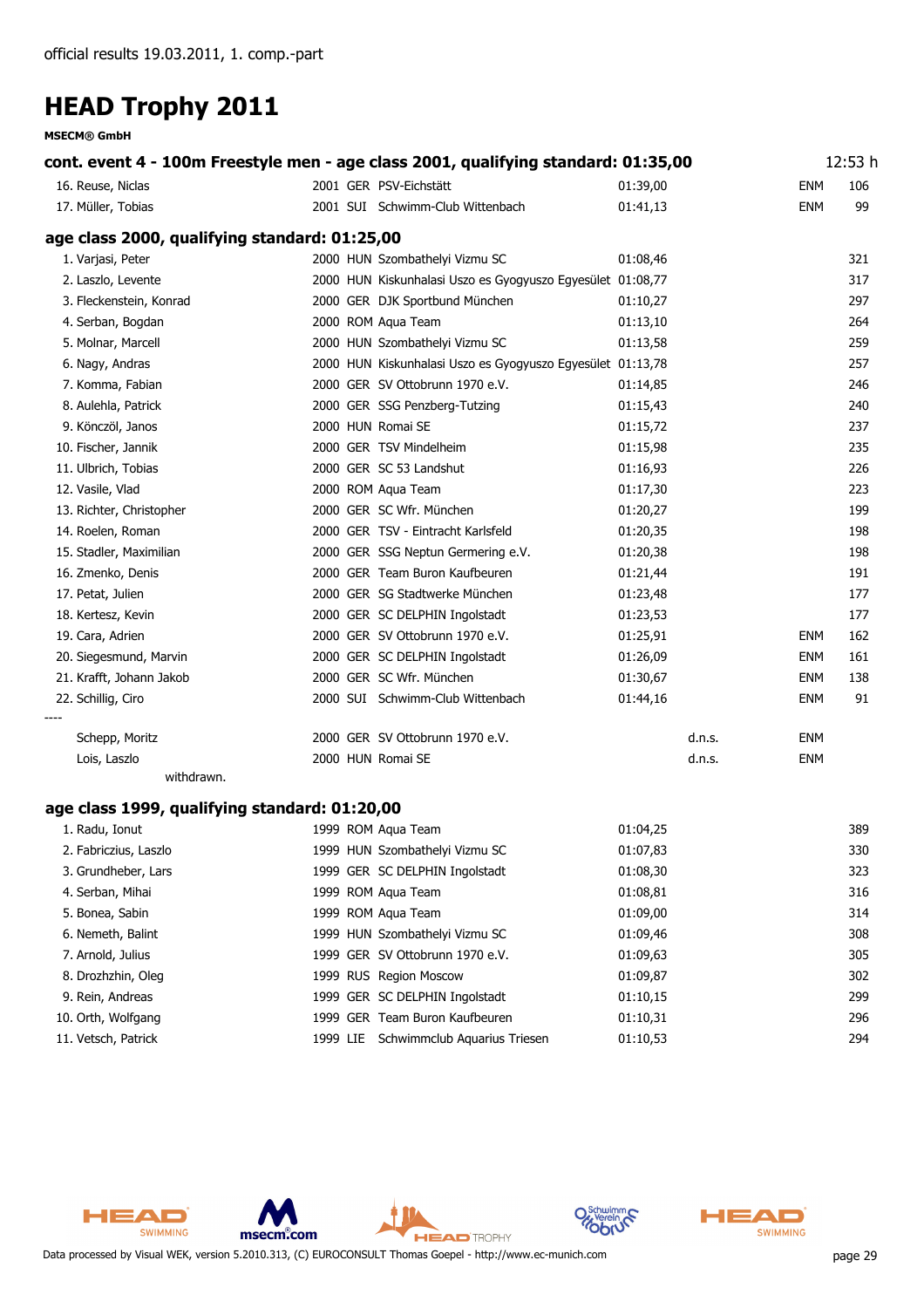| cont. event 4 - 100m Freestyle men - age class 1999, qualifying standard: 01:20,00 |                                            |          |        |            | 12:53 h |
|------------------------------------------------------------------------------------|--------------------------------------------|----------|--------|------------|---------|
| 12. Barts, Lukas                                                                   | 1999 SUI Schwimm-Club Wittenbach           | 01:10,59 |        |            | 293     |
| 13. Meilinger, Lukas                                                               | 1999 GER SC DELPHIN Ingolstadt             | 01:10,71 |        |            | 291     |
| 14. Rozman, Matjaz                                                                 | 1999 SLO Sportno Drustvo Delfin            | 01:10,76 |        |            | 291     |
| 15. Mooser, Christoph                                                              | 1999 GER SC DELPHIN Ingolstadt             | 01:12,51 |        |            | 270     |
| 16. Rossa, Andreas                                                                 | 1999 GER SV Ottobrunn 1970 e.V.            | 01:14,01 |        |            | 254     |
| 17. Leonhardt, Kilian                                                              | 1999 GER SV Lohhof e.V.                    | 01:16,84 |        |            | 227     |
| 18. Rendic, Davor                                                                  | 1999 SLO Sportno Drustvo Delfin            | 01:16,90 |        |            | 226     |
| 19. Bürger, Jan                                                                    | 1999 GER SC Wfr. München                   | 01:17,03 |        |            | 225     |
| 20. Firnges, Fynn                                                                  | 1999 GER SV Ottobrunn 1970 e.V.            | 01:17,32 |        |            | 223     |
| 21. Jaworeck, Alexander                                                            | 1999 GER SV 77 Neufahrn                    | 01:17,46 |        |            | 222     |
| 22. Miller, Fabian                                                                 | 1999 GER TSV 1909 Gersthofen               | 01:18,00 |        |            | 217     |
| 23. Joas, Marcus                                                                   | 1999 GER TV 1860 Immenstadt                | 01:18,11 |        |            | 216     |
| 24. Toscan, Fabio                                                                  | 1999 SUI Schwimm-Club Wittenbach           | 01:19,28 |        |            | 207     |
| 25. Weisheit, Marc                                                                 | 1999 GER SC Wfr. München                   | 01:19,96 |        |            | 201     |
| 26. Pritz, Felix                                                                   | 1999 GER VfL Piranhas Waldkraiburg         | 01:20,99 |        | ENM        | 194     |
| 27. Amann, Justin                                                                  | 1999 GER PSV-Eichstätt                     | 01:21,16 |        | <b>ENM</b> | 193     |
| 28. Ferrando, Jacopo                                                               | 1999 ITA Nuotatori Genovesi                | 01:23,35 |        | ENM        | 178     |
| 29. Laszyca, Patryk                                                                | 1999 GER SG Stadtwerke München             | 01:24,13 |        | <b>ENM</b> | 173     |
| 30. Dose, Ken Maximilian                                                           | 1999 GER SC Wfr. München                   | 01:25,94 |        | <b>ENM</b> | 162     |
| Barta, Marton<br>12:30 h<br>Start vor dem Startsignal                              | 1999 HUN Szombathelyi Vizmu SC             |          | dq.    | <b>ENM</b> |         |
| Schillling, Felix                                                                  | 1999 SUI Schwimm Club Flös                 |          | d.n.s. | <b>ENM</b> |         |
| Rudolf, Dominic                                                                    | 1999 SUI Schwimm Club Flös                 |          | d.n.s. | <b>ENM</b> |         |
| age class 1998, qualifying standard: 01:14,00                                      |                                            |          |        |            |         |
| 1. Slanschek, Marvin                                                               | 1998 SUI Region Ostschweiz                 | 01:00,98 |        |            | 455     |
| 2. Koncar, Mihael                                                                  | 1998 SLO Sportno Drustvo Delfin            | 01:04,28 |        |            | 388     |
| 3. Henschel, Eric Florian                                                          | 1998 GER TSV Hohenbrunn-Riemerling         | 01:04,34 |        |            | 387     |
| 4. Boccato, Fabio                                                                  | 1998 SUI Schwimm-Club Wittenbach           | 01:04,48 |        |            | 385     |
| 5. Rudolf, Fabian                                                                  | 1998 SUI Region Ostschweiz                 | 01:04,55 |        |            | 383     |
| 6. Graf, Luc                                                                       | 1998 SUI Startgemeinschaft Berner Oberland | 01:05,06 |        |            | 374     |
| 7. Wölflick, Quentin                                                               | 1998 GER SC DELPHIN Ingolstadt             | 01:05,21 |        |            | 372     |
| 8. Gornik, Aljaz                                                                   | 1998 SLO Sportno Drustvo Delfin            | 01:05,71 |        |            | 363     |
| 9. Gornik, Tilen                                                                   | 1998 SLO Sportno Drustvo Delfin            | 01:06,85 |        |            | 345     |
| 10. Schlatter, Timothy                                                             | 1998 SUI Region Ostschweiz                 | 01:07,19 |        |            | 340     |
| 11. Schmid, Toni                                                                   | 1998 GER SG Ergolding-Landau               | 01:07,38 |        |            | 337     |
| 12. Lindner, Mark                                                                  | 1998 GER SV Ottobrunn 1970 e.V.            | 01:08,51 |        |            | 321     |
| 13. Christmann, Marvin                                                             | 1998 GER TSV - Eintracht Karlsfeld         | 01:08,98 |        |            | 314     |
| 14. Peter, Vass                                                                    | 1998 HUN Celldömölki VVSE                  | 01:10,13 |        |            | 299     |
| 15. Dönmez, Önder-Vedat                                                            | 1998 GER SG Stadtwerke München             | 01:10,40 |        |            | 295     |
| 16. Fischer, Fabian                                                                | 1998 GER TSV Mindelheim                    | 01:11,12 |        |            | 286     |



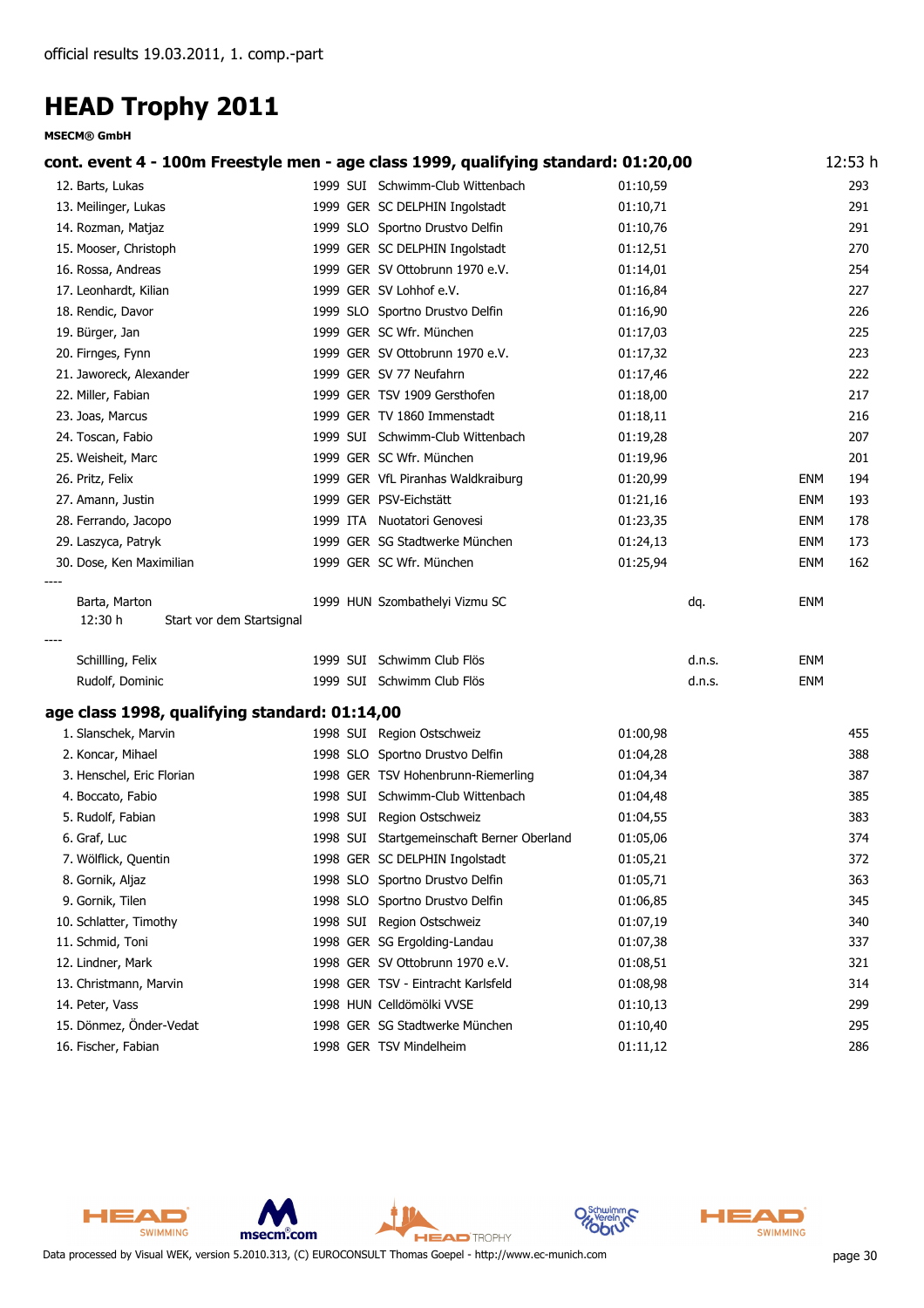|                                               | cont. event 4 - 100m Freestyle men - age class 1998, qualifying standard: 01:14,00 |          |            | 12:53 h |
|-----------------------------------------------|------------------------------------------------------------------------------------|----------|------------|---------|
| 17. Wörl, Gregor                              | 1998 GER TSV - Eintracht Karlsfeld                                                 | 01:11,29 |            | 284     |
| 18. Primke, Fabian                            | 1998 GER SV Ottobrunn 1970 e.V.                                                    | 01:11,79 |            | 279     |
| 19. Koller, Dominik                           | 1998 GER SSG Neptun Germering e.V.                                                 | 01:12,43 |            | 271     |
| 20. Herdeg, Tobias                            | 1998 GER SC Wfr. München                                                           | 01:12,46 |            | 271     |
| 21. Pellaco, Fabio                            | 1998 ITA Nuotatori Genovesi                                                        | 01:12,82 |            | 267     |
| 22. Krasniqi, Leon                            | 1998 ITA A.S.D. Dolomitica Nuoto C.T.T.                                            | 01:12,91 |            | 266     |
| 23. Büttner, Steffen                          | 1998 GER TSV Hohenbrunn-Riemerling                                                 | 01:12,93 |            | 266     |
| 24. Höfl, Emanuel                             | 1998 GER SC DELPHIN Ingolstadt                                                     | 01:13,31 |            | 262     |
| 25. Zachenhuber, Simon                        | 1998 GER TSV 1862 Erding                                                           | 01:13,55 |            | 259     |
| 26. Siegesmund, Joshua                        | 1998 GER SC DELPHIN Ingolstadt                                                     | 01:14,60 | ENM        | 248     |
| 27. Wittner, Simon                            | 1998 GER SG Stadtwerke München                                                     | 01:15,30 | <b>ENM</b> | 241     |
| 28. Schwendener, Flavio                       | 1998 SUI Schwimm Club Flös                                                         | 01:16,41 | <b>ENM</b> | 231     |
| 29. Hiramatsu, Itaru                          | 1998 GER SG Stadtwerke München                                                     | 01:19,31 | <b>ENM</b> | 206     |
| 30. Loipführer, Michael                       | 1998 GER TSV 1893 Taufkirchen (Vils)                                               | 01:24,46 | ENM        | 171     |
| Manser, Raffael                               | 1998 SUI Schwimm-Club Wittenbach                                                   | d.n.f.   | ENM        |         |
| age class 1997, qualifying standard: 01:10,00 |                                                                                    |          |            |         |
| 1. Nowak, Olivier                             | 1997 SUI Region Ostschweiz                                                         | 00:59,65 |            | 486     |
| 2. Schneider, Alexander                       | 1997 GER Schwimmverein Augsburg 1911 e.V.                                          | 00:59,97 |            | 478     |
| 3. Schlachta, Tim                             | 1997 GER SG Stadtwerke München                                                     | 01:00,47 |            | 466     |
| 4. Kuhn, Valentin                             | 1997 GER SG Stadtwerke München                                                     | 01:00,94 |            | 456     |
| 5. Scharov, Daniel                            | 1997 SUI Startgemeinschaft Berner Oberland                                         | 01:01,42 |            | 445     |
| 6. Nolte, Lars Henrik                         | 1997 GER SG Stadtwerke München                                                     | 01:01,45 |            | 444     |
| 7. Basic, Gasper                              | 1997 SLO Sportno Drustvo Delfin                                                    | 01:01,91 |            | 435     |
| 8. Krebs, Alexander                           | 1997 GER SC 53 Landshut                                                            | 01:02,74 |            | 417     |
| 9. Joo, Adam                                  | 1997 HUN Szombathelyi Vizmu SC                                                     | 01:02,76 |            | 417     |
| 10. Herbert, Christoph                        | 1997 GER SV Ottobrunn 1970 e.V.                                                    | 01:03,56 |            | 402     |
| 11. Conrad, Max                               | 1997 GER TSV 1893 Taufkirchen (Vils)                                               | 01:03,77 |            | 398     |
| 12. Loss, Nicholas                            | 1997 ITA Rari Nantes Valsugana                                                     | 01:04,25 |            | 389     |
| 13. Diepold, Simon                            | 1997 GER SC DELPHIN Ingolstadt                                                     | 01:04,40 |            | 386     |
| 14. Schweiger, Magnus                         | 1997 GER TSV Hohenbrunn-Riemerling                                                 | 01:05,12 |            | 373     |
| 15. Hofbauer, Rafael                          | 1997 GER WSV Bad Tölz                                                              | 01:05,87 |            | 361     |
| 16. Kamm, Jan                                 | 1997 GER SC Wfr. München                                                           | 01:06,26 |            | 354     |
| 17. Simion, Vlad                              | 1997 ROM Aqua Team                                                                 | 01:06,76 |            | 346     |
| 18. Scardigli, Francesco                      | 1997 ITA ETRURIA NUOTO                                                             | 01:06,84 |            | 345     |
| 19. Reinfeld, Uli                             | 1997 GER SC DELPHIN Ingolstadt                                                     | 01:07,50 |            | 335     |
| 20. Pfrommer, Nico                            | 1997 GER PSV-Eichstätt                                                             | 01:07,69 |            | 332     |
| 21. Niccolai, Tommaso                         | 1997 ITA ETRURIA NUOTO                                                             | 01:07,86 |            | 330     |
| 22. Accardi, Dominic                          | 1997 SUI Schwimm Club Flös                                                         | 01:08,12 |            | 326     |
| 23. Lukashov, Jörg                            | 1997 GER SC Prinz Eugen - München                                                  | 01:08,21 |            | 325     |
| 24. König, Florian                            | 1997 GER TSV Mindelheim                                                            | 01:08,66 |            | 318     |
| 25. Caturegli, Filippo                        | 1997 ITA ETRURIA NUOTO                                                             | 01:08,69 |            | 318     |



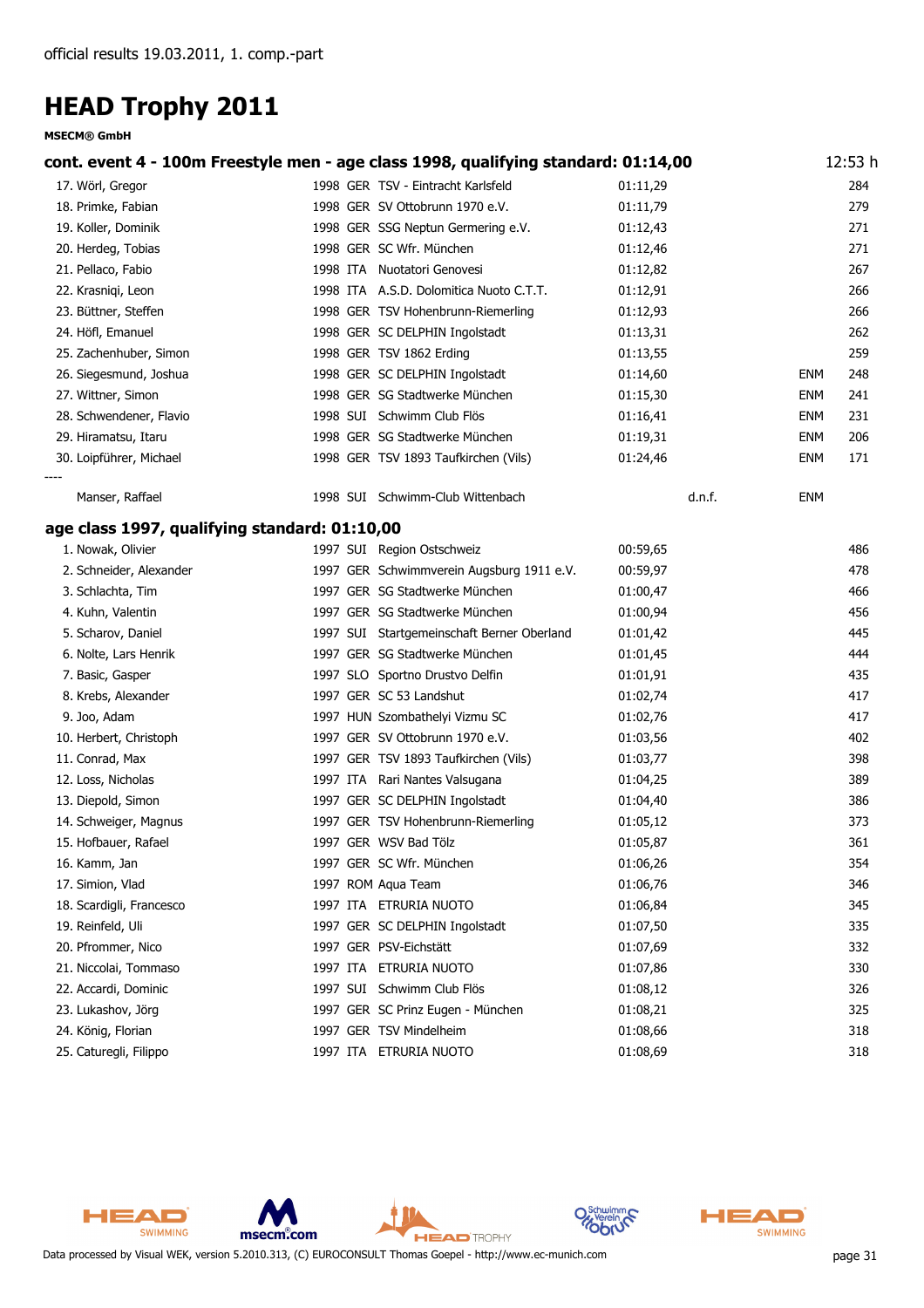|                                               | cont. event 4 - 100m Freestyle men - age class 1997, qualifying standard: 01:10,00 |          | 12:53 h           |
|-----------------------------------------------|------------------------------------------------------------------------------------|----------|-------------------|
| 26. Opitz, Peter                              | 1997 GER Delphin 77 Herzogenaurach                                                 | 01:08,74 | 317               |
| 27. Gousset, Arthur                           | 1997 GER SG Stadtwerke München                                                     | 01:08,91 | 315               |
| 28. Lenhard, Lorenzo                          | 1997 GER TSV 1860 Rosenheim                                                        | 01:09,15 | 312               |
| 29. Haller, Nico                              | 1997 GER Schwimmclub Regensburg                                                    | 01:09,38 | 309               |
| 30. Sendrowski, Julian Alexander              | 1997 GER SC Prinz Eugen - München                                                  | 01:09,39 | 308               |
| 31. Florenzano, Carlo                         | 1997 ITA Nuotatori Genovesi                                                        | 01:09,99 | 301               |
| 32. Würth, Isaac                              | 1997 SUI Schwimm-Club Wittenbach                                                   | 01:13,09 | <b>ENM</b><br>264 |
| 33. Schu, Lukas                               | 1997 GER TSV 1862 Erding                                                           | 01:14,54 | <b>ENM</b><br>249 |
| age class 1996, qualifying standard: 01:13,00 |                                                                                    |          |                   |
| 1. Winter, Pascal                             | 1996 GER SC Prinz Eugen - München                                                  | 00:54,94 | 622               |
| 2. Schwarzenbach, Patrik                      | 1996 SUI Region Ostschweiz                                                         | 00:56,69 | 566               |
| 3. Zeidler, Oliver                            | 1996 GER SC Prinz Eugen - München                                                  | 00:56,76 | 564               |
| 4. Fleckenstein, Ludwig                       | 1996 GER DJK Sportbund München                                                     | 00:57,32 | 548               |
| 5. Huch, Paul, David                          | 1996 GER SC DELPHIN Ingolstadt                                                     | 00:58,06 | 527               |
| 6. Venyige, Adam                              | 1996 HUN Romai SE                                                                  | 00:58,08 | 526               |
| 7. Narr, Bastian                              | 1996 SUI Region Ostschweiz                                                         | 00:59,68 | 485               |
| 8. Richtsfeld, Felix                          | 1996 GER SC 53 Landshut                                                            | 00:59,76 | 483               |
| 9. Bachi, Yuri                                | 1996 ITA ETRURIA NUOTO                                                             | 00:59,96 | 478               |
| 10. Stanchev, Anatoly                         | 1996 RUS Region Moscow                                                             | 01:00,02 | 477               |
| 11. Gleichauf, Patrick                        | 1996 GER 1. SC Ravensburg                                                          | 01:00,20 | 473               |
| 12. Wilkening, Thorsten                       | 1996 GER TSV Obergünzburg                                                          | 01:00,34 | 469               |
| 13. Widtmann, Nico                            | 1996 SUI Region Ostschweiz                                                         | 01:00,63 | 463               |
| 14. Koller, Sebastian                         | 1996 GER SC Wfr. München                                                           | 01:00,81 | 459               |
| 15. Schmid, Aleksi                            | 1996 SUI Schwimmclub Kreuzlingen                                                   | 01:00,97 | 455               |
| 16. Gonser, Lukas                             | 1996 GER TSG Backnang                                                              | 01:01,82 | 436               |
| 17. Mayer, Moritz                             | 1996 GER SG Stadtwerke München                                                     | 01:01,86 | 436               |
| 18. Hummer, Severin                           | 1996 SUI Schwimmclub Kreuzlingen                                                   | 01:01,87 | 435               |
| 19. Mayer, Moritz                             | 1996 GER SC DELPHIN Ingolstadt                                                     | 01:02,06 | 431               |
| 20. Liguori, Dominik                          | 1996 GER TSV Vaterstetten                                                          | 01:02,07 | 431               |
| 21. Anghel, Mihai                             | 1996 ROM Aqua Team                                                                 | 01:02,43 | 424               |
| 22. Meilinger, Simon                          | 1996 GER SC DELPHIN Ingolstadt                                                     | 01:02,59 | 420               |
| 23. Kitzler, Christian                        | 1996 GER Schwimmgemeinschaft Fürth                                                 | 01:02,60 | 420               |
| 24. Gubser, Tobias                            | 1996 SUI Schwimm Club Flös                                                         | 01:03,02 | 412               |
| 25. Bonnet, Pierre                            | 1996 GER SG Stadtwerke München                                                     | 01:03,22 | 408               |
| 26. Zinsmeister, Fabian                       | 1996 GER SC DELPHIN Ingolstadt                                                     | 01:03,36 | 405               |
| 27. Kampick, Maximilian                       | 1996 GER SSG Neptun Germering e.V.                                                 | 01:03,52 | 402               |
| 28. Sammüller, Florian                        | 1996 GER SG Nordoberpfalz                                                          | 01:04,66 | 381               |
| 29. Czerweny, Franz                           | 1996 GER WSV Bad Tölz                                                              | 01:04,87 | 378               |
| 30. Multari, Andrea                           | 1996 ITA Nuotatori Genovesi                                                        | 01:05,01 | 375               |
| 31. Grundheber, Jan                           | 1996 GER SC DELPHIN Ingolstadt                                                     | 01:05,71 | 363               |
| 32. Papiri, Luca                              | 1996 ITA Nuotatori Genovesi                                                        | 01:05,85 | 361               |
| 33. Costigliolo, Luca                         | 1996 ITA Nuotatori Genovesi                                                        | 01:06,08 | 357               |



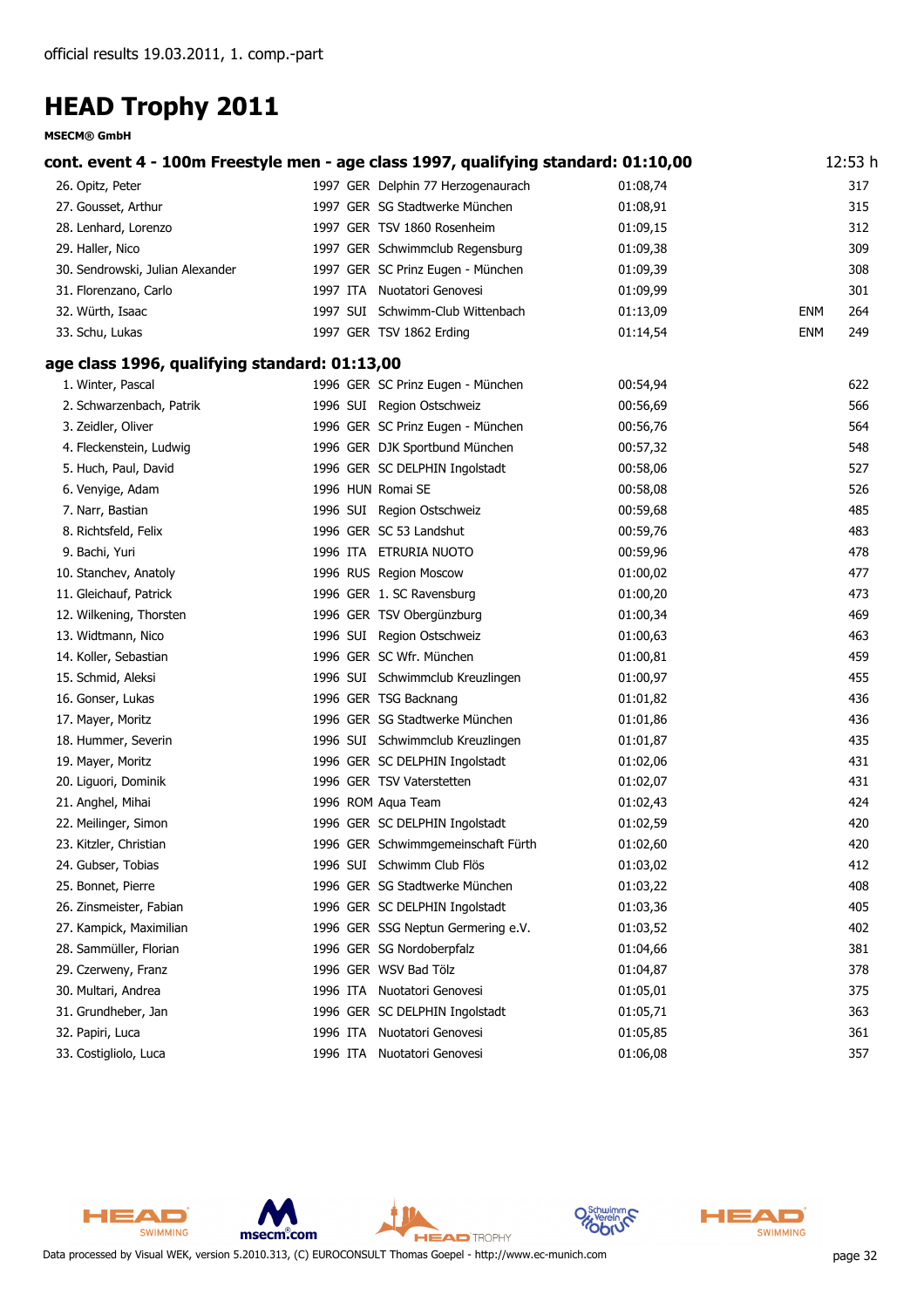| cont. event 4 - 100m Freestyle men - age class 1996, qualifying standard: 01:13,00 |                   |                                      |          | 12:53 h           |
|------------------------------------------------------------------------------------|-------------------|--------------------------------------|----------|-------------------|
| 34. Halm, Jakob                                                                    |                   | 1996 GER WSV Bad Tölz                | 01:06,17 | 356               |
| 35. Herdeg, Daniel                                                                 |                   | 1996 GER SC Wfr. München             | 01:06,42 | 352               |
| 36. Bürger, Jakub                                                                  |                   | 1996 GER SC Wfr. München             | 01:06,65 | 348               |
| 37. Kadlec, Bernhard                                                               |                   | 1996 GER WSV Bad Tölz                | 01:06,90 | 344               |
| 37. Tschaidse, Tariel                                                              |                   | 1996 GER SV Ottobrunn 1970 e.V.      | 01:06,90 | 344               |
| 39. Perrino, David                                                                 |                   | 1996 SUI Schwimmklub Widnau          | 01:07,21 | 340               |
| 40. Junga, Pascal                                                                  |                   | 1996 GER SV Ottobrunn 1970 e.V.      | 01:07,82 | 330               |
| 41. Wendler, Alexander                                                             |                   | 1996 GER SG Stadtwerke München       | 01:08,08 | 327               |
| 42. Semino, Gabriele                                                               |                   | 1996 GER SV Ottobrunn 1970 e.V.      | 01:08,11 | 326               |
| 43. Salski, Dominik                                                                |                   | 1996 GER SG Stadtwerke München       | 01:08,12 | 326               |
| 44. Süß, Maximilian                                                                |                   | 1996 GER SV Ottobrunn 1970 e.V.      | 01:08,25 | 324               |
| 45. Günter, Thomas                                                                 |                   | 1996 GER TSV Neuburg                 | 01:08,62 | 319               |
| 46. Silin, Daniel                                                                  |                   | 1996 GER SV Ottobrunn 1970 e.V.      | 01:09,55 | 306               |
| 47. Menkarski, Marco                                                               |                   | 1996 GER TSV Neuburg                 | 01:09,73 | 304               |
| 48. Rudo, Norman                                                                   | 1996 GER TSV Haar |                                      | 01:11,19 | 286               |
| 49. Kassner, Florian                                                               |                   | 1996 GER TSV Schongau                | 01:13,84 | 256<br><b>ENM</b> |
| 50. Ferraris, Lorenzo                                                              |                   | 1996 ITA Nuotatori Genovesi          | 01:16,86 | 227<br><b>ENM</b> |
| Covizzi, Luca                                                                      |                   | 1996 ITA Nuotatori Genovesi          | d.n.s.   | <b>ENM</b>        |
| Waldmeier, Oliver                                                                  |                   | 1996 SUI Region Ostschweiz           | d.n.s.   | <b>ENM</b>        |
| Dragovan Sirnik, Kristjan                                                          |                   | 1996 SLO Plavalna zveza Slovenije    | d.n.s.   | <b>ENM</b>        |
| Mocnik, Klemen                                                                     |                   | 1996 SLO Sportno Drustvo Delfin      | d.n.s.   | <b>ENM</b>        |
| Wall, Tobias                                                                       |                   | 1996 GER TSV Mindelheim              | d.n.s.   | <b>ENM</b>        |
| Dönmez, Alper-Sedat                                                                |                   | 1996 GER SG Stadtwerke München       | d.n.s.   | <b>ENM</b>        |
| withdrawn.                                                                         |                   |                                      |          |                   |
| Kilzer, Robert                                                                     |                   | 1996 GER SG Stadtwerke München       | d.n.s.   | <b>ENM</b>        |
| withdrawn.                                                                         |                   |                                      |          |                   |
| age class 1995, qualifying standard: 01:08,00                                      |                   |                                      |          |                   |
| 1. Edlich, Thomas                                                                  |                   | 1995 GER SG Stadtwerke München       | 00:55,00 | 620               |
| 2. Gorza, Aljaz                                                                    |                   | 1995 SLO Plavalni klub Triglav Kranj | 00:55,32 | 609               |
| 3. Soos, Adrian                                                                    |                   | 1995 SLO PK Olimpija                 | 00:57,09 | 554               |
|                                                                                    |                   |                                      |          |                   |

| 4. Kaufmann, Valentin  | 1995 GER SG Stadtwerke München     | 00:57,85 | 533 |
|------------------------|------------------------------------|----------|-----|
| 5. Hagn, Gero          | 1995 GER SSG Neptun Germering e.V. | 00:58,41 | 518 |
| 6. Koltermann, Wilhelm | 1995 GER SG Stadtwerke München     | 00:59,07 | 500 |
| 7. Brühlmann, Leo      | 1995 SUI Region Ostschweiz         | 00:59,10 | 500 |
| 8. Vogler, Nico        | 1995 GER SC Prinz Eugen - München  | 01:00,19 | 473 |
| 9. Miller, Daniel      | 1995 GER TV 1860 Immenstadt        | 01:00,55 | 465 |
| 10. Riedl, Matthias    | 1995 GER SC Wfr. München           | 01:00,98 | 455 |
| 11. Nowosad, Max       | 1995 GER SG Stadtwerke München     | 01:01.32 | 447 |
| 12. Baierl, Moritz     | 1995 GER Team Buron Kaufbeuren     | 01:01.49 | 443 |
| 13. Istvan, Vass       | 1995 HUN Celldömölki VVSE          | 01:01.54 | 442 |
| 14. Horvath, Jeffrey   | 1995 GER TSV 1862 Grafenau         | 01:02.00 | 433 |



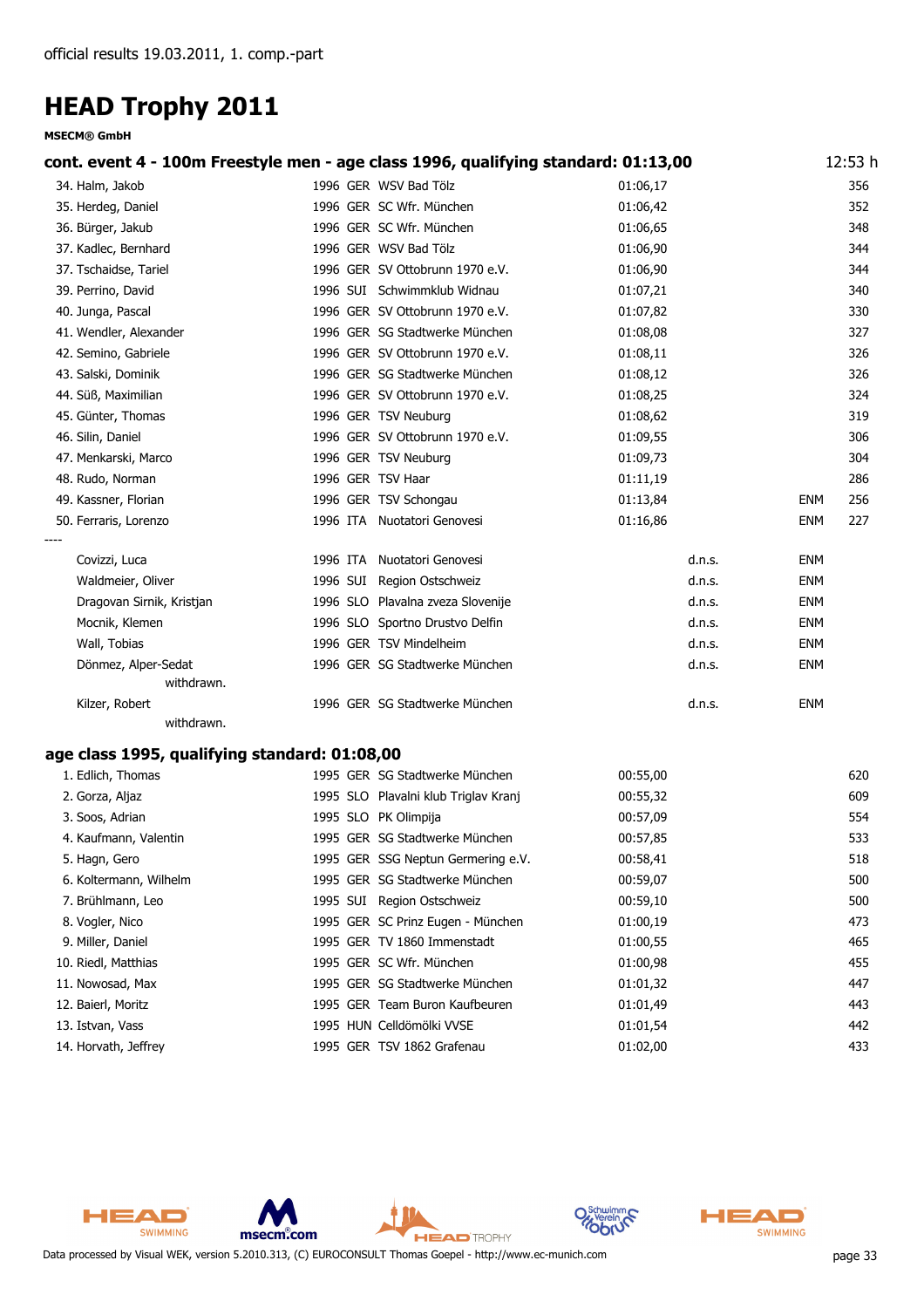#### **MSECM® GmbH**

|                                                        | cont. event 4 - 100m Freestyle men - age class 1995, qualifying standard: 01:08,00 |          | 12:53 h           |
|--------------------------------------------------------|------------------------------------------------------------------------------------|----------|-------------------|
| 15. Harder, Alexander                                  | 1995 GER Team Buron Kaufbeuren                                                     | 01:02,40 | 424               |
| 16. Auer, Philipp                                      | 1995 GER Schwimmgemeinschaft Fürth                                                 | 01:02,44 | 424               |
| 17. Sandner, Tobias                                    | 1995 GER Schwimmverein Augsburg 1911 e.V.                                          | 01:02,61 | 420               |
| 18. Nagel, Fabio                                       | 1995 SUI Schwimmclub Kreuzlingen                                                   | 01:02,79 | 416               |
| 19. Ohlmann, Kilian                                    | 1995 GER Team Buron Kaufbeuren                                                     | 01:02,83 | 416               |
| 20. Müller, Alexander                                  | 1995 SUI Startgemeinschaft Berner Oberland                                         | 01:03,19 | 409               |
| 21. Seefried, Felix                                    | 1995 GER TSV 1862 Grafenau                                                         | 01:03,58 | 401               |
| 22. Wittmann, Sebastian                                | 1995 GER SC DELPHIN Ingolstadt                                                     | 01:04,57 | 383               |
| 23. Grasser, Tim                                       | 1995 GER SB Bayern 07                                                              | 01:05,13 | 373               |
| 24. Potocar, Jure                                      | 1995 SLO Sportno Drustvo Delfin                                                    | 01:05,78 | 362               |
| 25. Reinhard, Benedikt                                 | 1995 GER VfL Piranhas Waldkraiburg                                                 | 01:06,48 | 351               |
| 26. Theodosiou, Vaios                                  | 1995 GRE Swimming Club Ilion                                                       | 01:07,39 | 337               |
| 27. Pulisci, Andrea                                    | 1995 ITA A.S.D. Dolomitica Nuoto C.T.T.                                            | 01:07,51 | 335               |
| 28. Stöckel, Benjamin                                  | 1995 GER SG Stadtwerke München                                                     | 01:08,73 | 317<br>ENM        |
| 29. Hollinger, Silvan                                  | 1995 SUI Schwimm-Club Wittenbach                                                   | 01:08,81 | 316<br><b>ENM</b> |
| 30. Schaul, Maximilian                                 | 1995 GER TSV Neuburg                                                               | 01:12,95 | 265<br><b>ENM</b> |
| 31. Erdle, Maximilian                                  | 1995 GER TSV Neuburg                                                               | 01:19,02 | <b>ENM</b><br>209 |
| Meier, Patrick<br>12:27 h<br>Start vor dem Startsignal | 1995 GER TSV Hohenbrunn-Riemerling                                                 | dq.      | ENM               |
| Friederici, Niklas                                     | 1995 SUI Region Ostschweiz                                                         | d.n.s.   | ENM               |
| Cerrai, Michele                                        | 1995 ITA ETRURIA NUOTO                                                             | d.n.s.   | <b>ENM</b>        |
| age class 1994, qualifying standard: 01:04,00          |                                                                                    |          |                   |
| 1. Müller, Fabian                                      | 1994 GER SC DELPHIN Ingolstadt                                                     | 00:53,96 | 657               |
| 2. Elbl, Laszlo                                        | 1994 GER SG Stadtwerke München                                                     | 00:54,03 | 654               |
| 3. Meyer, Felix                                        | 1994 GER SC Wfr. München                                                           | 00:55,31 | 610               |
| 4. Borthwick, Ryan                                     | 1994 GER SC Prinz Eugen - München                                                  | 00:56,42 | 574               |
| 5. Schöne, Lukas                                       | 1994 GER TSV 1860 Rosenheim                                                        | 00:57,26 | 549               |
| 6. Schläpfer, Pascal                                   | 1994 SUI Region Ostschweiz                                                         | 00:58,01 | 528               |
| 7. Gradl, Andreas                                      | 1994 GER SG Nordoberpfalz                                                          | 00:58,65 | 511               |
| 8. Schmalzreich, Tim                                   | 1994 GER SG Nordoberpfalz                                                          | 00:58,73 | 509               |
| 9. King, Christopher                                   | 1994 GER SC DELPHIN Ingolstadt                                                     | 00:59,02 | 502               |
| 10. Schitter, Jiei                                     | 1994 GER DJK Sportbund München                                                     | 01:00,22 | 472               |
| 11. Stadler, Andreas                                   | 1994 GER TSV Hohenbrunn-Riemerling                                                 | 01:00,35 | 469               |
| 12. Sikeler, Daniel                                    | 1994 GER TSV - Eintracht Karlsfeld                                                 | 01:00,75 | 460               |
| 13. Theodoropoulus, Andreas                            | 1994 GRE Swimming Club Ilion                                                       | 01:00,77 | 459               |
| 14. Bucher, Jonas                                      | 1994 GER TSV Mindelheim                                                            | 01:01,42 | 445               |
| 15. Kink, Kilian                                       | 1994 GER SV 77 Neufahrn                                                            | 01:02,23 | 428               |
| 16. Müller, Roman                                      | 1994 GER SV Dachau 1925                                                            | 01:02,33 | 426               |
| 17. Kuznetsov, Kirill                                  | 1994 RUS Extreme fitness athletics                                                 | 01:03,31 | 406               |
| 18. Kuznetsov, Maksim                                  | 1994 RUS Extreme fitness athletics                                                 | 01:03,51 | 402               |





Data processed by Visual WEK, version 5.2010.313, (C) EUROCONSULT Thomas Goepel - http://www.ec-munich.com page 34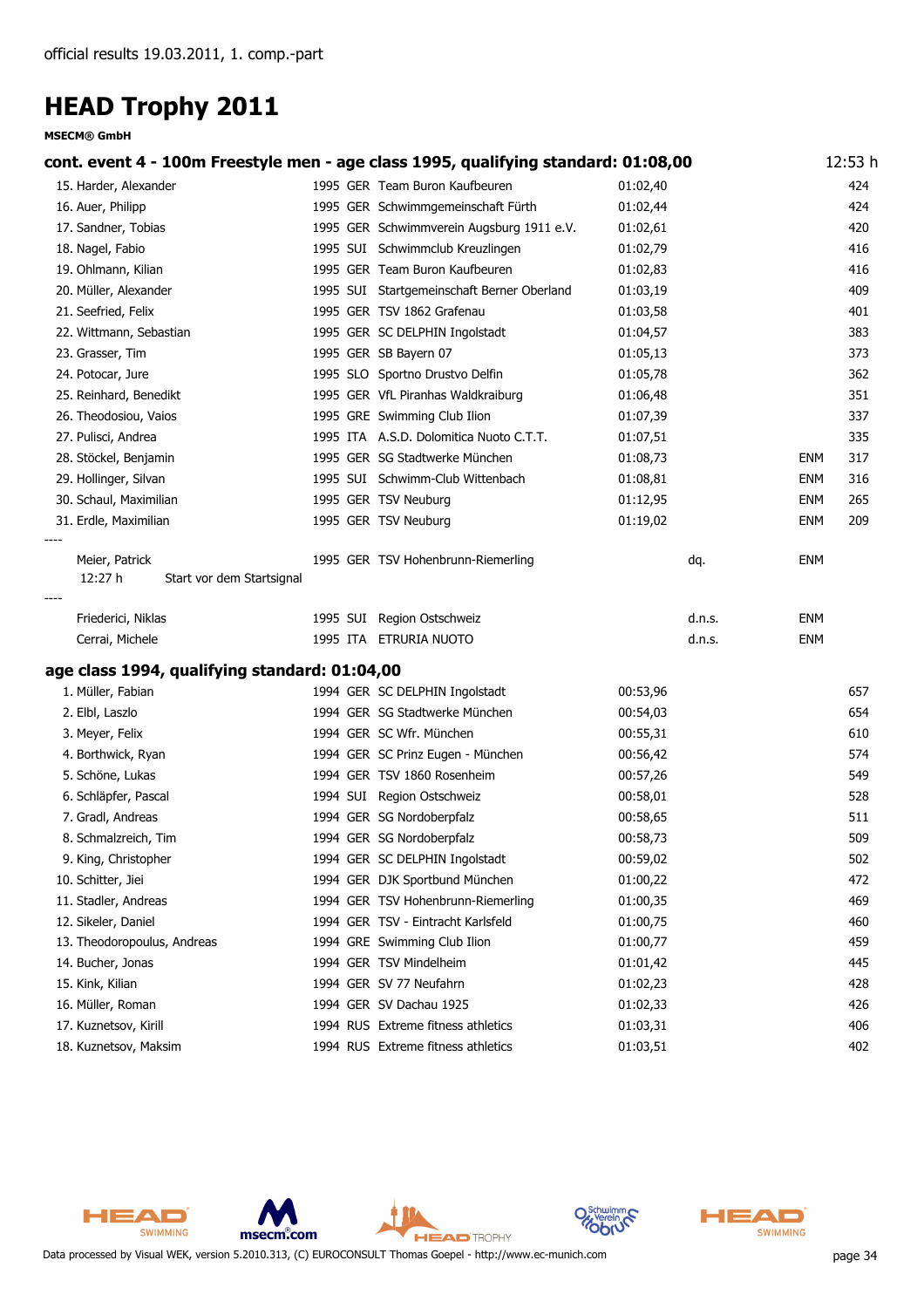|                                                         | cont. event 4 - 100m Freestyle men - age class 1994, qualifying standard: 01:04,00 |          |            | 12:53 h |
|---------------------------------------------------------|------------------------------------------------------------------------------------|----------|------------|---------|
| 19. Sieber, Dario                                       | 1994 SUI Region Ostschweiz                                                         | 01:03,67 |            | 399     |
| 20. Koren, Jaka                                         | 1994 SLO Plavalni klub Koper                                                       | 01:03,89 |            | 395     |
| 21. Lauterbach, Hansi                                   | 1994 GER SG Nordoberpfalz                                                          | 01:04,00 |            | 393     |
| 22. Baaske, Philipp                                     | 1994 GER TSV Neuburg                                                               | 01:05,89 | <b>ENM</b> | 360     |
| 23. Cobanoglu, Yunus                                    | 1994 GER TSV Haar                                                                  | 01:11,45 | ENM        | 283     |
| age class 1992 / 1993, qualifying standard: 01:02,00    |                                                                                    |          |            |         |
| 1. Büttner, Tim                                         | 1993 GER TSV Hohenbrunn-Riemerling                                                 | 00:54,96 |            | 621     |
| 2. Pandurevic, Neven                                    | 1993 GER SC Prinz Eugen - München                                                  | 00:55,14 |            | 615     |
| 3. Meier, Christoph                                     | 1993 SUI Region Ostschweiz                                                         | 00:55,96 |            | 589     |
| 4. Dalacker, Fabian                                     | 1992 GER SV Nikar Heidelberg                                                       | 00:56,01 |            | 587     |
| 5. Wetzel, Tobias                                       | 1993 GER SSG Neptun Germering e.V.                                                 | 00:56,21 |            | 581     |
| 6. Liegl, Ferdinand Johannes                            | 1993 GER SG Stadtwerke München                                                     | 00:56,36 |            | 576     |
| 7. Bretschneider, Robert                                | 1992 GER TSV Mindelheim                                                            | 00:56,42 |            | 574     |
| 8. Vogler, Kevin                                        | 1992 SUI Schwimmverein Kriens                                                      | 00:57,38 |            | 546     |
| 9. Kronseder, Thomas                                    | 1992 GER SC Wfr. München                                                           | 00:57,59 |            | 540     |
| 10. Peukert, Carsten                                    | 1992 SUI Schwimmclub Kreuzlingen                                                   | 00:57,81 |            | 534     |
| 11. Kopfmüller, Matthias                                | 1992 GER Schwimmverein Augsburg 1911 e.V.                                          | 00:57,99 |            | 529     |
| 12. Gygax, Sandro                                       | 1993 SUI Startgemeinschaft Berner Oberland                                         | 00:58,02 |            | 528     |
| 13. Milde, Michael                                      | 1993 GER SG Stadtwerke München                                                     | 00:58,43 |            | 517     |
| 14. Straßl, Tobias                                      | 1992 GER SC Wfr. München                                                           | 00:58,57 |            | 513     |
| 15. Hakios, Stephan                                     | 1992 SUI Region Ostschweiz                                                         | 00:58,77 |            | 508     |
| 16. Goudinoudis, Dimitris                               | 1993 GER SV Ottobrunn 1970 e.V.                                                    | 00:58,86 |            | 506     |
| 17. Pritz, Lukas                                        | 1992 GER VfL Piranhas Waldkraiburg                                                 | 00:59,11 |            | 499     |
| 18. Reithmeir, Felix                                    | 1993 GER Schwimmverein Augsburg 1911 e.V.                                          | 00:59,17 |            | 498     |
| 19. Loder, Lukas                                        | 1992 SUI Schwimmverein Kriens                                                      | 00:59,27 |            | 495     |
| 20. Plumez, Jerome                                      | 1992 SUI Startgemeinschaft Berner Oberland                                         | 00:59,48 |            | 490     |
| 21. Kessler, Sven                                       | 1993 GER SV Ottobrunn 1970 e.V.                                                    | 01:00,39 |            | 468     |
| 22. Strauß, Kevin                                       | 1992 GER DJK Sportbund München                                                     | 01:00,90 |            | 457     |
| 23. Brigadoi, Lorenzo                                   | 1993 ITA A.S.D. Dolomitica Nuoto C.T.T.                                            | 01:00,94 |            | 456     |
| 24. Wenigerkind, Simon                                  | 1993 SUI Startgemeinschaft Berner Oberland                                         | 01:01,32 |            | 447     |
| 25. Sauerstein, Benjamin                                | 1992 GER TSV Königsbrunn                                                           | 01:01,91 |            | 435     |
| 26. Vuga, Blaz                                          | 1993 SLO Sportno Drustvo Delfin                                                    | 01:01,95 |            | 434     |
| 27. Izrailevych, Valeriy                                | 1993 GER SB Bayern 07                                                              | 01:02,38 | <b>ENM</b> | 425     |
| 28. Opitz, Andreas                                      | 1993 GER Delphin 77 Herzogenaurach                                                 | 01:04,51 | ENM        | 384     |
| 29. Diethelm, Joel                                      | 1993 SUI Schwimm-Club Wittenbach                                                   | 01:05,05 | <b>ENM</b> | 375     |
| age class 1991 and older, qualifying standard: 01:00,00 |                                                                                    |          |            |         |
| 1. Franke, Dominik                                      | 1990 GER 1. SC Ravensburg                                                          | 00:53,33 |            | 680     |
| 2. Haase, Jan-Friedrich                                 | 1988 GER SSV Ulm 1846                                                              | 00:54,67 |            | 631     |
| 2. Hausotter, Patrick                                   | 1991 GER TSV Hohenbrunn-Riemerling                                                 | 00:54,67 |            | 631     |
| 4. Sandoval, Kilian                                     | 1989 GER TSV Hohenbrunn-Riemerling                                                 | 00:55,44 |            | 605     |
| 5. Kampmann, Bastian                                    | 1978 GER SGS Hamburg                                                               | 00:55,99 |            | 588     |





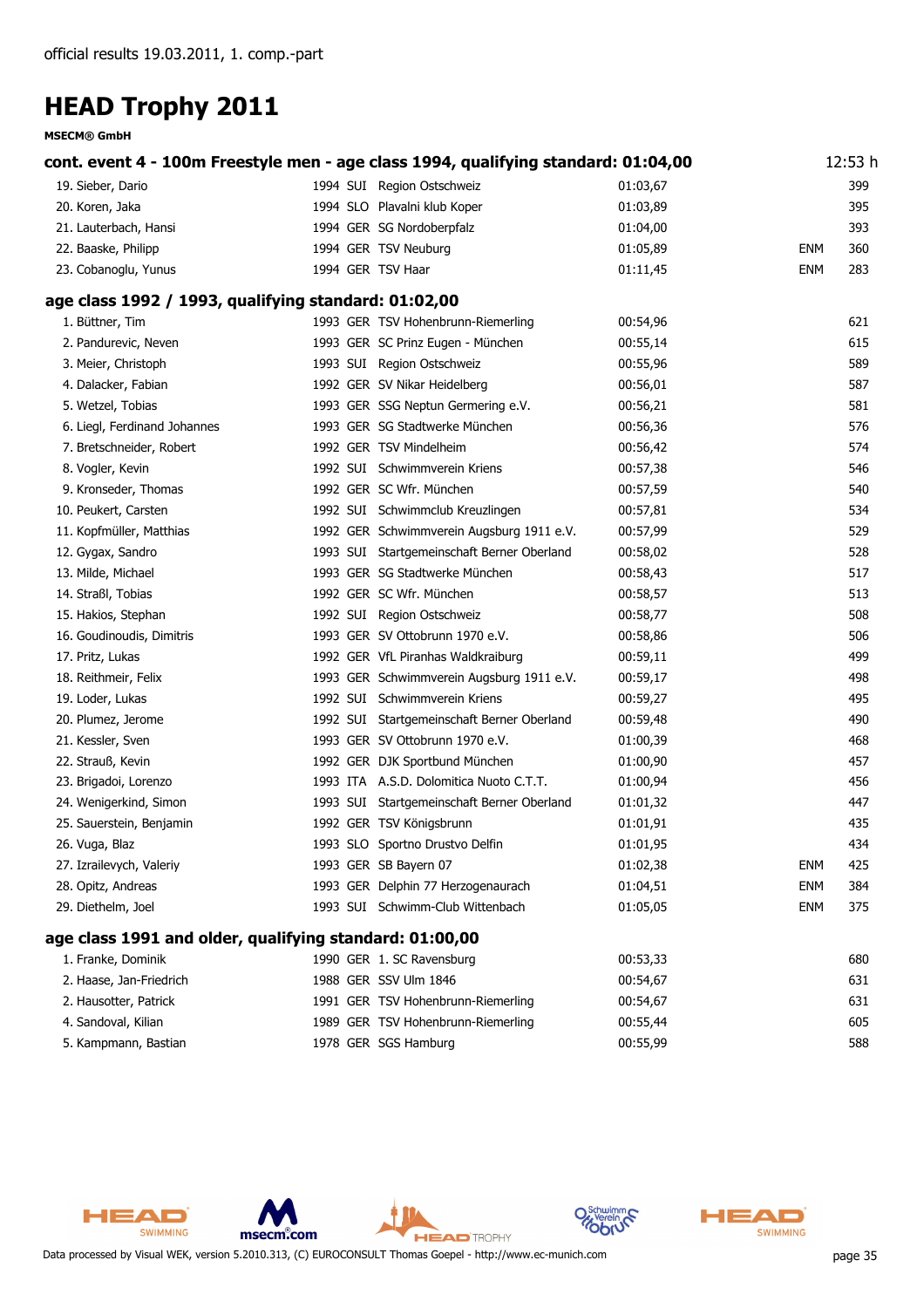**MSECM® GmbH**

| cont. event 4 - 100m Freestyle men - age class 1991 and older, qualifying standard:<br>01:00,00 | 12:53 h                            |          |     |
|-------------------------------------------------------------------------------------------------|------------------------------------|----------|-----|
| 6. Stömmer, Pierre                                                                              | 1990 GER TSV Hohenbrunn-Riemerling | 00:56.25 | 580 |
| 7. Hoffmann, Lars                                                                               | 1989 GER 1. SC Ravensburg          | 00:56.41 | 575 |
| 8. Hawe, Benno                                                                                  | 1986 GER SG Stadtwerke München     | 00:56,68 | 566 |
| 9. Preller, Paul                                                                                | 1990 GER SV Ottobrunn 1970 e.V.    | 00:56,90 | 560 |
| 10. Alhcebaev, Sergey                                                                           | 1983 RUS Extreme fitness athletics | 00:57,61 | 539 |
| 11. Pistorius, Marko                                                                            | 1989 GER TSV Zirndorf              | 00:57,92 | 531 |

12. Pavan, Tommaso 1991 ITA A.S.D. Dolomitica Nuoto C.T.T. 00:58,53 514

| 13. Ossmann, Daniel                  |          | 1982 GER SG Stadtwerke München             | 00:59,48 |        |            | 490 |
|--------------------------------------|----------|--------------------------------------------|----------|--------|------------|-----|
| 14. Pertile, Thomas                  | 1988 ITA | ETRURIA NUOTO                              | 00:59,60 |        |            | 487 |
| 15. Paege, Markus                    |          | 1987 GER Schwimmverein Augsburg 1911 e.V.  | 00:59,70 |        |            | 485 |
| 16. Bortone, Luigi                   | 1991 ITA | ETRURIA NUOTO                              | 00:59,84 |        |            | 481 |
| 17. Bayer, Dominik                   |          | 1990 GER Schwimmverein Augsburg 1911 e.V.  | 01:00,32 |        | <b>ENM</b> | 470 |
| 18. Schäl, Timothy                   |          | 1989 GER TSV Hohenbrunn-Riemerling         | 01:00,76 |        | <b>ENM</b> | 460 |
| 19. Müller, Pascal                   |          | 1989 SUI Startgemeinschaft Berner Oberland | 01:01,81 |        | ENM        | 437 |
| 20. Decker, Jonas                    |          | 1988 GER TSV Obergünzburg                  | 01:02,00 |        | <b>ENM</b> | 433 |
| ----                                 |          |                                            |          |        |            |     |
| Hanusch, Markus                      |          | 1987 GER SG Stadtwerke München             |          | dq.    | <b>ENM</b> |     |
| Start vor dem Startsignal<br>12:49 h |          |                                            |          |        |            |     |
|                                      |          |                                            |          |        |            |     |
| Gebhardt, Bernic                     |          | 1990 GER Schwimmverein Augsburg 1911 e.V.  |          | d.n.s. | <b>ENM</b> |     |
| Pederzolli, Andrea                   |          | 1990 ITA A.S.D. Dolomitica Nuoto C.T.T.    |          | d.n.s. | <b>ENM</b> |     |
| Kurz, Alexander                      |          | 1951 AUT Schwimmunion Generali Salzburg    |          | d.n.s. | <b>ENM</b> |     |
| withdrawn.                           |          |                                            |          |        |            |     |



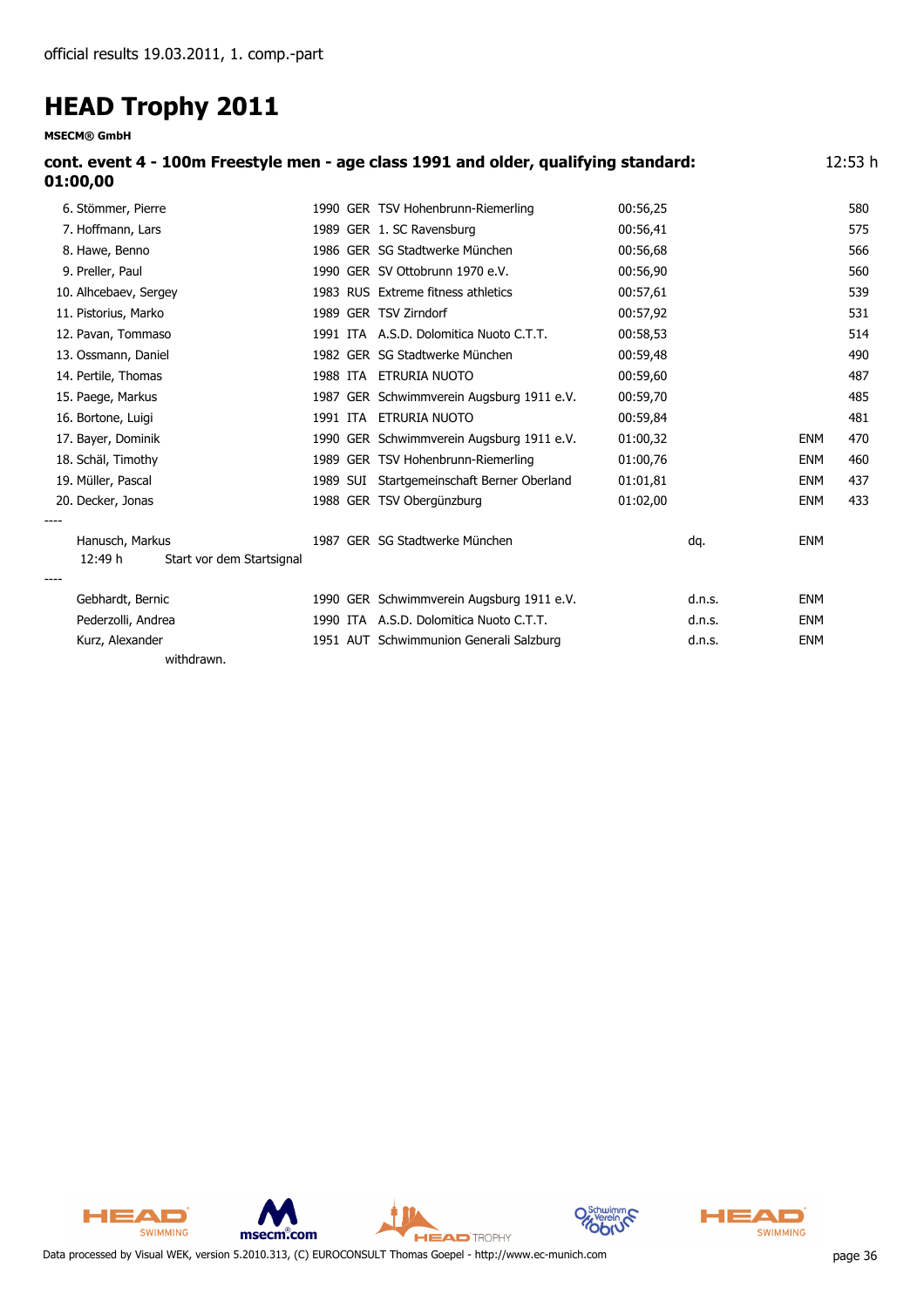**MSECM® GmbH**

### **officials**

| location:               | Munich - Olympic swimming hall                                                         |
|-------------------------|----------------------------------------------------------------------------------------|
| no. of lanes:           | 8                                                                                      |
|                         | 50 <sub>m</sub><br>indoor pool                                                         |
| time system:            | automatic timing                                                                       |
| OC:                     | SV Ottobrunn 1970 e.V.                                                                 |
| organizer:              | SV Ottobrunn 1970 e.V.                                                                 |
| Water temperature:      | 26 °C                                                                                  |
| Pointtable:             | FINA Point Scoring Long Course 2010                                                    |
| Referee 1:              | Hannes Kießling, DSV                                                                   |
| Referee 2:              | Franz Hein, DSV                                                                        |
| Starter 1:              | Karlheinz Ach, BSV                                                                     |
| Starter 2:              | Gerhard Diller, BSV                                                                    |
| judge of stroke 1:      | Rainer Rupprecht, SV Dachau 1925                                                       |
| judge of stroke 2:      | Hubert Mair, SG Stadtwerke München                                                     |
| announcer:              | Andrea Thielenhaus, DSV                                                                |
|                         | Ingolf Baumbach, DSV                                                                   |
| recorder:               | Thomas Moschner, Wacker Burghausen                                                     |
| chief recorder:         | Martin Heger, MSECM                                                                    |
| Time System Timekeeper: | Johannes Schöller, MSECM                                                               |
|                         | Andreas Koller, SV Ottobrunn 1970 e.V.                                                 |
| Timing system:          | <b>OMEGA Ares 21</b>                                                                   |
| Timekeeping chief:      | Sigi Gattinger, SV Dachau 1925                                                         |
|                         | Patrick Strasser, WSV Bad Tölz                                                         |
| Timekeeper lane #1:     | Sabine Schmidt, SV Ottobrunn 1970 e.V.<br>Thomas Winter, SC Prinz Eugen - München      |
| Timekeeper lane #2:     | Christian Wenk, SG Stadtwerke München<br>Petra King, SC Delphin Ingolstadt             |
| Timekeeper lane #3:     | Felix Becker, WSV Bad Tölz                                                             |
|                         | Werner Strasser, WSV Bad Tölz                                                          |
| Timekeeper lane #4:     | Peter Hausotter, TSV Hohenbrunn-Riemerling<br>Brigitte Fath, TSV Hohenbrunn-Riemerling |
| Timekeeper lane #5:     | Karin Reichelt, DJK Sportbund München<br>Klaus Vaitl, SSG Neptun Germering e.V.        |
| Timekeeper lane #6:     | Markus Rettinger, DJK Sportbund München<br>Elke Limberger, DJK Sportbund München       |
| Timekeeper lane #7:     | Alexander Dick, WSV Bad Tölz<br>Annegret Upmann, TSV Hohenbrunn-Riemerling             |
| Timekeeper lane #8:     | Carsten Schinzer, SG Stadtwerke München<br>Werner Huber, TV 1864 Altötting             |
| Finish judge chief:     | Heinz Fath, TSV Hohenbrunn-Riemerling                                                  |
| Finish judge #1:        | Heinz Nideröcker, SC 53 Landshut                                                       |
| Finish judge #2:        | Edith Rottler, SC Delphin Ingolstadt                                                   |

msecm.com **HEAD** TROPHY

HEAD

SWIMMING



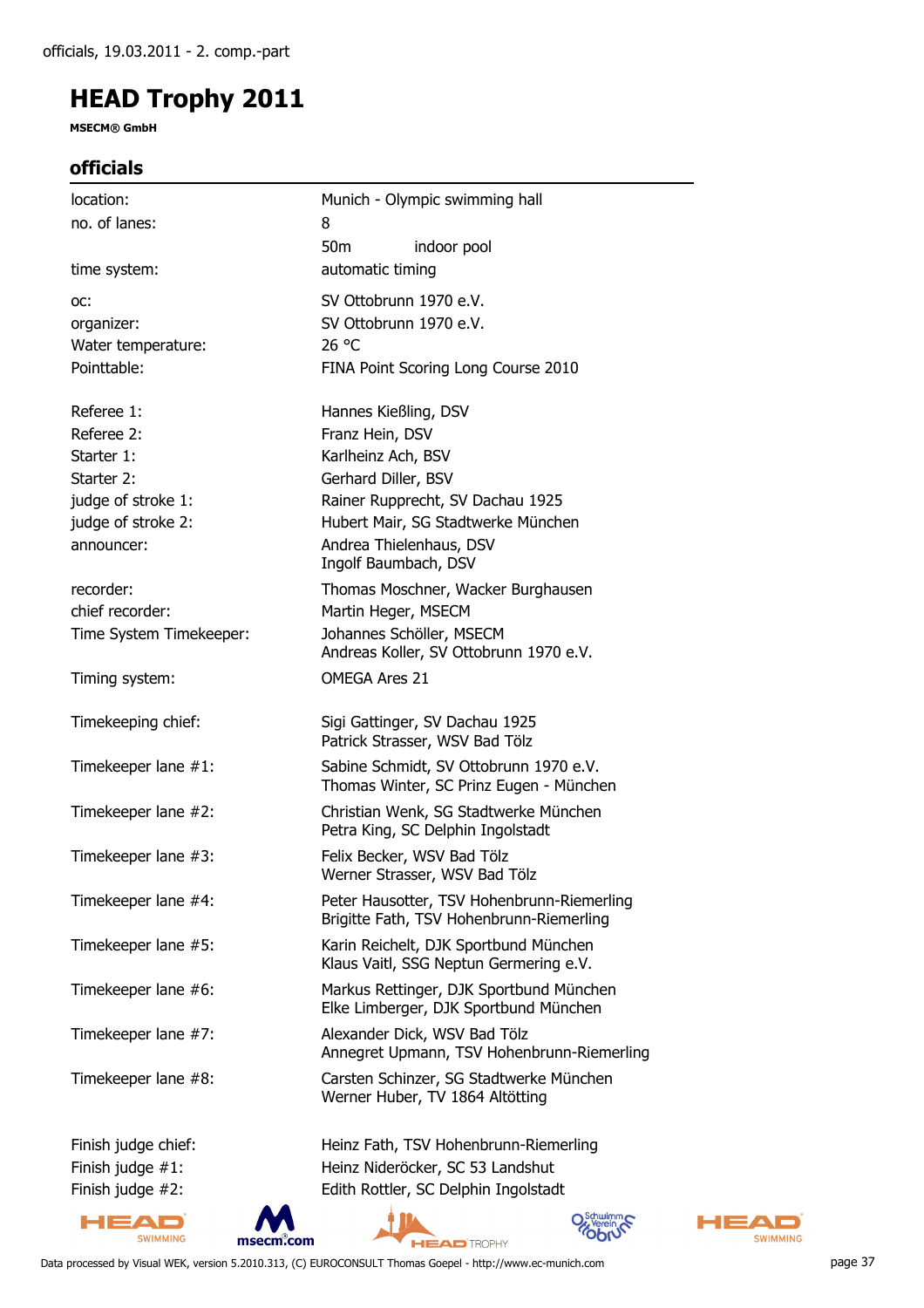**MSECM® GmbH**

### **officials**

| Finish judge $#3$ :       | Dajana Fischer, TSV Mindelheim            |
|---------------------------|-------------------------------------------|
| Finish judge #4:          | Claudia Cantatore, SV Ottobrunn 1970 e.V. |
| chief Inspector of turns: | Volker Reinard, VfL Piranhas Waldkraiburg |
| Inspector of turns #1:    | Ines Schorradt, TV 1864 Altötting         |
| Inspector of turns #2:    | Birgit Schiemann, SV Ottobrunn 1970 e.V.  |
| Inspector of turns #3:    | Andreas Auer, Schwimmgemeinschaft Fürth   |
| Inspector of turns #4:    | Ilona Leichsenring, SV Dachau 1925        |
|                           |                                           |









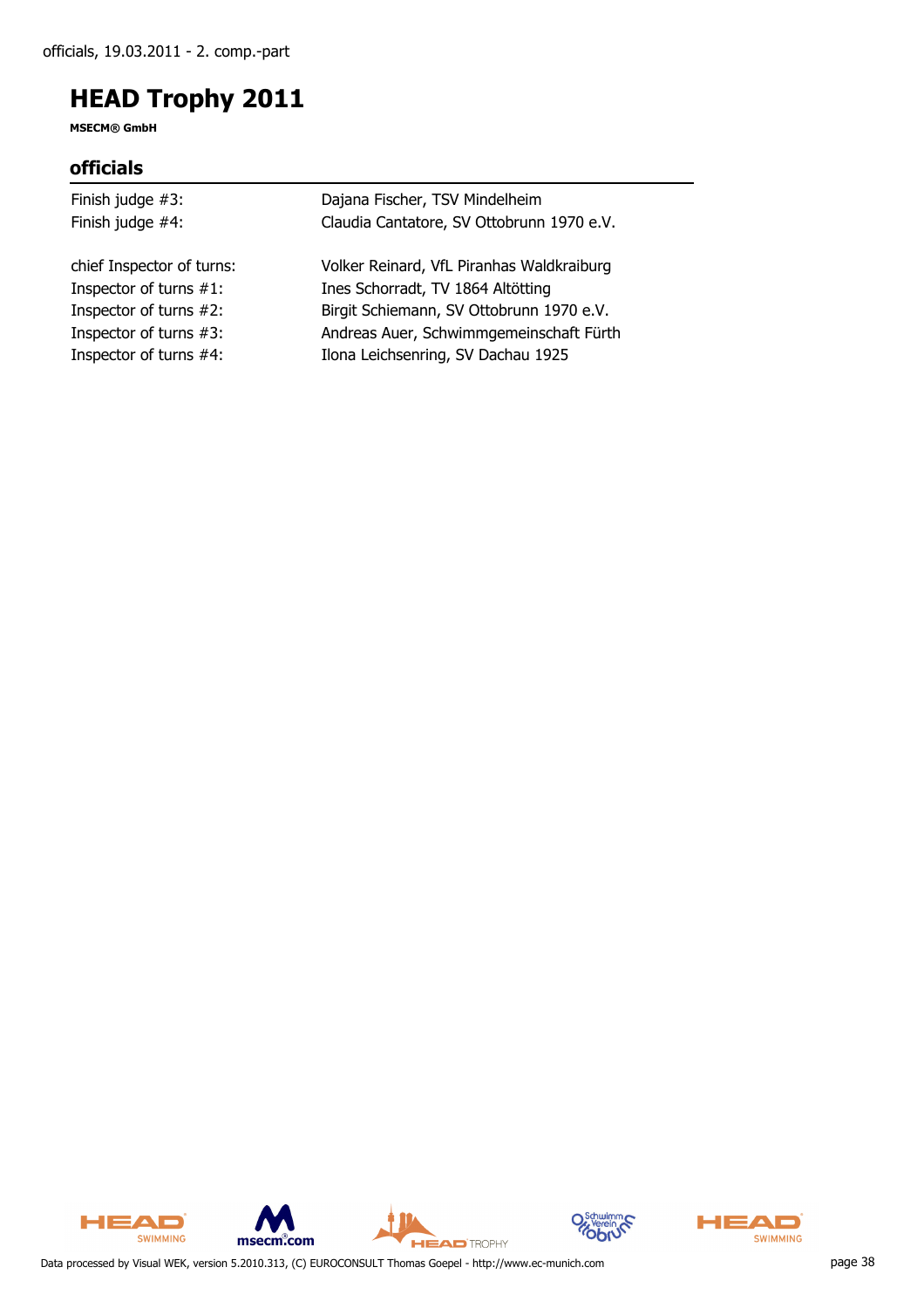**MSECM® GmbH**

### **event 5 - 50m Butterfly women preliminary**

| ΜR                 | 08.03.2008                  | Samulski, Daniela                         | <b>GER</b>                                  | 00:27,41 | Munich (GER) |     |
|--------------------|-----------------------------|-------------------------------------------|---------------------------------------------|----------|--------------|-----|
|                    |                             | open class, qualifying standard: 00:36,00 |                                             |          |              |     |
|                    | 1. Rosenberger, Iris        |                                           | 1985 GER Erster Münchner Schwimmclub (EMSC) | 00:27,83 | Q            | 731 |
|                    | 2. Sulzmann, Ramona         |                                           | 1992 GER SG Stadtwerke München              | 00:29,68 | Q            | 602 |
|                    | 3. Baerens, Teresa          |                                           | 1994 GER TSV Hohenbrunn-Riemerling          | 00:29,70 | Q            | 601 |
| 4. Pavlie, Pia     |                             |                                           | 1994 SLO Plavalni klub Triglav Kranj        | 00:29,71 | Q            | 600 |
|                    | 5. Siebrecht, Lara          |                                           | 1997 GER TSV Hohenbrunn-Riemerling          | 00:29,88 | Q            | 590 |
|                    | 6. Roas, Johanna            |                                           | 1993 GER SG Stadtwerke München              | 00:30,01 | Q            | 582 |
|                    | 7. Stein, Rika Franziska    |                                           | 1996 GER SSV Ulm 1846                       | 00:30,21 | Q            | 571 |
|                    | 8. Ehrenbauer, Veronika     |                                           | 1989 GER SG Stadtwerke München              | 00:30,24 | Q            | 569 |
|                    | 9. Dorottya, Biro           |                                           | 1993 HUN Celldömölki VVSE                   | 00:30,30 |              | 566 |
|                    | 10. Hegyi, Zsanett          |                                           | 1994 HUN Szombathelyi Vizmu SC              | 00:30,35 |              | 563 |
| 11. Stamm, Lisa    |                             |                                           | 1992 SUI Region Ostschweiz                  | 00:30,56 |              | 552 |
|                    | 12. Barth, Patricia         |                                           | 1990 GER 1. SC Ravensburg                   | 00:30,96 |              | 530 |
|                    | 13. Baerens, Antonia        |                                           | 1997 GER TSV Hohenbrunn-Riemerling          | 00:31,02 |              | 527 |
|                    | 14. Banzer, Theresa         |                                           | 1996 SUI Region Ostschweiz                  | 00:31,07 |              | 525 |
|                    | 15. Godenzi, Laura          |                                           | 1994 SUI Region Ostschweiz                  | 00:31,08 |              | 524 |
|                    | 16. Schlachta, Johanna      |                                           | 1993 GER SG Stadtwerke München              | 00:31,17 |              | 520 |
|                    | 17. El-Sibay, Vivienne      |                                           | 1996 GER SG Stadtwerke München              | 00:31,21 |              | 518 |
|                    | 18. Miller, Kathrin         |                                           | 1990 GER Schwimmverein Augsburg 1911 e.V.   | 00:31,53 |              | 502 |
|                    | 19. Sommer, Karina          |                                           | 1995 GER SSG Neptun Germering e.V.          | 00:31,59 |              | 499 |
|                    | 20. Glaiter, Tanja          |                                           | 1988 GER DJK Sportbund München              | 00:31,68 |              | 495 |
|                    | 20. Steber, Christina       |                                           | 1997 GER VfL Kaufering e.V.                 | 00:31,68 |              | 495 |
|                    | 22. Büchel, Jasmin          |                                           | 1997 SUI Region Ostschweiz                  | 00:31,74 |              | 492 |
|                    | 23. Vetter, Franziska       |                                           | 1995 GER TSG Backnang                       | 00:31,84 |              | 488 |
|                    | 24. Flügel, Sonja           |                                           | 1983 GER Schwimmverein Augsburg 1911 e.V.   | 00:31,85 |              | 487 |
|                    | 25. Spreng, Katharina Maria |                                           | 1997 GER SC DELPHIN Ingolstadt              | 00:32,09 |              | 476 |
| 26. Götz, Inga     |                             |                                           | 1996 GER VfL Kaufering e.V.                 | 00:32,22 |              | 471 |
|                    | 27. Steger, Anika           |                                           | 1994 GER SC DELPHIN Ingolstadt              | 00:32,31 |              | 467 |
|                    | 28. Müller, Nicole          |                                           | 1995 GER SC DELPHIN Ingolstadt              | 00:32,39 |              | 463 |
|                    | 29. Paukner, Julia          |                                           | 1995 GER SG Stadtwerke München              | 00:32,41 |              | 462 |
| 30. Zillner, Julia |                             |                                           | 1993 GER Schwimmverein Augsburg 1911 e.V.   | 00:32,42 |              | 462 |
|                    | 31. Buck, Alexa Clara       |                                           | 1997 GER TSV Hohenbrunn-Riemerling          | 00:32,49 |              | 459 |
|                    | 32. Stöckert, Susanna       |                                           | 1992 GER SV Lohhof e.V.                     | 00:32,50 |              | 459 |
|                    | 33. Schelzel, Jana          |                                           | 1996 GER TSG Backnang                       | 00:32,62 |              | 453 |
|                    | 34. Reichardt, Rebecca      |                                           | 1993 GER SSV Weingarten                     | 00:32,72 |              | 449 |
|                    | 35. Hummer, Aline           |                                           | 1994 SUI Schwimmclub Kreuzlingen            | 00:32,75 |              | 448 |
| 36. Judit, Cseho   |                             |                                           | 1994 HUN Celldömölki VVSE                   | 00:32,82 |              | 445 |
|                    | 37. Ricolli, Martina        |                                           | 1996 ITA ETRURIA NUOTO                      | 00:32,85 |              | 444 |
|                    | 38. Boocock, Theresa        |                                           | 1995 GER TSV Hohenbrunn-Riemerling          | 00:32,86 |              | 444 |



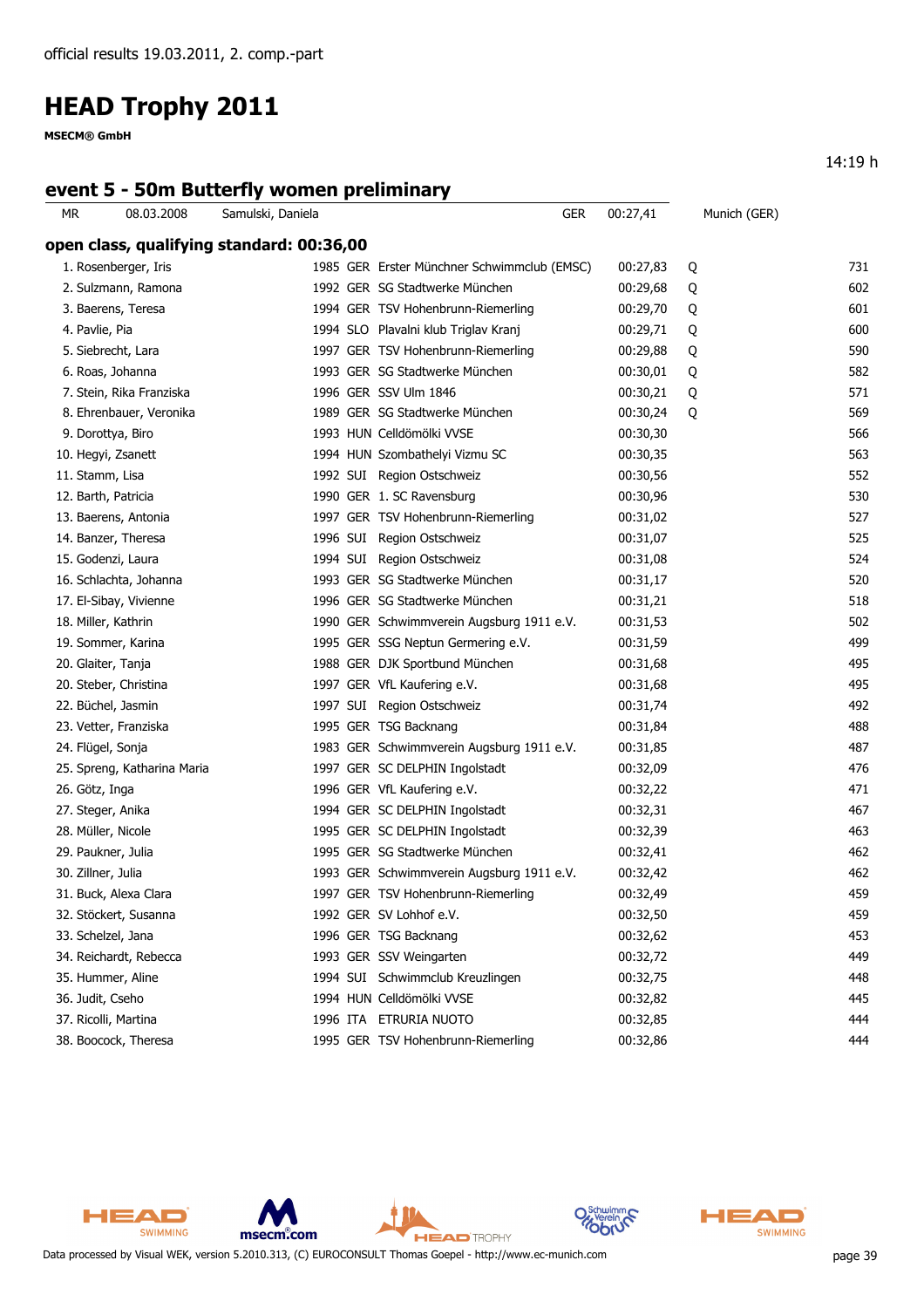| cont. event 5 - 50m Butterfly women preliminary - open class, qualifying standard: | 14:19 h |
|------------------------------------------------------------------------------------|---------|
| 00:36,00                                                                           |         |

| 39. Henninger, Robin-Ann  | 1996 GER SC 53 Landshut                   | 00:32,98 | 439 |
|---------------------------|-------------------------------------------|----------|-----|
| 40. Schlegel, Melina      | 1997 GER SG Stadtwerke München            | 00:33,01 | 438 |
| 41. Gross, Vanessa        | 1996 GER Schwimmgemeinschaft Fürth        | 00:33,11 | 434 |
| 42. Schweiger, Katharina  | 1993 GER TSV Hohenbrunn-Riemerling        | 00:33,20 | 430 |
| 43. Cara, Axelle          | 1997 GER SV Ottobrunn 1970 e.V.           | 00:33,21 | 430 |
| 44. Pavlie, Anamari       | 1997 SLO Plavalni klub Triglav Kranj      | 00:33,22 | 429 |
| 45. Hagmann, Corinne      | 1993 SUI Region Ostschweiz                | 00:33,25 | 428 |
| 46. Wenger, Christina     | 1995 GER TSV Neuburg                      | 00:33,26 | 428 |
| 47. Nürnberger, Melanie   | 1997 SUI Region Ostschweiz                | 00:33,28 | 427 |
| 48. Reichelt, Daniela     | 1996 GER DJK Sportbund München            | 00:33,39 | 423 |
| 49. Steiger, Seraina      | 1995 SUI Schwimmklub Widnau               | 00:33,42 | 422 |
| 50. Herle, Livia          | 1996 GER SC DELPHIN Ingolstadt            | 00:33,44 | 421 |
| 51. Rodrian, Kimberley    | 1995 GER DJK Sportbund München            | 00:33,46 | 420 |
| 51. Magerl, Julia         | 1996 GER Schwimmgemeinschaft Fürth        | 00:33,46 | 420 |
| 53. Nordgauer, Lisa       | 1995 GER TSV Hohenbrunn-Riemerling        | 00:33,54 | 417 |
| 54. Müller, Lena          | 1997 SUI Region Ostschweiz                | 00:33,63 | 414 |
| 55. Gehrmann, Fabienne    | 1995 GER TSV Hohenbrunn-Riemerling        | 00:33,82 | 407 |
| 56. Smolej, Tadeja        | 1993 SLO Plavalni klub Triglav Kranj      | 00:33,84 | 406 |
| 57. Weber, Stefanie       | 1993 GER SSG Neptun Germering e.V.        | 00:33,87 | 405 |
| 58. Lannert, Larissa      | 1994 GER SC Prinz Eugen - München         | 00:33,93 | 403 |
| 59. Cellai, Greta         | 1994 ITA ETRURIA NUOTO                    | 00:33,95 | 402 |
| 59. Vojna, Jacqueline     | 1994 GER TSV 1860 Rosenheim               | 00:33,95 | 402 |
| 61. Seeholzer, Shannon    | 1994 GER SV Grafing Ebersberg             | 00:34,03 | 399 |
| 62. Vasko, Dorottya       | 1999 HUN Szombathelyi Vizmu SC            | 00:34,08 | 398 |
| 62. Titze, Caroline       | 1998 GER SV Lohhof e.V.                   | 00:34,08 | 398 |
| 64. Hafner, Spela         | 1993 SLO Plavalni klub Triglav Kranj      | 00:34,17 | 394 |
| 64. Cecchinato, Seraina   | 1995 SUI Schwimmklub Widnau               | 00:34,17 | 394 |
| 66. Orth, Iris            | 1994 GER Team Buron Kaufbeuren            | 00:34,21 | 393 |
| 67. Dobrovsky, Sarah      | 1995 GER SV Ottobrunn 1970 e.V.           | 00:34,25 | 392 |
| 68. Hutter, Doris         | 1991 GER TSV Königsbrunn                  | 00:34,29 | 390 |
| 69. Borst, Paula          | 1998 GER TSV 1860 Rosenheim               | 00:34,30 | 390 |
| 70. Senti, Jessica        | 1997 LIE Schwimmclub Unterland Eschen     | 00:34,40 | 387 |
| 71. Gurander, Elin        | 1995 GER SV Lohhof e.V.                   | 00:34,77 | 374 |
| 72. Engler, Katja         | 1994 SUI Schwimmklub Widnau               | 00:34,78 | 374 |
| 73. König, Christin       | 1992 GER TSV Mindelheim                   | 00:34,79 | 374 |
| 74. Soklie, Marija        | 1997 SLO Plavalni klub Triglav Kranj      | 00:34,81 | 373 |
| 75. Lewerenz, Jessica     | 1989 GER SG Stadtwerke München            | 00:34,91 | 370 |
| 76. Alramseder, Stephanie | 1992 GER WSV Bad Tölz                     | 00:34,93 | 369 |
| 77. Lehrer, Kirsten       | 1996 GER SC DELPHIN Ingolstadt            | 00:35,00 | 367 |
| 78. Weiss, Beatrix        | 1994 GER Schwimmverein Augsburg 1911 e.V. | 00:35,23 | 360 |
| 79. Mößmer, Manuela       | 1993 GER WSV Bad Tölz                     | 00:35,37 | 356 |



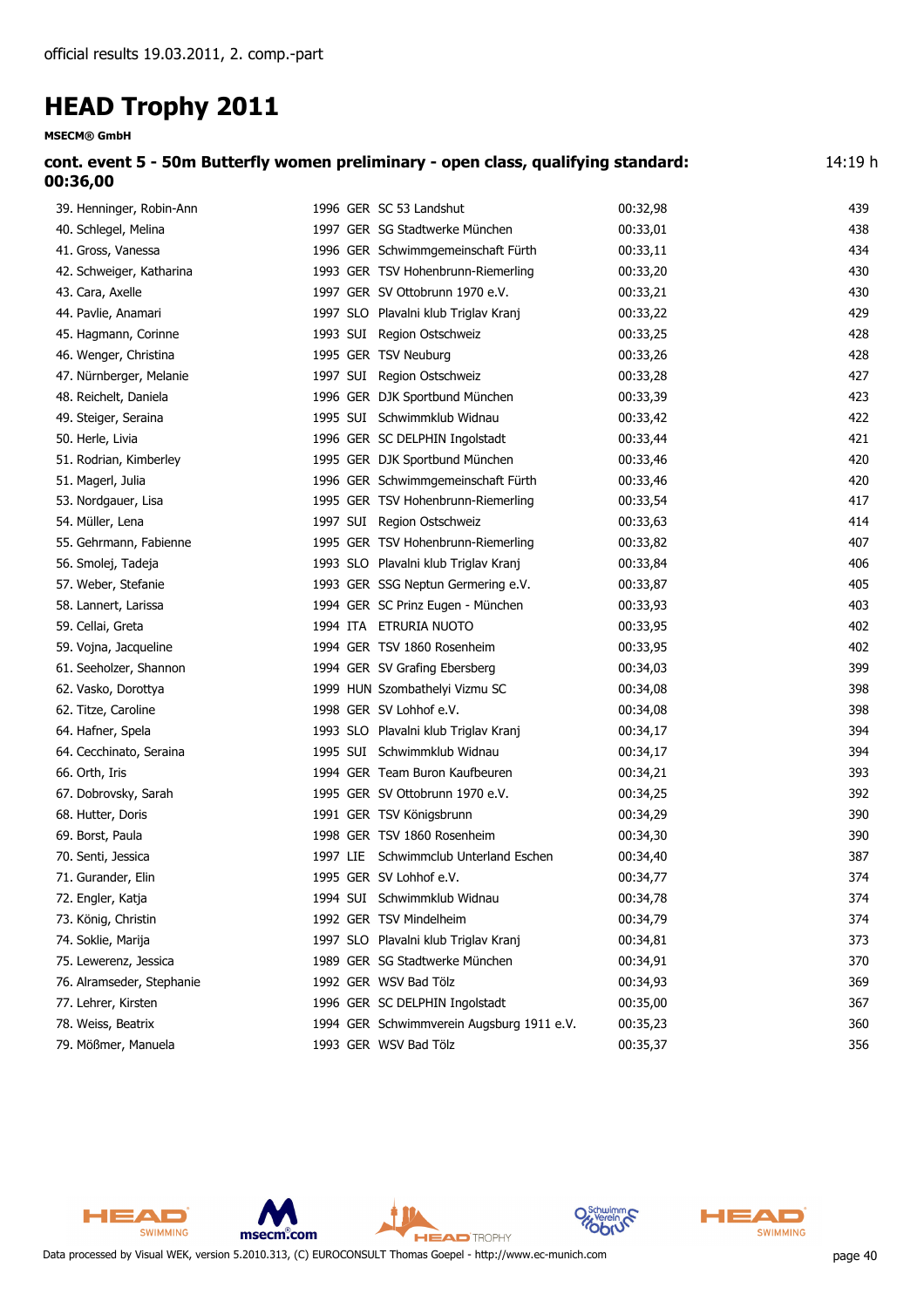| 14:19 h<br>cont. event 5 - 50m Butterfly women preliminary - open class, qualifying standard:<br>00:35,38<br>355<br>1996 GER TSV Königsbrunn<br>80. Sauerstein, Michaela<br>1997 ITA ETRURIA NUOTO<br>00:35,39<br>355<br>81. Mantini, Lodovica<br>1994 GER TV 1864 Altötting<br>353<br>82. Deiger, Nina<br>00:35,46<br>1990 GER Team Buron Kaufbeuren<br>351<br>83. Dörries, Susanne<br>00:35,51<br>1996 GER SV Grafing Ebersberg<br>349<br>84. Braun, Julia<br>00:35,58<br>1996 AUT TS Dornbirn Schwimmen<br>00:35,59<br>349<br>85. Traunig, Judith<br>1994 SUI Startgemeinschaft Berner Oberland<br>00:35,71<br>346<br>86. Werder, Laurence<br>1996 GER Team Buron Kaufbeuren<br>343<br>87. Scupin, Pauline<br>00:35,79<br>332<br>88. Eisgruber, Lena<br>1995 GER TSV 1893 Taufkirchen (Vils)<br>00:36,18<br>ENM<br>1998 RUS Extreme fitness athletics<br>89. Kononova, Maria<br>00:36,20<br>ENM<br>332<br>1993 GER SB Bayern 07<br>329<br>90. Kolodziej, Carolina<br>00:36,28<br>ENM<br>329<br>90. Meier, Rebecca<br>1996 GER TSV 1893 Taufkirchen (Vils)<br>00:36,28<br>ENM<br>1997 GER TSV Mindelheim<br>92. Wiedemann, Michelle<br>00:36,37<br><b>ENM</b><br>327<br>93. Dandrea, Giulia<br>1996 ITA Rari Nantes Valsugana<br>00:36,53<br>ENM<br>323<br>1998 GER TSV - Eintracht Karlsfeld<br>94. Kovac, Andrea<br>00:36,55<br>ENM<br>322<br>1997 GER SC Wfr. München<br>95. Dietl, Jana<br>00:37,04<br>ENM<br>310<br>1995 GER SV Ottobrunn 1970 e.V.<br>00:37,49<br>299<br>96. Hähner, Simone<br>ENM<br>97. Widmaier, Melissa<br>1994 SUI Schwimm-Club Wittenbach<br>00:37,79<br>ENM<br>291<br>1998 GER SV Dachau 1925<br>00:37,89<br>98. Eckert, Ramona<br>ENM<br>289<br>1995 GER SV Ottobrunn 1970 e.V.<br>99. Hörger, Lara<br>00:37,98<br>ENM<br>287<br>1995 GER SV Ottobrunn 1970 e.V.<br>100. Hackl, Julia<br>00:37,99<br>ENM<br>287<br>101. Gogl, Marina<br>1995 GER SSG Neptun Germering e.V.<br>00:38,71<br><b>ENM</b><br>271<br>102. Jandric, Emily<br>1995 ITA Rari Nantes Valsugana<br>00:38,85<br>ENM<br>268<br>1994 GER SV Ottobrunn 1970 e.V.<br>00:40,40<br><b>ENM</b><br>238<br>103. Berg, Saskia<br>1999 GER SC Wfr. München<br>206<br>104. Nagel, Sarah<br>00:42,42<br>ENM<br>105. Schmidt, Daniela<br>1995 GER SV Ottobrunn 1970 e.V.<br>00:42,47<br><b>ENM</b><br>205<br>175<br>106. Daimer, Maximiliane<br>1997 GER TSV 1893 Taufkirchen (Vils)<br>00:44,81<br><b>ENM</b><br>Werner, Laila<br>1991 SUI Region Ostschweiz<br>ENM<br>d.n.s.<br>1981 GER VfL Kaufering e.V.<br><b>ENM</b><br>Aicher, Martina<br>d.n.s.<br><b>ENM</b><br>Hassler, Julia<br>1993 SUI Region Ostschweiz<br>d.n.s.<br>1996 SLO Plavalni klub Triglav Kranj<br><b>ENM</b><br>Hrobat, Marusa<br>d.n.s.<br>1996 GER SSV Ulm 1846<br>Kluge, Hannah<br>d.n.s.<br>ENM<br>Schöner, Anna<br>1993 GER SC DELPHIN Ingolstadt<br>d.n.s.<br>ENM<br>1999 ROM Aqua Team<br>ENM<br>Stoican, Ana<br>d.n.s.<br>1998 GER SV Ottobrunn 1970 e.V.<br>Mulas, Cristina<br>d.n.s.<br>ENM<br>1995 ITA Rari Nantes Valsugana<br>Vanzo, Stefania<br>ENM<br>d.n.s. | <b>MSECM® GmbH</b> |  |  |  |
|---------------------------------------------------------------------------------------------------------------------------------------------------------------------------------------------------------------------------------------------------------------------------------------------------------------------------------------------------------------------------------------------------------------------------------------------------------------------------------------------------------------------------------------------------------------------------------------------------------------------------------------------------------------------------------------------------------------------------------------------------------------------------------------------------------------------------------------------------------------------------------------------------------------------------------------------------------------------------------------------------------------------------------------------------------------------------------------------------------------------------------------------------------------------------------------------------------------------------------------------------------------------------------------------------------------------------------------------------------------------------------------------------------------------------------------------------------------------------------------------------------------------------------------------------------------------------------------------------------------------------------------------------------------------------------------------------------------------------------------------------------------------------------------------------------------------------------------------------------------------------------------------------------------------------------------------------------------------------------------------------------------------------------------------------------------------------------------------------------------------------------------------------------------------------------------------------------------------------------------------------------------------------------------------------------------------------------------------------------------------------------------------------------------------------------------------------------------------------------------------------------------------------------------------------------------------------------------------------------------------------------------------------------------------------------------------------------------------------------------------------------------------------------------------------------------------------------------------------------------------------------------------------------------------------------------------------------------------------------------------------------------------------------------------|--------------------|--|--|--|
|                                                                                                                                                                                                                                                                                                                                                                                                                                                                                                                                                                                                                                                                                                                                                                                                                                                                                                                                                                                                                                                                                                                                                                                                                                                                                                                                                                                                                                                                                                                                                                                                                                                                                                                                                                                                                                                                                                                                                                                                                                                                                                                                                                                                                                                                                                                                                                                                                                                                                                                                                                                                                                                                                                                                                                                                                                                                                                                                                                                                                                             | 00:36,00           |  |  |  |
|                                                                                                                                                                                                                                                                                                                                                                                                                                                                                                                                                                                                                                                                                                                                                                                                                                                                                                                                                                                                                                                                                                                                                                                                                                                                                                                                                                                                                                                                                                                                                                                                                                                                                                                                                                                                                                                                                                                                                                                                                                                                                                                                                                                                                                                                                                                                                                                                                                                                                                                                                                                                                                                                                                                                                                                                                                                                                                                                                                                                                                             |                    |  |  |  |
|                                                                                                                                                                                                                                                                                                                                                                                                                                                                                                                                                                                                                                                                                                                                                                                                                                                                                                                                                                                                                                                                                                                                                                                                                                                                                                                                                                                                                                                                                                                                                                                                                                                                                                                                                                                                                                                                                                                                                                                                                                                                                                                                                                                                                                                                                                                                                                                                                                                                                                                                                                                                                                                                                                                                                                                                                                                                                                                                                                                                                                             |                    |  |  |  |
|                                                                                                                                                                                                                                                                                                                                                                                                                                                                                                                                                                                                                                                                                                                                                                                                                                                                                                                                                                                                                                                                                                                                                                                                                                                                                                                                                                                                                                                                                                                                                                                                                                                                                                                                                                                                                                                                                                                                                                                                                                                                                                                                                                                                                                                                                                                                                                                                                                                                                                                                                                                                                                                                                                                                                                                                                                                                                                                                                                                                                                             |                    |  |  |  |
|                                                                                                                                                                                                                                                                                                                                                                                                                                                                                                                                                                                                                                                                                                                                                                                                                                                                                                                                                                                                                                                                                                                                                                                                                                                                                                                                                                                                                                                                                                                                                                                                                                                                                                                                                                                                                                                                                                                                                                                                                                                                                                                                                                                                                                                                                                                                                                                                                                                                                                                                                                                                                                                                                                                                                                                                                                                                                                                                                                                                                                             |                    |  |  |  |
|                                                                                                                                                                                                                                                                                                                                                                                                                                                                                                                                                                                                                                                                                                                                                                                                                                                                                                                                                                                                                                                                                                                                                                                                                                                                                                                                                                                                                                                                                                                                                                                                                                                                                                                                                                                                                                                                                                                                                                                                                                                                                                                                                                                                                                                                                                                                                                                                                                                                                                                                                                                                                                                                                                                                                                                                                                                                                                                                                                                                                                             |                    |  |  |  |
|                                                                                                                                                                                                                                                                                                                                                                                                                                                                                                                                                                                                                                                                                                                                                                                                                                                                                                                                                                                                                                                                                                                                                                                                                                                                                                                                                                                                                                                                                                                                                                                                                                                                                                                                                                                                                                                                                                                                                                                                                                                                                                                                                                                                                                                                                                                                                                                                                                                                                                                                                                                                                                                                                                                                                                                                                                                                                                                                                                                                                                             |                    |  |  |  |
|                                                                                                                                                                                                                                                                                                                                                                                                                                                                                                                                                                                                                                                                                                                                                                                                                                                                                                                                                                                                                                                                                                                                                                                                                                                                                                                                                                                                                                                                                                                                                                                                                                                                                                                                                                                                                                                                                                                                                                                                                                                                                                                                                                                                                                                                                                                                                                                                                                                                                                                                                                                                                                                                                                                                                                                                                                                                                                                                                                                                                                             |                    |  |  |  |
|                                                                                                                                                                                                                                                                                                                                                                                                                                                                                                                                                                                                                                                                                                                                                                                                                                                                                                                                                                                                                                                                                                                                                                                                                                                                                                                                                                                                                                                                                                                                                                                                                                                                                                                                                                                                                                                                                                                                                                                                                                                                                                                                                                                                                                                                                                                                                                                                                                                                                                                                                                                                                                                                                                                                                                                                                                                                                                                                                                                                                                             |                    |  |  |  |
|                                                                                                                                                                                                                                                                                                                                                                                                                                                                                                                                                                                                                                                                                                                                                                                                                                                                                                                                                                                                                                                                                                                                                                                                                                                                                                                                                                                                                                                                                                                                                                                                                                                                                                                                                                                                                                                                                                                                                                                                                                                                                                                                                                                                                                                                                                                                                                                                                                                                                                                                                                                                                                                                                                                                                                                                                                                                                                                                                                                                                                             |                    |  |  |  |
|                                                                                                                                                                                                                                                                                                                                                                                                                                                                                                                                                                                                                                                                                                                                                                                                                                                                                                                                                                                                                                                                                                                                                                                                                                                                                                                                                                                                                                                                                                                                                                                                                                                                                                                                                                                                                                                                                                                                                                                                                                                                                                                                                                                                                                                                                                                                                                                                                                                                                                                                                                                                                                                                                                                                                                                                                                                                                                                                                                                                                                             |                    |  |  |  |
|                                                                                                                                                                                                                                                                                                                                                                                                                                                                                                                                                                                                                                                                                                                                                                                                                                                                                                                                                                                                                                                                                                                                                                                                                                                                                                                                                                                                                                                                                                                                                                                                                                                                                                                                                                                                                                                                                                                                                                                                                                                                                                                                                                                                                                                                                                                                                                                                                                                                                                                                                                                                                                                                                                                                                                                                                                                                                                                                                                                                                                             |                    |  |  |  |
|                                                                                                                                                                                                                                                                                                                                                                                                                                                                                                                                                                                                                                                                                                                                                                                                                                                                                                                                                                                                                                                                                                                                                                                                                                                                                                                                                                                                                                                                                                                                                                                                                                                                                                                                                                                                                                                                                                                                                                                                                                                                                                                                                                                                                                                                                                                                                                                                                                                                                                                                                                                                                                                                                                                                                                                                                                                                                                                                                                                                                                             |                    |  |  |  |
|                                                                                                                                                                                                                                                                                                                                                                                                                                                                                                                                                                                                                                                                                                                                                                                                                                                                                                                                                                                                                                                                                                                                                                                                                                                                                                                                                                                                                                                                                                                                                                                                                                                                                                                                                                                                                                                                                                                                                                                                                                                                                                                                                                                                                                                                                                                                                                                                                                                                                                                                                                                                                                                                                                                                                                                                                                                                                                                                                                                                                                             |                    |  |  |  |
|                                                                                                                                                                                                                                                                                                                                                                                                                                                                                                                                                                                                                                                                                                                                                                                                                                                                                                                                                                                                                                                                                                                                                                                                                                                                                                                                                                                                                                                                                                                                                                                                                                                                                                                                                                                                                                                                                                                                                                                                                                                                                                                                                                                                                                                                                                                                                                                                                                                                                                                                                                                                                                                                                                                                                                                                                                                                                                                                                                                                                                             |                    |  |  |  |
|                                                                                                                                                                                                                                                                                                                                                                                                                                                                                                                                                                                                                                                                                                                                                                                                                                                                                                                                                                                                                                                                                                                                                                                                                                                                                                                                                                                                                                                                                                                                                                                                                                                                                                                                                                                                                                                                                                                                                                                                                                                                                                                                                                                                                                                                                                                                                                                                                                                                                                                                                                                                                                                                                                                                                                                                                                                                                                                                                                                                                                             |                    |  |  |  |
|                                                                                                                                                                                                                                                                                                                                                                                                                                                                                                                                                                                                                                                                                                                                                                                                                                                                                                                                                                                                                                                                                                                                                                                                                                                                                                                                                                                                                                                                                                                                                                                                                                                                                                                                                                                                                                                                                                                                                                                                                                                                                                                                                                                                                                                                                                                                                                                                                                                                                                                                                                                                                                                                                                                                                                                                                                                                                                                                                                                                                                             |                    |  |  |  |
|                                                                                                                                                                                                                                                                                                                                                                                                                                                                                                                                                                                                                                                                                                                                                                                                                                                                                                                                                                                                                                                                                                                                                                                                                                                                                                                                                                                                                                                                                                                                                                                                                                                                                                                                                                                                                                                                                                                                                                                                                                                                                                                                                                                                                                                                                                                                                                                                                                                                                                                                                                                                                                                                                                                                                                                                                                                                                                                                                                                                                                             |                    |  |  |  |
|                                                                                                                                                                                                                                                                                                                                                                                                                                                                                                                                                                                                                                                                                                                                                                                                                                                                                                                                                                                                                                                                                                                                                                                                                                                                                                                                                                                                                                                                                                                                                                                                                                                                                                                                                                                                                                                                                                                                                                                                                                                                                                                                                                                                                                                                                                                                                                                                                                                                                                                                                                                                                                                                                                                                                                                                                                                                                                                                                                                                                                             |                    |  |  |  |
|                                                                                                                                                                                                                                                                                                                                                                                                                                                                                                                                                                                                                                                                                                                                                                                                                                                                                                                                                                                                                                                                                                                                                                                                                                                                                                                                                                                                                                                                                                                                                                                                                                                                                                                                                                                                                                                                                                                                                                                                                                                                                                                                                                                                                                                                                                                                                                                                                                                                                                                                                                                                                                                                                                                                                                                                                                                                                                                                                                                                                                             |                    |  |  |  |
|                                                                                                                                                                                                                                                                                                                                                                                                                                                                                                                                                                                                                                                                                                                                                                                                                                                                                                                                                                                                                                                                                                                                                                                                                                                                                                                                                                                                                                                                                                                                                                                                                                                                                                                                                                                                                                                                                                                                                                                                                                                                                                                                                                                                                                                                                                                                                                                                                                                                                                                                                                                                                                                                                                                                                                                                                                                                                                                                                                                                                                             |                    |  |  |  |
|                                                                                                                                                                                                                                                                                                                                                                                                                                                                                                                                                                                                                                                                                                                                                                                                                                                                                                                                                                                                                                                                                                                                                                                                                                                                                                                                                                                                                                                                                                                                                                                                                                                                                                                                                                                                                                                                                                                                                                                                                                                                                                                                                                                                                                                                                                                                                                                                                                                                                                                                                                                                                                                                                                                                                                                                                                                                                                                                                                                                                                             |                    |  |  |  |
|                                                                                                                                                                                                                                                                                                                                                                                                                                                                                                                                                                                                                                                                                                                                                                                                                                                                                                                                                                                                                                                                                                                                                                                                                                                                                                                                                                                                                                                                                                                                                                                                                                                                                                                                                                                                                                                                                                                                                                                                                                                                                                                                                                                                                                                                                                                                                                                                                                                                                                                                                                                                                                                                                                                                                                                                                                                                                                                                                                                                                                             |                    |  |  |  |
|                                                                                                                                                                                                                                                                                                                                                                                                                                                                                                                                                                                                                                                                                                                                                                                                                                                                                                                                                                                                                                                                                                                                                                                                                                                                                                                                                                                                                                                                                                                                                                                                                                                                                                                                                                                                                                                                                                                                                                                                                                                                                                                                                                                                                                                                                                                                                                                                                                                                                                                                                                                                                                                                                                                                                                                                                                                                                                                                                                                                                                             |                    |  |  |  |
|                                                                                                                                                                                                                                                                                                                                                                                                                                                                                                                                                                                                                                                                                                                                                                                                                                                                                                                                                                                                                                                                                                                                                                                                                                                                                                                                                                                                                                                                                                                                                                                                                                                                                                                                                                                                                                                                                                                                                                                                                                                                                                                                                                                                                                                                                                                                                                                                                                                                                                                                                                                                                                                                                                                                                                                                                                                                                                                                                                                                                                             |                    |  |  |  |
|                                                                                                                                                                                                                                                                                                                                                                                                                                                                                                                                                                                                                                                                                                                                                                                                                                                                                                                                                                                                                                                                                                                                                                                                                                                                                                                                                                                                                                                                                                                                                                                                                                                                                                                                                                                                                                                                                                                                                                                                                                                                                                                                                                                                                                                                                                                                                                                                                                                                                                                                                                                                                                                                                                                                                                                                                                                                                                                                                                                                                                             |                    |  |  |  |
|                                                                                                                                                                                                                                                                                                                                                                                                                                                                                                                                                                                                                                                                                                                                                                                                                                                                                                                                                                                                                                                                                                                                                                                                                                                                                                                                                                                                                                                                                                                                                                                                                                                                                                                                                                                                                                                                                                                                                                                                                                                                                                                                                                                                                                                                                                                                                                                                                                                                                                                                                                                                                                                                                                                                                                                                                                                                                                                                                                                                                                             |                    |  |  |  |
|                                                                                                                                                                                                                                                                                                                                                                                                                                                                                                                                                                                                                                                                                                                                                                                                                                                                                                                                                                                                                                                                                                                                                                                                                                                                                                                                                                                                                                                                                                                                                                                                                                                                                                                                                                                                                                                                                                                                                                                                                                                                                                                                                                                                                                                                                                                                                                                                                                                                                                                                                                                                                                                                                                                                                                                                                                                                                                                                                                                                                                             |                    |  |  |  |
|                                                                                                                                                                                                                                                                                                                                                                                                                                                                                                                                                                                                                                                                                                                                                                                                                                                                                                                                                                                                                                                                                                                                                                                                                                                                                                                                                                                                                                                                                                                                                                                                                                                                                                                                                                                                                                                                                                                                                                                                                                                                                                                                                                                                                                                                                                                                                                                                                                                                                                                                                                                                                                                                                                                                                                                                                                                                                                                                                                                                                                             |                    |  |  |  |
|                                                                                                                                                                                                                                                                                                                                                                                                                                                                                                                                                                                                                                                                                                                                                                                                                                                                                                                                                                                                                                                                                                                                                                                                                                                                                                                                                                                                                                                                                                                                                                                                                                                                                                                                                                                                                                                                                                                                                                                                                                                                                                                                                                                                                                                                                                                                                                                                                                                                                                                                                                                                                                                                                                                                                                                                                                                                                                                                                                                                                                             |                    |  |  |  |
|                                                                                                                                                                                                                                                                                                                                                                                                                                                                                                                                                                                                                                                                                                                                                                                                                                                                                                                                                                                                                                                                                                                                                                                                                                                                                                                                                                                                                                                                                                                                                                                                                                                                                                                                                                                                                                                                                                                                                                                                                                                                                                                                                                                                                                                                                                                                                                                                                                                                                                                                                                                                                                                                                                                                                                                                                                                                                                                                                                                                                                             |                    |  |  |  |
|                                                                                                                                                                                                                                                                                                                                                                                                                                                                                                                                                                                                                                                                                                                                                                                                                                                                                                                                                                                                                                                                                                                                                                                                                                                                                                                                                                                                                                                                                                                                                                                                                                                                                                                                                                                                                                                                                                                                                                                                                                                                                                                                                                                                                                                                                                                                                                                                                                                                                                                                                                                                                                                                                                                                                                                                                                                                                                                                                                                                                                             |                    |  |  |  |
|                                                                                                                                                                                                                                                                                                                                                                                                                                                                                                                                                                                                                                                                                                                                                                                                                                                                                                                                                                                                                                                                                                                                                                                                                                                                                                                                                                                                                                                                                                                                                                                                                                                                                                                                                                                                                                                                                                                                                                                                                                                                                                                                                                                                                                                                                                                                                                                                                                                                                                                                                                                                                                                                                                                                                                                                                                                                                                                                                                                                                                             |                    |  |  |  |
|                                                                                                                                                                                                                                                                                                                                                                                                                                                                                                                                                                                                                                                                                                                                                                                                                                                                                                                                                                                                                                                                                                                                                                                                                                                                                                                                                                                                                                                                                                                                                                                                                                                                                                                                                                                                                                                                                                                                                                                                                                                                                                                                                                                                                                                                                                                                                                                                                                                                                                                                                                                                                                                                                                                                                                                                                                                                                                                                                                                                                                             |                    |  |  |  |
|                                                                                                                                                                                                                                                                                                                                                                                                                                                                                                                                                                                                                                                                                                                                                                                                                                                                                                                                                                                                                                                                                                                                                                                                                                                                                                                                                                                                                                                                                                                                                                                                                                                                                                                                                                                                                                                                                                                                                                                                                                                                                                                                                                                                                                                                                                                                                                                                                                                                                                                                                                                                                                                                                                                                                                                                                                                                                                                                                                                                                                             |                    |  |  |  |
|                                                                                                                                                                                                                                                                                                                                                                                                                                                                                                                                                                                                                                                                                                                                                                                                                                                                                                                                                                                                                                                                                                                                                                                                                                                                                                                                                                                                                                                                                                                                                                                                                                                                                                                                                                                                                                                                                                                                                                                                                                                                                                                                                                                                                                                                                                                                                                                                                                                                                                                                                                                                                                                                                                                                                                                                                                                                                                                                                                                                                                             |                    |  |  |  |
|                                                                                                                                                                                                                                                                                                                                                                                                                                                                                                                                                                                                                                                                                                                                                                                                                                                                                                                                                                                                                                                                                                                                                                                                                                                                                                                                                                                                                                                                                                                                                                                                                                                                                                                                                                                                                                                                                                                                                                                                                                                                                                                                                                                                                                                                                                                                                                                                                                                                                                                                                                                                                                                                                                                                                                                                                                                                                                                                                                                                                                             |                    |  |  |  |
| Varesco, Larisa<br>1998 ITA Rari Nantes Valsugana<br>ENM<br>d.n.s.                                                                                                                                                                                                                                                                                                                                                                                                                                                                                                                                                                                                                                                                                                                                                                                                                                                                                                                                                                                                                                                                                                                                                                                                                                                                                                                                                                                                                                                                                                                                                                                                                                                                                                                                                                                                                                                                                                                                                                                                                                                                                                                                                                                                                                                                                                                                                                                                                                                                                                                                                                                                                                                                                                                                                                                                                                                                                                                                                                          |                    |  |  |  |



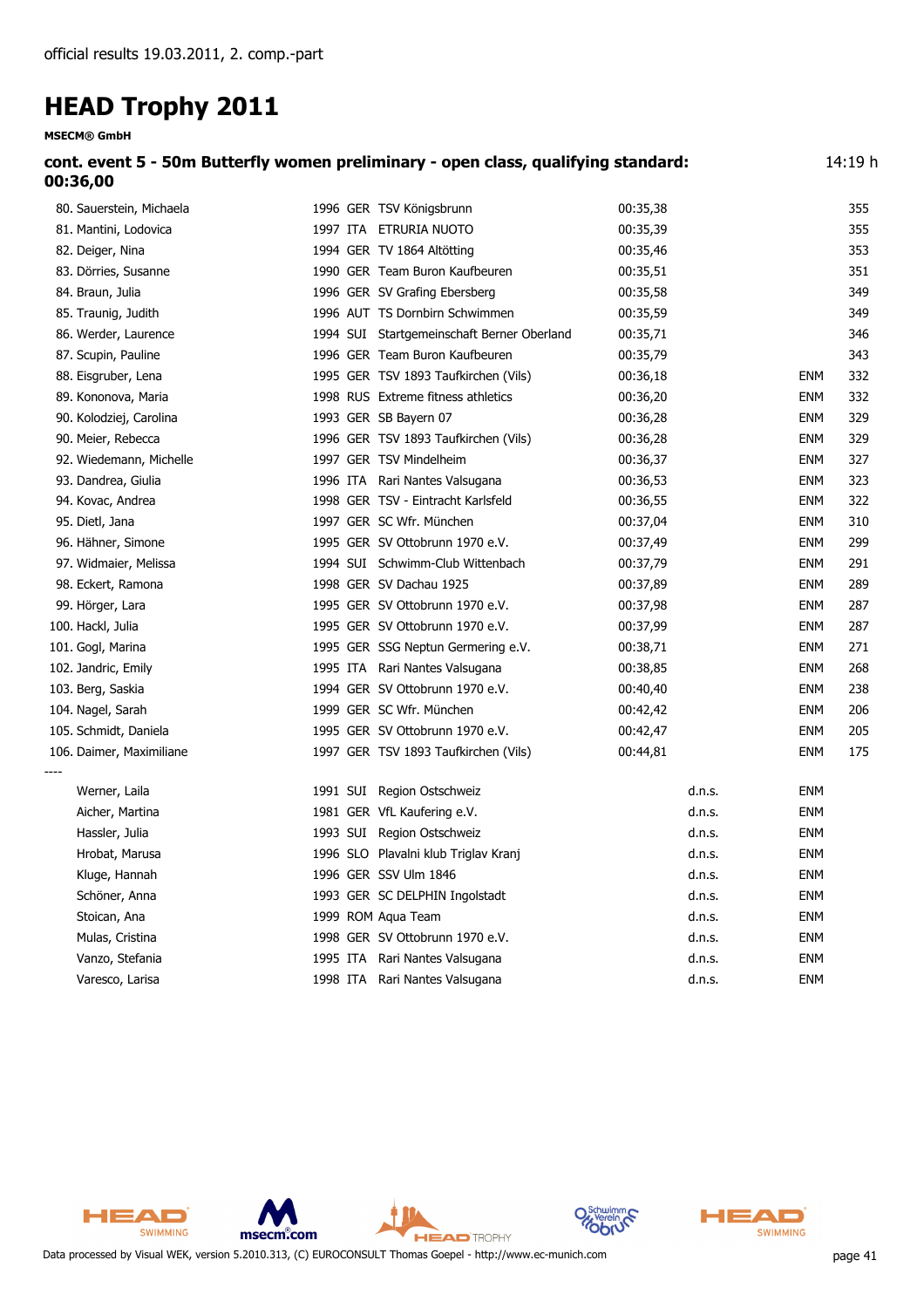**MSECM® GmbH**

**cont. event 5 - 50m Butterfly women preliminary - open class, qualifying standard: 00:36,00**

14:19 h

### **event 6 - 50m Butterfly men preliminary**

| MR.                      |            |                                                                 | GER                                                                                                                                                                                                                                                                                                                                                                                                                                                                                                                                                                                                                                                                                                                                                                                                                                                                                                                                                                                                                                                                                                                               |                                                                                                                                                                                   |          |              |
|--------------------------|------------|-----------------------------------------------------------------|-----------------------------------------------------------------------------------------------------------------------------------------------------------------------------------------------------------------------------------------------------------------------------------------------------------------------------------------------------------------------------------------------------------------------------------------------------------------------------------------------------------------------------------------------------------------------------------------------------------------------------------------------------------------------------------------------------------------------------------------------------------------------------------------------------------------------------------------------------------------------------------------------------------------------------------------------------------------------------------------------------------------------------------------------------------------------------------------------------------------------------------|-----------------------------------------------------------------------------------------------------------------------------------------------------------------------------------|----------|--------------|
|                          |            |                                                                 |                                                                                                                                                                                                                                                                                                                                                                                                                                                                                                                                                                                                                                                                                                                                                                                                                                                                                                                                                                                                                                                                                                                                   |                                                                                                                                                                                   |          |              |
| 1. Lunemann, Jonas       |            |                                                                 |                                                                                                                                                                                                                                                                                                                                                                                                                                                                                                                                                                                                                                                                                                                                                                                                                                                                                                                                                                                                                                                                                                                                   | 00:25,87                                                                                                                                                                          | Q        | 651          |
| 2. Mates, Björn          |            |                                                                 |                                                                                                                                                                                                                                                                                                                                                                                                                                                                                                                                                                                                                                                                                                                                                                                                                                                                                                                                                                                                                                                                                                                                   | 00:25,98                                                                                                                                                                          | Q        | 643          |
| 3. Baumgartner, Markus   |            |                                                                 |                                                                                                                                                                                                                                                                                                                                                                                                                                                                                                                                                                                                                                                                                                                                                                                                                                                                                                                                                                                                                                                                                                                                   | 00:26,08                                                                                                                                                                          | Q        | 636          |
| 4. Tahirovic, Emil       |            |                                                                 |                                                                                                                                                                                                                                                                                                                                                                                                                                                                                                                                                                                                                                                                                                                                                                                                                                                                                                                                                                                                                                                                                                                                   | 00:26,11                                                                                                                                                                          | Q        | 633          |
| 5. Hoffmann, Lars        |            |                                                                 |                                                                                                                                                                                                                                                                                                                                                                                                                                                                                                                                                                                                                                                                                                                                                                                                                                                                                                                                                                                                                                                                                                                                   | 00:26,13                                                                                                                                                                          | Q        | 632          |
| 6. Sebisch, Clemens      |            |                                                                 |                                                                                                                                                                                                                                                                                                                                                                                                                                                                                                                                                                                                                                                                                                                                                                                                                                                                                                                                                                                                                                                                                                                                   | 00:26,22                                                                                                                                                                          | Q        | 626          |
| 7. Kampmann, Bastian     |            |                                                                 |                                                                                                                                                                                                                                                                                                                                                                                                                                                                                                                                                                                                                                                                                                                                                                                                                                                                                                                                                                                                                                                                                                                                   | 00:26,30                                                                                                                                                                          | Q        | 620          |
| 8. Müller, Fabian        |            |                                                                 |                                                                                                                                                                                                                                                                                                                                                                                                                                                                                                                                                                                                                                                                                                                                                                                                                                                                                                                                                                                                                                                                                                                                   | 00:26,51                                                                                                                                                                          | Q        | 605          |
| 9. Zorman, Matjaz        |            |                                                                 |                                                                                                                                                                                                                                                                                                                                                                                                                                                                                                                                                                                                                                                                                                                                                                                                                                                                                                                                                                                                                                                                                                                                   | 00:26,55                                                                                                                                                                          |          | 602          |
| 10. Büttner, Tim         |            |                                                                 |                                                                                                                                                                                                                                                                                                                                                                                                                                                                                                                                                                                                                                                                                                                                                                                                                                                                                                                                                                                                                                                                                                                                   | 00:26,82                                                                                                                                                                          |          | 584          |
| 11. Nguyen, Mike         |            |                                                                 |                                                                                                                                                                                                                                                                                                                                                                                                                                                                                                                                                                                                                                                                                                                                                                                                                                                                                                                                                                                                                                                                                                                                   | 00:26,89                                                                                                                                                                          |          | 580          |
| 12. Frixione, Federico   |            |                                                                 |                                                                                                                                                                                                                                                                                                                                                                                                                                                                                                                                                                                                                                                                                                                                                                                                                                                                                                                                                                                                                                                                                                                                   | 00:26,92                                                                                                                                                                          |          | 578          |
| 13. Hausotter, Patrick   |            |                                                                 |                                                                                                                                                                                                                                                                                                                                                                                                                                                                                                                                                                                                                                                                                                                                                                                                                                                                                                                                                                                                                                                                                                                                   | 00:26,98                                                                                                                                                                          |          | 574          |
| 14. Dalacker, Fabian     |            |                                                                 |                                                                                                                                                                                                                                                                                                                                                                                                                                                                                                                                                                                                                                                                                                                                                                                                                                                                                                                                                                                                                                                                                                                                   | 00:27,03                                                                                                                                                                          |          | 571          |
| 15. Elbl, Laszlo         |            |                                                                 |                                                                                                                                                                                                                                                                                                                                                                                                                                                                                                                                                                                                                                                                                                                                                                                                                                                                                                                                                                                                                                                                                                                                   | 00:27,05                                                                                                                                                                          |          | 570          |
| 16. Pandurevic, Neven    |            |                                                                 |                                                                                                                                                                                                                                                                                                                                                                                                                                                                                                                                                                                                                                                                                                                                                                                                                                                                                                                                                                                                                                                                                                                                   | 00:27,20                                                                                                                                                                          |          | 560          |
| 17. Haase, Jan-Friedrich |            |                                                                 |                                                                                                                                                                                                                                                                                                                                                                                                                                                                                                                                                                                                                                                                                                                                                                                                                                                                                                                                                                                                                                                                                                                                   | 00:27,39                                                                                                                                                                          |          | 549          |
| 18. King, Christopher    |            |                                                                 |                                                                                                                                                                                                                                                                                                                                                                                                                                                                                                                                                                                                                                                                                                                                                                                                                                                                                                                                                                                                                                                                                                                                   | 00:27,59                                                                                                                                                                          |          | 537          |
| 19. Vergassola, Marco    |            |                                                                 |                                                                                                                                                                                                                                                                                                                                                                                                                                                                                                                                                                                                                                                                                                                                                                                                                                                                                                                                                                                                                                                                                                                                   | 00:27,63                                                                                                                                                                          |          | 534          |
| 20. Gebhart, Robert      |            |                                                                 |                                                                                                                                                                                                                                                                                                                                                                                                                                                                                                                                                                                                                                                                                                                                                                                                                                                                                                                                                                                                                                                                                                                                   | 00:27,65                                                                                                                                                                          |          | 533          |
| 21. Sandoval, Kilian     |            |                                                                 |                                                                                                                                                                                                                                                                                                                                                                                                                                                                                                                                                                                                                                                                                                                                                                                                                                                                                                                                                                                                                                                                                                                                   | 00:27,68                                                                                                                                                                          |          | 532          |
| 22. Zeidler, Oliver      |            |                                                                 |                                                                                                                                                                                                                                                                                                                                                                                                                                                                                                                                                                                                                                                                                                                                                                                                                                                                                                                                                                                                                                                                                                                                   | 00:27,74                                                                                                                                                                          |          | 528          |
| 23. Borthwick, Ryan      |            |                                                                 |                                                                                                                                                                                                                                                                                                                                                                                                                                                                                                                                                                                                                                                                                                                                                                                                                                                                                                                                                                                                                                                                                                                                   | 00:27,75                                                                                                                                                                          |          | 528          |
| 24. Gleichauf, Patrick   |            |                                                                 |                                                                                                                                                                                                                                                                                                                                                                                                                                                                                                                                                                                                                                                                                                                                                                                                                                                                                                                                                                                                                                                                                                                                   | 00:27,77                                                                                                                                                                          |          | 526          |
| 25. Mayer, Maximilian    |            |                                                                 |                                                                                                                                                                                                                                                                                                                                                                                                                                                                                                                                                                                                                                                                                                                                                                                                                                                                                                                                                                                                                                                                                                                                   | 00:27,96                                                                                                                                                                          |          | 516          |
| 26. Meier, Christoph     |            |                                                                 |                                                                                                                                                                                                                                                                                                                                                                                                                                                                                                                                                                                                                                                                                                                                                                                                                                                                                                                                                                                                                                                                                                                                   | 00:28,05                                                                                                                                                                          |          | 511          |
| 27. Kopfmüller, Matthias |            |                                                                 |                                                                                                                                                                                                                                                                                                                                                                                                                                                                                                                                                                                                                                                                                                                                                                                                                                                                                                                                                                                                                                                                                                                                   | 00:28,06                                                                                                                                                                          |          | 510          |
| 28. Meyer, Felix         |            |                                                                 |                                                                                                                                                                                                                                                                                                                                                                                                                                                                                                                                                                                                                                                                                                                                                                                                                                                                                                                                                                                                                                                                                                                                   | 00:28,13                                                                                                                                                                          |          | 506          |
| 29. Kronseder, Thomas    |            |                                                                 |                                                                                                                                                                                                                                                                                                                                                                                                                                                                                                                                                                                                                                                                                                                                                                                                                                                                                                                                                                                                                                                                                                                                   | 00:28,19                                                                                                                                                                          |          | 503          |
| 30. Paege, Markus        |            |                                                                 |                                                                                                                                                                                                                                                                                                                                                                                                                                                                                                                                                                                                                                                                                                                                                                                                                                                                                                                                                                                                                                                                                                                                   | 00:28,23                                                                                                                                                                          |          | 501          |
| 31. Pistorius, Marko     |            |                                                                 |                                                                                                                                                                                                                                                                                                                                                                                                                                                                                                                                                                                                                                                                                                                                                                                                                                                                                                                                                                                                                                                                                                                                   | 00:28,27                                                                                                                                                                          |          | 499          |
| 32. Bayer, Dominik       |            |                                                                 |                                                                                                                                                                                                                                                                                                                                                                                                                                                                                                                                                                                                                                                                                                                                                                                                                                                                                                                                                                                                                                                                                                                                   | 00:28,34                                                                                                                                                                          |          | 495          |
| 33. Wenigerkind, Simon   |            |                                                                 |                                                                                                                                                                                                                                                                                                                                                                                                                                                                                                                                                                                                                                                                                                                                                                                                                                                                                                                                                                                                                                                                                                                                   | 00:28,36                                                                                                                                                                          |          | 494          |
| 34. Vuga, Blaz           |            |                                                                 |                                                                                                                                                                                                                                                                                                                                                                                                                                                                                                                                                                                                                                                                                                                                                                                                                                                                                                                                                                                                                                                                                                                                   | 00:28,41                                                                                                                                                                          |          | 492          |
| 35. Sikeler, Daniel      |            |                                                                 |                                                                                                                                                                                                                                                                                                                                                                                                                                                                                                                                                                                                                                                                                                                                                                                                                                                                                                                                                                                                                                                                                                                                   | 00:28,85                                                                                                                                                                          |          | 469          |
| 36. Seefried, Felix      |            |                                                                 |                                                                                                                                                                                                                                                                                                                                                                                                                                                                                                                                                                                                                                                                                                                                                                                                                                                                                                                                                                                                                                                                                                                                   | 00:28,88                                                                                                                                                                          |          | 468          |
| 37. Schmid, Aleksi       |            |                                                                 |                                                                                                                                                                                                                                                                                                                                                                                                                                                                                                                                                                                                                                                                                                                                                                                                                                                                                                                                                                                                                                                                                                                                   | 00:28,95                                                                                                                                                                          |          | 465          |
|                          | 29.03.2009 | Dietrich, Johannes<br>open class, qualifying standard: 00:32,00 | 1990 GER TSV Hohenbrunn-Riemerling<br>1985 GER SG Stadtwerke München<br>1987 GER SC DELPHIN Ingolstadt<br>1979 SLO Slowenien Swimming Team<br>1989 GER 1. SC Ravensburg<br>1987 GER SG Stadtwerke München<br>1978 GER SGS Hamburg<br>1994 GER SC DELPHIN Ingolstadt<br>1992 SLO Plavalni klub Triglav Kranj<br>1993 GER TSV Hohenbrunn-Riemerling<br>1995 GER SSG Neptun Germering e.V.<br>1992 ITA Nuotatori Genovesi<br>1991 GER TSV Hohenbrunn-Riemerling<br>1992 GER SV Nikar Heidelberg<br>1994 GER SG Stadtwerke München<br>1993 GER SC Prinz Eugen - München<br>1988 GER SSV Ulm 1846<br>1994 GER SC DELPHIN Ingolstadt<br>1993 ITA Nuotatori Genovesi<br>1986 GER SC 53 Landshut<br>1989 GER TSV Hohenbrunn-Riemerling<br>1996 GER SC Prinz Eugen - München<br>1994 GER SC Prinz Eugen - München<br>1996 GER 1. SC Ravensburg<br>1994 GER SG Stadtwerke München<br>1993 SUI Region Ostschweiz<br>1994 GER SC Wfr. München<br>1992 GER SC Wfr. München<br>1989 GER TSV Zirndorf<br>1993 SLO Sportno Drustvo Delfin<br>1994 GER TSV - Eintracht Karlsfeld<br>1995 GER TSV 1862 Grafenau<br>1996 SUI Schwimmclub Kreuzlingen | 1992 GER Schwimmverein Augsburg 1911 e.V.<br>1987 GER Schwimmverein Augsburg 1911 e.V.<br>1990 GER Schwimmverein Augsburg 1911 e.V.<br>1993 SUI Startgemeinschaft Berner Oberland | 00:23,98 | Munich (GER) |



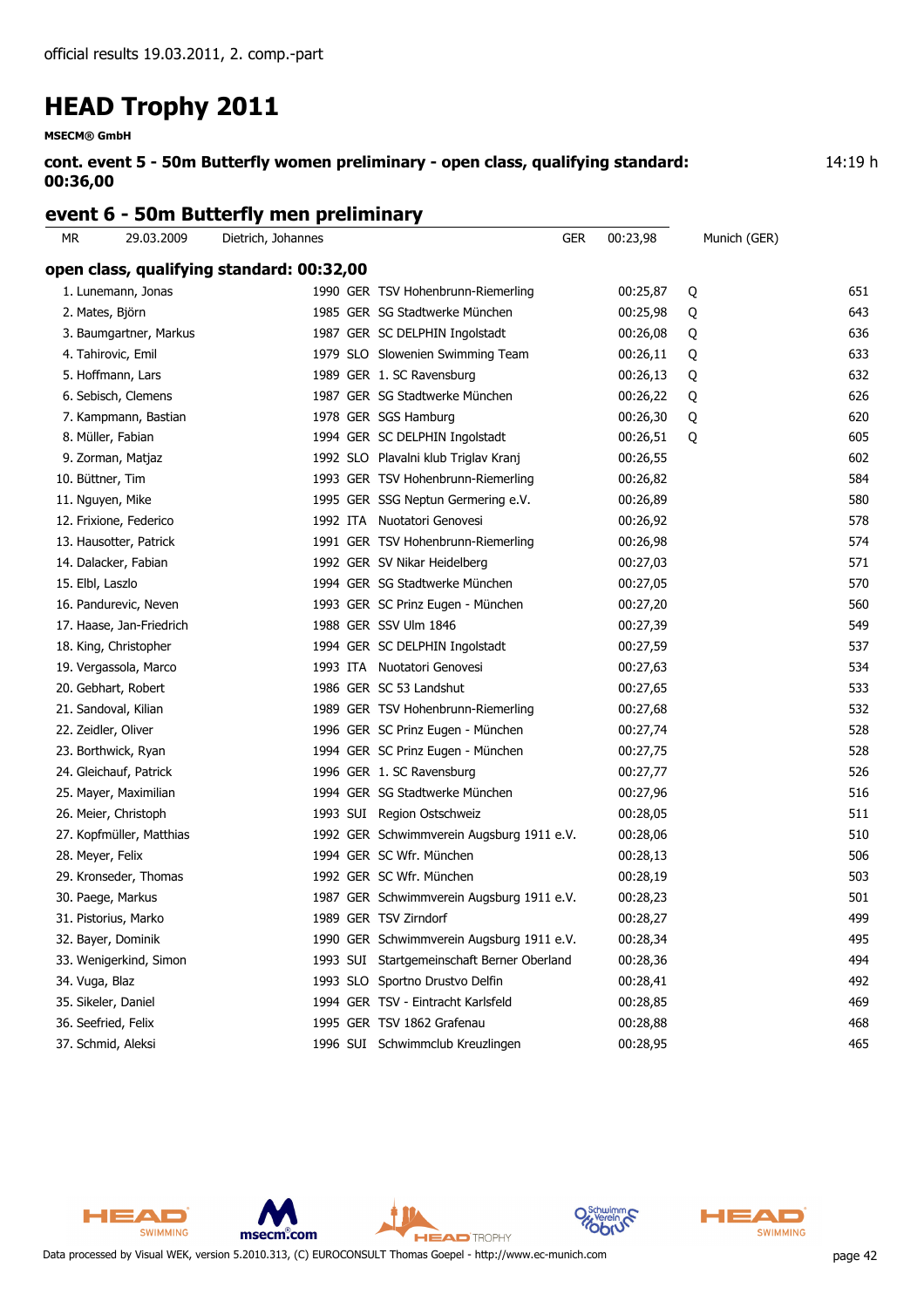**MSECM® GmbH**

| cont. event 6 - 50m Butterfly men preliminary - open class, qualifying standard: 00:32,00 |                                            |          | 14:21 h |
|-------------------------------------------------------------------------------------------|--------------------------------------------|----------|---------|
| 38. Loder, Lukas                                                                          | 1992 SUI Schwimmverein Kriens              | 00:29,01 | 462     |
| 39. Schmalzreich, Tim                                                                     | 1994 GER SG Nordoberpfalz                  | 00:29,02 | 461     |
| 40. Schwarzenbach, Patrik                                                                 | 1996 SUI Region Ostschweiz                 | 00:29,09 | 458     |
| 41. Straßl, Tobias                                                                        | 1992 GER SC Wfr. München                   | 00:29,25 | 450     |
| 42. Schöne, Lukas                                                                         | 1994 GER TSV 1860 Rosenheim                | 00:29,26 | 450     |
| 43. Liegl, Ferdinand Johannes                                                             | 1993 GER SG Stadtwerke München             | 00:29,27 | 450     |
| 44. Bortone, Luigi                                                                        | 1991 ITA ETRURIA NUOTO                     | 00:29,31 | 448     |
| 45. Ossmann, Daniel                                                                       | 1982 GER SG Stadtwerke München             | 00:29,34 | 446     |
| 46. Müller, Alexander                                                                     | 1995 SUI Startgemeinschaft Berner Oberland | 00:29,36 | 445     |
| 47. Peukert, Carsten                                                                      | 1992 SUI Schwimmclub Kreuzlingen           | 00:29,39 | 444     |
| 48. Koltermann, Wilhelm                                                                   | 1995 GER SG Stadtwerke München             | 00:29,43 | 442     |
| 49. Venyige, Adam                                                                         | 1996 HUN Romai SE                          | 00:29,44 | 442     |
| 50. Goudinoudis, Dimitris                                                                 | 1993 GER SV Ottobrunn 1970 e.V.            | 00:29,54 | 437     |
| 51. Müller, Pascal                                                                        | 1989 SUI Startgemeinschaft Berner Oberland | 00:29,66 | 432     |
| 52. Schneider, Alexander                                                                  | 1997 GER Schwimmverein Augsburg 1911 e.V.  | 00:29,69 | 431     |
| 53. Riedl, Matthias                                                                       | 1995 GER SC Wfr. München                   | 00:29,74 | 429     |
| 54. Horvath, Jeffrey                                                                      | 1995 GER TSV 1862 Grafenau                 | 00:29,75 | 428     |
| 55. Bretschneider, Robert                                                                 | 1992 GER TSV Mindelheim                    | 00:29,85 | 424     |
| 56. Gonser, Lukas                                                                         | 1996 GER TSG Backnang                      | 00:29,91 | 421     |
| 57. Fleckenstein, Ludwig                                                                  | 1996 GER DJK Sportbund München             | 00:30,05 | 415     |
| 58. Izrailevych, Valeriy                                                                  | 1993 GER SB Bayern 07                      | 00:30,08 | 414     |
| 59. Schläpfer, Pascal                                                                     | 1994 SUI Region Ostschweiz                 | 00:30,09 | 414     |
| 60. Uybin, Iliya                                                                          | 1996 RUS Region Moscow                     | 00:30,15 | 411     |
| 61. Mayer, Moritz                                                                         | 1996 GER SG Stadtwerke München             | 00:30,20 | 409     |
| 62. Ohlmann, Kilian                                                                       | 1995 GER Team Buron Kaufbeuren             | 00:30,29 | 406     |
| 63. Cerrai, Michele                                                                       | 1995 ITA ETRURIA NUOTO                     | 00:30,34 | 404     |
| 64. Baierl, Moritz                                                                        | 1995 GER Team Buron Kaufbeuren             | 00:30,36 | 403     |
| 65. Zeilner, Laurin Gabriel                                                               | 1997 GER SG Stadtwerke München             | 00:30,62 | 393     |
| 66. Plumez, Jerome                                                                        | 1992 SUI Startgemeinschaft Berner Oberland | 00:30,65 | 391     |
| 67. Widtmann, Nico                                                                        | 1996 SUI Region Ostschweiz                 | 00:30,83 | 385     |
| 68. Bachi, Yuri                                                                           | 1996 ITA ETRURIA NUOTO                     | 00:31,02 | 378     |
| 69. Rieder, Jan                                                                           | 1995 SUI Startgemeinschaft Berner Oberland | 00:31,08 | 375     |
| 70. Zinsmeister, Fabian                                                                   | 1996 GER SC DELPHIN Ingolstadt             | 00:31,10 | 375     |
| 71. Strauß, Kevin                                                                         | 1992 GER DJK Sportbund München             | 00:31,14 | 373     |
| 72. Joo, Adam                                                                             | 1997 HUN Szombathelyi Vizmu SC             | 00:31,17 | 372     |
| 73. Slanschek, Marvin                                                                     | 1998 SUI Region Ostschweiz                 | 00:31,30 | 368     |
| 74. Bonnet, Pierre                                                                        | 1996 GER SG Stadtwerke München             | 00:31,35 | 366     |
| 75. Nagel, Fabio                                                                          | 1995 SUI Schwimmclub Kreuzlingen           | 00:31,37 | 365     |
| 76. Caturegli, Filippo                                                                    | 1997 ITA ETRURIA NUOTO                     | 00:31,38 | 365     |
| 77. Hummer, Severin                                                                       | 1996 SUI Schwimmclub Kreuzlingen           | 00:31,39 | 364     |
| 78. Scharov, Daniel                                                                       | 1997 SUI Startgemeinschaft Berner Oberland | 00:31,43 | 363     |
| 79. Potocar, Jure                                                                         | 1995 SLO Sportno Drustvo Delfin            | 00:31,60 | 357     |
|                                                                                           |                                            |          |         |



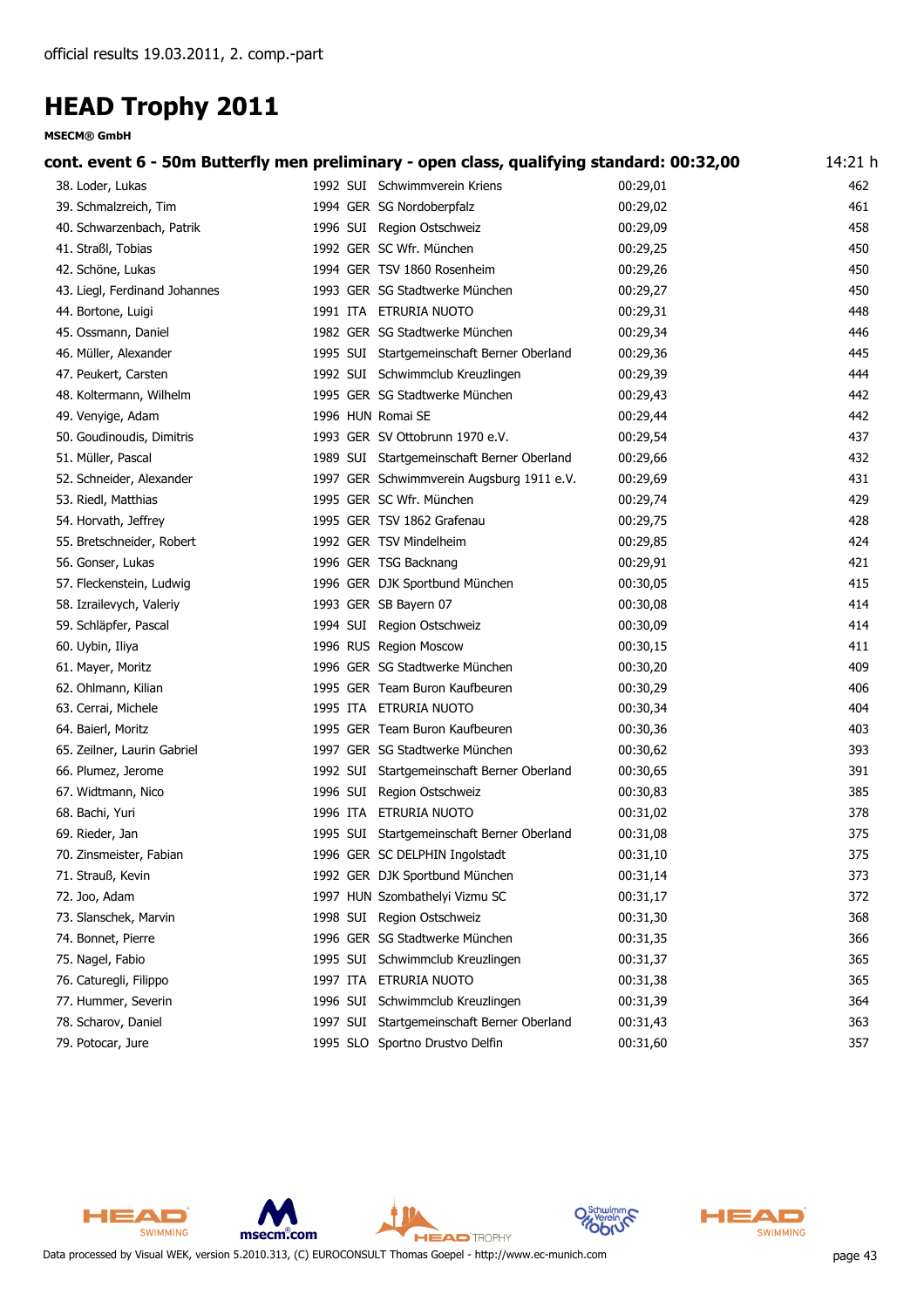**MSECM® GmbH**

| cont. event 6 - 50m Butterfly men preliminary - open class, qualifying standard: 00:32,00 |                                            |                                           |          |            | 14:21 h |
|-------------------------------------------------------------------------------------------|--------------------------------------------|-------------------------------------------|----------|------------|---------|
| 80. Opitz, Andreas                                                                        |                                            | 1993 GER Delphin 77 Herzogenaurach        | 00:31,68 |            | 354     |
| 81. Bucher, Jonas                                                                         |                                            | 1994 GER TSV Mindelheim                   | 00:31,87 |            | 348     |
| 82. Huber, Alexander                                                                      |                                            | 1989 GER TSV Mindelheim                   | 00:31,96 |            | 345     |
| 83. Sieber, Dario                                                                         |                                            | 1994 SUI Region Ostschweiz                | 00:32,16 | <b>ENM</b> | 339     |
| 84. Kessler, Sven                                                                         |                                            | 1993 GER SV Ottobrunn 1970 e.V.           | 00:32,33 | <b>ENM</b> | 333     |
| 85. Kuznetsov, Kirill                                                                     |                                            | 1994 RUS Extreme fitness athletics        | 00:32,65 | <b>ENM</b> | 324     |
| 86. Koren, Jaka                                                                           |                                            | 1994 SLO Plavalni klub Koper              | 00:32,67 | <b>ENM</b> | 323     |
| 87. Rozman, Matjaz                                                                        |                                            | 1999 SLO Sportno Drustvo Delfin           | 00:32,68 | <b>ENM</b> | 323     |
| 88. Conrad, Max                                                                           |                                            | 1997 GER TSV 1893 Taufkirchen (Vils)      | 00:32,69 | <b>ENM</b> | 323     |
| 89. Ratcev, Iliya                                                                         |                                            | 1998 RUS Region Moscow                    | 00:32,80 | <b>ENM</b> | 319     |
| 90. Fabriczius, Laszlo                                                                    |                                            | 1999 HUN Szombathelyi Vizmu SC            | 00:33,05 | <b>ENM</b> | 312     |
| 91. Czerweny, Franz                                                                       |                                            | 1996 GER WSV Bad Tölz                     | 00:33,20 | <b>ENM</b> | 308     |
| 92. Tschaidse, Tariel                                                                     |                                            | 1996 GER SV Ottobrunn 1970 e.V.           | 00:33,32 | <b>ENM</b> | 305     |
| 93. Risoli, Jacopo                                                                        |                                            | 1992 ITA ETRURIA NUOTO                    | 00:33,80 | <b>ENM</b> | 292     |
| 94. Nemeth, Balint                                                                        |                                            | 1999 HUN Szombathelyi Vizmu SC            | 00:33,99 | <b>ENM</b> | 287     |
| 95. Semino, Gabriele                                                                      |                                            | 1996 GER SV Ottobrunn 1970 e.V.           | 00:34,12 | <b>ENM</b> | 284     |
| 96. Silin, Daniel                                                                         |                                            | 1996 GER SV Ottobrunn 1970 e.V.           | 00:34,34 | <b>ENM</b> | 278     |
| Vogler, Kevin                                                                             |                                            | 1992 SUI Schwimmverein Kriens             | dq.      | <b>ENM</b> |         |
| 14:14 h                                                                                   | Mehrere Kraulbeinschläge in der Tauchphase |                                           |          |            |         |
| Reimer, Kai                                                                               |                                            | 1988 GER SSG Neptun Germering e.V.        | d.n.s.   | <b>ENM</b> |         |
| Gebhardt, Bernic                                                                          |                                            | 1990 GER Schwimmverein Augsburg 1911 e.V. | d.n.s.   | <b>ENM</b> |         |
| Matern, Karsten                                                                           |                                            | 1977 GER TSV 1862 Erding                  | d.n.s.   | <b>ENM</b> |         |
| Pederzolli, Andrea                                                                        |                                            | 1990 ITA A.S.D. Dolomitica Nuoto C.T.T.   | d.n.s.   | <b>ENM</b> |         |
| Brandl, Michael                                                                           |                                            | 1981 AUT 1. USC Traun                     | d.n.s.   | <b>ENM</b> |         |
| Kern, Andreas                                                                             |                                            | 1992 GER Bezirk Mittelfranken             | d.n.s.   | <b>ENM</b> |         |
| Sedlmair, Stefan                                                                          |                                            | 1993 GER TSV 1860 Rosenheim               | d.n.s.   | <b>ENM</b> |         |
| Wall, Tobias                                                                              |                                            | 1996 GER TSV Mindelheim                   | d.n.s.   | <b>ENM</b> |         |
| Kurz, Alexander                                                                           |                                            | 1951 AUT Schwimmunion Generali Salzburg   | d.n.s.   | <b>ENM</b> |         |
| withdrawn.                                                                                |                                            |                                           |          |            |         |

### **event 7 - 50m Backstroke women preliminary**

| MR. | 10.03.2007              | PIETSCH, Janine                           | <b>GER</b>                                                  | 00:28.69 | Munich (GER) |     |
|-----|-------------------------|-------------------------------------------|-------------------------------------------------------------|----------|--------------|-----|
|     |                         | open class, qualifying standard: 00:39,00 |                                                             |          |              |     |
|     | 1. Roas, Johanna        |                                           | 1993 GER SG Stadtwerke München                              | 00:30,61 | O            | 690 |
|     | 2. Scholtissek, Helen   |                                           | 1997 GER TSV Hohenbrunn-Riemerling                          | 00:31.24 | O            | 649 |
|     | 3. Szekeres, Dorina     |                                           | 1992 HUN Europ Tec Zalaviz Zalaegerszegi Uszo Klub 00:31,41 |          | $\circ$      | 639 |
|     | 4. Ehrenbauer, Veronika |                                           | 1989 GER SG Stadtwerke München                              | 00:31.77 | O            | 617 |
|     | 5. Labdy, Alexandra     |                                           | 1991 HUN Swimming Club Szeged                               | 00:31,83 | $\circ$      | 614 |
|     | 6. Sencar, Iza          |                                           | 1998 SLO Sportno Drustvo Delfin                             | 00:31,88 | O            | 611 |
|     | 7. Schenk, Johanna      |                                           | 1998 GER TSG Backnang                                       | 00:32,31 | O            | 587 |



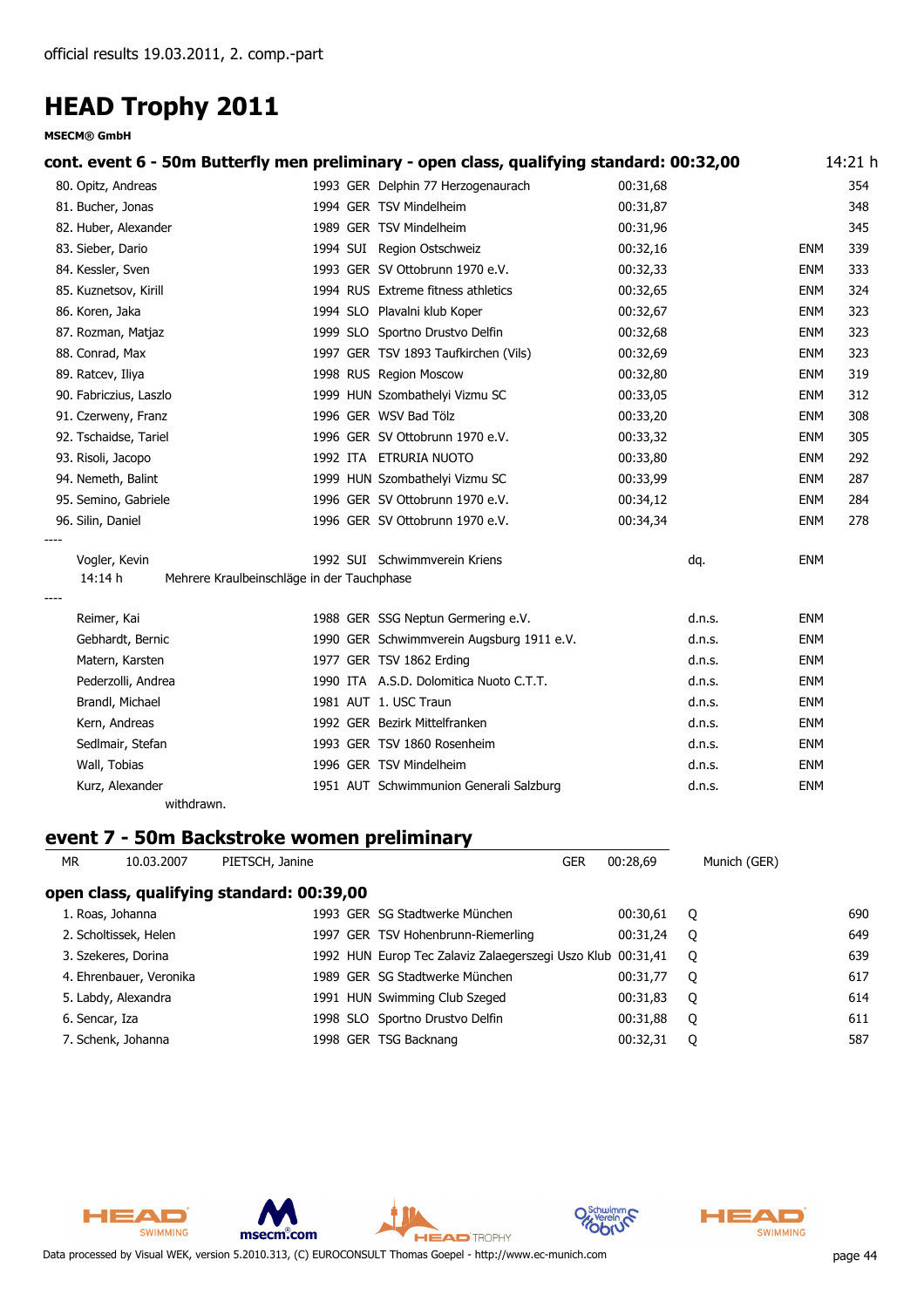| cont. event 7 - 50m Backstroke women preliminary - open class, qualifying standard:<br>00:39,00 |                                |            |     |  |  |
|-------------------------------------------------------------------------------------------------|--------------------------------|------------|-----|--|--|
| 8. Hegyi, Zsanett                                                                               | 1994 HUN Szombathelyi Vizmu SC | 00:32.37 0 | 584 |  |  |
| 9. Schlegel, Dajana                                                                             | 1995 GER SG Stadtwerke München | 00:32.41   | 582 |  |  |

| 2. JUNCYCI, Dajana         |  | <b>I</b> 22 GLN 3G Stautwei Ne Mulichen                     | ⊥ד,∠כ.טט | ےںر |
|----------------------------|--|-------------------------------------------------------------|----------|-----|
| 10. Pavlie, Pia            |  | 1994 SLO Plavalni klub Triglav Kranj                        | 00:32,58 | 572 |
| 11. Siebrecht, Lara        |  | 1997 GER TSV Hohenbrunn-Riemerling                          | 00:32,66 | 568 |
| 12. Siebrecht, Emiliy      |  | 1997 GER TSV Hohenbrunn-Riemerling                          | 00:32,69 | 567 |
| 13. Salmen, Kerstin        |  | 1996 GER SC 53 Landshut                                     | 00:32,71 | 566 |
| 14. Sulzmann, Ramona       |  | 1992 GER SG Stadtwerke München                              | 00:32,88 | 557 |
| 15. Schäfer, Miriam Carola |  | 1998 GER SG Stadtwerke München                              | 00:32,93 | 554 |
| 16. Breunig, Vanessa       |  | 1996 GER TSV Hohenbrunn-Riemerling                          | 00:33,13 | 544 |
| 17. Kozinc, Ula            |  | 1995 SLO Plavalni klub Triglav Kranj                        | 00:33,26 | 538 |
| 18. Gmeinwieser, Tanja     |  | 1994 GER SC 53 Landshut                                     | 00:33,29 | 537 |
| 19. Ostarijas, Anamari     |  | 1996 SLO Plavalni klub Triglav Kranj                        | 00:33,34 | 534 |
| 20. Bender, Nadine         |  | 1989 GER Schwimmverein Augsburg 1911 e.V.                   | 00:33,37 | 533 |
| 21. Neumann, Robin Marian  |  | 1997 GER SG Stadtwerke München                              | 00:33,39 | 532 |
| 22. Barth, Patricia        |  | 1990 GER 1. SC Ravensburg                                   | 00:33,50 | 527 |
| 23. Maimone, Valentina     |  | 1996 ITA Nuotatori Genovesi                                 | 00:33,65 | 520 |
| 24. Manco, Laura           |  | 1996 LIE Schwimmclub Aquarius Triesen                       | 00:33,66 | 519 |
| 25. Steger, Anika          |  | 1994 GER SC DELPHIN Ingolstadt                              | 00:33,71 | 517 |
| 26. Schlegel, Melina       |  | 1997 GER SG Stadtwerke München                              | 00:33,72 | 516 |
| 27. Sommer, Karina         |  | 1995 GER SSG Neptun Germering e.V.                          | 00:33,76 | 514 |
| 28. Puppin, Fabienne       |  | 1994 SUI Region Ostschweiz                                  | 00:34,09 | 500 |
| 29. Froschmeir, Larissa    |  | 1993 GER SC DELPHIN Ingolstadt                              | 00:34,13 | 498 |
| 30. Szabados, Reka         |  | 1996 HUN Europ Tec Zalaviz Zalaegerszegi Uszo Klub 00:34,19 |          | 495 |
| 31. Paukner, Julia         |  | 1995 GER SG Stadtwerke München                              | 00:34,25 | 493 |
| 32. Redl, Melanie          |  | 1994 GER TSV Vaterstetten                                   | 00:34,40 | 486 |
| 33. Kind, Celina           |  | 1996 SUI Region Ostschweiz                                  | 00:34,70 | 474 |
| 34. Maiberger, Anna Lena   |  | 1995 GER TSV Vaterstetten                                   | 00:34,81 | 469 |
| 35. Aulehla, Stefanie      |  | 1996 GER SSG Penzberg-Tutzing                               | 00:34,87 | 467 |
| 36. Brigadoi, Serena       |  | 1996 ITA A.S.D. Dolomitica Nuoto C.T.T.                     | 00:34,94 | 464 |
| 37. Rupprecht, Amelie      |  | 1996 GER SC DELPHIN Ingolstadt                              | 00:34,96 | 463 |
| 37. Mareun, Jera           |  | 1996 SLO Plavalni klub Triglav Kranj                        | 00:34,96 | 463 |
| 39. Miller, Kathrin        |  | 1990 GER Schwimmverein Augsburg 1911 e.V.                   | 00:35,02 | 461 |
| 40. Rihs, Miriam           |  | 1994 SUI Region Ostschweiz                                  | 00:35,04 | 460 |
| 40. Kosir, Manca           |  | 1997 SLO Plavalni klub Triglav Kranj                        | 00:35,04 | 460 |
| 42. Pohlmann, Katharina    |  | 1996 GER MTV 1862 Pfaffenhofen                              | 00:35,08 | 458 |
| 43. Nimmerfroh, Franziska  |  | 1996 GER VfL Kaufering e.V.                                 | 00:35,18 | 455 |
| 44. Hahn, Verena           |  | 1994 AUT 1. USC Traun                                       | 00:35,21 | 453 |
| 45. Ossola, Natalie        |  | 1992 SUI Startgemeinschaft Berner Oberland                  | 00:35,36 | 448 |
| 46. Vaitl, Maresa          |  | 1997 GER SSG Neptun Germering e.V.                          | 00:35,40 | 446 |
| 47. Stöckert, Susanna      |  | 1992 GER SV Lohhof e.V.                                     | 00:35,49 | 443 |
| 48. Bamberg, Elisabeth     |  | 1994 SUI Startgemeinschaft Berner Oberland                  | 00:35,55 | 441 |
|                            |  |                                                             |          |     |



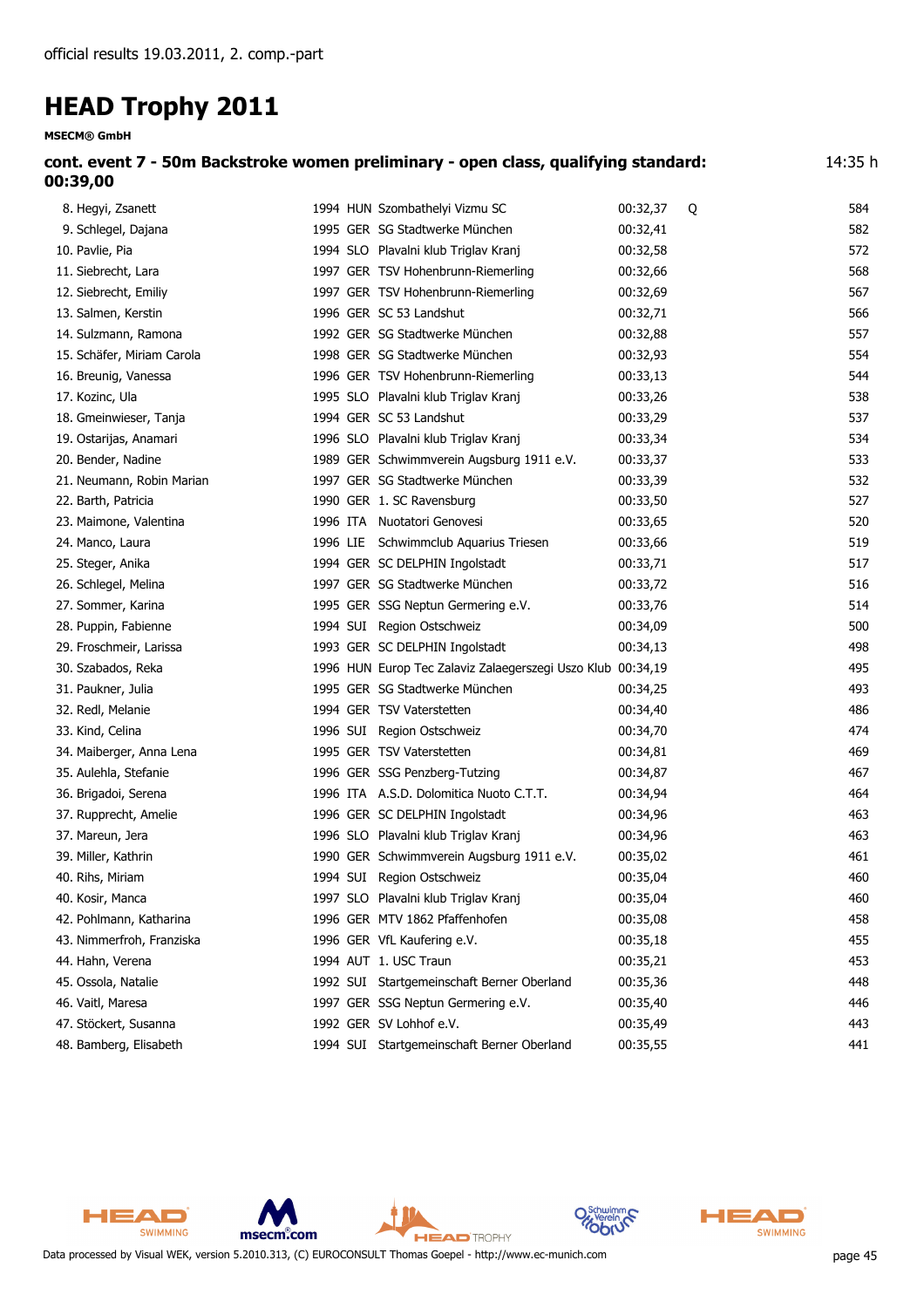| <b>MSECM® GmbH</b>                                                                              |                                            |          |     |  |  |
|-------------------------------------------------------------------------------------------------|--------------------------------------------|----------|-----|--|--|
| cont. event 7 - 50m Backstroke women preliminary - open class, qualifying standard:<br>00:39,00 |                                            |          |     |  |  |
| 49. Mertl, Franziska                                                                            | 1993 GER SC Prinz Eugen - München          | 00:35,58 | 439 |  |  |
| 50. Winsauer, Martina                                                                           | 1996 AUT TS Dornbirn Schwimmen             | 00:35,60 | 439 |  |  |
| 51. Schelzel, Jana                                                                              | 1996 GER TSG Backnang                      | 00:35,70 | 435 |  |  |
| 52. Ottner, Sophie                                                                              | 1995 GER Team Buron Kaufbeuren             | 00:35,91 | 427 |  |  |
| 53. Rodrian, Kimberley                                                                          | 1995 GER DJK Sportbund München             | 00:36,06 | 422 |  |  |
| 53. Kaufmann, Patrizia                                                                          | 1996 GER SG Stadtwerke München             | 00:36,06 | 422 |  |  |
| 55. Jelusic, Larisa                                                                             | 1996 GER Schwimmgemeinschaft Fürth         | 00:36,13 | 420 |  |  |
| 56. Cedolini, Virginia                                                                          | 1996 ITA ETRURIA NUOTO                     | 00:36,15 | 419 |  |  |
| 57. Limberger, Lara                                                                             | 1995 GER DJK Sportbund München             | 00:36,16 | 419 |  |  |
| 58. Levase, Nastja                                                                              | 1994 SLO Plavalni klub Koper               | 00:36,17 | 418 |  |  |
| 59. Würsten, Michelle                                                                           | 1996 SUI Startgemeinschaft Berner Oberland | 00:36,19 | 418 |  |  |
| 60. Medic, Margarita                                                                            | 1995 GER Schwimmverein Augsburg 1911 e.V.  | 00:36,22 | 417 |  |  |
| 61. Hirler, Felicitas                                                                           | 1996 GER TSV Hohenbrunn-Riemerling         | 00:36,26 | 415 |  |  |
| 62. Soyer, Veronika                                                                             | 1997 GER TSV Hohenbrunn-Riemerling         | 00:36,29 | 414 |  |  |
| 63. Cara, Axelle                                                                                | 1997 GER SV Ottobrunn 1970 e.V.            | 00:36,37 | 411 |  |  |
| 64. Borst, Lilli                                                                                | 1995 GER TSV 1860 Rosenheim                | 00:36,43 | 409 |  |  |
| 65. Orth, Iris                                                                                  | 1994 GER Team Buron Kaufbeuren             | 00:36,61 | 403 |  |  |
| 66. Zehra, Alina                                                                                | 1997 ROM Aqua Team                         | 00:36,71 | 400 |  |  |
| 67. Wiedemann, Michelle                                                                         | 1997 GER TSV Mindelheim                    | 00:36,73 | 399 |  |  |
| 68. Schweiger, Veronika                                                                         | 1992 GER SG Stadtwerke München             | 00:36,78 | 398 |  |  |
| 69. Gollwitzer, Kristina                                                                        | 1998 GER SV Ottobrunn 1970 e.V.            | 00:36,81 | 397 |  |  |
| 70. Blatter, Cheyenne                                                                           | 1995 SUI Startgemeinschaft Berner Oberland | 00:36,82 | 396 |  |  |
| 71. Casari, Marianna                                                                            | 1998 ITA Rari Nantes Valsugana             | 00:36,97 | 392 |  |  |
| 72. Grüter, Lara                                                                                | 1998 SUI Schwimmclub Kreuzlingen           | 00:37,02 | 390 |  |  |
| 73. Cipollone, Giulia                                                                           | 1994 ITA Nuotatori Genovesi                | 00:37,05 | 389 |  |  |
| 73. Konorova, Margarita                                                                         | 1996 GER SV 77 Neufahrn                    | 00:37,05 | 389 |  |  |
| 75. Schöne, Antonia                                                                             | 1996 GER TSV 1860 Rosenheim                | 00:37,40 | 378 |  |  |
| 76. Wenig, Leonie                                                                               | 1998 GER WSV Bad Tölz                      | 00:37,41 | 378 |  |  |
| 77. Lenhard, Denise                                                                             | 1999 GER TSV 1860 Rosenheim                | 00:37,52 | 375 |  |  |
| 78. Dobrovsky, Sarah                                                                            | 1995 GER SV Ottobrunn 1970 e.V.            | 00:37,57 | 373 |  |  |
| 79. Sigl, Elena                                                                                 | 1995 GER SC Wfr. München                   | 00:37,71 | 369 |  |  |
| 80. Dietl, Jana                                                                                 | 1997 GER SC Wfr. München                   | 00:37,82 | 366 |  |  |
| 81. Hirschmann, Tanja                                                                           | 1992 GER SB Bayern 07                      | 00:37,93 | 363 |  |  |
| 82. Resech, Sabrina                                                                             | 1996 GER SV Dachau 1925                    | 00:37,99 | 361 |  |  |
| 83. Herbst, Anna                                                                                | 2000 GER TSV 1862 Erding                   | 00:38,01 | 360 |  |  |
| 84. König, Christin                                                                             | 1992 GER TSV Mindelheim                    | 00:38,05 | 359 |  |  |
| 84. Lehner, Martina                                                                             | 1980 AUT 1. USC Traun                      | 00:38,05 | 359 |  |  |
| 84. Kammerer, Melina                                                                            | 1994 GER SV Ottobrunn 1970 e.V.            | 00:38,05 | 359 |  |  |
| 87. Hackl, Julia                                                                                | 1995 GER SV Ottobrunn 1970 e.V.            | 00:38,16 | 356 |  |  |
| 88. Reichelt, Daniela                                                                           | 1996 GER DJK Sportbund München             | 00:38,33 | 351 |  |  |

89. Ingorgia, Chiara 1998 ITA ETRURIA NUOTO 00:38,36 00:38,36 351



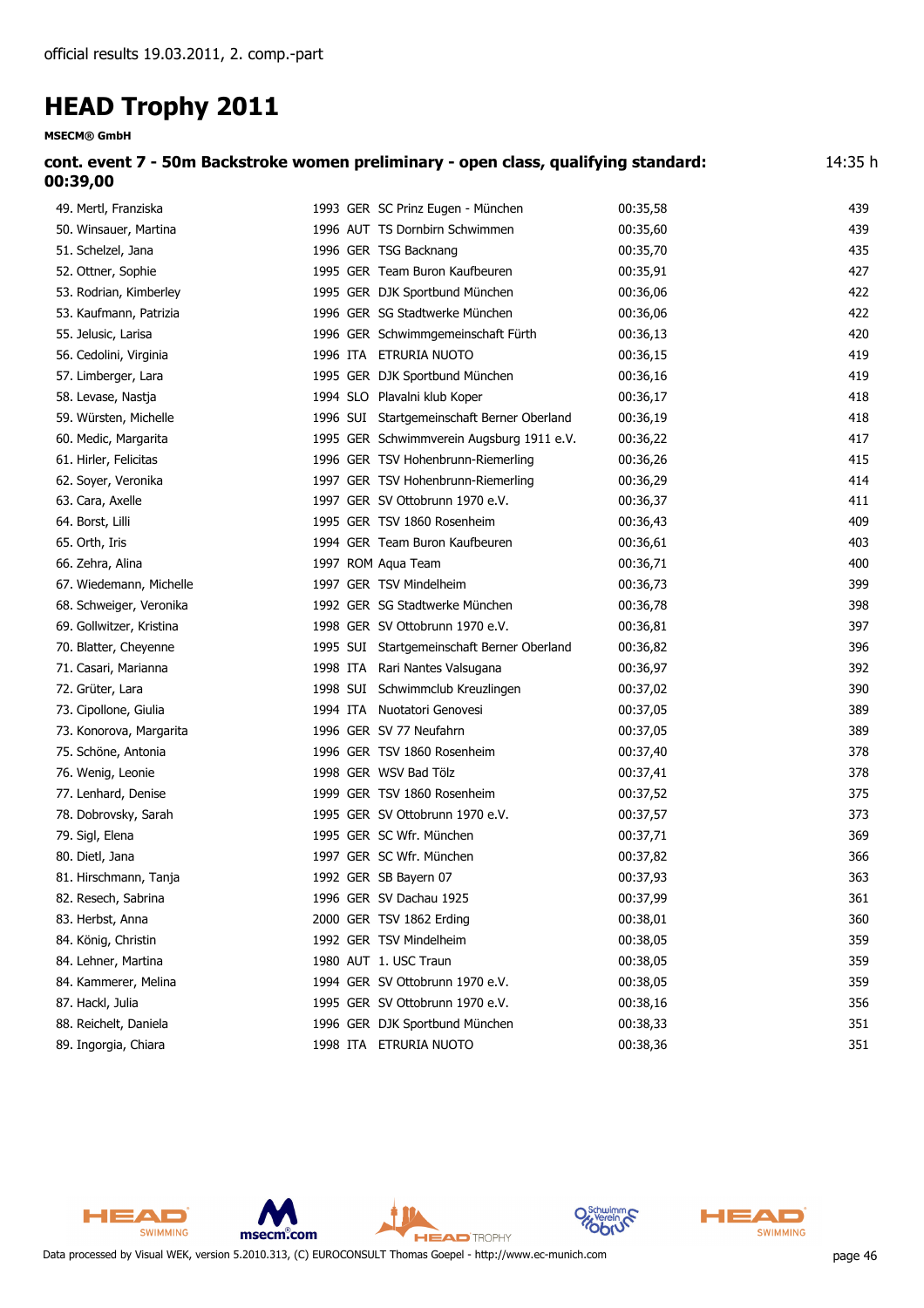| cont. event 7 - 50m Backstroke women preliminary - open class, qualifying standard:<br>00:39,00 |                                         |          |     |  |
|-------------------------------------------------------------------------------------------------|-----------------------------------------|----------|-----|--|
| 90. Alramseder, Stephanie                                                                       | 1992 GER WSV Bad Tölz                   | 00:38.37 | 350 |  |
| 91. Dezulian, Francesca                                                                         | 1997 ITA A.S.D. Dolomitica Nuoto C.T.T. | 00:38.39 | 350 |  |
| 92. Ferretti, Valentina                                                                         | 1993 ITA ETRURIA NUOTO                  | 00:38.42 | 349 |  |

| 92. Ferretti, valentina    |                   | 1993 IIA EIRURIA NUOTO                     | UU:38,42 |        |            | 549 |
|----------------------------|-------------------|--------------------------------------------|----------|--------|------------|-----|
| 93. Luca, Rachele          |                   | 1996 ITA ETRURIA NUOTO                     | 00:38,61 |        |            | 344 |
| 94. Kölbener, Selina       |                   | 1996 SUI Schwimmklub Widnau                | 00:38,63 |        |            | 343 |
| 95. Schmidbauer, Lena      |                   | 1995 GER TSV 1860 Rosenheim                | 00:38,71 |        |            | 341 |
| 96. Kraft, Lisa            |                   | 1997 GER Schwimmgemeinschaft Fürth         | 00:38,74 |        |            | 340 |
| 97. Gogl, Marina           |                   | 1995 GER SSG Neptun Germering e.V.         | 00:38,95 |        |            | 335 |
| 98. Neher, Sabrina         |                   | 1997 GER TSV Mindelheim                    | 00:38,96 |        |            | 335 |
| 99. Hähner, Simone         |                   | 1995 GER SV Ottobrunn 1970 e.V.            | 00:38,98 |        |            | 334 |
| 100. Senti, Saskia         |                   | 1999 LIE Schwimmclub Unterland Eschen      | 00:39,02 |        | <b>ENM</b> | 333 |
| 101. Wurst, Milena         | 1998 GER TSV Haar |                                            | 00:39,61 |        | <b>ENM</b> | 318 |
| 102. Kolb, Jasmin          |                   | 1997 LIE Schwimmclub Unterland Eschen      | 00:39,81 |        | <b>ENM</b> | 314 |
| 103. Ruprecht, Stefanie    |                   | 1994 AUT 1. USC Traun                      | 00:39,84 |        | <b>ENM</b> | 313 |
| 104. Hörger, Lara          |                   | 1995 GER SV Ottobrunn 1970 e.V.            | 00:40,10 |        | <b>ENM</b> | 307 |
| 105. Neumayr, Sarah        |                   | 1998 GER Team Buron Kaufbeuren             | 00:40,15 |        | <b>ENM</b> | 306 |
| 106. Myrzik, Sophia        |                   | 1995 GER SV Ottobrunn 1970 e.V.            | 00:40,17 |        | <b>ENM</b> | 305 |
| 107. Rhein, Katharina      |                   | 1998 GER Team Buron Kaufbeuren             | 00:40,21 |        | <b>ENM</b> | 304 |
| 108. Fuhrer, Flavia        |                   | 1997 SUI Startgemeinschaft Berner Oberland | 00:40,29 |        | <b>ENM</b> | 302 |
| 109. Eiler, Luisa          |                   | 1995 GER WSV Bad Tölz                      | 00:40,32 |        | <b>ENM</b> | 302 |
| 110. Kreuz, Louisa         | 1997 GER TSV Haar |                                            | 00:40,40 |        | <b>ENM</b> | 300 |
| 111. Jonas, Felina         |                   | 1995 GER TSV Königsbrunn                   | 00:40,44 |        | <b>ENM</b> | 299 |
| 111. Harig, Katrin         |                   | 1996 GER Delphin 77 Herzogenaurach         | 00:40,44 |        | <b>ENM</b> | 299 |
| 113. Berg, Saskia          |                   | 1994 GER SV Ottobrunn 1970 e.V.            | 00:40,49 |        | <b>ENM</b> | 298 |
| 114. Nickles-Jäkel, Hannah |                   | 1998 GER Schwimmgemeinschaft Fürth         | 00:40,56 |        | <b>ENM</b> | 296 |
| 115. Eckert, Ramona        |                   | 1998 GER SV Dachau 1925                    | 00:40,61 |        | <b>ENM</b> | 295 |
| 115. Hackl, Lisa           |                   | 1995 GER SV Ottobrunn 1970 e.V.            | 00:40,61 |        | <b>ENM</b> | 295 |
| 117. Galter, Marika        |                   | 1996 ITA Rari Nantes Valsugana             | 00:40,67 |        | <b>ENM</b> | 294 |
| 118. Nagel, Sarah          |                   | 1999 GER SC Wfr. München                   | 00:40,75 |        | <b>ENM</b> | 292 |
| 119. Sassetti, Giulia      |                   | 1996 ITA ETRURIA NUOTO                     | 00:40,77 |        | <b>ENM</b> | 292 |
| 120. Lindner, Miriam       |                   | 2000 GER SV Ottobrunn 1970 e.V.            | 00:40,87 |        | <b>ENM</b> | 290 |
| 121. Strasser, Sabrina     |                   | 1997 GER WSV Bad Tölz                      | 00:40,95 |        | <b>ENM</b> | 288 |
| 122. Kovac, Andrea         |                   | 1998 GER TSV - Eintracht Karlsfeld         | 00:41,03 |        | <b>ENM</b> | 286 |
| 123. Hellmann, Eva         |                   | 1997 GER DJK Sportbund München             | 00:41,15 |        | <b>ENM</b> | 284 |
| 124. Städler, Esther       |                   | 1998 SUI Schwimmklub Widnau                | 00:41,30 |        | <b>ENM</b> | 281 |
| 125. Achermann, Stephanie  |                   | 1996 SUI Schwimmklub Widnau                | 00:41,53 |        | <b>ENM</b> | 276 |
| 126. Menzel, Jule          |                   | 1999 GER TSV 1862 Erding                   | 00:41,58 |        | <b>ENM</b> | 275 |
| 127. Schmidt, Daniela      |                   | 1995 GER SV Ottobrunn 1970 e.V.            | 00:42,89 |        | <b>ENM</b> | 251 |
| Grünewald, Stefanie        |                   | 1991 GER SC Wfr. München                   |          | d.n.s. | <b>ENM</b> |     |
| Werner, Laila              |                   | 1991 SUI Region Ostschweiz                 |          | d.n.s. | <b>ENM</b> |     |





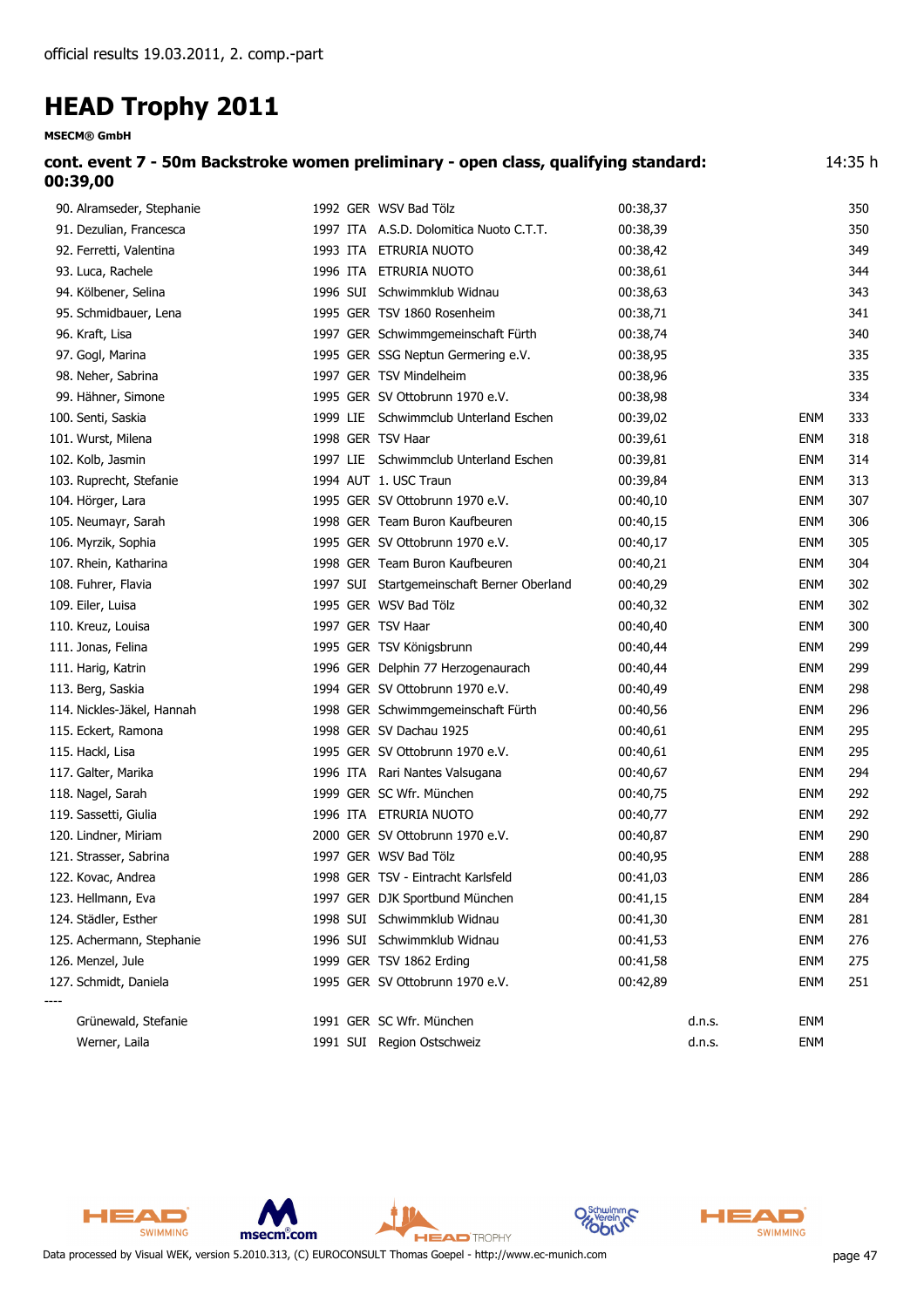**MSECM® GmbH**

| cont. event 7 - 50m Backstroke women preliminary - open class, qualifying standard:<br>00:39,00 |            |                                           |  |                                            |            | 14:35 h  |              |            |
|-------------------------------------------------------------------------------------------------|------------|-------------------------------------------|--|--------------------------------------------|------------|----------|--------------|------------|
| Zachenhuber, Alisa                                                                              |            |                                           |  | 1995 GER TSV 1862 Erding                   |            |          | d.n.s.       | <b>ENM</b> |
| Vetter, Carolin                                                                                 |            |                                           |  | 1997 GER TSG Backnang                      |            |          | d.n.s.       | <b>ENM</b> |
| Knoll, Anabel                                                                                   |            |                                           |  | 1996 GER SC DELPHIN Ingolstadt             |            |          | d.n.s.       | <b>ENM</b> |
| Eremina, Anastasiya                                                                             |            |                                           |  | 1996 RUS Region Moscow                     |            |          | d.n.s.       | <b>ENM</b> |
| Webb, Rachel                                                                                    |            |                                           |  | 1998 GER SV Ottobrunn 1970 e.V.            |            |          | d.n.s.       | <b>ENM</b> |
| Warnecke, Janina                                                                                |            |                                           |  | 1995 GER SV Ottobrunn 1970 e.V.            |            |          | d.n.s.       | <b>ENM</b> |
| Mulas, Cristina                                                                                 |            |                                           |  | 1998 GER SV Ottobrunn 1970 e.V.            |            |          | d.n.s.       | <b>ENM</b> |
|                                                                                                 |            | event 8 - 50m Backstroke men preliminary  |  |                                            |            |          |              |            |
| MR.                                                                                             | 08.03.2008 | Driesen, Steffen                          |  |                                            | <b>GER</b> | 00:26,27 | Munich (GER) |            |
|                                                                                                 |            | open class, qualifying standard: 00:36,00 |  |                                            |            |          |              |            |
| 1. Mates, Björn                                                                                 |            |                                           |  | 1985 GER SG Stadtwerke München             |            | 00:27,35 | Q            | 679        |
| 2. Franke, Dominik                                                                              |            |                                           |  | 1990 GER 1. SC Ravensburg                  |            | 00:28,19 | Q            | 620        |
| 3. Huch, Paul, David                                                                            |            |                                           |  | 1996 GER SC DELPHIN Ingolstadt             |            | 00:28,78 | Q            | 582        |
| 4. Baumgartner, Markus                                                                          |            |                                           |  | 1987 GER SC DELPHIN Ingolstadt             |            | 00:28,94 | Q            | 573        |
| 5. Walk, Rufus                                                                                  |            |                                           |  | 1992 GER SSG Neptun Germering e.V.         |            | 00:29,21 | Q            | 557        |
| 6. Stömmer, Pierre                                                                              |            |                                           |  | 1990 GER TSV Hohenbrunn-Riemerling         |            | 00:29,37 | Q            | 548        |
| 7. Lunemann, Jonas                                                                              |            |                                           |  | 1990 GER TSV Hohenbrunn-Riemerling         |            | 00:29,49 | Q            | 541        |
| 8. Straubinger, Florian                                                                         |            |                                           |  | 1993 GER SG Stadtwerke München             |            | 00:29,67 | Q            | 531        |
| 9. Schnegg, Pascal                                                                              |            |                                           |  | 1993 SUI Startgemeinschaft Berner Oberland |            | 00:30,29 |              | 499        |
| 10. Kuhn, Valentin                                                                              |            |                                           |  | 1997 GER SG Stadtwerke München             |            | 00:30,41 |              | 494        |
| 11. Hagn, Gero                                                                                  |            |                                           |  | 1995 GER SSG Neptun Germering e.V.         |            | 00:30,58 |              | 485        |
| 12. Kaufmann, Valentin                                                                          |            |                                           |  | 1995 GER SG Stadtwerke München             |            | 00:30,67 |              | 481        |
| 13. Hakios, Stephan                                                                             |            |                                           |  | 1992 SUI Region Ostschweiz                 |            | 00:30,94 |              | 469        |
| 14. Peukert, Carsten                                                                            |            |                                           |  | 1992 SUI Schwimmclub Kreuzlingen           |            | 00:30,96 |              | 468        |
| 15. Wetzel, Tobias                                                                              |            |                                           |  | 1993 GER SSG Neptun Germering e.V.         |            | 00:31,06 |              | 463        |
| 16. King, Christopher                                                                           |            |                                           |  | 1994 GER SC DELPHIN Ingolstadt             |            | 00:31,08 |              | 462        |
| 17. Straßl, Tobias                                                                              |            |                                           |  | 1992 GER SC Wfr. München                   |            | 00:31,19 |              | 457        |
| 18. Meyer, Felix                                                                                |            |                                           |  | 1994 GER SC Wfr. München                   |            | 00:31,25 |              | 455        |
| 19. Borthwick, Ryan                                                                             |            |                                           |  | 1994 GER SC Prinz Eugen - München          |            | 00:31,42 |              | 447        |
| 20. Rieder, Reto                                                                                |            |                                           |  | 1991 SUI Startgemeinschaft Berner Oberland |            | 00:31,53 |              | 443        |
| 21. Zeilner, Laurin Gabriel                                                                     |            |                                           |  | 1997 GER SG Stadtwerke München             |            | 00:31,72 |              | 435        |
| 22. Stadler, Andreas                                                                            |            |                                           |  | 1994 GER TSV Hohenbrunn-Riemerling         |            | 00:32,09 |              | 420        |
| 23. Schmalzreich, Tim                                                                           |            |                                           |  | 1994 GER SG Nordoberpfalz                  |            | 00:32,11 |              | 419        |
| 23. Beck, Maximilian                                                                            |            |                                           |  | 1994 GER SG Ergolding-Landau               |            | 00:32,11 |              | 419        |
| 25. Schäl, Timothy                                                                              |            |                                           |  | 1989 GER TSV Hohenbrunn-Riemerling         |            | 00:32,21 |              | 415        |
| 26. Goudinoudis, Dimitris                                                                       |            |                                           |  | 1993 GER SV Ottobrunn 1970 e.V.            |            | 00:32,36 |              | 409        |
| 27. Reithmeir, Felix                                                                            |            |                                           |  | 1993 GER Schwimmverein Augsburg 1911 e.V.  |            | 00:32,43 |              | 407        |
| 28. Wüstrich, Lars                                                                              |            |                                           |  | 1994 GER SC Prinz Eugen - München          |            | 00:32,49 |              | 405        |
| 29. Mayer, Moritz                                                                               |            |                                           |  | 1996 GER SC DELPHIN Ingolstadt             |            | 00:32,62 |              | 400        |
| 30. Liguori, Dominik                                                                            |            |                                           |  | 1996 GER TSV Vaterstetten                  |            | 00:32,65 |              | 399        |





ξ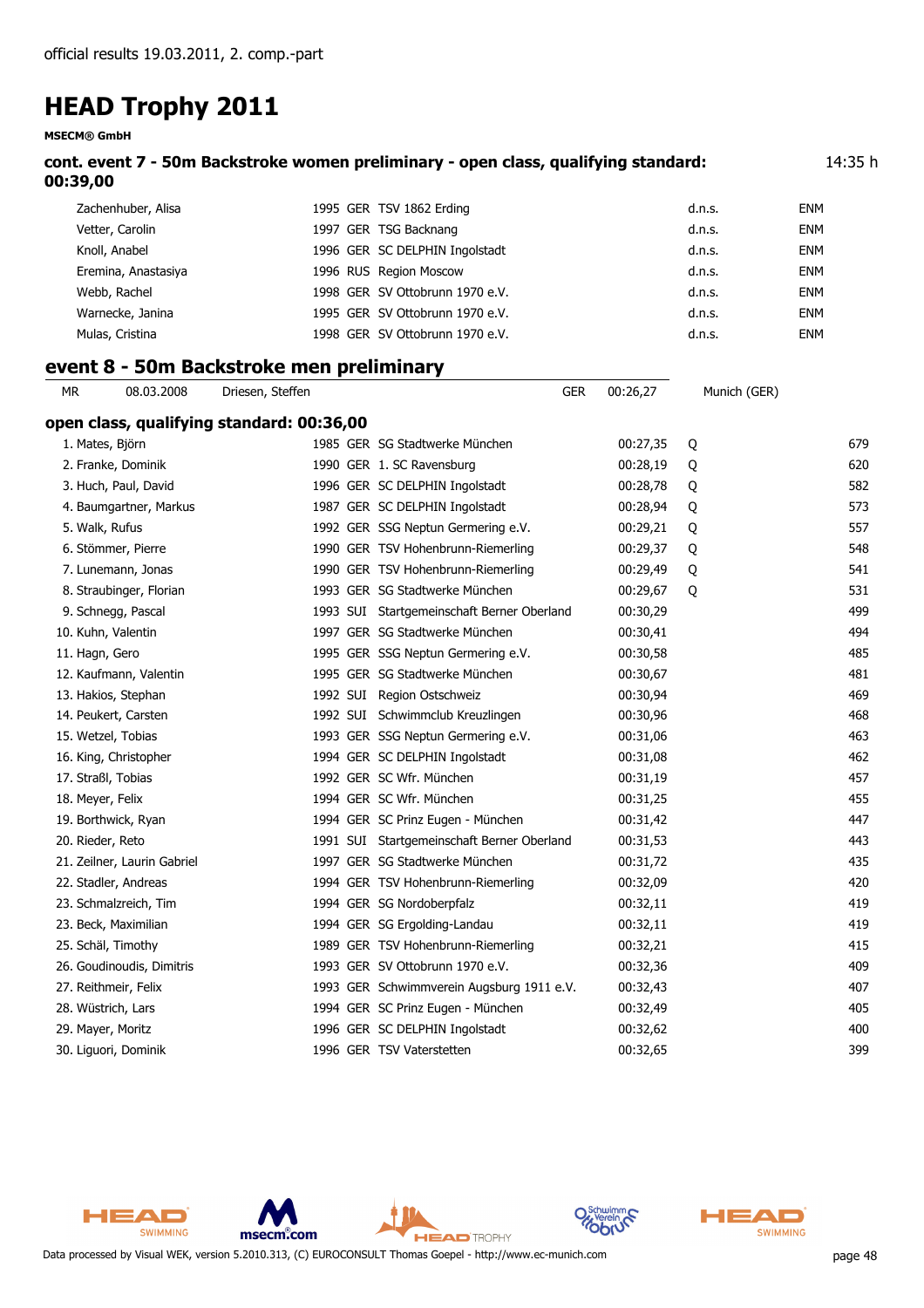| <b>MSECM® GmbH</b>                                                                            |                                            |          |            |     |  |
|-----------------------------------------------------------------------------------------------|--------------------------------------------|----------|------------|-----|--|
| cont. event 8 - 50m Backstroke men preliminary - open class, qualifying standard:<br>00:36,00 |                                            |          |            |     |  |
| 31. Brühlmann, Leo                                                                            | 1995 SUI Region Ostschweiz                 | 00:32,98 |            | 387 |  |
| 32. Müller, Matthias                                                                          | 1993 GER SV Arnbruck                       | 00:33,31 |            | 375 |  |
| 33. Schmid, Aleksi                                                                            | 1996 SUI Schwimmclub Kreuzlingen           | 00:33,35 |            | 374 |  |
| 33. Nowak, Olivier                                                                            | 1997 SUI Region Ostschweiz                 | 00:33,35 |            | 374 |  |
| 35. Wenigerkind, Simon                                                                        | 1993 SUI Startgemeinschaft Berner Oberland | 00:33,39 |            | 373 |  |
| 36. Baierl, Moritz                                                                            | 1995 GER Team Buron Kaufbeuren             | 00:33,41 |            | 372 |  |
| 37. Anghel, Mihai                                                                             | 1996 ROM Aqua Team                         | 00:33,47 |            | 370 |  |
| 38. Schöne, Lukas                                                                             | 1994 GER TSV 1860 Rosenheim                | 00:33,50 |            | 369 |  |
| 39. Riedl, Matthias                                                                           | 1995 GER SC Wfr. München                   | 00:33,75 |            | 361 |  |
| 40. Diethelm, Joel                                                                            | 1993 SUI Schwimm-Club Wittenbach           | 00:33,87 |            | 357 |  |
| 41. Potocar, Jure                                                                             | 1995 SLO Sportno Drustvo Delfin            | 00:33,96 |            | 354 |  |
| 42. Sandner, Tobias                                                                           | 1995 GER Schwimmverein Augsburg 1911 e.V.  | 00:34,12 |            | 349 |  |
| 43. Hoch, Tarik                                                                               | 1997 LIE Schwimmclub Aquarius Triesen      | 00:34,37 |            | 342 |  |
| 44. Paege, Markus                                                                             | 1987 GER Schwimmverein Augsburg 1911 e.V.  | 00:34,42 |            | 340 |  |
| 45. Herbert, Christoph                                                                        | 1997 GER SV Ottobrunn 1970 e.V.            | 00:34,43 |            | 340 |  |
| 46. Wittmann, Sebastian                                                                       | 1995 GER SC DELPHIN Ingolstadt             | 00:34,66 |            | 333 |  |
| 47. Harder, Alexander                                                                         | 1995 GER Team Buron Kaufbeuren             | 00:34,71 |            | 332 |  |
| 48. Reinfeld, Uli                                                                             | 1997 GER SC DELPHIN Ingolstadt             | 00:34,82 |            | 329 |  |
| 49. Junga, Pascal                                                                             | 1996 GER SV Ottobrunn 1970 e.V.            | 00:34,86 |            | 327 |  |
| 50. Lauterbach, Hansi                                                                         | 1994 GER SG Nordoberpfalz                  | 00:34,89 |            | 327 |  |
| 51. Hofbauer, Rafael                                                                          | 1997 GER WSV Bad Tölz                      | 00:34,93 |            | 325 |  |
| 52. Kessler, Sven                                                                             | 1993 GER SV Ottobrunn 1970 e.V.            | 00:35,05 |            | 322 |  |
| 53. Djukow, David                                                                             | 1997 GER Schwimmgemeinschaft Fürth         | 00:35,09 |            | 321 |  |
| 54. Zeitler, Sebastian                                                                        | 1997 GER SV Ottobrunn 1970 e.V.            | 00:35,28 |            | 316 |  |
| 55. Simion, Vlad                                                                              | 1997 ROM Aqua Team                         | 00:35,35 |            | 314 |  |
| 56. Lindner, Mark                                                                             | 1998 GER SV Ottobrunn 1970 e.V.            | 00:35,44 |            | 312 |  |
| 57. Kamm, Jan                                                                                 | 1997 GER SC Wfr. München                   | 00:35,48 |            | 311 |  |
| 58. Schlatter, Timothy                                                                        | 1998 SUI Region Ostschweiz                 | 00:35,54 |            | 309 |  |
| 59. Kink, Kilian                                                                              | 1994 GER SV 77 Neufahrn                    | 00:35,91 |            | 300 |  |
| 60. Pfrommer, Nico                                                                            | 1997 GER PSV-Eichstätt                     | 00:35,93 |            | 299 |  |
| 61. Izrailevych, Valeriy                                                                      | 1993 GER SB Bayern 07                      | 00:35,95 |            | 299 |  |
| 62. Csongor, Fekete                                                                           | 1999 HUN Celldömölki VVSE                  | 00:36,22 | <b>ENM</b> | 292 |  |
| 63. Christmann, Marvin                                                                        | 1998 GER TSV - Eintracht Karlsfeld         | 00:36,33 | <b>ENM</b> | 289 |  |
| 64. Süß, Maximilian                                                                           | 1996 GER SV Ottobrunn 1970 e.V.            | 00:36,37 | <b>ENM</b> | 288 |  |
| 65. Ober, Michael                                                                             | 1993 AUT 1. USC Traun                      | 00:36,72 | <b>ENM</b> | 280 |  |
| 66. Silin, Daniel                                                                             | 1996 GER SV Ottobrunn 1970 e.V.            | 00:36,76 | <b>ENM</b> | 279 |  |
| 67. Risoli, Jacopo                                                                            | 1992 ITA ETRURIA NUOTO                     | 00:37,02 | <b>ENM</b> | 273 |  |
| 68. Tschaidse, Tariel                                                                         | 1996 GER SV Ottobrunn 1970 e.V.            | 00:37,15 | <b>ENM</b> | 270 |  |
| 69. Kassner, Florian                                                                          | 1996 GER TSV Schongau                      | 00:37,66 | <b>ENM</b> | 260 |  |

- 70. Molnar, Marcell 2000 HUN Szombathelyi Vizmu SC 00:37,89 ENM 255
- 71. Dick, Denis **ENM** 252

HEAD SWIMMING msecm.com **HEAD** TROPHY Data processed by Visual WEK, version 5.2010.313, (C) EUROCONSULT Thomas Goepel - http://www.ec-munich.com page 49



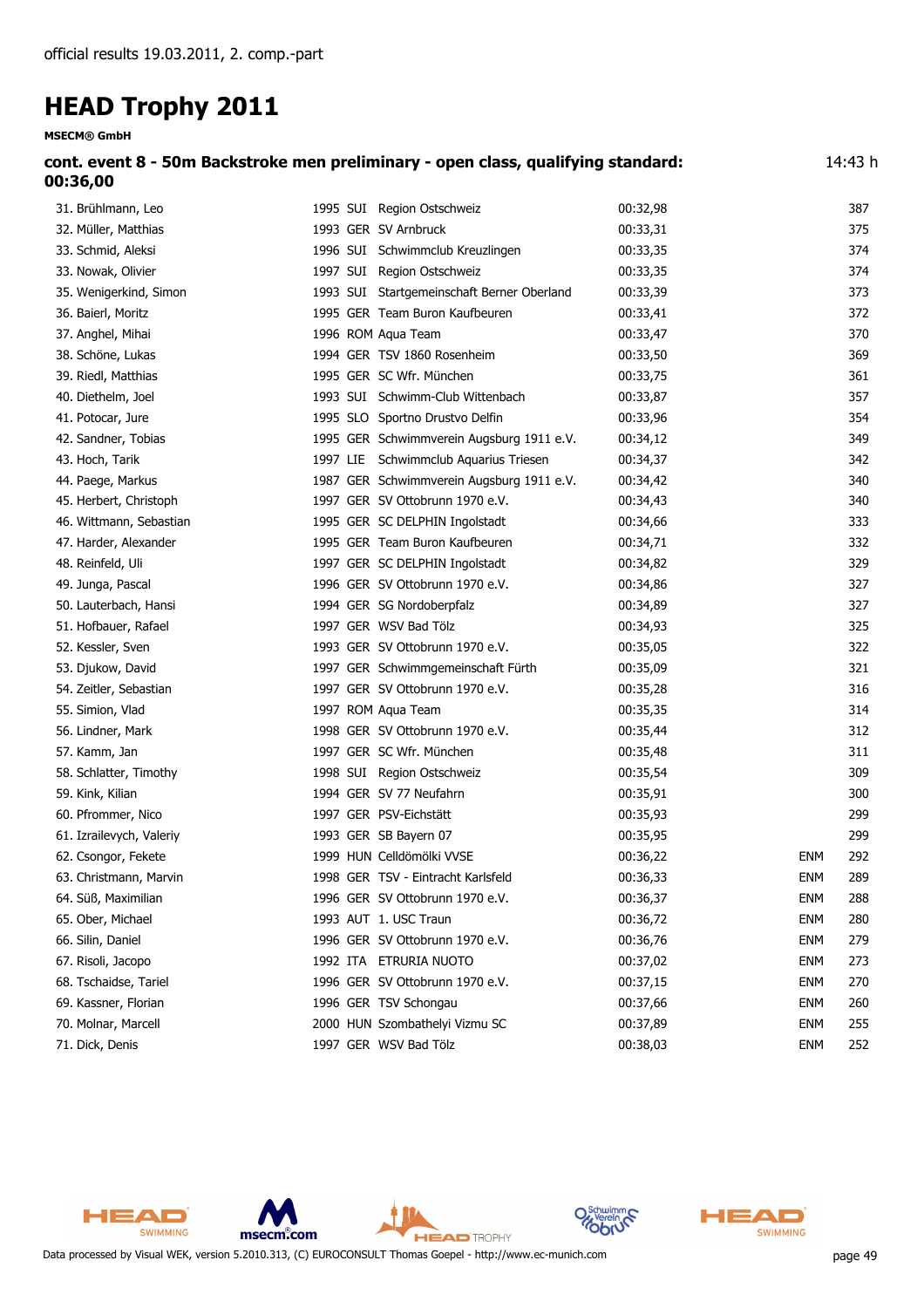**MSECM® GmbH**

| cont. event 8 - 50m Backstroke men preliminary - open class, qualifying standard: | 14:43 h |
|-----------------------------------------------------------------------------------|---------|
| 00:36,00                                                                          |         |

|      | 72. Niccolai, Tommaso | 1997 ITA | ETRURIA NUOTO                             | 00:38,18 | <b>ENM</b> | 249 |
|------|-----------------------|----------|-------------------------------------------|----------|------------|-----|
| ---- | Straßl, Manuel        |          | 1991 GER SC Wfr. München                  | d.n.s.   | <b>ENM</b> |     |
|      | Omejec, Zan           |          | 1995 SLO Plavalni klub Triglav Kranj      | d.n.s.   | <b>ENM</b> |     |
|      | Engelbrecht, Felix    |          | 1995 GER SSG Neptun Germering e.V.        | d.n.s.   | <b>ENM</b> |     |
|      | Brandl, Michael       |          | 1981 AUT 1. USC Traun                     | d.n.s.   | <b>ENM</b> |     |
|      | Gebhardt, Bernic      |          | 1990 GER Schwimmverein Augsburg 1911 e.V. | d.n.s.   | <b>ENM</b> |     |
|      | Barta, Marton         |          | 1999 HUN Szombathelyi Vizmu SC            | d.n.s.   | <b>ENM</b> |     |
|      | Degregorio, Francesco |          | 1994 ITA A.S.D. Dolomitica Nuoto C.T.T.   | d.n.s.   | <b>ENM</b> |     |
|      | Waldmeier, Oliver     |          | 1996 SUI Region Ostschweiz                | d.n.s.   | <b>ENM</b> |     |
|      | Dass, Jalil Elias     |          | 2000 GER SC Wfr. München                  | d.n.s.   | <b>ENM</b> |     |
|      | Dönmez, Alper-Sedat   |          | 1996 GER SG Stadtwerke München            | d.n.s.   | <b>ENM</b> |     |
|      | withdrawn.            |          |                                           |          |            |     |
|      | Kilzer, Robert        |          | 1996 GER SG Stadtwerke München            | d.n.s.   | <b>ENM</b> |     |
|      | withdrawn.            |          |                                           |          |            |     |
|      | Kurz, Alexander       |          | 1951 AUT Schwimmunion Generali Salzburg   | d.n.s.   | <b>ENM</b> |     |
|      | withdrawn.            |          |                                           |          |            |     |
|      | Laykov, Valentin      |          | 1994 RUS Region Moscow                    | d.n.s.   | <b>ENM</b> |     |
|      | withdrawn.            |          |                                           |          |            |     |

### **event 9 - 50m Breaststroke women preliminary**

| МR                     | 29.03.2009                 | Vogel, Kerstin                            |  | <b>GER</b>                                        | 00:31,86 | Munich (GER) |     |
|------------------------|----------------------------|-------------------------------------------|--|---------------------------------------------------|----------|--------------|-----|
|                        |                            | open class, qualifying standard: 00:40,00 |  |                                                   |          |              |     |
| 1. Marcun, Neza        |                            |                                           |  | 1995 SLO Plavalni klub Triglav Kranj              | 00:34,19 | Q            | 662 |
| 2. Rehberger, Vita     |                            |                                           |  | 1995 SLO Plavalni klub Triglav Kranj              | 00:34,82 | Q            | 626 |
| 2. Dorottya, Biro      |                            |                                           |  | 1993 HUN Celldömölki VVSE                         | 00:34,82 | Q            | 626 |
| 4. Judit, Cseho        |                            |                                           |  | 1994 HUN Celldömölki VVSE                         | 00:34,84 | Q            | 625 |
| 5. Brinschwitz, Svenja |                            |                                           |  | 1993 GER TSG Backnang                             | 00:35,12 | Q            | 610 |
| 6. Sulzmann, Ramona    |                            |                                           |  | 1992 GER SG Stadtwerke München                    | 00:35,42 | Q            | 595 |
| 7. Lambert, Michelle   |                            |                                           |  | 1994 GER PSV Oberhausen                           | 00:35,46 | Q            | 593 |
| 8. Klopfer, Karin      |                            |                                           |  | 1995 GER TSV Hohenbrunn-Riemerling                | 00:35,59 | Q            | 587 |
| 9. Zachenhuber, Alisa  |                            |                                           |  | 1995 GER TSV 1862 Erding                          | 00:35,76 |              | 578 |
| 10. Baerens, Teresa    |                            |                                           |  | 1994 GER TSV Hohenbrunn-Riemerling                | 00:35,97 |              | 568 |
| 11. Kammerer, Vivien   |                            |                                           |  | 1998 HUN Kiskunhalasi Uszo es Gyogyuszo Egyesület | 00:36,49 |              | 544 |
| 12. Barth, Patricia    |                            |                                           |  | 1990 GER 1. SC Ravensburg                         | 00:36,78 |              | 531 |
| 13. Rebele, Samantha   |                            |                                           |  | 1994 GER TSV Neuburg                              | 00:36,79 |              | 531 |
|                        | 14. Schäfer, Miriam Carola |                                           |  | 1998 GER SG Stadtwerke München                    | 00:36,83 |              | 529 |
| 15. Ottner, Sophie     |                            |                                           |  | 1995 GER Team Buron Kaufbeuren                    | 00:36,87 |              | 527 |
| 16. Heun, Sophia       |                            |                                           |  | 1997 GER SSG Neptun Germering e.V.                | 00:37,07 |              | 519 |
| 17. Pavlovie, Tamara   |                            |                                           |  | 1996 SLO Plavalni klub Koper                      | 00:37,15 |              | 516 |
| 18. Mark, Riccarda     |                            |                                           |  | 1995 SUI Region Ostschweiz                        | 00:37,20 |              | 514 |
|                        |                            |                                           |  |                                                   |          |              |     |



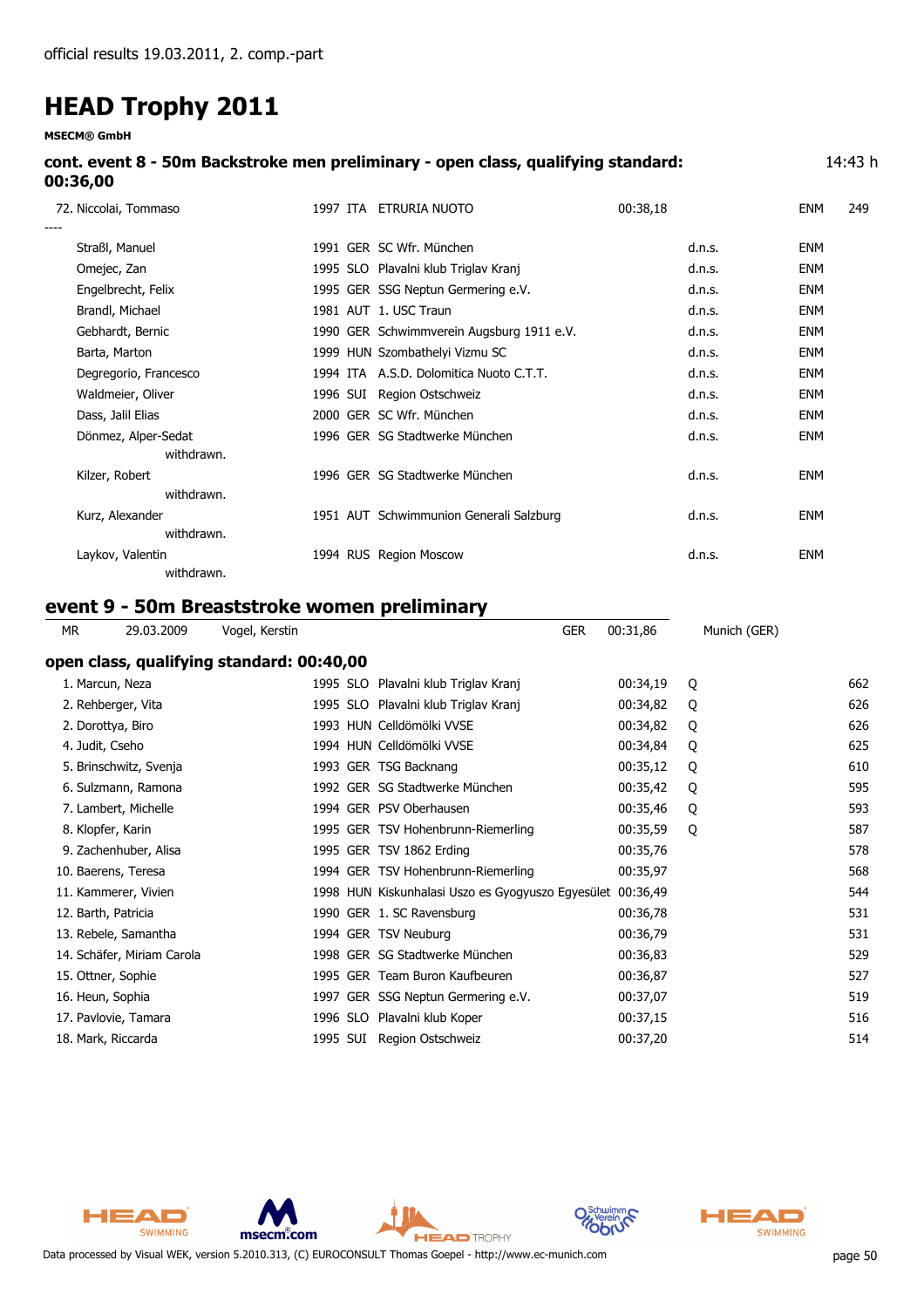**MSECM® GmbH**

| cont. event 9 - 50m Breaststroke women preliminary - open class, qualifying standard:<br>00:40,00 |                                      | 14:56 h  |     |
|---------------------------------------------------------------------------------------------------|--------------------------------------|----------|-----|
| 19. Kozinc, Ula                                                                                   | 1995 SLO Plavalni klub Triglav Kranj | 00:37,43 | 504 |
| 20. Müller, Maria                                                                                 | 1996 GER SV Arnbruck                 | 00:37.57 | 499 |
| 21. Schneider, Thea                                                                               | 1992 GER TSV Königsbrunn             | 00:37,63 | 496 |
| 22. Schmid, Marie-Theres                                                                          | 1995 GER TSV Vaterstetten            | 00:37.70 | 493 |
| 23. Buck, Alexa Clara                                                                             | 1997 GER TSV Hohenbrunn-Riemerling   | 00:37,80 | 489 |
| 24. Neder, Janine                                                                                 | 1996 GER SV Ottobrunn 1970 e.V.      | 00:37.89 | 486 |
| 25. Melnyk, Darya                                                                                 | 1991 GER SG Stadtwerke München       | 00:37,94 | 484 |
| 26. Moßbacher, Nadja                                                                              | 1997 GER SSG Penzberg-Tutzing        | 00:38.01 | 481 |

| 59. Babbel, Pia |  |
|-----------------|--|
|-----------------|--|

| 27. Wenger, Christina     | 1995 GER TSV Neuburg                                        | 00:38,14 |            | 476 |
|---------------------------|-------------------------------------------------------------|----------|------------|-----|
| 28. Waider, Sophia        | 1996 GER SV Lohhof e.V.                                     | 00:38,40 |            | 467 |
| 29. Ertl, Franziska       | 1996 GER SC DELPHIN Ingolstadt                              | 00:38,43 |            | 466 |
| 30. Cecchinato, Seraina   | 1995 SUI Schwimmklub Widnau                                 | 00:38,84 |            | 451 |
| 31. Hoch, Saskia          | 1995 LIE Schwimmclub Aquarius Triesen                       | 00:38,96 |            | 447 |
| 32. Miller, Kathrin       | 1990 GER Schwimmverein Augsburg 1911 e.V.                   | 00:39,08 |            | 443 |
| 33. Fesl, Susanna         | 1994 GER TSV Hohenbrunn-Riemerling                          | 00:39,47 |            | 430 |
| 34. Gartmann, Alexandra   | 1997 SUI Region Ostschweiz                                  | 00:39,48 |            | 430 |
| 35. Schneider, Jacqueline | 1997 GER Schwimmgemeinschaft Fürth                          | 00:39,49 |            | 429 |
| 35. Sievers, Johanna      | 1997 GER TSV 1862 Erding                                    | 00:39,49 |            | 429 |
| 37. Fiore, Ines           | 1990 GER SC 53 Landshut                                     | 00:39,54 |            | 428 |
| 38. Zillner, Christiane   | 1988 GER Schwimmverein Augsburg 1911 e.V.                   | 00:39,57 |            | 427 |
| 39. Hirler, Felicitas     | 1996 GER TSV Hohenbrunn-Riemerling                          | 00:39,67 |            | 423 |
| 40. Bayer, Simone         | 1992 GER SG Nordoberpfalz                                   | 00:39,68 |            | 423 |
| 41. Ertl, Katharina       | 1994 GER DJK Sportbund München                              | 00:39,70 |            | 422 |
| 42. Waedtleges, Karoline  | 1995 GER TSV 1909 Gersthofen                                | 00:39,87 |            | 417 |
| 43. Engler, Katja         | 1994 SUI Schwimmklub Widnau                                 | 00:39,93 |            | 415 |
| 44. Gunzl, Julia          | 1996 GER MTV 1862 Pfaffenhofen                              | 00:40,05 | <b>ENM</b> | 411 |
| 45. Lill, Tamara          | 1997 GER Team Buron Kaufbeuren                              | 00:40,20 | <b>ENM</b> | 407 |
| 46. Rottler, Katharina    | 1995 GER SC DELPHIN Ingolstadt                              | 00:40,22 | <b>ENM</b> | 406 |
| 47. Von Meyeren, Sophie   | 1997 GER TSV Hohenbrunn-Riemerling                          | 00:40,37 | <b>ENM</b> | 402 |
| 48. Acler, Veronica       | 1996 ITA Rari Nantes Valsugana                              | 00:40,46 | <b>ENM</b> | 399 |
| 49. Rohr, Kerstin         | 1996 SUI Region Ostschweiz                                  | 00:40,47 | <b>ENM</b> | 399 |
| 50. Müller, Jennifer      | 1997 GER TSV Hohenbrunn-Riemerling                          | 00:40,48 | <b>ENM</b> | 398 |
| 51. Cipollone, Giulia     | 1994 ITA Nuotatori Genovesi                                 | 00:40,54 | <b>ENM</b> | 397 |
| 52. Aulehla, Isabel       | 1998 GER SSG Penzberg-Tutzing                               | 00:40,58 | <b>ENM</b> | 396 |
| 53. Hartung, Lena         | 1994 GER SC Prinz Eugen - München                           | 00:40,71 | <b>ENM</b> | 392 |
| 54. Gilissen, Laura       | 1998 GER SV Ottobrunn 1970 e.V.                             | 00:40,94 | <b>ENM</b> | 385 |
| 55. Szabados, Flora       | 1997 HUN Europ Tec Zalaviz Zalaegerszegi Uszo Klub 00:41,01 |          | <b>ENM</b> | 383 |
| 55. Kruse, Sabrina        | 1996 GER SSG Neptun Germering e.V.                          | 00:41,01 | <b>ENM</b> | 383 |
| 57. Sauerstein, Michaela  | 1996 GER TSV Königsbrunn                                    | 00:41,05 | <b>ENM</b> | 382 |
| 58. Senti, Jessica        | 1997 LIE Schwimmclub Unterland Eschen                       | 00:41,07 | <b>ENM</b> | 382 |

HEAD **SWIMMING** msecm.com **HEAD** TROPHY



59. Babbel, Pia 1995 GER SSG Neptun Germering e.V. 00:41,57 ENM 368

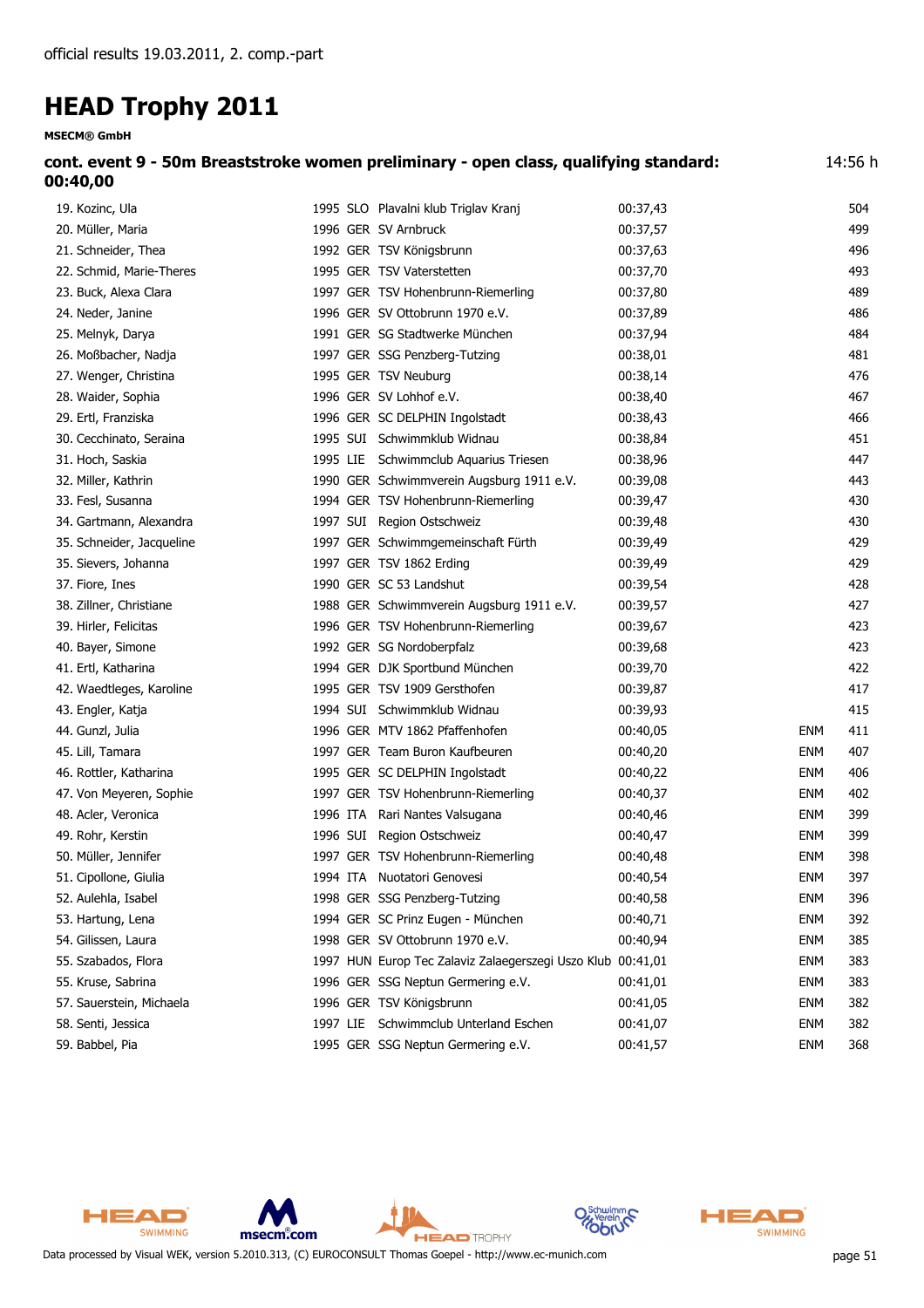**MSECM® GmbH**

| cont. event 9 - 50m Breaststroke women preliminary - open class, qualifying standard: | 14:56 h |
|---------------------------------------------------------------------------------------|---------|
| 00:40,00                                                                              |         |

| 60. Blazevic, Marija     |          | 1998 SUI Schwimm-Club Wittenbach          | 00:41,59 |        | <b>ENM</b> | 367 |
|--------------------------|----------|-------------------------------------------|----------|--------|------------|-----|
| 61. Rabe, Anna-Sophie    |          | 2000 GER SV Ottobrunn 1970 e.V.           | 00:41,84 |        | <b>ENM</b> | 361 |
| 62. Hackl, Lisa          |          | 1995 GER SV Ottobrunn 1970 e.V.           | 00:41,94 |        | <b>ENM</b> | 358 |
| 63. Vasko, Dorottya      |          | 1999 HUN Szombathelyi Vizmu SC            | 00:41,97 |        | <b>ENM</b> | 357 |
| 64. Bayrali, Esra        |          | 1991 GER Schwimmverein Augsburg 1911 e.V. | 00:42,04 |        | <b>ENM</b> | 356 |
| 65. Harrer, Christina    |          | 1998 GER PSV-Eichstätt                    | 00:42,19 |        | <b>ENM</b> | 352 |
| 66. Banzer, Valentina    |          | 1998 LIE Schwimmclub Aquarius Triesen     | 00:42,40 |        | <b>ENM</b> | 347 |
| 67. Busch, Ricarda       |          | 1996 GER SV Ottobrunn 1970 e.V.           | 00:42,84 |        | <b>ENM</b> | 336 |
| 68. Wurst, Milena        |          | 1998 GER TSV Haar                         | 00:43,00 |        | <b>ENM</b> | 332 |
| 69. Weiss, Beatrix       |          | 1994 GER Schwimmverein Augsburg 1911 e.V. | 00:43,31 |        | <b>ENM</b> | 325 |
| 70. Schmidt, Daniela     |          | 1995 GER SV Ottobrunn 1970 e.V.           | 00:43,77 |        | <b>ENM</b> | 315 |
| 71. Primozic, Karola     |          | 1998 HUN Romai SE                         | 00:43,82 |        | <b>ENM</b> | 314 |
| 72. Myrzik, Sophia       |          | 1995 GER SV Ottobrunn 1970 e.V.           | 00:43,94 |        | <b>ENM</b> | 311 |
| 72. Reichelt, Daniela    |          | 1996 GER DJK Sportbund München            | 00:43,94 |        | <b>ENM</b> | 311 |
| 74. Jandric, Emily       |          | 1995 ITA Rari Nantes Valsugana            | 00:44,60 |        | <b>ENM</b> | 298 |
| 75. Cara, Axelle         |          | 1997 GER SV Ottobrunn 1970 e.V.           | 00:44,67 |        | <b>ENM</b> | 296 |
| 76. Civanyan, Natalie    |          | 1997 GER DJK Sportbund München            | 00:44,88 |        | <b>ENM</b> | 292 |
| 77. Micheloni, Anna      |          | 1995 ITA Rari Nantes Valsugana            | 00:45,59 |        | <b>ENM</b> | 279 |
| 78. Destri, Devaki       |          | 1997 ITA ETRURIA NUOTO                    | 00:45,75 |        | <b>ENM</b> | 276 |
| 79. Nagel, Sarah         |          | 1999 GER SC Wfr. München                  | 00:47,33 |        | <b>ENM</b> | 249 |
|                          |          |                                           |          |        |            |     |
| Kluge, Hannah            |          | 1996 GER SSV Ulm 1846                     |          | d.n.s. | <b>ENM</b> |     |
| Schöner, Anna            |          | 1993 GER SC DELPHIN Ingolstadt            |          | d.n.s. | <b>ENM</b> |     |
| Partheymüller, Franziska |          | 1996 GER WSV Bad Tölz                     |          | d.n.s. | <b>ENM</b> |     |
| Ricolli, Martina         |          | 1996 ITA ETRURIA NUOTO                    |          | d.n.s. | <b>ENM</b> |     |
| Arnold, Luisa            |          | 1996 GER Schwimmgemeinschaft Fürth        |          | d.n.s. | <b>ENM</b> |     |
| Suhner, Larissa          |          | 1993 SUI Schwimm-Club Wittenbach          |          | d.n.s. | <b>ENM</b> |     |
| Moser, Lucrezia          |          | 1999 ITA Rari Nantes Valsugana            |          | d.n.s. | <b>ENM</b> |     |
| withdrawn.               |          |                                           |          |        |            |     |
| Fontana, Anna            | 1979 ITA | Rari Nantes Valsugana                     |          | d.n.s. | <b>ENM</b> |     |
| withdrawn.               |          |                                           |          |        |            |     |

### **event 10 - 50m Breaststroke men preliminary**

| МR | 08.02.2008                                | Neumann, Johannes |                                      | GER | 00:28.75 | Munich (GER) |       |  |  |  |
|----|-------------------------------------------|-------------------|--------------------------------------|-----|----------|--------------|-------|--|--|--|
|    | open class, qualifying standard: 00:36,00 |                   |                                      |     |          |              |       |  |  |  |
|    | 1. Markic, Matjaz                         |                   | 1983 SLO Plavalni klub Koper         |     | 00:28.74 | - 0          | 799MR |  |  |  |
|    | 2. Kampmann, Bastian                      |                   | 1978 GER SGS Hamburg                 |     | 00:29.30 | $\circ$      | 754   |  |  |  |
|    | 3. Tahirovic, Emil                        |                   | 1979 SLO Slowenien Swimming Team     |     | 00:29.93 | $\circ$      | 707   |  |  |  |
|    | 4. Hawe, Benno                            |                   | 1986 GER SG Stadtwerke München       |     | 00:30.48 | O            | 669   |  |  |  |
|    | 5. Bartenschlager, Benedikt               |                   | 1989 GER TSV Hohenbrunn-Riemerling   |     | 00:30,56 | $\circ$      | 664   |  |  |  |
|    | 5. Simenko, Nejc                          |                   | 1993 SLO Plavalni klub Triglav Kranj |     | 00:30.56 | 0            | 664   |  |  |  |



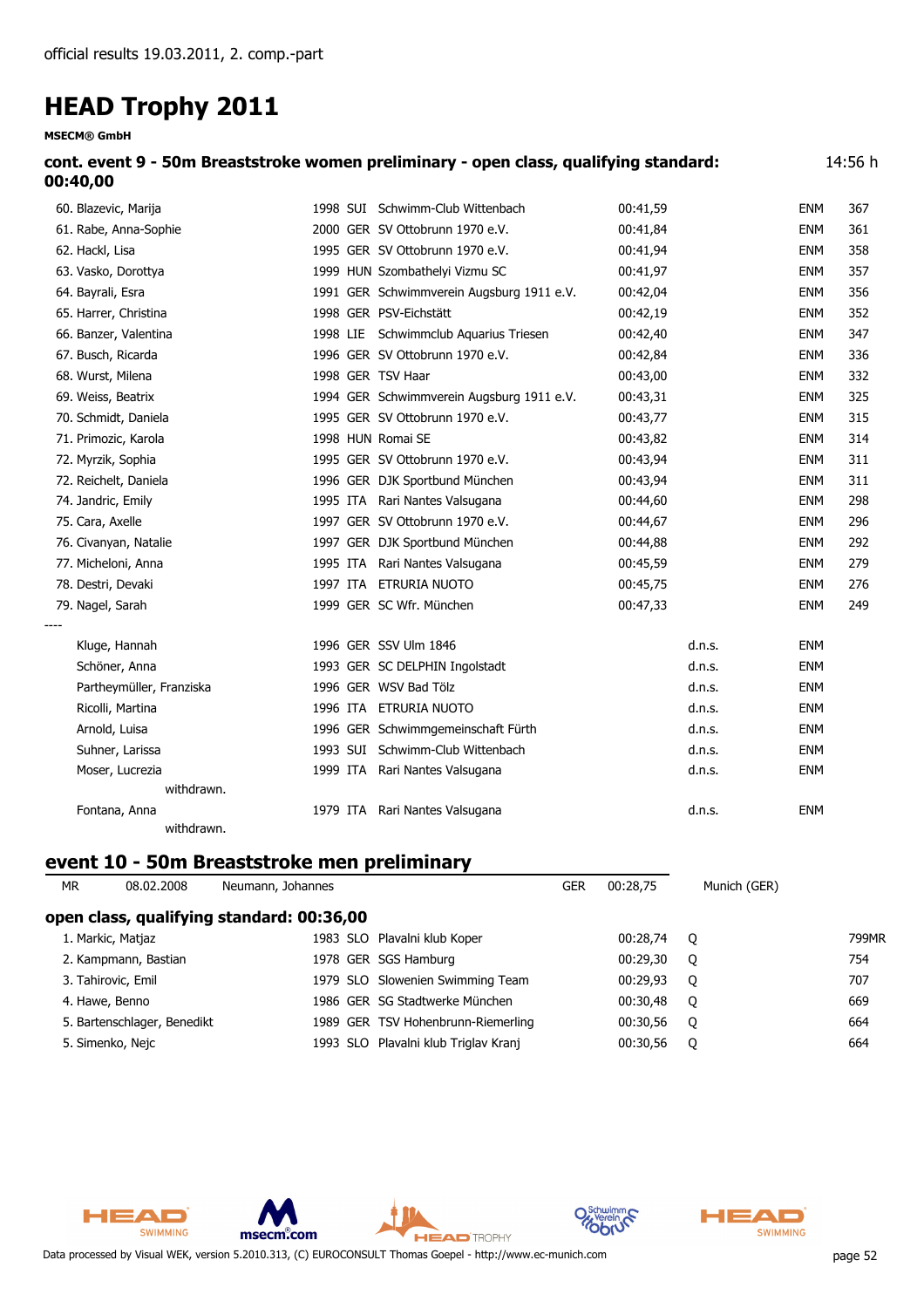| cont. event 10 - 50m Breaststroke men preliminary - open class, qualifying standard: | 15:13 h |
|--------------------------------------------------------------------------------------|---------|
| 00:36,00                                                                             |         |

| 7. Dalacker, Fabian        | 1992 GER SV Nikar Heidelberg               | 00:30,60 | Q | 662 |
|----------------------------|--------------------------------------------|----------|---|-----|
| 8. Stevens, Peter John     | 1995 SLO Plavalni klub Triglav Kranj       | 00:30,81 | Q | 648 |
| 9. Franke, Dominik         | 1990 GER 1. SC Ravensburg                  | 00:30,88 |   | 644 |
| 10. Schwarzenbach, Patrik  | 1996 SUI Region Ostschweiz                 | 00:31,28 |   | 619 |
| 11. Müller, Roman          | 1994 GER SV Dachau 1925                    | 00:31,38 |   | 613 |
| 12. Hollaus, Tobias        | 1993 GER SG Stadtwerke München             | 00:31,55 |   | 604 |
| 13. Boshoff, Keagan        | 1992 GER SG Stadtwerke München             | 00:31,65 |   | 598 |
| 14. Franke, Andre          | 1987 GER 1. SC Ravensburg                  | 00:31,66 |   | 597 |
| 15. Killiches, Matthias    | 1989 GER SC Wfr. München                   | 00:31,69 |   | 596 |
| 16. Milde, Michael         | 1993 GER SG Stadtwerke München             | 00:32,23 |   | 566 |
| 17. Przibylla, Stefan      | 1986 GER SC Prinz Eugen - München          | 00:32,31 |   | 562 |
| 18. Beck, Simon            | 1992 SUI Region Ostschweiz                 | 00:32,34 |   | 560 |
| 19. Nguyen, Mike           | 1995 GER SSG Neptun Germering e.V.         | 00:32,68 |   | 543 |
| 20. Preller, Paul          | 1990 GER SV Ottobrunn 1970 e.V.            | 00:32,70 |   | 542 |
| 21. Meier, Christoph       | 1993 SUI Region Ostschweiz                 | 00:32,78 |   | 538 |
| 22. Abatis, Francesco      | 1993 ITA Nuotatori Genovesi                | 00:32,80 |   | 537 |
| 23. Mambuca, Andrea        | 1991 ITA A.S.D. Dolomitica Nuoto C.T.T.    | 00:32,92 |   | 531 |
| 24. Kronseder, Thomas      | 1992 GER SC Wfr. München                   | 00:32,95 |   | 530 |
| 25. Kralj, Blaz            | 1994 SLO Plavalni klub Triglav Kranj       | 00:33,00 |   | 527 |
| 26. Koller, Sebastian      | 1996 GER SC Wfr. München                   | 00:33,07 |   | 524 |
| 27. Sieber, Dario          | 1994 SUI Region Ostschweiz                 | 00:33,15 |   | 520 |
| 28. Härtfelder, Tim        | 1995 GER SG Frankenhöhe                    | 00:33,17 |   | 519 |
| 29. Rieder, Reto           | 1991 SUI Startgemeinschaft Berner Oberland | 00:33,18 |   | 519 |
| 30. Edlich, Thomas         | 1995 GER SG Stadtwerke München             | 00:33,26 |   | 515 |
| 31. Gygax, Sandro          | 1993 SUI Startgemeinschaft Berner Oberland | 00:33,29 |   | 514 |
| 32. Huber, Alexander       | 1989 GER TSV Mindelheim                    | 00:33,46 |   | 506 |
| 33. Liske, Jonas Sebastian | 1997 GER SG Stadtwerke München             | 00:33,48 |   | 505 |
| 33. Pertile, Thomas        | 1988 ITA ETRURIA NUOTO                     | 00:33,48 |   | 505 |
| 35. Bürger, Jakub          | 1996 GER SC Wfr. München                   | 00:33,63 |   | 498 |
| 36. Nagel, Fabio           | 1995 SUI Schwimmclub Kreuzlingen           | 00:33,67 |   | 496 |
| 37. Becker, Lukas          | 1993 GER WSV Bad Tölz                      | 00:33,70 |   | 495 |
| 38. Horvath, Jeffrey       | 1995 GER TSV 1862 Grafenau                 | 00:34,06 |   | 480 |
| 39. Bayer, Dominik         | 1990 GER Schwimmverein Augsburg 1911 e.V.  | 00:34,14 |   | 476 |
| 40. Sauerstein, Benjamin   | 1992 GER TSV Königsbrunn                   | 00:34,27 |   | 471 |
| 41. Decker, Jonas          | 1988 GER TSV Obergünzburg                  | 00:34,36 |   | 467 |
| 42. Auer, Philipp          | 1995 GER Schwimmgemeinschaft Fürth         | 00:34,43 |   | 464 |
| 43. Harder, Alexander      | 1995 GER Team Buron Kaufbeuren             | 00:34,55 |   | 459 |
| 44. Toellner, Alexander    | 1996 GER SG Frankenhöhe                    | 00:34,63 |   | 456 |
| 45. Rieder, Jan            | 1995 SUI Startgemeinschaft Berner Oberland | 00:34,77 |   | 451 |
| 46. Hummer, Severin        | 1996 SUI Schwimmclub Kreuzlingen           | 00:34,90 |   | 446 |
| 47. Kadlec, Bernhard       | 1996 GER WSV Bad Tölz                      | 00:34,97 |   | 443 |



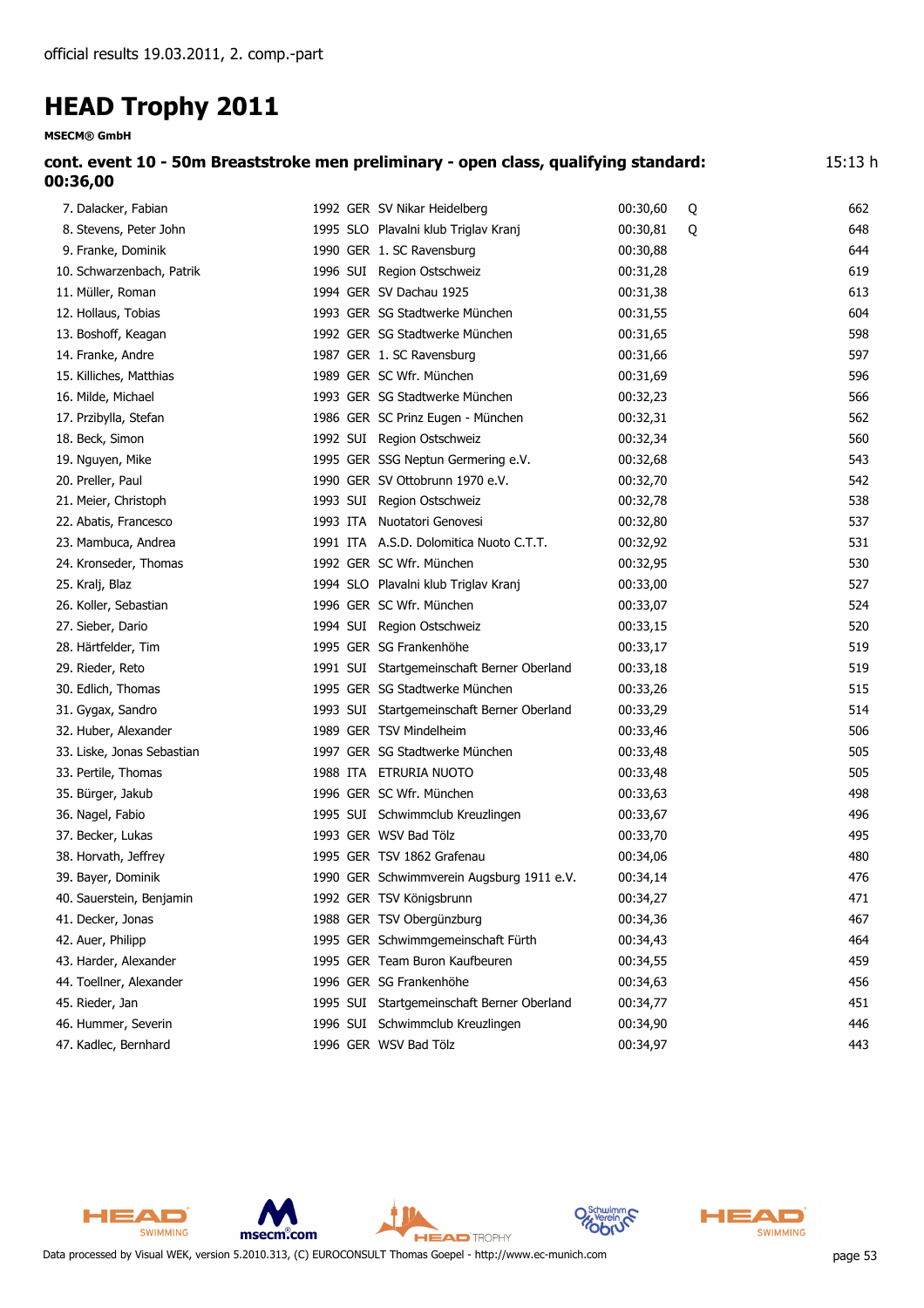**MSECM® GmbH**

| cont. event 10 - 50m Breaststroke men preliminary - open class, qualifying standard:<br>00:36,00 |                   |                                            |          |                      | 15:13 h |
|--------------------------------------------------------------------------------------------------|-------------------|--------------------------------------------|----------|----------------------|---------|
| 48. Erb, Daniel                                                                                  |                   | 1994 GER TSV 1860 Rosenheim                | 00:34,99 |                      | 442     |
| 49. Venyige, Adam                                                                                | 1996 HUN Romai SE |                                            | 00:35,16 |                      | 436     |
| 50. Reithmeir, Felix                                                                             |                   | 1993 GER Schwimmverein Augsburg 1911 e.V.  | 00:35,29 |                      | 431     |
| 51. Bortone, Luigi                                                                               |                   | 1991 ITA ETRURIA NUOTO                     | 00:35,33 |                      | 430     |
| 52. Fleckenstein, Ludwig                                                                         |                   | 1996 GER DJK Sportbund München             | 00:35,54 |                      | 422     |
| 53. Kitzler, Christian                                                                           |                   | 1996 GER Schwimmgemeinschaft Fürth         | 00:35,67 |                      | 417     |
| 54. Schitter, Jiei                                                                               |                   | 1994 GER DJK Sportbund München             | 00:35,70 |                      | 416     |
| 55. Wilkening, Thorsten                                                                          |                   | 1996 GER TSV Obergünzburg                  | 00:35,85 |                      | 411     |
| 55. Goudinoudis, Dimitris                                                                        |                   | 1993 GER SV Ottobrunn 1970 e.V.            | 00:35,85 |                      | 411     |
| 57. Graf, Luc                                                                                    |                   | 1998 SUI Startgemeinschaft Berner Oberland | 00:35,91 |                      | 409     |
| 58. Slanschek, Marvin                                                                            |                   | 1998 SUI Region Ostschweiz                 | 00:35,94 |                      | 408     |
| 59. Scardigli, Francesco                                                                         |                   | 1997 ITA ETRURIA NUOTO                     | 00:36,60 | <b>ENM</b>           | 386     |
| 60. Gradl, Andreas                                                                               |                   | 1994 GER SG Nordoberpfalz                  | 00:36,85 | <b>ENM</b>           | 379     |
| 61. Hollinger, Silvan                                                                            |                   | 1995 SUI Schwimm-Club Wittenbach           | 00:37,24 | <b>ENM</b>           | 367     |
| 62. Meyer, Felix                                                                                 |                   | 1994 GER SC Wfr. München                   | 00:37,27 | <b>ENM</b>           | 366     |
| 63. Malyukov, Maksim                                                                             |                   | 1999 RUS Region Moscow                     | 00:37,55 | <b>ENM</b>           | 358     |
| 64. Perrino, David                                                                               |                   | 1996 SUI Schwimmklub Widnau                | 00:38,96 | <b>ENM</b>           | 320     |
| 65. Drozhzhin, Oleg                                                                              |                   | 1999 RUS Region Moscow                     | 00:39,07 | <b>ENM</b>           | 318     |
| 66. König, Florian                                                                               |                   | 1997 GER TSV Mindelheim                    | 00:39,25 | <b>ENM</b>           | 313     |
| 67. Semino, Gabriele                                                                             |                   | 1996 GER SV Ottobrunn 1970 e.V.            | 00:39,64 | <b>ENM</b>           | 304     |
| 68. Silin, Daniel                                                                                |                   | 1996 GER SV Ottobrunn 1970 e.V.            | 00:39,73 | <b>ENM</b>           | 302     |
| 69. Rudo, Norman                                                                                 | 1996 GER TSV Haar |                                            | 00:40,03 | <b>ENM</b>           | 295     |
| 70. Varjasi, Peter                                                                               |                   | 2000 HUN Szombathelyi Vizmu SC             | 00:40,39 | <b>ENM</b>           | 287     |
| 71. Tschaidse, Tariel                                                                            |                   | 1996 GER SV Ottobrunn 1970 e.V.            | 00:40,48 | <b>ENM</b>           | 285     |
| 72. Loipführer, Michael                                                                          |                   | 1998 GER TSV 1893 Taufkirchen (Vils)       | 00:45,32 | <b>ENM</b>           | 203     |
| 73. Dass, Jalil Elias                                                                            |                   | 2000 GER SC Wfr. München                   | 00:53,67 | <b>ENM</b>           | 122     |
| Sandner, Tobias                                                                                  |                   | 1995 GER Schwimmverein Augsburg 1911 e.V.  | dq.      | <b>ENM</b>           |         |
| 14:58 h<br>Start vor dem Startsignal                                                             |                   |                                            |          |                      |         |
| Wall, Tobias                                                                                     |                   | 1996 GER TSV Mindelheim                    |          | <b>ENM</b><br>d.n.s. |         |
| Kern, Andreas                                                                                    |                   | 1992 GER Bezirk Mittelfranken              |          | d.n.s.<br><b>ENM</b> |         |
| Mocnik, Klemen                                                                                   |                   | 1996 SLO Sportno Drustvo Delfin            |          | d.n.s.<br><b>ENM</b> |         |
| Shumnyy, Anton                                                                                   |                   | 2001 RUS Region Moscow                     |          | d.n.s.<br><b>ENM</b> |         |
| Kurz, Alexander                                                                                  |                   | 1951 AUT Schwimmunion Generali Salzburg    |          | d.n.s.<br><b>ENM</b> |         |
| withdrawn.                                                                                       |                   |                                            |          |                      |         |

**HEAD** TROPHY

### **event 11 - 50m Freestyle women preliminary**

*MR 10.03.2007 PIETSCH, Janine GER 00:26,25 Munich (GER)*





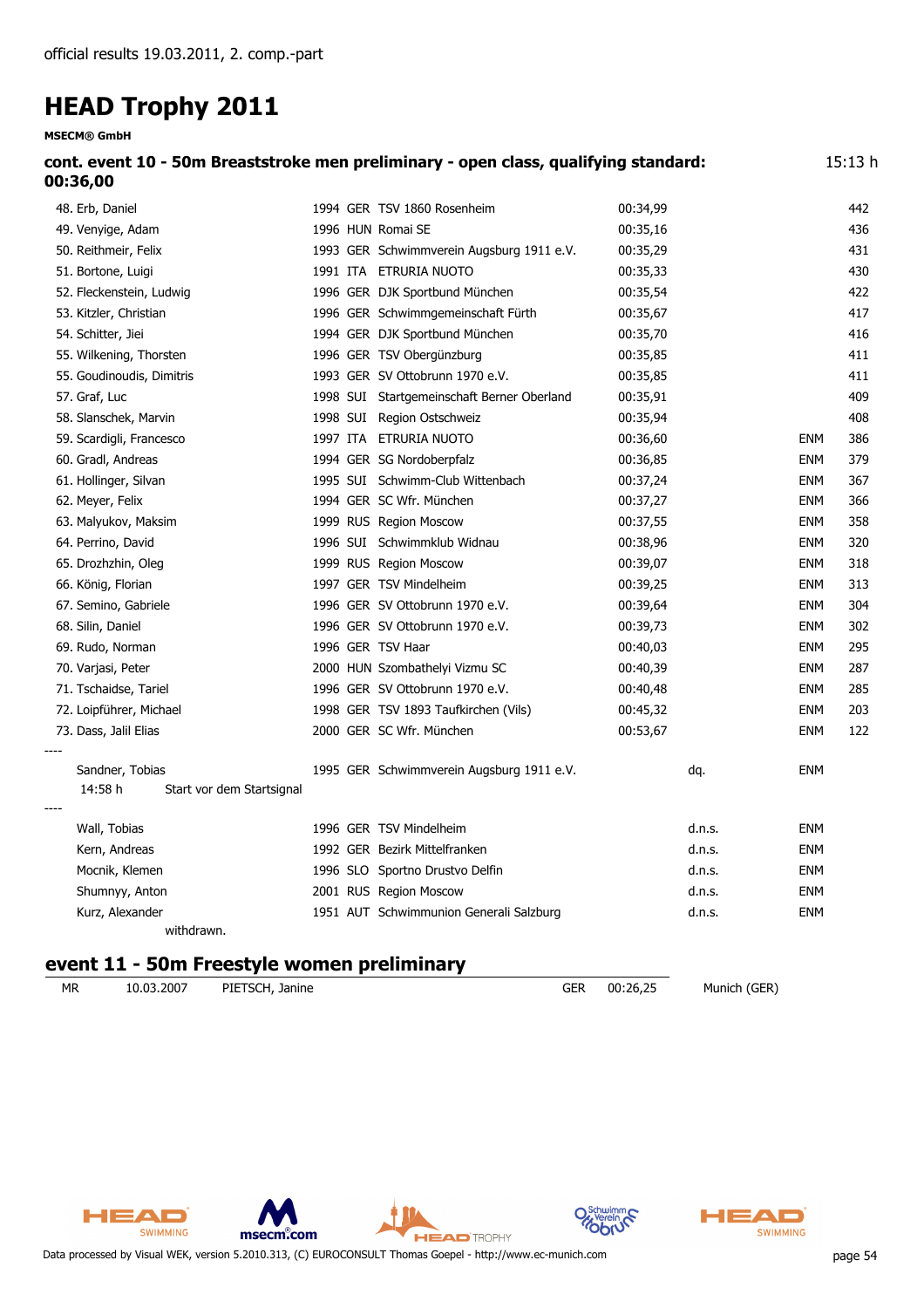**MSECM® GmbH**

**cont. event 11 - 50m Freestyle women preliminary - open class, qualifying standard: 00:33,00** 15:26 h

#### **open class, qualifying standard: 00:33,00**

| 1. Baerens, Teresa        | 1994 GER TSV Hohenbrunn-Riemerling          | 00:27,31 | Q | 656 |
|---------------------------|---------------------------------------------|----------|---|-----|
| 2. Scholtissek, Helen     | 1997 GER TSV Hohenbrunn-Riemerling          | 00:27,52 | Q | 641 |
| 3. Rosenberger, Iris      | 1985 GER Erster Münchner Schwimmclub (EMSC) | 00:27,62 | Q | 634 |
| 4. Roas, Johanna          | 1993 GER SG Stadtwerke München              | 00:27,96 | Q | 611 |
| 5. Fischer, Johanna       | 1993 GER SC Prinz Eugen - München           | 00:28,02 | Q | 607 |
| 6. Sencar, Iza            | 1998 SLO Sportno Drustvo Delfin             | 00:28,09 | Q | 602 |
| 7. Sajovec, Kaja          | 1997 SLO Plavalni klub Triglav Kranj        | 00:28,19 | Q | 596 |
| 8. Schlachta, Johanna     | 1993 GER SG Stadtwerke München              | 00:28,35 | Q | 586 |
| 9. Labdy, Alexandra       | 1991 HUN Swimming Club Szeged               | 00:28,49 |   | 577 |
| 10. Stein, Rika Franziska | 1996 GER SSV Ulm 1846                       | 00:28,52 |   | 576 |
| 11. Beck, Sandra          | 1992 GER SC 53 Landshut                     | 00:28,75 |   | 562 |
| 12. Puppin, Fabienne      | 1994 SUI Region Ostschweiz                  | 00:28,80 |   | 559 |
| 13. Banzer, Theresa       | 1996 SUI Region Ostschweiz                  | 00:28,85 |   | 556 |
| 14. Baerens, Antonia      | 1997 GER TSV Hohenbrunn-Riemerling          | 00:28,91 |   | 553 |
| 15. Limberger, Lara       | 1995 GER DJK Sportbund München              | 00:28,93 |   | 551 |
| 16. Dönmez, Sibel         | 1994 GER SG Stadtwerke München              | 00:28,97 |   | 549 |
| 17. Sulzmann, Ramona      | 1992 GER SG Stadtwerke München              | 00:28,98 |   | 549 |
| 18. Müller, Lena          | 1997 SUI Region Ostschweiz                  | 00:29,01 |   | 547 |
| 19. Breunig, Vanessa      | 1996 GER TSV Hohenbrunn-Riemerling          | 00:29,11 |   | 541 |
| 19. Reichardt, Rebecca    | 1993 GER SSV Weingarten                     | 00:29,11 |   | 541 |
| 21. Stoffel, Svenja       | 1997 SUI Region Ostschweiz                  | 00:29,18 |   | 537 |
| 22. Fiore, Ines           | 1990 GER SC 53 Landshut                     | 00:29,29 |   | 531 |
| 23. Kothny, Katharina     | 1995 GER SC Prinz Eugen - München           | 00:29,35 |   | 528 |
| 24. Ostarijas, Anamari    | 1996 SLO Plavalni klub Triglav Kranj        | 00:29,39 |   | 526 |
| 25. Neumann, Robin Marian | 1997 GER SG Stadtwerke München              | 00:29,45 |   | 523 |
| 26. Hummer, Aline         | 1994 SUI Schwimmclub Kreuzlingen            | 00:29,59 |   | 515 |
| 27. Götz, Inga            | 1996 GER VfL Kaufering e.V.                 | 00:29,61 |   | 514 |
| 28. Bender, Nadine        | 1989 GER Schwimmverein Augsburg 1911 e.V.   | 00:29,65 |   | 512 |
| 29. Mareun, Jera          | 1996 SLO Plavalni klub Triglav Kranj        | 00:29,72 |   | 509 |
| 30. Lehrer, Kirsten       | 1996 GER SC DELPHIN Ingolstadt              | 00:29,73 |   | 508 |
| 31. Flügel, Sonja         | 1983 GER Schwimmverein Augsburg 1911 e.V.   | 00:29,82 |   | 503 |
| 32. Bamberg, Elisabeth    | 1994 SUI Startgemeinschaft Berner Oberland  | 00:29,90 |   | 499 |
| 33. Rodrian, Kimberley    | 1995 GER DJK Sportbund München              | 00:29,95 |   | 497 |
| 34. Fleckenstein, Johanna | 1994 GER DJK Sportbund München              | 00:29,96 |   | 496 |
| 35. Stöckert, Susanna     | 1992 GER SV Lohhof e.V.                     | 00:30,03 |   | 493 |
| 36. Mößmer, Manuela       | 1993 GER WSV Bad Tölz                       | 00:30,06 |   | 491 |
| 37. Winsauer, Martina     | 1996 AUT TS Dornbirn Schwimmen              | 00:30,08 |   | 490 |
| 38. Nordgauer, Lisa       | 1995 GER TSV Hohenbrunn-Riemerling          | 00:30,12 |   | 489 |
| 39. Gunzl, Julia          | 1996 GER MTV 1862 Pfaffenhofen              | 00:30,20 |   | 485 |



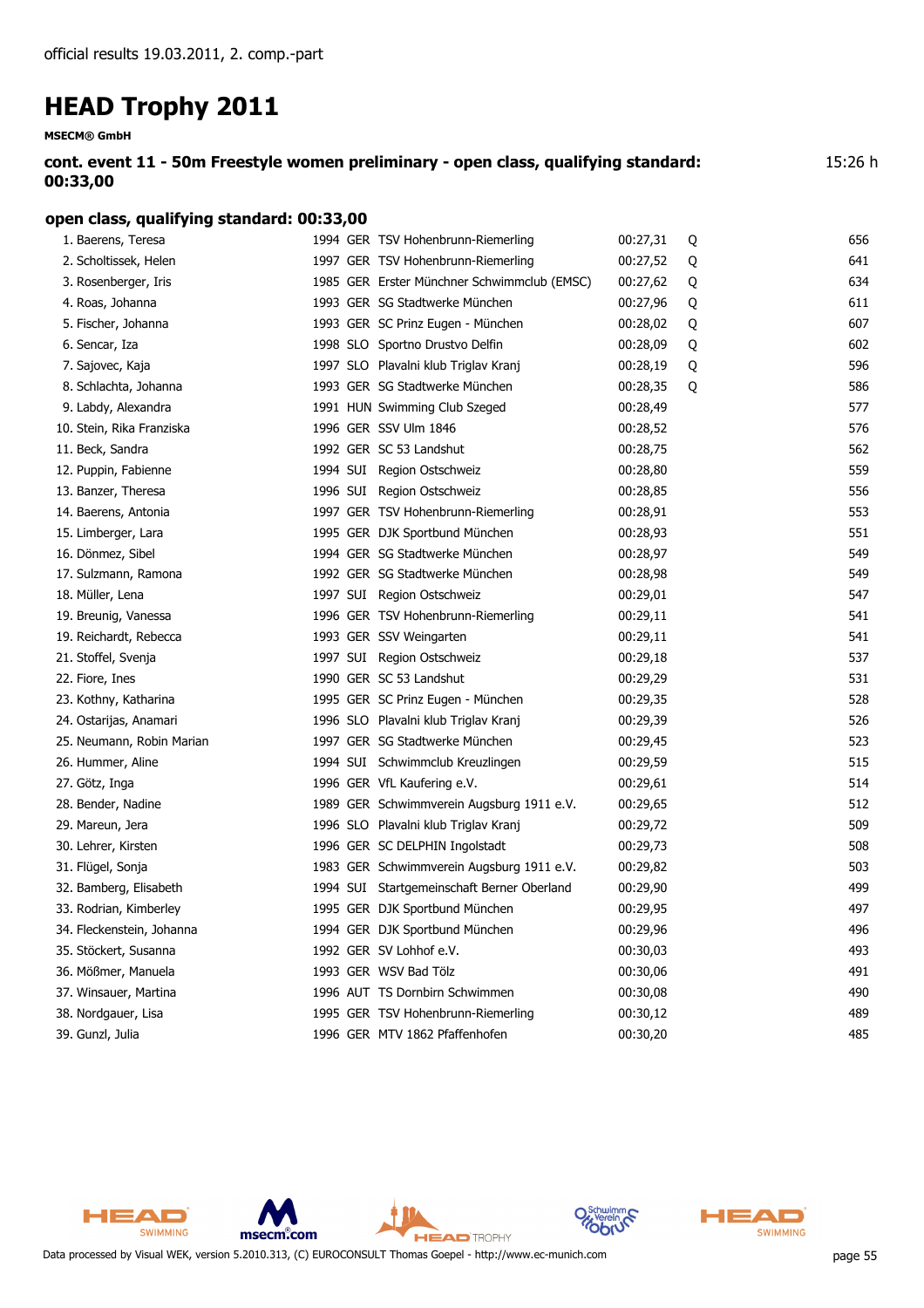| <b>MSECM® GmbH</b>        |                                                                                     |          |         |
|---------------------------|-------------------------------------------------------------------------------------|----------|---------|
| 00:33,00                  | cont. event 11 - 50m Freestyle women preliminary - open class, qualifying standard: |          | 15:26 h |
| 40. Unger, Kathrin        | 1996 GER SC Wfr. München                                                            | 00:30,28 | 481     |
| 41. Mertl, Franziska      | 1993 GER SC Prinz Eugen - München                                                   | 00:30,29 | 480     |
| 42. Maiberger, Anna Lena  | 1995 GER TSV Vaterstetten                                                           | 00:30,32 | 479     |
| 43. Grado, Ilaria         | 1998 ITA Nuotatori Genovesi                                                         | 00:30,33 | 478     |
| 44. Weiss, Beatrix        | 1994 GER Schwimmverein Augsburg 1911 e.V.                                           | 00:30,35 | 477     |
| 45. Achermann, Stephanie  | 1996 SUI Schwimmklub Widnau                                                         | 00:30,36 | 477     |
| 46. Ottner, Sophie        | 1995 GER Team Buron Kaufbeuren                                                      | 00:30,40 | 475     |
| 47. Levase, Nastja        | 1994 SLO Plavalni klub Koper                                                        | 00:30,43 | 474     |
| 48. Hahn, Saskia          | 1996 GER TSV Vaterstetten                                                           | 00:30,44 | 473     |
| 49. Maimone, Valentina    | 1996 ITA Nuotatori Genovesi                                                         | 00:30,48 | 471     |
| 50. Würsten, Michelle     | 1996 SUI Startgemeinschaft Berner Oberland                                          | 00:30,49 | 471     |
| 51. Rihs, Miriam          | 1994 SUI Region Ostschweiz                                                          | 00:30,67 | 463     |
| 52. Nürnberger, Melanie   | 1997 SUI Region Ostschweiz                                                          | 00:30,71 | 461     |
| 52. Borst, Lilli          | 1995 GER TSV 1860 Rosenheim                                                         | 00:30,71 | 461     |
| 54. Hahn, Verena          | 1994 AUT 1. USC Traun                                                               | 00:30,75 | 459     |
| 55. Dezulian, Francesca   | 1997 ITA A.S.D. Dolomitica Nuoto C.T.T.                                             | 00:30,83 | 456     |
| 55. Wenig, Leonie         | 1998 GER WSV Bad Tölz                                                               | 00:30,83 | 456     |
| 57. Matyasovszky, Dalma   | 1999 HUN Europ Tec Zalaviz Zalaegerszegi Uszo Klub 00:30,88                         |          | 453     |
| 58. Redl, Melanie         | 1994 GER TSV Vaterstetten                                                           | 00:30,94 | 451     |
| 59. Meier, Rebecca        | 1996 GER TSV 1893 Taufkirchen (Vils)                                                | 00:30,96 | 450     |
| 60. Ossola, Natalie       | 1992 SUI Startgemeinschaft Berner Oberland                                          | 00:31,03 | 447     |
| 61. Deiger, Nina          | 1994 GER TV 1864 Altötting                                                          | 00:31,07 | 445     |
| 62. Rohr, Kerstin         | 1996 SUI Region Ostschweiz                                                          | 00:31,12 | 443     |
| 63. Cara, Axelle          | 1997 GER SV Ottobrunn 1970 e.V.                                                     | 00:31,15 | 442     |
| 64. Gurander, Elin        | 1995 GER SV Lohhof e.V.                                                             | 00:31,21 | 439     |
| 65. Borst, Paula          | 1998 GER TSV 1860 Rosenheim                                                         | 00:31,22 | 439     |
| 65. Neder, Janine         | 1996 GER SV Ottobrunn 1970 e.V.                                                     | 00:31,22 | 439     |
| 67. Seeholzer, Shannon    | 1994 GER SV Grafing Ebersberg                                                       | 00:31,23 | 438     |
| 68. Dobrovsky, Sarah      | 1995 GER SV Ottobrunn 1970 e.V.                                                     | 00:31,28 | 436     |
| 69. Rehberger, Ajda       | 1994 SLO Plavalni klub Triglav Kranj                                                | 00:31,30 | 435     |
| 70. Diepold, Franziska    | 1994 GER SC DELPHIN Ingolstadt                                                      | 00:31,35 | 433     |
| 71. Orth, Iris            | 1994 GER Team Buron Kaufbeuren                                                      | 00:31,36 | 433     |
| 72. Schmidbauer, Lena     | 1995 GER TSV 1860 Rosenheim                                                         | 00:31,39 | 432     |
| 72. Kovac, Andrea         | 1998 GER TSV - Eintracht Karlsfeld                                                  | 00:31,39 | 432     |
| 74. Alramseder, Stephanie | 1992 GER WSV Bad Tölz                                                               | 00:31,40 | 431     |
| 75. Kind, Celina          | 1996 SUI Region Ostschweiz                                                          | 00:31,41 | 431     |
| 75. Jonas, Felina         | 1995 GER TSV Königsbrunn                                                            | 00:31,41 | 431     |
| 77. Medic, Margarita      | 1995 GER Schwimmverein Augsburg 1911 e.V.                                           | 00:31,44 | 429     |
| 78. Cantatore, Giulia     | 1999 GER SV Ottobrunn 1970 e.V.                                                     | 00:31,45 | 429     |

79. Resech, Sabrina 1996 GER SV Dachau 1925 00:31,46 429 80. Reichelt, Daniela 1996 GER DJK Sportbund München 00:31,47 428

HEAD SWIMMING msecm.com **HEAD** TROPHY Data processed by Visual WEK, version 5.2010.313, (C) EUROCONSULT Thomas Goepel - http://www.ec-munich.com page 56

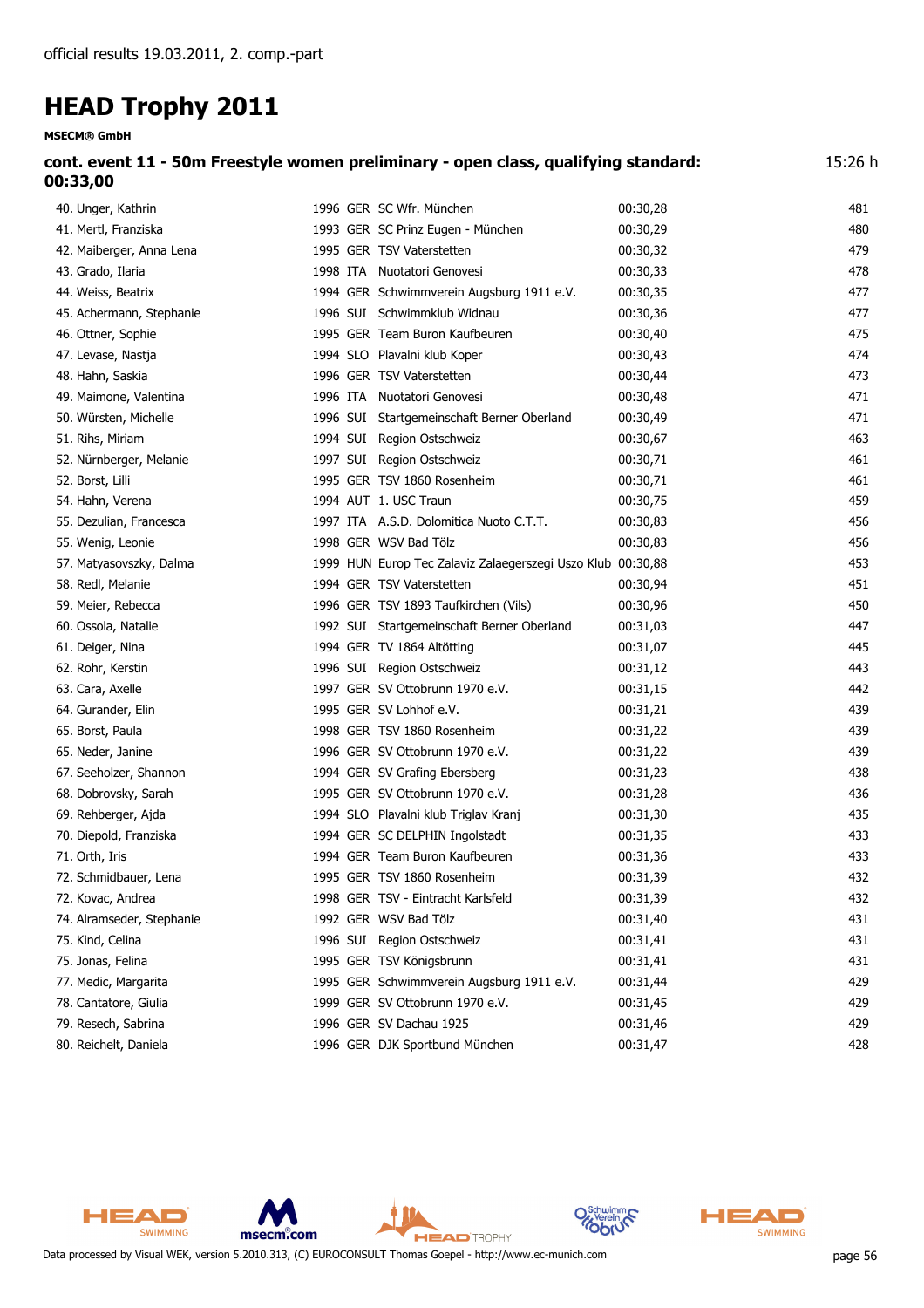**MSECM® GmbH**

| 00:33,00                 | cont. event 11 - 50m Freestyle women preliminary - open class, qualifying standard:<br>15:26 h |          |     |  |  |  |  |
|--------------------------|------------------------------------------------------------------------------------------------|----------|-----|--|--|--|--|
| 81. Hirschmann, Tanja    | 1992 GER SB Bayern 07                                                                          | 00:31.49 | 427 |  |  |  |  |
| 82. Müller, Jennifer     | 1997 GER TSV Hohenbrunn-Riemerling                                                             | 00:31,50 | 427 |  |  |  |  |
| 83. Hackl, Julia         | 1995 GER SV Ottobrunn 1970 e.V.                                                                | 00:31,51 | 427 |  |  |  |  |
| 84. Traunig, Judith      | 1996 AUT TS Dornbirn Schwimmen                                                                 | 00:31,54 | 425 |  |  |  |  |
| 85. Eisgruber, Lena      | 1995 GER TSV 1893 Taufkirchen (Vils)                                                           | 00:31,55 | 425 |  |  |  |  |
| 86. Hafner, Spela        | 1993 SLO Plavalni klub Triglav Kranj                                                           | 00:31,56 | 425 |  |  |  |  |
| 87. Müller, Monika       | 1995 GER SV Arnbruck                                                                           | 00:31,57 | 424 |  |  |  |  |
| 88. Gollwitzer, Kristina | 1998 GER SV Ottobrunn 1970 e.V.                                                                | 00:31,58 | 424 |  |  |  |  |
| 89. Neher, Sabrina       | 1997 GER TSV Mindelheim                                                                        | 00:31,61 | 423 |  |  |  |  |
| 90. Baumgartner, Louisa  | 1996 GER TSV Hohenbrunn-Riemerling                                                             | 00:31,63 | 422 |  |  |  |  |
| 90. Moßbacher, Nadja     | 1997 GER SSG Penzberg-Tutzing                                                                  | 00:31,63 | 422 |  |  |  |  |
|                          |                                                                                                |          |     |  |  |  |  |

| 90. Baumgartner, Louisa      |          | 1996 GER TSV HONENDrunn-Riemerling         | UU:31,63 | 422 |
|------------------------------|----------|--------------------------------------------|----------|-----|
| 90. Moßbacher, Nadja         |          | 1997 GER SSG Penzberg-Tutzing              | 00:31,63 | 422 |
| 92. Bayer, Simone            |          | 1992 GER SG Nordoberpfalz                  | 00:31,65 | 421 |
| 93. Widmaier, Melissa        |          | 1994 SUI Schwimm-Club Wittenbach           | 00:31,74 | 417 |
| 93. Leitermann, Theresa Anna |          | 1996 GER SV Arnbruck                       | 00:31,74 | 417 |
| 95. Glaiter, Tanja           |          | 1988 GER DJK Sportbund München             | 00:31,75 | 417 |
| 96. König, Christin          |          | 1992 GER TSV Mindelheim                    | 00:31,76 | 417 |
| 97. Waedtleges, Karoline     |          | 1995 GER TSV 1909 Gersthofen               | 00:31,80 | 415 |
| 98. Babbel, Pia              |          | 1995 GER SSG Neptun Germering e.V.         | 00:31,83 | 414 |
| 99. Kaufmann, Patrizia       |          | 1996 GER SG Stadtwerke München             | 00:31,91 | 411 |
| 100. Cotinghiu, Iulia        |          | 1998 ROM Aqua Team                         | 00:31,94 | 410 |
| 101. Brigadoi, Serena        |          | 1996 ITA A.S.D. Dolomitica Nuoto C.T.T.    | 00:32,07 | 405 |
| 102. Rigatelli, Genny        |          | 1995 ITA Rari Nantes Valsugana             | 00:32,18 | 400 |
| 102. Kammerer, Melina        |          | 1994 GER SV Ottobrunn 1970 e.V.            | 00:32,18 | 400 |
| 102. Eiler, Luisa            |          | 1995 GER WSV Bad Tölz                      | 00:32,18 | 400 |
| 105. Schöne, Antonia         |          | 1996 GER TSV 1860 Rosenheim                | 00:32,23 | 399 |
| 106. Fuhrer, Flavia          |          | 1997 SUI Startgemeinschaft Berner Oberland | 00:32,27 | 397 |
| 106. Luca, Rachele           |          | 1996 ITA ETRURIA NUOTO                     | 00:32,27 | 397 |
| 108. Vanzo, Stefania         |          | 1995 ITA Rari Nantes Valsugana             | 00:32,28 | 397 |
| 109. Lecheler, Hannah        |          | 1995 GER WSV Bad Tölz                      | 00:32,35 | 394 |
| 110. Stoica, Elena           |          | 1999 ROM Aqua Team                         | 00:32,38 | 393 |
| 111. Wurst, Milena           |          | 1998 GER TSV Haar                          | 00:32,39 | 393 |
| 112. Hagmann, Corinne        |          | 1993 SUI Region Ostschweiz                 | 00:32,45 | 391 |
| 113. Celar, Masa             |          | 1995 SLO Plavalni klub Triglav Kranj       | 00:32,57 | 386 |
| 114. Senti, Saskia           | 1999 LIE | Schwimmclub Unterland Eschen               | 00:32,58 | 386 |
| 115. Ertl, Katharina         |          | 1994 GER DJK Sportbund München             | 00:32,59 | 386 |
| 115. Grüter, Lara            |          | 1998 SUI Schwimmclub Kreuzlingen           | 00:32,59 | 386 |
| 117. Mantini, Lodovica       | 1997 ITA | ETRURIA NUOTO                              | 00:32,62 | 384 |
| 118. Ruprecht, Stefanie      |          | 1994 AUT 1. USC Traun                      | 00:32,65 | 383 |
| 118. Strasser, Sabrina       |          | 1997 GER WSV Bad Tölz                      | 00:32,65 | 383 |

120. Werder, Laurence 1994 SUI Startgemeinschaft Berner Oberland 00:32,67 383

HEAD

SWIMMING

121. Ingorgia, Chiara 1998 11998 ITA ETRURIA NUOTO 00:32,71 00:32,71 381





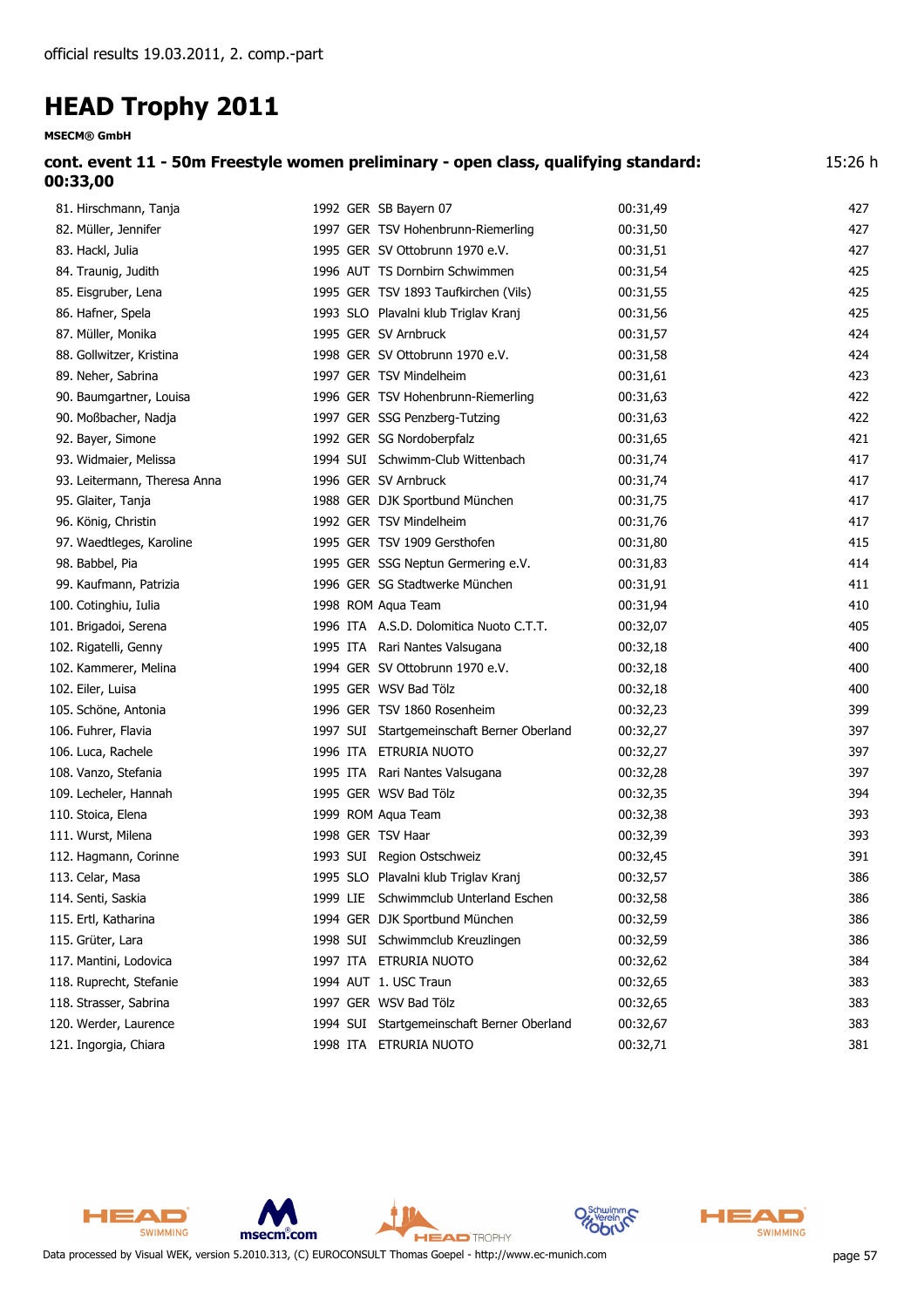| <b>MSECM® GmbH</b>       |                   |                                                                                     |          |            |         |
|--------------------------|-------------------|-------------------------------------------------------------------------------------|----------|------------|---------|
| 00:33,00                 |                   | cont. event 11 - 50m Freestyle women preliminary - open class, qualifying standard: |          |            | 15:26 h |
| 122. Kölbener, Selina    |                   | 1996 SUI Schwimmklub Widnau                                                         | 00:32,73 |            | 381     |
| 123. Müller, Eva Maria   |                   | 1999 SUI Schwimmclub Kreuzlingen                                                    | 00:32,74 |            | 380     |
| 124. Dandrea, Giulia     |                   | 1996 ITA Rari Nantes Valsugana                                                      | 00:32,78 |            | 379     |
| 125. Casari, Marianna    |                   | 1998 ITA Rari Nantes Valsugana                                                      | 00:32,87 |            | 376     |
| 126. Konorova, Margarita |                   | 1996 GER SV 77 Neufahrn                                                             | 00:32,90 |            | 375     |
| 126. Kolb, Jasmin        |                   | 1997 LIE Schwimmclub Unterland Eschen                                               | 00:32,90 |            | 375     |
| 128. Kolodziej, Carolina |                   | 1993 GER SB Bayern 07                                                               | 00:32,93 |            | 374     |
| 129. Hutter, Doris       |                   | 1991 GER TSV Königsbrunn                                                            | 00:32,97 |            | 372     |
| 130. Kreuz, Louisa       | 1997 GER TSV Haar |                                                                                     | 00:33,14 | <b>ENM</b> | 367     |
| 131. Blatter, Cheyenne   |                   | 1995 SUI Startgemeinschaft Berner Oberland                                          | 00:33,16 | <b>ENM</b> | 366     |
| 132. Sigl, Elena         |                   | 1995 GER SC Wfr. München                                                            | 00:33,20 | <b>ENM</b> | 365     |
| 133. Varesco, Larisa     |                   | 1998 ITA Rari Nantes Valsugana                                                      | 00:33,28 | <b>ENM</b> | 362     |
| 134. Herbst, Anna        |                   | 2000 GER TSV 1862 Erding                                                            | 00:33,33 | <b>ENM</b> | 360     |
| 135. Städler, Esther     |                   | 1998 SUI Schwimmklub Widnau                                                         | 00:33,34 | <b>ENM</b> | 360     |
| 136. Walk, Amelie        |                   | 1994 GER SSG Neptun Germering e.V.                                                  | 00:33,35 | <b>ENM</b> | 360     |
| 137. Senti, Jessica      |                   | 1997 LIE Schwimmclub Unterland Eschen                                               | 00:33,38 | <b>ENM</b> | 359     |
| 138. Acler, Veronica     |                   | 1996 ITA Rari Nantes Valsugana                                                      | 00:33,44 | <b>ENM</b> | 357     |
| 139. Ferretti, Valentina |                   | 1993 ITA ETRURIA NUOTO                                                              | 00:33,50 | <b>ENM</b> | 355     |
| 140. Scupin, Pauline     |                   | 1996 GER Team Buron Kaufbeuren                                                      | 00:33,59 | <b>ENM</b> | 352     |
| 141. Westermann, Greta   |                   | 2000 GER SV Dachau 1925                                                             | 00:33,62 | <b>ENM</b> | 351     |
| 142. Hörger, Lara        |                   | 1995 GER SV Ottobrunn 1970 e.V.                                                     | 00:33,71 | <b>ENM</b> | 348     |
| 143. Dietl, Jana         |                   | 1997 GER SC Wfr. München                                                            | 00:33,75 | <b>ENM</b> | 347     |
| 144. Sassetti, Giulia    |                   | 1996 ITA ETRURIA NUOTO                                                              | 00:33,92 | <b>ENM</b> | 342     |
| 145. Harig, Katrin       |                   | 1996 GER Delphin 77 Herzogenaurach                                                  | 00:34,07 | <b>ENM</b> | 337     |
| 146. Schneider, Thea     |                   | 1992 GER TSV Königsbrunn                                                            | 00:34,09 | <b>ENM</b> | 337     |
| 147. Hellmann, Eva       |                   | 1997 GER DJK Sportbund München                                                      | 00:34,19 | <b>ENM</b> | 334     |
| 148. Busch, Ricarda      |                   | 1996 GER SV Ottobrunn 1970 e.V.                                                     | 00:34,45 | <b>ENM</b> | 326     |
| 149. Neumayr, Sarah      |                   | 1998 GER Team Buron Kaufbeuren                                                      | 00:34,49 | <b>ENM</b> | 325     |
| 150. Berg, Saskia        |                   | 1994 GER SV Ottobrunn 1970 e.V.                                                     | 00:34,92 | <b>ENM</b> | 313     |
| 151. Zeggio, Erica       |                   | 1998 ITA ETRURIA NUOTO                                                              | 00:35,35 | <b>ENM</b> | 302     |
| 152. Savino, Rebecca     |                   | 1997 ITA ETRURIA NUOTO                                                              | 00:35,44 | <b>ENM</b> | 300     |
| 153. Nagel, Sarah        |                   | 1999 GER SC Wfr. München                                                            | 00:35,55 | <b>ENM</b> | 297     |
| 154. Galter, Marika      |                   | 1996 ITA Rari Nantes Valsugana                                                      | 00:36,36 | <b>ENM</b> | 277     |
| 155. Daimer, Maximiliane |                   | 1997 GER TSV 1893 Taufkirchen (Vils)                                                | 00:37,20 | <b>ENM</b> | 259     |
| 156. Petrova, Maryana    |                   | 2000 RUS Region Moscow                                                              | 00:37,94 | <b>ENM</b> | 244     |
| Werner, Laila            |                   | 1991 SUI Region Ostschweiz                                                          | d.n.s.   | <b>ENM</b> |         |
| Grünewald, Stefanie      |                   | 1991 GER SC Wfr. München                                                            | d.n.s.   | <b>ENM</b> |         |
| Aicher, Martina          |                   | 1981 GER VfL Kaufering e.V.                                                         | d.n.s.   | <b>ENM</b> |         |
| Hassler, Julia           |                   | 1993 SUI Region Ostschweiz                                                          | d.n.s.   | <b>ENM</b> |         |

Partheymüller, Franziska 1996 GER WSV Bad Tölz d.n.s. ENM



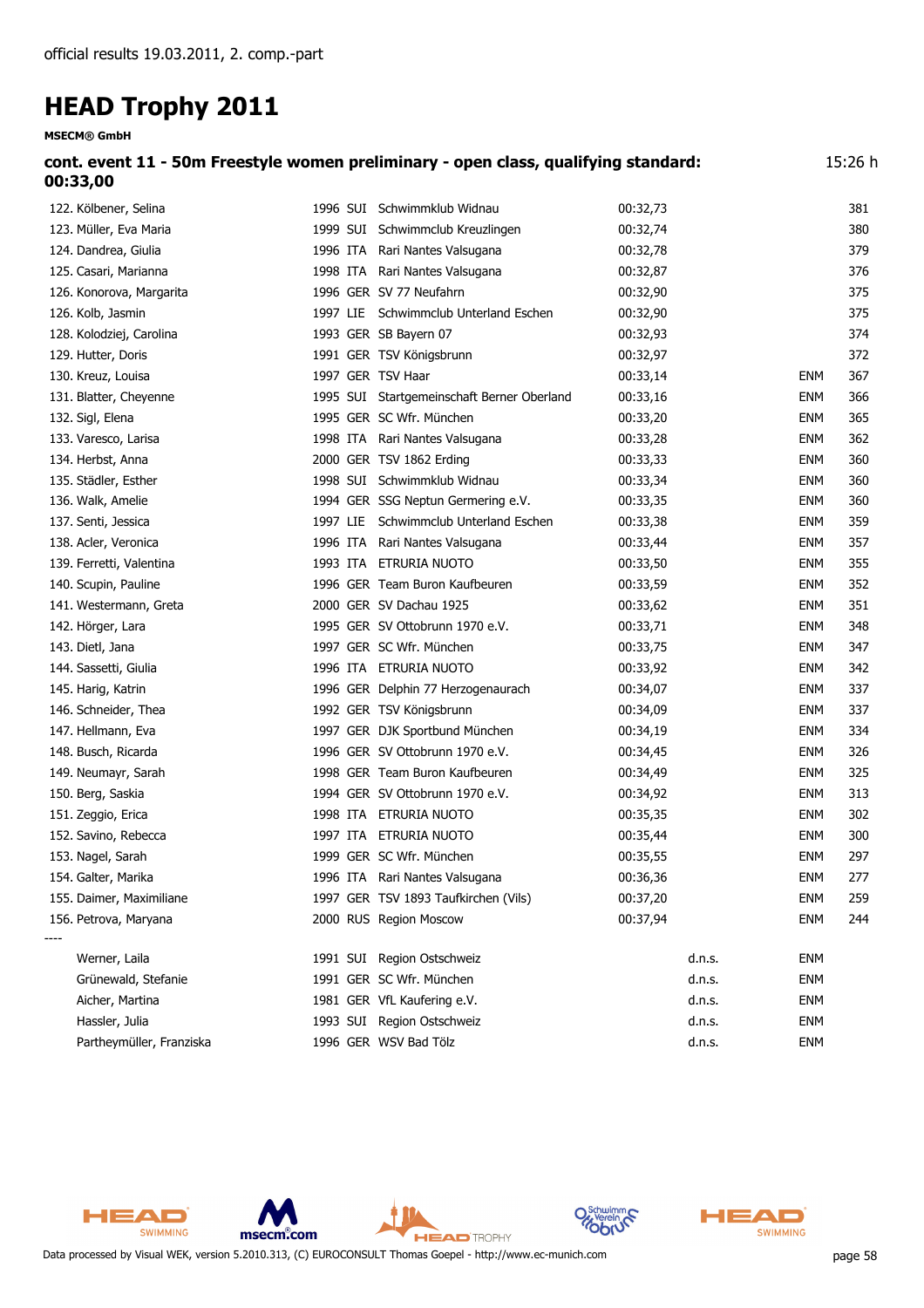**MSECM® GmbH**

| cont. event 11 - 50m Freestyle women preliminary - open class, qualifying standard: | 15:26 h |
|-------------------------------------------------------------------------------------|---------|
| 00:33,00                                                                            |         |

| Jurgovsky, Tamara    | 1990 GER SV Ottobrunn 1970 e.V. | d.n.s. | ENM |
|----------------------|---------------------------------|--------|-----|
| Knoll, Anabel        | 1996 GER SC DELPHIN Ingolstadt  | d.n.s. | ENM |
| Wieczorek, Anna Lena | 1999 GER SB Bayern 07           | d.n.s. | ENM |
| Ellis, Alexanndra    | 1995 GER Schwimmclub Regensburg | d.n.s. | ENM |
| Webb, Rachel         | 1998 GER SV Ottobrunn 1970 e.V. | d.n.s. | ENM |
| Warnecke, Janina     | 1995 GER SV Ottobrunn 1970 e.V. | d.n.s. | ENM |
| Pallaoro, Alice      | 1998 ITA Rari Nantes Valsugana  | d.n.s. | ENM |
| withdrawn.           |                                 |        |     |

### **event 12 - 50m Freestyle men preliminary**

| МR               | 12.03.2005                    | DEIBLER, Steffen                          |                                      | <b>GER</b> | 00:22,84 | Munich (GER) |     |
|------------------|-------------------------------|-------------------------------------------|--------------------------------------|------------|----------|--------------|-----|
|                  |                               | open class, qualifying standard: 00:28,00 |                                      |            |          |              |     |
|                  | 1. Lunemann, Jonas            |                                           | 1990 GER TSV Hohenbrunn-Riemerling   |            | 00:24,14 | Q            | 652 |
|                  | 2. Mates, Björn               |                                           | 1985 GER SG Stadtwerke München       |            | 00:24,25 | Q            | 643 |
|                  | 3. Sebisch, Clemens           |                                           | 1987 GER SG Stadtwerke München       |            | 00:24,48 | Q            | 625 |
|                  | 4. Hanusch, Markus            |                                           | 1987 GER SG Stadtwerke München       |            | 00:24,61 | Q            | 616 |
|                  | 5. Franke, Dominik            |                                           | 1990 GER 1. SC Ravensburg            |            | 00:24,62 | Q            | 615 |
|                  | 6. Bartenschlager, Benedikt   |                                           | 1989 GER TSV Hohenbrunn-Riemerling   |            | 00:24,69 | Q            | 610 |
|                  | 7. Winter, Pascal             |                                           | 1996 GER SC Prinz Eugen - München    |            | 00:25,05 | Q            | 584 |
|                  | 8. Pandurevic, Neven          |                                           | 1993 GER SC Prinz Eugen - München    |            | 00:25,06 | Q            | 583 |
|                  | 9. Baumgartner, Markus        |                                           | 1987 GER SC DELPHIN Ingolstadt       |            | 00:25,09 |              | 581 |
|                  | 10. Haase, Jan-Friedrich      |                                           | 1988 GER SSV Ulm 1846                |            | 00:25,12 |              | 579 |
|                  | 11. Müller, Fabian            |                                           | 1994 GER SC DELPHIN Ingolstadt       |            | 00:25,13 |              | 578 |
|                  | 12. Edlich, Thomas            |                                           | 1995 GER SG Stadtwerke München       |            | 00:25,15 |              | 577 |
| 13. Elbl, Laszlo |                               |                                           | 1994 GER SG Stadtwerke München       |            | 00:25,33 |              | 564 |
|                  | 14. Büttner, Tim              |                                           | 1993 GER TSV Hohenbrunn-Riemerling   |            | 00:25,38 |              | 561 |
|                  | 15. Hausotter, Patrick        |                                           | 1991 GER TSV Hohenbrunn-Riemerling   |            | 00:25,43 |              | 558 |
|                  | 16. Dalacker, Fabian          |                                           | 1992 GER SV Nikar Heidelberg         |            | 00:25,55 |              | 550 |
|                  | 17. Hoffmann, Lars            |                                           | 1989 GER 1. SC Ravensburg            |            | 00:25,64 |              | 544 |
|                  | 18. Wetzel, Tobias            |                                           | 1993 GER SSG Neptun Germering e.V.   |            | 00:25,65 |              | 544 |
|                  | 19. Meyer, Felix              |                                           | 1994 GER SC Wfr. München             |            | 00:25,66 |              | 543 |
|                  | 20. Franke, Andre             |                                           | 1987 GER 1. SC Ravensburg            |            | 00:25,67 |              | 542 |
|                  | 20. Zorman, Matjaz            |                                           | 1992 SLO Plavalni klub Triglav Kranj |            | 00:25,67 |              | 542 |
|                  | 22. Liegl, Ferdinand Johannes |                                           | 1993 GER SG Stadtwerke München       |            | 00:25,73 |              | 539 |
|                  | 23. Preller, Paul             |                                           | 1990 GER SV Ottobrunn 1970 e.V.      |            | 00:25,76 |              | 537 |
|                  | 24. Stömmer, Pierre           |                                           | 1990 GER TSV Hohenbrunn-Riemerling   |            | 00:25,82 |              | 533 |
|                  | 25. Borthwick, Ryan           |                                           | 1994 GER SC Prinz Eugen - München    |            | 00:26,04 |              | 520 |
|                  | 26. Gorza, Aljaz              |                                           | 1995 SLO Plavalni klub Triglav Kranj |            | 00:26,07 |              | 518 |
|                  | 27. Bretschneider, Robert     |                                           | 1992 GER TSV Mindelheim              |            | 00:26,10 |              | 516 |
|                  | 28. Schöne, Lukas             |                                           | 1994 GER TSV 1860 Rosenheim          |            | 00:26,13 |              | 514 |
|                  | 29. Sandoval, Kilian          |                                           | 1989 GER TSV Hohenbrunn-Riemerling   |            | 00:26,21 |              | 509 |



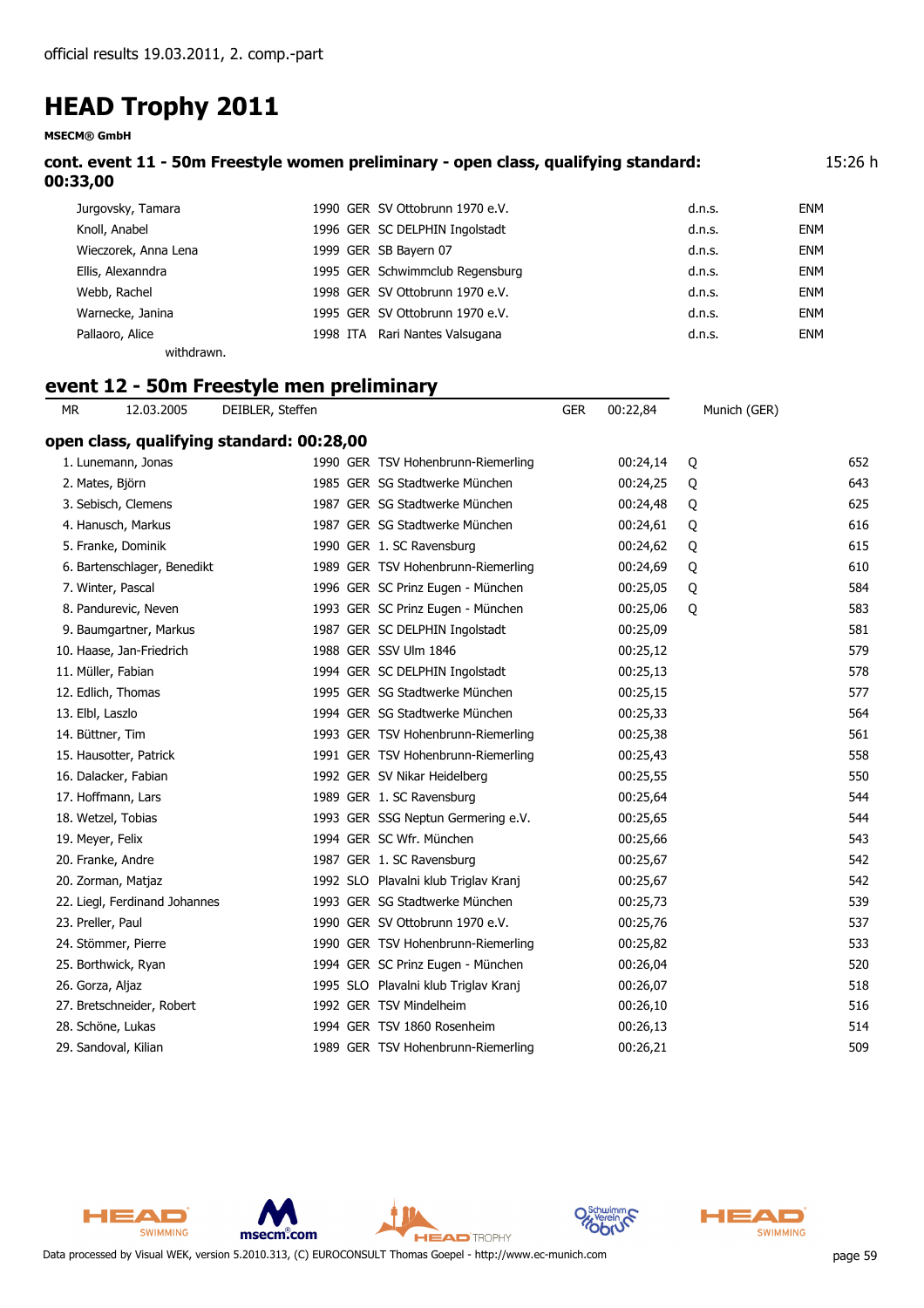| cont. event 12 - 50m Freestyle men preliminary - open class, qualifying standard: | 15:40 h |
|-----------------------------------------------------------------------------------|---------|
| 00:28,00                                                                          |         |

| 30. Vogler, Kevin         | 1992 SUI Schwimmverein Kriens              | 00:26,25 | 507 |
|---------------------------|--------------------------------------------|----------|-----|
| 31. Schnegg, Pascal       | 1993 SUI Startgemeinschaft Berner Oberland | 00:26,31 | 504 |
| 32. Peukert, Carsten      | 1992 SUI Schwimmclub Kreuzlingen           | 00:26,37 | 500 |
| 33. Gebhart, Robert       | 1986 GER SC 53 Landshut                    | 00:26,45 | 496 |
| 34. Huch, Paul, David     | 1996 GER SC DELPHIN Ingolstadt             | 00:26,51 | 492 |
| 35. Kopfmüller, Matthias  | 1992 GER Schwimmverein Augsburg 1911 e.V.  | 00:26,54 | 491 |
| 36. Straßl, Tobias        | 1992 GER SC Wfr. München                   | 00:26,56 | 490 |
| 37. Fleckenstein, Ludwig  | 1996 GER DJK Sportbund München             | 00:26,57 | 489 |
| 38. Schwarzenbach, Patrik | 1996 SUI Region Ostschweiz                 | 00:26,64 | 485 |
| 39. Pavan, Tommaso        | 1991 ITA A.S.D. Dolomitica Nuoto C.T.T.    | 00:26,66 | 484 |
| 40. Hagn, Gero            | 1995 GER SSG Neptun Germering e.V.         | 00:26,70 | 482 |
| 41. Pistorius, Marko      | 1989 GER TSV Zirndorf                      | 00:26,73 | 480 |
| 42. Gygax, Sandro         | 1993 SUI Startgemeinschaft Berner Oberland | 00:26,74 | 480 |
| 43. Kronseder, Thomas     | 1992 GER SC Wfr. München                   | 00:26,77 | 478 |
| 43. Stanchev, Anatoly     | 1996 RUS Region Moscow                     | 00:26,77 | 478 |
| 45. Kaufmann, Valentin    | 1995 GER SG Stadtwerke München             | 00:26,82 | 475 |
| 45. Venyige, Adam         | 1996 HUN Romai SE                          | 00:26,82 | 475 |
| 47. Gradl, Andreas        | 1994 GER SG Nordoberpfalz                  | 00:26,94 | 469 |
| 48. Schläpfer, Pascal     | 1994 SUI Region Ostschweiz                 | 00:26,96 | 468 |
| 49. Strauß, Kevin         | 1992 GER DJK Sportbund München             | 00:26,98 | 467 |
| 50. Killiches, Matthias   | 1989 GER SC Wfr. München                   | 00:26,99 | 467 |
| 51. Ossmann, Daniel       | 1982 GER SG Stadtwerke München             | 00:27,17 | 457 |
| 52. Schneider, Alexander  | 1997 GER Schwimmverein Augsburg 1911 e.V.  | 00:27,28 | 452 |
| 53. Stadler, Andreas      | 1994 GER TSV Hohenbrunn-Riemerling         | 00:27,30 | 451 |
| 53. Narr, Bastian         | 1996 SUI Region Ostschweiz                 | 00:27,30 | 451 |
| 55. Paege, Markus         | 1987 GER Schwimmverein Augsburg 1911 e.V.  | 00:27,32 | 450 |
| 56. Boshoff, Keagan       | 1992 GER SG Stadtwerke München             | 00:27,33 | 449 |
| 57. Goudinoudis, Dimitris | 1993 GER SV Ottobrunn 1970 e.V.            | 00:27,42 | 445 |
| 58. Riedl, Matthias       | 1995 GER SC Wfr. München                   | 00:27,43 | 444 |
| 59. Sikeler, Daniel       | 1994 GER TSV - Eintracht Karlsfeld         | 00:27,45 | 443 |
| 60. Loder, Lukas          | 1992 SUI Schwimmverein Kriens              | 00:27,53 | 440 |
| 60. Izrailevych, Valeriy  | 1993 GER SB Bayern 07                      | 00:27,53 | 440 |
| 62. Schäl, Timothy        | 1989 GER TSV Hohenbrunn-Riemerling         | 00:27,58 | 437 |
| 63. Bucher, Jonas         | 1994 GER TSV Mindelheim                    | 00:27,60 | 436 |
| 64. Widtmann, Nico        | 1996 SUI Region Ostschweiz                 | 00:27,63 | 435 |
| 65. Schitter, Jiei        | 1994 GER DJK Sportbund München             | 00:27,68 | 432 |
| 66. Zeidler, Oliver       | 1996 GER SC Prinz Eugen - München          | 00:27,69 | 432 |
| 66. Vuga, Blaz            | 1993 SLO Sportno Drustvo Delfin            | 00:27,69 | 432 |
| 68. Lichtner, Michael     | 1992 GER SC Prinz Eugen - München          | 00:27,73 | 430 |
| 68. Kessler, Sven         | 1993 GER SV Ottobrunn 1970 e.V.            | 00:27,73 | 430 |
| 70. Müller, Matthias      | 1993 GER SV Arnbruck                       | 00:27,75 | 429 |



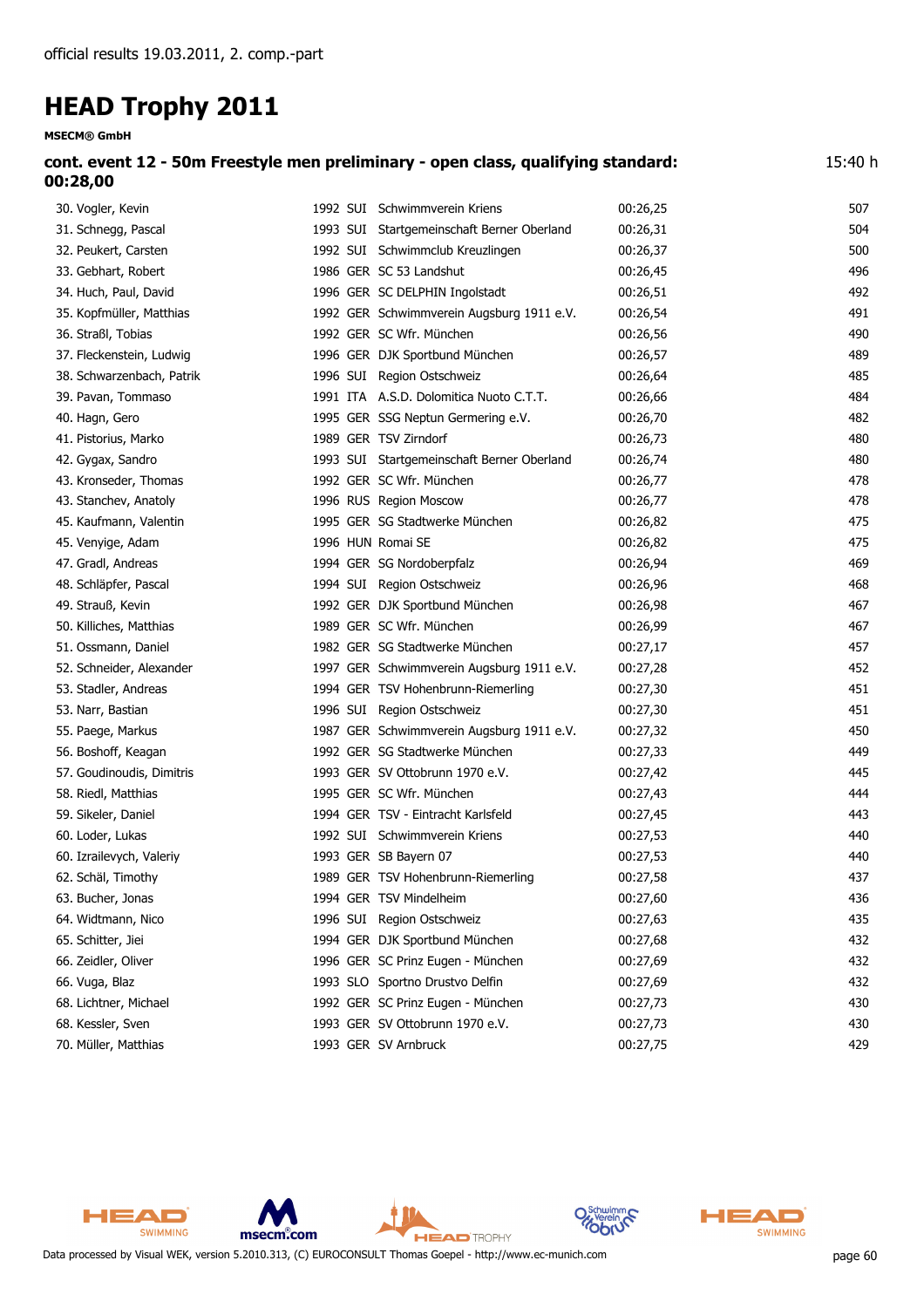**MSECM® GmbH**

| cont. event 12 - 50m Freestyle men preliminary - open class, qualifying standard: | 15:40 h |
|-----------------------------------------------------------------------------------|---------|
| 00:28,00                                                                          |         |

| 71. Radu, Ionut            | 1999 ROM Aqua Team                         | 00:27,77 |            | 428 |
|----------------------------|--------------------------------------------|----------|------------|-----|
| 72. Plumez, Jerome         | 1992 SUI Startgemeinschaft Berner Oberland | 00:27,83 |            | 425 |
| 73. Sandner, Tobias        | 1995 GER Schwimmverein Augsburg 1911 e.V.  | 00:27,92 |            | 421 |
| 74. Müller, Pascal         | 1989 SUI Startgemeinschaft Berner Oberland | 00:27,96 |            | 420 |
| 75. Nowak, Olivier         | 1997 SUI Region Ostschweiz                 | 00:28,03 | <b>ENM</b> | 416 |
| 76. Scharov, Daniel        | 1997 SUI Startgemeinschaft Berner Oberland | 00:28,05 | <b>ENM</b> | 416 |
| 77. Baierl, Moritz         | 1995 GER Team Buron Kaufbeuren             | 00:28,11 | <b>ENM</b> | 413 |
| 78. Seefried, Felix        | 1995 GER TSV 1862 Grafenau                 | 00:28,13 | <b>ENM</b> | 412 |
| 79. Schmid, Aleksi         | 1996 SUI Schwimmclub Kreuzlingen           | 00:28,14 | <b>ENM</b> | 412 |
| 80. Bayer, Dominik         | 1990 GER Schwimmverein Augsburg 1911 e.V.  | 00:28,15 | <b>ENM</b> | 411 |
| 80. Bachi, Yuri            | 1996 ITA ETRURIA NUOTO                     | 00:28,15 | <b>ENM</b> | 411 |
| 82. Liguori, Dominik       | 1996 GER TSV Vaterstetten                  | 00:28,16 | <b>ENM</b> | 411 |
| 83. Conrad, Max            | 1997 GER TSV 1893 Taufkirchen (Vils)       | 00:28,17 | <b>ENM</b> | 410 |
| 84. Horvath, Jeffrey       | 1995 GER TSV 1862 Grafenau                 | 00:28,23 | <b>ENM</b> | 408 |
| 85. Nagel, Fabio           | 1995 SUI Schwimmclub Kreuzlingen           | 00:28,24 | ENM        | 407 |
| 86. Ohlmann, Kilian        | 1995 GER Team Buron Kaufbeuren             | 00:28,27 | ENM        | 406 |
| 87. Brigadoi, Lorenzo      | 1993 ITA A.S.D. Dolomitica Nuoto C.T.T.    | 00:28,30 | <b>ENM</b> | 405 |
| 88. Istvan, Vass           | 1995 HUN Celldömölki VVSE                  | 00:28,37 | <b>ENM</b> | 402 |
| 89. Müller, Alexander      | 1995 SUI Startgemeinschaft Berner Oberland | 00:28,52 | <b>ENM</b> | 395 |
| 90. Sedlmair, Stefan       | 1993 GER TSV 1860 Rosenheim                | 00:28,60 | <b>ENM</b> | 392 |
| 91. Wendler, Alexander     | 1996 GER SG Stadtwerke München             | 00:28,64 | <b>ENM</b> | 390 |
| 92. Kink, Kilian           | 1994 GER SV 77 Neufahrn                    | 00:28,69 | <b>ENM</b> | 388 |
| 93. Slanschek, Marvin      | 1998 SUI Region Ostschweiz                 | 00:28,75 | <b>ENM</b> | 386 |
| 94. Koncar, Mihael         | 1998 SLO Sportno Drustvo Delfin            | 00:28,81 | <b>ENM</b> | 383 |
| 95. Opitz, Andreas         | 1993 GER Delphin 77 Herzogenaurach         | 00:28,86 | <b>ENM</b> | 381 |
| 96. Czerweny, Franz        | 1996 GER WSV Bad Tölz                      | 00:28,88 | <b>ENM</b> | 381 |
| 97. Hoch, Tarik            | 1997 LIE Schwimmclub Aquarius Triesen      | 00:29,01 | <b>ENM</b> | 376 |
| 98. Hummer, Severin        | 1996 SUI Schwimmclub Kreuzlingen           | 00:29,03 | <b>ENM</b> | 375 |
| 98. Papiri, Luca           | 1996 ITA Nuotatori Genovesi                | 00:29,03 | <b>ENM</b> | 375 |
| 100. Joo, Adam             | 1997 HUN Szombathelyi Vizmu SC             | 00:29,11 | <b>ENM</b> | 372 |
| 101. Uybin, Iliya          | 1996 RUS Region Moscow                     | 00:29,27 | <b>ENM</b> | 366 |
| 102. Meilinger, Simon      | 1996 GER SC DELPHIN Ingolstadt             | 00:29,29 | <b>ENM</b> | 365 |
| 103. Diethelm, Joel        | 1993 SUI Schwimm-Club Wittenbach           | 00:29,36 | <b>ENM</b> | 362 |
| 104. Grasser, Tim          | 1995 GER SB Bayern 07                      | 00:29,72 | <b>ENM</b> | 349 |
| 105. Meier, Patrick        | 1995 GER TSV Hohenbrunn-Riemerling         | 00:29,76 | <b>ENM</b> | 348 |
| 106. Ober, Michael         | 1993 AUT 1. USC Traun                      | 00:29,84 | <b>ENM</b> | 345 |
| 107. Tschaidse, Tariel     | 1996 GER SV Ottobrunn 1970 e.V.            | 00:29,90 | <b>ENM</b> | 343 |
| 108. Perrino, David        | 1996 SUI Schwimmklub Widnau                | 00:30,25 | <b>ENM</b> | 331 |
| 109. Paluselli, Alessandro | 1992 ITA A.S.D. Dolomitica Nuoto C.T.T.    | 00:30,35 | <b>ENM</b> | 328 |
| 110. Barta, Marton         | 1999 HUN Szombathelyi Vizmu SC             | 00:30,54 | <b>ENM</b> | 322 |
| 111. Semino, Gabriele      | 1996 GER SV Ottobrunn 1970 e.V.            | 00:30,62 | <b>ENM</b> | 319 |



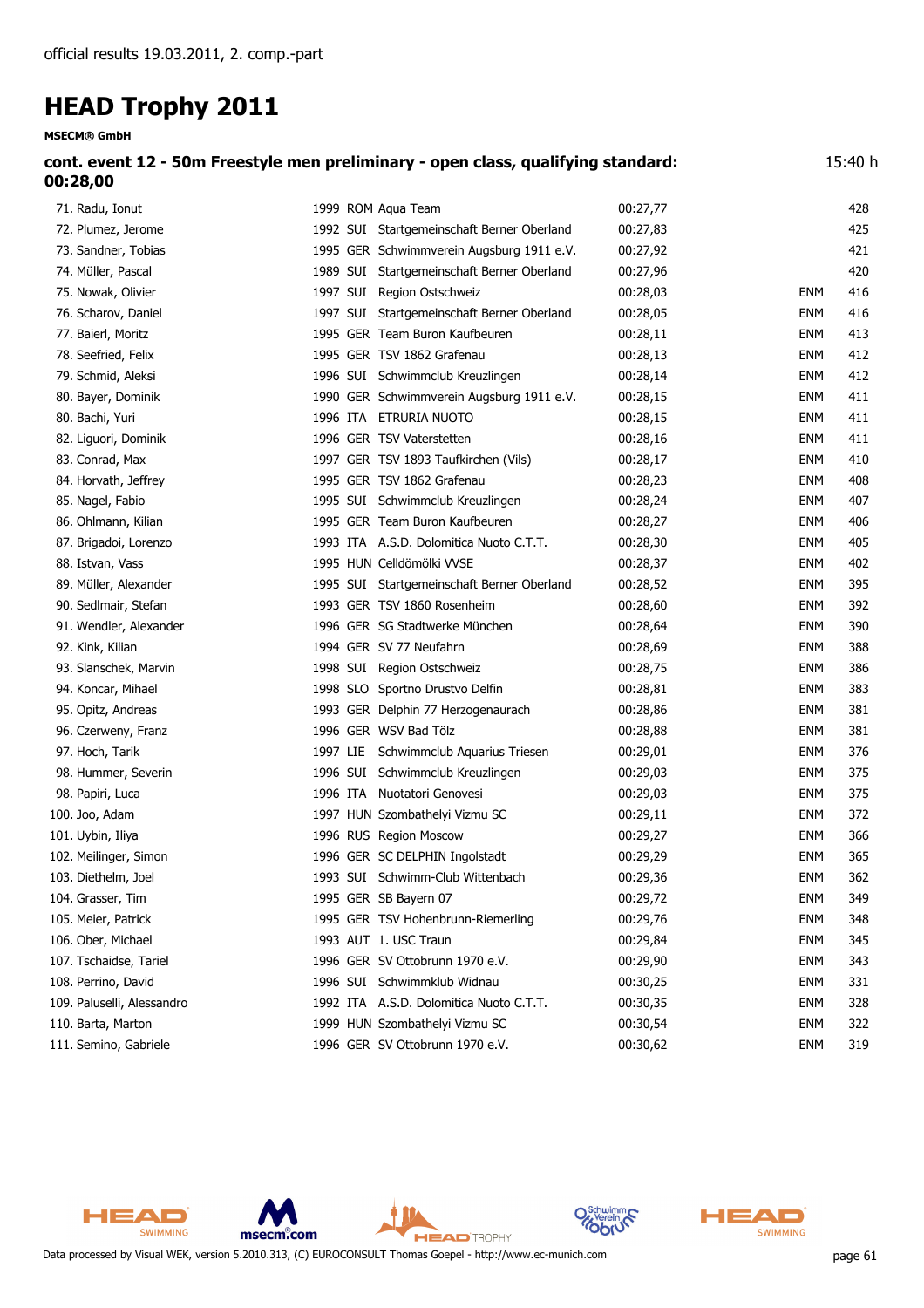**MSECM® GmbH**

|          | cont. event 12 - 50m Freestyle men preliminary - open class, qualifying standard: | 15:40 h |
|----------|-----------------------------------------------------------------------------------|---------|
| 00:28,00 |                                                                                   |         |

| 112. Rudo, Norman       |  | 1996 GER TSV Haar                         | 00:30,66 |        | <b>ENM</b> | 318 |
|-------------------------|--|-------------------------------------------|----------|--------|------------|-----|
| 113. Costigliolo, Luca  |  | 1996 ITA Nuotatori Genovesi               | 00:30,92 |        | <b>ENM</b> | 310 |
| 114. Schlatter, Timothy |  | 1998 SUI Region Ostschweiz                | 00:30,97 |        | <b>ENM</b> | 309 |
| 115. Niccolai, Tommaso  |  | 1997 ITA ETRURIA NUOTO                    | 00:31,18 |        | <b>ENM</b> | 302 |
| 116. Fabriczius, Laszlo |  | 1999 HUN Szombathelyi Vizmu SC            | 00:31,36 |        | <b>ENM</b> | 297 |
| 117. Cobanoglu, Yunus   |  | 1994 GER TSV Haar                         | 00:32,34 |        | <b>ENM</b> | 271 |
| 118. Nemeth, Balint     |  | 1999 HUN Szombathelyi Vizmu SC            | 00:32,83 |        | <b>ENM</b> | 259 |
| 119. Dass, Jalil Elias  |  | 2000 GER SC Wfr. München                  | 00:40,66 |        | <b>ENM</b> | 136 |
| 120. Kononov, Maksim    |  | 2003 RUS Extreme fitness athletics        | 00:44,33 |        | <b>ENM</b> | 105 |
|                         |  |                                           |          |        |            |     |
| Reimer, Kai             |  | 1988 GER SSG Neptun Germering e.V.        |          | d.n.s. | <b>ENM</b> |     |
| Kampmann, Bastian       |  | 1978 GER SGS Hamburg                      |          | d.n.s. | <b>ENM</b> |     |
| Friederici, Niklas      |  | 1995 SUI Region Ostschweiz                |          | d.n.s. | <b>ENM</b> |     |
| Thade, Christoph        |  | 1985 GER SC Wfr. München                  |          | d.n.s. | <b>ENM</b> |     |
| Matern, Karsten         |  | 1977 GER TSV 1862 Erding                  |          | d.n.s. | <b>ENM</b> |     |
| Covizzi, Luca           |  | 1996 ITA Nuotatori Genovesi               |          | d.n.s. | <b>ENM</b> |     |
| Gebhardt, Bernic        |  | 1990 GER Schwimmverein Augsburg 1911 e.V. |          | d.n.s. | <b>ENM</b> |     |
| Kern, Andreas           |  | 1992 GER Bezirk Mittelfranken             |          | d.n.s. | <b>ENM</b> |     |
| Waldmeier, Oliver       |  | 1996 SUI Region Ostschweiz                |          | d.n.s. | ENM        |     |
| Pritz, Lukas            |  | 1992 GER VfL Piranhas Waldkraiburg        |          | d.n.s. | <b>ENM</b> |     |
| Dönmez, Alper-Sedat     |  | 1996 GER SG Stadtwerke München            |          | d.n.s. | <b>ENM</b> |     |
| withdrawn.              |  |                                           |          |        |            |     |
| Kilzer, Robert          |  | 1996 GER SG Stadtwerke München            |          | d.n.s. | <b>ENM</b> |     |
| withdrawn.              |  |                                           |          |        |            |     |
| Kurz, Alexander         |  | 1951 AUT Schwimmunion Generali Salzburg   |          | d.n.s. | <b>ENM</b> |     |
|                         |  |                                           |          |        |            |     |

*withdrawn.*

### **event 13 - 100m Butterfly women**

| <b>MR</b>       | 08.03.2008             | Samulski, Daniela                             |                                    | <b>GER</b> | 01:00,40 | Munich (GER) |            |     |
|-----------------|------------------------|-----------------------------------------------|------------------------------------|------------|----------|--------------|------------|-----|
|                 |                        | age class 2001, qualifying standard: 01:55,00 |                                    |            |          |              |            |     |
|                 | 1. Dani, Veronika      |                                               | 2001 HUN Romai SE                  |            | 01:30,42 |              |            | 238 |
|                 | 2. Kiss, Annamaria     |                                               | 2001 HUN Oroshaza Uszo Egyesulet   |            | 01:31,21 |              |            | 232 |
|                 | 3. Rips, Cornelia      |                                               | 2001 GER SSG Neptun Germering e.V. |            | 01:33,10 |              |            | 218 |
| 4. Vogel, Julia |                        |                                               | 2001 GER TSV 1909 Gersthofen       |            | 01:40,74 |              |            | 172 |
|                 | 5. Stan, Denisa        |                                               | 2001 ROM Agua Team                 |            | 01:42,22 |              |            | 164 |
| 6. Buzea, Ana   |                        |                                               | 2001 ROM Agua Team                 |            | 01:47,23 |              |            | 142 |
|                 | 7. Leitinger, Michaela |                                               | 2001 SUI Schwimm Club Flös         |            | 01:51,49 |              |            | 127 |
|                 | 8. Stanca, Maria       |                                               | 2001 ROM Aqua Team                 |            | 02:00,08 |              | <b>ENM</b> | 101 |
| ----            |                        |                                               |                                    |            |          |              |            |     |
|                 | Blazevic, Lucija       | 2001 SUI                                      | Schwimm-Club Wittenbach            |            |          | d.n.s.       | <b>ENM</b> |     |
|                 | Beckers, Sophia        |                                               | 2001 GER SV Ottobrunn 1970 e.V.    |            |          | d.n.s.       | <b>ENM</b> |     |



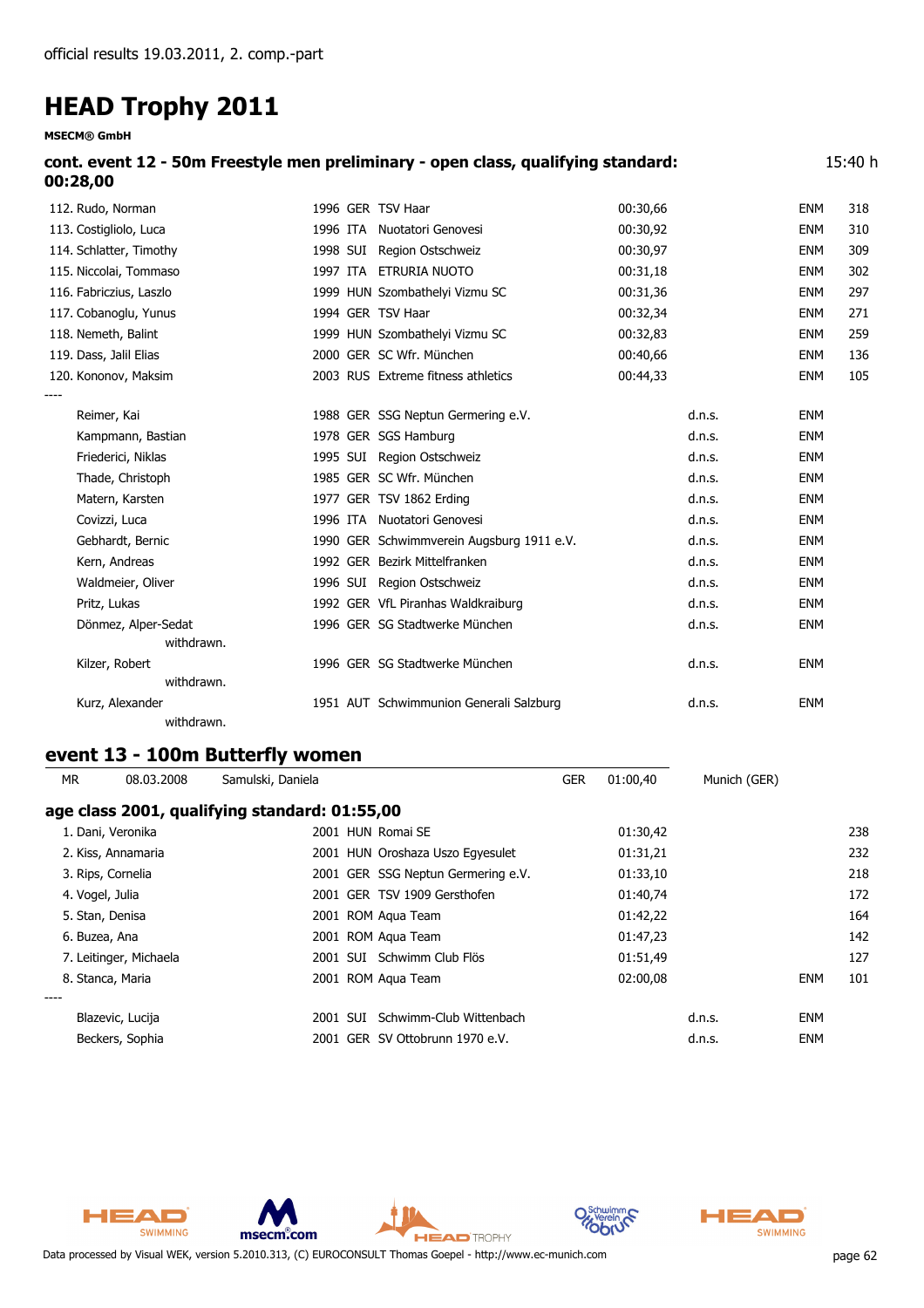|                                               |  | cont. event 13 - 100m Butterfly women - age class 2000, qualifying standard: 01:48,00 |          |        |            | 16:16 h |
|-----------------------------------------------|--|---------------------------------------------------------------------------------------|----------|--------|------------|---------|
| age class 2000, qualifying standard: 01:48,00 |  |                                                                                       |          |        |            |         |
| 1. Vas, Luca                                  |  | 2000 HUN Kiskunhalasi Uszo es Gyogyuszo Egyesület 01:19,58                            |          |        |            | 349     |
| 2. Lakatos, Krisztina                         |  | 2000 HUN Kiskunhalasi Uszo es Gyogyuszo Egyesület 01:23,79                            |          |        |            | 299     |
| 3. Herbst, Anna                               |  | 2000 GER TSV 1862 Erding                                                              | 01:25,38 |        |            | 283     |
| 4. Schneider, Eileen                          |  | 2000 GER Schwimmgemeinschaft Fürth                                                    | 01:29,84 |        |            | 242     |
| 4. Magyar, Anna                               |  | 2000 HUN Romai SE                                                                     | 01:29,84 |        |            | 242     |
| 6. Wurst, Isabel                              |  | 2000 GER TSV Haar                                                                     | 01:29,93 |        |            | 242     |
| 7. Lupanova, Anna                             |  | 2000 RUS Region Moscow                                                                | 01:30,04 |        |            | 241     |
| 8. Kothny, Victoria                           |  | 2000 GER SV Dachau 1925                                                               | 01:31,61 |        |            | 229     |
| 9. Lindner, Miriam                            |  | 2000 GER SV Ottobrunn 1970 e.V.                                                       | 01:33,73 |        |            | 213     |
| 10. Rabe, Anna-Sophie                         |  | 2000 GER SV Ottobrunn 1970 e.V.                                                       | 01:35,12 |        |            | 204     |
| 11. Peruzzi, Alice                            |  | 2000 ITA Rari Nantes Valsugana                                                        | 01:35,84 |        |            | 200     |
| 12. Wenig, Amelie                             |  | 2000 GER WSV Bad Tölz                                                                 | 01:36,22 |        |            | 197     |
| 13. Schiemann, Birte                          |  | 2000 GER SV Ottobrunn 1970 e.V.                                                       | 01:36,89 |        |            | 193     |
| 14. Feringa, Natalia                          |  | 2000 SUI Schwimm Club Flös                                                            | 01:37,88 |        |            | 187     |
| 15. Wechner, Valerie                          |  | 2000 GER SSG Neptun Germering e.V.                                                    | 01:37,93 |        |            | 187     |
| 16. Koutas, Laura                             |  | 2000 GER SC Wfr. München                                                              | 01:38,80 |        |            | 182     |
| 17. Kudlich, Lara                             |  | 2000 GER SV 77 Neufahrn                                                               | 01:42,90 |        |            | 161     |
| 18. Kadlec, Elisa                             |  | 2000 GER WSV Bad Tölz                                                                 | 01:43,87 |        |            | 157     |
| 19. Loss, Camilla                             |  | 2000 ITA Rari Nantes Valsugana                                                        | 01:48,89 |        | ENM        | 136     |
| 20. De Simone, Sara                           |  | 2000 ITA Nuotatori Genovesi                                                           | 01:52,50 |        | <b>ENM</b> | 123     |
| 21. Schmutz, Lea                              |  | 2000 SUI Schwimm-Club Wittenbach                                                      | 02:02,28 |        | <b>ENM</b> | 96      |
| Juhasz, Janka                                 |  | 2000 HUN Kiskunhalasi Uszo es Gyogyuszo Egyesület                                     |          | d.n.s. | <b>ENM</b> |         |
| Wernhart, Jessica                             |  | 2000 GER TSV 1862 Erding                                                              |          | d.n.s. | <b>ENM</b> |         |
|                                               |  |                                                                                       |          |        |            |         |
| age class 1999, qualifying standard: 01:36,00 |  |                                                                                       |          |        |            |         |
| 1. Slezak, Vivien                             |  | 1999 HUN Kiskunhalasi Uszo es Gyogyuszo Egyesület 01:10,89                            |          |        |            | 494     |
| 2. Matyasovszky, Dalma                        |  | 1999 HUN Europ Tec Zalaviz Zalaegerszegi Uszo Klub 01:16,23                           |          |        |            | 397     |
| 3. Vasko, Dorottya                            |  | 1999 HUN Szombathelyi Vizmu SC                                                        | 01:16,57 |        |            | 392     |
| 4. Cantatore, Giulia                          |  | 1999 GER SV Ottobrunn 1970 e.V.                                                       | 01:16,91 |        |            | 387     |
| 5. Stoican, Ana                               |  | 1999 ROM Aqua Team                                                                    | 01:17,79 |        |            | 374     |
| 6. Hasanbegovic, Amna                         |  | 1999 GER SV Ottobrunn 1970 e.V.                                                       | 01:22,33 |        |            | 315     |
| 7. Chaffee, Josephine                         |  | 1999 GER SC 53 Landshut                                                               | 01:23,04 |        |            | 307     |
| 8. Kremer, Inola                              |  | 1999 GER TV 1860 Immenstadt                                                           | 01:23,38 |        |            | 303     |
| 9. Pöppel, Franziska                          |  | 1999 GER SC DELPHIN Ingolstadt                                                        | 01:25,00 |        |            | 286     |
| 10. Hanselmann, Jennifer                      |  | 1999 SUI Schwimm Club Flös                                                            | 01:27,92 |        |            | 259     |
| 11. Lortz, Caroline                           |  | 1999 GER SV Lohhof e.V.                                                               | 01:28,82 |        |            | 251     |
| 12. Henkel, Lea                               |  | 1999 GER TSV Mindelheim                                                               | 01:30,75 |        |            | 235     |

- 13. Curic, Marina 1999 GER TSV Eintracht Hittfeld v. 1905 e.V. 01:32,61 221
- 14. Mühler, Julia 1999 GER SV Ottobrunn 1970 e.V. 01:33,03 218
- 15. Beck, Lisa 1999 GER SG Ergolding-Landau 01:33,63 214



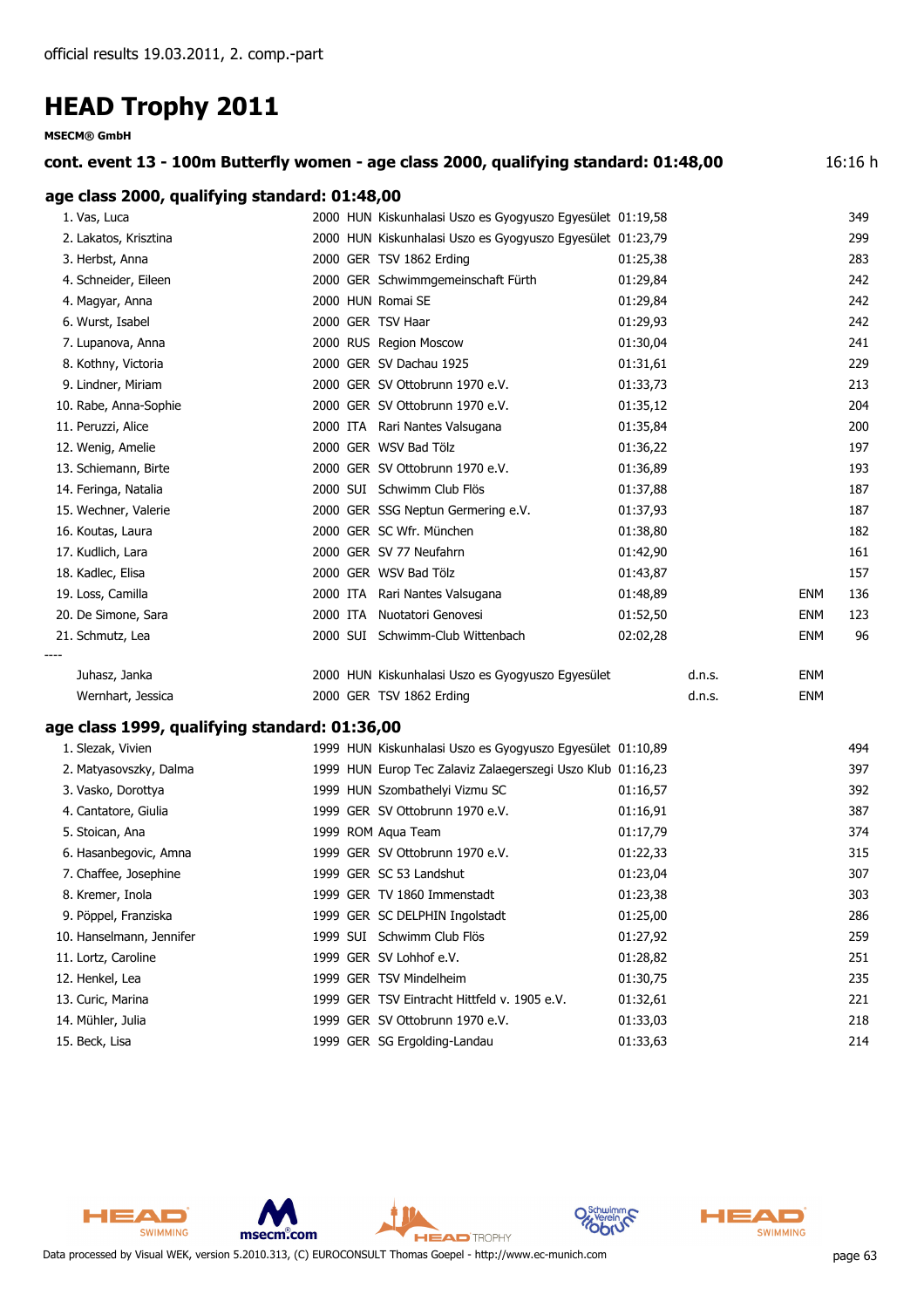**MSECM® GmbH**

| cont. event 13 - 100m Butterfly women - age class 1999, qualifying standard: 01:36,00 |                                                             |          |            | 16:16 h |
|---------------------------------------------------------------------------------------|-------------------------------------------------------------|----------|------------|---------|
| 16. Menzel, Jule                                                                      | 1999 GER TSV 1862 Erding                                    | 01:34,72 |            | 207     |
| 17. Hohenschläger, Elke                                                               | 1999 GER SG Ergolding-Landau                                | 01:35,10 |            | 204     |
| 18. Ruf, Sarah                                                                        | 1999 GER SV Lohhof e.V.                                     | 01:36,74 | <b>ENM</b> | 194     |
| 19. Epp, Salome                                                                       | 1999 SUI Schwimm Club Flös                                  | 01:41,20 | <b>ENM</b> | 169     |
| 20. Godau, Franziska                                                                  | 1999 GER SSG Neptun Germering e.V.                          | 01:41,21 | <b>ENM</b> | 169     |
| 21. Patella, Noemi                                                                    | 1999 ITA Nuotatori Genovesi                                 | 01:50,06 | <b>ENM</b> | 132     |
| 22. Marti, Vanessa                                                                    | 1999 SUI Schwimm-Club Wittenbach                            | 01:55,61 | <b>ENM</b> | 114     |
| Wieczorek, Anna Lena                                                                  | 1999 GER SB Bayern 07                                       | d.n.s.   | <b>ENM</b> |         |
| age class 1998, qualifying standard: 01:33,00                                         |                                                             |          |            |         |
| 1. Dudar, Kata                                                                        | 1998 HUN Europ Tec Zalaviz Zalaegerszegi Uszo Klub 01:13,56 |          |            | 442     |
| 2. Grado, Ilaria                                                                      | 1998 ITA Nuotatori Genovesi                                 | 01:14,86 |            | 419     |
| 3. Sommer, Tanja                                                                      | 1998 GER SSG Neptun Germering e.V.                          | 01:15,74 |            | 405     |
| 4. Schenk, Johanna                                                                    | 1998 GER TSG Backnang                                       | 01:15,81 |            | 404     |
| 5. Titze, Caroline                                                                    | 1998 GER SV Lohhof e.V.                                     | 01:15,90 |            | 402     |
| 6. Paul, Geraldine                                                                    | 1998 SUI Region Ostschweiz                                  | 01:16,65 |            | 391     |
| 7. Wenig, Leonie                                                                      | 1998 GER WSV Bad Tölz                                       | 01:17,54 |            | 377     |
| 8. Cotinghiu, Iulia                                                                   | 1998 ROM Aqua Team                                          | 01:17,96 |            | 371     |
| 9. D hondt, Debora                                                                    | 1998 SUI Region Ostschweiz                                  | 01:18,51 |            | 364     |
| 10. Borst, Paula                                                                      | 1998 GER TSV 1860 Rosenheim                                 | 01:18,96 |            | 357     |
| 11. Wolf, Fabiana                                                                     | 1998 GER SC Prinz Eugen - München                           | 01:22,50 |            | 313     |
| 12. Kononova, Maria                                                                   | 1998 RUS Extreme fitness athletics                          | 01:22,73 |            | 311     |
| 13. Preissegger, Eileen                                                               | 1998 AUT TS Dornbirn Schwimmen                              | 01:26,92 |            | 268     |
| 14. Benzinger, Antonia                                                                | 1998 GER PSV-Eichstätt                                      | 01:27,08 |            | 266     |
| 15. Grüter, Lara                                                                      | 1998 SUI Schwimmclub Kreuzlingen                            | 01:28,16 |            | 257     |
| 16. Varesco, Larisa                                                                   | 1998 ITA Rari Nantes Valsugana                              | 01:30,34 |            | 238     |
| 17. Müller, Christine                                                                 | 1998 GER SV Arnbruck                                        | 01:33,28 | <b>ENM</b> | 217     |
| 18. Laposani, Francesca                                                               | 1998 ITA Nuotatori Genovesi                                 | 01:34,76 | <b>ENM</b> | 207     |
| 19. Benzinger, Francesca                                                              | 1998 GER PSV-Eichstätt                                      | 01:35,34 | <b>ENM</b> | 203     |
| 20. Kuntz, Sara-Viola                                                                 | 1998 GER TSV Hohenbrunn-Riemerling                          | 01:35,83 | <b>ENM</b> | 200     |
| 21. Eckert, Ramona                                                                    | 1998 GER SV Dachau 1925                                     | 01:37,07 | <b>ENM</b> | 192     |
| Juhasz, Adel                                                                          | 1998 HUN Kiskunhalasi Uszo es Gyogyuszo Egyesület           | d.n.s.   | <b>ENM</b> |         |
| Mulas, Cristina                                                                       | 1998 GER SV Ottobrunn 1970 e.V.                             | d.n.s.   | <b>ENM</b> |         |
| age class 1997, qualifying standard: 01:28,00                                         |                                                             |          |            |         |
| 1. Siebrecht, Emiliy                                                                  | 1997 GER TSV Hohenbrunn-Riemerling                          | 01:08,34 |            | 551     |
| 2. Baerens, Antonia                                                                   | 1997 GER TSV Hohenbrunn-Riemerling                          | 01:10,22 |            | 508     |
| 3. Stoffel, Svenja                                                                    | 1997 SUI Region Ostschweiz                                  | 01:11,39 |            | 484     |
| 4. Siebrecht, Lara                                                                    | 1997 GER TSV Hohenbrunn-Riemerling                          | 01:12,14 |            | 469     |
| 5. Steber, Christina                                                                  | 1997 GER VfL Kaufering e.V.                                 | 01:12,70 |            | 458     |
| 6. Gartmann, Alexandra                                                                | 1997 SUI Region Ostschweiz                                  | 01:14,21 |            | 431     |





C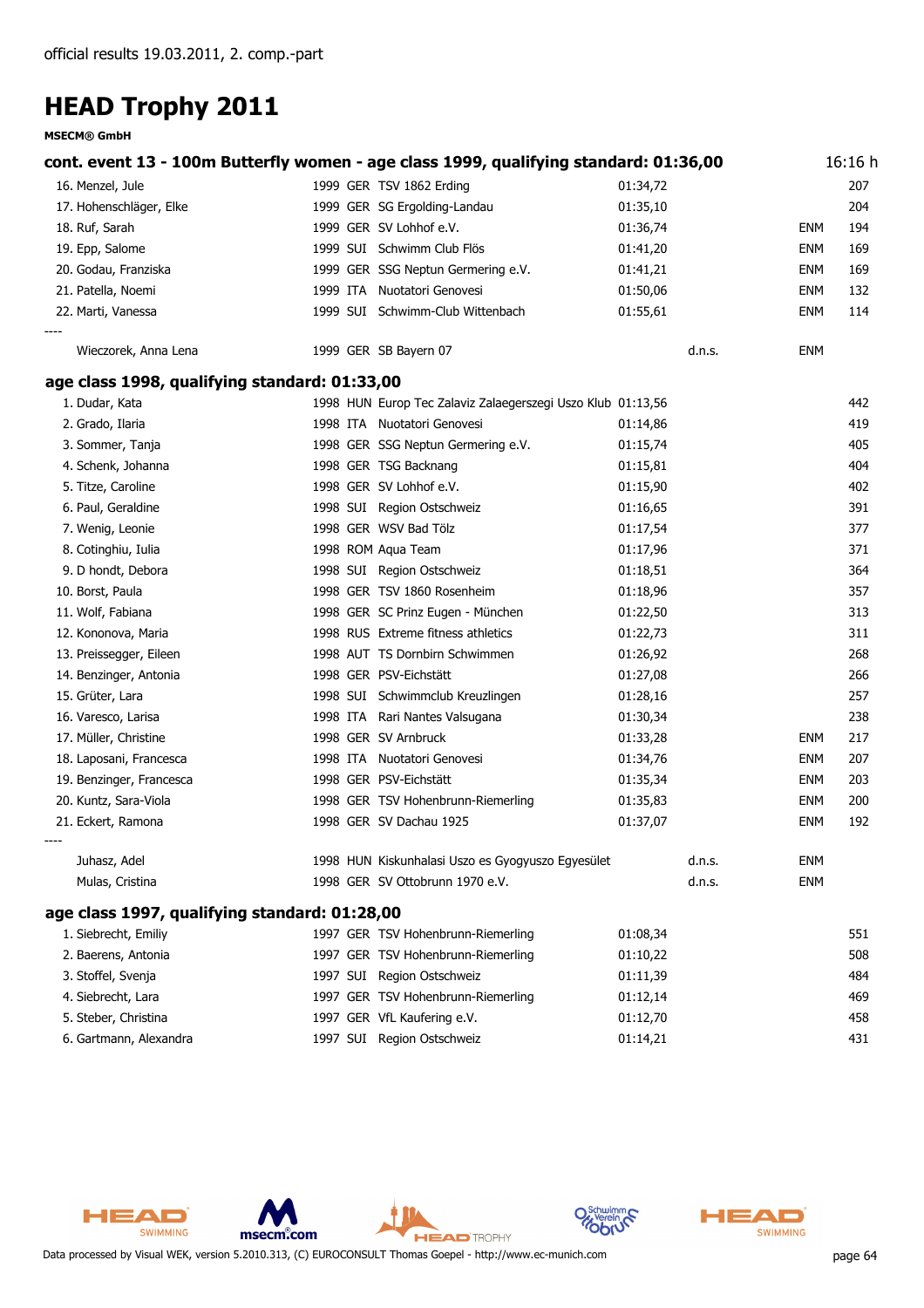| cont. event 13 - 100m Butterfly women - age class 1997, qualifying standard: 01:28,00 |                                      |          |            | 16:16 h |
|---------------------------------------------------------------------------------------|--------------------------------------|----------|------------|---------|
| 7. Spreng, Katharina Maria                                                            | 1997 GER SC DELPHIN Ingolstadt       | 01:14,23 |            | 430     |
| 8. Kosir, Manca                                                                       | 1997 SLO Plavalni klub Triglav Kranj | 01:15,23 |            | 413     |
| 9. De Simone, Alessia                                                                 | 1997 ITA Nuotatori Genovesi          | 01:15,48 |            | 409     |
| 10. Soyer, Veronika                                                                   | 1997 GER TSV Hohenbrunn-Riemerling   | 01:16,71 |            | 390     |
| 11. Weisbrod, Pauline                                                                 | 1997 GER SC DELPHIN Ingolstadt       | 01:19,31 |            | 353     |
| 12. Hollinger, Nina                                                                   | 1997 SUI Region Ostschweiz           | 01:19,77 |            | 347     |
| 13. Ulbrich, Sabrina                                                                  | 1997 GER SC 53 Landshut              | 01:22,38 |            | 315     |
| 14. Soklie, Marija                                                                    | 1997 SLO Plavalni klub Triglav Kranj | 01:24,60 |            | 290     |
| 15. Wiedemann, Michelle                                                               | 1997 GER TSV Mindelheim              | 01:24,97 |            | 287     |
| 16. Bönig, Emma                                                                       | 1997 GER SG Stadtwerke München       | 01:34,75 | <b>ENM</b> | 207     |
| Cara, Axelle                                                                          | 1997 GER SV Ottobrunn 1970 e.V.      | d.n.f.   | ENM        |         |
| age class 1996, qualifying standard: 01:23,00                                         |                                      |          |            |         |
| 1. Stein, Rika Franziska                                                              | 1996 GER SSV Ulm 1846                | 01:06,26 |            | 605     |
| 2. El-Sibay, Vivienne                                                                 | 1996 GER SG Stadtwerke München       | 01:09,55 |            | 523     |
| 3. Huthmacher, Susanne                                                                | 1996 GER TSG Backnang                | 01:10,80 |            | 496     |
| 4. Fasce, Marta                                                                       | 1996 ITA Nuotatori Genovesi          | 01:13,81 |            | 438     |
| 5. Schelzel, Jana                                                                     | 1996 GER TSG Backnang                | 01:14,11 |            | 432     |
| 6. Henninger, Robin-Ann                                                               | 1996 GER SC 53 Landshut              | 01:14,53 |            | 425     |
| 7. Nimmerfroh, Franziska                                                              | 1996 GER VfL Kaufering e.V.          | 01:15,85 |            | 403     |
| 8. Gross, Vanessa                                                                     | 1996 GER Schwimmgemeinschaft Fürth   | 01:16,02 |            | 401     |
| 9. Arany, Viktoria                                                                    | 1996 HUN Oroshaza Uszo Egyesulet     | 01:16,03 |            | 400     |
| 10. Herle, Livia                                                                      | 1996 GER SC DELPHIN Ingolstadt       | 01:16,21 |            | 398     |
| 11. Reichelt, Daniela                                                                 | 1996 GER DJK Sportbund München       | 01:16,68 |            | 390     |
| 12. Winsauer, Martina                                                                 | 1996 AUT TS Dornbirn Schwimmen       | 01:16,71 |            | 390     |
| 13. Pohlmann, Katharina                                                               | 1996 GER MTV 1862 Pfaffenhofen       | 01:16,84 |            | 388     |
| 14. Salmen, Kerstin                                                                   | 1996 GER SC 53 Landshut              | 01:19,71 |            | 347     |
| 15. Lehrer, Kirsten                                                                   | 1996 GER SC DELPHIN Ingolstadt       | 01:20,27 |            | 340     |
| 16. Rupprecht, Amelie                                                                 | 1996 GER SC DELPHIN Ingolstadt       | 01:20,51 |            | 337     |
| 16. Magerl, Julia                                                                     | 1996 GER Schwimmgemeinschaft Fürth   | 01:20,51 |            | 337     |
| 18. Braun, Julia                                                                      | 1996 GER SV Grafing Ebersberg        | 01:21,18 |            | 329     |
| 19. Dandrea, Giulia                                                                   | 1996 ITA Rari Nantes Valsugana       | 01:23,43 | ENM        | 303     |
| 20. Scupin, Pauline                                                                   | 1996 GER Team Buron Kaufbeuren       | 01:23,54 | <b>ENM</b> | 302     |
| 21. Huber, Tamara                                                                     | 1996 SUI Schwimm-Club Wittenbach     | 01:23,68 | <b>ENM</b> | 300     |
| 22. Hohenschläger, Tina                                                               | 1996 GER SG Ergolding-Landau         | 01:23,78 | <b>ENM</b> | 299     |
| 23. Waider, Sophia                                                                    | 1996 GER SV Lohhof e.V.              | 01:24,50 | <b>ENM</b> | 292     |
| Hrobat, Marusa                                                                        | 1996 SLO Plavalni klub Triglav Kranj | d.n.s.   | ENM        |         |
| Ricolli, Martina                                                                      | 1996 ITA ETRURIA NUOTO               | d.n.s.   | ENM        |         |
| Neubauer, Marina                                                                      | 1996 SUI Schwimm Club Flös           | d.n.s.   | <b>ENM</b> |         |



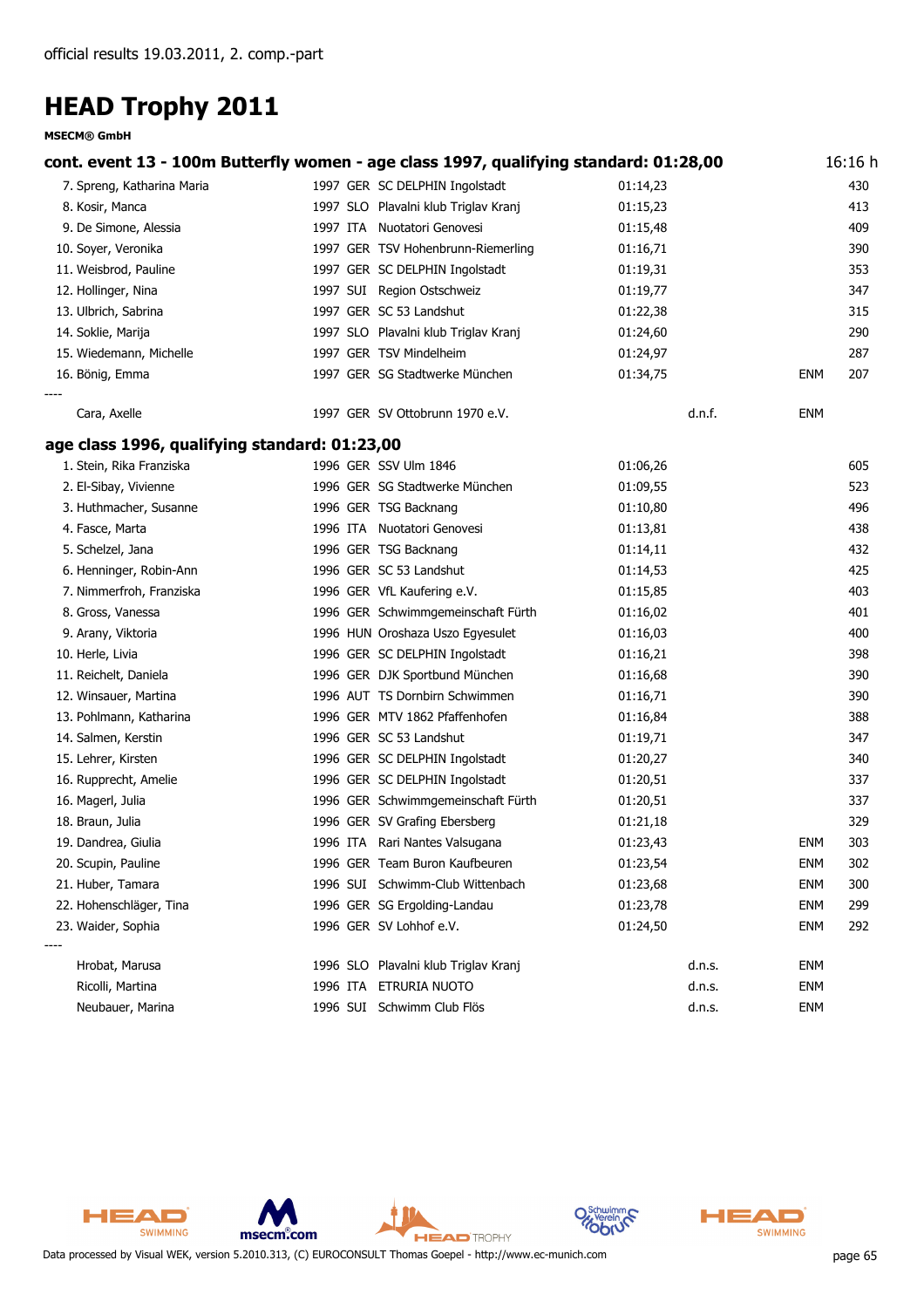| MSECM® GMDH                                          |                                                                                       |          |            |         |
|------------------------------------------------------|---------------------------------------------------------------------------------------|----------|------------|---------|
|                                                      | cont. event 13 - 100m Butterfly women - age class 1995, qualifying standard: 01:22,00 |          |            | 16:16 h |
| age class 1995, qualifying standard: 01:22,00        |                                                                                       |          |            |         |
| 1. Klopfer, Karin                                    | 1995 GER TSV Hohenbrunn-Riemerling                                                    | 01:11,04 |            | 491     |
| 2. Sommer, Karina                                    | 1995 GER SSG Neptun Germering e.V.                                                    | 01:11,47 |            | 482     |
| 3. Müller, Nicole                                    | 1995 GER SC DELPHIN Ingolstadt                                                        | 01:11,97 |            | 472     |
| 4. Vetter, Franziska                                 | 1995 GER TSG Backnang                                                                 | 01:12,06 |            | 470     |
| 5. Boocock, Theresa                                  | 1995 GER TSV Hohenbrunn-Riemerling                                                    | 01:14,16 |            | 431     |
| 6. Gehrmann, Fabienne                                | 1995 GER TSV Hohenbrunn-Riemerling                                                    | 01:16,32 |            | 396     |
| 7. Wenger, Christina                                 | 1995 GER TSV Neuburg                                                                  | 01:18,62 |            | 362     |
| 8. Rottler, Katharina                                | 1995 GER SC DELPHIN Ingolstadt                                                        | 01:19,52 |            | 350     |
| 9. Steiger, Seraina                                  | 1995 SUI Schwimmklub Widnau                                                           | 01:20,62 |            | 336     |
| 10. Gurander, Elin                                   | 1995 GER SV Lohhof e.V.                                                               | 01:21,95 |            | 320     |
| 11. Rigatelli, Genny                                 | 1995 ITA Rari Nantes Valsugana                                                        | 01:23,13 | <b>ENM</b> | 306     |
| 12. Nordgauer, Lisa                                  | 1995 GER TSV Hohenbrunn-Riemerling                                                    | 01:23,24 | <b>ENM</b> | 305     |
| 13. Blatter, Cheyenne                                | 1995 SUI Startgemeinschaft Berner Oberland                                            | 01:23,82 | <b>ENM</b> | 299     |
| age class 1994, qualifying standard: 01:20,00        |                                                                                       |          |            |         |
| 1. Hegyi, Zsanett                                    | 1994 HUN Szombathelyi Vizmu SC                                                        | 01:06,13 |            | 609     |
| 2. Baerens, Teresa                                   | 1994 GER TSV Hohenbrunn-Riemerling                                                    | 01:07,35 |            | 576     |
| 3. Godenzi, Laura                                    | 1994 SUI Region Ostschweiz                                                            | 01:08,62 |            | 545     |
| 4. Steger, Anika                                     | 1994 GER SC DELPHIN Ingolstadt                                                        | 01:14,56 |            | 425     |
| 5. Vojna, Jacqueline                                 | 1994 GER TSV 1860 Rosenheim                                                           | 01:16,00 |            | 401     |
| 6. Hummer, Aline                                     | 1994 SUI Schwimmclub Kreuzlingen                                                      | 01:17,01 |            | 385     |
| 7. Cellai, Greta                                     | 1994 ITA ETRURIA NUOTO                                                                | 01:17,44 |            | 379     |
| 8. Hämmerle, Inga                                    | 1994 GER SSV Weingarten                                                               | 01:17,65 |            | 376     |
| 9. Lannert, Larissa                                  | 1994 GER SC Prinz Eugen - München                                                     | 01:21,22 | <b>ENM</b> | 328     |
| 10. Werder, Laurence                                 | 1994 SUI Startgemeinschaft Berner Oberland                                            | 01:23,22 | <b>ENM</b> | 305     |
| 11. Deiger, Nina                                     | 1994 GER TV 1864 Altötting                                                            | 01:30,95 | <b>ENM</b> | 234     |
| 12. Widmaier, Melissa                                | 1994 SUI Schwimm-Club Wittenbach                                                      | 01:33,34 | <b>ENM</b> | 216     |
| age class 1992 / 1993, qualifying standard: 01:18,00 |                                                                                       |          |            |         |
| 1. Szekeres, Dorina                                  | 1992 HUN Europ Tec Zalaviz Zalaegerszegi Uszo Klub 01:05,71                           |          |            | 620     |
| 2. Stamm, Lisa                                       | 1992 SUI Region Ostschweiz                                                            | 01:08,10 |            | 557     |
| 3. Schweiger, Katharina                              | 1993 GER TSV Hohenbrunn-Riemerling                                                    | 01:12,11 |            | 469     |
| 4. Zillner, Julia                                    | 1993 GER Schwimmverein Augsburg 1911 e.V.                                             | 01:12,40 |            | 464     |
| 5. Schlachta, Johanna                                | 1993 GER SG Stadtwerke München                                                        | 01:12,41 |            | 464     |
| 6. Smolej, Tadeja                                    | 1993 SLO Plavalni klub Triglav Kranj                                                  | 01:15,42 |            | 410     |
| 7. Reichardt, Rebecca                                | 1993 GER SSV Weingarten                                                               | 01:17,06 |            | 385     |
| 8. Weber, Stefanie                                   | 1993 GER SSG Neptun Germering e.V.                                                    | 01:17,46 |            | 379     |
| 9. Mößmer, Manuela                                   | 1993 GER WSV Bad Tölz                                                                 | 01:23,88 | ENM        | 298     |
| 10. Himmer, Anna                                     | 1993 GER VfvS München e.V.                                                            | 01:31,05 | <b>ENM</b> | 233     |
| Hassler, Julia                                       | 1993 SUI Region Ostschweiz                                                            | d.n.s.   | <b>ENM</b> |         |

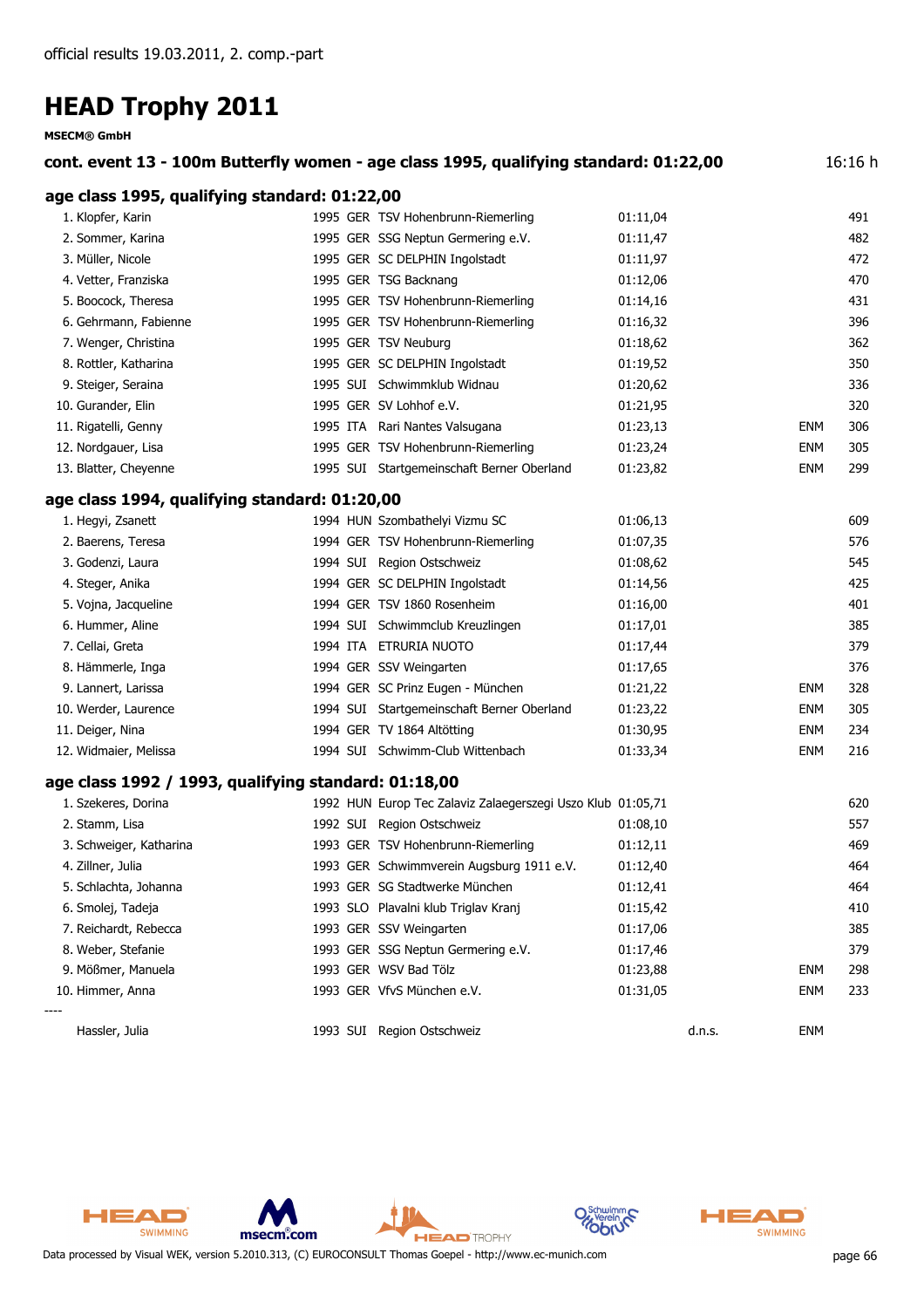**MSECM® GmbH**

| 01:17,00          | cont. event 13 - 100m Butterfly women - age class 1991 and older, qualifying standard: |           |            |  |  |  |
|-------------------|----------------------------------------------------------------------------------------|-----------|------------|--|--|--|
|                   | age class 1991 and older, qualifying standard: 01:17,00                                |           |            |  |  |  |
| 1. Hanz, Anja     | 1975 GER SG Stadtwerke München                                                         | 01:09.22  | 531        |  |  |  |
| O Dealer Detailer | $1000 \, \text{CFD} \cdot 1 \cdot \text{C} \cdot \text{D}$                             | 0.1.00.00 | <b>-20</b> |  |  |  |

|       | 2. Barth, Patricia   |  | 1990 GER 1. SC Ravensburg                 | 01:09.69 |        |            | 520 |
|-------|----------------------|--|-------------------------------------------|----------|--------|------------|-----|
|       | 3. Miller, Kathrin   |  | 1990 GER Schwimmverein Augsburg 1911 e.V. | 01:10,41 |        |            | 504 |
|       | 4. Flügel, Sonja     |  | 1983 GER Schwimmverein Augsburg 1911 e.V. | 01:14,78 |        |            | 421 |
|       | 5. Glaiter, Tanja    |  | 1988 GER DJK Sportbund München            | 01:14,94 |        |            | 418 |
|       | 6. Lewerenz, Jessica |  | 1989 GER SG Stadtwerke München            | 01:15,91 |        |            | 402 |
|       | 7. Dörries, Susanne  |  | 1990 GER Team Buron Kaufbeuren            | 01:22.91 |        | <b>ENM</b> | 309 |
| $---$ |                      |  |                                           |          |        |            |     |
|       | Aicher, Martina      |  | 1981 GER VfL Kaufering e.V.               |          | d.n.s. | ENM        |     |

### **event 14 - 100m Butterfly men**

| <b>MR</b>          | 28.03.2009             | Dietrich, Johannes                            |                                                            | <b>GER</b> | 00:54,65 | Munich (GER) |            |     |
|--------------------|------------------------|-----------------------------------------------|------------------------------------------------------------|------------|----------|--------------|------------|-----|
|                    |                        | age class 2001, qualifying standard: 01:58,00 |                                                            |            |          |              |            |     |
|                    | 1. Marti, Christian    |                                               | 2001 SUI Schwimm-Club Wittenbach                           |            | 01:42,33 |              |            | 115 |
|                    | 2. Zeitler, Julian     |                                               | 2001 GER SV Ottobrunn 1970 e.V.                            |            | 01:50,14 |              |            | 92  |
|                    | 3. Müller, Tobias      |                                               | 2001 SUI Schwimm-Club Wittenbach                           |            | 02:07,60 |              | <b>ENM</b> | 59  |
|                    |                        | age class 2000, qualifying standard: 01:48,00 |                                                            |            |          |              |            |     |
|                    | 1. Nagy, Andras        |                                               | 2000 HUN Kiskunhalasi Uszo es Gyogyuszo Egyesület 01:20,09 |            |          |              |            | 240 |
|                    | 2. Molnar, Marcell     |                                               | 2000 HUN Szombathelyi Vizmu SC                             |            | 01:21,08 |              |            | 231 |
|                    | 3. Wenk, Sebastian     |                                               | 2000 GER SG Stadtwerke München                             |            | 01:24,21 |              |            | 207 |
|                    | 4. Serban, Bogdan      |                                               | 2000 ROM Aqua Team                                         |            | 01:26,98 |              |            | 187 |
|                    | 5. Stadler, Maximilian |                                               | 2000 GER SSG Neptun Germering e.V.                         |            | 01:29,71 |              |            | 171 |
|                    | 6. Ulbrich, Tobias     |                                               | 2000 GER SC 53 Landshut                                    |            | 01:33,94 |              |            | 149 |
|                    | 7. Krewer, Elija       |                                               | 2000 GER SB Bayern 07                                      |            | 01:39,22 |              |            | 126 |
| 8. Vasile, Vlad    |                        |                                               | 2000 ROM Aqua Team                                         |            | 01:41,21 |              |            | 119 |
|                    | Schepp, Moritz         |                                               | 2000 GER SV Ottobrunn 1970 e.V.                            |            |          | d.n.s.       | <b>ENM</b> |     |
|                    |                        | age class 1999, qualifying standard: 01:35,00 |                                                            |            |          |              |            |     |
|                    | 1. Barta, Marton       |                                               | 1999 HUN Szombathelyi Vizmu SC                             |            | 01:13,58 |              |            | 310 |
|                    | 2. Fabriczius, Laszlo  |                                               | 1999 HUN Szombathelyi Vizmu SC                             |            | 01:13,97 |              |            | 305 |
|                    | 3. Rozman, Matjaz      |                                               | 1999 SLO Sportno Drustvo Delfin                            |            | 01:16,35 |              |            | 277 |
|                    | 4. Nemeth, Balint      |                                               | 1999 HUN Szombathelyi Vizmu SC                             |            | 01:18,99 |              |            | 250 |
|                    | 5. Arnold, Julius      |                                               | 1999 GER SV Ottobrunn 1970 e.V.                            |            | 01:22,96 |              |            | 216 |
|                    | 6. Bonea, Sabin        |                                               | 1999 ROM Aqua Team                                         |            | 01:23,12 |              |            | 215 |
|                    | 7. Barts, Lukas        |                                               | 1999 SUI Schwimm-Club Wittenbach                           |            | 01:24,23 |              |            | 206 |
|                    | 8. Orth, Wolfgang      |                                               | 1999 GER Team Buron Kaufbeuren                             |            | 01:28,32 |              |            | 179 |
|                    | 9. Rossa, Andreas      | 1999                                          | GER SV Ottobrunn 1970 e.V.                                 |            | 01:30,83 |              |            | 165 |
| 10. Miller, Fabian |                        |                                               | 1999 GER TSV 1909 Gersthofen                               |            | 01:30,95 |              |            | 164 |

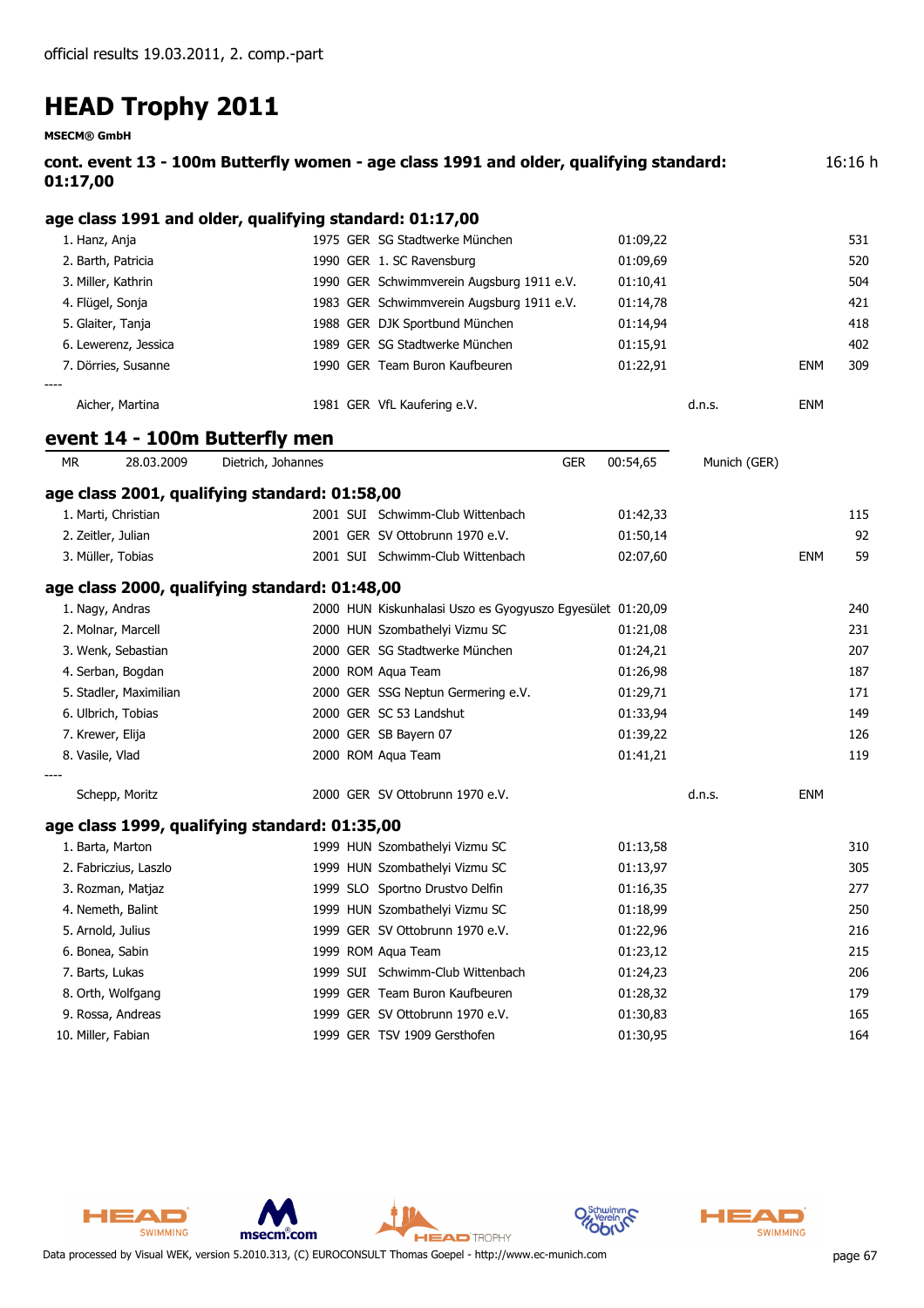|                                               | cont. event 14 - 100m Butterfly men - age class 1999, qualifying standard: 01:35,00 |          |            | 16:47 h |
|-----------------------------------------------|-------------------------------------------------------------------------------------|----------|------------|---------|
| 11. Rendic, Davor                             | 1999 SLO Sportno Drustvo Delfin                                                     | 01:32,72 |            | 155     |
| 12. Bürger, Jan                               | 1999 GER SC Wfr. München                                                            | 01:34,96 |            | 144     |
| 13. Toscan, Fabio                             | 1999 SUI Schwimm-Club Wittenbach                                                    | 01:41,02 | ENM        | 119     |
| 14. Firnges, Fynn                             | 1999 GER SV Ottobrunn 1970 e.V.                                                     | 01:46,35 | <b>ENM</b> | 102     |
| Rudolf, Dominic                               | 1999 SUI Schwimm Club Flös                                                          | d.n.s.   | <b>ENM</b> |         |
| Schillling, Felix                             | 1999 SUI Schwimm Club Flös                                                          | d.n.s.   | <b>ENM</b> |         |
| age class 1998, qualifying standard: 01:32,00 |                                                                                     |          |            |         |
| 1. Boccato, Fabio                             | 1998 SUI Schwimm-Club Wittenbach                                                    | 01:13,25 |            | 314     |
| 2. Peter, Vass                                | 1998 HUN Celldömölki VVSE                                                           | 01:16,14 |            | 280     |
| 3. Gornik, Aljaz                              | 1998 SLO Sportno Drustvo Delfin                                                     | 01:16,34 |            | 277     |
| 4. Graf, Luc                                  | 1998 SUI Startgemeinschaft Berner Oberland                                          | 01:16,90 |            | 271     |
| 5. Lindner, Mark                              | 1998 GER SV Ottobrunn 1970 e.V.                                                     | 01:18,10 |            | 259     |
| 6. Schmid, Toni                               | 1998 GER SG Ergolding-Landau                                                        | 01:21,18 |            | 231     |
| 7. Gornik, Tilen                              | 1998 SLO Sportno Drustvo Delfin                                                     | 01:21,54 |            | 228     |
| 8. Henschel, Eric Florian                     | 1998 GER TSV Hohenbrunn-Riemerling                                                  | 01:24,68 |            | 203     |
| 9. Herdeg, Tobias                             | 1998 GER SC Wfr. München                                                            | 01:26,78 |            | 189     |
| 10. Primke, Fabian                            | 1998 GER SV Ottobrunn 1970 e.V.                                                     | 01:28,37 |            | 179     |
| 11. Manser, Raffael                           | 1998 SUI Schwimm-Club Wittenbach                                                    | 01:30,95 |            | 164     |
| age class 1997, qualifying standard: 01:25,00 |                                                                                     |          |            |         |
| 1. Schlachta, Tim                             | 1997 GER SG Stadtwerke München                                                      | 01:06,96 |            | 411     |
| 2. Kuhn, Valentin                             | 1997 GER SG Stadtwerke München                                                      | 01:09,88 |            | 362     |
| 3. Basic, Gasper                              | 1997 SLO Sportno Drustvo Delfin                                                     | 01:09,91 |            | 361     |
| 4. Caturegli, Filippo                         | 1997 ITA ETRURIA NUOTO                                                              | 01:11,23 |            | 342     |
| 5. Schneider, Alexander                       | 1997 GER Schwimmverein Augsburg 1911 e.V.                                           | 01:11,80 |            | 334     |
| 6. Simion, Vlad                               | 1997 ROM Aqua Team                                                                  | 01:12,02 |            | 331     |
| 7. Nolte, Lars Henrik                         | 1997 GER SG Stadtwerke München                                                      | 01:13,32 |            | 313     |
| 8. Scharov, Daniel                            | 1997 SUI Startgemeinschaft Berner Oberland                                          | 01:13,36 |            | 313     |
| 9. Haller, Nico                               | 1997 GER Schwimmclub Regensburg                                                     | 01:14,91 |            | 294     |
| 10. Yudintsev, Artemiy                        | 1997 RUS Region Moscow                                                              | 01:15,34 |            | 289     |
| 11. Diepold, Simon                            | 1997 GER SC DELPHIN Ingolstadt                                                      | 01:15,48 |            | 287     |
| 12. Hofbauer, Rafael                          | 1997 GER WSV Bad Tölz                                                               | 01:16,61 |            | 275     |
| 13. Schweiger, Magnus                         | 1997 GER TSV Hohenbrunn-Riemerling                                                  | 01:17,17 |            | 269     |
| 14. Reinfeld, Uli                             | 1997 GER SC DELPHIN Ingolstadt                                                      | 01:17,93 |            | 261     |
| 15. Loss, Nicholas                            | 1997 ITA Rari Nantes Valsugana                                                      | 01:18,06 |            | 259     |
| 16. Kink, Florian                             | 1997 GER SV 77 Neufahrn                                                             | 01:20,00 |            | 241     |
| 17. Würth, Isaac                              | 1997 SUI Schwimm-Club Wittenbach                                                    | 01:24,22 |            | 206     |
| age class 1996, qualifying standard: 01:18,00 |                                                                                     |          |            |         |
| 1. Winter, Pascal                             | 1996 GER SC Prinz Eugen - München                                                   | 01:00,01 |            | 572     |
| 2. Zeidler, Oliver                            | 1996 GER SC Prinz Eugen - München                                                   | 01:02,95 |            | 495     |
| 3. Gleichauf, Patrick                         | 1996 GER 1. SC Ravensburg                                                           | 01:04,12 |            | 469     |



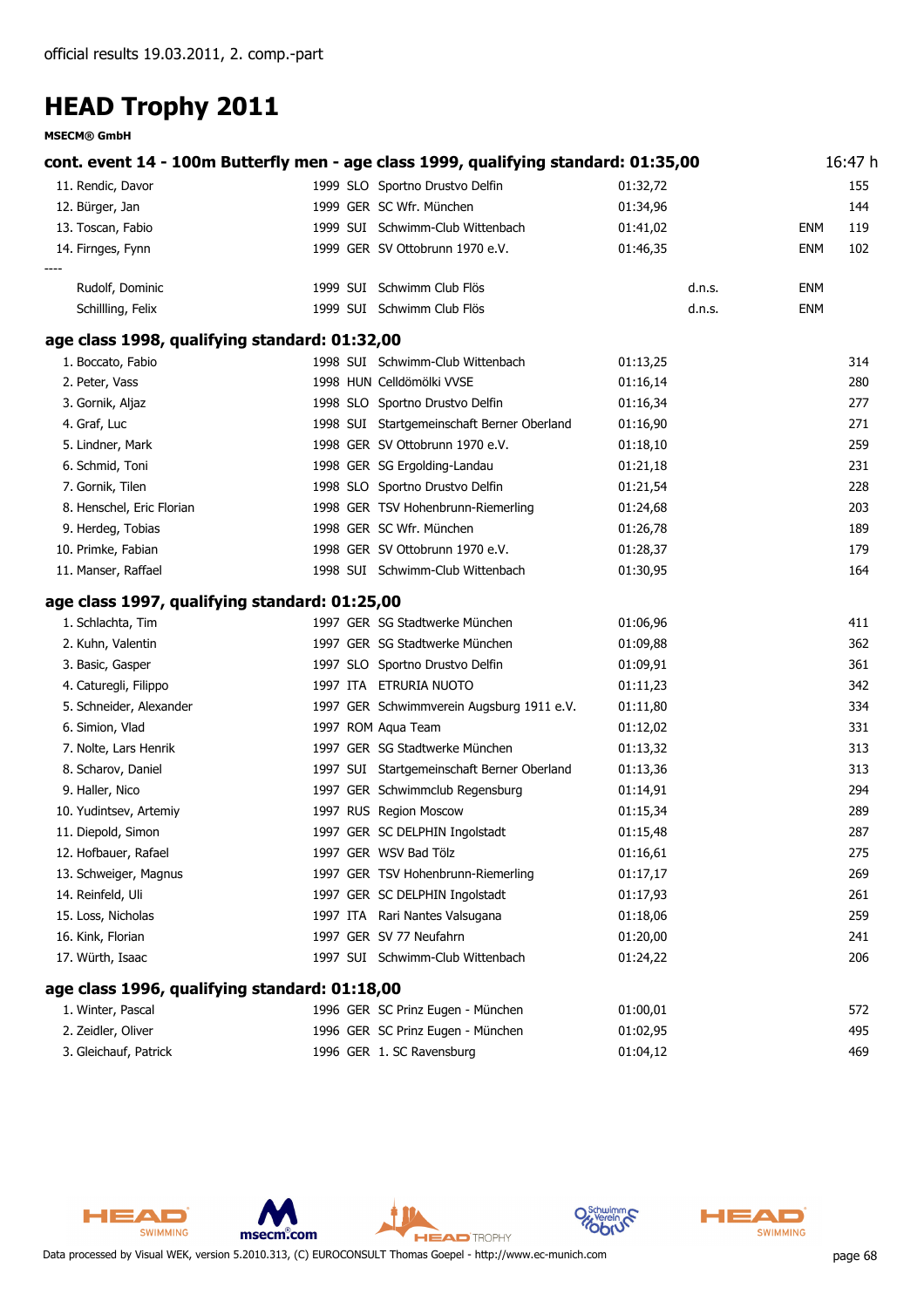#### **MSECM® GmbH**

| cont. event 14 - 100m Butterfly men - age class 1996, qualifying standard: 01:18,00 |                                            |          |            | 16:47 h |
|-------------------------------------------------------------------------------------|--------------------------------------------|----------|------------|---------|
| 4. Schmid, Aleksi                                                                   | 1996 SUI Schwimmclub Kreuzlingen           | 01:04,65 |            | 457     |
| 5. Petek, Zan                                                                       | 1996 SLO Plavalni klub Triglav Kranj       | 01:06,95 |            | 412     |
| 6. Fleckenstein, Ludwig                                                             | 1996 GER DJK Sportbund München             | 01:08,38 |            | 386     |
| 7. Anghel, Mihai                                                                    | 1996 ROM Aqua Team                         | 01:08,69 |            | 381     |
| 8. Mayer, Moritz                                                                    | 1996 GER SG Stadtwerke München             | 01:09,33 |            | 371     |
| 9. Mayer, Moritz                                                                    | 1996 GER SC DELPHIN Ingolstadt             | 01:09,63 |            | 366     |
| 10. Bachi, Yuri                                                                     | 1996 ITA ETRURIA NUOTO                     | 01:10,16 |            | 358     |
| 11. Gonser, Lukas                                                                   | 1996 GER TSG Backnang                      | 01:10,96 |            | 346     |
| 12. Zinsmeister, Fabian                                                             | 1996 GER SC DELPHIN Ingolstadt             | 01:12,18 |            | 328     |
| 13. Papiri, Luca                                                                    | 1996 ITA Nuotatori Genovesi                | 01:12,37 |            | 326     |
| 14. Sammüller, Florian                                                              | 1996 GER SG Nordoberpfalz                  | 01:13,49 |            | 311     |
| 15. Gubser, Tobias                                                                  | 1996 SUI Schwimm Club Flös                 | 01:14,71 |            | 296     |
| 16. Bonnet, Pierre                                                                  | 1996 GER SG Stadtwerke München             | 01:16,64 |            | 274     |
| 17. Czerweny, Franz                                                                 | 1996 GER WSV Bad Tölz                      | 01:18,71 | <b>ENM</b> | 253     |
| 18. Wendler, Alexander                                                              | 1996 GER SG Stadtwerke München             | 01:22,57 | <b>ENM</b> | 219     |
| 19. Halm, Jakob                                                                     | 1996 GER WSV Bad Tölz                      | 01:23,59 | <b>ENM</b> | 211     |
| Huch, Paul, David                                                                   | 1996 GER SC DELPHIN Ingolstadt             | d.n.s.   | <b>ENM</b> |         |
| Waldmeier, Oliver                                                                   | 1996 SUI Region Ostschweiz                 | d.n.s.   | <b>ENM</b> |         |
| Dönmez, Alper-Sedat                                                                 | 1996 GER SG Stadtwerke München             | d.n.s.   | <b>ENM</b> |         |
| withdrawn.                                                                          |                                            |          |            |         |
| age class 1995, qualifying standard: 01:16,00                                       |                                            |          |            |         |
| 1. Dubsky, Marek                                                                    | 1995 CZE KSP Kladno                        | 01:04,54 |            | 459     |
| 2. Vogler, Nico                                                                     | 1995 GER SC Prinz Eugen - München          | 01:05,76 |            | 434     |
| 3. Müller, Alexander                                                                | 1995 SUI Startgemeinschaft Berner Oberland | 01:05,89 |            | 432     |
| 4. Soos, Adrian                                                                     | 1995 SLO PK Olimpija                       | 01:05,99 |            | 430     |
| 5. Istvan, Vass                                                                     | 1995 HUN Celldömölki VVSE                  | 01:06,78 |            | 415     |
| 6. Miller, Daniel                                                                   | 1995 GER TV 1860 Immenstadt                | 01:07,03 |            | 410     |

| age class 1994, qualifying standard: 01:14,00 |          |                                 |          |        |     |  |  |  |
|-----------------------------------------------|----------|---------------------------------|----------|--------|-----|--|--|--|
| Cerrai, Michele                               | 1995 ITA | ETRURIA NUOTO                   |          | d.n.s. | ENM |  |  |  |
| 15. Potocar, Jure<br>----                     |          | 1995 SLO Sportno Drustvo Delfin | 01:15,21 |        | 290 |  |  |  |
| 14. Riedl, Matthias                           |          | 1995 GER SC Wfr. München        | 01:12,18 |        | 328 |  |  |  |
| 13. Ohlmann, Kilian                           |          | 1995 GER Team Buron Kaufbeuren  | 01:11,93 |        | 332 |  |  |  |
| 12. Baierl, Moritz                            |          | 1995 GER Team Buron Kaufbeuren  | 01:10,74 |        | 349 |  |  |  |
| 11. Koltermann, Wilhelm                       |          | 1995 GER SG Stadtwerke München  | 01:10,17 |        | 357 |  |  |  |
| 10. Brühlmann, Leo                            |          | 1995 SUI Region Ostschweiz      | 01:09,88 |        | 362 |  |  |  |
| 9. Horvath, Jeffrey                           |          | 1995 GER TSV 1862 Grafenau      | 01:08,79 |        | 379 |  |  |  |
| 8. Seefried, Felix                            |          | 1995 GER TSV 1862 Grafenau      | 01:07,41 |        | 403 |  |  |  |
| 7. Nowosad, Max                               |          | 1995 GER SG Stadtwerke München  | 01:07,09 |        | 409 |  |  |  |
| 6. Miller, Daniel                             |          | 1995 GER TV 1860 Immenstadt     | 01:07,03 |        | 410 |  |  |  |

| 1. King, Christopher | 1994 GER SC DELPHIN Ingolstadt | 01:00,96 | 545 |
|----------------------|--------------------------------|----------|-----|
|                      |                                |          |     |





msecm.com



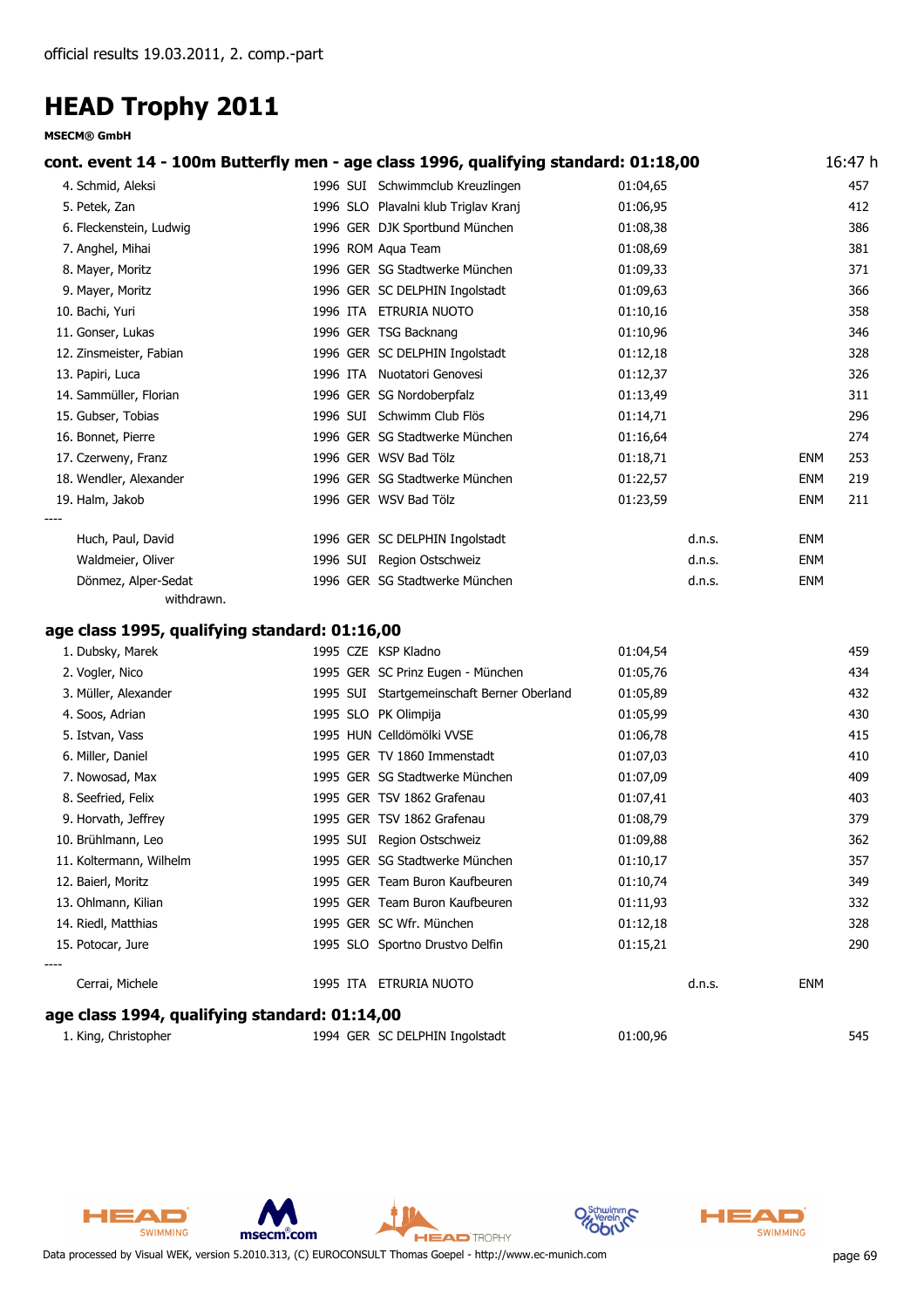#### **MSECM® GmbH**

|                                                         | cont. event 14 - 100m Butterfly men - age class 1994, qualifying standard: 01:14,00 |          |            | 16:47 h |
|---------------------------------------------------------|-------------------------------------------------------------------------------------|----------|------------|---------|
| 2. Borthwick, Ryan                                      | 1994 GER SC Prinz Eugen - München                                                   | 01:01,37 |            | 534     |
| 3. Elbl, Laszlo                                         | 1994 GER SG Stadtwerke München                                                      | 01:01,62 |            | 528     |
| 4. Mayer, Maximilian                                    | 1994 GER SG Stadtwerke München                                                      | 01:03,18 |            | 490     |
| 5. Schmalzreich, Tim                                    | 1994 GER SG Nordoberpfalz                                                           | 01:04,99 |            | 450     |
| 6. Kralj, Blaz                                          | 1994 SLO Plavalni klub Triglav Kranj                                                | 01:05,85 |            | 433     |
| 7. Meyer, Felix                                         | 1994 GER SC Wfr. München                                                            | 01:07,34 |            | 404     |
| 8. Sikeler, Daniel                                      | 1994 GER TSV - Eintracht Karlsfeld                                                  | 01:09,55 |            | 367     |
| 9. Bucher, Jonas                                        | 1994 GER TSV Mindelheim                                                             | 01:13,00 |            | 317     |
| 10. Lauterbach, Hansi                                   | 1994 GER SG Nordoberpfalz                                                           | 01:14,78 | <b>ENM</b> | 295     |
| 11. Baaske, Philipp                                     | 1994 GER TSV Neuburg                                                                | 01:17,26 | <b>ENM</b> | 268     |
| Müller, Fabian                                          | 1994 GER SC DELPHIN Ingolstadt                                                      | d.n.s.   | <b>ENM</b> |         |
| age class 1992 / 1993, qualifying standard: 01:08,00    |                                                                                     |          |            |         |
| 1. Zorman, Matjaz                                       | 1992 SLO Plavalni klub Triglav Kranj                                                | 00:57,96 |            | 635     |
| 2. Straubinger, Florian                                 | 1993 GER SG Stadtwerke München                                                      | 00:59,59 |            | 584     |
| 3. Frixione, Federico                                   | 1992 ITA Nuotatori Genovesi                                                         | 01:00,05 |            | 571     |
| 4. Meier, Christoph                                     | 1993 SUI Region Ostschweiz                                                          | 01:00,94 |            | 546     |
| 5. Dalacker, Fabian                                     | 1992 GER SV Nikar Heidelberg                                                        | 01:01,46 |            | 532     |
| 6. Vergassola, Marco                                    | 1993 ITA Nuotatori Genovesi                                                         | 01:01,56 |            | 530     |
| 7. Büttner, Tim                                         | 1993 GER TSV Hohenbrunn-Riemerling                                                  | 01:02,51 |            | 506     |
| 8. Wenigerkind, Simon                                   | 1993 SUI Startgemeinschaft Berner Oberland                                          | 01:03,84 |            | 475     |
| 9. Pandurevic, Neven                                    | 1993 GER SC Prinz Eugen - München                                                   | 01:04,11 |            | 469     |
| 10. Bretschneider, Robert                               | 1992 GER TSV Mindelheim                                                             | 01:06,06 |            | 428     |
| 11. Schnegg, Pascal                                     | 1993 SUI Startgemeinschaft Berner Oberland                                          | 01:06,12 |            | 427     |
| 12. Hakios, Stephan                                     | 1992 SUI Region Ostschweiz                                                          | 01:06,51 |            | 420     |
| 13. Kopfmüller, Matthias                                | 1992 GER Schwimmverein Augsburg 1911 e.V.                                           | 01:06,79 |            | 415     |
| 14. Vuga, Blaz                                          | 1993 SLO Sportno Drustvo Delfin                                                     | 01:07,33 |            | 405     |
| 15. Loder, Lukas                                        | 1992 SUI Schwimmverein Kriens                                                       | 01:07,41 |            | 403     |
| 16. Vogler, Kevin                                       | 1992 SUI Schwimmverein Kriens                                                       | 01:09,25 | <b>ENM</b> | 372     |
| 17. Plumez, Jerome                                      | 1992 SUI Startgemeinschaft Berner Oberland                                          | 01:09,84 | <b>ENM</b> | 362     |
| 18. Goudinoudis, Dimitris                               | 1993 GER SV Ottobrunn 1970 e.V.                                                     | 01:10,43 | <b>ENM</b> | 353     |
| 19. Strauß, Kevin                                       | 1992 GER DJK Sportbund München                                                      | 01:12,72 | <b>ENM</b> | 321     |
| Pritz, Lukas                                            | 1992 GER VfL Piranhas Waldkraiburg                                                  | d.n.s.   | <b>ENM</b> |         |
| age class 1991 and older, qualifying standard: 01:08,00 |                                                                                     |          |            |         |
| 1. Hoffmann, Lars                                       | 1989 GER 1. SC Ravensburg                                                           | 00:59,71 |            | 580     |
| 2. Franke, Dominik                                      | 1990 GER 1. SC Ravensburg                                                           | 01:00,20 |            | 566     |
| 3. Hausotter, Patrick                                   | 1991 GER TSV Hohenbrunn-Riemerling                                                  | 01:03,95 |            | 472     |
| 4. Sandoval, Kilian                                     | 1989 GER TSV Hohenbrunn-Riemerling                                                  | 01:04,09 |            | 469     |
| 5. Gebhart, Robert                                      | 1986 GER SC 53 Landshut                                                             | 01:04,95 |            | 451     |
| 6. Müller, Pascal                                       | 1989 SUI Startgemeinschaft Berner Oberland                                          | 01:09,71 | <b>ENM</b> | 365     |





**HEAD** TROPHY

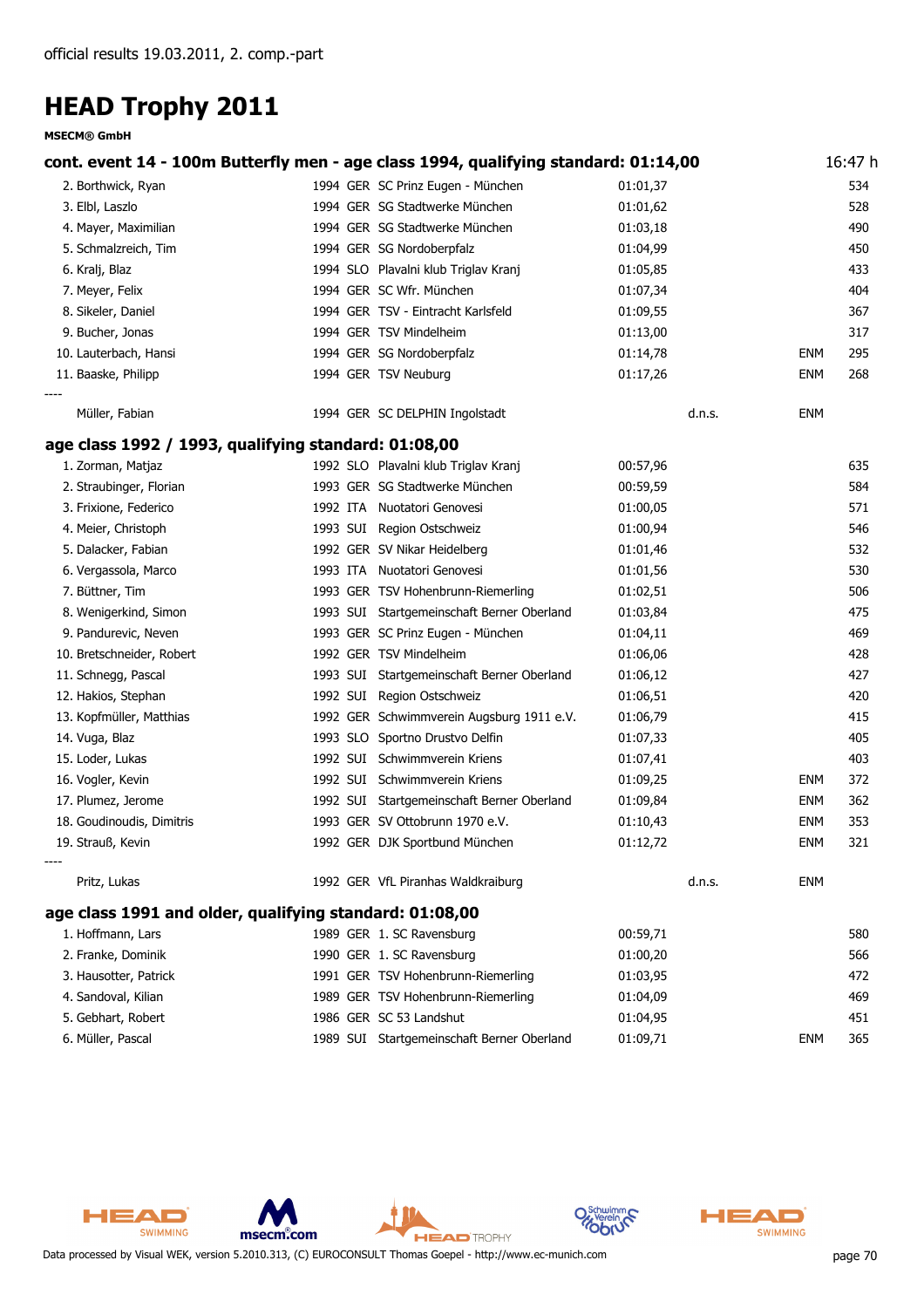**MSECM® GmbH**

| cont. event 14 - 100m Butterfly men - age class 1991 and older, qualifying standard:<br>01:08,00 | 16:47 h |
|--------------------------------------------------------------------------------------------------|---------|
| $---$                                                                                            |         |

| Reimer, Kai      | 1988 GER SSG Neptun Germering e.V.        | d.n.s. | ENM        |
|------------------|-------------------------------------------|--------|------------|
| Bayer, Dominik   | 1990 GER Schwimmverein Augsburg 1911 e.V. | d.n.s. | ENM        |
| Gebhardt, Bernic | 1990 GER Schwimmverein Augsburg 1911 e.V. | d.n.s. | <b>ENM</b> |
| Kurz, Alexander  | 1951 AUT Schwimmunion Generali Salzburg   | d.n.s. | ENM        |
| withdrawn.       |                                           |        |            |

|              |                       | event 15 - 200m Breaststroke women            |                     |                                                            |            |          |              |            |     |
|--------------|-----------------------|-----------------------------------------------|---------------------|------------------------------------------------------------|------------|----------|--------------|------------|-----|
| MR.          | 18.03.2001            |                                               | SCHOELLHAMMER, Lisa |                                                            | <b>GER</b> | 02:33,96 | Munich (GER) |            |     |
|              |                       | age class 2001, qualifying standard: 04:00,00 |                     |                                                            |            |          |              |            |     |
|              | 1. Schäfer, Annika    |                                               |                     | 2001 GER SV Lohhof e.V.                                    |            | 03:32,54 |              |            | 286 |
|              |                       | 100m: 01:43,81, 200m: 03:32,54 (01:48,73)     |                     |                                                            |            |          |              |            |     |
|              | 2. Hutter, Valentina  | 100m: 01:43,50, 200m: 03:32,70 (01:49,20)     |                     | 2001 GER SV Arnbruck                                       |            | 03:32,70 |              |            | 285 |
|              | 3. Koderer, Anna      |                                               |                     | 2001 GER PSV-Eichstätt                                     |            | 03:33,56 |              |            | 282 |
|              |                       | 100m: 01:44,99, 200m: 03:33,56 (01:48,57)     |                     |                                                            |            |          |              |            |     |
|              | 4. Pilloni, Sara      | 100m: 01:51,48, 200m: 03:48,54 (01:57,06)     |                     | 2001 GER SG Stadtwerke München                             |            | 03:48,54 |              |            | 230 |
|              | 5. Titze, Karina      |                                               |                     | 2001 GER SV Lohhof e.V.                                    |            | 04:00,61 |              | <b>ENM</b> | 197 |
|              |                       | 100m: 01:58,99, 200m: 04:00,61 (02:01,62)     |                     |                                                            |            |          |              |            |     |
|              | 6. Harrer, Juulia     |                                               |                     | 2001 GER PSV-Eichstätt                                     |            | 04:02,40 |              | <b>ENM</b> | 193 |
|              |                       | 100m: 01:58,96, 200m: 04:02,40 (02:03,44)     |                     |                                                            |            |          |              |            |     |
|              | Gadea, Claudia        |                                               |                     | 2001 ROM Aqua Team                                         |            |          | dq.          | <b>ENM</b> |     |
|              | 16:52 h               | Start vor dem Startsignal                     |                     |                                                            |            |          |              |            |     |
|              |                       |                                               |                     |                                                            |            |          |              |            |     |
|              | Blazevic, Lucija      |                                               |                     | 2001 SUI Schwimm-Club Wittenbach                           |            |          | d.n.s.       | <b>ENM</b> |     |
|              |                       | age class 2000, qualifying standard: 03:43,00 |                     |                                                            |            |          |              |            |     |
|              | 1. Lakatos, Krisztina |                                               |                     | 2000 HUN Kiskunhalasi Uszo es Gyogyuszo Egyesület 02:59,71 |            |          |              |            | 474 |
|              |                       | 100m: 01:26,67, 200m: 02:59,71 (01:33,04)     |                     |                                                            |            |          |              |            |     |
| 2. Vas, Luca |                       | 100m: 01:33,02, 200m: 03:11,33 (01:38,31)     |                     | 2000 HUN Kiskunhalasi Uszo es Gyogyuszo Egyesület 03:11,33 |            |          |              |            | 392 |
|              | 3. Herbst, Anna       |                                               |                     | 2000 GER TSV 1862 Erding                                   |            | 03:20,50 |              |            | 341 |
|              |                       | 100m: 01:38,48, 200m: 03:20,50 (01:42,02)     |                     |                                                            |            |          |              |            |     |
|              | 4. Koutas, Laura      |                                               |                     | 2000 GER SC Wfr. München                                   |            | 03:21,53 |              |            | 336 |
|              |                       | 100m: 01:37,31, 200m: 03:21,53 (01:44,22)     |                     |                                                            |            |          |              |            |     |
|              | 5. Westermann, Greta  |                                               |                     | 2000 GER SV Dachau 1925                                    |            | 03:24,14 |              |            | 323 |
|              | 6. Peruzzi, Alice     | 100m: 01:40,84, 200m: 03:24,14 (01:43,30)     |                     | 2000 ITA Rari Nantes Valsugana                             |            | 03:35,68 |              |            | 274 |
|              |                       | 100m: 01:44,18, 200m: 03:35,68 (01:51,50)     |                     |                                                            |            |          |              |            |     |
|              | 7. Feringa, Natalia   |                                               |                     | 2000 SUI Schwimm Club Flös                                 |            | 03:40,06 |              |            | 258 |
|              |                       | 100m: 01:47,47, 200m: 03:40,06 (01:52,59)     |                     |                                                            |            |          |              |            |     |
|              | 8. Fourier, Maren     |                                               |                     | 2000 GER SG Stadtwerke München                             |            | 03:51,96 |              | <b>ENM</b> | 220 |
|              |                       | 100m: 01:49,96, 200m: 03:51,96 (02:02,00)     |                     |                                                            |            |          |              |            |     |
|              | 9. Schmid, Friederike | 100m: 01:58,09, 200m: 04:03,99 (02:05,90)     |                     | 2000 GER SC Wfr. München                                   |            | 04:03,99 |              | <b>ENM</b> | 189 |

**HEAD** TROPHY







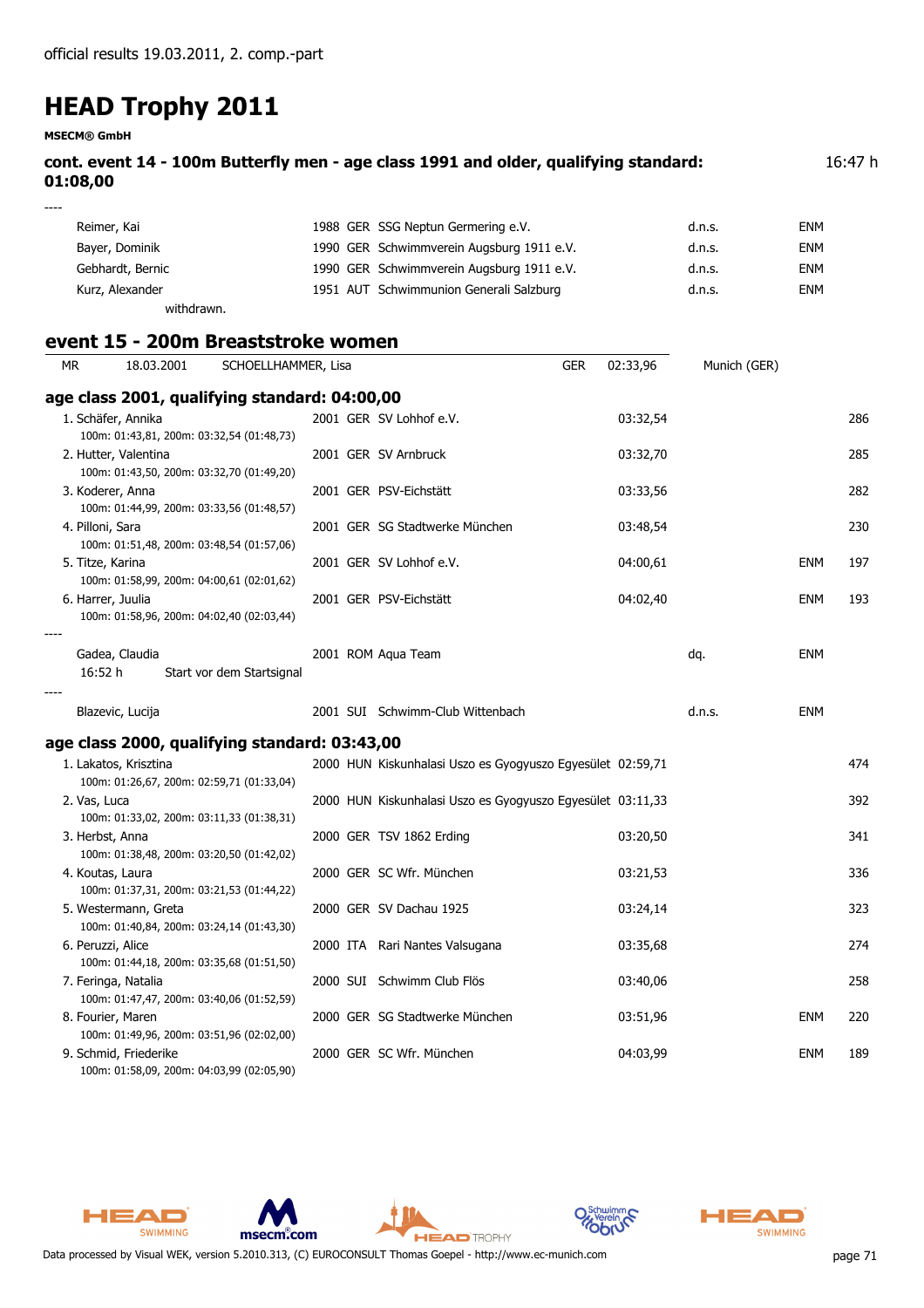| <b>MSECM® GmbH</b>                                                                          |  |                                                             |          |     |         |
|---------------------------------------------------------------------------------------------|--|-------------------------------------------------------------|----------|-----|---------|
| cont. event 15 - 200m Breaststroke women - age class 2000, qualifying standard:<br>03:43,00 |  |                                                             |          |     | 17:33 h |
|                                                                                             |  |                                                             |          |     |         |
| Wernhart, Jessica                                                                           |  | 2000 GER TSV 1862 Erding                                    | d.n.s.   | ENM |         |
| age class 1999, qualifying standard: 03:35,00                                               |  |                                                             |          |     |         |
| 1. Slezak, Vivien<br>100m: 01:22,27, 200m: 02:49,12 (01:26,85)                              |  | 1999 HUN Kiskunhalasi Uszo es Gyogyuszo Egyesület 02:49,12  |          |     | 568     |
| 2. Stoica, Elena<br>100m: 01:30,79, 200m: 03:03,61 (01:32,82)                               |  | 1999 ROM Aqua Team                                          | 03:03,61 |     | 444     |
| 3. Ruf, Sarah<br>100m: 01:31,85, 200m: 03:07,43 (01:35,58)                                  |  | 1999 GER SV Lohhof e.V.                                     | 03:07,43 |     | 417     |
| 4. Vasko, Dorottya<br>100m: 01:31,58, 200m: 03:07,62 (01:36,04)                             |  | 1999 HUN Szombathelyi Vizmu SC                              | 03:07,62 |     | 416     |
| 5. Rodrigues, Nicole<br>100m: 01:34,67, 200m: 03:14,64 (01:39,97)                           |  | 1999 GER SG Stadtwerke München                              | 03:14,64 |     | 373     |
| 6. Lenhard, Denise<br>100m: 01:37,10, 200m: 03:18,83 (01:41,73)                             |  | 1999 GER TSV 1860 Rosenheim                                 | 03:18,83 |     | 349     |
| 7. Pöppel, Franziska<br>100m: 01:38,09, 200m: 03:20,84 (01:42,75)                           |  | 1999 GER SC DELPHIN Ingolstadt                              | 03:20,84 |     | 339     |
| 8. Müller, Bernadette<br>100m: 01:38,43, 200m: 03:22,25 (01:43,82)                          |  | 1999 GER TSV 1862 Erding                                    | 03:22,25 |     | 332     |
| 9. Beck, Lisa<br>100m: 01:40,67, 200m: 03:27,16 (01:46,49)                                  |  | 1999 GER SG Ergolding-Landau                                | 03:27,16 |     | 309     |
| 10. Kitzler, Melissa<br>100m: 01:40,93, 200m: 03:27,97 (01:47,04)                           |  | 1999 GER Schwimmgemeinschaft Fürth                          | 03:27,97 |     | 305     |
| 11. Adriany, Katja<br>100m: 01:40,23, 200m: 03:28,39 (01:48,16)                             |  | 1999 GER SV Lohhof e.V.                                     | 03:28,39 |     | 303     |
| 12. Paternolli, Veronica<br>100m: 01:44,87, 200m: 03:37,33 (01:52,46)                       |  | 1999 ITA Rari Nantes Valsugana                              | 03:37,33 | ENM | 268     |
| age class 1998, qualifying standard: 03:30,00                                               |  |                                                             |          |     |         |
| 1. Schäfer, Miriam Carola<br>100m: 01:21,78, 200m: 02:50,91 (01:29,13)                      |  | 1998 GER SG Stadtwerke München                              | 02:50,91 |     | 551     |
| 2. Kammerer, Vivien<br>100m: 01:25,83, 200m: 02:58,61 (01:32,78)                            |  | 1998 HUN Kiskunhalasi Uszo es Gyogyuszo Egyesület 02:58,61  |          |     | 482     |
| 3. Dudar, Kata                                                                              |  | 1998 HUN Europ Tec Zalaviz Zalaegerszegi Uszo Klub 03:08,05 |          |     | 413     |

| J. Duual, Nata                            |
|-------------------------------------------|
| 100m: 01:32,34, 200m: 03:08,05 (01:35,71) |
| 4. Rhein, Katharina                       |
| 100m: 01:31,49, 200m: 03:10,12 (01:38,63) |

| 5. Preissegger, Eileen                    |
|-------------------------------------------|
| 100m: 01:32,67, 200m: 03:10,57 (01:37,90) |
| 6. Harrer, Christina                      |
| 100m: 01:34,08, 200m: 03:12,98 (01:38,90) |

100m: 01:36,01, 200m: 03:13,40 (01:37,39)

100m: 01:34,45, 200m: 03:14,81 (01:40,36) 100m: 01:36,87, 200m: 03:22,72 (01:45,85)

1998 AUT TS Dornbirn Schwimmen 03:10,57 397 6. Harrer, Christina 1998 GER PSV-Eichstätt 03:12,98 382 7. Titze, Caroline 1998 GER SV Lohhof e.V. 03:13,40 03:13,40 8. Banzer, Valentina 1998 LIE Schwimmclub Aquarius Triesen 03:14,81 372 9. Blazevic, Marija 1998 SUI Schwimm-Club Wittenbach 03:22,72 330

HEAD SWIMMING







1998 GER Team Buron Kaufbeuren 1998 GER Team Buron Kaufbeuren 1998 03:10,12

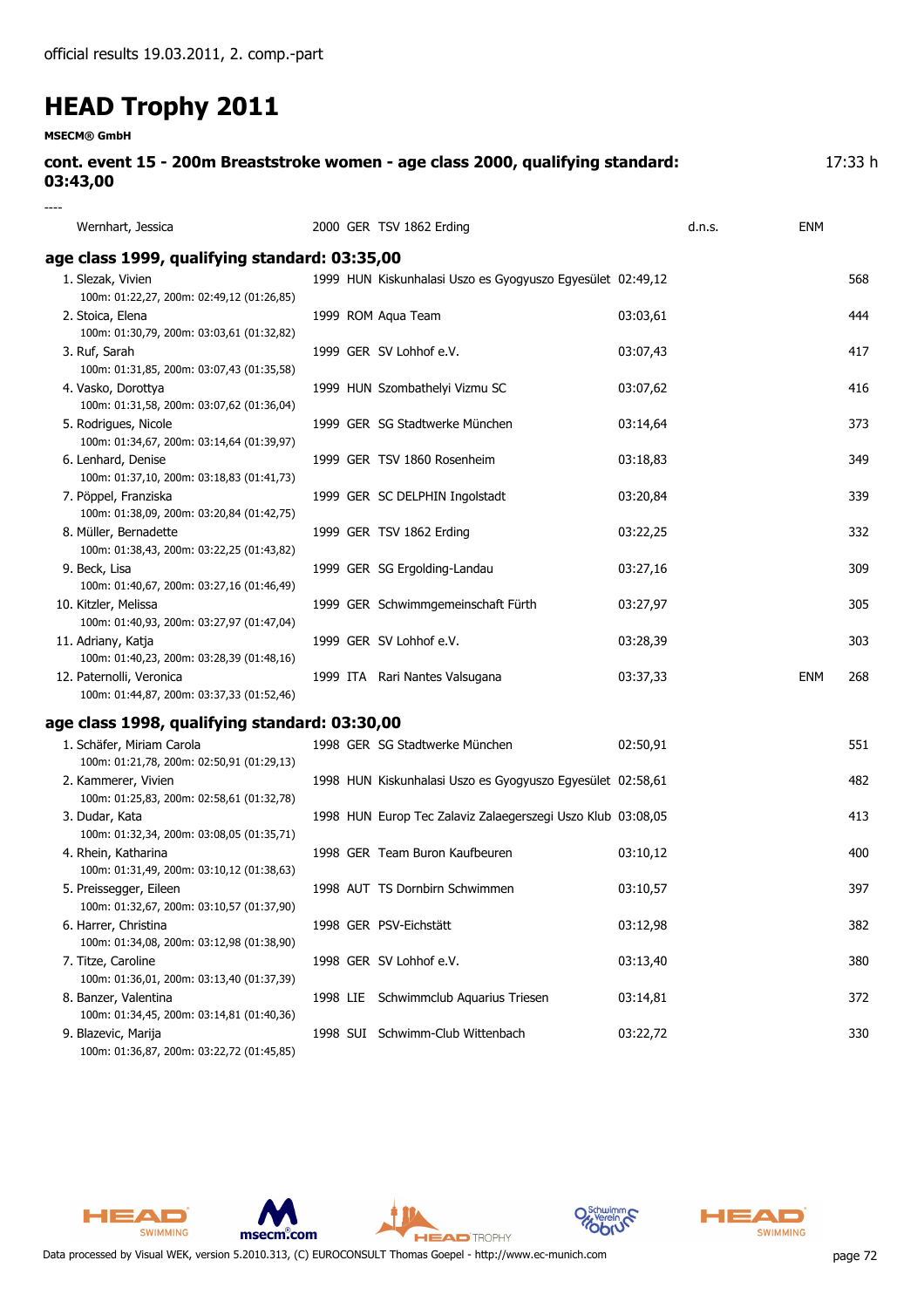#### **MSECM® GmbH**

| cont. event 15 - 200m Breaststroke women - age class 1998, qualifying standard:<br>03:30,00 |  |                                                             |          |            | 17:33 h |
|---------------------------------------------------------------------------------------------|--|-------------------------------------------------------------|----------|------------|---------|
| 10. Schoppek, Friederike<br>100m: 01:43,45, 200m: 03:30,12 (01:46,67)                       |  | 1998 GER TSV Hohenbrunn-Riemerling                          | 03:30,12 | <b>ENM</b> | 296     |
| 11. Pilloni, Claudia<br>100m: 01:40,48, 200m: 03:30,34 (01:49,86)                           |  | 1998 GER SG Stadtwerke München                              | 03:30,34 | <b>ENM</b> | 295     |
| 12. Barel, Marie<br>100m: 01:40,97, 200m: 03:32,56 (01:51,59)                               |  | 1998 GER SC Wfr. München                                    | 03:32,56 | <b>ENM</b> | 286     |
| 13. Weisheit, Sonja<br>100m: 01:42,59, 200m: 03:36,27 (01:53,68)                            |  | 1998 GER SC Wfr. München                                    | 03:36,27 | <b>ENM</b> | 271     |
| 14. Schneider, Katharina<br>100m: 01:50,35, 200m: 03:44,35 (01:54,00)                       |  | 1998 GER PSV-Eichstätt                                      | 03:44,35 | <b>ENM</b> | 243     |
| age class 1997, qualifying standard: 03:22,00                                               |  |                                                             |          |            |         |
| 1. Mahnie, Kristina<br>100m: 01:22,66, 200m: 02:49,31 (01:26,65)                            |  | 1997 SLO Plavalni klub Triglav Kranj                        | 02:49,31 |            | 566     |
| 2. Büchel, Jasmin<br>100m: 01:25,45, 200m: 02:56,30 (01:30,85)                              |  | 1997 SUI Region Ostschweiz                                  | 02:56,30 |            | 502     |
| 3. Szabados, Flora<br>100m: 01:26,37, 200m: 02:59,23 (01:32,86)                             |  | 1997 HUN Europ Tec Zalaviz Zalaegerszegi Uszo Klub 02:59,23 |          |            | 477     |
| 4. Buck, Alexa Clara<br>100m: 01:26,14, 200m: 03:00,11 (01:33,97)                           |  | 1997 GER TSV Hohenbrunn-Riemerling                          | 03:00,11 |            | 470     |
| 5. Ferrari, Alessandra<br>100m: 01:27,49, 200m: 03:00,78 (01:33,29)                         |  | 1997 ITA Nuotatori Genovesi                                 | 03:00,78 |            | 465     |
| 6. Moßbacher, Nadja<br>100m: 01:27,50, 200m: 03:00,86 (01:33,36)                            |  | 1997 GER SSG Penzberg-Tutzing                               | 03:00,86 |            | 465     |
| 7. Heun, Sophia<br>100m: 01:26,84, 200m: 03:01,68 (01:34,84)                                |  | 1997 GER SSG Neptun Germering e.V.                          | 03:01,68 |            | 458     |
| 8. Lill, Tamara<br>100m: 01:33,11, 200m: 03:10,51 (01:37,40)                                |  | 1997 GER Team Buron Kaufbeuren                              | 03:10,51 |            | 397     |
| 9. Sievers, Johanna<br>100m: 01:33,92, 200m: 03:11,08 (01:37,16)                            |  | 1997 GER TSV 1862 Erding                                    | 03:11,08 |            | 394     |
| 10. Senti, Jessica<br>100m: 01:31,92, 200m: 03:11,67 (01:39,75)                             |  | 1997 LIE Schwimmclub Unterland Eschen                       | 03:11,67 |            | 390     |
| 11. Müller, Jennifer<br>100m: 01:33,73, 200m: 03:12,79 (01:39,06)                           |  | 1997 GER TSV Hohenbrunn-Riemerling                          | 03:12,79 |            | 383     |
| 12. Hefele, Sabine<br>100m: 01:37,57, 200m: 03:17,19 (01:39,62)                             |  | 1997 GER SV Dachau 1925                                     | 03:17,19 |            | 358     |
| 13. Schneider, Jacqueline<br>100m: 01:33,22, 200m: 03:17,24 (01:44,02)                      |  | 1997 GER Schwimmgemeinschaft Fürth                          | 03:17,24 |            | 358     |
| 14. Bönig, Emma<br>100m: 01:38,18, 200m: 03:20,41 (01:42,23)                                |  | 1997 GER SG Stadtwerke München                              | 03:20,41 |            | 341     |
| 15. Kolb, Jasmin<br>100m: 01:36,47, 200m: 03:20,42 (01:43,95)                               |  | 1997 LIE Schwimmclub Unterland Eschen                       | 03:20,42 |            | 341     |
| 16. Nöbauer, Bianca<br>100m: 01:38,56, 200m: 03:24,51 (01:45,95)                            |  | 1997 AUT 1. USC Traun                                       | 03:24,51 | <b>ENM</b> | 321     |
| 17. Oser, Manuela Anna<br>100m: 01:38,22, 200m: 03:25,10 (01:46,88)                         |  | 1997 AUT 1. USC Traun                                       | 03:25,10 | <b>ENM</b> | 318     |
| 18. Civanyan, Natalie<br>100m: 01:41,11, 200m: 03:25,95 (01:44,84)                          |  | 1997 GER DJK Sportbund München                              | 03:25,95 | <b>ENM</b> | 314     |







**HEAD** TROPHY



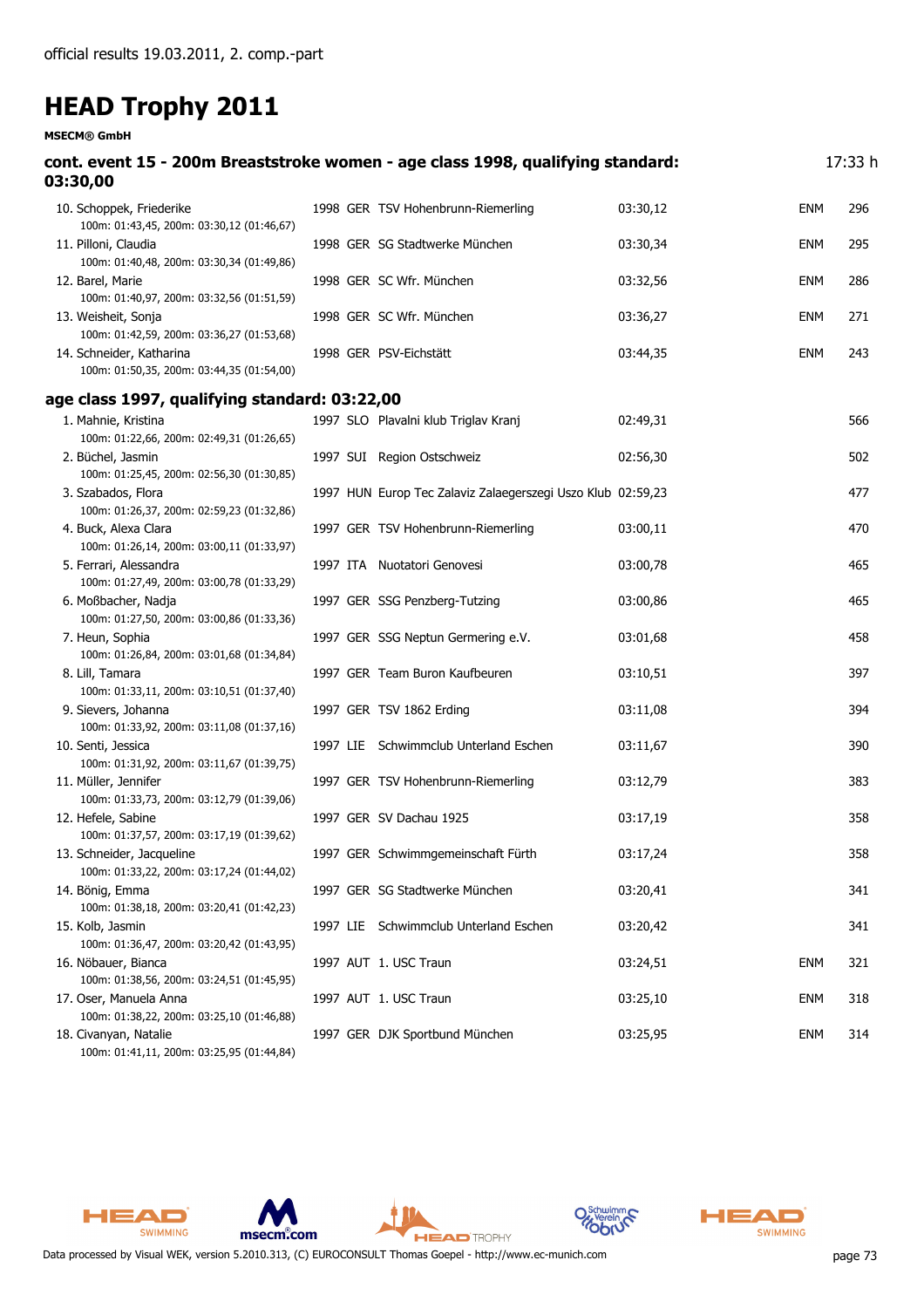**MSECM® GmbH**

| cont. event 15 - 200m Breaststroke women - age class 1997, qualifying standard:<br>03:22,00                |  |                                                             |          |        |            | 17:33 h |
|------------------------------------------------------------------------------------------------------------|--|-------------------------------------------------------------|----------|--------|------------|---------|
| 19. Destri, Devaki<br>100m: 01:44,00, 200m: 03:32,46 (01:48,46)                                            |  | 1997 ITA ETRURIA NUOTO                                      | 03:32,46 |        | <b>ENM</b> | 286     |
| 20. Fuhrer, Flavia<br>100m: 01:41,62, 200m: 03:33,62 (01:52,00)                                            |  | 1997 SUI Startgemeinschaft Berner Oberland                  | 03:33,62 |        | <b>ENM</b> | 282     |
| 21. Roner, Sara<br>100m: 01:46,71, 200m: 03:41,26 (01:54,55)                                               |  | 1997 ITA Rari Nantes Valsugana                              | 03:41,26 |        | <b>ENM</b> | 253     |
| Von Meyeren, Sophie                                                                                        |  | 1997 GER TSV Hohenbrunn-Riemerling                          |          | d.n.s. | <b>ENM</b> |         |
| Vetter, Carolin                                                                                            |  | 1997 GER TSG Backnang                                       |          | d.n.s. | <b>ENM</b> |         |
| age class 1996, qualifying standard: 03:20,00                                                              |  |                                                             |          |        |            |         |
| 1. Szabados, Reka<br>100m: 01:21,32, 200m: 02:47,75 (01:26,43)                                             |  | 1996 HUN Europ Tec Zalaviz Zalaegerszegi Uszo Klub 02:47,75 |          |        |            | 582     |
| 2. Banzer, Theresa<br>100m: 01:22,02, 200m: 02:47,85 (01:25,83)                                            |  | 1996 SUI Region Ostschweiz                                  | 02:47,85 |        |            | 581     |
| 3. Herle, Livia<br>100m: 01:26,51, 200m: 03:00,00 (01:33,49)                                               |  | 1996 GER SC DELPHIN Ingolstadt                              | 03:00,00 |        |            | 471     |
| 4. Ertl, Franziska<br>100m: 01:27,30, 200m: 03:01,25 (01:33,95)                                            |  | 1996 GER SC DELPHIN Ingolstadt                              | 03:01,25 |        |            | 462     |
| 4. Müller, Maria<br>100m: 01:29,68, 200m: 03:01,25 (01:31,57)                                              |  | 1996 GER SV Arnbruck                                        | 03:01,25 |        |            | 462     |
| 6. Rohr, Kerstin<br>100m: 01:29,45, 200m: 03:02,58 (01:33,13)                                              |  | 1996 SUI Region Ostschweiz                                  | 03:02,58 |        |            | 452     |
| 7. Waider, Sophia<br>100m: 01:29,01, 200m: 03:07,78 (01:38,77)                                             |  | 1996 GER SV Lohhof e.V.                                     | 03:07,78 |        |            | 415     |
| 8. Ricolli, Martina<br>100m: 01:31,72, 200m: 03:09,25 (01:37,53)                                           |  | 1996 ITA ETRURIA NUOTO                                      | 03:09,25 |        |            | 405     |
| 9. Cedolini, Virginia<br>100m: 01:30,20, 200m: 03:09,40 (01:39,20)                                         |  | 1996 ITA ETRURIA NUOTO                                      | 03:09,40 |        |            | 404     |
| 10. Gunzl, Julia<br>100m: 01:33,31, 200m: 03:09,97 (01:36,66)                                              |  | 1996 GER MTV 1862 Pfaffenhofen                              | 03:09,97 |        |            | 401     |
| 11. Kölbener, Selina                                                                                       |  | 1996 SUI Schwimmklub Widnau                                 | 03:14,98 |        |            | 371     |
| 100m: 01:34,47, 200m: 03:14,98 (01:40,51)<br>12. Kruse, Sabrina                                            |  | 1996 GER SSG Neptun Germering e.V.                          | 03:15,32 |        |            | 369     |
| 100m: 01:33,33, 200m: 03:15,32 (01:41,99)<br>13. Traunig, Judith                                           |  | 1996 AUT TS Dornbirn Schwimmen                              | 03:17,12 |        |            | 359     |
| 100m: 01:37,08, 200m: 03:17,12 (01:40,04)<br>14. Acler, Veronica                                           |  | 1996 ITA Rari Nantes Valsugana                              | 03:19,48 |        |            | 346     |
| 100m: 01:36,29, 200m: 03:19,48 (01:43,19)<br>15. Berleb, Anja<br>100m: 01:35,98, 200m: 03:19,75 (01:43,77) |  | 1996 GER SG Ergolding-Landau                                | 03:19,75 |        |            | 345     |
| Arnold, Luisa                                                                                              |  | 1996 GER Schwimmgemeinschaft Fürth                          |          | d.n.s. | <b>ENM</b> |         |
| Neubauer, Marina                                                                                           |  | 1996 SUI Schwimm Club Flös                                  |          | d.n.s. | <b>ENM</b> |         |

**HEAD** TROPHY





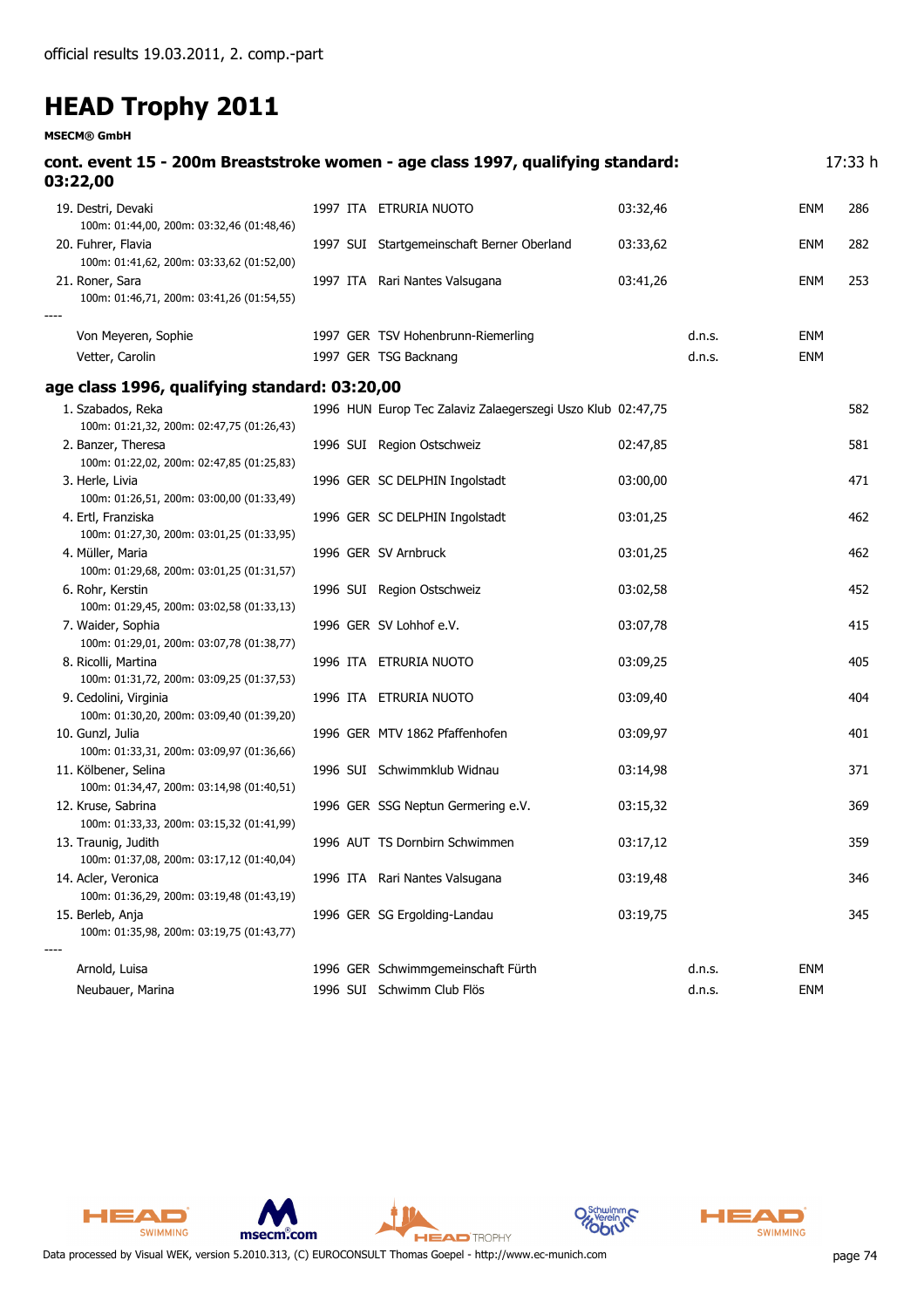**MSECM® GmbH**

| cont. event 15 - 200m Breaststroke women - age class 1995, qualifying standard: | 17:33 h |
|---------------------------------------------------------------------------------|---------|
| 03:18,00                                                                        |         |

| age class 1995, qualifying standard: 03:18,00                                                                  |                                       |          |            |       |
|----------------------------------------------------------------------------------------------------------------|---------------------------------------|----------|------------|-------|
| 1. Marcun, Neza<br>100m: 01:13,83, 200m: 02:33,55 (01:19,72)                                                   | 1995 SLO Plavalni klub Triglav Kranj  | 02:33,55 |            | 759MR |
| 2. Rehberger, Vita<br>100m: 01:15,71, 200m: 02:38,21 (01:22,50)                                                | 1995 SLO Plavalni klub Triglav Kranj  | 02:38,21 |            | 694   |
| 3. Traven, Sara<br>100m: 01:18,59, 200m: 02:42,49 (01:23,90)                                                   | 1995 SLO Plavalni klub Triglav Kranj  | 02:42,49 |            | 641   |
| 4. Mark, Riccarda<br>100m: 01:25,58, 200m: 02:55,90 (01:30,32)                                                 | 1995 SUI Region Ostschweiz            | 02:55,90 |            | 505   |
| 5. Hoch, Saskia<br>100m: 01:26,45, 200m: 02:59,87 (01:33,42)                                                   | 1995 LIE Schwimmclub Aquarius Triesen | 02:59,87 |            | 472   |
| 6. Klopfer, Karin<br>100m: 01:26,61, 200m: 03:01,05 (01:34,44)                                                 | 1995 GER TSV Hohenbrunn-Riemerling    | 03:01,05 |            | 463   |
| 7. Ottner, Sophie<br>100m: 01:26,33, 200m: 03:03,94 (01:37,61)                                                 | 1995 GER Team Buron Kaufbeuren        | 03:03,94 |            | 442   |
| 8. Borst, Lilli<br>100m: 01:28,91, 200m: 03:09,89 (01:40,98)                                                   | 1995 GER TSV 1860 Rosenheim           | 03:09,89 |            | 401   |
| 9. Cecchinato, Seraina<br>100m: 01:33,04, 200m: 03:10,59 (01:37,55)                                            | 1995 SUI Schwimmklub Widnau           | 03:10,59 |            | 397   |
| 10. Micheloni, Anna<br>100m: 01:39,64, 200m: 03:29,61 (01:49,97)                                               | 1995 ITA Rari Nantes Valsugana        | 03:29,61 | ENM        | 298   |
| Zachenhuber, Alisa                                                                                             | 1995 GER TSV 1862 Erding              | d.n.s.   | <b>ENM</b> |       |
| age class 1994, qualifying standard: 03:15,00                                                                  |                                       |          |            |       |
| 1. Judit, Cseho                                                                                                | 1994 HUN Celldömölki VVSE             | 02:42,00 |            | 647   |
| 100m: 01:19,05, 200m: 02:42,00 (01:22,95)<br>2. Lambert, Michelle<br>100m: 01:19,56, 200m: 02:44,42 (01:24,86) | 1994 GER PSV Oberhausen               | 02:44,42 |            | 618   |
| 3. Baerens, Teresa<br>100m: 01:22,85, 200m: 02:46,83 (01:23,98)                                                | 1994 GER TSV Hohenbrunn-Riemerling    | 02:46,83 |            | 592   |
| 4. Fesl, Susanna<br>100m: 01:24,08, 200m: 02:51,08 (01:27,00)                                                  | 1994 GER TSV Hohenbrunn-Riemerling    | 02:51,08 |            | 549   |
| 5. Ertl, Katharina<br>100m: 01:26,36, 200m: 02:57,10 (01:30,74)                                                | 1994 GER DJK Sportbund München        | 02:57,10 |            | 495   |
| 6. Engler, Katja<br>100m: 01:31,13, 200m: 03:09,87 (01:38,74)                                                  | 1994 SUI Schwimmklub Widnau           | 03:09,87 |            | 401   |
| age class 1992 / 1993, qualifying standard: 03:13,00                                                           |                                       |          |            |       |
| 1. Dorottya, Biro<br>100m: 01:16,32, 200m: 02:39,66 (01:23,34)                                                 | 1993 HUN Celldömölki VVSE             | 02:39,66 |            | 675   |
| 2. Brinschwitz, Svenja<br>100m: 01:19,53, 200m: 02:44,08 (01:24,55)                                            | 1993 GER TSG Backnang                 | 02:44,08 |            | 622   |
| 3. Hagmann, Corinne<br>100m: 01:20,25, 200m: 02:47,63 (01:27,38)                                               | 1993 SUI Region Ostschweiz            | 02:47,63 |            | 584   |
| 4. Bayer, Simone                                                                                               | 1992 GER SG Nordoberpfalz             | 02:59,01 |            | 479   |

100m: 01:27,29, 200m: 02:59,01 (01:31,72)

HEAD

SWIMMING







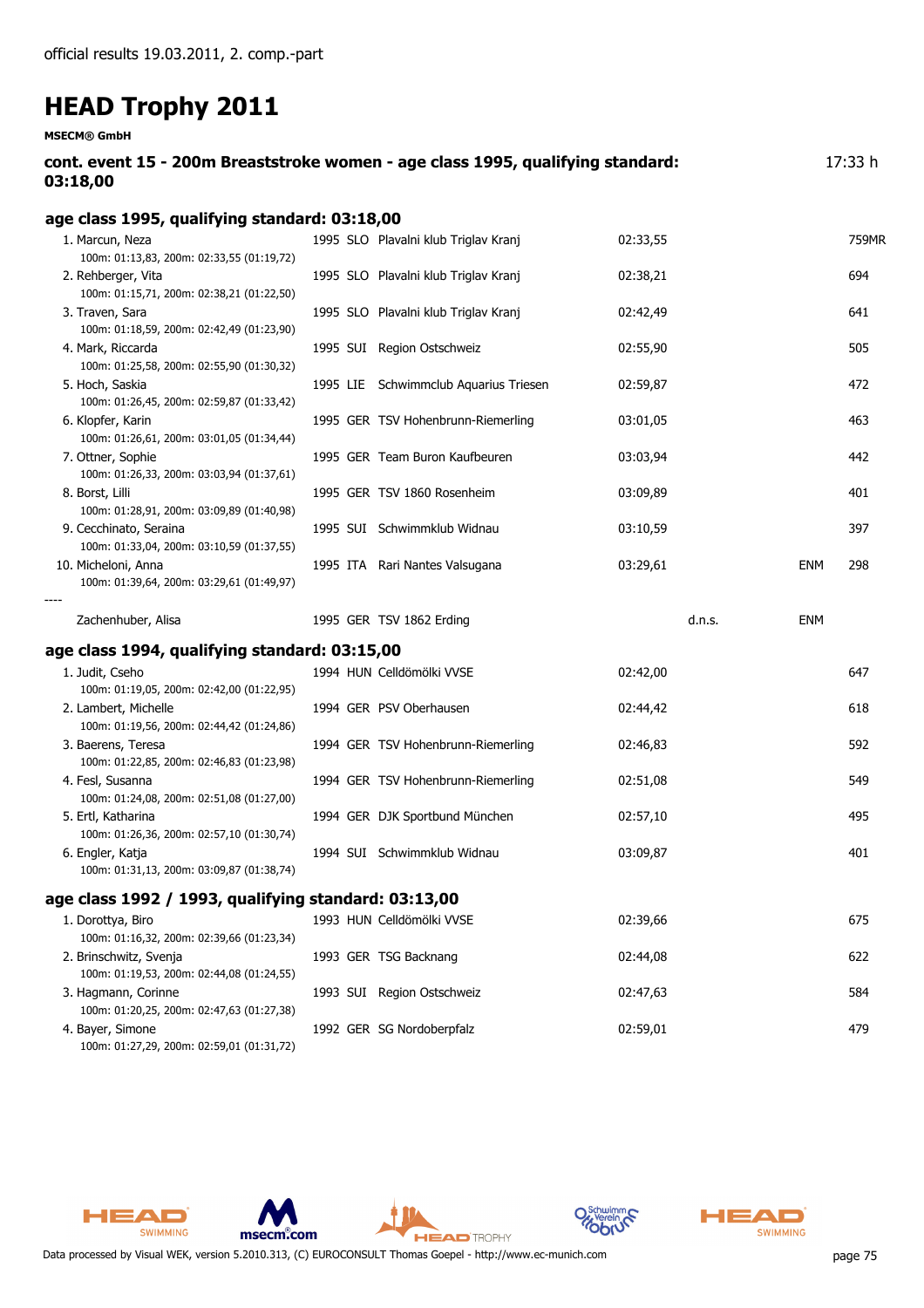**MSECM® GmbH**

| 03:13,00               |                        |                                               |  | cont. event 15 - 200m Breaststroke women - age class 1992 / 1993, qualifying standard: |            |          |              |            | 17:35 h |
|------------------------|------------------------|-----------------------------------------------|--|----------------------------------------------------------------------------------------|------------|----------|--------------|------------|---------|
| 5. Dormehl, Verena     |                        | 100m: 01:30,02, 200m: 03:07,63 (01:37,61)     |  | 1993 GER SC 53 Landshut                                                                |            | 03:07,63 |              |            | 416     |
|                        | 6. Froschmeir, Larissa | 100m: 01:32,17, 200m: 03:08,63 (01:36,46)     |  | 1993 GER SC DELPHIN Ingolstadt                                                         |            | 03:08,63 |              |            | 409     |
| 7. Ossola, Natalie     |                        | 100m: 01:34,33, 200m: 03:19,43 (01:45,10)     |  | 1992 SUI Startgemeinschaft Berner Oberland                                             |            | 03:19,43 |              | ENM        | 346     |
| $---$<br>Schöner, Anna |                        |                                               |  | 1993 GER SC DELPHIN Ingolstadt                                                         |            |          | d.n.s.       | ENM        |         |
| Suhner, Larissa        |                        |                                               |  | 1993 SUI Schwimm-Club Wittenbach                                                       |            |          | d.n.s.       | <b>ENM</b> |         |
|                        |                        |                                               |  | age class 1991 and older, qualifying standard: 03:10,00                                |            |          |              |            |         |
| 1. Melnyk, Darya       |                        | 100m: 01:25,85, 200m: 03:00,49 (01:34,64)     |  | 1991 GER SG Stadtwerke München                                                         |            | 03:00,49 |              |            | 467     |
| 2. Lewerenz, Jessica   |                        | 100m: 01:29,15, 200m: 03:03,32 (01:34,17)     |  | 1989 GER SG Stadtwerke München                                                         |            | 03:03,32 |              |            | 446     |
| 3. Zillner, Christiane |                        | 100m: 01:28,30, 200m: 03:03,92 (01:35,62)     |  | 1988 GER Schwimmverein Augsburg 1911 e.V.                                              |            | 03:03,92 |              |            | 442     |
| 4. Bayrali, Esra       |                        | 100m: 01:30,51, 200m: 03:06,01 (01:35,50)     |  | 1991 GER Schwimmverein Augsburg 1911 e.V.                                              |            | 03:06,01 |              |            | 427     |
| Fontana, Anna          | withdrawn.             |                                               |  | 1979 ITA Rari Nantes Valsugana                                                         |            |          | d.n.s.       | <b>ENM</b> |         |
|                        |                        | event 16 - 200m Breaststroke men              |  |                                                                                        |            |          |              |            |         |
| <b>MR</b>              | 09.03.2008             | Neumann, Johannes                             |  |                                                                                        | <b>GER</b> | 02:17,30 | Munich (GER) |            |         |
|                        |                        | age class 2001, qualifying standard: 03:50,00 |  |                                                                                        |            |          |              |            |         |
| 1. Marinica, Rares     |                        | 100m: 01:39,42, 200m: 03:26,75 (01:47,33)     |  | 2001 ROM Aqua Team                                                                     |            | 03:26,75 |              |            | 233     |
| 2. Ionescu, Mihnea     |                        | 100m: 01:40,25, 200m: 03:26,80 (01:46,55)     |  | 2001 ROM Aqua Team                                                                     |            | 03:26,80 |              |            | 233     |
| 3. Webb, Alex          |                        | 100m: 01:50,35, 200m: 03:47,42 (01:57,07)     |  | 2001 GER SV Ottobrunn 1970 e.V.                                                        |            | 03:47,42 |              |            | 175     |

4. Siebenmann, Noel 2001 SUI Schwimm-Club Wittenbach 03:52,02 ENM 165

5. Marti, Christian 2001 SUI Schwimm-Club Wittenbach 03:52,11 ENM 165

1. Varjasi, Peter 2000 HUN Szombathelyi Vizmu SC 03:02,14 341

2. Serban, Bogdan 2000 ROM Aqua Team 03:11,75 292

3. Könczöl, Janos 2000 HUN Romai SE 03:19,50 259

4. Fleckenstein, Konrad 2000 GER DJK Sportbund München 03:26,30 235

**HEAD** TROPHY

msecm.com

100m: 01:52,21, 200m: 03:52,02 (01:59,81)

100m: 01:53,01, 200m: 03:52,11 (01:59,10)

100m: 01:28,96, 200m: 03:02,14 (01:33,18)

100m: 01:33,63, 200m: 03:11,75 (01:38,12)

100m: 01:37,31, 200m: 03:19,50 (01:42,19)

100m: 01:39,34, 200m: 03:26,30 (01:46,96)

HEAD

**SWIMMING** 

**age class 2000, qualifying standard: 03:45,00**



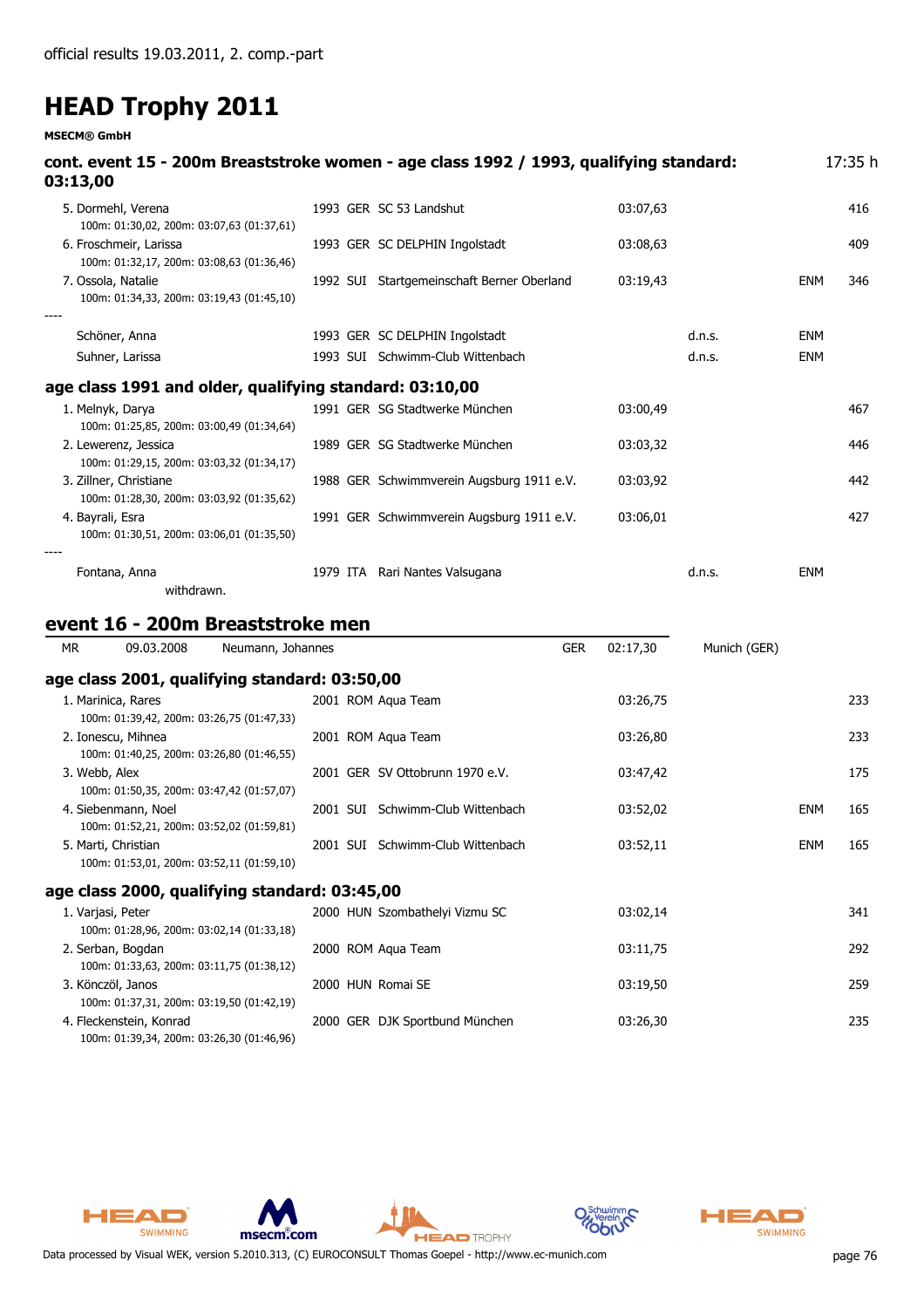#### **MSECM® GmbH**

| cont. event 16 - 200m Breaststroke men - age class 2000, qualifying standard: 03:45,00 |  |                                            |          |            | 18:26 h |
|----------------------------------------------------------------------------------------|--|--------------------------------------------|----------|------------|---------|
| 5. Fischer, Jannik<br>100m: 01:42,98, 200m: 03:27,78 (01:44,80)                        |  | 2000 GER TSV Mindelheim                    | 03:27,78 |            | 230     |
| 6. Komma, Fabian<br>100m: 01:40,67, 200m: 03:29,58 (01:48,91)                          |  | 2000 GER SV Ottobrunn 1970 e.V.            | 03:29,58 |            | 224     |
| 7. Hefele, Alexander<br>100m: 01:44,62, 200m: 03:38,52 (01:53,90)                      |  | 2000 GER SV Dachau 1925                    | 03:38,52 |            | 197     |
| 8. Pfannes, Felix<br>100m: 01:50,92, 200m: 03:44,89 (01:53,97)                         |  | 2000 GER SV 77 Neufahrn                    | 03:44,89 |            | 181     |
| 9. Pohl, Philipp<br>100m: 01:50,21, 200m: 03:45,52 (01:55,31)                          |  | 2000 GER WSV Bad Tölz                      | 03:45,52 | <b>ENM</b> | 179     |
| 10. Gubanov, Alexander<br>100m: 01:52,13, 200m: 03:49,31 (01:57,18)                    |  | 2000 GER SC Wfr. München                   | 03:49,31 | <b>ENM</b> | 171     |
| 11. Schillig, Ciro<br>100m: 01:51,79, 200m: 03:49,71 (01:57,92)                        |  | 2000 SUI Schwimm-Club Wittenbach           | 03:49,71 | <b>ENM</b> | 170     |
| age class 1999, qualifying standard: 03:35,00                                          |  |                                            |          |            |         |
| 1. Malyukov, Maksim<br>100m: 01:23,64, 200m: 02:55,37 (01:31,73)                       |  | 1999 RUS Region Moscow                     | 02:55,37 |            | 382     |
| 2. Radu, Ionut<br>100m: 01:31,64, 200m: 03:05,02 (01:33,38)                            |  | 1999 ROM Aqua Team                         | 03:05,02 |            | 325     |
| 3. Serban, Mihai<br>100m: 01:30,25, 200m: 03:05,12 (01:34,87)                          |  | 1999 ROM Aqua Team                         | 03:05,12 |            | 325     |
| 4. Rossa, Andreas<br>100m: 01:31,07, 200m: 03:06,42 (01:35,35)                         |  | 1999 GER SV Ottobrunn 1970 e.V.            | 03:06,42 |            | 318     |
| 5. Bonea, Sabin<br>100m: 01:30,48, 200m: 03:08,78 (01:38,30)                           |  | 1999 ROM Aqua Team                         | 03:08,78 |            | 306     |
| 6. Weisheit, Marc<br>100m: 01:34,98, 200m: 03:16,69 (01:41,71)                         |  | 1999 GER SC Wfr. München                   | 03:16,69 |            | 271     |
| 7. Arnold, Julius<br>100m: 01:35,34, 200m: 03:19,39 (01:44,05)                         |  | 1999 GER SV Ottobrunn 1970 e.V.            | 03:19,39 |            | 260     |
| 8. Bick, Johannes<br>100m: 01:43,78, 200m: 03:35,91 (01:52,13)                         |  | 1999 GER SV Lohhof e.V.                    | 03:35,91 | <b>ENM</b> | 205     |
| 9. Czerweny, Maximilian<br>100m: 01:46,58, 200m: 03:37,36 (01:50,78)                   |  | 1999 GER WSV Bad Tölz                      | 03:37,36 | <b>ENM</b> | 200     |
| 10. Leonhardt, Kilian<br>100m: 01:47,54, 200m: 03:39,87 (01:52,33)                     |  | 1999 GER SV Lohhof e.V.                    | 03:39,87 | <b>ENM</b> | 194     |
| 11. Ferrando, Jacopo<br>100m: 01:48,22, 200m: 03:40,38 (01:52,16)                      |  | 1999 ITA Nuotatori Genovesi                | 03:40,38 | <b>ENM</b> | 192     |
| Simeth, Marco                                                                          |  | 1999 GER TSV 1862 Erding                   | d.n.s.   | ENM        |         |
| age class 1998, qualifying standard: 03:25,00                                          |  |                                            |          |            |         |
| 1. Slanschek, Marvin<br>100m: 01:21,56, 200m: 02:50,92 (01:29,36)                      |  | 1998 SUI Region Ostschweiz                 | 02:50,92 |            | 413     |
| 2. Ratcev, Iliya<br>100m: 01:24,73, 200m: 02:54,27 (01:29,54)                          |  | 1998 RUS Region Moscow                     | 02:54,27 |            | 389     |
| 3. Graf, Luc<br>100m: 01:26,89, 200m: 02:56,70 (01:29,81)                              |  | 1998 SUI Startgemeinschaft Berner Oberland | 02:56,70 |            | 374     |
| 4. Herdeg, Tobias<br>100m: 01:33,10, 200m: 03:12,37 (01:39,27)                         |  | 1998 GER SC Wfr. München                   | 03:12,37 |            | 289     |







**HEAD** TROPHY



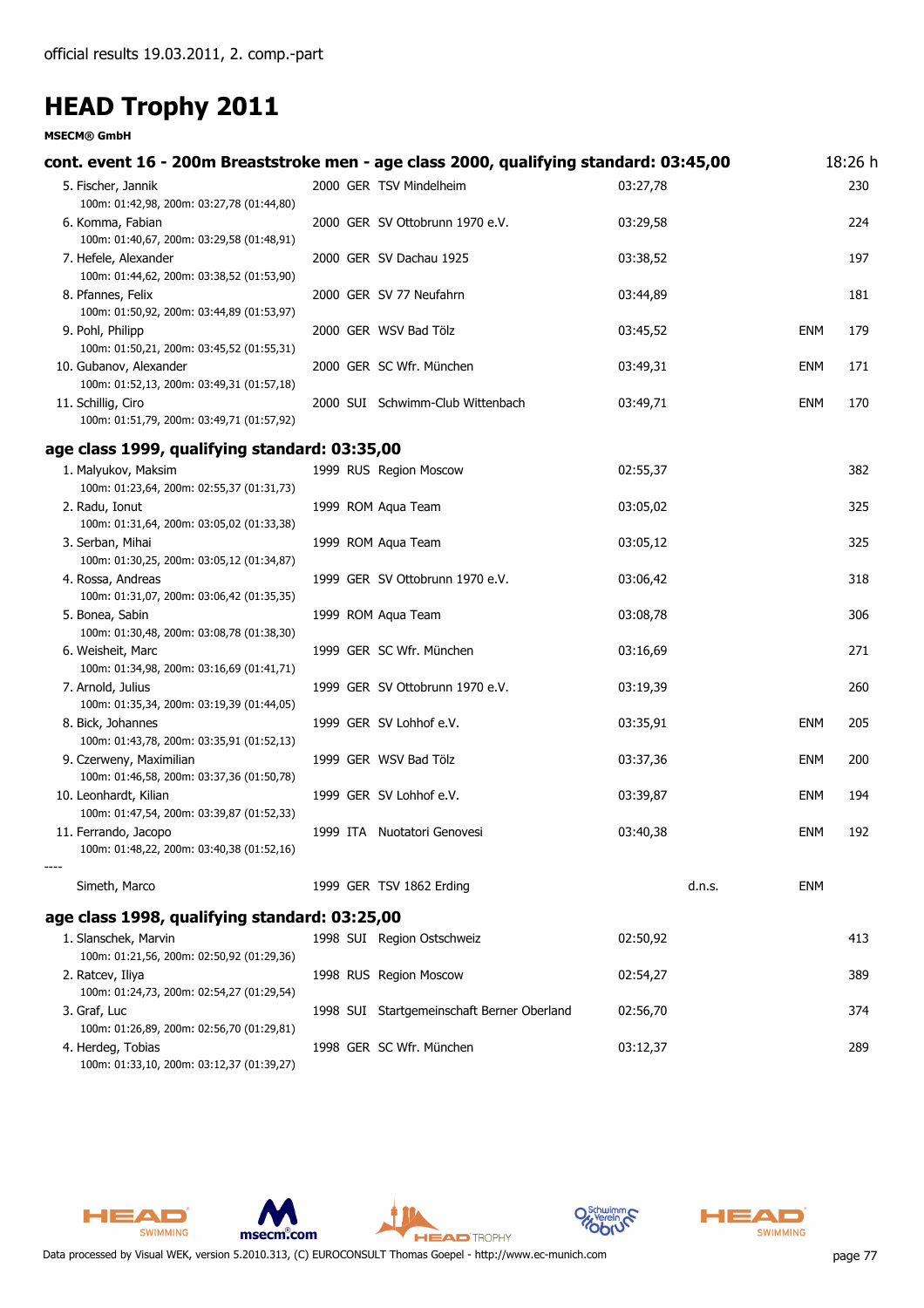#### **MSECM® GmbH**

| cont. event 16 - 200m Breaststroke men - age class 1998, qualifying standard: 03:25,00     |  |                                    |          |            | 18:26 h |
|--------------------------------------------------------------------------------------------|--|------------------------------------|----------|------------|---------|
| 5. Schmid, Toni<br>100m: 01:33,13, 200m: 03:13,11 (01:39,98)                               |  | 1998 GER SG Ergolding-Landau       | 03:13,11 |            | 286     |
| 6. Koderer, Nico<br>100m: 01:34,78, 200m: 03:14,64 (01:39,86)                              |  | 1998 GER PSV-Eichstätt             | 03:14,64 |            | 279     |
| 7. Hiramatsu, Itaru<br>100m: 01:34,51, 200m: 03:14,80 (01:40,29)                           |  | 1998 GER SG Stadtwerke München     | 03:14,80 |            | 279     |
| 8. Pellaco, Fabio<br>100m: 01:37,93, 200m: 03:19,54 (01:41,61)                             |  | 1998 ITA Nuotatori Genovesi        | 03:19,54 |            | 259     |
| 9. Von Altenstadt, Valentin<br>100m: 01:37,61, 200m: 03:22,98 (01:45,37)                   |  | 1998 GER SG Stadtwerke München     | 03:22,98 |            | 246     |
| 10. Fischer, Fabian<br>100m: 01:38,80, 200m: 03:23,47 (01:44,67)                           |  | 1998 GER TSV Mindelheim            | 03:23,47 |            | 244     |
| 11. Schwendener, Flavio<br>100m: 01:45,80, 200m: 03:37,18 (01:51,38)                       |  | 1998 SUI Schwimm Club Flös         | 03:37,18 | <b>ENM</b> | 201     |
| 12. Büttner, Steffen<br>100m: 01:47,65, 200m: 03:42,92 (01:55,27)                          |  | 1998 GER TSV Hohenbrunn-Riemerling | 03:42,92 | <b>ENM</b> | 186     |
| Rudolf, Fabian<br>18:03 h<br>Beine nicht in gleicher waagrechter Ebene                     |  | 1998 SUI Region Ostschweiz         | dq.      | ENM        |         |
| Christmann, Marvin<br>18:03 h<br>Nach der 150m Wende Delpin Kick vor Beginn des 1. Armzugs |  | 1998 GER TSV - Eintracht Karlsfeld | dq.      | <b>ENM</b> |         |
|                                                                                            |  |                                    |          |            |         |
| age class 1997, qualifying standard: 03:20,00                                              |  |                                    |          |            |         |
| 1. Liske, Jonas Sebastian<br>100m: 01:17,02, 200m: 02:39,49 (01:22,47)                     |  | 1997 GER SG Stadtwerke München     | 02:39,49 |            | 508     |
| 2. Basic, Gasper<br>100m: 01:19,81, 200m: 02:45,65 (01:25,84)                              |  | 1997 SLO Sportno Drustvo Delfin    | 02:45,65 |            | 453     |
| 3. Krebs, Alexander<br>100m: 01:23,84, 200m: 02:52,62 (01:28,78)                           |  | 1997 GER SC 53 Landshut            | 02:52,62 |            | 401     |
| 4. Multari, Lorenzo<br>100m: 01:23,13, 200m: 02:52,81 (01:29,68)                           |  | 1997 ITA Nuotatori Genovesi        | 02:52,81 |            | 399     |
| 5. Ene, Andrei<br>100m: 01:23,48, 200m: 02:53,29 (01:29,81)                                |  | 1997 ROM Aqua Team                 | 02:53,29 |            | 396     |
| 6. Scardigli, Francesco<br>100m: 01:22,88, 200m: 02:53,76 (01:30,88)                       |  | 1997 ITA ETRURIA NUOTO             | 02:53,76 |            | 393     |
| 7. Accardi, Dominic<br>100m: 01:25,62, 200m: 02:59,65 (01:34,03)                           |  | 1997 SUI Schwimm Club Flös         | 02:59,65 |            | 355     |
| 8. Schlachta, Tim                                                                          |  | 1997 GER SG Stadtwerke München     | 02:59,67 |            | 355     |
| 100m: 01:24,97, 200m: 02:59,67 (01:34,70)<br>9. Hültner, Kevin                             |  | 1997 GER TSV 1862 Erding           | 03:01,76 |            | 343     |
| 100m: 01:25,80, 200m: 03:01,76 (01:35,96)<br>10. Florenzano, Carlo                         |  | 1997 ITA Nuotatori Genovesi        | 03:08,33 |            | 308     |
| 100m: 01:31,69, 200m: 03:08,33 (01:36,64)<br>11. König, Florian                            |  | 1997 GER TSV Mindelheim            | 03:08,39 |            | 308     |
| 100m: 01:30,74, 200m: 03:08,39 (01:37,65)                                                  |  |                                    |          |            |         |
| 12. Kamm, Jan<br>100m: 01:35,43, 200m: 03:17,36 (01:41,93)                                 |  | 1997 GER SC Wfr. München           | 03:17,36 |            | 268     |
| 13. Lukashov, Jörg<br>100m: 01:37,86, 200m: 03:29,94 (01:52,08)                            |  | 1997 GER SC Prinz Eugen - München  | 03:29,94 | <b>ENM</b> | 222     |









**HEAD** TROPHY

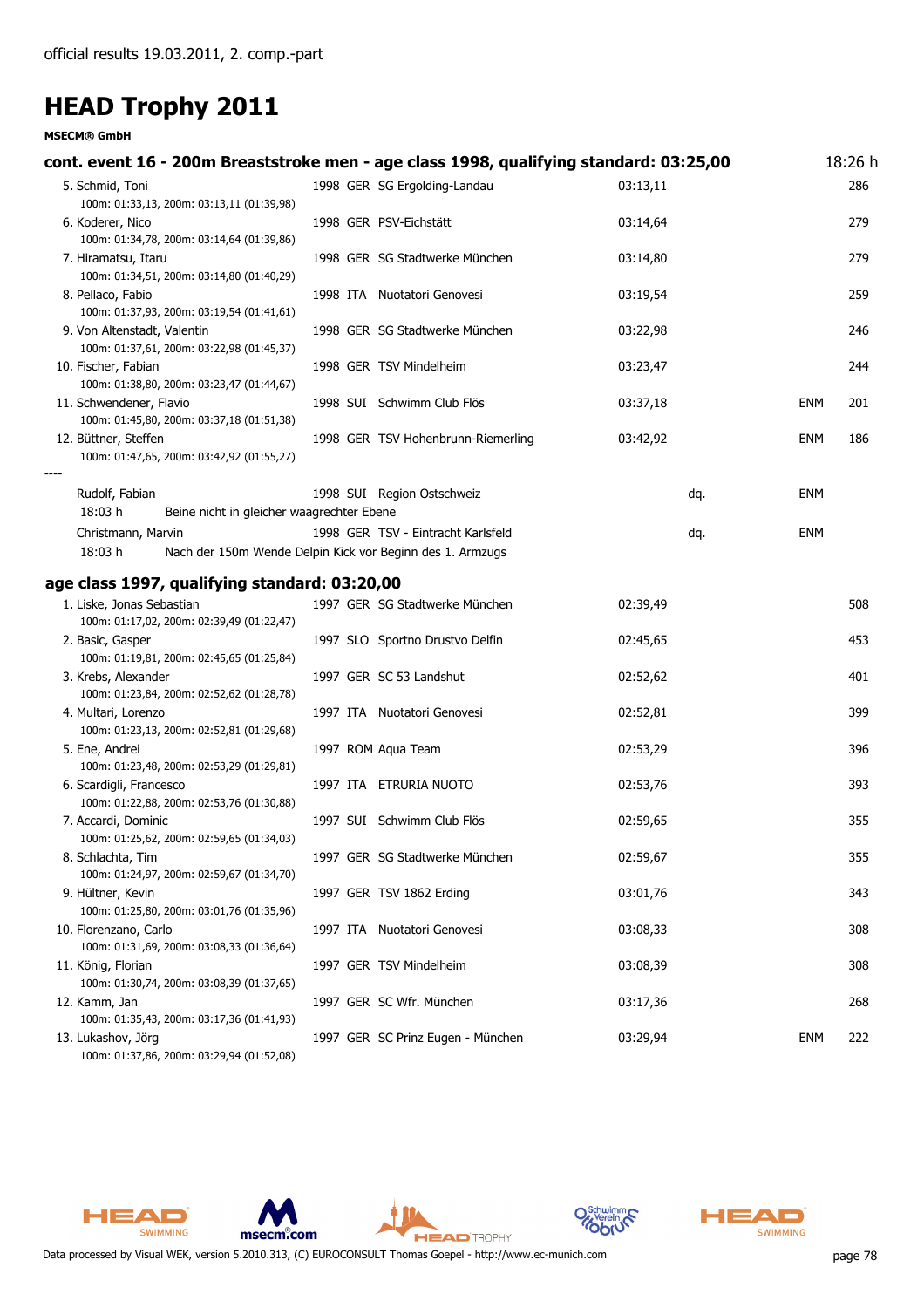**MSECM® GmbH**

| cont. event 16 - 200m Breaststroke men - age class 1997, qualifying standard: 03:20,00 |                                            |          |            | 18:26 h |
|----------------------------------------------------------------------------------------|--------------------------------------------|----------|------------|---------|
| Soos, Daniel                                                                           | 1997 SLO PK Olimpija                       | d.n.s.   | <b>ENM</b> |         |
| Ertl, Michael                                                                          | 1997 GER SC Wfr. München                   | d.n.s.   | <b>ENM</b> |         |
| age class 1996, qualifying standard: 03:15,00                                          |                                            |          |            |         |
| 1. Schwarzenbach, Patrik<br>100m: 01:13,13, 200m: 02:28,17 (01:15,04)                  | 1996 SUI Region Ostschweiz                 | 02:28,17 |            | 634     |
| 2. Widtmann, Nico<br>100m: 01:21,08, 200m: 02:48,19 (01:27,11)                         | 1996 SUI Region Ostschweiz                 | 02:48,19 |            | 433     |
| 3. Hummer, Severin<br>100m: 01:19,23, 200m: 02:48,28 (01:29,05)                        | 1996 SUI Schwimmclub Kreuzlingen           | 02:48,28 |            | 433     |
| 4. Bürger, Jakub<br>100m: 01:20,00, 200m: 02:49,22 (01:29,22)                          | 1996 GER SC Wfr. München                   | 02:49,22 |            | 425     |
| 5. Koller, Sebastian<br>100m: 01:21,86, 200m: 02:50,17 (01:28,31)                      | 1996 GER SC Wfr. München                   | 02:50,17 |            | 418     |
| 6. Kadlec, Bernhard<br>100m: 01:23,87, 200m: 02:54,62 (01:30,75)                       | 1996 GER WSV Bad Tölz                      | 02:54,62 |            | 387     |
| 7. Herdeg, Daniel<br>100m: 01:27,18, 200m: 02:56,64 (01:29,46)                         | 1996 GER SC Wfr. München                   | 02:56,64 |            | 374     |
| 8. Toellner, Alexander<br>100m: 01:22,05, 200m: 02:56,81 (01:34,76)                    | 1996 GER SG Frankenhöhe                    | 02:56,81 |            | 373     |
| 9. Kitzler, Christian<br>100m: 01:27,35, 200m: 02:57,84 (01:30,49)                     | 1996 GER Schwimmgemeinschaft Fürth         | 02:57,84 |            | 366     |
| 10. Gubser, Tobias<br>100m: 01:25,68, 200m: 02:58,16 (01:32,48)                        | 1996 SUI Schwimm Club Flös                 | 02:58,16 |            | 364     |
| 11. Meilinger, Simon<br>100m: 01:25,89, 200m: 02:58,46 (01:32,57)                      | 1996 GER SC DELPHIN Ingolstadt             | 02:58,46 |            | 363     |
| 12. Sammüller, Florian<br>100m: 01:25,93, 200m: 03:00,01 (01:34,08)                    | 1996 GER SG Nordoberpfalz                  | 03:00,01 |            | 353     |
| 13. Perrino, David<br>100m: 01:25,88, 200m: 03:03,22 (01:37,34)                        | 1996 SUI Schwimmklub Widnau                | 03:03,22 |            | 335     |
| 14. Ferraris, Lorenzo<br>100m: 01:32,34, 200m: 03:11,69 (01:39,35)                     | 1996 ITA Nuotatori Genovesi                | 03:11,69 |            | 292     |
| 15. Multari, Andrea<br>100m: 01:32,45, 200m: 03:13,12 (01:40,67)                       | 1996 ITA Nuotatori Genovesi                | 03:13,12 |            | 286     |
| Wall, Tobias                                                                           | 1996 GER TSV Mindelheim                    | d.n.s.   | <b>ENM</b> |         |
| Mocnik, Klemen                                                                         | 1996 SLO Sportno Drustvo Delfin            | d.n.s.   | <b>ENM</b> |         |
| age class 1995, qualifying standard: 03:10,00                                          |                                            |          |            |         |
| 1. Ernst, Friedrich                                                                    | 1995 GER TSV 1862 Friedberg                | 02:40,27 |            | 501     |
| 100m: 01:16,49, 200m: 02:40,27 (01:23,78)                                              |                                            |          |            |         |
| 2. Stevens, Peter John<br>100m: 01:14,98, 200m: 02:43,19 (01:28,21)                    | 1995 SLO Plavalni klub Triglav Kranj       | 02:43,19 |            | 474     |
| 3. Rieder, Jan<br>100m: 01:20,14, 200m: 02:45,11 (01:24,97)                            | 1995 SUI Startgemeinschaft Berner Oberland | 02:45,11 |            | 458     |
| 4. Härtfelder, Tim<br>100m: 01:18,68, 200m: 02:47,10 (01:28,42)                        | 1995 GER SG Frankenhöhe                    | 02:47,10 |            | 442     |







**HEAD** TROPHY



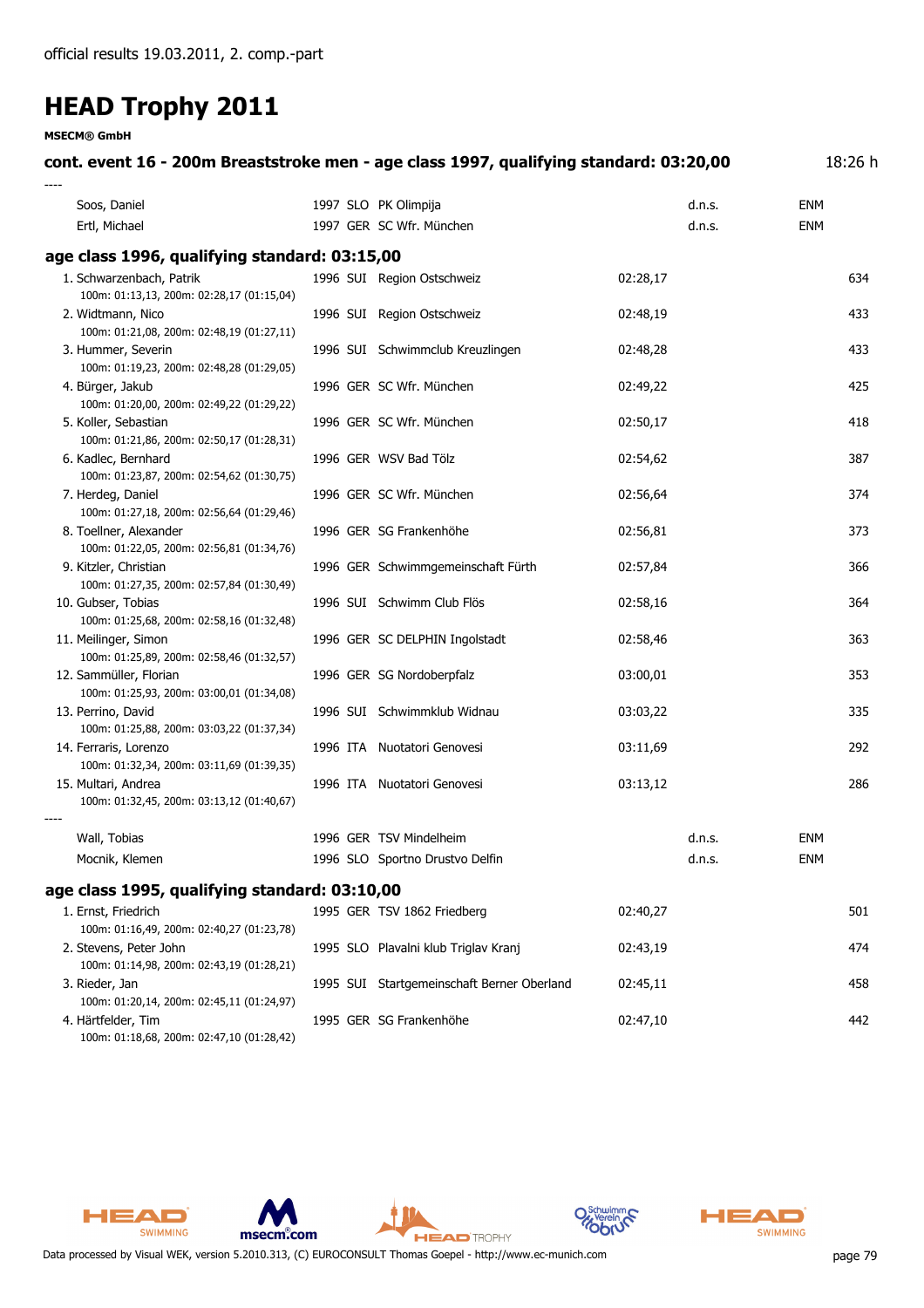#### **MSECM® GmbH**

| cont. event 16 - 200m Breaststroke men - age class 1995, qualifying standard: 03:10,00 |                                      |          | 18:26 h |
|----------------------------------------------------------------------------------------|--------------------------------------|----------|---------|
| 5. Harder, Alexander<br>100m: 01:19,99, 200m: 02:51,17 (01:31,18)                      | 1995 GER Team Buron Kaufbeuren       | 02:51,17 | 411     |
| 6. Horvath, Jeffrey<br>100m: 01:21,71, 200m: 02:51,22 (01:29,51)                       | 1995 GER TSV 1862 Grafenau           | 02:51,22 | 411     |
| 7. Nowosad, Max<br>100m: 01:24,10, 200m: 02:51,63 (01:27,53)                           | 1995 GER SG Stadtwerke München       | 02:51,63 | 408     |
| 8. Nagel, Fabio<br>100m: 01:21,74, 200m: 02:52,17 (01:30,43)                           | 1995 SUI Schwimmclub Kreuzlingen     | 02:52,17 | 404     |
| 9. Dubsky, Marek<br>100m: 01:22,04, 200m: 02:52,47 (01:30,43)                          | 1995 CZE KSP Kladno                  | 02:52,47 | 402     |
| 10. Amann, Moritz<br>100m: 01:25,49, 200m: 03:00,86 (01:35,37)                         | 1995 GER SC Prinz Eugen - München    | 03:00,86 | 348     |
| 11. Auer, Philipp<br>100m: 01:26,29, 200m: 03:01,39 (01:35,10)                         | 1995 GER Schwimmgemeinschaft Fürth   | 03:01,39 | 345     |
| 12. Hollinger, Silvan<br>100m: 01:28,04, 200m: 03:02,18 (01:34,14)                     | 1995 SUI Schwimm-Club Wittenbach     | 03:02,18 | 341     |
| Cerrai, Michele                                                                        | 1995 ITA ETRURIA NUOTO               | d.n.s.   | ENM     |
| age class 1994, qualifying standard: 03:05,00                                          |                                      |          |         |
| 1. Sieber, Dario<br>100m: 01:12,21, 200m: 02:31,11 (01:18,90)                          | 1994 SUI Region Ostschweiz           | 02:31,11 | 598     |
| 2. Beck, Maximilian<br>100m: 01:19,05, 200m: 02:42,84 (01:23,79)                       | 1994 GER SG Ergolding-Landau         | 02:42,84 | 477     |
| 3. Kuznetsov, Maksim<br>100m: 01:19,88, 200m: 02:46,41 (01:26,53)                      | 1994 RUS Extreme fitness athletics   | 02:46,41 | 447     |
| 4. Kralj, Blaz<br>100m: 01:20,61, 200m: 02:48,29 (01:27,68)                            | 1994 SLO Plavalni klub Triglav Kranj | 02:48,29 | 432     |
| 5. Müller, Roman<br>100m: 01:20,54, 200m: 02:49,72 (01:29,18)                          | 1994 GER SV Dachau 1925              | 02:49,72 | 422     |
| 6. Erb, Daniel<br>100m: 01:23,23, 200m: 02:51,52 (01:28,29)                            | 1994 GER TSV 1860 Rosenheim          | 02:51,52 | 408     |
| 7. Gradl, Andreas<br>100m: 01:23,69, 200m: 02:56,89 (01:33,20)                         | 1994 GER SG Nordoberpfalz            | 02:56,89 | 372     |
| 8. Schitter, Jiei<br>100m: 01:23,53, 200m: 02:58,27 (01:34,74)                         | 1994 GER DJK Sportbund München       | 02:58,27 | 364     |
| Baaske, Philipp<br>18:03 h<br>Start vor dem Startsignal                                | 1994 GER TSV Neuburg                 | dq.      | ENM     |
| age class 1992 / 1993, qualifying standard: 03:00,00                                   |                                      |          |         |
| 1. Maute, Josef                                                                        | 1992 GER SG Stadtwerke München       | 02:32,18 | 585     |
| 100m: 01:12,79, 200m: 02:32,18 (01:19,39)<br>2. Beck, Simon                            | 1992 SUI Region Ostschweiz           | 02:33,84 | 566     |
| 100m: 01:14,30, 200m: 02:33,84 (01:19,54)<br>3. Simenko, Nejc                          | 1993 SLO Plavalni klub Triglav Kranj | 02:34,11 | 563     |
| 100m: 01:14,35, 200m: 02:34,11 (01:19,76)<br>4. Boshoff, Keagan                        | 1992 GER SG Stadtwerke München       | 02:43,34 | 473     |

100m: 01:18,76, 200m: 02:43,34 (01:24,58)

HEAD

SWIMMING

msecm.com





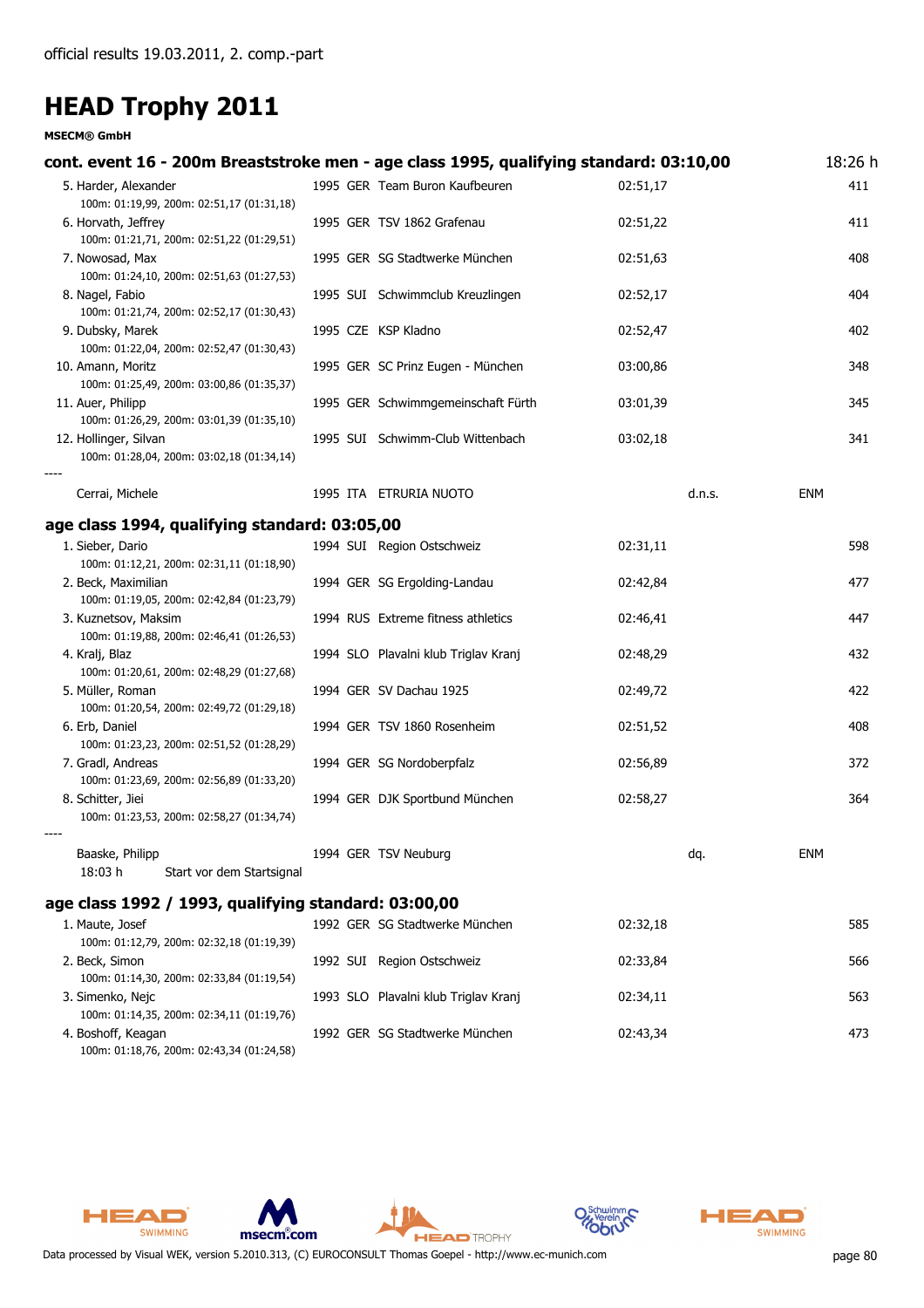**MSECM® GmbH**

| cont. event 16 - 200m Breaststroke men - age class 1992 / 1993, qualifying standard:<br>03:00,00 |                                            |          | 18:26 h    |
|--------------------------------------------------------------------------------------------------|--------------------------------------------|----------|------------|
| 5. Gygax, Sandro<br>100m: 01:21,09, 200m: 02:46,39 (01:25,30)                                    | 1993 SUI Startgemeinschaft Berner Oberland | 02:46,39 | 447        |
| 6. Milde, Michael<br>100m: 01:19,37, 200m: 02:46,73 (01:27,36)                                   | 1993 GER SG Stadtwerke München             | 02:46,73 | 445        |
| 7. Abatis, Francesco<br>100m: 01:20,70, 200m: 02:47,36 (01:26,66)                                | 1993 ITA Nuotatori Genovesi                | 02:47,36 | 440        |
| Hollaus, Tobias                                                                                  | 1993 GER SG Stadtwerke München             | d.n.s.   | <b>ENM</b> |
| age class 1991 and older, qualifying standard: 02:55,00                                          |                                            |          |            |
| 1. Hawe, Benno<br>100m: 01:09,16, 200m: 02:24,34 (01:15,18)                                      | 1986 GER SG Stadtwerke München             | 02:24,34 | 686        |
| 2. Bartenschlager, Benedikt<br>100m: 01:14,40, 200m: 02:30,45 (01:16,05)                         | 1989 GER TSV Hohenbrunn-Riemerling         | 02:30,45 | 605        |
| 3. Killiches, Matthias<br>100m: 01:15,39, 200m: 02:34,31 (01:18,92)                              | 1989 GER SC Wfr. München                   | 02:34,31 | 561        |
| 4. Franke, Andre<br>100m: 01:15,44, 200m: 02:37,07 (01:21,63)                                    | 1987 GER 1. SC Ravensburg                  | 02:37,07 | 532        |
| 5. Pertile, Thomas<br>100m: 01:18,07, 200m: 02:42,26 (01:24,19)                                  | 1988 ITA ETRURIA NUOTO                     | 02:42,26 | 483        |
| 6. Rieder, Reto<br>100m: 01:19,00, 200m: 02:42,87 (01:23,87)                                     | 1991 SUI Startgemeinschaft Berner Oberland | 02:42,87 | 477        |
| 7. Mambuca, Andrea<br>100m: 01:19,27, 200m: 02:43,44 (01:24,17)                                  | 1991 ITA A.S.D. Dolomitica Nuoto C.T.T.    | 02:43,44 | 472        |
| 8. Huber, Alexander<br>100m: 01:21,05, 200m: 02:48,93 (01:27,88)                                 | 1989 GER TSV Mindelheim                    | 02:48,93 | 428        |
| Decker, Jonas                                                                                    | 1988 GER TSV Obergünzburg                  | d.n.s.   | <b>ENM</b> |



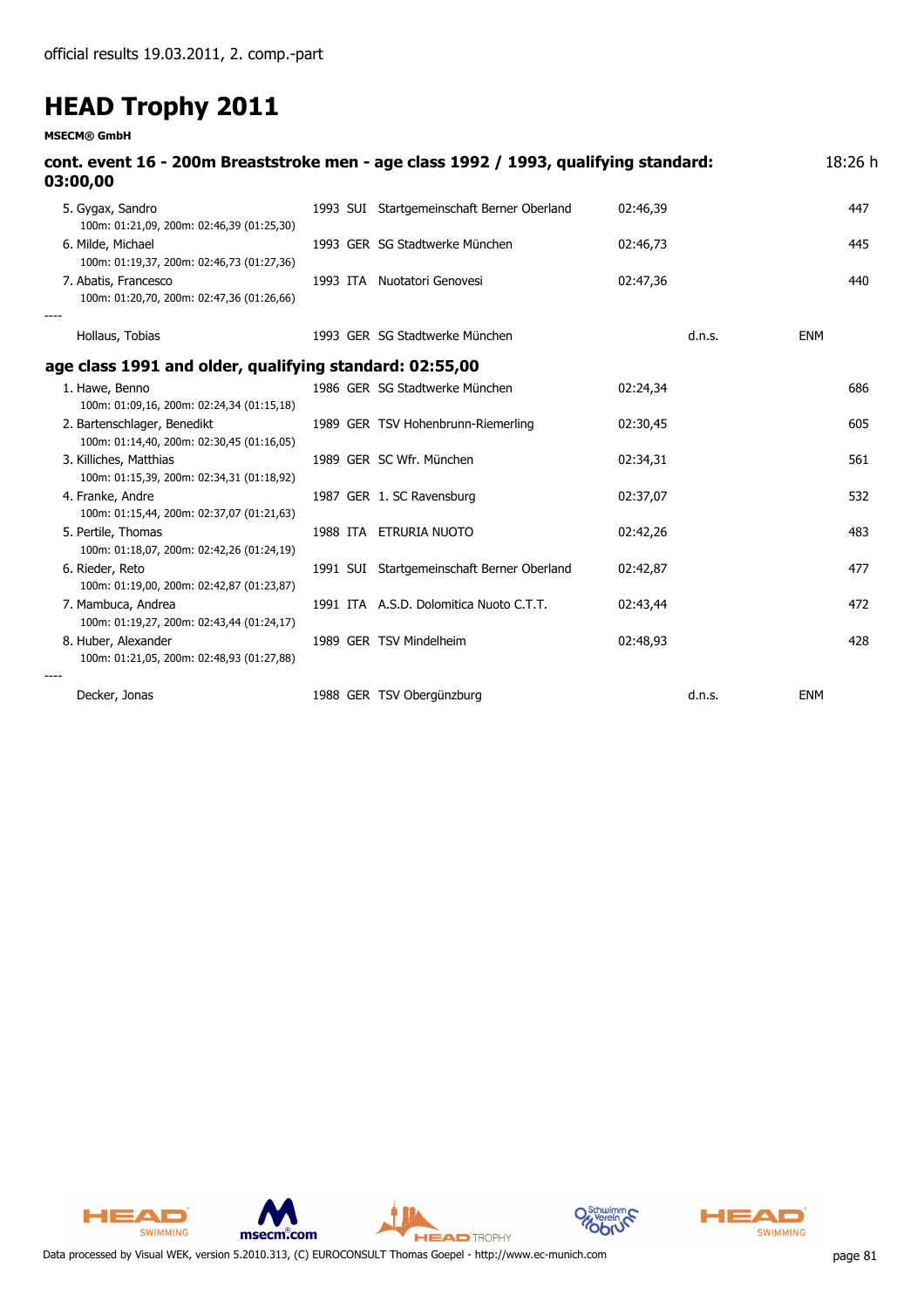**MSECM® GmbH**

### **officials**

| location:                 | Munich                                                             |
|---------------------------|--------------------------------------------------------------------|
| no. of lanes:             | 8                                                                  |
|                           | 50 <sub>m</sub><br>indoor pool                                     |
| time system:              | automatic timing                                                   |
| OC:                       | SV Ottobrunn 1970 e.V.                                             |
| organizer:                | SV Ottobrunn 1970 e.V.                                             |
| Water temperature:        | 26 °C                                                              |
| Pointtable:               | FINA Point Scoring Long Course 2010                                |
| Referee 1:                | Hannes Kießling, DSV                                               |
| Referee 2:                | Franz Hein, DSV                                                    |
| Starter 1:                | Karlheinz Ach, BSV                                                 |
| Starter 2:                | Gerhard Diller, BSV                                                |
| judge of stroke 1:        | Rainer Rupprecht, SV Dachau 1925                                   |
| judge of stroke 2:        | Hubert Mair, SG Stadtwerke München                                 |
| announcer:                | Andrea Thielenhaus, DSV                                            |
|                           | Ingolf Baumbach, DSV                                               |
| recorder:                 | Thomas Moschner, Wacker Burghausen                                 |
| chief recorder:           | Martin Heger, MSECM                                                |
| Time System Timekeeper:   | Johannes Schöller, MSECM<br>Andreas Koller, SV Ottobrunn 1970 e.V. |
| Timing system:            | <b>OMEGA Ares 21</b>                                               |
| Timekeeping chief:        | Sigi Gattinger, SV Dachau 1925                                     |
| Timekeeper lane #1:       | Dimitris Goudinoudis, SV Ottobrunn 1970 e.V.                       |
| Timekeeper lane #2:       | Sven Kessler, SV Ottobrunn 1970 e.V.                               |
| Timekeeper lane #3:       | Werner Strasser, WSV Bad Tölz                                      |
| Timekeeper lane #4:       | Brigitte Fath, TSV Hohenbrunn-Riemerling                           |
| Timekeeper lane #5:       | Felix Becker, WSV Bad Tölz                                         |
| Timekeeper lane #6:       | Markus Rettinger, DJK Sportbund München                            |
| Timekeeper lane #7:       | Annegret Upmann, TSV Hohenbrunn-Riemerling                         |
| Timekeeper lane #8:       | Werner Huber, TV 1864 Altötting                                    |
| Finish judge chief:       | Heinz Fath, TSV Hohenbrunn-Riemerling                              |
| Finish judge $#1$ :       | Heinz Nideröcker, SC 53 Landshut                                   |
| Finish judge #2:          | Patrick Strasser, WSV Bad Tölz                                     |
| chief Inspector of turns: | Volker Reinard, VfL Piranhas Waldkraiburg                          |
| Inspector of turns #1:    | Ines Schorradt, TV 1864 Altötting                                  |
| Inspector of turns #2:    | Klaus Vaitl, SSG Neptun Germering e.V.                             |









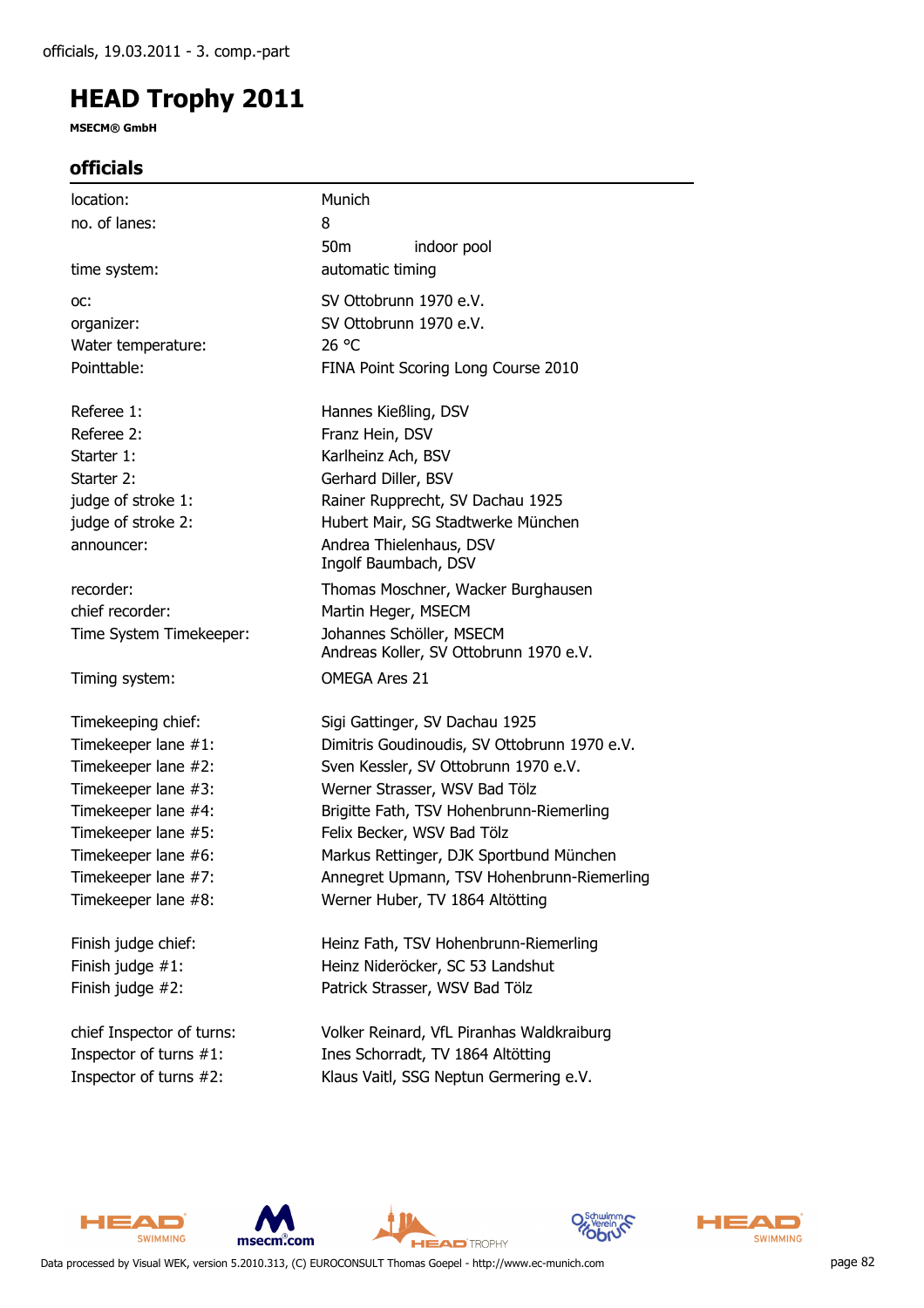**MSECM® GmbH**

### **event 105 - 50m Butterfly women Final**

| МR         | 08.03.2008               | Samulski, Daniela                      |                                                             | <b>GER</b> | 00:27,41 | Munich (GER) |     |
|------------|--------------------------|----------------------------------------|-------------------------------------------------------------|------------|----------|--------------|-----|
| open class |                          |                                        |                                                             |            |          |              |     |
|            | 1. Rosenberger, Iris     |                                        | 1985 GER Erster Münchner Schwimmclub (EMSC)                 |            | 00:28,04 |              | 714 |
|            | 2. Ehrenbauer, Veronika  |                                        | 1989 GER SG Stadtwerke München                              |            | 00:28,53 |              | 678 |
|            | 3. Pavlie, Pia           |                                        | 1994 SLO Plavalni klub Triglav Kranj                        |            | 00:28,91 |              | 652 |
|            | 4. Baerens, Teresa       |                                        | 1994 GER TSV Hohenbrunn-Riemerling                          |            | 00:29,04 |              | 643 |
|            | 5. Siebrecht, Lara       |                                        | 1997 GER TSV Hohenbrunn-Riemerling                          |            | 00:29,54 |              | 611 |
|            | 6. Sulzmann, Ramona      |                                        | 1992 GER SG Stadtwerke München                              |            | 00:29,63 |              | 605 |
|            | 7. Stein, Rika Franziska |                                        | 1996 GER SSV Ulm 1846                                       |            | 00:29,78 |              | 596 |
|            | 8. Dorottya, Biro        |                                        | 1993 HUN Celldömölki VVSE                                   |            | 00:30,73 |              | 542 |
|            |                          | event 106 - 50m Butterfly men Final    |                                                             |            |          |              |     |
| <b>MR</b>  | 29.03.2009               | Dietrich, Johannes                     |                                                             | <b>GER</b> | 00:23,98 | Munich (GER) |     |
| open class |                          |                                        |                                                             |            |          |              |     |
|            | 1. Lunemann, Jonas       |                                        | 1990 GER TSV Hohenbrunn-Riemerling                          |            | 00:25,52 |              | 678 |
|            | 2. Tahirovic, Emil       |                                        | 1979 SLO Slowenien Swimming Team                            |            | 00:25,73 |              | 662 |
|            | 3. Baumgartner, Markus   |                                        | 1987 GER SC DELPHIN Ingolstadt                              |            | 00:26,04 |              | 639 |
|            | 4. Müller, Fabian        |                                        | 1994 GER SC DELPHIN Ingolstadt                              |            | 00:26,09 |              | 635 |
|            | 5. Sebisch, Clemens      |                                        | 1987 GER SG Stadtwerke München                              |            | 00:26,22 |              | 626 |
|            | 6. Hoffmann, Lars        |                                        | 1989 GER 1. SC Ravensburg                                   |            | 00:26,35 |              | 616 |
|            | 7. Kampmann, Bastian     |                                        | 1978 GER SGS Hamburg                                        |            | 00:26,40 |              | 613 |
|            | 7. Zorman, Matjaz        |                                        | 1992 SLO Plavalni klub Triglav Kranj                        |            | 00:26,40 |              | 613 |
|            |                          | event 107 - 50m Backstroke women Final |                                                             |            |          |              |     |
| MR.        | 10.03.2007               | PIETSCH, Janine                        |                                                             | <b>GER</b> | 00:28,69 | Munich (GER) |     |
| open class |                          |                                        |                                                             |            |          |              |     |
|            | 1. Roas, Johanna         |                                        | 1993 GER SG Stadtwerke München                              |            | 00:30,53 |              | 696 |
|            | 2. Ehrenbauer, Veronika  |                                        | 1989 GER SG Stadtwerke München                              |            | 00:30,83 |              | 676 |
|            | 3. Labdy, Alexandra      |                                        | 1991 HUN Swimming Club Szeged                               |            | 00:30,94 |              | 668 |
|            | 4. Szekeres, Dorina      |                                        | 1992 HUN Europ Tec Zalaviz Zalaegerszegi Uszo Klub 00:31,19 |            |          |              | 653 |
|            | 5. Scholtissek, Helen    |                                        | 1997 GER TSV Hohenbrunn-Riemerling                          |            | 00:31,54 |              | 631 |
|            | 6. Sencar, Iza           |                                        | 1998 SLO Sportno Drustvo Delfin                             |            | 00:31,63 |              | 626 |
|            | 7. Schenk, Johanna       |                                        | 1998 GER TSG Backnang                                       |            | 00:32,05 |              | 601 |
|            | 8. Hegyi, Zsanett        |                                        | 1994 HUN Szombathelyi Vizmu SC                              |            | 00:33,40 |              | 531 |
|            |                          | event 108 - 50m Backstroke men Final   |                                                             |            |          |              |     |
| MR         | 08.03.2008               | Driesen, Steffen                       |                                                             | <b>GER</b> | 00:26,27 | Munich (GER) |     |
| open class |                          |                                        |                                                             |            |          |              |     |

|  | 1. Mates, Björn |  |
|--|-----------------|--|
|--|-----------------|--|

1985 GER SG Stadtwerke München 1985 682









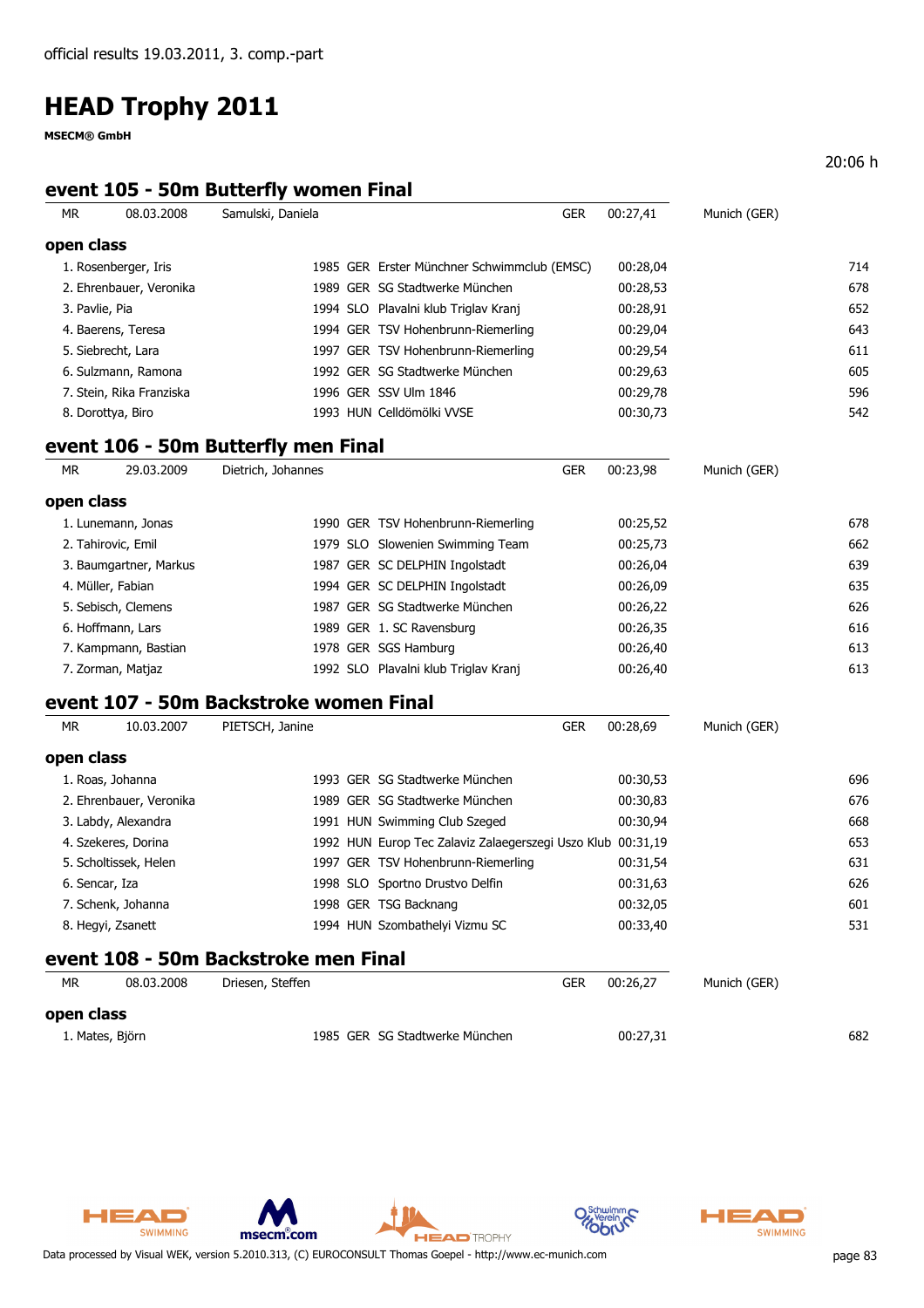**MSECM® GmbH**

#### **cont. event 108 - 50m Backstroke men Final - open class** 20:27 h

| 2. Lunemann, Jonas      | 1990 GER TSV Hohenbrunn-Riemerling | 00:28,06 | 628 |
|-------------------------|------------------------------------|----------|-----|
| 3. Huch, Paul, David    | 1996 GER SC DELPHIN Ingolstadt     | 00:28,39 | 607 |
| 4. Walk, Rufus          | 1992 GER SSG Neptun Germering e.V. | 00:28,73 | 585 |
| 5. Franke, Dominik      | 1990 GER 1. SC Ravensburg          | 00:29,01 | 569 |
| 6. Baumgartner, Markus  | 1987 GER SC DELPHIN Ingolstadt     | 00:29.09 | 564 |
| 7. Stömmer, Pierre      | 1990 GER TSV Hohenbrunn-Riemerling | 00:29,24 | 555 |
| 8. Straubinger, Florian | 1993 GER SG Stadtwerke München     | 00:29,40 | 546 |

### **event 109 - 50m Breaststroke women Final**

| 651 |
|-----|
| 630 |
| 616 |
| 615 |
| 603 |
| 596 |
| 593 |
| 568 |
|     |

### **event 110 - 50m Breaststroke men Final**

| MR.        | 08.03.2008                  | Neumann, Johannes                                        |                                      | <b>GER</b> | 00:28.75 | Munich (GER) |            |       |
|------------|-----------------------------|----------------------------------------------------------|--------------------------------------|------------|----------|--------------|------------|-------|
| open class |                             |                                                          |                                      |            |          |              |            |       |
|            | 1. Markic, Matjaz           |                                                          | 1983 SLO Plavalni klub Koper         |            | 00:28,48 |              |            | 821MR |
|            | 2. Kampmann, Bastian        |                                                          | 1978 GER SGS Hamburg                 |            | 00:29,36 |              |            | 749   |
|            | 3. Bartenschlager, Benedikt |                                                          | 1989 GER TSV Hohenbrunn-Riemerling   |            | 00:30,36 |              |            | 677   |
|            | 4. Stevens, Peter John      |                                                          | 1995 SLO Plavalni klub Triglav Kranj |            | 00:30,55 |              |            | 665   |
|            | 5. Simenko, Nejc            |                                                          | 1993 SLO Plavalni klub Triglav Kranj |            | 00:30,74 |              |            | 653   |
|            | 6. Hawe, Benno              |                                                          | 1986 GER SG Stadtwerke München       |            | 00:30.99 |              |            | 637   |
|            | 7. Dalacker, Fabian         |                                                          | 1992 GER SV Nikar Heidelberg         |            | 00:31,52 |              |            | 605   |
| ----       |                             |                                                          |                                      |            |          |              |            |       |
|            | Tahirovic, Emil             |                                                          | 1979 SLO Slowenien Swimming Team     |            |          | dq.          | <b>ENM</b> |       |
|            | 20:46 h                     | Nach dem Start Delphinkick vor Beginn des ersten Armzugs |                                      |            |          |              |            |       |

### **event 111 - 50m Freestyle women Final**

| МR         | 10.03.2007            | PIETSCH, Janine |                                      | <b>GER</b> | 00:26.25 | Munich (GER) |     |
|------------|-----------------------|-----------------|--------------------------------------|------------|----------|--------------|-----|
| open class |                       |                 |                                      |            |          |              |     |
|            | 1. Baerens, Teresa    |                 | 1994 GER TSV Hohenbrunn-Riemerling   |            | 00:27,11 |              | 670 |
|            | 2. Sencar, Iza        |                 | 1998 SLO Sportno Drustvo Delfin      |            | 00:27,49 |              | 643 |
|            | 3. Scholtissek, Helen |                 | 1997 GER TSV Hohenbrunn-Riemerling   |            | 00:27,54 |              | 639 |
|            | 4. Sajovec, Kaja      |                 | 1997 SLO Plavalni klub Triglav Kranj |            | 00:27,62 |              | 634 |





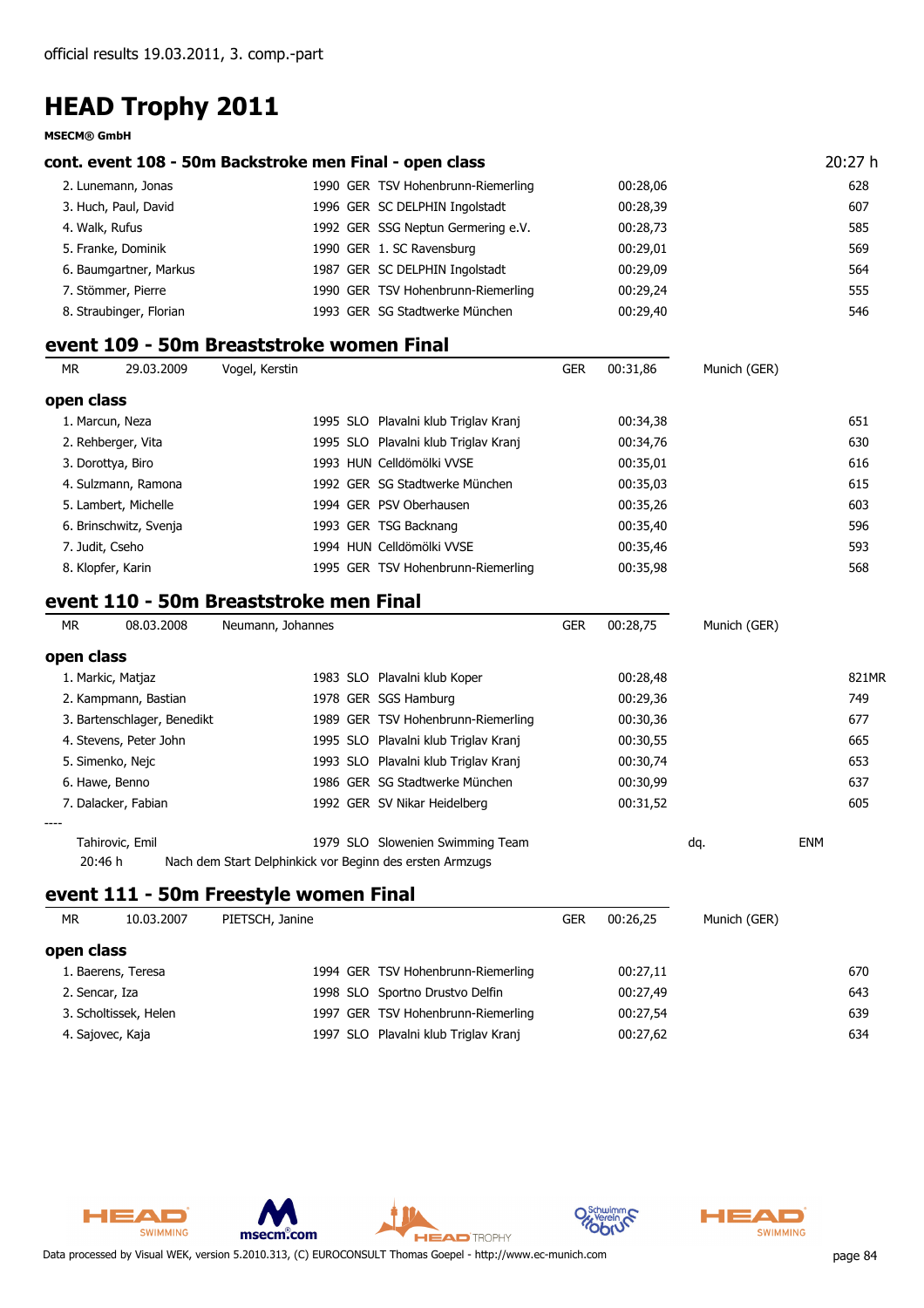#### **MSECM® GmbH**

| cont. event 111 - 50m Freestyle women Final - open class | 20:50 h                                     |          |     |
|----------------------------------------------------------|---------------------------------------------|----------|-----|
| 5. Roas, Johanna                                         | 1993 GER SG Stadtwerke München              | 00:27,75 | 625 |
| 6. Fischer, Johanna                                      | 1993 GER SC Prinz Eugen - München           | 00:27.89 | 615 |
| 7. Schlachta, Johanna                                    | 1993 GER SG Stadtwerke München              | 00:27.92 | 613 |
| 8. Rosenberger, Iris                                     | 1985 GER Erster Münchner Schwimmclub (EMSC) | 00:27,94 | 612 |

### **event 112 - 50m Freestyle men Final**

| MR.                  | 12.03.2005                  | DEIBLER, Steffen |                                    | <b>GER</b> | 00:22.84 | Munich (GER) |     |
|----------------------|-----------------------------|------------------|------------------------------------|------------|----------|--------------|-----|
| open class           |                             |                  |                                    |            |          |              |     |
| 1. Lunemann, Jonas   |                             |                  | 1990 GER TSV Hohenbrunn-Riemerling |            | 00:23,65 |              | 694 |
| 2. Franke, Dominik   |                             |                  | 1990 GER 1. SC Ravensburg          |            | 00:24,07 |              | 658 |
| 3. Sebisch, Clemens  |                             |                  | 1987 GER SG Stadtwerke München     |            | 00:24,41 |              | 631 |
| 4. Mates, Björn      |                             |                  | 1985 GER SG Stadtwerke München     |            | 00:24,50 |              | 624 |
| 5. Pandurevic, Neven |                             |                  | 1993 GER SC Prinz Eugen - München  |            | 00:24,55 |              | 620 |
| 6. Hanusch, Markus   |                             |                  | 1987 GER SG Stadtwerke München     |            | 00:24,66 |              | 612 |
|                      | 7. Bartenschlager, Benedikt |                  | 1989 GER TSV Hohenbrunn-Riemerling |            | 00:24,79 |              | 602 |
| 8. Winter, Pascal    |                             |                  | 1996 GER SC Prinz Eugen - München  |            | 00:24,87 |              | 596 |

### **event 117 - 6x50m Freestyle mixed Final**

| <b>MR</b>   | 14.10.2010                                                                                                            | team GER                                                                                                    |                               | <b>GER</b> | 02:35,37 | Munich (GER) |
|-------------|-----------------------------------------------------------------------------------------------------------------------|-------------------------------------------------------------------------------------------------------------|-------------------------------|------------|----------|--------------|
| open class  |                                                                                                                       |                                                                                                             |                               |            |          |              |
| $1.1.$ team | Mates Björn (1985)<br>Sebisch Clemens (1987), 100m: 00:49,55<br>Ehrenbauer Veronika (1989)<br>Roas Johanna (1993)     | Schlachta Johanna (1993), 200m: 01:44,19 (00:54,64)<br>Hanusch Markus (1987), 300m: 02:35,62 (00:51,43)     | GER SG Stadtwerke München     |            | 02:35,62 |              |
| 2. 1. team  | Winter Pascal (1996)<br>Fischer Johanna (1993), 100m: 00:53,33<br>Borthwick Ryan (1994)<br>Pandurevic Neven (1993)    | Mertl Franziska (1993), 200m: 01:47,87 (00:54,54)<br>Kothny Katharina (1995), 300m: 02:42,47 (00:54,60)     | GER SC Prinz Eugen - München  |            | 02:42,47 |              |
| 3. 1. team  | Frixione Federico (1992)<br>Grado Ilaria (1998), 100m: 00:56,43<br>Abatis Francesco (1993)<br>Vergassola Marco (1993) | Maimone Valentina (1996), 200m: 01:54,69 (00:58,26)<br>Ferrari Alessandra (1997), 300m: 02:51,57 (00:56,88) | <b>ITA</b> Nuotatori Genovesi |            | 02:51,57 |              |
| 4. 1. team  | Pertile Thomas (1988)<br>Ricolli Martina (1996), 100m: 00:57,63<br>Bachi Yuri (1996)<br>Cellai Greta (1994)           | Luca Rachele (1996), 200m: 01:55,56 (00:57,93)<br>Bortone Luigi (1991), 300m: 02:54,21 (00:58,65)           | ITA ETRURIA NUOTO             |            | 02:54,21 |              |
| 5. 2. team  | Multari Lorenzo (1997)<br>Fasce Marta (1996), 100m: 00:59,48<br>Papiri Luca (1996)<br>Badaracco Mattia (1996)         | De Simone Alessia (1997), 200m: 01:58,84 (00:59,36)<br>Cipollone Giulia (1994), 300m: 02:59,81 (01:00,97)   | <b>ITA</b> Nuotatori Genovesi |            | 02:59,81 |              |



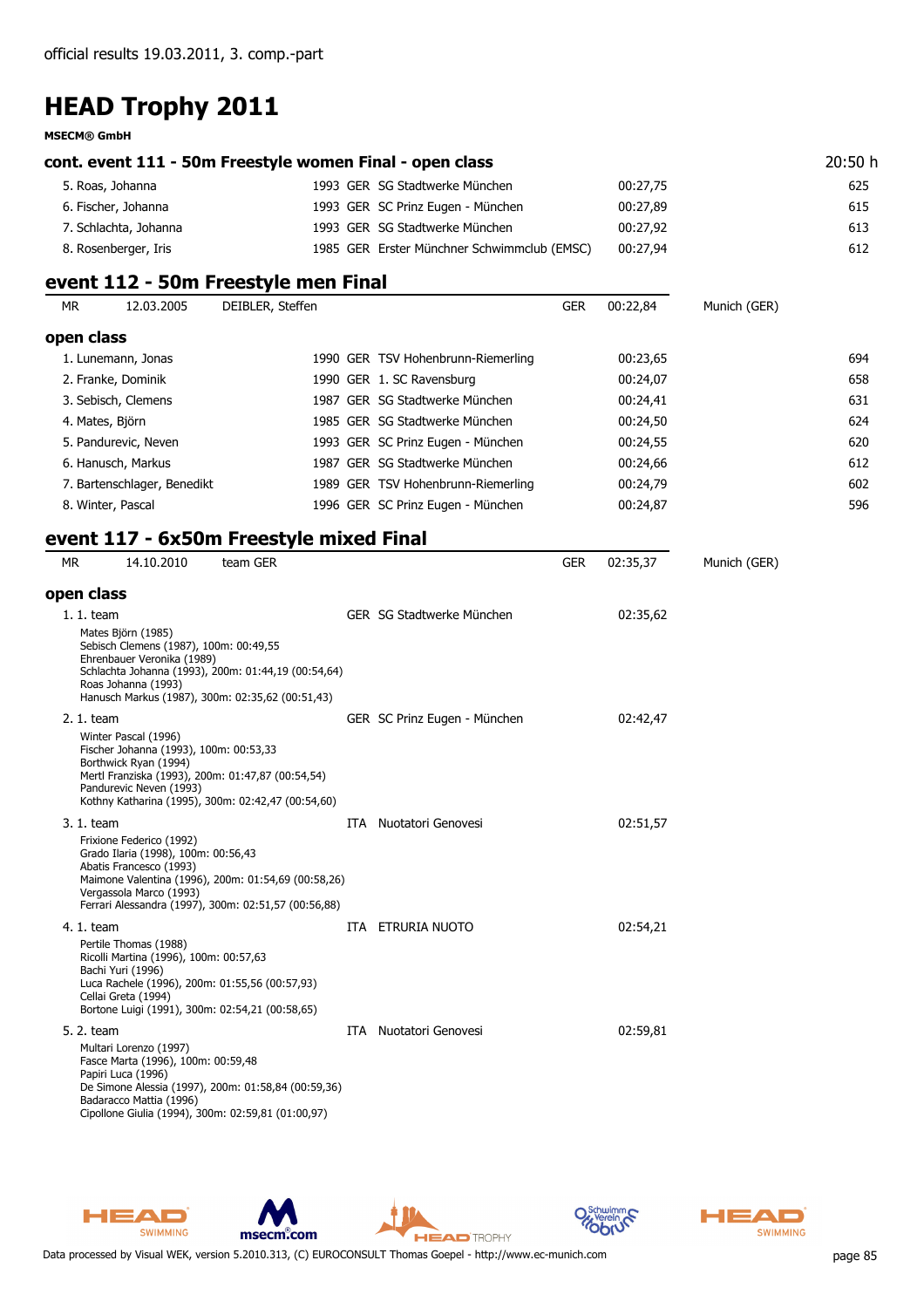**MSECM® GmbH**

#### **cont. event 117 - 6x50m Freestyle mixed Final - open class** 21:12 h 6. 1. team RUS Region Moscow 03:14,26 Yudintsev Artemiy (1997) Petrova Maryana (2000), 100m: 01:06,80 Uybin Iliya (1996) Petrova Alexandra (1998), 200m: 02:09,51 (01:02,71) Stanchev Anatoly (1996) Lupanova Anna (2000), 300m: 03:14,26 (01:04,75) *----* 1. team TSV Hohenbrunn-Riemerling ENM GER dq. *21:10 h Fehlstart des 4. Schwimmer* Scholtissek Helen (1997) Baerens Antonia (1997), 100m: 00:54,73 Baerens Teresa (1994) Büttner Tim (1993), 200m: 01:45,15 (00:50,42) Bartenschlager Benedikt (1989) Lunemann Jonas (1990), 300m: 00:00,00 *----* 1. team Schwimmclub Aquarius Triesen ENM LIE d.n.s. *withdrawn.*

300m:

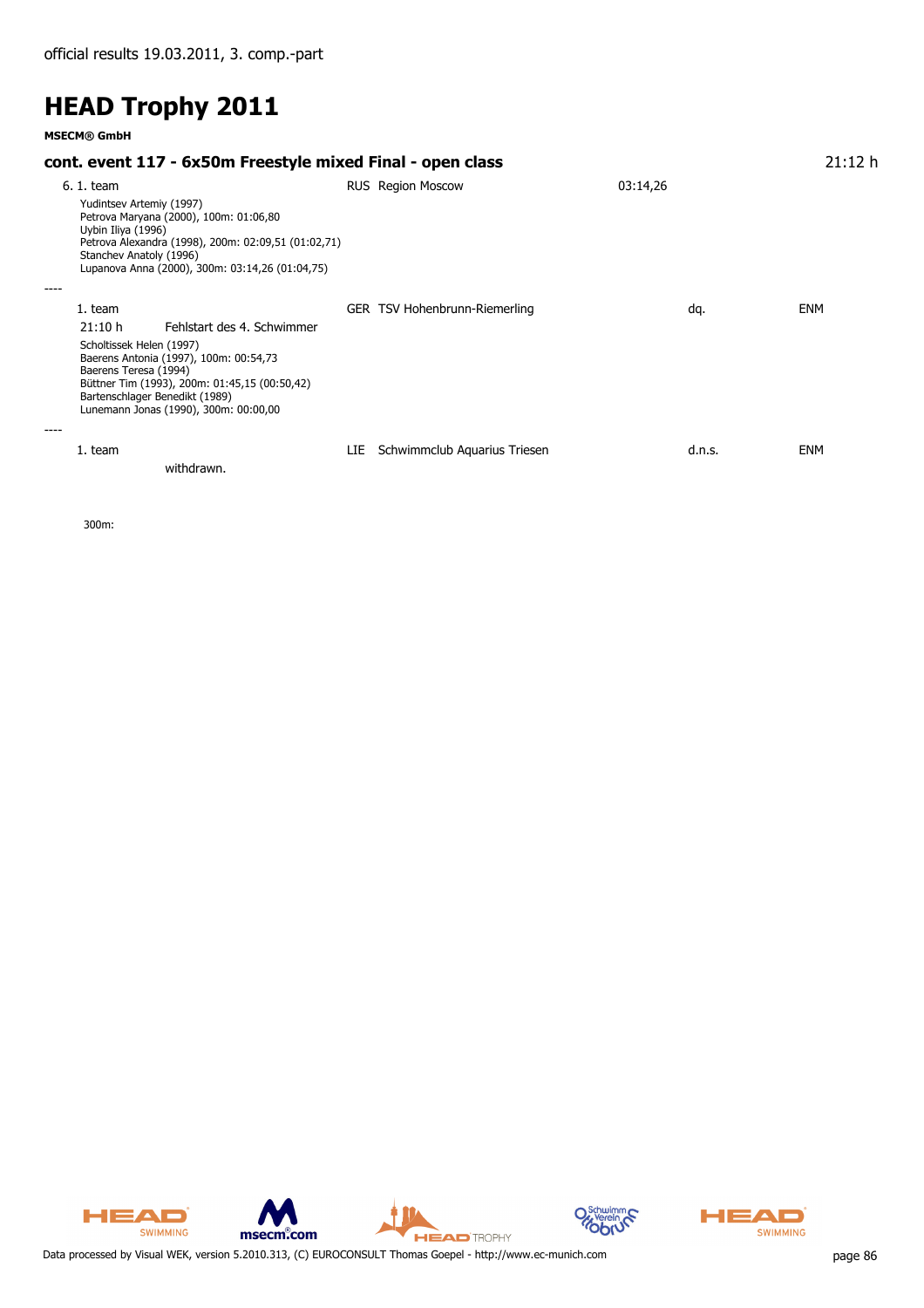**MSECM® GmbH**

### **officials**

| location:               | Munich                                                                              |
|-------------------------|-------------------------------------------------------------------------------------|
| no. of lanes:           | 8                                                                                   |
|                         | 50 <sub>m</sub><br>indoor pool                                                      |
| time system:            | automatic timing                                                                    |
| OC:                     | SV Ottobrunn 1970 e.V.                                                              |
| organizer:              | SV Ottobrunn 1970 e.V.                                                              |
| Water temperature:      | 26 °C                                                                               |
| Pointtable:             | FINA Point Scoring Long Course 2010                                                 |
| Referee 1:              | Hannes Kießling, DSV                                                                |
| Referee 2:              | Franz Hein, DSV                                                                     |
| Starter 1:              | Karlheinz Ach, BSV                                                                  |
| Starter 2:              | Gerhard Diller, BSV                                                                 |
| judge of stroke 1:      | Rainer Rupprecht, SV Dachau 1925                                                    |
| judge of stroke 2:      | Martina Herdeg, SC Wfr. München                                                     |
| announcer:              | Andrea Thielenhaus, DSV<br>Ingolf Baumbach, DSV                                     |
| recorder:               | Thomas Moschner, Wacker Burghausen                                                  |
| chief recorder:         | Martin Heger, MSECM                                                                 |
| Time System Timekeeper: | Johannes Schöller, MSECM<br>Andreas Koller, SV Ottobrunn 1970 e.V.                  |
| Timing system:          | <b>OMEGA Ares 21</b>                                                                |
| Timekeeping chief:      | Sigi Gattinger, SV Dachau 1925<br>Werner Strasser, WSV Bad Tölz                     |
| Timekeeper lane #1:     | Sabine Schmidt, SV Ottobrunn 1970 e.V.<br>Thomas Winter, SC Prinz Eugen - München   |
| Timekeeper lane #2:     | Christian Wenk, SG Stadtwerke München<br>Claudia Rajczak, TSV - Eintracht Karlsfeld |
| Timekeeper lane #3:     | Felix Becker, WSV Bad Tölz<br>Patrick Strasser, WSV Bad Tölz                        |
| Timekeeper lane #4:     | Willy Gilissen, SV Ottobrunn 1970 e.V.<br>Heidi Elbl, SG Stadtwerke München         |
| Timekeeper lane #5:     | Stefan Ehlert, TSV Haar<br>Ingo Hildebrandt, SG Stadtwerke München                  |
| Timekeeper lane #6:     | Margit Diepold, SC Delphin Ingolstadt<br>Laura Lindner, TSV Mindelheim              |
| Timekeeper lane #7:     | Ingo Heyse, Isarhechte München<br>Thomas Ritter, Isarhechte München                 |
| Timekeeper lane #8:     | Carsten Schinzer, SG Stadtwerke München<br>Werner Huber, TV 1864 Altötting          |
| Finish judge chief:     | Heinz Nideröcker, SC 53 Landshut                                                    |
| Finish judge $#1$ :     | Andrea Edlich, SG Stadtwerke München                                                |
| Finish judge #2:        | Peter Lindner, TSV Mindelheim                                                       |







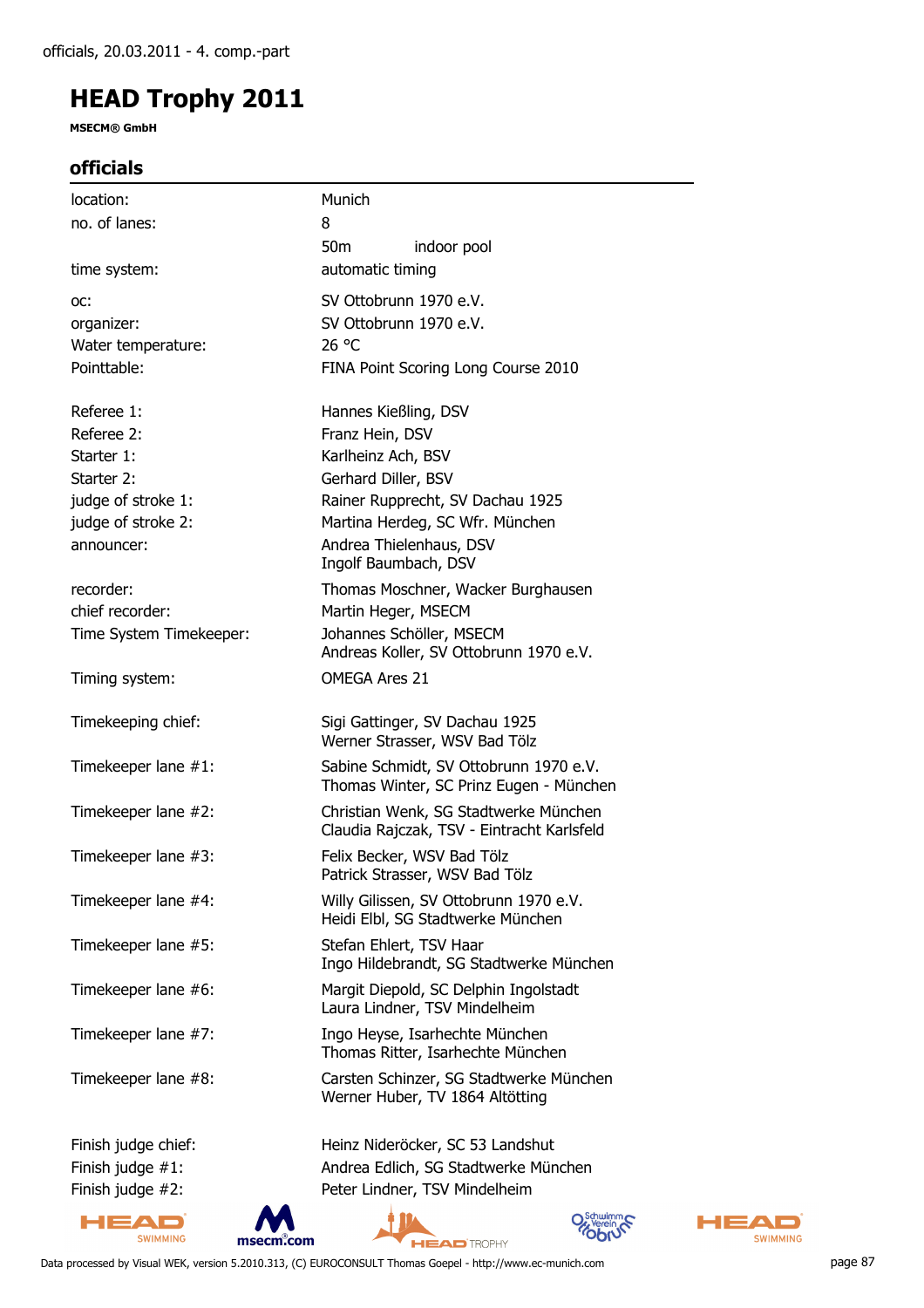**MSECM® GmbH**

### **officials**

| Rosemarie Zachenhuber, TSV 1862 Erding    |
|-------------------------------------------|
| Claudia Cantatore, SV Ottobrunn 1970 e.V. |
| Volker Reinard, VfL Piranhas Waldkraiburg |
| Ines Schorradt, TV 1864 Altötting         |
| Birgit Schiemann, SV Ottobrunn 1970 e.V.  |
| Joachim Wolf, SC Prinz Eugen München      |
| Lila Hasanbegovic, SV Ottobrunn 1970 e.V. |
|                                           |









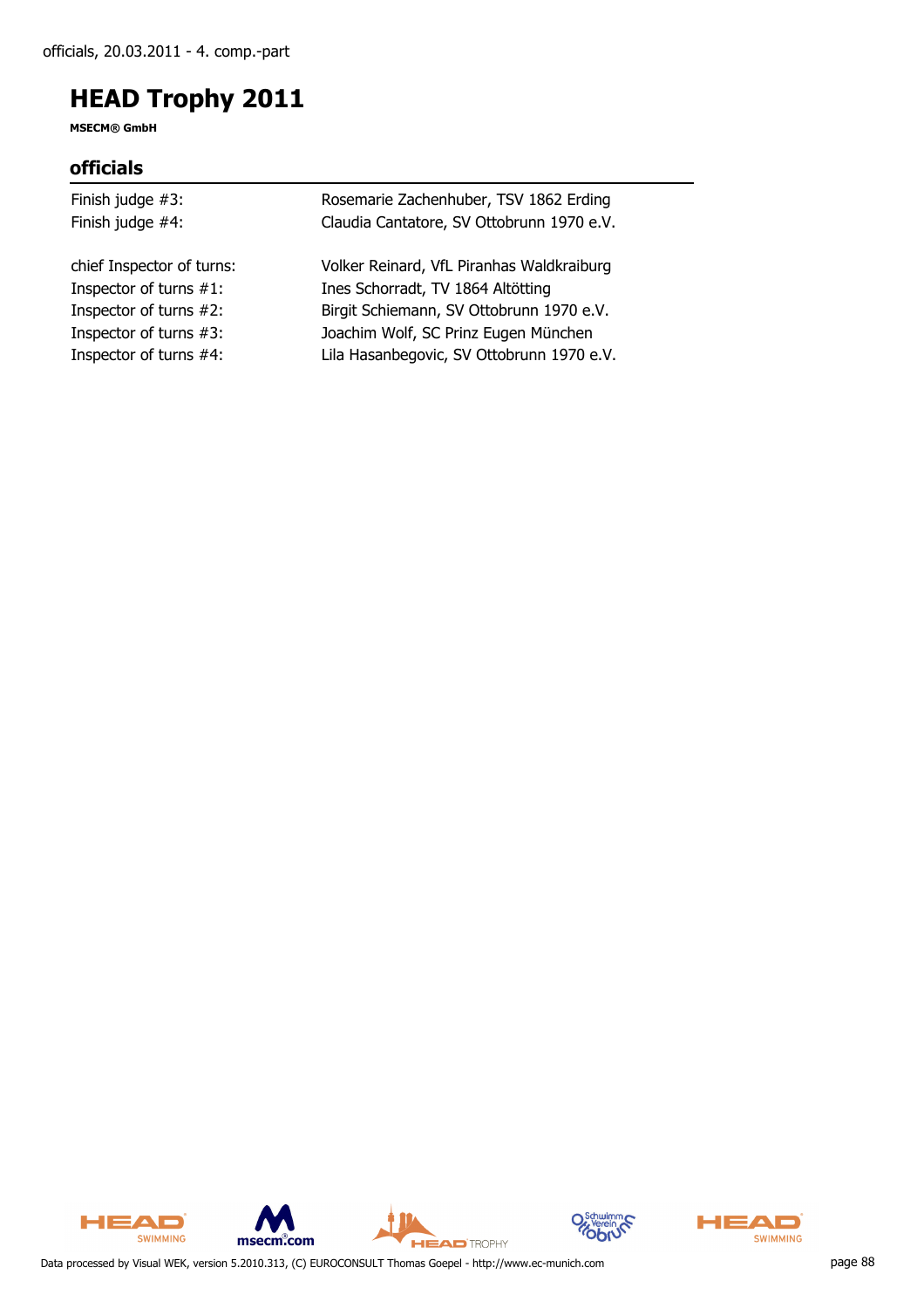**MSECM® GmbH**

### **event 17 - 100m Backstroke women**

09:37 h

| МR | 11.03.2007              | PIETSCH, Janine                               | <b>GER</b>                                                 | 01:02,94 | Munich (GER) |            |         |
|----|-------------------------|-----------------------------------------------|------------------------------------------------------------|----------|--------------|------------|---------|
|    |                         | age class 2001, qualifying standard: 01:50,00 |                                                            |          |              |            |         |
|    | 1. Gadea, Claudia       |                                               | 2001 ROM Aqua Team                                         | 01:23,91 |              |            | 332     |
|    | 2. Kiss, Annamaria      |                                               | 2001 HUN Oroshaza Uszo Egyesulet                           | 01:26,40 |              |            | 304     |
|    | 3. Rips, Cornelia       |                                               | 2001 GER SSG Neptun Germering e.V.                         | 01:29,76 |              |            | 271     |
|    | 4. Buzea, Ana           |                                               | 2001 ROM Aqua Team                                         | 01:31,54 |              |            | 255     |
|    | 5. Schäfer, Annika      |                                               | 2001 GER SV Lohhof e.V.                                    | 01:32,36 |              |            | 249     |
|    | 6. Titze, Julia         |                                               | 2001 GER SV Lohhof e.V.                                    | 01:32,69 |              |            | 246     |
|    | 7. Stan, Denisa         |                                               | 2001 ROM Aqua Team                                         | 01:34,76 |              |            | 230     |
|    | 8. Mayr, Svenja         |                                               | 2001 GER TSV Mindelheim                                    | 01:38,16 |              |            | 207     |
|    | 9. Vogel, Julia         |                                               | 2001 GER TSV 1909 Gersthofen                               | 01:38,50 |              |            | 205     |
|    | 10. Kosinov, Nathalie   |                                               | 2001 GER Team Buron Kaufbeuren                             | 01:38,58 |              |            | 204     |
|    | 11. Dani, Veronika      |                                               | 2001 HUN Romai SE                                          | 01:39,18 |              |            | 201     |
|    | 12. Weckwerth, Sophia   |                                               | 2001 GER SG Stadtwerke München                             | 01:39,44 |              |            | 199     |
|    | 13. Harrer, Juulia      |                                               | 2001 GER PSV-Eichstätt                                     | 01:40,22 |              |            | 195     |
|    | 14. Pilloni, Sara       |                                               | 2001 GER SG Stadtwerke München                             | 01:40,92 |              |            | 191     |
|    | 15. Titze, Karina       |                                               | 2001 GER SV Lohhof e.V.                                    | 01:41,07 |              |            | 190     |
|    | 16. Hutter, Valentina   |                                               | 2001 GER SV Arnbruck                                       | 01:41,58 |              |            | 187     |
|    | 17. Barner, Lilly       |                                               | 2001 GER SC Wfr. München                                   | 01:41,61 |              |            | 187     |
|    | 18. Bertram, Elena      |                                               | 2001 GER SV Ottobrunn 1970 e.V.                            | 01:43,14 |              |            | 178     |
|    | 19. Koderer, Anna       |                                               | 2001 GER PSV-Eichstätt                                     | 01:43,60 |              |            | 176     |
|    | 20. Köster, Sarah       |                                               | 2001 GER SV Lohhof e.V.                                    | 01:46,76 |              |            | 161     |
|    | 21. Leitinger, Michaela |                                               | 2001 SUI Schwimm Club Flös                                 | 01:48,75 |              |            | 152     |
|    | 22. Zillner, Isabella   |                                               | 2001 GER VfvS München e.V.                                 | 01:53,99 |              | ENM        | 132     |
|    | Stanca, Maria           |                                               | 2001 ROM Aqua Team                                         |          | dq.          | <b>ENM</b> |         |
|    | 08:45 h                 | Keine kontinuierliche Wendenausführung        |                                                            |          |              |            |         |
|    | Firnges, Anouk          |                                               | 2001 GER SV Ottobrunn 1970 e.V.                            |          | d.n.s.       | <b>ENM</b> |         |
|    | Beckers, Sophia         |                                               | 2001 GER SV Ottobrunn 1970 e.V.                            |          | d.n.s.       | <b>ENM</b> |         |
|    |                         | age class 2000, qualifying standard: 01:39,00 |                                                            |          |              |            |         |
|    | 1. Herbst, Anna         |                                               | 2000 GER TSV 1862 Erding                                   | 01:21,13 |              |            | 367     |
|    | 2. Kothny, Victoria     |                                               | 2000 GER SV Dachau 1925                                    | 01:22,95 |              |            | 343     |
|    | 3. Lakatos, Krisztina   |                                               | 2000 HUN Kiskunhalasi Uszo es Gyogyuszo Egyesület 01:23,01 |          |              |            | 343     |
|    | 4. Vas, Luca            |                                               | 2000 HUN Kiskunhalasi Uszo es Gyogyuszo Egyesület 01:23,95 |          |              |            | 331     |
|    | 5. Wechner, Valerie     |                                               | 2000 GER SSG Neptun Germering e.V.                         | 01:24,35 |              |            | 327     |
|    | 6. Lindner, Miriam      |                                               | 2000 GER SV Ottobrunn 1970 e.V.                            | 01:24,96 |              |            | 320     |
|    | 7. Koutas, Laura        |                                               | 2000 GER SC Wfr. München                                   | 01:27,00 |              |            | 298     |
|    | 8. Rabe, Anna-Sophie    |                                               | 2000 GER SV Ottobrunn 1970 e.V.                            | 01:29,36 |              |            | 275     |
|    | 9. Dovidija, Jennifer   |                                               | 2000 SLO Plavalni klub Koper                               | 01:29,71 |              |            | $271\,$ |



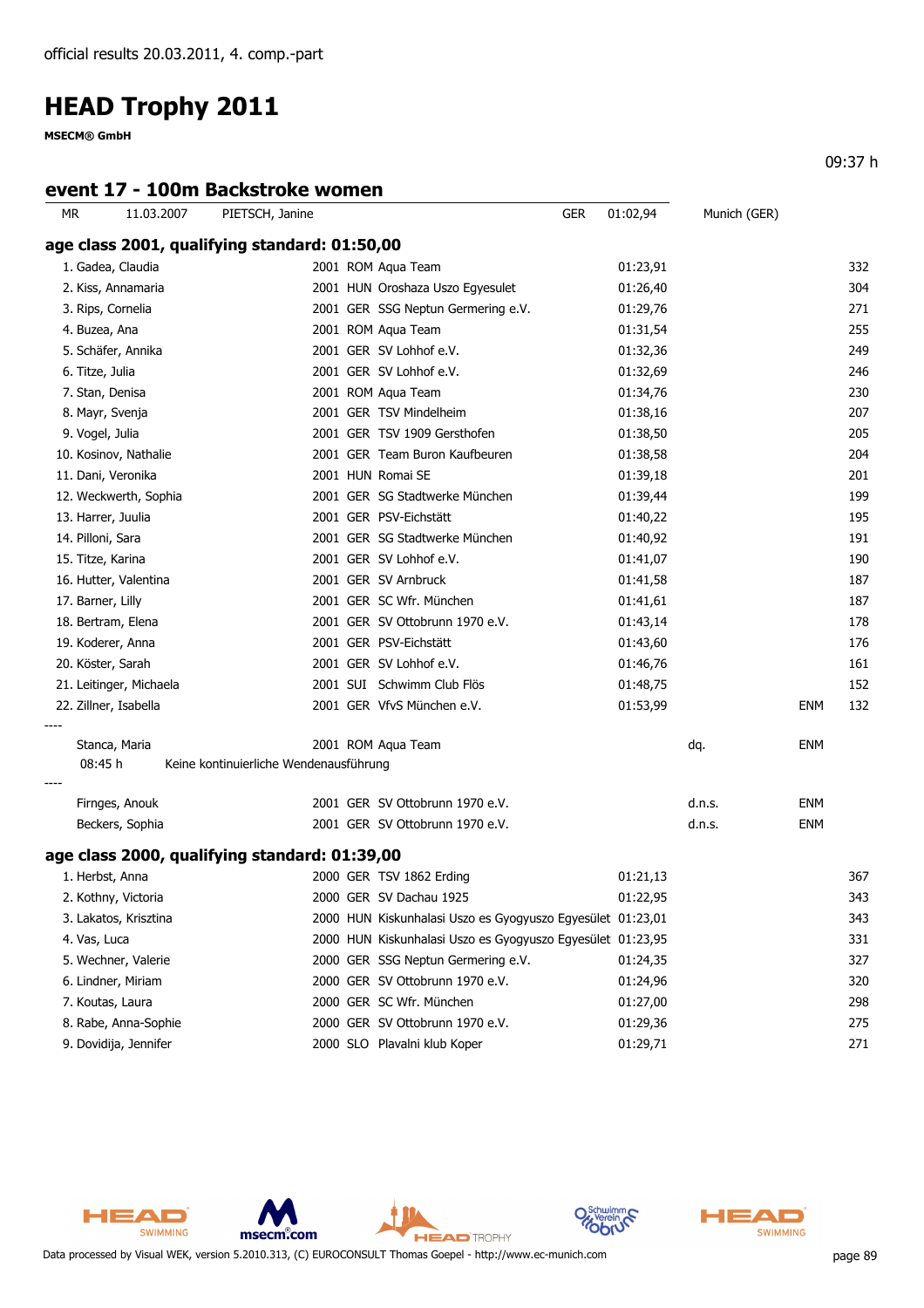**MSECM® GmbH**

| cont. event 17 - 100m Backstroke women - age class 2000, qualifying standard:<br>01:39,00 |                                 |                 |      |  |  |
|-------------------------------------------------------------------------------------------|---------------------------------|-----------------|------|--|--|
| 10. Schiemann, Birte                                                                      | 2000 GER SV Ottobrunn 1970 e.V. | 01:31.86        | 253  |  |  |
| 11 Less Capaille                                                                          | 3000 ITA Davi Nantes Valeugana  | <u>הר ברינה</u> | າ 40 |  |  |

| 11. Loss, Camilla       |          | 2000 ITA Rari Nantes Valsugana                    | 01:32,39 |        |            | 248 |
|-------------------------|----------|---------------------------------------------------|----------|--------|------------|-----|
| 12. Prim, Sarah         |          | 2000 GER Schwimmverein München 1899               | 01:32,96 |        |            | 244 |
| 13. Schuller, Elisabeth |          | 2000 GER SG Stadtwerke München                    | 01:33,88 |        |            | 237 |
| 14. Wenig, Amelie       |          | 2000 GER WSV Bad Tölz                             | 01:34,45 |        |            | 233 |
| 15. Höfl, Madeleine     |          | 2000 GER SC DELPHIN Ingolstadt                    | 01:34,48 |        |            | 232 |
| 16. Feringa, Natalia    | 2000 SUI | Schwimm Club Flös                                 | 01:34,91 |        |            | 229 |
| 17. Mayer, Anne         |          | 2000 GER SV Ottobrunn 1970 e.V.                   | 01:37,54 |        |            | 211 |
| 18. Alt, Jennifer       |          | 2000 GER SV 77 Neufahrn                           | 01:37,88 |        |            | 209 |
| 19. Lupanova, Anna      |          | 2000 RUS Region Moscow                            | 01:39,96 |        | ENM        | 196 |
| 20. Schmutz, Lea        | 2000 SUI | Schwimm-Club Wittenbach                           | 01:45,98 |        | <b>ENM</b> | 164 |
| 21. Fourier, Maren      |          | 2000 GER SG Stadtwerke München                    | 01:46,29 |        | <b>ENM</b> | 163 |
| ----                    |          |                                                   |          |        |            |     |
| Juhasz, Janka           |          | 2000 HUN Kiskunhalasi Uszo es Gyogyuszo Egyesület |          | d.n.s. | <b>ENM</b> |     |
| Wernhart, Jessica       |          | 2000 GER TSV 1862 Erding                          |          | d.n.s. | <b>ENM</b> |     |

#### **age class 1999, qualifying standard: 01:32,00**

| 1. Matyasovszky, Dalma   |          | 1999 HUN Europ Tec Zalaviz Zalaegerszegi Uszo Klub 01:11,92 |          | 527 |
|--------------------------|----------|-------------------------------------------------------------|----------|-----|
| 2. Cantatore, Giulia     |          | 1999 GER SV Ottobrunn 1970 e.V.                             | 01:14,70 | 470 |
| 3. Ntemou, Stavroula     |          | 1999 GRE Swimming Club Ilion                                | 01:19,03 | 397 |
| 4. Dombos, Ann-Kathrin   |          | 1999 GER TSG Backnang                                       | 01:20,50 | 376 |
| 5. Slezak, Vivien        |          | 1999 HUN Kiskunhalasi Uszo es Gyogyuszo Egyesület 01:20,62  |          | 374 |
| 6. Hackler, Regina       |          | 1999 GER SV Ottobrunn 1970 e.V.                             | 01:20,83 | 371 |
| 7. Lenhard, Denise       |          | 1999 GER TSV 1860 Rosenheim                                 | 01:20,97 | 369 |
| 8. Senti, Saskia         | 1999 LIE | Schwimmclub Unterland Eschen                                | 01:21,30 | 365 |
| 9. Chaffee, Josephine    |          | 1999 GER SC 53 Landshut                                     | 01:21,58 | 361 |
| 10. Seitlinger, Fabienne | 1999 LIE | Schwimmclub Aquarius Triesen                                | 01:22,36 | 351 |
| 11. Czerny, Katharina    |          | 1999 GER SC DELPHIN Ingolstadt                              | 01:22,37 | 351 |
| 12. Feller, Mareike      |          | 1999 GER SSG Neptun Germering e.V.                          | 01:23,31 | 339 |
| 13. Seidel, Sara         |          | 1999 GER SC DELPHIN Ingolstadt                              | 01:23,95 | 331 |
| 14. Lortz, Caroline      |          | 1999 GER SV Lohhof e.V.                                     | 01:24,18 | 329 |
| 15. Stoican, Ana         |          | 1999 ROM Aqua Team                                          | 01:24,82 | 321 |
| 16. Hasanbegovic, Amna   |          | 1999 GER SV Ottobrunn 1970 e.V.                             | 01:24,91 | 320 |
| 17. Ruf, Sarah           |          | 1999 GER SV Lohhof e.V.                                     | 01:25,08 | 318 |
| 18. Curic, Marina        |          | 1999 GER TSV Eintracht Hittfeld v. 1905 e.V.                | 01:26,06 | 308 |
| 19. Rodrigues, Nicole    |          | 1999 GER SG Stadtwerke München                              | 01:26,93 | 298 |
| 20. Wilhelm, Jacqueline  |          | 1999 GER SG Stadtwerke München                              | 01:27,70 | 291 |
| 21. Pöppel, Franziska    |          | 1999 GER SC DELPHIN Ingolstadt                              | 01:28,56 | 282 |
| 22. Nagel, Sarah         |          | 1999 GER SC Wfr. München                                    | 01:28,58 | 282 |
| 23. Müller, Eva Maria    |          | 1999 SUI Schwimmclub Kreuzlingen                            | 01:28,82 | 280 |
| 24. Henkel, Lea          |          | 1999 GER TSV Mindelheim                                     | 01:29,23 | 276 |
| 25. Menzel, Jule         |          | 1999 GER TSV 1862 Erding                                    | 01:29,47 | 274 |



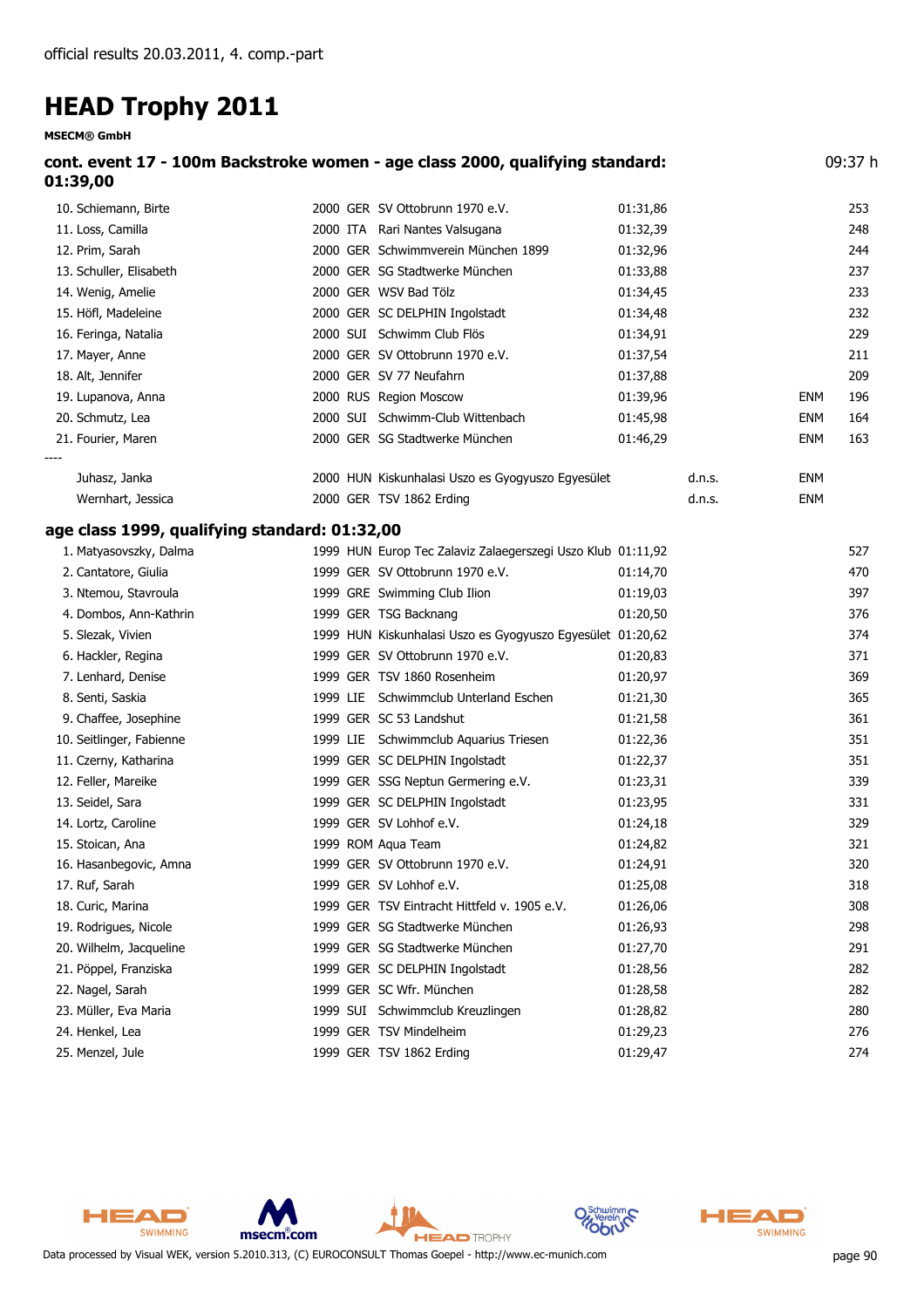**MSECM® GmbH**

| 01:32,00                                      | cont. event 17 - 100m Backstroke women - age class 1999, qualifying standard: |          |        |            | 09:37 h |
|-----------------------------------------------|-------------------------------------------------------------------------------|----------|--------|------------|---------|
| 26. Hanselmann, Jennifer                      | 1999 SUI Schwimm Club Flös                                                    | 01:29,64 |        |            | 272     |
| 27. Mühler, Julia                             | 1999 GER SV Ottobrunn 1970 e.V.                                               | 01:30,19 |        |            | 267     |
| 28. Adriany, Katja                            | 1999 GER SV Lohhof e.V.                                                       | 01:32,51 |        | ENM        | 247     |
| 29. Lindner, Hannah                           | 1999 GER TSV Mindelheim                                                       | 01:32,83 |        | ENM        | 245     |
| 30. Marti, Vanessa                            | 1999 SUI Schwimm-Club Wittenbach                                              | 01:33,32 |        | ENM        | 241     |
| 31. Müller, Bernadette                        | 1999 GER TSV 1862 Erding                                                      | 01:33,71 |        | <b>ENM</b> | 238     |
| 32. Mathe, Ciara                              | 1999 GER Schwimmverein München 1899                                           | 01:34,55 |        | ENM        | 232     |
| 33. Epp, Salome                               | 1999 SUI Schwimm Club Flös                                                    | 01:39,27 |        | ENM        | 200     |
| Hummel, Magdalena                             | 1999 GER SV Ottobrunn 1970 e.V.                                               |          | d.n.s. | ENM        |         |
| age class 1998, qualifying standard: 01:28,00 |                                                                               |          |        |            |         |
| 1. Sencar, Iza                                | 1998 SLO Sportno Drustvo Delfin                                               | 01:09,08 |        |            | 595     |
| 2. Schäfer, Miriam Carola                     | 1998 GER SG Stadtwerke München                                                | 01:11,57 |        |            | 535     |
| 3. Schenk, Johanna                            | 1998 GER TSG Backnang                                                         | 01:12,46 |        |            | 516     |
| 4. Dudar, Kata                                | 1998 HUN Europ Tec Zalaviz Zalaegerszegi Uszo Klub 01:13,59                   |          |        |            | 492     |
| 5. Sommer, Tanja                              | 1998 GER SSG Neptun Germering e.V.                                            | 01:16,81 |        |            | 433     |
| 5. Balbach, Samira                            | 1998 GER SG Stadtwerke München                                                | 01:16,81 |        |            | 433     |
| 7. D hondt, Debora                            | 1998 SUI Region Ostschweiz                                                    | 01:17,94 |        |            | 414     |
| 8. Petrova, Alexandra                         | 1998 RUS Region Moscow                                                        | 01:18,08 |        |            | 412     |
| 9. Casari, Marianna                           | 1998 ITA Rari Nantes Valsugana                                                | 01:18,84 |        |            | 400     |
| 10. Titze, Caroline                           | 1998 GER SV Lohhof e.V.                                                       | 01:18,91 |        |            | 399     |
| 11. Grüter, Lara                              | 1998 SUI Schwimmclub Kreuzlingen                                              | 01:19,93 |        |            | 384     |
| 12. Cotinghiu, Iulia                          | 1998 ROM Aqua Team                                                            | 01:20,00 |        |            | 383     |
| 13. Wenig, Leonie                             | 1998 GER WSV Bad Tölz                                                         | 01:21,50 |        |            | 362     |
| 14. Ingorgia, Chiara                          | 1998 ITA ETRURIA NUOTO                                                        | 01:24,36 |        |            | 327     |
| 15. Nickles-Jäkel, Hannah                     | 1998 GER Schwimmgemeinschaft Fürth                                            | 01:25,13 |        |            | 318     |
| 16. Preissegger, Eileen                       | 1998 AUT TS Dornbirn Schwimmen                                                | 01:27,12 |        |            | 296     |
| 17. Blazevic, Marija                          | 1998 SUI Schwimm-Club Wittenbach                                              | 01:27,55 |        |            | 292     |
| 18. Rhein, Katharina                          | 1998 GER Team Buron Kaufbeuren                                                | 01:27,58 |        |            | 292     |
| 19. Neumayr, Sarah                            | 1998 GER Team Buron Kaufbeuren                                                | 01:28,63 |        | ENM        | 281     |
| 20. Brus, Laura                               | 1998 GER TSV Hohenbrunn-Riemerling                                            | 01:28,82 |        | ENM        | 280     |
| 21. Weisheit, Sonja                           | 1998 GER SC Wfr. München                                                      | 01:28,93 |        | <b>ENM</b> | 279     |
| 22. Pilloni, Claudia                          | 1998 GER SG Stadtwerke München                                                | 01:28,96 |        | <b>ENM</b> | 278     |
| 23. Zeggio, Erica                             | 1998 ITA ETRURIA NUOTO                                                        | 01:29,09 |        | <b>ENM</b> | 277     |
| 24. Anschütz, Miriam                          | 1998 GER SG Stadtwerke München                                                | 01:29,72 |        | ENM        | 271     |
| 25. Eckert, Ramona                            | 1998 GER SV Dachau 1925                                                       | 01:29,94 |        | <b>ENM</b> | 269     |
| 26. Städler, Esther                           | 1998 SUI Schwimmklub Widnau                                                   | 01:30,46 |        | ENM        | 265     |
| 27. Gilissen, Laura                           | 1998 GER SV Ottobrunn 1970 e.V.                                               | 01:31,40 |        | <b>ENM</b> | 257     |
| 28. Primozic, Karola                          | 1998 HUN Romai SE                                                             | 01:37,09 |        | ENM        | 214     |
| Juhasz, Adel                                  | 1998 HUN Kiskunhalasi Uszo es Gyogyuszo Egyesület                             |          | d.n.s. | <b>ENM</b> |         |

**HEAD** TROPHY



msecm.com



'n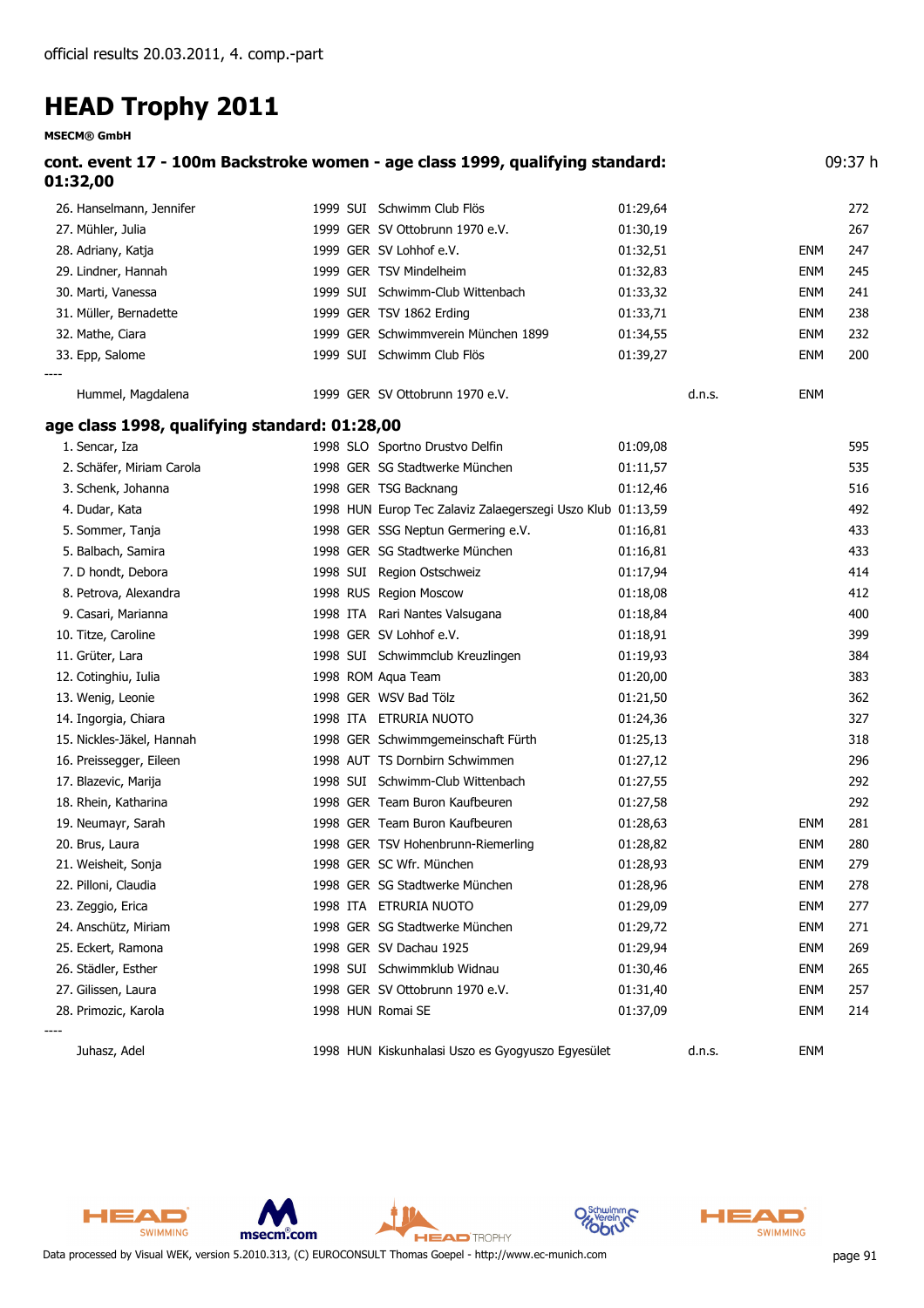**MSECM® GmbH**

| cont. event 17 - 100m Backstroke women - age class 1998, qualifying standard: | 09:37 h |
|-------------------------------------------------------------------------------|---------|
| 01:28,00                                                                      |         |

| Gollwitzer, Kristina | 1998 GER SV Ottobrunn 1970 e.V. | d.n.s. | ENM        |
|----------------------|---------------------------------|--------|------------|
| Mulas, Cristina      | 1998 GER SV Ottobrunn 1970 e.V. | d.n.s. | <b>ENM</b> |
| Webb, Rachel         | 1998 GER SV Ottobrunn 1970 e.V. | d.n.s. | <b>ENM</b> |
| Pallaoro, Alice      | 1998 ITA Rari Nantes Valsugana  | d.n.s. | <b>ENM</b> |
| withdrawn.           |                                 |        |            |

#### **age class 1997, qualifying standard: 01:25,00**

| 1. Neumann, Robin Marian    |  | 1997 GER SG Stadtwerke München             | 01:09,09 |            | 595 |
|-----------------------------|--|--------------------------------------------|----------|------------|-----|
| 2. Scholtissek, Helen       |  | 1997 GER TSV Hohenbrunn-Riemerling         | 01:09,41 |            | 587 |
| 3. Siebrecht, Lara          |  | 1997 GER TSV Hohenbrunn-Riemerling         | 01:11,23 |            | 543 |
| 4. Schlegel, Melina         |  | 1997 GER SG Stadtwerke München             | 01:12,53 |            | 514 |
| 5. Nürnberger, Melanie      |  | 1997 SUI Region Ostschweiz                 | 01:13,89 |            | 486 |
| 6. Sajovec, Kaja            |  | 1997 SLO Plavalni klub Triglav Kranj       | 01:14,04 |            | 483 |
| 7. Cara, Axelle             |  | 1997 GER SV Ottobrunn 1970 e.V.            | 01:14,35 |            | 477 |
| 8. Stoffel, Svenja          |  | 1997 SUI Region Ostschweiz                 | 01:14,75 |            | 470 |
| 9. Hollinger, Nina          |  | 1997 SUI Region Ostschweiz                 | 01:14,81 |            | 468 |
| 10. Vaitl, Maresa           |  | 1997 GER SSG Neptun Germering e.V.         | 01:15,57 |            | 454 |
| 11. Soyer, Veronika         |  | 1997 GER TSV Hohenbrunn-Riemerling         | 01:16,42 |            | 439 |
| 12. Schmid, Annabelle       |  | 1997 GER TSV Vaterstetten                  | 01:17,56 |            | 420 |
| 13. Spreng, Katharina Maria |  | 1997 GER SC DELPHIN Ingolstadt             | 01:18,04 |            | 413 |
| 14. Ulbrich, Sabrina        |  | 1997 GER SC 53 Landshut                    | 01:18,14 |            | 411 |
| 15. Zehra, Alina            |  | 1997 ROM Aqua Team                         | 01:18,33 |            | 408 |
| 16. Berg, Julia             |  | 1997 GER SV Ottobrunn 1970 e.V.            | 01:19,38 |            | 392 |
| 17. Müller, Lena            |  | 1997 SUI Region Ostschweiz                 | 01:19,97 |            | 383 |
| 18. Wiedemann, Michelle     |  | 1997 GER TSV Mindelheim                    | 01:20,21 |            | 380 |
| 19. Uhl, Melina             |  | 1997 GER TSV Vaterstetten                  | 01:20,99 |            | 369 |
| 20. Hillenmayer, Franka     |  | 1997 GER SG Stadtwerke München             | 01:21,03 |            | 369 |
| 21. Sievers, Johanna        |  | 1997 GER TSV 1862 Erding                   | 01:21,58 |            | 361 |
| 22. Kraft, Lisa             |  | 1997 GER Schwimmgemeinschaft Fürth         | 01:22,04 |            | 355 |
| 23. Fourkioti, Maria        |  | 1997 GER SSG Neptun Germering e.V.         | 01:22,08 |            | 355 |
| 24. Kolb, Jasmin            |  | 1997 LIE Schwimmclub Unterland Eschen      | 01:22,74 |            | 346 |
| 25. Labus, Emily            |  | 1997 GER SC DELPHIN Ingolstadt             | 01:22,77 |            | 346 |
| 26. Nöbauer, Bianca         |  | 1997 AUT 1. USC Traun                      | 01:23,19 |            | 341 |
| 27. Vetsch, Tamara          |  | 1997 LIE Schwimmclub Aquarius Triesen      | 01:23,47 |            | 337 |
| 28. Schlager, Nathalie      |  | 1997 GER SG Stadtwerke München             | 01:24,23 |            | 328 |
| 29. Mantini, Lodovica       |  | 1997 ITA ETRURIA NUOTO                     | 01:24,47 |            | 325 |
| 30. Mathe, Saskia           |  | 1997 GER Schwimmverein München 1899        | 01:25,99 | <b>ENM</b> | 308 |
| 31. Brighenti, Andrea Marta |  | 1997 ITA Nuotatori Genovesi                | 01:26,13 | ENM        | 307 |
| 32. Neher, Sabrina          |  | 1997 GER TSV Mindelheim                    | 01:26,99 | <b>ENM</b> | 298 |
| 33. Fuhrer, Flavia          |  | 1997 SUI Startgemeinschaft Berner Oberland | 01:27,19 | <b>ENM</b> | 296 |
| 34. Bräu, Valentina         |  | 1997 GER SC DELPHIN Ingolstadt             | 01:27,74 | <b>ENM</b> | 290 |
| 35. Hlozanek, Sarah         |  | 1997 GER SV Lohhof e.V.                    | 01:28,53 | <b>ENM</b> | 282 |



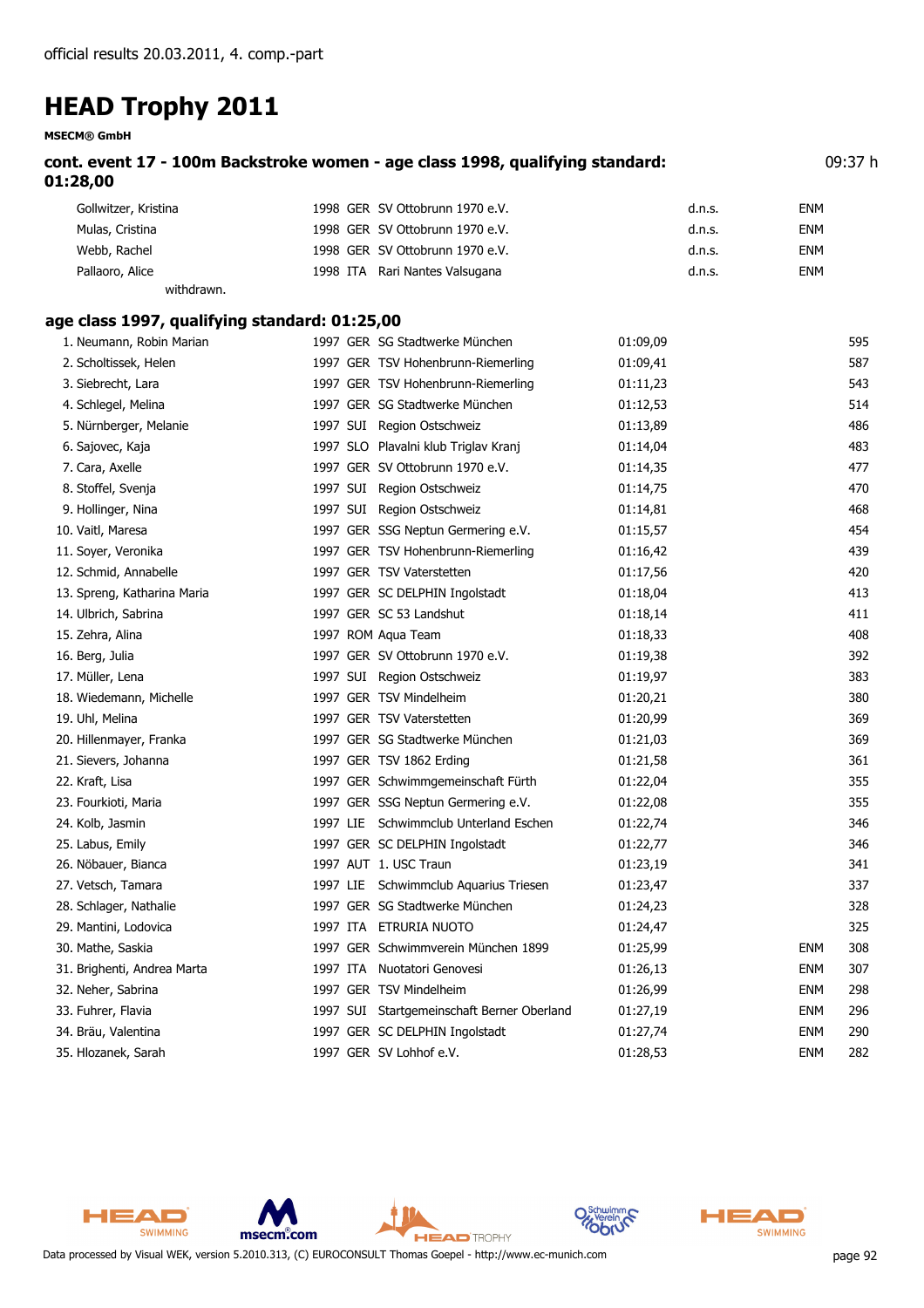**MSECM® GmbH**

| 01:25,00                                      | cont. event 17 - 100m Backstroke women - age class 1997, qualifying standard: |          |            | 09:37 h |
|-----------------------------------------------|-------------------------------------------------------------------------------|----------|------------|---------|
| 36. Oser, Manuela Anna                        | 1997 AUT 1. USC Traun                                                         | 01:28,78 | <b>ENM</b> | 280     |
| 37. Savino, Rebecca                           | 1997 ITA ETRURIA NUOTO                                                        | 01:29,72 | <b>ENM</b> | 271     |
| Siebrecht, Emiliy                             | 1997 GER TSV Hohenbrunn-Riemerling                                            | d.n.s.   | <b>ENM</b> |         |
| Vetter, Carolin                               | 1997 GER TSG Backnang                                                         | d.n.s.   | <b>ENM</b> |         |
| Strasser, Sabrina                             | 1997 GER WSV Bad Tölz                                                         | d.n.s.   | <b>ENM</b> |         |
| age class 1996, qualifying standard: 01:25,00 |                                                                               |          |            |         |
| 1. Szabados, Reka                             | 1996 HUN Europ Tec Zalaviz Zalaegerszegi Uszo Klub 01:07,94                   |          |            | 626     |
| 2. Huthmacher, Susanne                        | 1996 GER TSG Backnang                                                         | 01:10,51 |            | 560     |
| 3. Breunig, Vanessa                           | 1996 GER TSV Hohenbrunn-Riemerling                                            | 01:11,01 |            | 548     |
| 4. Ostarijas, Anamari                         | 1996 SLO Plavalni klub Triglav Kranj                                          | 01:11,37 |            | 540     |
| 5. Rupprecht, Amelie                          | 1996 GER SC DELPHIN Ingolstadt                                                | 01:11,90 |            | 528     |
| 6. Salmen, Kerstin                            | 1996 GER SC 53 Landshut                                                       | 01:12,51 |            | 514     |
| 7. Kind, Celina                               | 1996 SUI Region Ostschweiz                                                    | 01:13,45 |            | 495     |
| 8. Konstantinidou, Kalliopi                   | 1996 GRE Swimming Club Ilion                                                  | 01:13,66 |            | 491     |
| 9. Schelzel, Jana                             | 1996 GER TSG Backnang                                                         | 01:14,65 |            | 471     |
| 10. Götz, Inga                                | 1996 GER VfL Kaufering e.V.                                                   | 01:14,66 |            | 471     |
| 11. Manco, Laura                              | 1996 LIE Schwimmclub Aquarius Triesen                                         | 01:14,76 |            | 469     |
| 12. Mareun, Jera                              | 1996 SLO Plavalni klub Triglav Kranj                                          | 01:14,79 |            | 469     |
| 13. Katsanta, Dainai                          | 1996 GRE Swimming Club Ilion                                                  | 01:14,80 |            | 469     |
| 14. Jelusic, Larisa                           | 1996 GER Schwimmgemeinschaft Fürth                                            | 01:14,87 |            | 467     |
| 15. Banzer, Theresa                           | 1996 SUI Region Ostschweiz                                                    | 01:15,72 |            | 452     |
| 16. Henninger, Robin-Ann                      | 1996 GER SC 53 Landshut                                                       | 01:16,17 |            | 444     |
| 17. Ricolli, Martina                          | 1996 ITA ETRURIA NUOTO                                                        | 01:16,57 |            | 437     |
| 18. Pohlmann, Katharina                       | 1996 GER MTV 1862 Pfaffenhofen                                                | 01:16,74 |            | 434     |
| 19. Würsten, Michelle                         | 1996 SUI Startgemeinschaft Berner Oberland                                    | 01:17,34 |            | 424     |
| 20. Winsauer, Martina                         | 1996 AUT TS Dornbirn Schwimmen                                                | 01:17,42 |            | 423     |
| 21. Rixner, Cornelia                          | 1996 GER SG Stadtwerke München                                                | 01:17,91 |            | 415     |
| 22. Arany, Viktoria                           | 1996 HUN Oroshaza Uszo Egyesulet                                              | 01:18,14 |            | 411     |
| 23. Knoll, Anabel                             | 1996 GER SC DELPHIN Ingolstadt                                                | 01:18,75 |            | 401     |
| 24. Hirler, Felicitas                         | 1996 GER TSV Hohenbrunn-Riemerling                                            | 01:18,82 |            | 400     |
| 25. Pavlovie, Tamara                          | 1996 SLO Plavalni klub Koper                                                  | 01:19,15 |            | 395     |
| 26. Kaufmann, Patrizia                        | 1996 GER SG Stadtwerke München                                                | 01:19,36 |            | 392     |
| 27. Konorova, Margarita                       | 1996 GER SV 77 Neufahrn                                                       | 01:20,86 |            | 371     |
| 28. Ertl, Franziska                           | 1996 GER SC DELPHIN Ingolstadt                                                | 01:21,13 |            | 367     |
| 29. Lehrer, Kirsten                           | 1996 GER SC DELPHIN Ingolstadt                                                | 01:22,12 |            | 354     |
| 30. Resech, Sabrina                           | 1996 GER SV Dachau 1925                                                       | 01:22,33 |            | 351     |
| 31. Rohr, Kerstin                             | 1996 SUI Region Ostschweiz                                                    | 01:22,96 |            | 343     |
| 32. Luca, Rachele                             | 1996 ITA ETRURIA NUOTO                                                        | 01:23,37 |            | 338     |
| 33. Waider, Sophia                            | 1996 GER SV Lohhof e.V.                                                       | 01:24,30 |            | 327     |
| 34. Huber, Tamara                             | 1996 SUI Schwimm-Club Wittenbach                                              | 01:25,88 | <b>ENM</b> | 309     |

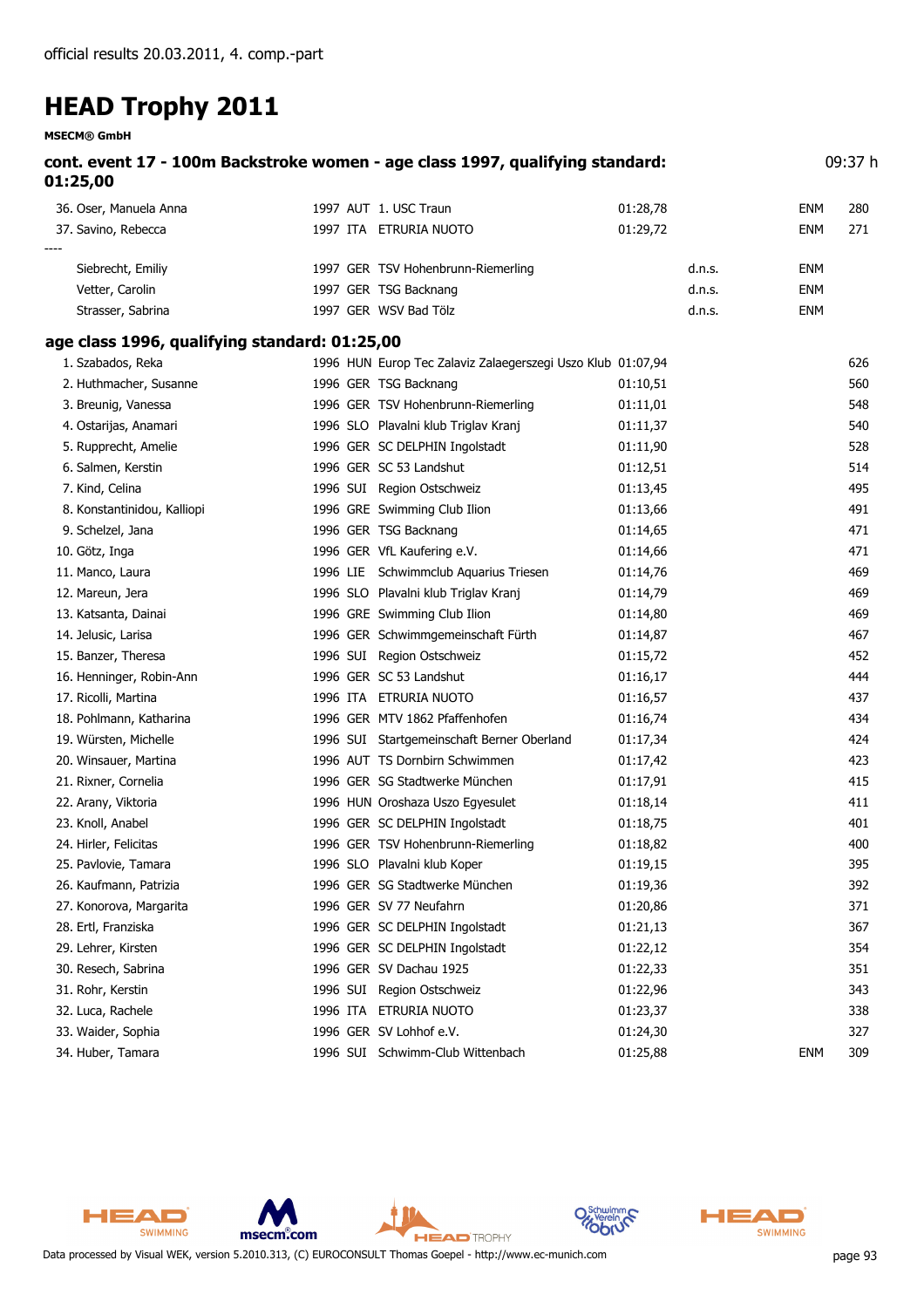| <b>MSECM® GmbH</b>                            |                                                                               |          |        |            |         |
|-----------------------------------------------|-------------------------------------------------------------------------------|----------|--------|------------|---------|
| 01:25,00                                      | cont. event 17 - 100m Backstroke women - age class 1996, qualifying standard: |          |        |            | 09:37 h |
| 35. Kölbener, Selina                          | 1996 SUI Schwimmklub Widnau                                                   | 01:26,35 |        | ENM        | 304     |
| 36. Milde, Katharina                          | 1996 GER SV 77 Neufahrn                                                       | 01:27,18 |        | <b>ENM</b> | 296     |
| 37. Galter, Marika                            | 1996 ITA Rari Nantes Valsugana                                                | 01:27,75 |        | ENM        | 290     |
| 38. Unger, Kathrin                            | 1996 GER SC Wfr. München                                                      | 01:28,06 |        | <b>ENM</b> | 287     |
| 39. Legner, Eva                               | 1996 GER Schwimmverein München 1899                                           | 01:29,07 |        | <b>ENM</b> | 277     |
| 40. Achermann, Stephanie                      | 1996 SUI Schwimmklub Widnau                                                   | 01:29,28 |        | <b>ENM</b> | 275     |
| 41. Sassetti, Giulia                          | 1996 ITA ETRURIA NUOTO                                                        | 01:30,57 |        | <b>ENM</b> | 264     |
| Hrobat, Marusa                                | 1996 SLO Plavalni klub Triglav Kranj                                          |          | d.n.s. | ENM        |         |
| Eremina, Anastasiya                           | 1996 RUS Region Moscow                                                        |          | d.n.s. | ENM        |         |
| Baumgartner, Louisa                           | 1996 GER TSV Hohenbrunn-Riemerling                                            |          | d.n.s. | ENM        |         |
| Neubauer, Marina                              | 1996 SUI Schwimm Club Flös                                                    |          | d.n.s. | ENM        |         |
| age class 1995, qualifying standard: 01:22,00 |                                                                               |          |        |            |         |
| 1. Schlegel, Dajana                           | 1995 GER SG Stadtwerke München                                                | 01:07,63 |        |            | 634     |
| 2. Jocham, Pia                                | 1995 GER SG Stadtwerke München                                                | 01:12,87 |        |            | 507     |
| 3. Sommer, Karina                             | 1995 GER SSG Neptun Germering e.V.                                            | 01:13,08 |        |            | 503     |
| 4. Zachenhuber, Alisa                         | 1995 GER TSV 1862 Erding                                                      | 01:13,39 |        |            | 496     |
| 5. Kothny, Katharina                          | 1995 GER SC Prinz Eugen - München                                             | 01:14,64 |        |            | 472     |
| 6. Neumaier, Karoline                         | 1995 GER Schwimmverein München 1899                                           | 01:16,00 |        |            | 447     |
| 7. Paukner, Julia                             | 1995 GER SG Stadtwerke München                                                | 01:16,18 |        |            | 444     |
| 8. Ottner, Sophie                             | 1995 GER Team Buron Kaufbeuren                                                | 01:16,51 |        |            | 438     |
| 9. Sigl, Elena                                | 1995 GER SC Wfr. München                                                      | 01:17,06 |        |            | 429     |
| 10. Gehrmann, Fabienne                        | 1995 GER TSV Hohenbrunn-Riemerling                                            | 01:18,58 |        |            | 404     |
| 11. Blatter, Cheyenne                         | 1995 SUI Startgemeinschaft Berner Oberland                                    | 01:19,54 |        |            | 390     |
| 12. Dobrovsky, Sarah                          | 1995 GER SV Ottobrunn 1970 e.V.                                               | 01:21,00 |        |            | 369     |
| 13. Skrandies, Anna                           | 1995 GER Schwimmverein München 1899                                           | 01:22,45 |        | ENM        | 350     |
| 14. Müller, Nicole                            | 1995 GER SC DELPHIN Ingolstadt                                                | 01:22,93 |        | ENM        | 344     |
| 15. Morina, Adriana                           | 1995 GER Schwimmverein München 1899                                           | 01:25,98 |        | <b>ENM</b> | 308     |
| 16. Müller, Monika                            | 1995 GER SV Arnbruck                                                          | 01:26,00 |        | <b>ENM</b> | 308     |
| 17. Hack, Julia                               | 1995 GER VfvS München e.V.                                                    | 01:26,23 |        | <b>ENM</b> | 306     |
| Ellis, Alexanndra                             | 1995 GER Schwimmclub Regensburg                                               |          | d.n.s. | <b>ENM</b> |         |
| Myrzik, Sophia                                | 1995 GER SV Ottobrunn 1970 e.V.                                               |          | d.n.s. | ENM        |         |
| age class 1994, qualifying standard: 01:21,00 |                                                                               |          |        |            |         |
| 1. Pavlie, Pia                                | 1994 SLO Plavalni klub Triglav Kranj                                          | 01:08,11 |        |            | 621     |
| 2. Rihs, Miriam                               | 1994 SUI Region Ostschweiz                                                    | 01:10,42 |        |            | 562     |
| 3. Puppin, Fabienne                           | 1994 SUI Region Ostschweiz                                                    | 01:11,30 |        |            | 541     |
| 4. Gmeinwieser, Tanja                         | 1994 GER SC 53 Landshut                                                       | 01:11,71 |        |            | 532     |
| 5. Steger, Anika                              | 1994 GER SC DELPHIN Ingolstadt                                                | 01:12,84 |        |            | 508     |
| 6. Hämmerle, Inga                             | 1994 GER SSV Weingarten                                                       | 01:14,42 |        |            | 476     |



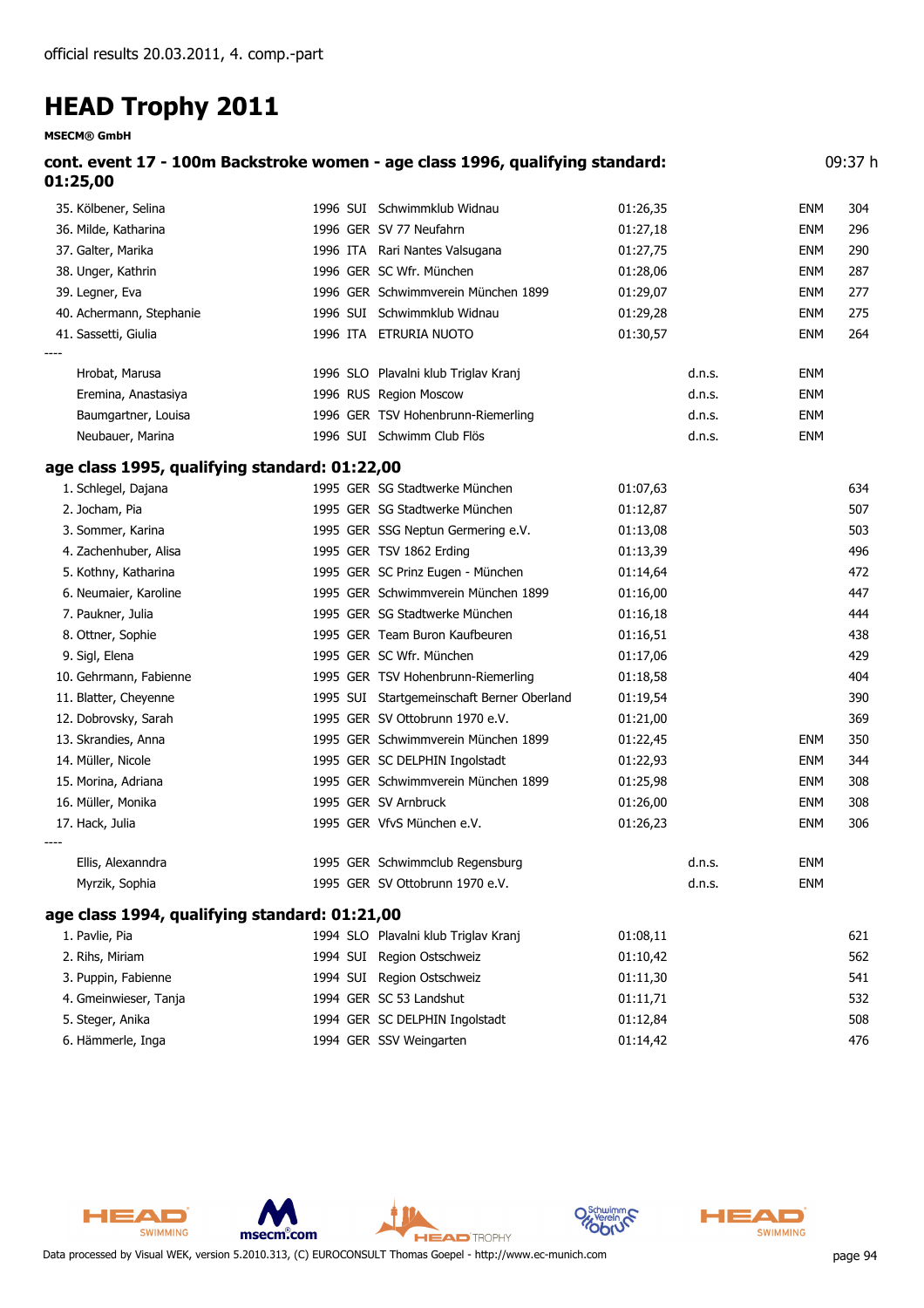| <b>HEAD Trophy 2011</b>                                 |                  |                                                                               |          |              |            |         |
|---------------------------------------------------------|------------------|-------------------------------------------------------------------------------|----------|--------------|------------|---------|
| <b>MSECM® GmbH</b>                                      |                  |                                                                               |          |              |            |         |
| 01:21,00                                                |                  | cont. event 17 - 100m Backstroke women - age class 1994, qualifying standard: |          |              |            | 09:37 h |
| 7. Redl, Melanie                                        |                  | 1994 GER TSV Vaterstetten                                                     | 01:15,09 |              |            | 463     |
| 8. Levase, Nastja                                       |                  | 1994 SLO Plavalni klub Koper                                                  | 01:17,36 |              |            | 424     |
| 9. Bamberg, Elisabeth                                   |                  | 1994 SUI Startgemeinschaft Berner Oberland                                    | 01:17,70 |              |            | 418     |
| 10. Orth, Iris                                          |                  | 1994 GER Team Buron Kaufbeuren                                                | 01:17,79 |              |            | 417     |
| 11. Hahn, Verena                                        |                  | 1994 AUT 1. USC Traun                                                         | 01:18,63 |              |            | 403     |
| 12. Cellai, Greta                                       |                  | 1994 ITA ETRURIA NUOTO                                                        | 01:19,81 |              |            | 386     |
| 13. Rebele, Samantha                                    |                  | 1994 GER TSV Neuburg                                                          | 01:20,35 |              |            | 378     |
| 14. Hummer, Aline                                       |                  | 1994 SUI Schwimmclub Kreuzlingen                                              | 01:20,59 |              |            | 375     |
| 15. Widmaier, Melissa                                   |                  | 1994 SUI Schwimm-Club Wittenbach                                              | 01:22,51 |              | <b>ENM</b> | 349     |
| 16. Engler, Katja                                       |                  | 1994 SUI Schwimmklub Widnau                                                   | 01:23,23 |              | ENM        | 340     |
| 17. Ruprecht, Stefanie                                  |                  | 1994 AUT 1. USC Traun                                                         | 01:23,95 |              | <b>ENM</b> | 331     |
| Kammerer, Melina                                        |                  | 1994 GER SV Ottobrunn 1970 e.V.                                               |          | d.n.s.       | ENM        |         |
| Walk, Amelie                                            |                  | 1994 GER SSG Neptun Germering e.V.                                            |          | d.n.s.       | <b>ENM</b> |         |
| age class 1992 / 1993, qualifying standard: 01:20,00    |                  |                                                                               |          |              |            |         |
| 1. Roas, Johanna                                        |                  | 1993 GER SG Stadtwerke München                                                | 01:05,56 |              |            | 696     |
| 2. Szekeres, Dorina                                     |                  | 1992 HUN Europ Tec Zalaviz Zalaegerszegi Uszo Klub 01:06,09                   |          |              |            | 680     |
| 3. Stamm, Lisa                                          |                  | 1992 SUI Region Ostschweiz                                                    | 01:11,79 |              |            | 530     |
| 4. Froschmeir, Larissa                                  |                  | 1993 GER SC DELPHIN Ingolstadt                                                | 01:14,84 |              |            | 468     |
| 5. Ossola, Natalie                                      |                  | 1992 SUI Startgemeinschaft Berner Oberland                                    | 01:16,91 |              |            | 431     |
| 6. Reichardt, Rebecca                                   |                  | 1993 GER SSV Weingarten                                                       | 01:18,66 |              |            | 403     |
| 7. Schweiger, Veronika                                  |                  | 1992 GER SG Stadtwerke München                                                | 01:20,90 |              | ENM        | 370     |
| 8. Weber, Stefanie                                      |                  | 1993 GER SSG Neptun Germering e.V.                                            | 01:21,54 |              | <b>ENM</b> | 362     |
| 9. Alramseder, Stephanie                                |                  | 1992 GER WSV Bad Tölz                                                         | 01:21,57 |              | <b>ENM</b> | 361     |
| 10. Hafner, Spela                                       |                  | 1993 SLO Plavalni klub Triglav Kranj                                          | 01:21,67 |              | <b>ENM</b> | 360     |
| 11. Ferretti, Valentina                                 |                  | 1993 ITA ETRURIA NUOTO                                                        | 01:22,02 |              | <b>ENM</b> | 355     |
| age class 1991 and older, qualifying standard: 01:20,00 |                  |                                                                               |          |              |            |         |
| 1. Labdy, Alexandra                                     |                  | 1991 HUN Swimming Club Szeged                                                 | 01:08,39 |              |            | 613     |
| 2. Kalokyri, Efremia                                    |                  | 1991 GRE Swimming Club Ilion                                                  | 01:09,42 |              |            | 586     |
| 3. Grünewald, Stefanie                                  |                  | 1991 GER SC Wfr. München                                                      | 01:10,65 |              |            | 556     |
| 4. Hanz, Anja                                           |                  | 1975 GER SG Stadtwerke München                                                | 01:12,24 |              |            | 520     |
| Werner, Laila                                           |                  | 1991 SUI Region Ostschweiz                                                    |          | d.n.s.       | <b>ENM</b> |         |
| event 18 - 100m Backstroke men                          |                  |                                                                               |          |              |            |         |
| <b>MR</b><br>09.03.2008                                 | Driesen, Steffen | <b>GER</b>                                                                    | 00:57,13 | Munich (GER) |            |         |
| age class 2001, qualifying standard: 01:50,00           |                  |                                                                               |          |              |            |         |
| 1. Ionescu, Mihnea                                      |                  | 2001 ROM Aqua Team                                                            | 01:27,95 |              |            | 205     |
| 2. Marinica, Rares                                      |                  | 2001 ROM Aqua Team                                                            | 01:28,41 |              |            | 202     |
| 3. Lienhart, Oliver                                     |                  | 2001 GER TSV 1862 Friedberg                                                   | 01:31,82 |              |            | 181     |





 $\Omega$ 

**Obr**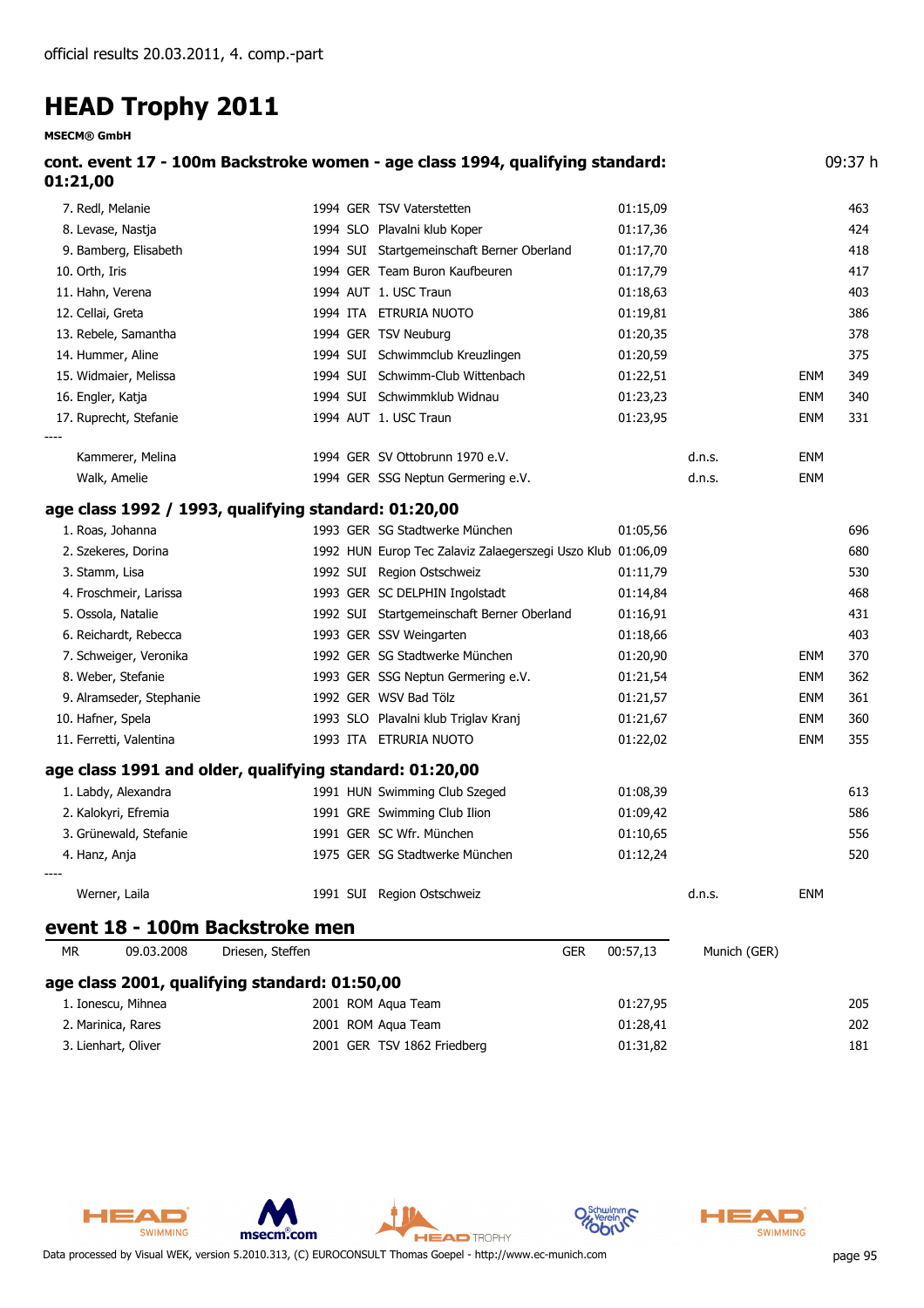#### **MSECM® GmbH**

|                                               |  | cont. event 18 - 100m Backstroke men - age class 2001, qualifying standard: 01:50,00 |          |        |            | 12:13 h |
|-----------------------------------------------|--|--------------------------------------------------------------------------------------|----------|--------|------------|---------|
| 4. Rodrigues, Derik                           |  | 2001 GER SG Stadtwerke München                                                       | 01:32,97 |        |            | 174     |
| 5. Marti, Christian                           |  | 2001 SUI Schwimm-Club Wittenbach                                                     | 01:33,34 |        |            | 172     |
| 6. Siebenmann, Noel                           |  | 2001 SUI Schwimm-Club Wittenbach                                                     | 01:37,26 |        |            | 152     |
| 7. Gubanov, Michael                           |  | 2001 GER SC Wfr. München                                                             | 01:41,21 |        |            | 135     |
| 8. Zeitler, Julian                            |  | 2001 GER SV Ottobrunn 1970 e.V.                                                      | 01:41,72 |        |            | 133     |
| 9. Reuse, Niclas                              |  | 2001 GER PSV-Eichstätt                                                               | 01:42,27 |        |            | 130     |
| 10. Webb, Alex                                |  | 2001 GER SV Ottobrunn 1970 e.V.                                                      | 01:42,50 |        |            | 130     |
| 11. Müller, Tobias                            |  | 2001 SUI Schwimm-Club Wittenbach                                                     | 01:43,05 |        |            | 128     |
| 12. Vorbach, Johannes                         |  | 2001 GER Team Buron Kaufbeuren                                                       | 01:45,43 |        |            | 119     |
| age class 2000, qualifying standard: 01:38,00 |  |                                                                                      |          |        |            |         |
| 1. Molnar, Marcell                            |  | 2000 HUN Szombathelyi Vizmu SC                                                       | 01:17,64 |        |            | 299     |
| 2. Laszlo, Levente                            |  | 2000 HUN Kiskunhalasi Uszo es Gyogyuszo Egyesület 01:19,20                           |          |        |            | 282     |
| 3. Serban, Bogdan                             |  | 2000 ROM Aqua Team                                                                   | 01:23,01 |        |            | 244     |
| 4. Vasile, Vlad                               |  | 2000 ROM Aqua Team                                                                   | 01:25,15 |        |            | 226     |
| 5. Könczöl, Janos                             |  | 2000 HUN Romai SE                                                                    | 01:25,98 |        |            | 220     |
| 6. Wenk, Sebastian                            |  | 2000 GER SG Stadtwerke München                                                       | 01:26,40 |        |            | 217     |
| 7. Komma, Fabian                              |  | 2000 GER SV Ottobrunn 1970 e.V.                                                      | 01:29,40 |        |            | 196     |
| 8. Richter, Christopher                       |  | 2000 GER SC Wfr. München                                                             | 01:29,67 |        |            | 194     |
| 9. Stadler, Maximilian                        |  | 2000 GER SSG Neptun Germering e.V.                                                   | 01:30,14 |        |            | 191     |
| 10. Siegesmund, Marvin                        |  | 2000 GER SC DELPHIN Ingolstadt                                                       | 01:30,96 |        |            | 186     |
| 11. Zmenko, Denis                             |  | 2000 GER Team Buron Kaufbeuren                                                       | 01:34,76 |        |            | 164     |
| 12. Petat, Julien                             |  | 2000 GER SG Stadtwerke München                                                       | 01:35,57 |        |            | 160     |
| 13. Krafft, Johann Jakob                      |  | 2000 GER SC Wfr. München                                                             | 01:35,66 |        |            | 160     |
| 14. Kertesz, Kevin                            |  | 2000 GER SC DELPHIN Ingolstadt                                                       | 01:36,00 |        |            | 158     |
| 15. Cara, Adrien                              |  | 2000 GER SV Ottobrunn 1970 e.V.                                                      | 01:36,51 |        |            | 155     |
| 16. Adam, Michael                             |  | 2000 GER SV Dachau 1925                                                              | 01:36,83 |        |            | 154     |
| 17. Große-Wöhrmann, Benedikt                  |  | 2000 GER SV Ottobrunn 1970 e.V.                                                      | 01:40,43 |        | <b>ENM</b> | 138     |
| 18. Pfannes, Felix                            |  | 2000 GER SV 77 Neufahrn                                                              | 01:40,62 |        | <b>ENM</b> | 137     |
| Schepp, Moritz                                |  | 2000 GER SV Ottobrunn 1970 e.V.                                                      |          | d.n.s. | ENM        |         |
| Lois, Laszlo                                  |  | 2000 HUN Romai SE                                                                    |          | d.n.s. | <b>ENM</b> |         |
| withdrawn.                                    |  |                                                                                      |          |        |            |         |

### **age class 1999, qualifying standard: 01:30,00**

| 1. Barta, Marton     | 1999 HUN Szombathelyi Vizmu SC  | 01:13,42 | 354 |
|----------------------|---------------------------------|----------|-----|
| 2. Radu, Ionut       | 1999 ROM Agua Team              | 01:15,90 | 320 |
| 3. Rozman, Matjaz    | 1999 SLO Sportno Drustvo Delfin | 01:16,15 | 317 |
| 4. Csongor, Fekete   | 1999 HUN Celldömölki VVSE       | 01:17,35 | 302 |
| 5. Serban, Mihai     | 1999 ROM Agua Team              | 01:19,18 | 282 |
| 6. Mooser, Christoph | 1999 GER SC DELPHIN Ingolstadt  | 01:19.96 | 274 |
| 7. Arnold, Julius    | 1999 GER SV Ottobrunn 1970 e.V. | 01:20,41 | 269 |
| 8. Nemeth, Balint    | 1999 HUN Szombathelyi Vizmu SC  | 01:21,02 | 263 |
|                      |                                 |          |     |



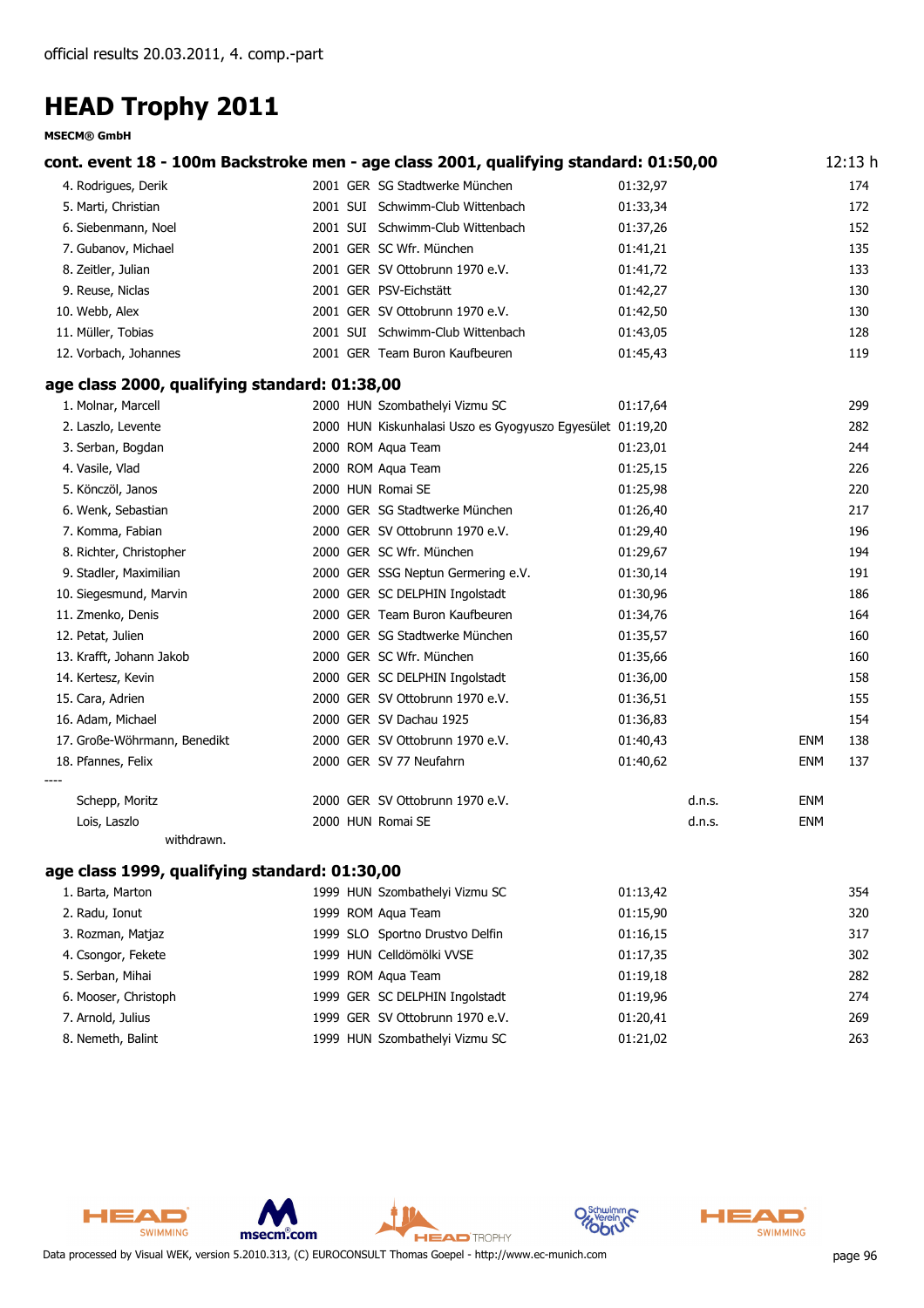#### **MSECM® GmbH**

|                                               | cont. event 18 - 100m Backstroke men - age class 1999, qualifying standard: 01:30,00 |          |            | 12:13 h |
|-----------------------------------------------|--------------------------------------------------------------------------------------|----------|------------|---------|
| 9. Rueff, Noah                                | 1999 GER TSV Hohenbrunn-Riemerling                                                   | 01:21,75 |            | 256     |
| 10. Meilinger, Lukas                          | 1999 GER SC DELPHIN Ingolstadt                                                       | 01:22,23 |            | 252     |
| 11. Toscan, Fabio                             | 1999 SUI Schwimm-Club Wittenbach                                                     | 01:23,38 |            | 241     |
| 12. Brighenti, Lorenzo                        | 1999 ITA Nuotatori Genovesi                                                          | 01:23,82 |            | 237     |
| 13. Rein, Andreas                             | 1999 GER SC DELPHIN Ingolstadt                                                       | 01:24,27 |            | 234     |
| 14. Orth, Wolfgang                            | 1999 GER Team Buron Kaufbeuren                                                       | 01:25,55 |            | 223     |
| 15. Barts, Lukas                              | 1999 SUI Schwimm-Club Wittenbach                                                     | 01:26,18 |            | 218     |
| 16. Firnges, Fynn                             | 1999 GER SV Ottobrunn 1970 e.V.                                                      | 01:28,77 |            | 200     |
| 17. Gleißner, Julian                          | 1999 GER SSG Neptun Germering e.V.                                                   | 01:29,48 |            | 195     |
| 18. Rendic, Davor                             | 1999 SLO Sportno Drustvo Delfin                                                      | 01:30,56 | ENM        | 188     |
| 19. Rips, Matthias                            | 1999 GER SSG Neptun Germering e.V.                                                   | 01:30,87 | <b>ENM</b> | 186     |
| 20. Rossa, Andreas                            | 1999 GER SV Ottobrunn 1970 e.V.                                                      | 01:31,16 | ENM        | 184     |
| 21. Amann, Justin                             | 1999 GER PSV-Eichstätt                                                               | 01:33,79 | ENM        | 169     |
| 22. Bürger, Jan                               | 1999 GER SC Wfr. München                                                             | 01:35,12 | <b>ENM</b> | 162     |
| 23. Kovacevic, Stefan                         | 1999 GER SG Stadtwerke München                                                       | 01:44,26 | <b>ENM</b> | 123     |
|                                               |                                                                                      |          |            |         |
| Rudolf, Dominic                               | 1999 SUI Schwimm Club Flös                                                           | d.n.s.   | ENM        |         |
| Schillling, Felix                             | 1999 SUI Schwimm Club Flös                                                           | d.n.s.   | <b>ENM</b> |         |
| age class 1998, qualifying standard: 01:28,00 |                                                                                      |          |            |         |
| 1. Schlatter, Timothy                         | 1998 SUI Region Ostschweiz                                                           | 01:13,52 |            | 352     |
| 2. Boccato, Fabio                             | 1998 SUI Schwimm-Club Wittenbach                                                     | 01:14,15 |            | 343     |
| 3. Gornik, Tilen                              | 1998 SLO Sportno Drustvo Delfin                                                      | 01:14,40 |            | 340     |
| 4. Gornik, Aljaz                              | 1998 SLO Sportno Drustvo Delfin                                                      | 01:14,95 |            | 332     |
| 5. Graf, Luc                                  | 1998 SUI Startgemeinschaft Berner Oberland                                           | 01:16,22 |            | 316     |
| 6. Rudolf, Fabian                             | 1998 SUI Region Ostschweiz                                                           | 01:16,79 |            | 309     |
| 7. Lindner, Mark                              | 1998 GER SV Ottobrunn 1970 e.V.                                                      | 01:17,43 |            | 301     |
| 8. Henschel, Eric Florian                     | 1998 GER TSV Hohenbrunn-Riemerling                                                   | 01:18,27 |            | 292     |
| 9. Wölflick, Quentin                          | 1998 GER SC DELPHIN Ingolstadt                                                       | 01:18,61 |            | 288     |
| 10. Koncar, Mihael                            | 1998 SLO Sportno Drustvo Delfin                                                      | 01:19,97 |            | 273     |
| 11. Pellaco, Fabio                            | 1998 ITA Nuotatori Genovesi                                                          | 01:21,89 |            | 255     |
| 12. Kothny, Korbinian                         | 1998 GER SV Dachau 1925                                                              | 01:22,59 |            | 248     |
| 13. Zachenhuber, Simon                        | 1998 GER TSV 1862 Erding                                                             | 01:22,72 |            | 247     |
| 14. Dönmez, Önder-Vedat                       | 1998 GER SG Stadtwerke München                                                       | 01:23,03 |            | 244     |
| 15. Höfl, Emanuel                             | 1998 GER SC DELPHIN Ingolstadt                                                       | 01:23,10 |            | 244     |
| 16. Manser, Raffael                           | 1998 SUI Schwimm-Club Wittenbach                                                     | 01:25,80 |            | 221     |
| 17. Primke, Fabian                            | 1998 GER SV Ottobrunn 1970 e.V.                                                      | 01:26,28 |            | 218     |
| 18. Siegesmund, Joshua                        | 1998 GER SC DELPHIN Ingolstadt                                                       | 01:26,36 |            | 217     |
| 19. Trommer, Julian                           | 1998 GER Team Buron Kaufbeuren                                                       | 01:26,44 |            | 216     |
| 20. Wittner, Simon                            | 1998 GER SG Stadtwerke München                                                       | 01:27,54 |            | 208     |
| 21. Albrecht, Sebastian                       | 1998 GER VfvS München e.V.                                                           | 01:31,11 | ENM        | 185     |
| 22. Blumreisinger, Simon                      | 1998 GER Schwimmverein München 1899                                                  | 01:31,83 | ENM        | 180     |
| 23. Schwendener, Flavio                       | 1998 SUI Schwimm Club Flös                                                           | 01:34,10 | <b>ENM</b> | 168     |



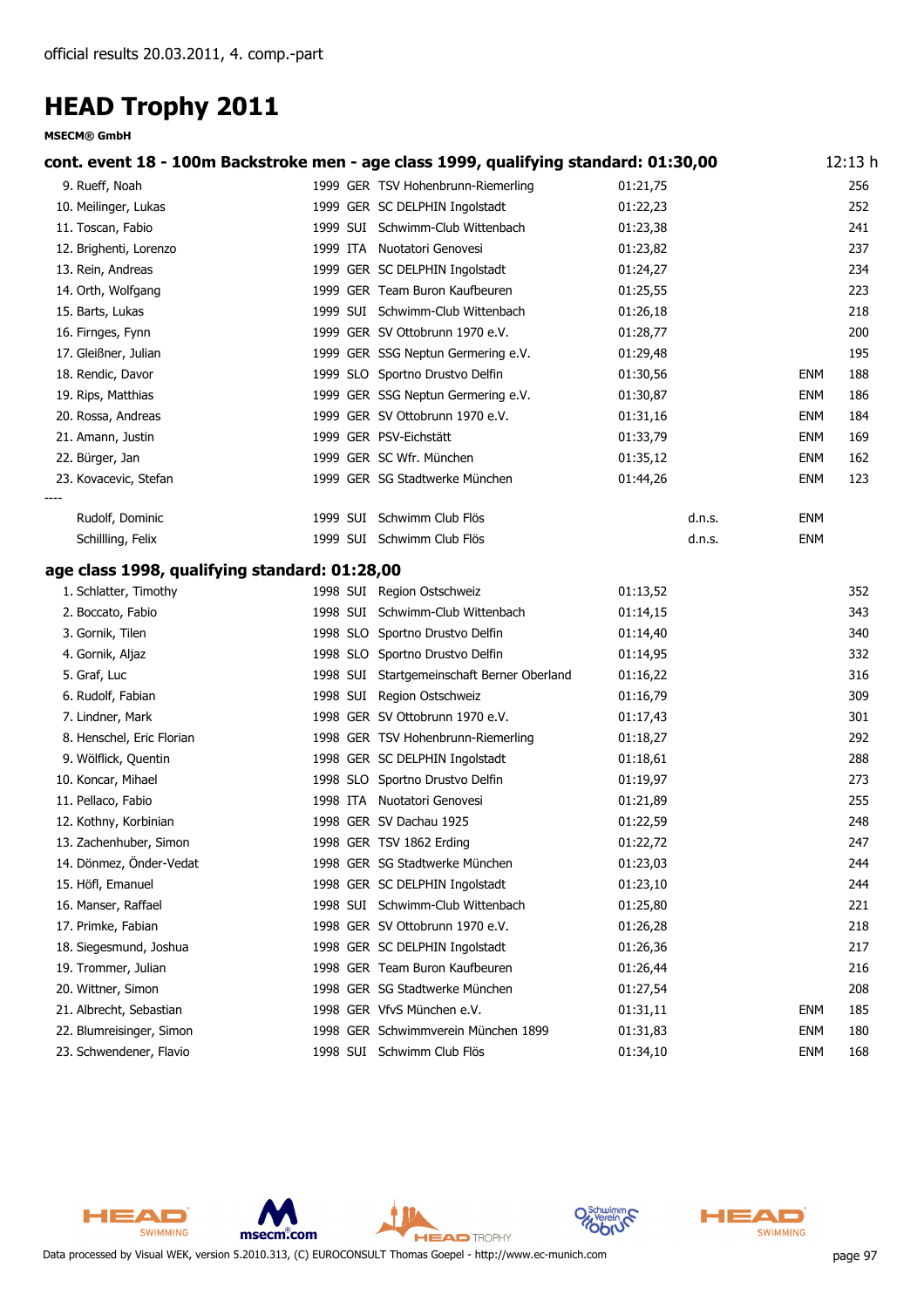**MSECM® GmbH**

### **cont. event 18 - 100m Backstroke men - age class 1998, qualifying standard: 01:28,00** 12:13 h

| Holzapfel, Nicolas                            | 1998 GER Schwimmverein München 1899 | d.n.s.   | <b>ENM</b>        |
|-----------------------------------------------|-------------------------------------|----------|-------------------|
| age class 1997, qualifying standard: 01:23,00 |                                     |          |                   |
| 1. Kuhn, Valentin                             | 1997 GER SG Stadtwerke München      | 01:05,32 | 502               |
| 2. Zeilner, Laurin Gabriel                    | 1997 GER SG Stadtwerke München      | 01:06,94 | 467               |
| 3. Basic, Gasper                              | 1997 SLO Sportno Drustvo Delfin     | 01:09,46 | 418               |
| 4. Nowak, Olivier                             | 1997 SUI Region Ostschweiz          | 01:10,86 | 393               |
| 5. Nolte, Lars Henrik                         | 1997 GER SG Stadtwerke München      | 01:10,97 | 391               |
| 6. Diepold, Simon                             | 1997 GER SC DELPHIN Ingolstadt      | 01:13,93 | 346               |
| 7. Yudintsev, Artemiy                         | 1997 RUS Region Moscow              | 01:13,94 | 346               |
| 8. Herbert, Christoph                         | 1997 GER SV Ottobrunn 1970 e.V.     | 01:14,19 | 343               |
| 9. Djukow, David                              | 1997 GER Schwimmgemeinschaft Fürth  | 01:14,53 | 338               |
| 10. Pfrommer, Nico                            | 1997 GER PSV-Eichstätt              | 01:15,16 | 330               |
| 11. Hofbauer, Rafael                          | 1997 GER WSV Bad Tölz               | 01:15,36 | 327               |
| 12. Simion, Vlad                              | 1997 ROM Aqua Team                  | 01:15,54 | 325               |
| 13. Loss, Nicholas                            | 1997 ITA Rari Nantes Valsugana      | 01:15,69 | 323               |
| 14. Kamm, Jan                                 | 1997 GER SC Wfr. München            | 01:15,90 | 320               |
| 15. Zeitler, Sebastian                        | 1997 GER SV Ottobrunn 1970 e.V.     | 01:16,06 | 318               |
| 16. Accardi, Dominic                          | 1997 SUI Schwimm Club Flös          | 01:16,27 | 315               |
| 17. Reinfeld, Uli                             | 1997 GER SC DELPHIN Ingolstadt      | 01:16,68 | 310               |
| 18. Schweiger, Magnus                         | 1997 GER TSV Hohenbrunn-Riemerling  | 01:17,20 | 304               |
| 19. Ali, Ramzy                                | 1997 GER SSG Neptun Germering e.V.  | 01:20,31 | 270               |
| 20. Niccolai, Tommaso                         | 1997 ITA ETRURIA NUOTO              | 01:20,35 | 270               |
| 21. Kink, Florian                             | 1997 GER SV 77 Neufahrn             | 01:21,31 | 260               |
| 22. Sendrowski, Julian Alexander              | 1997 GER SC Prinz Eugen - München   | 01:21,41 | 259               |
| 23. Lenhard, Lorenzo                          | 1997 GER TSV 1860 Rosenheim         | 01:25,14 | 227<br><b>ENM</b> |
| 24. Würth, Isaac                              | 1997 SUI Schwimm-Club Wittenbach    | 01:26,80 | 214<br><b>ENM</b> |
| 25. Vukotich, Lukas                           | 1997 GER SG Stadtwerke München      | 01:28,30 | 203<br><b>ENM</b> |
| 26. Shmotin, Arseny                           | 1997 GER SC Prinz Eugen - München   | 01:30,78 | 187<br><b>ENM</b> |
| Dick, Denis                                   | 1997 GER WSV Bad Tölz               | d.n.s.   | <b>ENM</b>        |
| age class 1996, qualifying standard: 01:20,00 |                                     |          |                   |
| 1. Winter, Pascal                             | 1996 GER SC Prinz Eugen - München   | 01:05,92 | 489               |
| 2. Mayer, Moritz                              | 1996 GER SC DELPHIN Ingolstadt      | 01:07,05 | 464               |
| 3. Narr, Bastian                              | 1996 SUI Region Ostschweiz          | 01:08,49 | 436               |
| 4. Anghel, Mihai                              | 1996 ROM Aqua Team                  | 01:08,80 | 430               |
| 5. Richtsfeld, Felix                          | 1996 GER SC 53 Landshut             | 01:09,06 | 425               |
| 6. Stanchev, Anatoly                          | 1996 RUS Region Moscow              | 01:09,99 | 408               |
| 7. Schmid, Aleksi                             | 1996 SUI Schwimmclub Kreuzlingen    | 01:10,04 | 407               |
| 8. Malerba, Francesco                         | 1996 ITA Nuotatori Genovesi         | 01:11,40 | 384               |
| 9. Meilinger, Simon                           | 1996 GER SC DELPHIN Ingolstadt      | 01:11,80 | 378               |



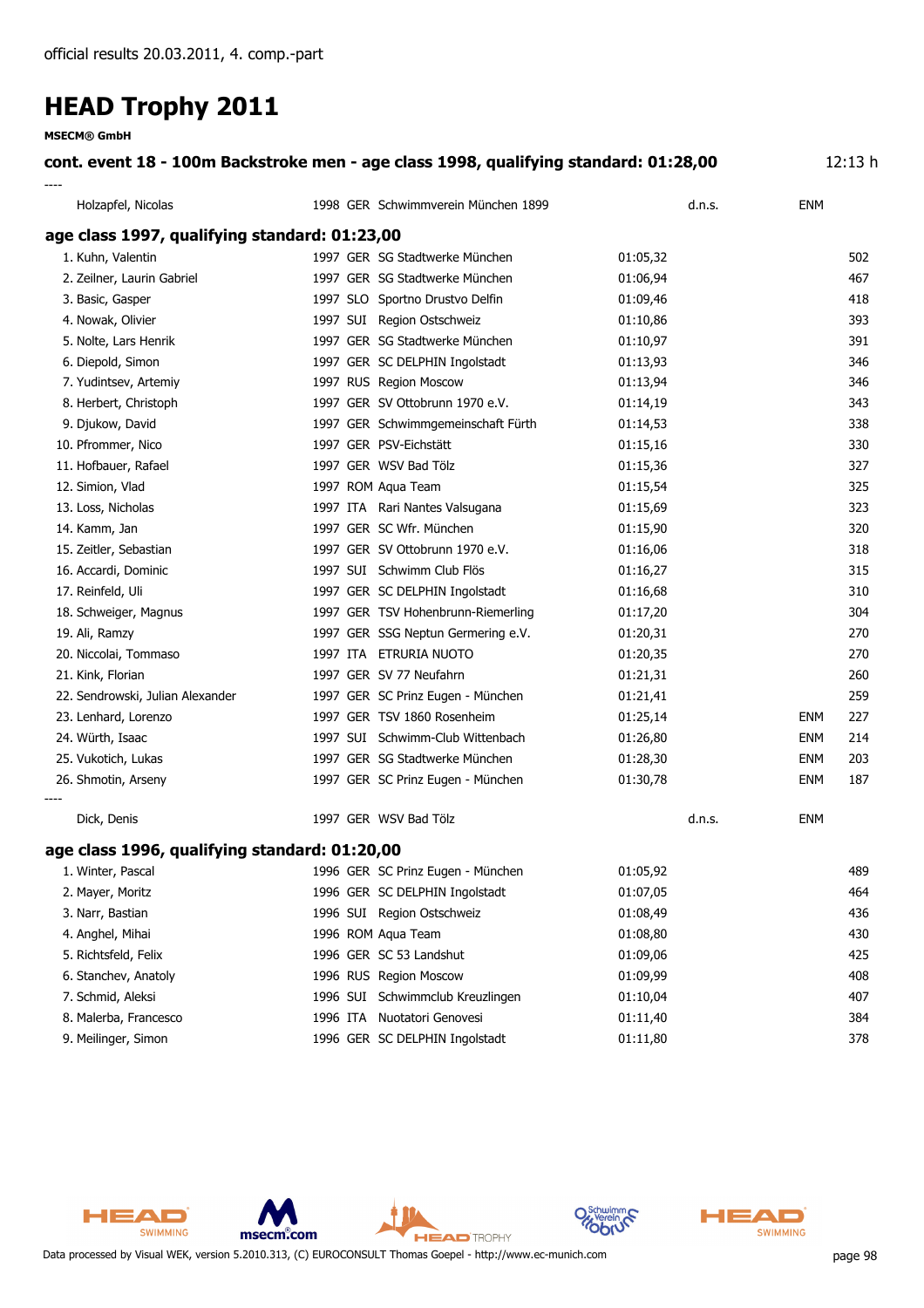#### **MSECM® GmbH**

| cont. event 18 - 100m Backstroke men - age class 1996, qualifying standard: 01:20,00 |                                 |                                            |                      |        |            | 12:13 h |
|--------------------------------------------------------------------------------------|---------------------------------|--------------------------------------------|----------------------|--------|------------|---------|
| 10. Wilkening, Thorsten                                                              | 1996 GER TSV Obergünzburg       |                                            | 01:11,90             |        |            | 376     |
| 11. Widtmann, Nico                                                                   | 1996 SUI Region Ostschweiz      |                                            | 01:12,56             |        |            | 366     |
| 12. Koller, Sebastian                                                                | 1996 GER SC Wfr. München        |                                            | 01:12,69             |        |            | 364     |
| 13. Zinsmeister, Fabian                                                              | 1996 GER SC DELPHIN Ingolstadt  |                                            | 01:13,16             |        |            | 357     |
| 14. Sammüller, Florian                                                               | 1996 GER SG Nordoberpfalz       |                                            | 01:16,58             |        |            | 312     |
| 15. Süß, Maximilian                                                                  | 1996 GER SV Ottobrunn 1970 e.V. |                                            | 01:17,19             |        |            | 304     |
| 16. Gubser, Tobias                                                                   | 1996 SUI Schwimm Club Flös      |                                            | 01:17,55             |        |            | 300     |
| 17. Bonnet, Pierre                                                                   |                                 | 1996 GER SG Stadtwerke München             | 01:17,63             |        |            | 299     |
| 18. Junga, Pascal                                                                    | 1996 GER SV Ottobrunn 1970 e.V. |                                            | 01:17,74             |        |            | 298     |
| 19. Herdeg, Daniel                                                                   | 1996 GER SC Wfr. München        |                                            | 01:18,30             |        |            | 291     |
| 20. Perrino, David                                                                   | 1996 SUI Schwimmklub Widnau     |                                            | 01:26,20             |        | <b>ENM</b> | 218     |
|                                                                                      |                                 |                                            |                      |        |            |         |
| Dragovan Sirnik, Kristjan                                                            |                                 | 1996 SLO Plavalna zveza Slovenije          |                      | d.n.s. | <b>ENM</b> |         |
| Waldmeier, Oliver                                                                    | 1996 SUI Region Ostschweiz      |                                            |                      | d.n.s. | ENM        |         |
| Mocnik, Klemen                                                                       | 1996 SLO Sportno Drustvo Delfin |                                            |                      | d.n.s. | <b>ENM</b> |         |
| Dönmez, Alper-Sedat<br>withdrawn.                                                    |                                 | 1996 GER SG Stadtwerke München             |                      | d.n.s. | <b>ENM</b> |         |
| Kilzer, Robert                                                                       |                                 | 1996 GER SG Stadtwerke München             |                      | d.n.s. | <b>ENM</b> |         |
| withdrawn.                                                                           |                                 |                                            |                      |        |            |         |
|                                                                                      |                                 |                                            |                      |        |            |         |
| age class 1995, qualifying standard: 01:18,00<br>1. Kaufmann, Valentin               |                                 | 1995 GER SG Stadtwerke München             | 01:04,68             |        |            | 517     |
|                                                                                      | 1995 CZE KSP Kladno             |                                            |                      |        |            | 455     |
| 2. Dubsky, Marek                                                                     |                                 | 1995 GER SSG Neptun Germering e.V.         | 01:07,52<br>01:08,65 |        |            | 433     |
| 3. Hagn, Gero<br>4. Brühlmann, Leo                                                   | 1995 SUI Region Ostschweiz      |                                            | 01:10,25             |        |            | 404     |
| 5. Dierks, Lennart                                                                   |                                 | 1995 GER Schwimmverein München 1899        | 01:10,28             |        |            | 403     |
| 6. Harder, Alexander                                                                 |                                 | 1995 GER Team Buron Kaufbeuren             | 01:12,82             |        |            | 362     |
| 7. Potocar, Jure                                                                     | 1995 SLO Sportno Drustvo Delfin |                                            | 01:13,58             |        |            | 351     |
| 8. Wittmann, Sebastian                                                               | 1995 GER SC DELPHIN Ingolstadt  |                                            | 01:14,11             |        |            | 344     |
| 9. Rieder, Jan                                                                       |                                 | 1995 SUI Startgemeinschaft Berner Oberland | 01:14,79             |        |            | 334     |
| 10. Theodosiou, Vaios                                                                | 1995 GRE Swimming Club Ilion    |                                            | 01:15,06             |        |            | 331     |
| 11. Stöckel, Benjamin                                                                |                                 | 1995 GER SG Stadtwerke München             | 01:23,23             |        | <b>ENM</b> | 243     |
|                                                                                      |                                 |                                            |                      |        |            |         |
| Koltermann, Wilhelm                                                                  |                                 | 1995 GER SG Stadtwerke München             |                      | d.n.s. | <b>ENM</b> |         |
| Friederici, Niklas                                                                   | 1995 SUI Region Ostschweiz      |                                            |                      | d.n.s. | <b>ENM</b> |         |
| Engelbrecht, Felix                                                                   |                                 | 1995 GER SSG Neptun Germering e.V.         |                      | d.n.s. | <b>ENM</b> |         |
| age class 1994, qualifying standard: 01:16,00                                        |                                 |                                            |                      |        |            |         |
| 1. Theodoropoulus, Andreas                                                           | 1994 GRE Swimming Club Ilion    |                                            | 01:09,01             |        |            | 426     |
| 2. Schmalzreich, Tim                                                                 | 1994 GER SG Nordoberpfalz       |                                            | 01:09,26             |        |            | 421     |
| 3. Beck, Maximilian                                                                  | 1994 GER SG Ergolding-Landau    |                                            | 01:09,28             |        |            | 421     |
| 4. Tzagkarakis, Georgios                                                             | 1994 GRE Swimming Club Ilion    |                                            | 01:10,31             |        |            | 403     |
| 5. Schöne, Lukas                                                                     | 1994 GER TSV 1860 Rosenheim     |                                            | 01:10,59             |        |            | 398     |



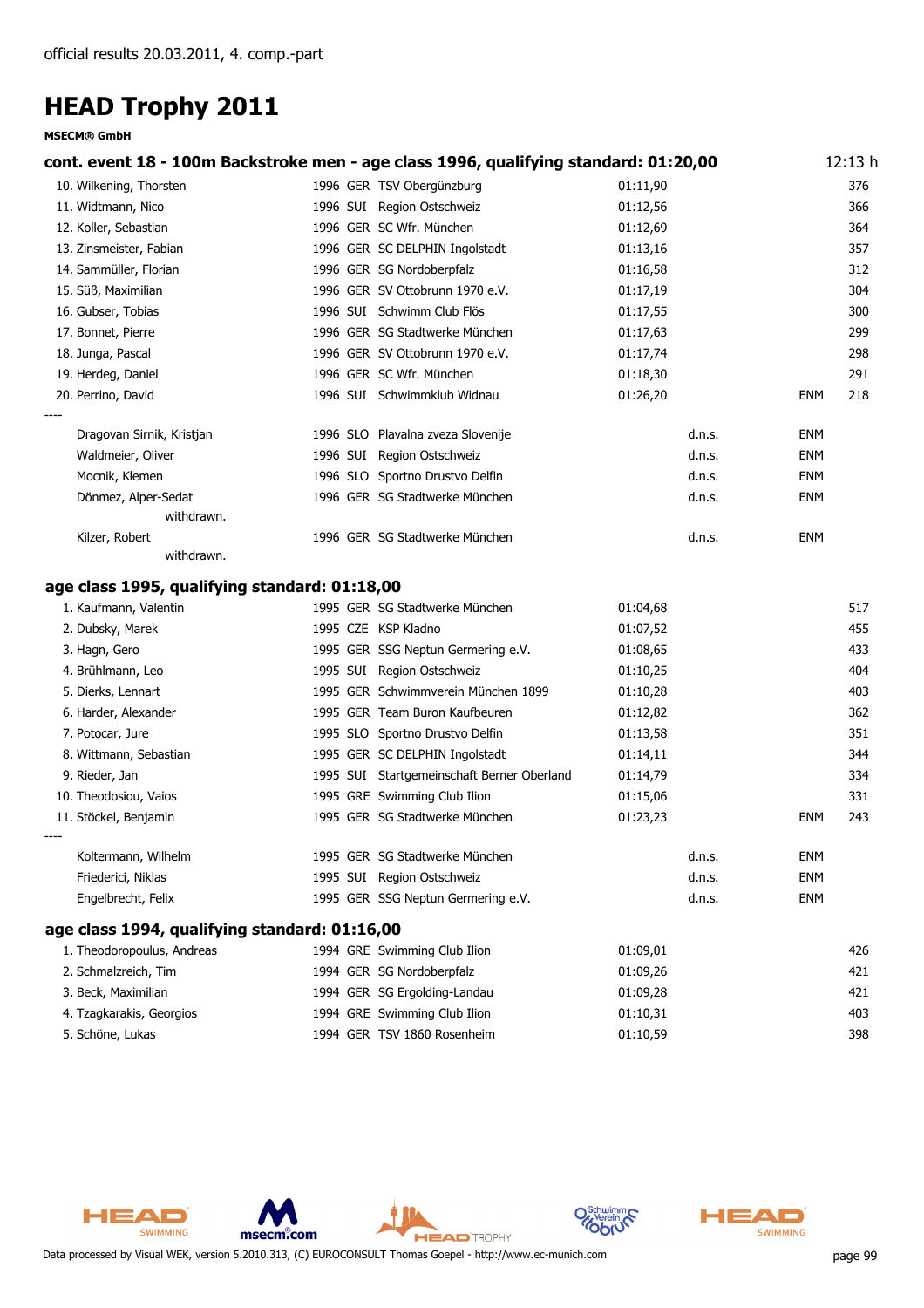**MSECM® GmbH**

|    | cont. event 18 - 100m Backstroke men - age class 1994, qualifying standard: 01:16,00 |  |                                                             |          |              |            | 12:13h |
|----|--------------------------------------------------------------------------------------|--|-------------------------------------------------------------|----------|--------------|------------|--------|
|    | 6. Wüstrich, Lars                                                                    |  | 1994 GER SC Prinz Eugen - München                           | 01:10,73 |              |            | 395    |
|    | 7. Lauterbach, Hansi                                                                 |  | 1994 GER SG Nordoberpfalz                                   | 01:13,60 |              |            | 351    |
|    | 8. Kink, Kilian                                                                      |  | 1994 GER SV 77 Neufahrn                                     | 01:17,54 |              | ENM        | 300    |
|    | 9. Koren, Jaka                                                                       |  | 1994 SLO Plavalni klub Koper                                | 01:18,37 |              | ENM        | 291    |
|    | Baaske, Philipp                                                                      |  | 1994 GER TSV Neuburg                                        |          | d.n.s.       | ENM        |        |
|    | Laykov, Valentin                                                                     |  | 1994 RUS Region Moscow                                      |          | d.n.s.       | ENM        |        |
|    | withdrawn.                                                                           |  |                                                             |          |              |            |        |
|    | age class 1992 / 1993, qualifying standard: 01:14,00                                 |  |                                                             |          |              |            |        |
|    | 1. Schnegg, Pascal                                                                   |  | 1993 SUI Startgemeinschaft Berner Oberland                  | 01:03,60 |              |            | 544    |
|    | 2. Hakios, Stephan                                                                   |  | 1992 SUI Region Ostschweiz                                  | 01:05,30 |              |            | 503    |
|    | 3. Pandurevic, Neven                                                                 |  | 1993 GER SC Prinz Eugen - München                           | 01:05,69 |              |            | 494    |
|    | 4. Peukert, Carsten                                                                  |  | 1992 SUI Schwimmclub Kreuzlingen                            | 01:05,99 |              |            | 487    |
|    | 5. Wetzel, Tobias                                                                    |  | 1993 GER SSG Neptun Germering e.V.                          | 01:06,53 |              |            | 475    |
|    | 6. Straßl, Tobias                                                                    |  | 1992 GER SC Wfr. München                                    | 01:07,64 |              |            | 452    |
|    | 7. Goudinoudis, Dimitris                                                             |  | 1993 GER SV Ottobrunn 1970 e.V.                             | 01:08,92 |              |            | 428    |
|    | 8. Gygax, Sandro                                                                     |  | 1993 SUI Startgemeinschaft Berner Oberland                  | 01:09,32 |              |            | 420    |
|    | 9. Wenigerkind, Simon                                                                |  | 1993 SUI Startgemeinschaft Berner Oberland                  | 01:13,70 |              |            | 350    |
|    | 10. Diethelm, Joel                                                                   |  | 1993 SUI Schwimm-Club Wittenbach                            | 01:13,96 |              |            | 346    |
|    | 11. Vuga, Blaz                                                                       |  | 1993 SLO Sportno Drustvo Delfin                             | 01:15,23 |              | ENM        | 329    |
|    | 12. Kessler, Sven                                                                    |  | 1993 GER SV Ottobrunn 1970 e.V.                             | 01:15,29 |              | ENM        | 328    |
|    | 13. Sedlmair, Stefan                                                                 |  | 1993 GER TSV 1860 Rosenheim                                 | 01:16,20 |              | <b>ENM</b> | 316    |
|    | 14. Risoli, Jacopo                                                                   |  | 1992 ITA ETRURIA NUOTO                                      | 01:16,87 |              | ENM        | 308    |
|    | age class 1991 and older, qualifying standard: 01:12,00                              |  |                                                             |          |              |            |        |
|    | 1. Stömmer, Pierre                                                                   |  | 1990 GER TSV Hohenbrunn-Riemerling                          | 01:03,11 |              |            | 557    |
|    | 2. Aor, Bruno                                                                        |  | 1991 ITA A.S.D. Dolomitica Nuoto C.T.T.                     | 01:03,30 |              |            | 552    |
|    | 3. Schäl, Timothy                                                                    |  | 1989 GER TSV Hohenbrunn-Riemerling                          | 01:12,03 |              | <b>ENM</b> | 374    |
|    | Brandl, Michael                                                                      |  | 1981 AUT 1. USC Traun                                       |          | d.n.s.       | ENM        |        |
|    | event 19 - 200m Butterfly women                                                      |  |                                                             |          |              |            |        |
| МR | 13.03.2005<br><b>BOULSEVICZ, Beatrix</b>                                             |  | <b>HUN</b>                                                  | 02:13,78 | Munich (GER) |            |        |
|    | age class 1999, qualifying standard: 03:35,00                                        |  |                                                             |          |              |            |        |
|    | 1. Slezak, Vivien<br>100m: 01:12,87, 200m: 02:33,98 (01:21,11)                       |  | 1999 HUN Kiskunhalasi Uszo es Gyogyuszo Egyesület 02:33,98  |          |              |            | 514    |
|    | 2. Matyasovszky, Dalma                                                               |  | 1999 HUN Europ Tec Zalaviz Zalaegerszegi Uszo Klub 02:42,77 |          |              |            | 435    |
|    | 100m: 01:17,37, 200m: 02:42,77 (01:25,40)                                            |  |                                                             |          |              |            |        |
|    | 3. Vasko, Dorottya<br>100m: 01:19,25, 200m: 02:44,70 (01:25,45)                      |  | 1999 HUN Szombathelyi Vizmu SC                              | 02:44,70 |              |            | 420    |
|    | 4. Stoican, Ana<br>100m: 01:19,86, 200m: 02:49,75 (01:29,89)                         |  | 1999 ROM Aqua Team                                          | 02:49,75 |              |            | 384    |
|    | 5. Hanselmann, Jennifer<br>100m: 01:32,85, 200m: 03:16,82 (01:43,97)                 |  | 1999 SUI Schwimm Club Flös                                  | 03:16,82 |              |            | 246    |







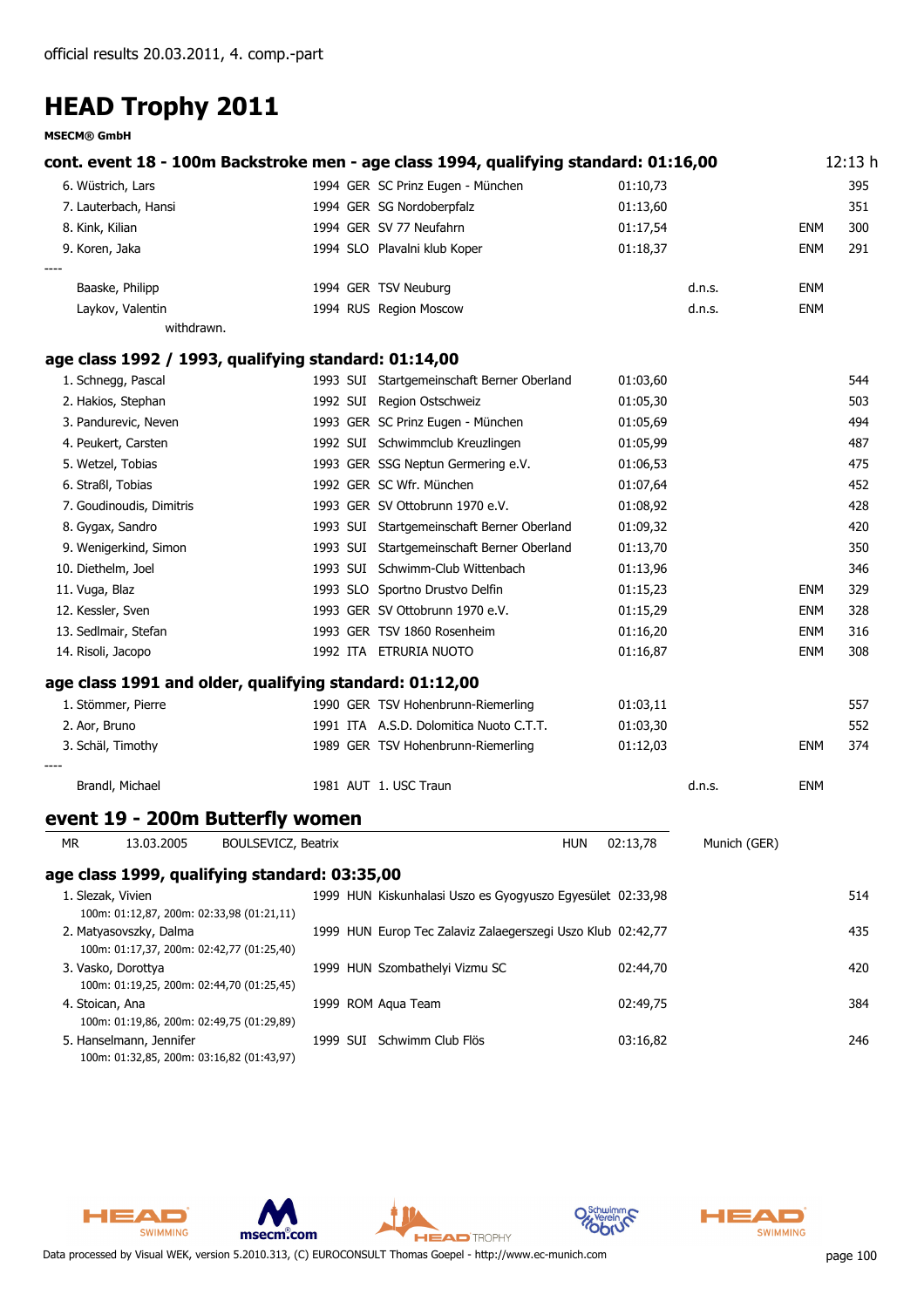**MSECM® GmbH**

| cont. event 19 - 200m Butterfly women - age class 1999, qualifying standard: 03:35,00 |                                                             |          |        |            | 10:23 h |
|---------------------------------------------------------------------------------------|-------------------------------------------------------------|----------|--------|------------|---------|
| 6. Beck, Lisa<br>100m: 01:39,69, 200m: 03:33,61 (01:53,92)                            | 1999 GER SG Ergolding-Landau                                | 03:33,61 |        |            | 192     |
| Müller, Bernadette                                                                    | 1999 GER TSV 1862 Erding                                    |          | d.n.s. | <b>ENM</b> |         |
| age class 1998, qualifying standard: 03:25,00                                         |                                                             |          |        |            |         |
| 1. Paul, Geraldine                                                                    | 1998 SUI Region Ostschweiz                                  | 02:39,11 |        |            | 466     |
| 100m: 01:16,36, 200m: 02:39,11 (01:22,75)<br>2. D hondt, Debora                       | 1998 SUI Region Ostschweiz                                  | 02:48,36 |        |            | 393     |
| 100m: 01:18,88, 200m: 02:48,36 (01:29,48)                                             |                                                             |          |        |            |         |
| 3. Sommer, Tanja                                                                      | 1998 GER SSG Neptun Germering e.V.                          | 02:50,46 |        |            | 379     |
| 100m: 01:20,26, 200m: 02:50,46 (01:30,20)                                             |                                                             |          |        |            |         |
| 4. Dudar, Kata<br>100m: 01:19,53, 200m: 02:51,89 (01:32,36)                           | 1998 HUN Europ Tec Zalaviz Zalaegerszegi Uszo Klub 02:51,89 |          |        |            | 370     |
| 5. Kononova, Maria                                                                    | 1998 RUS Extreme fitness athletics                          | 03:04,24 |        |            | 300     |
| 100m: 01:26,44, 200m: 03:04,24 (01:37,80)                                             |                                                             |          |        |            |         |
| 6. Titze, Caroline                                                                    | 1998 GER SV Lohhof e.V.                                     | 03:04,79 |        |            | 297     |
| 100m: 01:27,76, 200m: 03:04,79 (01:37,03)<br>7. Wolf, Fabiana                         | 1998 GER SC Prinz Eugen - München                           | 03:05,22 |        |            | 295     |
| 100m: 01:24,78, 200m: 03:05,22 (01:40,44)                                             |                                                             |          |        |            |         |
| 8. Varesco, Larisa                                                                    | 1998 ITA Rari Nantes Valsugana                              | 03:22,99 |        |            | 224     |
| 100m: 01:32,18, 200m: 03:22,99 (01:50,81)                                             |                                                             |          |        |            |         |
| 9. Preissegger, Eileen<br>100m: 01:37,48, 200m: 03:31,39 (01:53,91)                   | 1998 AUT TS Dornbirn Schwimmen                              | 03:31,39 |        | <b>ENM</b> | 198     |
| Juhasz, Adel                                                                          | 1998 HUN Kiskunhalasi Uszo es Gyogyuszo Egyesület           |          | d.n.s. | <b>ENM</b> |         |
| age class 1997, qualifying standard: 03:20,00                                         |                                                             |          |        |            |         |
| 1. Baerens, Antonia                                                                   | 1997 GER TSV Hohenbrunn-Riemerling                          | 02:33,36 |        |            | 521     |
| 100m: 01:12,51, 200m: 02:33,36 (01:20,85)                                             |                                                             |          |        |            |         |
| 2. Pavlie, Anamari<br>100m: 01:13,92, 200m: 02:41,46 (01:27,54)                       | 1997 SLO Plavalni klub Triglav Kranj                        | 02:41,46 |        |            | 446     |
| 3. Siebrecht, Lara                                                                    | 1997 GER TSV Hohenbrunn-Riemerling                          | 02:48,46 |        |            | 393     |
| 100m: 01:20,45, 200m: 02:48,46 (01:28,01)                                             |                                                             |          |        |            |         |
| 4. De Simone, Alessia                                                                 | 1997 ITA Nuotatori Genovesi                                 | 02:52,37 |        |            | 366     |
| 100m: 01:19,68, 200m: 02:52,37 (01:32,69)<br>5. Spreng, Katharina Maria               | 1997 GER SC DELPHIN Ingolstadt                              | 02:53,41 |        |            | 360     |
| 100m: 01:20,78, 200m: 02:53,41 (01:32,63)                                             |                                                             |          |        |            |         |
| 6. Weisbrod, Pauline                                                                  | 1997 GER SC DELPHIN Ingolstadt                              | 02:55,70 |        |            | 346     |
| 100m: 01:23,31, 200m: 02:55,70 (01:32,39)                                             |                                                             |          |        |            |         |
| 7. Fourkioti, Maria<br>100m: 01:22,67, 200m: 02:59,68 (01:37,01)                      | 1997 GER SSG Neptun Germering e.V.                          | 02:59,68 |        |            | 324     |
| Cara, Axelle                                                                          | 1997 GER SV Ottobrunn 1970 e.V.                             |          | dq.    | <b>ENM</b> |         |
| 10:04 h<br>Aufgabe nach 130m                                                          |                                                             |          |        |            |         |
| age class 1996, qualifying standard: 03:15,00                                         |                                                             |          |        |            |         |
| 1. El-Sibay, Vivienne                                                                 | 1996 GER SG Stadtwerke München                              | 02:35,11 |        |            | 503     |

100m: 01:12,12, 200m: 02:35,11 (01:22,99)







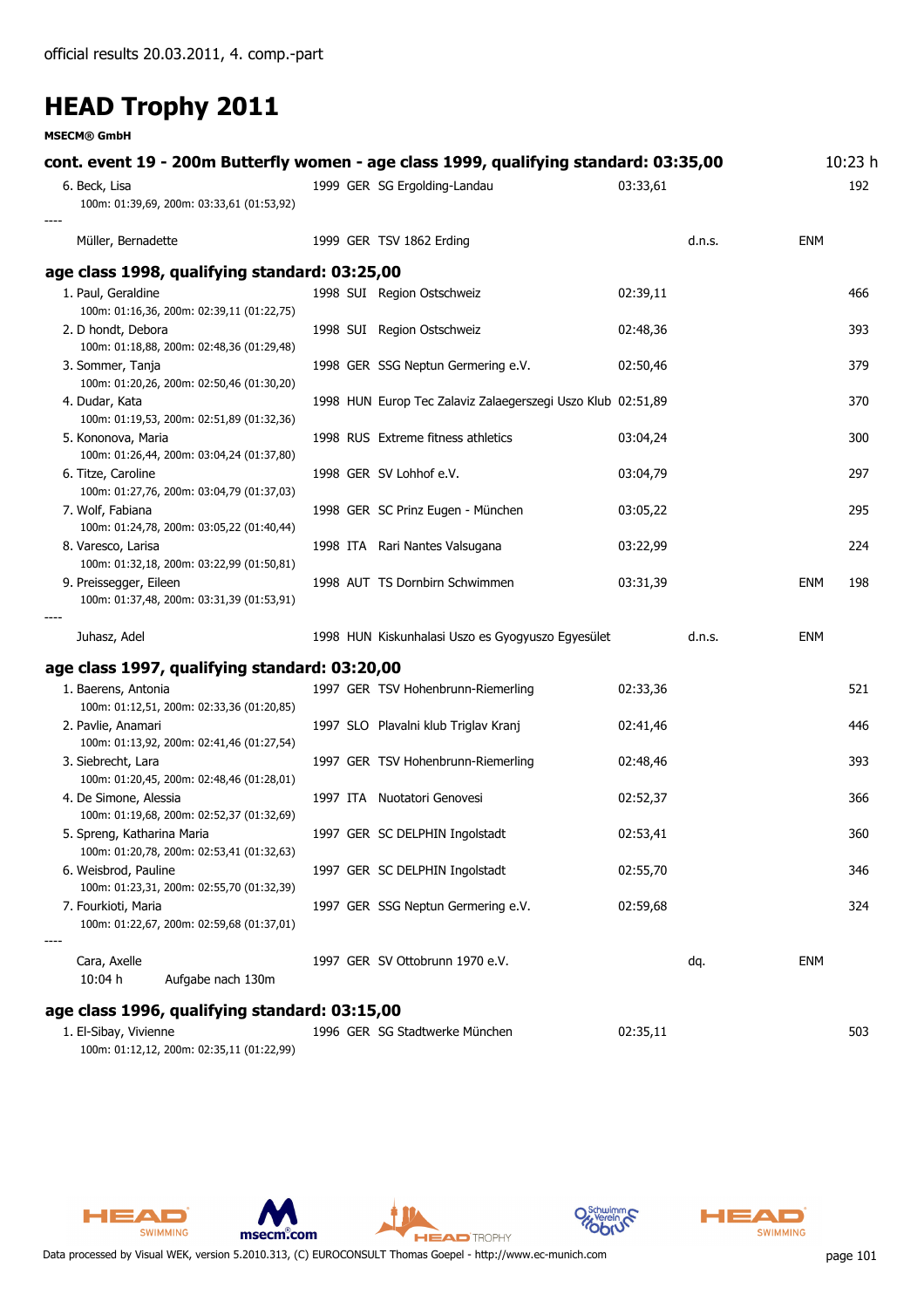#### **MSECM® GmbH**

| cont. event 19 - 200m Butterfly women - age class 1996, qualifying standard: 03:15,00 |                                             |          | 10:23 h    |
|---------------------------------------------------------------------------------------|---------------------------------------------|----------|------------|
| 2. Fasce, Marta<br>100m: 01:16,78, 200m: 02:43,19 (01:26,41)                          | 1996 ITA Nuotatori Genovesi                 | 02:43,19 | 432        |
| 3. Arany, Viktoria<br>100m: 01:19,12, 200m: 02:49,85 (01:30,73)                       | 1996 HUN Oroshaza Uszo Egyesulet            | 02:49,85 | 383        |
| 4. Scupin, Pauline<br>100m: 01:25,42, 200m: 03:09,19 (01:43,77)                       | 1996 GER Team Buron Kaufbeuren              | 03:09,19 | 277        |
| age class 1995, qualifying standard: 03:10,00                                         |                                             |          |            |
| 1. Traven, Sara<br>100m: 01:10,52, 200m: 02:30,30 (01:19,78)                          | 1995 SLO Plavalni klub Triglav Kranj        | 02:30,30 | 553        |
| 2. Müller, Nicole<br>100m: 01:14,99, 200m: 02:43,02 (01:28,03)                        | 1995 GER SC DELPHIN Ingolstadt              | 02:43,02 | 433        |
| 3. Sommer, Karina<br>100m: 01:14,87, 200m: 02:48,20 (01:33,33)                        | 1995 GER SSG Neptun Germering e.V.          | 02:48,20 | 394        |
| 4. Vetter, Franziska<br>100m: 01:21,51, 200m: 02:58,35 (01:36,84)                     | 1995 GER TSG Backnang                       | 02:58,35 | 331        |
| 5. Neumaier, Karoline<br>100m: 01:21,77, 200m: 03:02,41 (01:40,64)                    | 1995 GER Schwimmverein München 1899         | 03:02,41 | 309        |
| Steiger, Seraina                                                                      | 1995 SUI Schwimmklub Widnau                 | d.n.s.   | <b>ENM</b> |
| age class 1994, qualifying standard: 03:00,00                                         |                                             |          |            |
| 1. Rüger, Tina<br>100m: 01:07,15, 200m: 02:19,96 (01:12,81)                           | 1994 GER SSV Nürnberg                       | 02:19,96 | 685        |
| 2. Hegyi, Zsanett<br>100m: 01:06,83, 200m: 02:23,02 (01:16,19)                        | 1994 HUN Szombathelyi Vizmu SC              | 02:23,02 | 642        |
| 3. Schmid, Melanie<br>100m: 01:17,60, 200m: 02:46,42 (01:28,82)                       | 1994 GER Schwimmverein München 1899         | 02:46,42 | 407        |
| 4. Blumreisinger, Julia<br>100m: 01:23,09, 200m: 02:58,74 (01:35,65)                  | 1994 GER Schwimmverein München 1899         | 02:58,74 | 329        |
| 5. Werder, Laurence<br>100m: 01:23,18, 200m: 03:08,72 (01:45,54)                      | 1994 SUI Startgemeinschaft Berner Oberland  | 03:08,72 | ENM<br>279 |
| Cellai, Greta                                                                         | 1994 ITA ETRURIA NUOTO                      | d.n.s.   | ENM        |
| age class 1992 / 1993, qualifying standard: 02:55,00                                  |                                             |          |            |
| 1. Hagmann, Corinne<br>100m: 01:11,68, 200m: 02:32,16 (01:20,48)                      | 1993 SUI Region Ostschweiz                  | 02:32,16 | 533        |
| 2. Schweiger, Katharina<br>100m: 01:14,27, 200m: 02:43,65 (01:29,38)                  | 1993 GER TSV Hohenbrunn-Riemerling          | 02:43,65 | 428        |
| Hassler, Julia                                                                        | 1993 SUI Region Ostschweiz                  | d.n.s.   | ENM        |
| age class 1991 and older, qualifying standard: 02:55,00                               |                                             |          |            |
| 1. Rosenberger, Jasmin<br>100m: 01:06,91, 200m: 02:18,71 (01:11,80)                   | 1985 GER Erster Münchner Schwimmclub (EMSC) | 02:18,71 | 704        |
| 2. Kalokyri, Efremia<br>100m: 01:09,41, 200m: 02:26,54 (01:17,13)                     | 1991 GRE Swimming Club Ilion                | 02:26,54 | 597        |
| 3. Hahn, Ines<br>100m: 01:09,70, 200m: 02:27,58 (01:17,88)                            | 1991 GER TSV Hohenbrunn-Riemerling          | 02:27,58 | 584        |







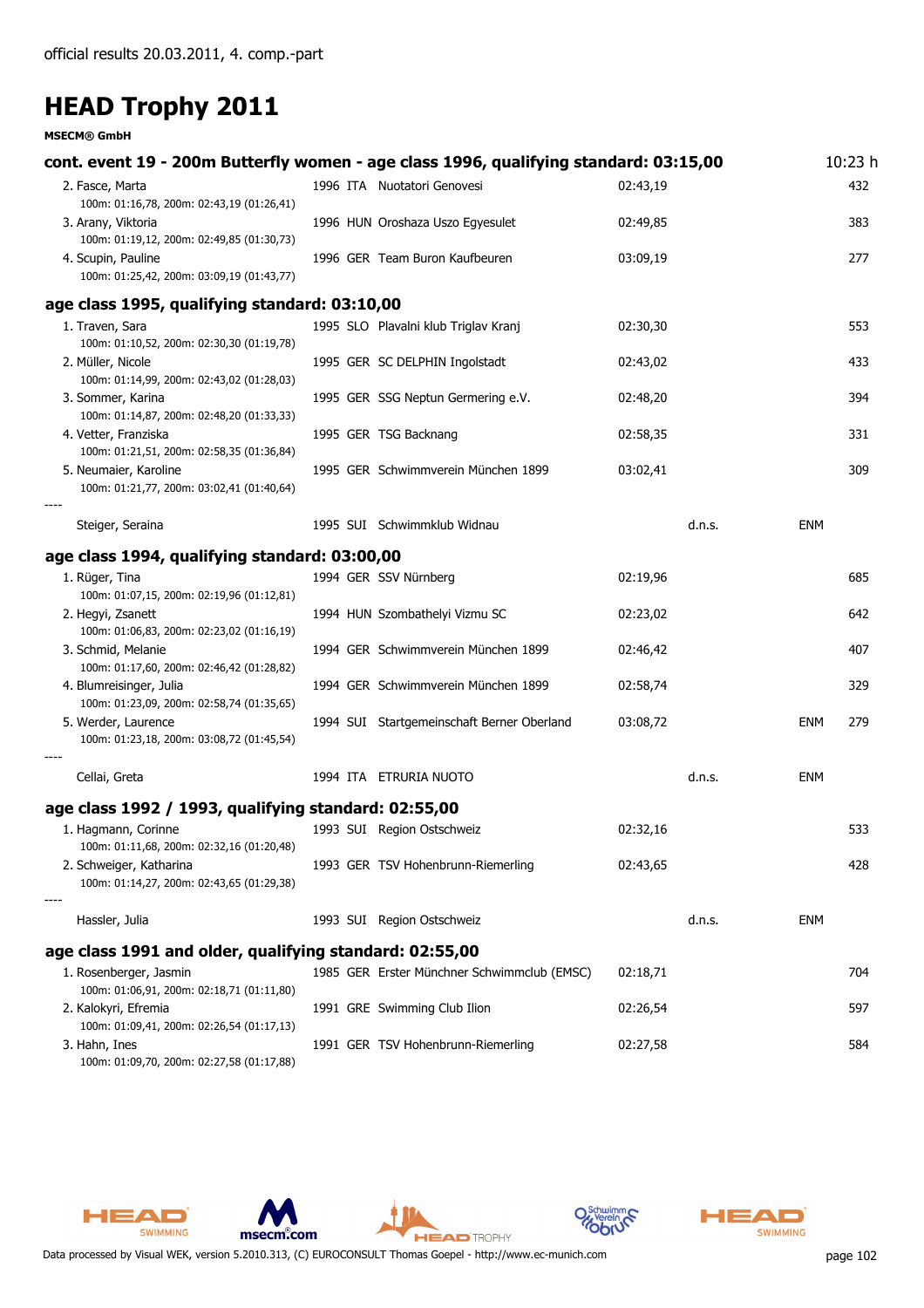**MSECM® GmbH**

**cont. event 19 - 200m Butterfly women - age class 1991 and older, qualifying standard: 02:55,00** 10:23 h

### **event 20 - 200m Butterfly men**

| <b>MR</b>        | 29.03.2009            | Lippai, Georg                                 |                                            | <b>GER</b> | 02:03,40 | Munich (GER) |            |     |
|------------------|-----------------------|-----------------------------------------------|--------------------------------------------|------------|----------|--------------|------------|-----|
|                  |                       | age class 1999, qualifying standard: 03:30,00 |                                            |            |          |              |            |     |
|                  | 1. Fabriczius, Laszlo | 100m: 01:15,94, 200m: 02:33,71 (01:17,77)     | 1999 HUN Szombathelyi Vizmu SC             |            | 02:33,71 |              |            | 381 |
|                  | 2. Barta, Marton      | 100m: 01:14,34, 200m: 02:36,54 (01:22,20)     | 1999 HUN Szombathelyi Vizmu SC             |            | 02:36,54 |              |            | 361 |
| 3. Radu, Ionut   |                       | 100m: 01:23,32, 200m: 03:01,78 (01:38,46)     | 1999 ROM Aqua Team                         |            | 03:01,78 |              |            | 230 |
|                  | 4. Miller, Fabian     | 100m: 01:34,81, 200m: 03:18,55 (01:43,74)     | 1999 GER TSV 1909 Gersthofen               |            | 03:18,55 |              |            | 177 |
|                  | Grundheber, Lars      |                                               | 1999 GER SC DELPHIN Ingolstadt             |            |          | d.n.s.       | ENM        |     |
|                  |                       | age class 1998, qualifying standard: 03:10,00 |                                            |            |          |              |            |     |
|                  | 1. Boccato, Fabio     | 100m: 01:18,67, 200m: 02:48,61 (01:29,94)     | 1998 SUI Schwimm-Club Wittenbach           |            | 02:48,61 |              |            | 289 |
| 2. Peter, Vass   |                       | 100m: 01:19,57, 200m: 02:49,13 (01:29,56)     | 1998 HUN Celldömölki VVSE                  |            | 02:49,13 |              |            | 286 |
|                  | 3. Lindner, Mark      | 100m: 01:23,86, 200m: 02:57,78 (01:33,92)     | 1998 GER SV Ottobrunn 1970 e.V.            |            | 02:57,78 |              |            | 246 |
|                  | 4. Geiger, Patrick    | 100m: 01:31,66, 200m: 03:24,57 (01:52,91)     | 1998 GER SC Wfr. München                   |            | 03:24,57 |              | ENM        | 161 |
|                  |                       | age class 1997, qualifying standard: 03:05,00 |                                            |            |          |              |            |     |
| 1. Joo, Adam     |                       | 100m: 01:08,88, 200m: 02:26,00 (01:17,12)     | 1997 HUN Szombathelyi Vizmu SC             |            | 02:26,00 |              |            | 445 |
| 2. Simion, Vlad  |                       | 100m: 01:13,84, 200m: 02:35,37 (01:21,53)     | 1997 ROM Aqua Team                         |            | 02:35,37 |              |            | 369 |
|                  | 3. Caturegli, Filippo | 100m: 01:13,24, 200m: 02:36,59 (01:23,35)     | 1997 ITA ETRURIA NUOTO                     |            | 02:36,59 |              |            | 361 |
|                  | 4. Feller, Sebastian  | 100m: 01:15,53, 200m: 02:38,94 (01:23,41)     | 1997 GER SSG Neptun Germering e.V.         |            | 02:38,94 |              |            | 345 |
| 5. Ene, Andrei   |                       | 100m: 01:15,46, 200m: 02:39,73 (01:24,27)     | 1997 ROM Aqua Team                         |            | 02:39,73 |              |            | 340 |
| 6. Haller, Nico  |                       | 100m: 01:17,86, 200m: 02:55,37 (01:37,51)     | 1997 GER Schwimmclub Regensburg            |            | 02:55,37 |              |            | 257 |
|                  | 7. Scharov, Daniel    | 100m: 01:25,82, 200m: 03:00,24 (01:34,42)     | 1997 SUI Startgemeinschaft Berner Oberland |            | 03:00,24 |              |            | 236 |
| 8. Kink, Florian |                       | 100m: 01:32,88, 200m: 03:25,46 (01:52,58)     | 1997 GER SV 77 Neufahrn                    |            | 03:25,46 |              | <b>ENM</b> | 159 |
|                  |                       | age class 1996, qualifying standard: 03:00,00 |                                            |            |          |              |            |     |
|                  | 1. Zeidler, Oliver    | 100m: 01:07,77, 200m: 02:24,99 (01:17,22)     | 1996 GER SC Prinz Eugen - München          |            | 02:24,99 |              |            | 454 |
| 2. Petek, Zan    |                       | 100m: 01:09,84, 200m: 02:26,47 (01:16,63)     | 1996 SLO Plavalni klub Triglav Kranj       |            | 02:26,47 |              |            | 441 |





**HEAD** TROPHY

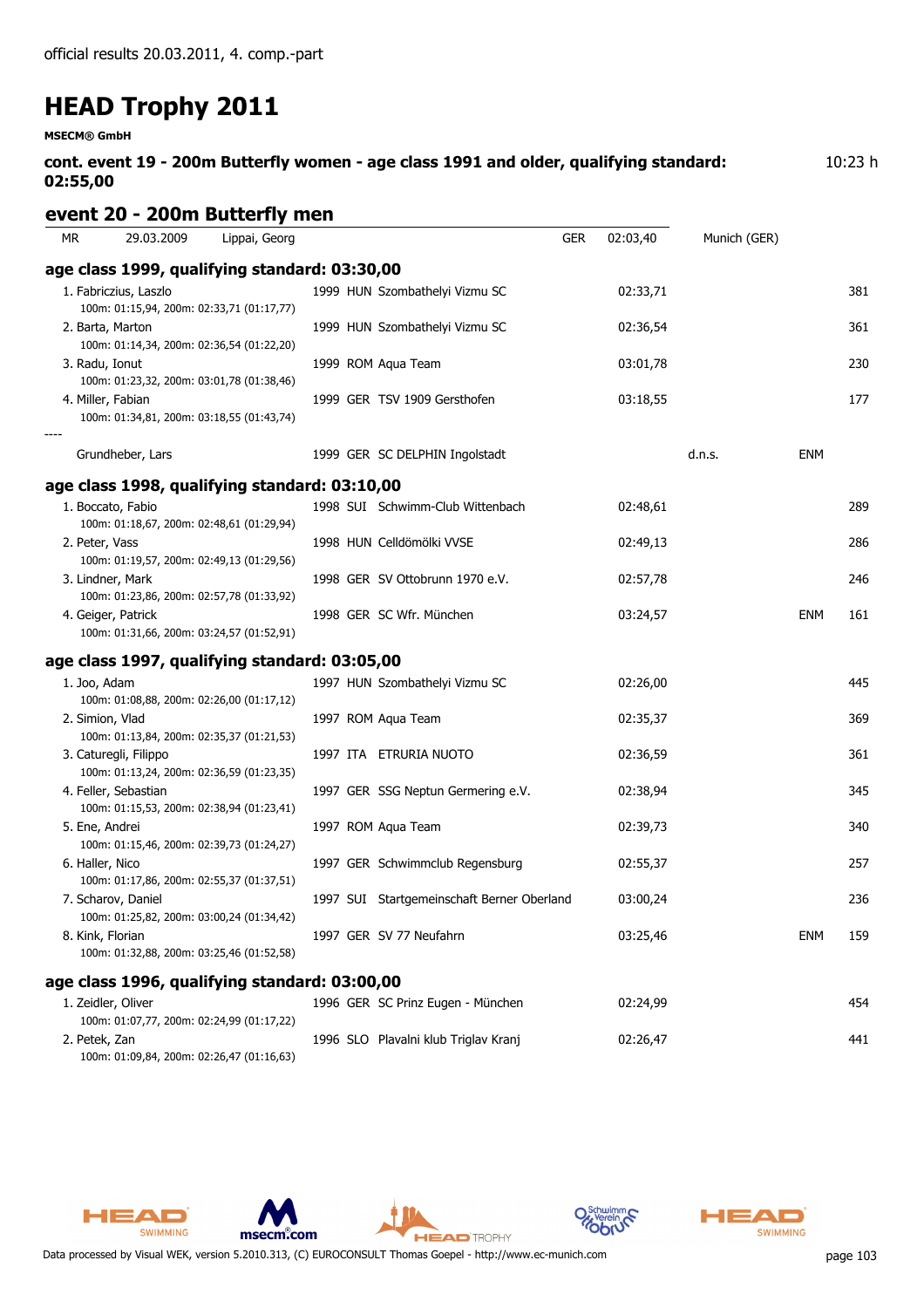#### **MSECM® GmbH**

| cont. event 20 - 200m Butterfly men - age class 1996, qualifying standard: 03:00,00 |                                            |          |        | 10:41 h    |
|-------------------------------------------------------------------------------------|--------------------------------------------|----------|--------|------------|
| 3. Anghel, Mihai<br>100m: 01:12,06, 200m: 02:29,23 (01:17,17)                       | 1996 ROM Aqua Team                         | 02:29,23 |        | 417        |
| 4. Schmid, Aleksi<br>100m: 01:12,31, 200m: 02:42,47 (01:30,16)                      | 1996 SUI Schwimmclub Kreuzlingen           | 02:42,47 |        | 323        |
| 5. Gonser, Lukas<br>100m: 01:14,52, 200m: 02:42,51 (01:27,99)                       | 1996 GER TSG Backnang                      | 02:42,51 |        | 323        |
| 6. Zinsmeister, Fabian<br>100m: 01:16,33, 200m: 02:43,85 (01:27,52)                 | 1996 GER SC DELPHIN Ingolstadt             | 02:43,85 |        | 315        |
| 7. Sammüller, Florian<br>100m: 01:18,34, 200m: 02:48,09 (01:29,75)                  | 1996 GER SG Nordoberpfalz                  | 02:48,09 |        | 291        |
| 8. Mayer, Moritz<br>100m: 01:13,20, 200m: 02:54,20 (01:41,00)                       | 1996 GER SG Stadtwerke München             | 02:54,20 |        | 262        |
| Mayer, Moritz                                                                       | 1996 GER SC DELPHIN Ingolstadt             |          | d.n.s. | ENM        |
| age class 1995, qualifying standard: 02:55,00                                       |                                            |          |        |            |
| 1. Istvan, Vass<br>100m: 01:06,87, 200m: 02:30,26 (01:23,39)                        | 1995 HUN Celldömölki VVSE                  | 02:30,26 |        | 408        |
| 2. Nowosad, Max<br>100m: 01:11,65, 200m: 02:33,78 (01:22,13)                        | 1995 GER SG Stadtwerke München             | 02:33,78 |        | 381        |
| 3. Seefried, Felix<br>100m: 01:12,54, 200m: 02:36,59 (01:24,05)                     | 1995 GER TSV 1862 Grafenau                 | 02:36,59 |        | 361        |
| 4. Müller, Alexander<br>100m: 01:09,87, 200m: 02:39,06 (01:29,19)                   | 1995 SUI Startgemeinschaft Berner Oberland | 02:39,06 |        | 344        |
| Soos, Adrian                                                                        | 1995 SLO PK Olimpija                       |          | dq.    | ENM        |
| 10:28 h<br>Bei der 150m Wende nur mit einer Hand angeschlagen                       |                                            |          |        |            |
| Koltermann, Wilhelm                                                                 | 1995 GER SG Stadtwerke München             |          | d.n.s. | ENM        |
| Omejec, Zan                                                                         | 1995 SLO Plavalni klub Triglav Kranj       |          | d.n.s. | <b>ENM</b> |
| Cerrai, Michele                                                                     | 1995 ITA ETRURIA NUOTO                     |          | d.n.s. | <b>ENM</b> |
| age class 1994, qualifying standard: 02:50,00                                       |                                            |          |        |            |
| 1. Mayer, Maximilian<br>100m: 01:06,82, 200m: 02:21,25 (01:14,43)                   | 1994 GER SG Stadtwerke München             | 02:21,25 |        | 492        |
| 2. Schmalzreich, Tim<br>100m: 01:08,35, 200m: 02:23,68 (01:15,33)                   | 1994 GER SG Nordoberpfalz                  | 02:23,68 |        | 467        |
| 3. Borthwick, Ryan<br>100m: 01:06,15, 200m: 02:24,64 (01:18,49)                     | 1994 GER SC Prinz Eugen - München          | 02:24,64 |        | 458        |
| 4. Kuznetsov, Kirill<br>100m: 01:14,89, 200m: 02:41,39 (01:26,50)                   | 1994 RUS Extreme fitness athletics         | 02:41,39 |        | 329        |
| age class 1992 / 1993, qualifying standard: 02:45,00                                |                                            |          |        |            |
| 1. Straubinger, Florian<br>100m: 01:03,01, 200m: 02:09,62 (01:06,61)                | 1993 GER SG Stadtwerke München             | 02:09,62 |        | 636        |
| 2. Büttner, Tim<br>100m: 01:08,43, 200m: 02:20,80 (01:12,37)                        | 1993 GER TSV Hohenbrunn-Riemerling         | 02:20,80 |        | 496        |
| 3. Frixione, Federico<br>100m: 01:05,28, 200m: 02:21,62 (01:16,34)                  | 1992 ITA Nuotatori Genovesi                | 02:21,62 |        | 488        |

**HEAD** TROPHY

msecm.com

HEAD

SWIMMING

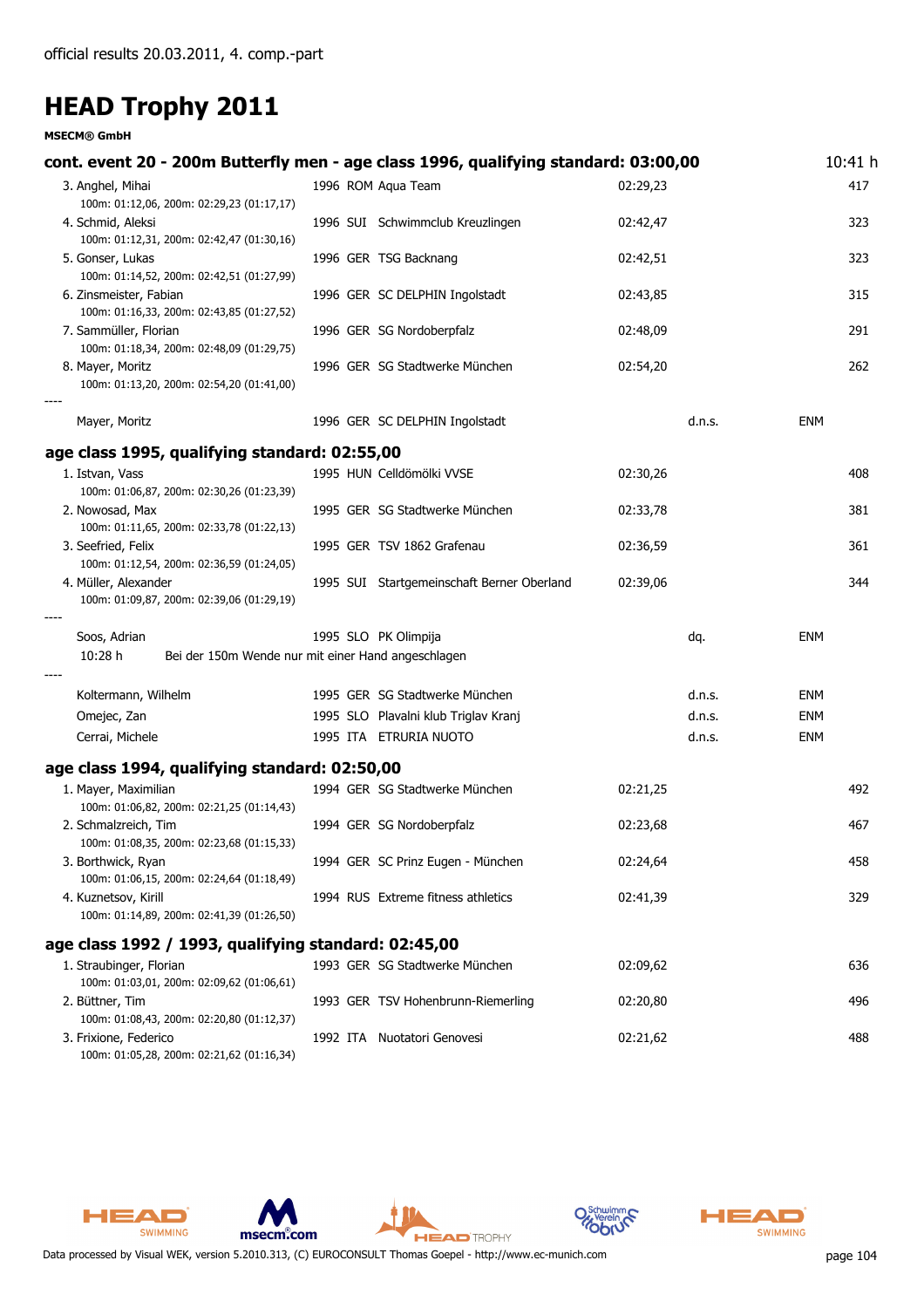**MSECM® GmbH**

|           | 02:45,00                                                           |                |  | cont. event 20 - 200m Butterfly men - age class 1992 / 1993, qualifying standard: |          |              |            | 10:41 h |
|-----------|--------------------------------------------------------------------|----------------|--|-----------------------------------------------------------------------------------|----------|--------------|------------|---------|
|           | 4. Dalacker, Fabian<br>100m: 01:09,31, 200m: 02:27,81 (01:18,50)   |                |  | 1992 GER SV Nikar Heidelberg                                                      | 02:27,81 |              |            | 429     |
|           | 5. Wenigerkind, Simon<br>100m: 01:08,47, 200m: 02:27,91 (01:19,44) |                |  | 1993 SUI Startgemeinschaft Berner Oberland                                        | 02:27,91 |              |            | 428     |
|           | 6. Ober, Michael<br>100m: 01:24,73, 200m: 03:13,97 (01:49,24)      |                |  | 1993 AUT 1. USC Traun                                                             | 03:13,97 |              | <b>ENM</b> | 189     |
|           | Zorman, Matjaz                                                     |                |  | 1992 SLO Plavalni klub Triglav Kranj                                              |          | d.n.s.       | <b>ENM</b> |         |
|           | age class 1991 and older, qualifying standard: 02:40,00            |                |  |                                                                                   |          |              |            |         |
|           | 1. Lunemann, Jonas<br>100m: 01:00,98, 200m: 02:15,85 (01:14,87)    |                |  | 1990 GER TSV Hohenbrunn-Riemerling                                                | 02:15,85 |              |            | 553     |
|           | 2. Rieder, Reto<br>100m: 01:09,84, 200m: 02:32,70 (01:22,86)       |                |  | 1991 SUI Startgemeinschaft Berner Oberland                                        | 02:32,70 |              |            | 389     |
|           | event 21 - 100m Breaststroke women                                 |                |  |                                                                                   |          |              |            |         |
| <b>MR</b> | 29.03.2009                                                         | Vogel, Kerstin |  | <b>GER</b>                                                                        | 01:10,07 | Munich (GER) |            |         |
|           | age class 2001, qualifying standard: 01:55,00                      |                |  |                                                                                   |          |              |            |         |
|           | 1. Gadea, Claudia                                                  |                |  | 2001 ROM Agua Team                                                                | 01:34,08 |              |            | 321     |
|           | 2. Mayr, Svenja                                                    |                |  | 2001 GER TSV Mindelheim                                                           | 01:37,92 |              |            | 285     |
|           | 3. Kiss, Annamaria                                                 |                |  | 2001 HUN Oroshaza Uszo Egyesulet                                                  | 01:38,16 |              |            | 283     |
|           | 4. Schäfer, Annika                                                 |                |  | 2001 GER SV Lohhof e.V.                                                           | 01:38,95 |              |            | 276     |
|           | 5. Hutter, Valentina                                               |                |  | 2001 GER SV Arnbruck                                                              | 01:39,76 |              |            | 269     |
|           | 6. Rips, Cornelia                                                  |                |  | 2001 GER SSG Neptun Germering e.V.                                                | 01:39,92 |              |            | 268     |
|           | 7. Koderer, Anna                                                   |                |  | 2001 GER PSV-Eichstätt                                                            | 01:43,09 |              |            | 244     |
|           | 8. Pilloni, Sara                                                   |                |  | 2001 GER SG Stadtwerke München                                                    | 01:45,09 |              |            | 230     |
|           | 9. Vogel, Julia                                                    |                |  | 2001 GER TSV 1909 Gersthofen                                                      | 01:47,52 |              |            | 215     |
|           | 10. Stan, Denisa                                                   |                |  | 2001 ROM Aqua Team                                                                | 01:47,55 |              |            | 215     |
|           | 11. Bertram, Elena                                                 |                |  | 2001 GER SV Ottobrunn 1970 e.V.                                                   | 01:48,49 |              |            | 209     |
|           | 12. Buzea, Ana                                                     |                |  | 2001 ROM Aqua Team                                                                | 01:51,98 |              |            | 190     |
|           | 13. Titze, Karina                                                  |                |  | 2001 GER SV Lohhof e.V.                                                           | 01:55,29 |              | ENM        | 174     |
|           | 14. Graupensberger, Nina                                           |                |  | 2001 GER Schwimmverein München 1899                                               | 01:55,92 |              | <b>ENM</b> | 171     |
|           | 15. Harrer, Juulia                                                 |                |  | 2001 GER PSV-Eichstätt                                                            | 01:56,45 |              | ENM        | 169     |
|           | Mächler, Hannah                                                    |                |  | 2001 GER SV Lohhof e.V.                                                           |          | d.n.s.       | <b>ENM</b> |         |
|           | Blazevic, Lucija                                                   |                |  | 2001 SUI Schwimm-Club Wittenbach                                                  |          | d.n.s.       | <b>ENM</b> |         |
|           | age class 2000, qualifying standard: 01:45,00                      |                |  |                                                                                   |          |              |            |         |
|           | 1. Lakatos, Krisztina                                              |                |  | 2000 HUN Kiskunhalasi Uszo es Gyogyuszo Egyesület 01:26,20                        |          |              |            | 417     |
|           | 2. Rabe, Anna-Sophie                                               |                |  | 2000 GER SV Ottobrunn 1970 e.V.                                                   | 01:26,82 |              |            | 409     |
|           | 3. Vas, Luca                                                       |                |  | 2000 HUN Kiskunhalasi Uszo es Gyogyuszo Egyesület 01:30,81                        |          |              |            | 357     |
|           | 4. Koutas, Laura                                                   |                |  | 2000 GER SC Wfr. München                                                          | 01:32,81 |              |            | 334     |
|           | 5. Westermann, Greta                                               |                |  | 2000 GER SV Dachau 1925                                                           | 01:33,83 |              |            | 324     |





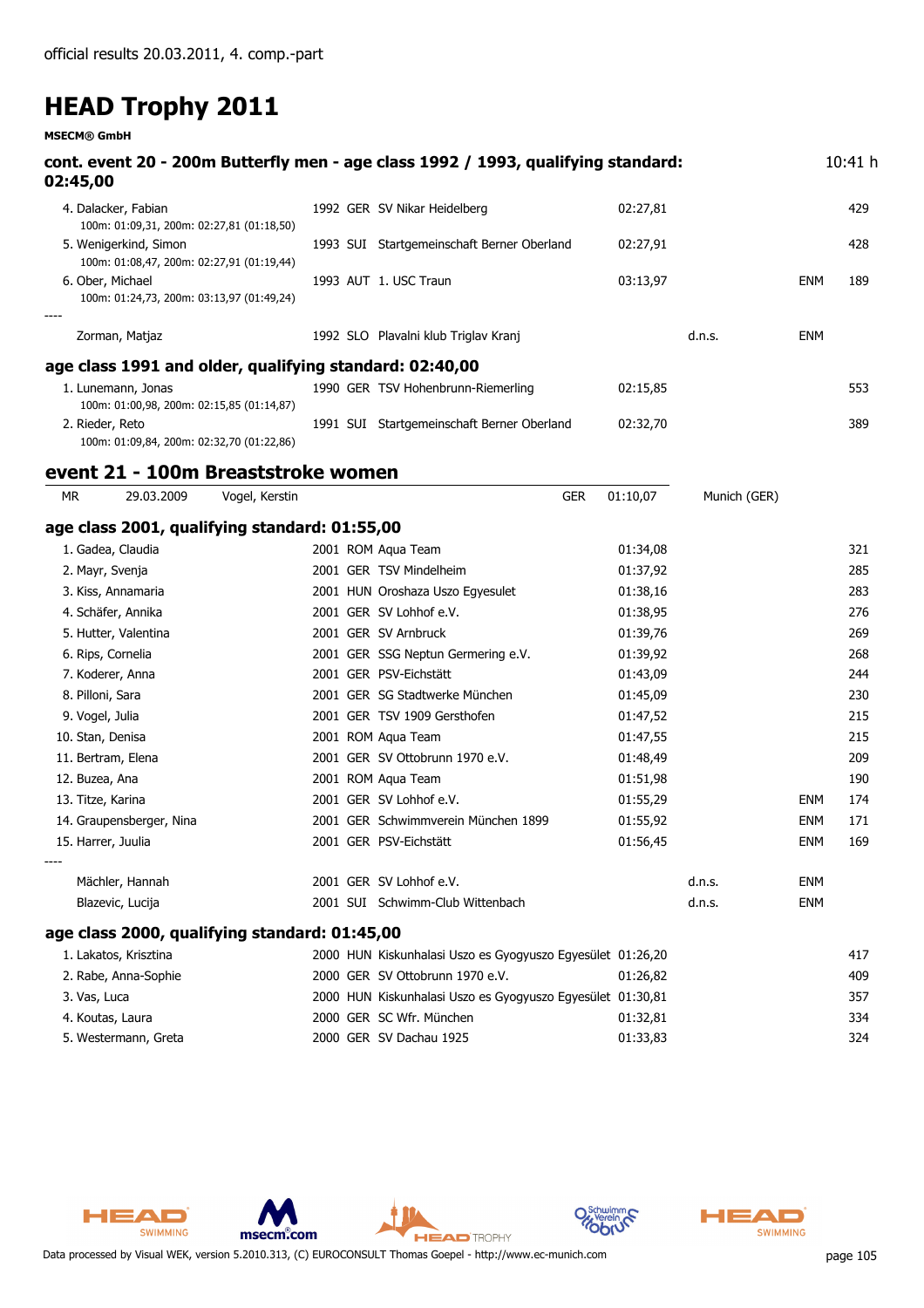**MSECM® GmbH**

| cont. event 21 - 100m Breaststroke women - age class 2000, qualifying standard:<br>01:45,00 |  |                                                            |          |        |            | 11:17h |
|---------------------------------------------------------------------------------------------|--|------------------------------------------------------------|----------|--------|------------|--------|
| 6. Muntyan, Luca                                                                            |  | 2000 HUN Oroshaza Uszo Egyesulet                           | 01:34,48 |        |            | 317    |
| 6. Bauer, Alena                                                                             |  | 2000 GER SC Prinz Eugen - München                          | 01:34,48 |        |            | 317    |
| 8. Magyar, Anna                                                                             |  | 2000 HUN Romai SE                                          | 01:37,03 |        |            | 293    |
| 9. Wechner, Valerie                                                                         |  | 2000 GER SSG Neptun Germering e.V.                         | 01:39,06 |        |            | 275    |
| 10. Cimo, Elefteria                                                                         |  | 2000 GRE Swimming Club Ilion                               | 01:39,12 |        |            | 274    |
| 11. Peruzzi, Alice                                                                          |  | 2000 ITA Rari Nantes Valsugana                             | 01:39,88 |        |            | 268    |
| 12. Prim, Sarah                                                                             |  | 2000 GER Schwimmverein München 1899                        | 01:41,28 |        |            | 257    |
| 13. Schneider, Eileen                                                                       |  | 2000 GER Schwimmgemeinschaft Fürth                         | 01:41,71 |        |            | 254    |
| 14. Schiemann, Birte                                                                        |  | 2000 GER SV Ottobrunn 1970 e.V.                            | 01:42,64 |        |            | 247    |
| 15. Dovidija, Jennifer                                                                      |  | 2000 SLO Plavalni klub Koper                               | 01:43,41 |        |            | 242    |
| 16. Alt, Jennifer                                                                           |  | 2000 GER SV 77 Neufahrn                                    | 01:45,19 |        | <b>ENM</b> | 230    |
| 17. Feringa, Natalia                                                                        |  | 2000 SUI Schwimm Club Flös                                 | 01:46,67 |        | <b>ENM</b> | 220    |
| 18. Lausberg, Fabia                                                                         |  | 2000 GER SC Wfr. München                                   | 01:47,04 |        | <b>ENM</b> | 218    |
| 19. Fourier, Maren                                                                          |  | 2000 GER SG Stadtwerke München                             | 01:48,47 |        | <b>ENM</b> | 209    |
| 20. Mayer, Anne                                                                             |  | 2000 GER SV Ottobrunn 1970 e.V.                            | 01:49,83 |        | <b>ENM</b> | 202    |
| 21. Schuller, Elisabeth                                                                     |  | 2000 GER SG Stadtwerke München                             | 01:53,59 |        | <b>ENM</b> | 182    |
| Juhasz, Janka                                                                               |  | 2000 HUN Kiskunhalasi Uszo es Gyogyuszo Egyesület          |          | d.n.s. | <b>ENM</b> |        |
| age class 1999, qualifying standard: 01:38,00                                               |  |                                                            |          |        |            |        |
| 1. Slezak, Vivien                                                                           |  | 1999 HUN Kiskunhalasi Uszo es Gyogyuszo Egyesület 01:20,06 |          |        |            | 521    |
| 2. Vasko, Dorottya                                                                          |  | 1999 HUN Szombathelyi Vizmu SC                             | 01:28,00 |        |            | 392    |
| 3. Ruf, Sarah                                                                               |  | 1999 GER SV Lohhof e.V.                                    | 01:28,14 |        |            | 390    |
| 4. Stoica, Elena                                                                            |  | 1999 ROM Aqua Team                                         | 01:28,23 |        |            | 389    |
| 5. Hasanbegovic, Amna                                                                       |  | 1999 GER SV Ottobrunn 1970 e.V.                            | 01:30,01 |        |            | 367    |
| 6. Lenhard, Denise                                                                          |  | 1999 GER TSV 1860 Rosenheim                                | 01:32,66 |        |            | 336    |
| 7. Cantatore, Giulia                                                                        |  | 1999 GER SV Ottobrunn 1970 e.V.                            | 01:32,86 |        |            | 334    |
| 8. Henkel, Lea                                                                              |  | 1999 GER TSV Mindelheim                                    | 01:33,99 |        |            | 322    |
| 9. Hupfer, Selina                                                                           |  | 1999 GER SC Prinz Eugen - München                          | 01:34,26 |        |            | 319    |
| 10. Pöppel, Franziska                                                                       |  | 1999 GER SC DELPHIN Ingolstadt                             | 01:34,58 |        |            | 316    |
| 11. Seitlinger, Fabienne                                                                    |  | 1999 LIE Schwimmclub Aquarius Triesen                      | 01:35,71 |        |            | 305    |
| 12. Kitzler, Melissa                                                                        |  | 1999 GER Schwimmgemeinschaft Fürth                         | 01:36,68 |        |            | 296    |
| 13. Adriany, Katja                                                                          |  | 1999 GER SV Lohhof e.V.                                    | 01:37,06 |        |            | 292    |
| 14. Graupensberger, Katrin                                                                  |  | 1999 GER Schwimmverein München 1899                        | 01:38,00 |        |            | 284    |
| 15. Riefler, Alina                                                                          |  | 1999 GER Team Buron Kaufbeuren                             | 01:38,36 |        | <b>ENM</b> | 281    |
| 16. Seidel, Sara                                                                            |  | 1999 GER SC DELPHIN Ingolstadt                             | 01:40,09 |        | <b>ENM</b> | 266    |
| 17. Paternolli, Veronica                                                                    |  | 1999 ITA Rari Nantes Valsugana                             | 01:40,68 |        | <b>ENM</b> | 262    |
| 18. Lindner, Hannah                                                                         |  | 1999 GER TSV Mindelheim                                    | 01:42,89 |        | <b>ENM</b> | 245    |
| Körner, Ronja<br>11:49 h<br>Start vor dem Startsignal                                       |  | 1999 GER SG Stadtwerke München                             |          | dq.    | <b>ENM</b> |        |
| Moser, Lucrezia                                                                             |  | 1999 ITA Rari Nantes Valsugana                             |          | d.n.s. | <b>ENM</b> |        |

*withdrawn.*







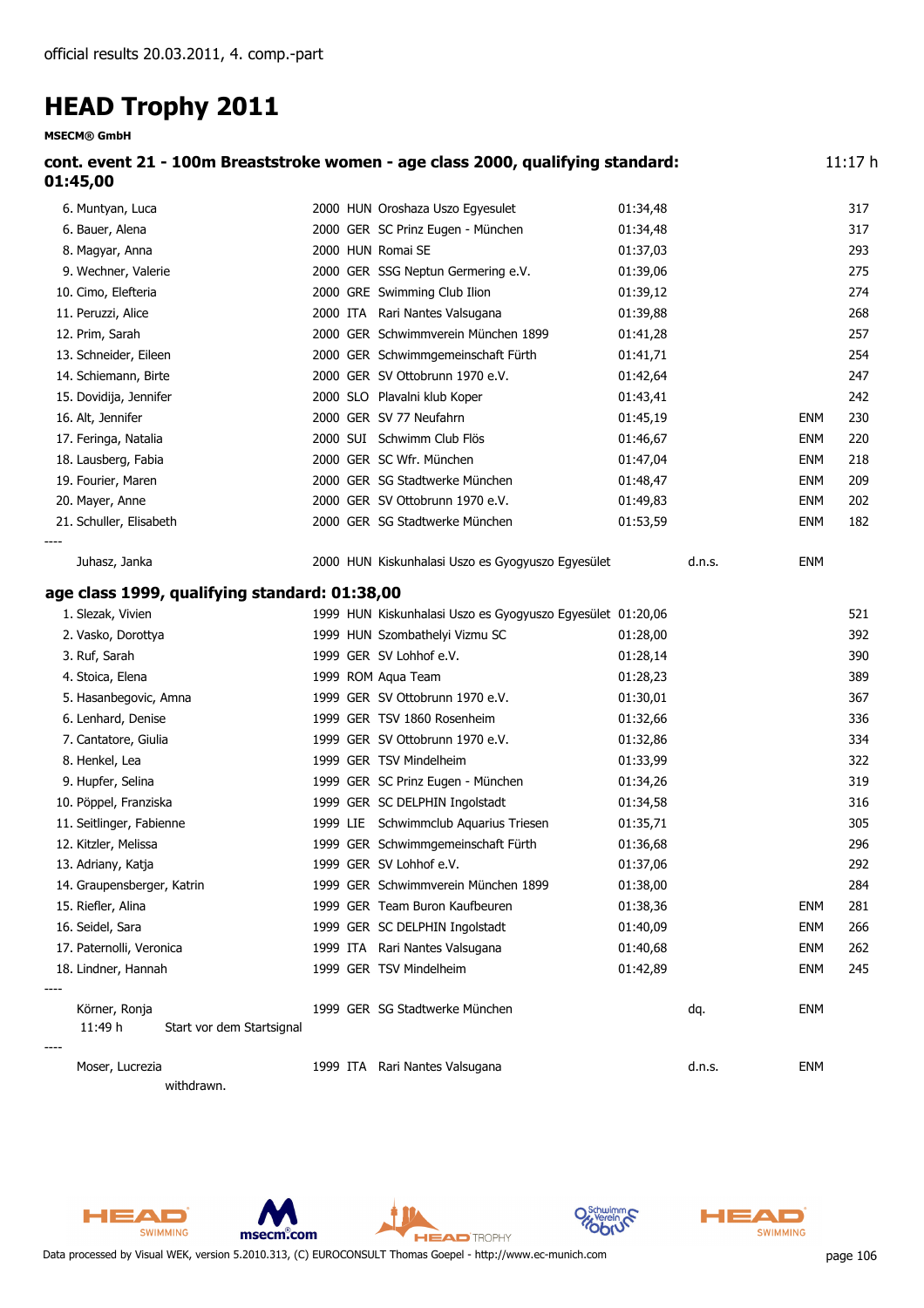**MSECM® GmbH**

| cont. event 21 - 100m Breaststroke women - age class 1998, qualifying standard: | 11:18h |
|---------------------------------------------------------------------------------|--------|
| 01:35,00                                                                        |        |

#### **age class 1998, qualifying standard: 01:35,00**

| 1. Schäfer, Miriam Carola                     |  | 1998 GER SG Stadtwerke München                              | 01:19,83 |        |            | 526 |
|-----------------------------------------------|--|-------------------------------------------------------------|----------|--------|------------|-----|
| 2. Kammerer, Vivien                           |  | 1998 HUN Kiskunhalasi Uszo es Gyogyuszo Egyesület 01:21,83  |          |        |            | 488 |
| 3. Sencar, Iza                                |  | 1998 SLO Sportno Drustvo Delfin                             | 01:27,11 |        |            | 405 |
| 4. Balbach, Samira                            |  | 1998 GER SG Stadtwerke München                              | 01:27,20 |        |            | 403 |
| 5. Geisler, Lisa-Marie                        |  | 1998 GER SC Prinz Eugen - München                           | 01:27,58 |        |            | 398 |
| 6. Preissegger, Eileen                        |  | 1998 AUT TS Dornbirn Schwimmen                              | 01:29,63 |        |            | 371 |
| 7. Cotinghiu, Iulia                           |  | 1998 ROM Aqua Team                                          | 01:30,18 |        |            | 365 |
| 8. Rhein, Katharina                           |  | 1998 GER Team Buron Kaufbeuren                              | 01:30,51 |        |            | 361 |
| 9. Blazevic, Marija                           |  | 1998 SUI Schwimm-Club Wittenbach                            | 01:30,65 |        |            | 359 |
| 10. Vigilante, Chiara                         |  | 1998 ITA Nuotatori Genovesi                                 | 01:31,15 |        |            | 353 |
| 11. Harrer, Christina                         |  | 1998 GER PSV-Eichstätt                                      | 01:31,19 |        |            | 353 |
| 12. Gilissen, Laura                           |  | 1998 GER SV Ottobrunn 1970 e.V.                             | 01:32,41 |        |            | 339 |
| 13. Barel, Marie                              |  | 1998 GER SC Wfr. München                                    | 01:38,56 |        | <b>ENM</b> | 279 |
| 14. Primozic, Karola                          |  | 1998 HUN Romai SE                                           | 01:40,71 |        | <b>ENM</b> | 262 |
| 15. Schneider, Katharina                      |  | 1998 GER PSV-Eichstätt                                      | 01:44,85 |        | <b>ENM</b> | 232 |
| Juhasz, Adel                                  |  | 1998 HUN Kiskunhalasi Uszo es Gyogyuszo Egyesület           |          | d.n.s. | <b>ENM</b> |     |
| Wurst, Milena                                 |  | 1998 GER TSV Haar                                           |          | d.n.s. | <b>ENM</b> |     |
| Gollwitzer, Kristina                          |  | 1998 GER SV Ottobrunn 1970 e.V.                             |          | d.n.s. | <b>ENM</b> |     |
| age class 1997, qualifying standard: 01:33,00 |  |                                                             |          |        |            |     |
| 1. Mahnie, Kristina                           |  | 1997 SLO Plavalni klub Triglav Kranj                        | 01:20,90 |        |            | 505 |
| 2. Heun, Sophia                               |  | 1997 GER SSG Neptun Germering e.V.                          | 01:22,02 |        |            | 485 |
| 3. Büchel, Jasmin                             |  | 1997 SUI Region Ostschweiz                                  | 01:23,19 |        |            | 465 |
| 4. Buck, Alexa Clara                          |  | 1997 GER TSV Hohenbrunn-Riemerling                          | 01:23,21 |        |            | 464 |
| 5. Gartmann, Alexandra                        |  | 1997 SUI Region Ostschweiz                                  | 01:24,97 |        |            | 436 |
| 6. Szabados, Flora                            |  | 1997 HUN Europ Tec Zalaviz Zalaegerszegi Uszo Klub 01:25,39 |          |        |            | 429 |
| 7. Ferrari, Alessandra                        |  | 1997 ITA Nuotatori Genovesi                                 | 01:26,63 |        |            | 411 |
| 8. Schneider, Jacqueline                      |  | 1997 GER Schwimmgemeinschaft Fürth                          | 01:26,96 |        |            | 407 |
| 9. Lill, Tamara                               |  | 1997 GER Team Buron Kaufbeuren                              | 01:27,05 |        |            | 405 |
| 10. Hollinger, Nina                           |  | 1997 SUI Region Ostschweiz                                  | 01:27,07 |        |            | 405 |
| 11. Nürnberger, Melanie                       |  | 1997 SUI Region Ostschweiz                                  | 01:27,23 |        |            | 403 |
| 12. Sievers, Johanna                          |  | 1997 GER TSV 1862 Erding                                    | 01:27,70 |        |            | 396 |
| 13. Bönig, Emma                               |  | 1997 GER SG Stadtwerke München                              | 01:27,71 |        |            | 396 |
| 14. Senti, Jessica                            |  | 1997 LIE Schwimmclub Unterland Eschen                       | 01:29,72 |        |            | 370 |
| 15. Soklie, Marija                            |  | 1997 SLO Plavalni klub Triglav Kranj                        | 01:31,93 |        |            | 344 |
| 16. Hein, Sarah                               |  | 1997 GER TSV Mindelheim                                     | 01:32,39 |        |            | 339 |
| 17. Hefele, Sabine                            |  | 1997 GER SV Dachau 1925                                     | 01:32,42 |        |            | 339 |
| 18. Oser, Manuela Anna                        |  | 1997 AUT 1. USC Traun                                       | 01:33,44 |        | <b>ENM</b> | 328 |
| 19. Kolb, Jasmin                              |  | 1997 LIE Schwimmclub Unterland Eschen                       | 01:35,71 |        | <b>ENM</b> | 305 |



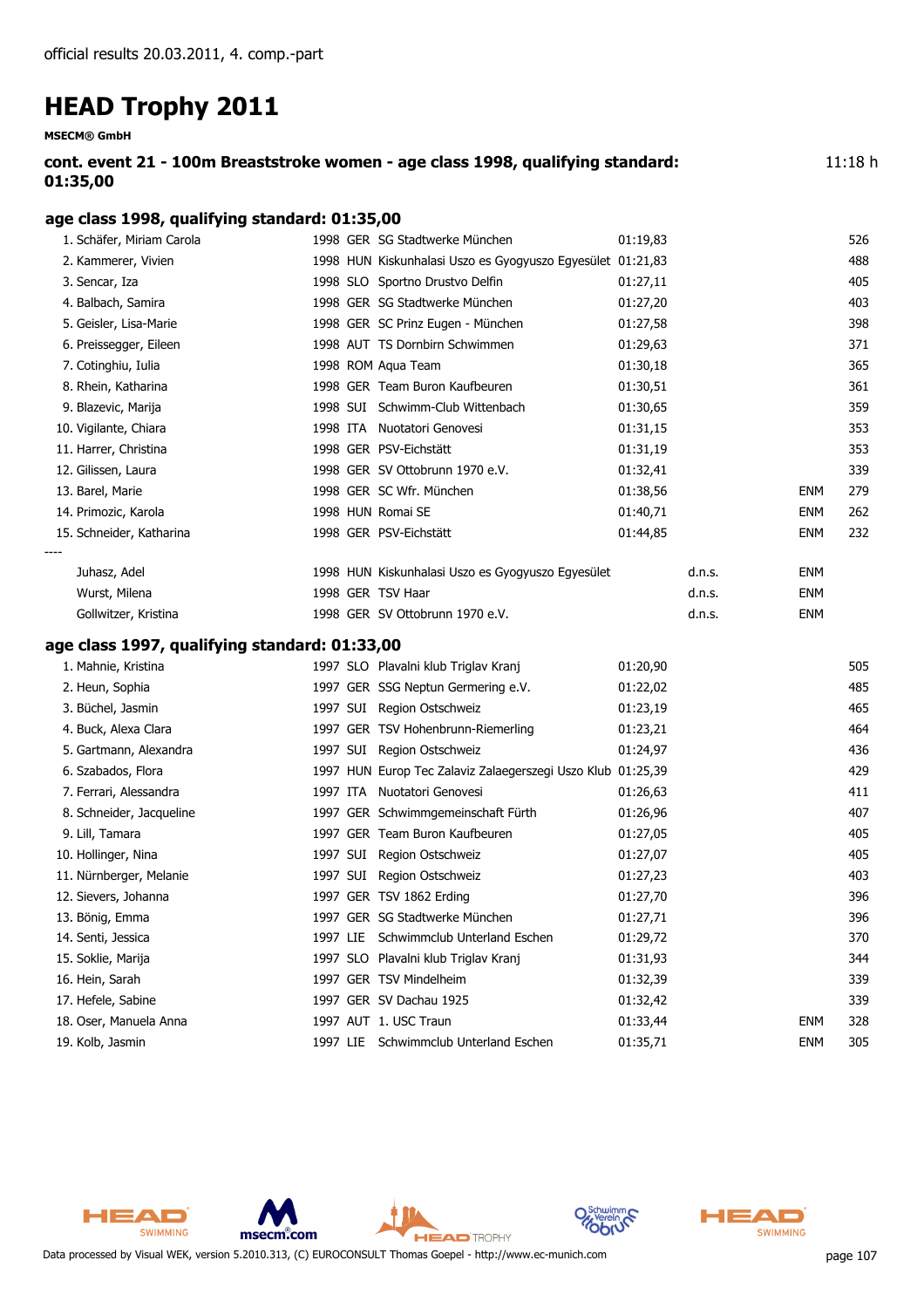**MSECM® GmbH**

| 01:33,00                                      | cont. event 21 - 100m Breaststroke women - age class 1997, qualifying standard: |          |        |            | 11:18h |
|-----------------------------------------------|---------------------------------------------------------------------------------|----------|--------|------------|--------|
| 20. Labus, Emily                              | 1997 GER SC DELPHIN Ingolstadt                                                  | 01:36,73 |        | ENM        | 295    |
| 21. Fuhrer, Flavia                            | 1997 SUI Startgemeinschaft Berner Oberland                                      | 01:37,19 |        | ENM        | 291    |
| 22. Destri, Devaki                            | 1997 ITA ETRURIA NUOTO                                                          | 01:37,30 |        | <b>ENM</b> | 290    |
| 23. Roner, Sara                               | 1997 ITA Rari Nantes Valsugana                                                  | 01:41,73 |        | ENM        | 254    |
| Von Meyeren, Sophie                           | 1997 GER TSV Hohenbrunn-Riemerling                                              |          | d.n.s. | <b>ENM</b> |        |
| age class 1996, qualifying standard: 01:30,00 |                                                                                 |          |        |            |        |
| 1. Banzer, Theresa                            | 1996 SUI Region Ostschweiz                                                      | 01:15,99 |        |            | 610    |
| 2. Szabados, Reka                             | 1996 HUN Europ Tec Zalaviz Zalaegerszegi Uszo Klub 01:18,87                     |          |        |            | 545    |
| 3. Pavlovie, Tamara                           | 1996 SLO Plavalni klub Koper                                                    | 01:21,07 |        |            | 502    |
| 4. Neder, Janine                              | 1996 GER SV Ottobrunn 1970 e.V.                                                 | 01:23,74 |        |            | 455    |
| 5. Waider, Sophia                             | 1996 GER SV Lohhof e.V.                                                         | 01:24,42 |        |            | 444    |
| 6. Ertl, Franziska                            | 1996 GER SC DELPHIN Ingolstadt                                                  | 01:24,89 |        |            | 437    |
| 7. Herle, Livia                               | 1996 GER SC DELPHIN Ingolstadt                                                  | 01:25,67 |        |            | 425    |
| 8. Rohr, Kerstin                              | 1996 SUI Region Ostschweiz                                                      | 01:26,30 |        |            | 416    |
| 9. Cedolini, Virginia                         | 1996 ITA ETRURIA NUOTO                                                          | 01:27,74 |        |            | 396    |
| 10. Sebisch, Rena Julia                       | 1996 GER SC Prinz Eugen - München                                               | 01:28,01 |        |            | 392    |
| 11. Gunzl, Julia                              | 1996 GER MTV 1862 Pfaffenhofen                                                  | 01:28,73 |        |            | 383    |
| 12. Acler, Veronica                           | 1996 ITA Rari Nantes Valsugana                                                  | 01:28,74 |        |            | 383    |
| 13. Hirler, Felicitas                         | 1996 GER TSV Hohenbrunn-Riemerling                                              | 01:30,24 |        | ENM        | 364    |
| 14. Holzapfel, Louisa                         | 1996 GER Schwimmverein München 1899                                             | 01:30,38 |        | ENM        | 362    |
| 15. Traunig, Judith                           | 1996 AUT TS Dornbirn Schwimmen                                                  | 01:30,98 |        | <b>ENM</b> | 355    |
| 16. Kölbener, Selina                          | 1996 SUI Schwimmklub Widnau                                                     | 01:31,24 |        | <b>ENM</b> | 352    |
| 17. Rebele, Jasmin                            | 1996 GER TSV Neuburg                                                            | 01:34,87 |        | <b>ENM</b> | 313    |
| 18. Huber, Tamara                             | 1996 SUI Schwimm-Club Wittenbach                                                | 01:36,41 |        | ENM        | 298    |
| Neubauer, Marina                              | 1996 SUI Schwimm Club Flös                                                      |          | d.n.s. | ENM        |        |
| Partheymüller, Franziska                      | 1996 GER WSV Bad Tölz                                                           |          | d.n.s. | ENM        |        |
| Arnold, Luisa                                 | 1996 GER Schwimmgemeinschaft Fürth                                              |          | d.n.s. | ENM        |        |
| Busch, Ricarda                                | 1996 GER SV Ottobrunn 1970 e.V.                                                 |          | d.n.s. | ENM        |        |
| age class 1995, qualifying standard: 01:30,00 |                                                                                 |          |        |            |        |
| 1. Marcun, Neza                               | 1995 SLO Plavalni klub Triglav Kranj                                            | 01:14,12 |        |            | 657    |
| 2. Rehberger, Vita                            | 1995 SLO Plavalni klub Triglav Kranj                                            | 01:16,15 |        |            | 606    |
| 3. Klopfer, Karin                             | 1995 GER TSV Hohenbrunn-Riemerling                                              | 01:19,81 |        |            | 526    |
| 4. Zachenhuber, Alisa                         | 1995 GER TSV 1862 Erding                                                        | 01:20,06 |        |            | 521    |
| 5. Mark, Riccarda                             | 1995 SUI Region Ostschweiz                                                      | 01:21,33 |        |            | 497    |
| 6. Ottner, Sophie                             | 1995 GER Team Buron Kaufbeuren                                                  | 01:22,05 |        |            | 484    |
| 7. Wenger, Christina                          | 1995 GER TSV Neuburg                                                            | 01:23,70 |        |            | 456    |
| 8. Schmid, Marie-Theres                       | 1995 GER TSV Vaterstetten                                                       | 01:24,18 |        |            | 448    |
| 9. Hoch, Saskia                               | 1995 LIE Schwimmclub Aquarius Triesen                                           | 01:24,19 |        |            | 448    |



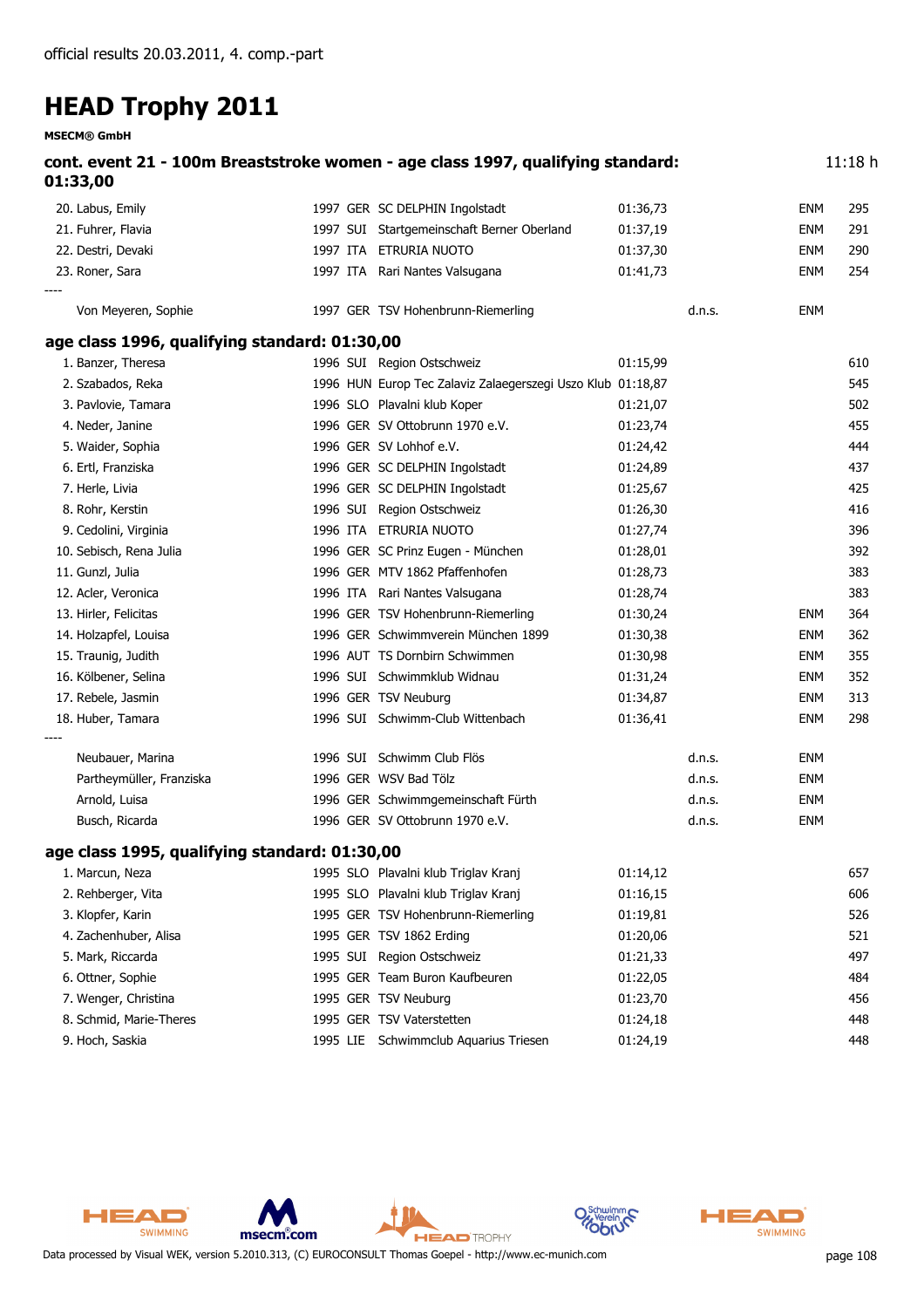**MSECM® GmbH**

| 01:30,00                                             | cont. event 21 - 100m Breaststroke women - age class 1995, qualifying standard: |          |        |            | 11:18h |
|------------------------------------------------------|---------------------------------------------------------------------------------|----------|--------|------------|--------|
| 10. Jocham, Pia                                      | 1995 GER SG Stadtwerke München                                                  | 01:24,20 |        |            | 448    |
| 11. Cecchinato, Seraina                              | 1995 SUI Schwimmklub Widnau                                                     | 01:25,90 |        |            | 422    |
| 12. Weiß, Nadine                                     | 1995 GER TSV Vaterstetten                                                       | 01:26,46 |        |            | 414    |
| 13. Waedtleges, Karoline                             | 1995 GER TSV 1909 Gersthofen                                                    | 01:28,91 |        |            | 380    |
| 14. Gehrmann, Fabienne                               | 1995 GER TSV Hohenbrunn-Riemerling                                              | 01:29,09 |        |            | 378    |
| 15. Babbel, Pia                                      | 1995 GER SSG Neptun Germering e.V.                                              | 01:29,67 |        |            | 371    |
| 16. Gurander, Elin                                   | 1995 GER SV Lohhof e.V.                                                         | 01:32,69 |        | <b>ENM</b> | 336    |
| 17. Rigatelli, Genny                                 | 1995 ITA Rari Nantes Valsugana                                                  | 01:32,93 |        | <b>ENM</b> | 333    |
| 18. Hack, Julia                                      | 1995 GER VfvS München e.V.                                                      | 01:34,81 |        | <b>ENM</b> | 314    |
| 19. Vanzo, Stefania                                  | 1995 ITA Rari Nantes Valsugana                                                  | 01:35,53 |        | <b>ENM</b> | 307    |
| 20. Jandric, Emily                                   | 1995 ITA Rari Nantes Valsugana                                                  | 01:36,87 |        | <b>ENM</b> | 294    |
| Micheloni, Anna                                      | 1995 ITA Rari Nantes Valsugana                                                  |          | d.n.s. | <b>ENM</b> |        |
| age class 1994, qualifying standard: 01:30,00        |                                                                                 |          |        |            |        |
| 1. Judit, Cseho                                      | 1994 HUN Celldömölki VVSE                                                       | 01:15,23 |        |            | 628    |
| 2. Lambert, Michelle                                 | 1994 GER PSV Oberhausen                                                         | 01:18,12 |        |            | 561    |
| 3. Baerens, Teresa                                   | 1994 GER TSV Hohenbrunn-Riemerling                                              | 01:19,84 |        |            | 526    |
| 4. Fesl, Susanna                                     | 1994 GER TSV Hohenbrunn-Riemerling                                              | 01:21,74 |        |            | 490    |
| 5. Rebele, Samantha                                  | 1994 GER TSV Neuburg                                                            | 01:22,17 |        |            | 482    |
| 6. Godenzi, Laura                                    | 1994 SUI Region Ostschweiz                                                      | 01:25,17 |        |            | 433    |
| 7. Hartung, Lena                                     | 1994 GER SC Prinz Eugen - München                                               | 01:27,93 |        |            | 393    |
| 8. Engler, Katja                                     | 1994 SUI Schwimmklub Widnau                                                     | 01:28,43 |        |            | 387    |
| 9. Schmid, Melanie                                   | 1994 GER Schwimmverein München 1899                                             | 01:30,35 |        | <b>ENM</b> | 362    |
| 10. Orth, Iris                                       | 1994 GER Team Buron Kaufbeuren                                                  | 01:31,94 |        | <b>ENM</b> | 344    |
| Cipollone, Giulia                                    | 1994 ITA Nuotatori Genovesi                                                     |          | d.n.s. | <b>ENM</b> |        |
| age class 1992 / 1993, qualifying standard: 01:30,00 |                                                                                 |          |        |            |        |
| 1. Dorottya, Biro                                    | 1993 HUN Celldömölki VVSE                                                       | 01:15,69 |        |            | 617    |
| 2. Brinschwitz, Svenja                               | 1993 GER TSG Backnang                                                           | 01:17,18 |        |            | 582    |
| 3. Beck, Sandra                                      | 1992 GER SC 53 Landshut                                                         | 01:23,77 |        |            | 455    |
| 4. Dormehl, Verena                                   | 1993 GER SC 53 Landshut                                                         | 01:26,73 |        |            | 410    |
| 5. Reichardt, Rebecca                                | 1993 GER SSV Weingarten                                                         | 01:28,87 |        |            | 381    |
| 6. Mößmer, Manuela                                   | 1993 GER WSV Bad Tölz                                                           | 01:32,82 |        | <b>ENM</b> | 334    |
| 7. Ossola, Natalie                                   | 1992 SUI Startgemeinschaft Berner Oberland                                      | 01:33,20 |        | <b>ENM</b> | 330    |
| 8. Schnitzler, Babette                               | 1993 GER Schwimmverein München 1899                                             | 01:35,38 |        | <b>ENM</b> | 308    |
| 9. Himmer, Anna                                      | 1993 GER VfvS München e.V.                                                      | 01:40,16 |        | <b>ENM</b> | 266    |
| Schöner, Anna                                        | 1993 GER SC DELPHIN Ingolstadt                                                  |          | d.n.s. | <b>ENM</b> |        |
| Suhner, Larissa                                      | 1993 SUI Schwimm-Club Wittenbach                                                |          | d.n.s. | <b>ENM</b> |        |

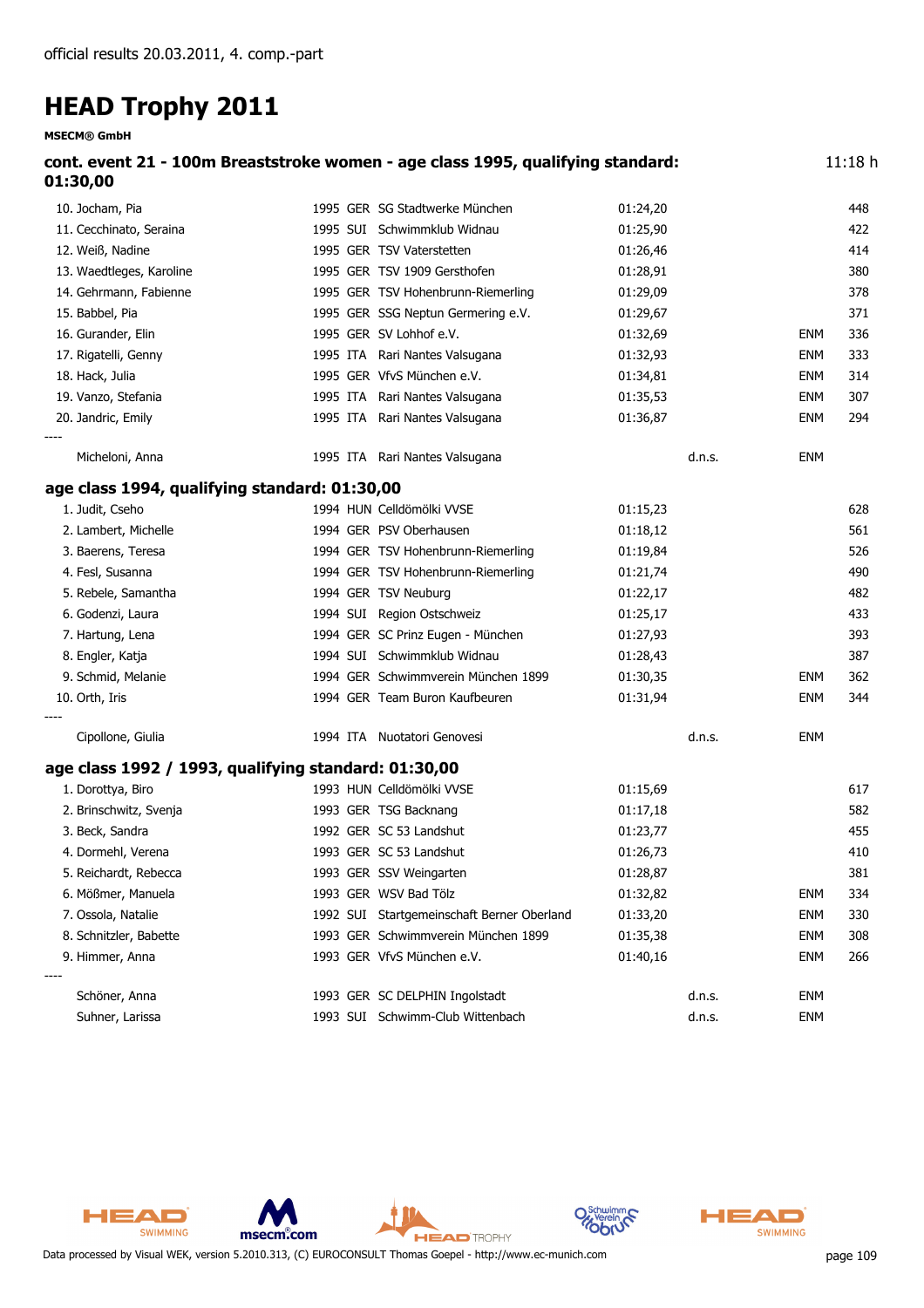**MSECM® GmbH**

| cont. event 21 - 100m Breaststroke women - age class 1991 and older, qualifying | 11:18 h |
|---------------------------------------------------------------------------------|---------|
| standard: 01:30,00                                                              |         |

#### **age class 1991 and older, qualifying standard: 01:30,00**

| ----          |                                |        |     |
|---------------|--------------------------------|--------|-----|
| Fontana, Anna | 1979 ITA Rari Nantes Valsugana | d.n.s. | ENM |
| withdrawn.    |                                |        |     |

#### **event 22 - 100m Breaststroke men**

| <b>MR</b>          | 09.03.2008                   | Neumann, Johannes                             |                                    | <b>GER</b> | 01:03,56 | Munich (GER) |            |     |
|--------------------|------------------------------|-----------------------------------------------|------------------------------------|------------|----------|--------------|------------|-----|
|                    |                              | age class 2001, qualifying standard: 01:55,00 |                                    |            |          |              |            |     |
|                    | 1. Ionescu, Mihnea           |                                               | 2001 ROM Aqua Team                 |            | 01:35,83 |              |            | 228 |
|                    | 2. Marinica, Rares           |                                               | 2001 ROM Aqua Team                 |            | 01:37,29 |              |            | 218 |
| 3. Webb, Alex      |                              |                                               | 2001 GER SV Ottobrunn 1970 e.V.    |            | 01:43,99 |              |            | 178 |
|                    | 4. Lienhart, Oliver          |                                               | 2001 GER TSV 1862 Friedberg        |            | 01:45,42 |              |            | 171 |
|                    | 5. Shumnyy, Anton            |                                               | 2001 RUS Region Moscow             |            | 01:47,53 |              |            | 161 |
|                    | 6. Marti, Christian          |                                               | 2001 SUI Schwimm-Club Wittenbach   |            | 01:48,16 |              |            | 158 |
|                    | 7. Vorbach, Johannes         |                                               | 2001 GER Team Buron Kaufbeuren     |            | 01:50,68 |              |            | 148 |
|                    | 8. Siebenmann, Noel          |                                               | 2001 SUI Schwimm-Club Wittenbach   |            | 01:54,29 |              |            | 134 |
|                    | 9. Gubanov, Michael          |                                               | 2001 GER SC Wfr. München           |            | 01:54,51 |              |            | 133 |
|                    |                              | age class 2000, qualifying standard: 01:47,00 |                                    |            |          |              |            |     |
|                    | 1. Varjasi, Peter            |                                               | 2000 HUN Szombathelyi Vizmu SC     |            | 01:26,01 |              |            | 315 |
|                    | 2. Serban, Bogdan            |                                               | 2000 ROM Aqua Team                 |            | 01:32,57 |              |            | 253 |
|                    | 3. Könczöl, Janos            |                                               | 2000 HUN Romai SE                  |            | 01:33,82 |              |            | 243 |
|                    | 4. Fischer, Jannik           |                                               | 2000 GER TSV Mindelheim            |            | 01:35,27 |              |            | 232 |
|                    | 5. Komma, Fabian             |                                               | 2000 GER SV Ottobrunn 1970 e.V.    |            | 01:37,39 |              |            | 217 |
|                    | 6. Stadler, Maximilian       |                                               | 2000 GER SSG Neptun Germering e.V. |            | 01:39,92 |              |            | 201 |
|                    | 7. Hefele, Alexander         |                                               | 2000 GER SV Dachau 1925            |            | 01:40,75 |              |            | 196 |
|                    | 8. Wenk, Sebastian           |                                               | 2000 GER SG Stadtwerke München     |            | 01:43,54 |              |            | 181 |
|                    | 9. Pfannes, Felix            |                                               | 2000 GER SV 77 Neufahrn            |            | 01:44,67 |              |            | 175 |
| 10. Pohl, Philipp  |                              |                                               | 2000 GER WSV Bad Tölz              |            | 01:45,75 |              |            | 169 |
| 11. Schillig, Ciro |                              |                                               | 2000 SUI Schwimm-Club Wittenbach   |            | 01:50,12 |              | <b>ENM</b> | 150 |
|                    | 12. Große-Wöhrmann, Benedikt |                                               | 2000 GER SV Ottobrunn 1970 e.V.    |            | 01:50,67 |              | <b>ENM</b> | 148 |
|                    | 13. Krafft, Johann Jakob     |                                               | 2000 GER SC Wfr. München           |            | 01:59,06 |              | <b>ENM</b> | 119 |
|                    |                              | age class 1999, qualifying standard: 01:40,00 |                                    |            |          |              |            |     |
|                    | 1. Malyukov, Maksim          |                                               | 1999 RUS Region Moscow             |            | 01:22,30 |              |            | 360 |
| 2. Radu, Ionut     |                              |                                               | 1999 ROM Aqua Team                 |            | 01:23,94 |              |            | 339 |
|                    | 3. Drozhzhin, Oleg           |                                               | 1999 RUS Region Moscow             |            | 01:26,37 |              |            | 312 |
|                    | 4. Rossa, Andreas            |                                               | 1999 GER SV Ottobrunn 1970 e.V.    |            | 01:27,20 |              |            | 303 |
|                    | 5. Bonea, Sabin              |                                               | 1999 ROM Aqua Team                 |            | 01:28,04 |              |            | 294 |
|                    | 6. Serban, Mihai             |                                               | 1999 ROM Aqua Team                 |            | 01:28,13 |              |            | 293 |
|                    | 7. Weisheit, Marc            |                                               | 1999 GER SC Wfr. München           |            | 01:30,83 |              |            | 268 |



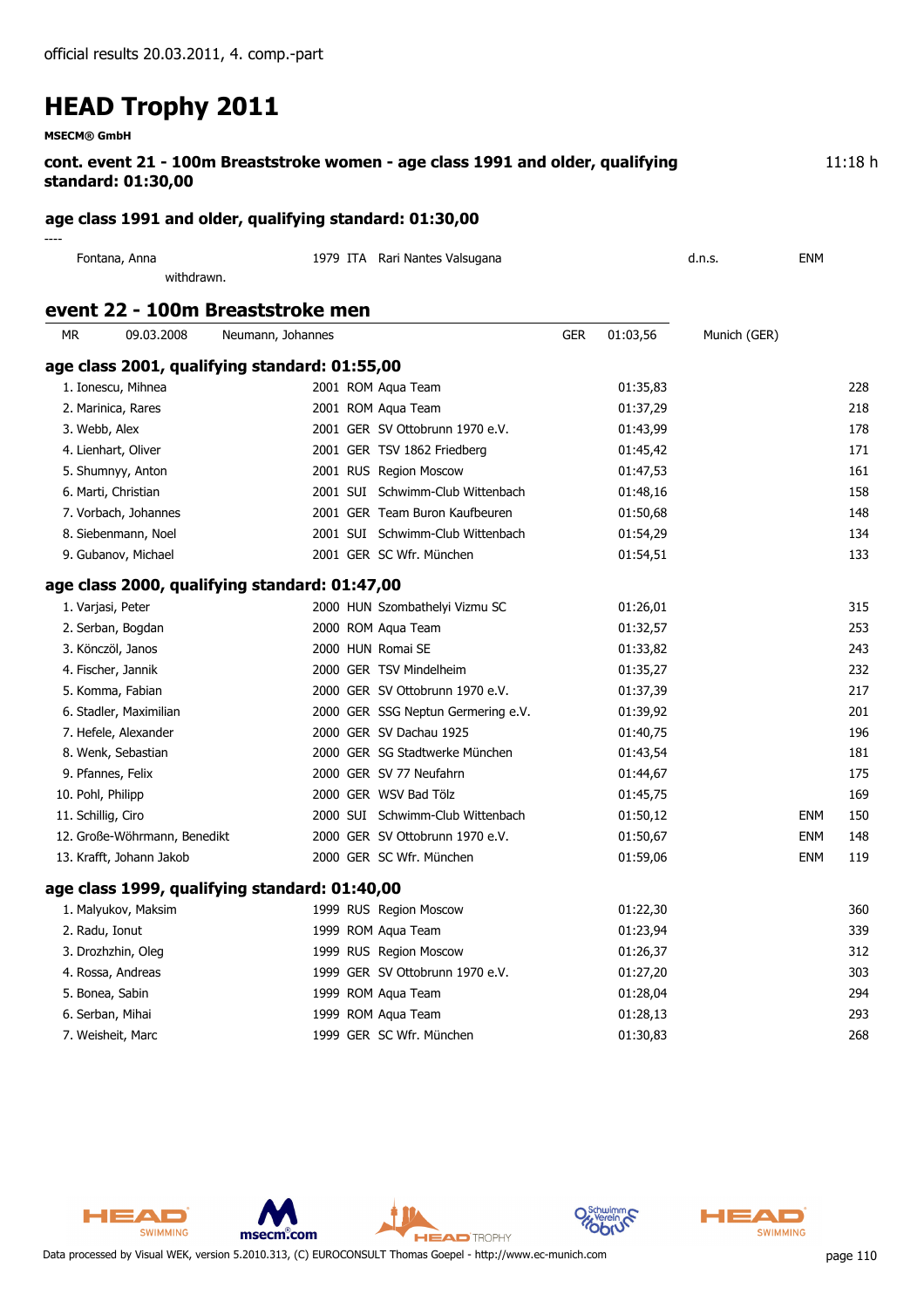|                                               | cont. event 22 - 100m Breaststroke men - age class 1999, qualifying standard: 01:40,00 |          |            | 11:51 h |
|-----------------------------------------------|----------------------------------------------------------------------------------------|----------|------------|---------|
| 8. Mooser, Christoph                          | 1999 GER SC DELPHIN Ingolstadt                                                         | 01:31,03 |            | 266     |
| 9. Meilinger, Lukas                           | 1999 GER SC DELPHIN Ingolstadt                                                         | 01:33,50 |            | 245     |
| 10. Rozman, Matjaz                            | 1999 SLO Sportno Drustvo Delfin                                                        | 01:35,30 |            | 232     |
| 11. Arnold, Julius                            | 1999 GER SV Ottobrunn 1970 e.V.                                                        | 01:36,30 |            | 225     |
| 12. Rendic, Davor                             | 1999 SLO Sportno Drustvo Delfin                                                        | 01:38,75 |            | 208     |
| 13. Ferrando, Jacopo                          | 1999 ITA Nuotatori Genovesi                                                            | 01:42,20 | <b>ENM</b> | 188     |
| 14. Schöpfel, Simon                           | 1999 GER PSV-Eichstätt                                                                 | 01:42,36 | <b>ENM</b> | 187     |
| 15. Kovacevic, Stefan                         | 1999 GER SG Stadtwerke München                                                         | 01:48,67 | <b>ENM</b> | 156     |
| Simeth, Marco                                 | 1999 GER TSV 1862 Erding                                                               | d.n.s.   | <b>ENM</b> |         |
| Rudolf, Dominic                               | 1999 SUI Schwimm Club Flös                                                             | d.n.s.   | <b>ENM</b> |         |
| age class 1998, qualifying standard: 01:35,00 |                                                                                        |          |            |         |
| 1. Graf, Luc                                  | 1998 SUI Startgemeinschaft Berner Oberland                                             | 01:17,87 |            | 425     |
| 2. Slanschek, Marvin                          | 1998 SUI Region Ostschweiz                                                             | 01:19,12 |            | 405     |
| 3. Ratcev, Iliya                              | 1998 RUS Region Moscow                                                                 | 01:21,52 |            | 371     |
| 4. Rudolf, Fabian                             | 1998 SUI Region Ostschweiz                                                             | 01:24,11 |            | 337     |
| 5. Christmann, Marvin                         | 1998 GER TSV - Eintracht Karlsfeld                                                     | 01:24,61 |            | 331     |
| 6. Schmid, Toni                               | 1998 GER SG Ergolding-Landau                                                           | 01:26,09 |            | 315     |
| 7. Herdeg, Tobias                             | 1998 GER SC Wfr. München                                                               | 01:27,39 |            | 301     |
| 8. Höfl, Emanuel                              | 1998 GER SC DELPHIN Ingolstadt                                                         | 01:30,19 |            | 274     |
| 8. Koderer, Nico                              | 1998 GER PSV-Eichstätt                                                                 | 01:30,19 |            | 274     |
| 10. Gornik, Aljaz                             | 1998 SLO Sportno Drustvo Delfin                                                        | 01:30,24 |            | 273     |
| 11. Hiramatsu, Itaru                          | 1998 GER SG Stadtwerke München                                                         | 01:31,52 |            | 262     |
| 12. Gornik, Tilen                             | 1998 SLO Sportno Drustvo Delfin                                                        | 01:32,78 |            | 251     |
| 13. Fischer, Fabian                           | 1998 GER TSV Mindelheim                                                                | 01:35,41 | <b>ENM</b> | 231     |
| 14. Mikhalsiy, Alexander                      | 1998 GER VfvS München e.V.                                                             | 01:35,78 | <b>ENM</b> | 228     |
| 15. March, Daniele                            | 1998 ITA A.S.D. Dolomitica Nuoto C.T.T.                                                | 01:35,82 | <b>ENM</b> | 228     |
| 16. Grundwürmer, Luca                         | 1998 GER TV 1864 Altötting                                                             | 01:36,30 | <b>ENM</b> | 225     |
| 17. Von Altenstadt, Valentin                  | 1998 GER SG Stadtwerke München                                                         | 01:36,81 | <b>ENM</b> | 221     |
| 18. Blumreisinger, Simon                      | 1998 GER Schwimmverein München 1899                                                    | 01:37,79 | <b>ENM</b> | 214     |
| 19. Wittner, Simon                            | 1998 GER SG Stadtwerke München                                                         | 01:38,03 | <b>ENM</b> | 213     |
| 20. Schwendener, Flavio                       | 1998 SUI Schwimm Club Flös                                                             | 01:43,03 | <b>ENM</b> | 183     |
| 21. Albrecht, Sebastian                       | 1998 GER VfvS München e.V.                                                             | 01:46,40 | <b>ENM</b> | 166     |
| age class 1997, qualifying standard: 01:29,00 |                                                                                        |          |            |         |
| 1. Liske, Jonas Sebastian                     | 1997 GER SG Stadtwerke München                                                         | 01:12,79 |            | 521     |
| 2. Basic, Gasper                              | 1997 SLO Sportno Drustvo Delfin                                                        | 01:18,70 |            | 412     |
| 3. Scardigli, Francesco                       | 1997 ITA ETRURIA NUOTO                                                                 | 01:18,87 |            | 409     |
| 4. Krebs, Alexander                           | 1997 GER SC 53 Landshut                                                                | 01:19,03 |            | 407     |
| 5. Schlachta, Tim                             | 1997 GER SG Stadtwerke München                                                         | 01:19,70 |            | 397     |
| 6. Hültner, Kevin                             | 1997 GER TSV 1862 Erding                                                               | 01:20,50 |            | 385     |
| 7. Ene, Andrei                                | 1997 ROM Aqua Team                                                                     | 01:21,16 |            | 376     |



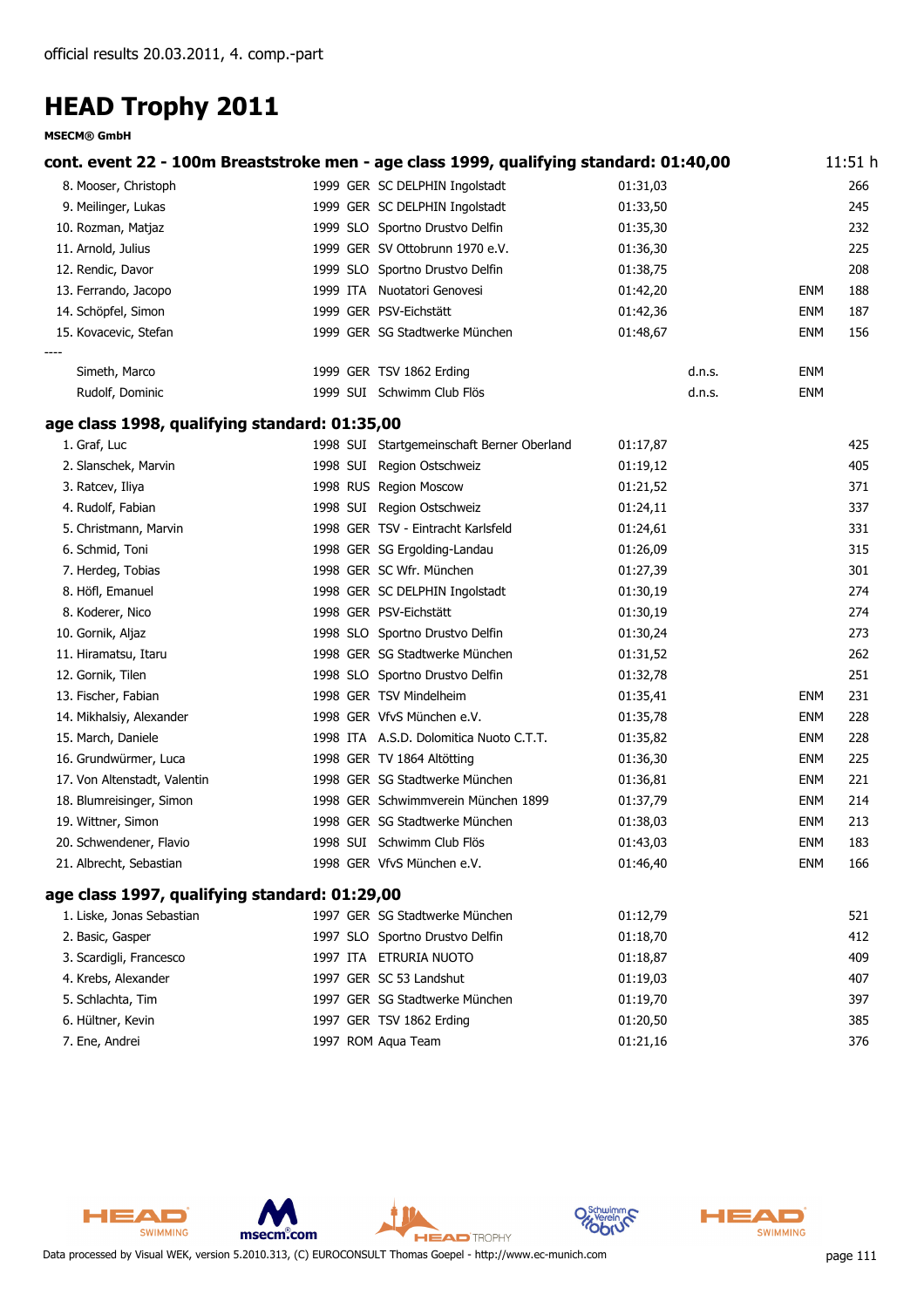#### **MSECM® GmbH**

| cont. event 22 - 100m Breaststroke men - age class 1997, qualifying standard: 01:29,00 |                   |                                      |          |            | 11:51 h |
|----------------------------------------------------------------------------------------|-------------------|--------------------------------------|----------|------------|---------|
| 8. Kuhn, Valentin                                                                      |                   | 1997 GER SG Stadtwerke München       | 01:21,29 |            | 374     |
| 9. Zeilner, Laurin Gabriel                                                             |                   | 1997 GER SG Stadtwerke München       | 01:22,66 |            | 355     |
| 10. Feller, Sebastian                                                                  |                   | 1997 GER SSG Neptun Germering e.V.   | 01:24,11 |            | 337     |
| 11. Herbert, Christoph                                                                 |                   | 1997 GER SV Ottobrunn 1970 e.V.      | 01:24,12 |            | 337     |
| 12. Accardi, Dominic                                                                   |                   | 1997 SUI Schwimm Club Flös           | 01:24,53 |            | 332     |
| 13. Florenzano, Carlo                                                                  |                   | 1997 ITA Nuotatori Genovesi          | 01:24,96 |            | 327     |
| 14. König, Florian                                                                     |                   | 1997 GER TSV Mindelheim              | 01:26,09 |            | 315     |
| 15. Ertl, Michael                                                                      |                   | 1997 GER SC Wfr. München             | 01:26,46 |            | 311     |
| 16. Ali, Ramzy                                                                         |                   | 1997 GER SSG Neptun Germering e.V.   | 01:27,06 |            | 304     |
| 17. Lukashov, Jörg                                                                     |                   | 1997 GER SC Prinz Eugen - München    | 01:33,92 | ENM        | 242     |
| 18. Vukotich, Lukas                                                                    |                   | 1997 GER SG Stadtwerke München       | 01:51,08 | <b>ENM</b> | 146     |
| Soos, Daniel                                                                           |                   | 1997 SLO PK Olimpija                 | d.n.s.   | ENM        |         |
| age class 1996, qualifying standard: 01:25,00                                          |                   |                                      |          |            |         |
| 1. Schwarzenbach, Patrik                                                               |                   | 1996 SUI Region Ostschweiz           | 01:07,31 |            | 659     |
| 2. Koller, Sebastian                                                                   |                   | 1996 GER SC Wfr. München             | 01:14,11 |            | 493     |
| 3. Hummer, Severin                                                                     |                   | 1996 SUI Schwimmclub Kreuzlingen     | 01:16,15 |            | 455     |
| 4. Bürger, Jakub                                                                       |                   | 1996 GER SC Wfr. München             | 01:16,57 |            | 447     |
| 5. Widtmann, Nico                                                                      |                   | 1996 SUI Region Ostschweiz           | 01:17,70 |            | 428     |
| 6. Winter, Pascal                                                                      |                   | 1996 GER SC Prinz Eugen - München    | 01:17,80 |            | 426     |
| 7. Toellner, Alexander                                                                 |                   | 1996 GER SG Frankenhöhe              | 01:18,68 |            | 412     |
| 8. Kitzler, Christian                                                                  |                   | 1996 GER Schwimmgemeinschaft Fürth   | 01:19,65 |            | 397     |
| 9. Grundheber, Jan                                                                     |                   | 1996 GER SC DELPHIN Ingolstadt       | 01:19,93 |            | 393     |
| 10. Kadlec, Bernhard                                                                   |                   | 1996 GER WSV Bad Tölz                | 01:20,43 |            | 386     |
| 11. Badaracco, Mattia                                                                  |                   | 1996 ITA Nuotatori Genovesi          | 01:20,77 |            | 381     |
| 12. Wilkening, Thorsten                                                                |                   | 1996 GER TSV Obergünzburg            | 01:21,50 |            | 371     |
| 13. Herdeg, Daniel                                                                     |                   | 1996 GER SC Wfr. München             | 01:22,75 |            | 354     |
| 14. Gubser, Tobias                                                                     |                   | 1996 SUI Schwimm Club Flös           | 01:22,89 |            | 352     |
| 15. Meilinger, Simon                                                                   |                   | 1996 GER SC DELPHIN Ingolstadt       | 01:24,26 |            | 336     |
| 16. Bachi, Yuri                                                                        |                   | 1996 ITA ETRURIA NUOTO               | 01:24,49 |            | 333     |
| 17. Perrino, David                                                                     |                   | 1996 SUI Schwimmklub Widnau          | 01:25,40 | <b>ENM</b> | 322     |
| 18. Multari, Andrea                                                                    |                   | 1996 ITA Nuotatori Genovesi          | 01:26,94 | <b>ENM</b> | 305     |
| 19. Wendler, Alexander                                                                 |                   | 1996 GER SG Stadtwerke München       | 01:28,93 | <b>ENM</b> | 285     |
| 19. Ferraris, Lorenzo                                                                  |                   | 1996 ITA Nuotatori Genovesi          | 01:28,93 | <b>ENM</b> | 285     |
| 21. Rudo, Norman                                                                       | 1996 GER TSV Haar |                                      | 01:29,77 | <b>ENM</b> | 277     |
|                                                                                        |                   |                                      |          |            |         |
| Wall, Tobias                                                                           |                   | 1996 GER TSV Mindelheim              | d.n.s.   | <b>ENM</b> |         |
| Mocnik, Klemen                                                                         |                   | 1996 SLO Sportno Drustvo Delfin      | d.n.s.   | <b>ENM</b> |         |
| age class 1995, qualifying standard: 01:23,00                                          |                   |                                      |          |            |         |
| 1. Stevens, Peter John                                                                 |                   | 1995 SLO Plavalni klub Triglav Kranj | 01:09,63 |            | 595     |
| 2. Nguyen, Mike                                                                        |                   | 1995 GER SSG Neptun Germering e.V.   | 01:15,23 |            | 472     |





msecm.com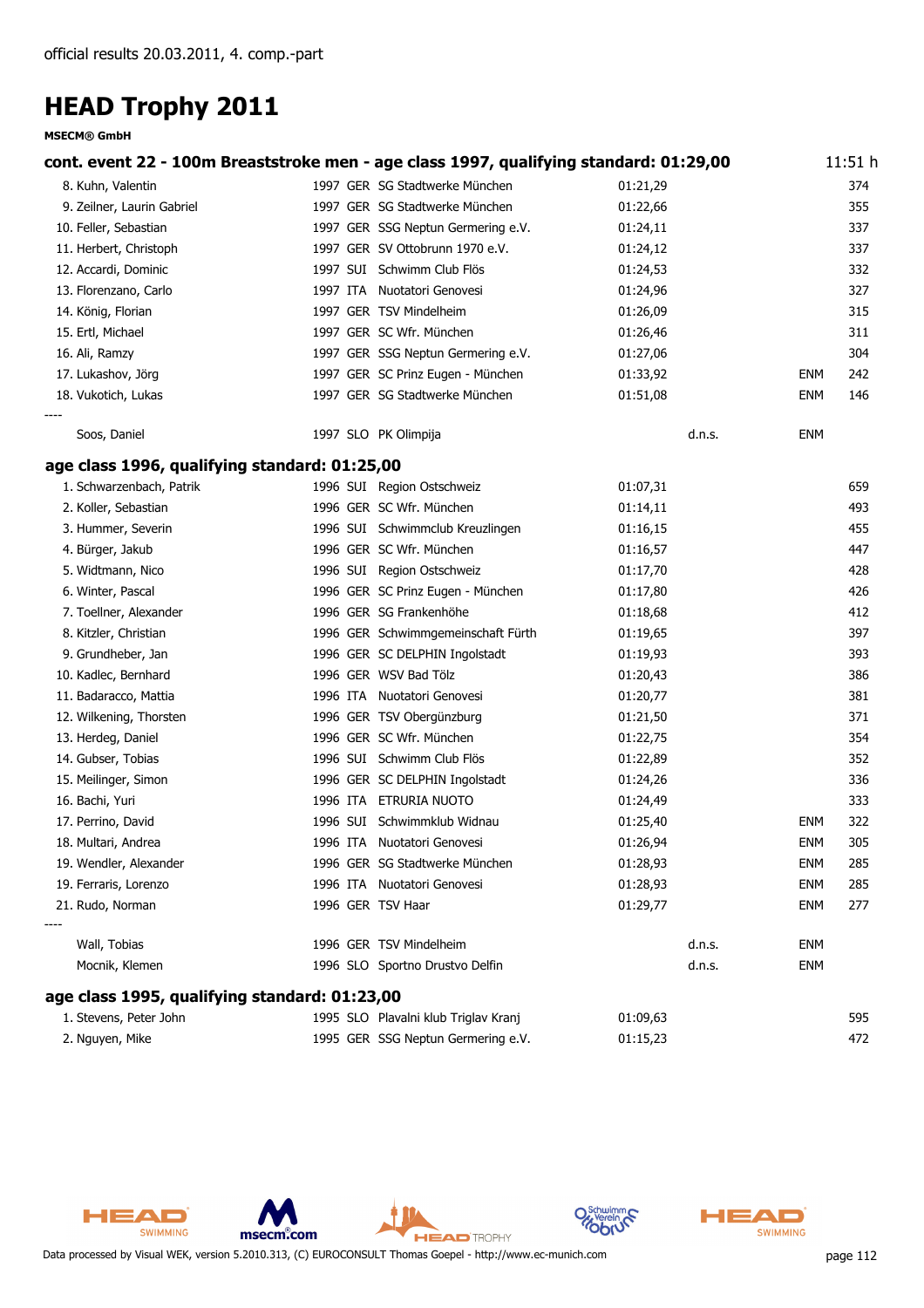#### **MSECM® GmbH**

|                                                      | cont. event 22 - 100m Breaststroke men - age class 1995, qualifying standard: 01:23,00 |          |            | 11:51h |
|------------------------------------------------------|----------------------------------------------------------------------------------------|----------|------------|--------|
| 3. Ernst, Friedrich                                  | 1995 GER TSV 1862 Friedberg                                                            | 01:15,45 |            | 468    |
| 4. Horvath, Jeffrey                                  | 1995 GER TSV 1862 Grafenau                                                             | 01:15,72 |            | 463    |
| 5. Edlich, Thomas                                    | 1995 GER SG Stadtwerke München                                                         | 01:15,76 |            | 462    |
| 6. Nagel, Fabio                                      | 1995 SUI Schwimmclub Kreuzlingen                                                       | 01:15,81 |            | 461    |
| 7. Härtfelder, Tim                                   | 1995 GER SG Frankenhöhe                                                                | 01:16,31 |            | 452    |
| 8. Harder, Alexander                                 | 1995 GER Team Buron Kaufbeuren                                                         | 01:17,08 |            | 438    |
| 9. Rieder, Jan                                       | 1995 SUI Startgemeinschaft Berner Oberland                                             | 01:20,15 |            | 390    |
| 10. Dubsky, Marek                                    | 1995 CZE KSP Kladno                                                                    | 01:20,20 |            | 389    |
| 11. Auer, Philipp                                    | 1995 GER Schwimmgemeinschaft Fürth                                                     | 01:20,88 |            | 379    |
| 12. Amann, Moritz                                    | 1995 GER SC Prinz Eugen - München                                                      | 01:22,70 |            | 355    |
| 13. Hollinger, Silvan                                | 1995 SUI Schwimm-Club Wittenbach                                                       | 01:22,97 |            | 351    |
| Engelbrecht, Felix                                   | 1995 GER SSG Neptun Germering e.V.                                                     | d.n.s.   | <b>ENM</b> |        |
| Koltermann, Wilhelm                                  | 1995 GER SG Stadtwerke München                                                         | d.n.s.   | <b>ENM</b> |        |
| age class 1994, qualifying standard: 01:22,00        |                                                                                        |          |            |        |
| 1. Sieber, Dario                                     | 1994 SUI Region Ostschweiz                                                             | 01:09,65 |            | 594    |
| 2. Müller, Roman                                     | 1994 GER SV Dachau 1925                                                                | 01:10,76 |            | 567    |
| 3. Tzagkarakis, Georgios                             | 1994 GRE Swimming Club Ilion                                                           | 01:13,68 |            | 502    |
| 4. Beck, Maximilian                                  | 1994 GER SG Ergolding-Landau                                                           | 01:14,59 |            | 484    |
| 5. Kralj, Blaz                                       | 1994 SLO Plavalni klub Triglav Kranj                                                   | 01:15,65 |            | 464    |
| 6. Kuznetsov, Maksim                                 | 1994 RUS Extreme fitness athletics                                                     | 01:16,70 |            | 445    |
| 7. Gradl, Andreas                                    | 1994 GER SG Nordoberpfalz                                                              | 01:22,14 | <b>ENM</b> | 362    |
| 8. Baaske, Philipp                                   | 1994 GER TSV Neuburg                                                                   | 01:25,31 | <b>ENM</b> | 323    |
| age class 1992 / 1993, qualifying standard: 01:20,00 |                                                                                        |          |            |        |
| 1. Simenko, Nejc                                     | 1993 SLO Plavalni klub Triglav Kranj                                                   | 01:08,52 |            | 624    |
| 2. Dalacker, Fabian                                  | 1992 GER SV Nikar Heidelberg                                                           | 01:08,61 |            | 622    |
| 3. Beck, Simon                                       | 1992 SUI Region Ostschweiz                                                             | 01:10,28 |            | 579    |
| 4. Maute, Josef                                      | 1992 GER SG Stadtwerke München                                                         | 01:10,53 |            | 572    |
| 5. Boshoff, Keagan                                   | 1992 GER SG Stadtwerke München                                                         | 01:11,53 |            | 549    |
| 6. Pandurevic, Neven                                 | 1993 GER SC Prinz Eugen - München                                                      | 01:13,95 |            | 497    |
| 7. Milde, Michael                                    | 1993 GER SG Stadtwerke München                                                         | 01:14,14 |            | 493    |
| 8. Vergassola, Marco                                 | 1993 ITA Nuotatori Genovesi                                                            | 01:15,05 |            | 475    |
| 9. Gygax, Sandro                                     | 1993 SUI Startgemeinschaft Berner Oberland                                             | 01:16,11 |            | 455    |
| 10. Müller, Matthias                                 | 1993 GER SV Arnbruck                                                                   | 01:16,28 |            | 452    |
| 11. Becker, Lukas                                    | 1993 GER WSV Bad Tölz                                                                  | 01:19,09 |            | 406    |
| 12. Plumez, Jerome                                   | 1992 SUI Startgemeinschaft Berner Oberland                                             | 01:22,63 | <b>ENM</b> | 356    |
| Hollaus, Tobias                                      | 1993 GER SG Stadtwerke München                                                         | d.n.s.   | <b>ENM</b> |        |
| Abatis, Francesco                                    | 1993 ITA Nuotatori Genovesi                                                            | d.n.s.   | <b>ENM</b> |        |



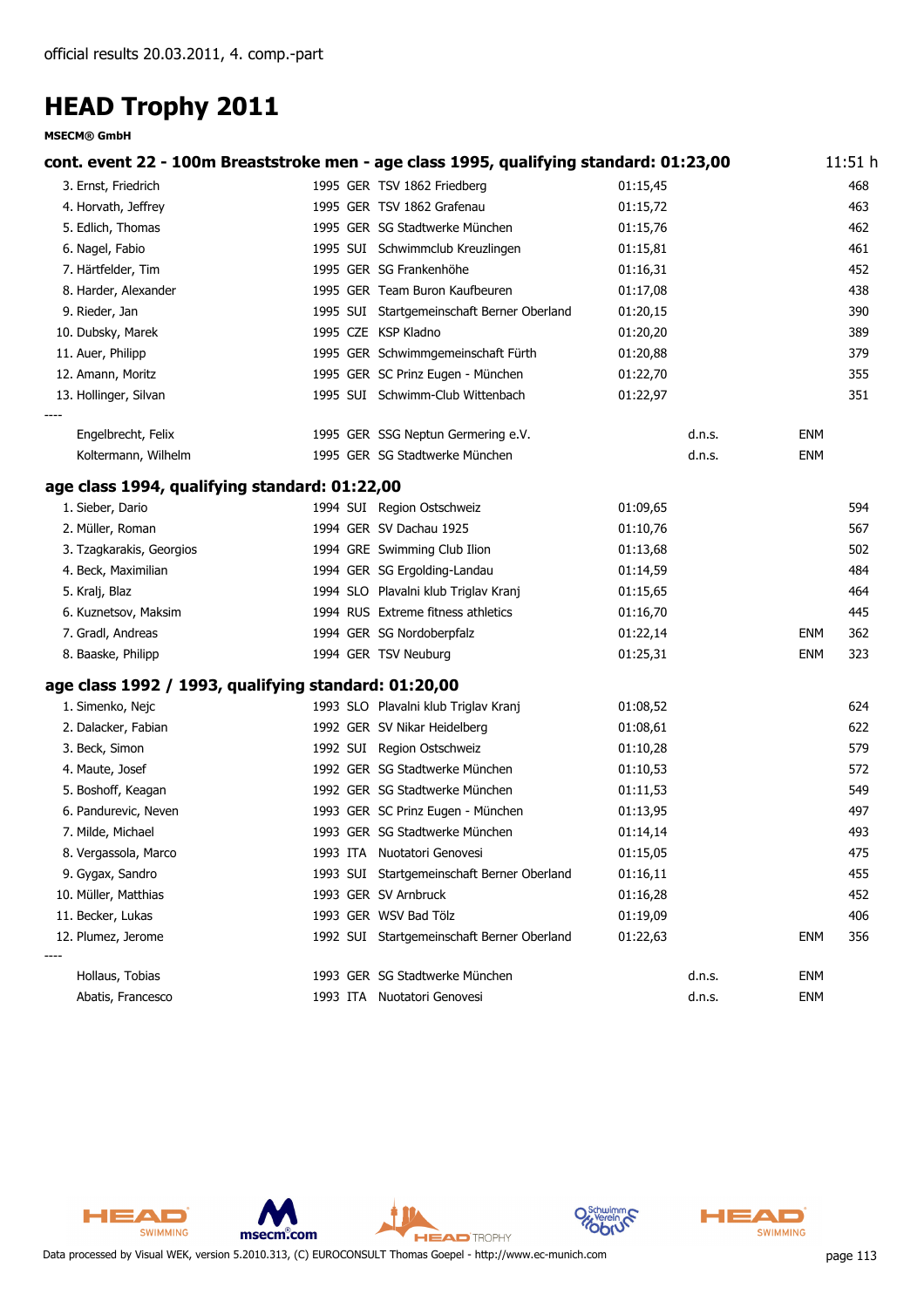**MSECM® GmbH**

| cont. event 22 - 100m Breaststroke men - age class 1991 and older, qualifying standard: | 11:51 h |
|-----------------------------------------------------------------------------------------|---------|
| 01:19,00                                                                                |         |

#### **age class 1991 and older, qualifying standard: 01:19,00**

| Kampmann, Bastian           |          | 1978 GER SGS Hamburg                    |          | d.n.s. | <b>ENM</b> |
|-----------------------------|----------|-----------------------------------------|----------|--------|------------|
| 9. Bortone, Luigi<br>----   | 1991 ITA | ETRURIA NUOTO                           | 01:17.76 |        | 427        |
|                             |          |                                         |          |        |            |
| 8. Przibylla, Stefan        |          | 1986 GER SC Prinz Eugen - München       | 01:14,59 |        | 484        |
| 7. Mambuca, Andrea          |          | 1991 ITA A.S.D. Dolomitica Nuoto C.T.T. | 01:13.90 |        | 498        |
| 6. Pertile, Thomas          | 1988 ITA | ETRURIA NUOTO                           | 01:13,87 |        | 498        |
| 5. Huber, Alexander         |          | 1989 GER TSV Mindelheim                 | 01:13,82 |        | 499        |
| 4. Preller, Paul            |          | 1990 GER SV Ottobrunn 1970 e.V.         | 01:13,77 |        | 500        |
| 3. Hawe, Benno              |          | 1986 GER SG Stadtwerke München          | 01:07,64 |        | 649        |
| 2. Bartenschlager, Benedikt |          | 1989 GER TSV Hohenbrunn-Riemerling      | 01:07,63 |        | 649        |
| 1. Markic, Matjaz           |          | 1983 SLO Plavalni klub Koper            | 01:03,69 |        | 778        |
|                             |          |                                         |          |        |            |



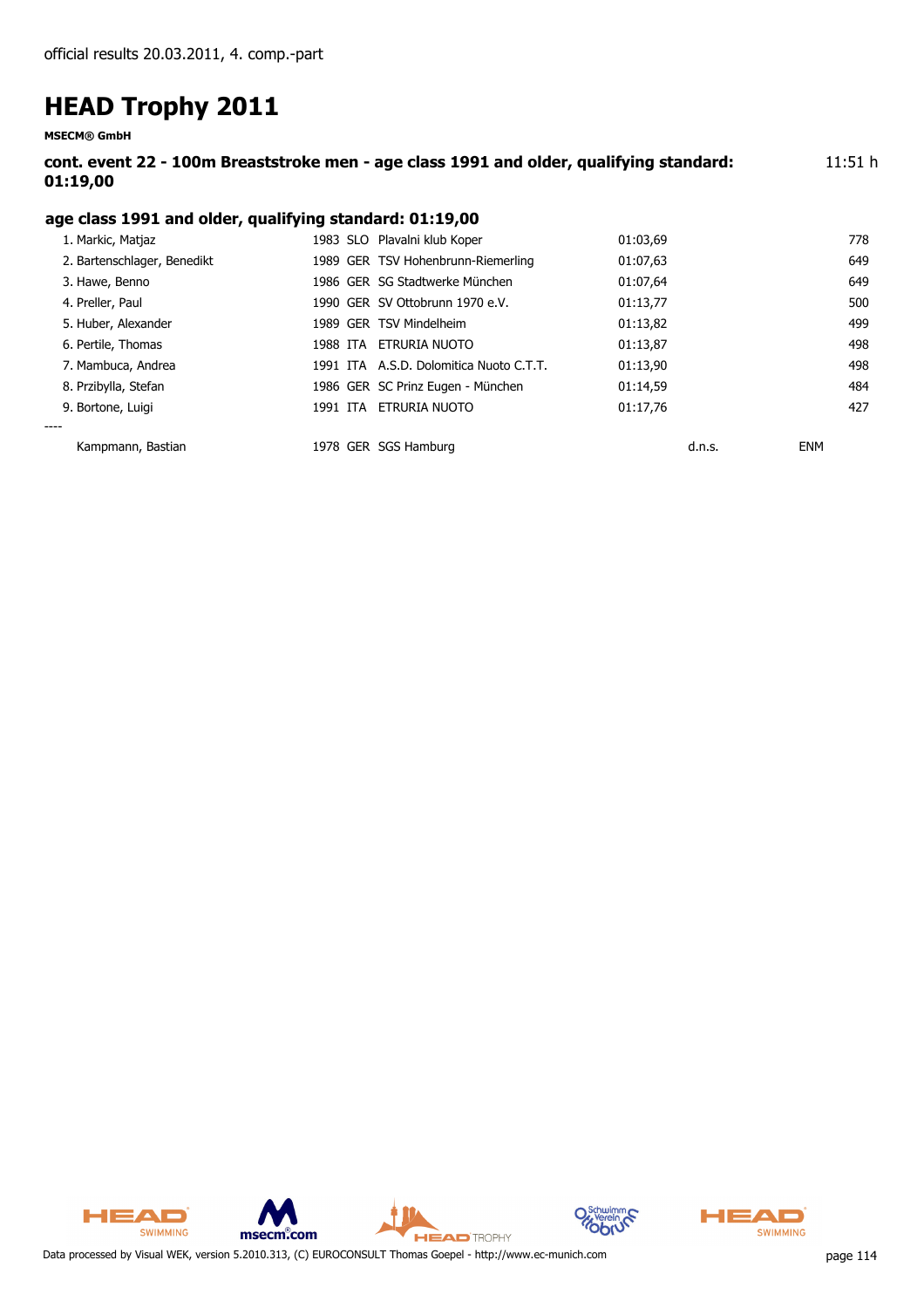**MSECM® GmbH**

#### **officials**

| location:               | Munich                                                                                 |
|-------------------------|----------------------------------------------------------------------------------------|
| no. of lanes:           | 8                                                                                      |
|                         | 50 <sub>m</sub><br>indoor pool                                                         |
| time system:            | automatic timing                                                                       |
| OC:                     | SV Ottobrunn 1970 e.V.                                                                 |
| organizer:              | SV Ottobrunn 1970 e.V.                                                                 |
| Water temperature:      | 26 °C                                                                                  |
| Pointtable:             | FINA Point Scoring Long Course 2010                                                    |
| Referee 1:              | Hannes Kießling, DSV                                                                   |
| Referee 2:              | Franz Hein, DSV                                                                        |
| Starter 1:              | Karlheinz Ach, BSV                                                                     |
| Starter 2:              | Gerhard Diller, BSV                                                                    |
| judge of stroke 1:      | Rainer Rupprecht, SV Dachau 1925                                                       |
| judge of stroke 2:      | freier Starter                                                                         |
| announcer:              | Andrea Thielenhaus, DSV<br>Ingolf Baumbach, DSV                                        |
| recorder:               | Thomas Moschner, Wacker Burghausen                                                     |
| chief recorder:         | Martin Heger, MSECM                                                                    |
| Time System Timekeeper: | Johannes Schöller, MSECM<br>Andreas Koller, SV Ottobrunn 1970 e.V.                     |
| Timing system:          | <b>OMEGA Ares 21</b>                                                                   |
| Timekeeping chief:      | Sigi Gattinger, SV Dachau 1925<br>Werner Strasser, WSV Bad Tölz                        |
| Timekeeper lane #1:     | Sabine Schmidt, SV Ottobrunn 1970 e.V.<br>Thomas Winter, SC Prinz Eugen - München      |
| Timekeeper lane #2:     | Birgit Schiemann, SV Ottobrunn 1970 e.V.<br>Claudia Rajczak, TSV - Eintracht Karlsfeld |
| Timekeeper lane #3:     | Felix Becker, WSV Bad Tölz<br>Patrick Strasser, WSV Bad Tölz                           |
| Timekeeper lane #4:     | Willy Gilissen, SV Ottobrunn 1970 e.V.<br>Stefanie Podszus, SG Stadtwerke München      |
| Timekeeper lane #5:     | Stefan Ehlert, TSV Haar<br>Ingo Hildebrandt, SG Stadtwerke München                     |
| Timekeeper lane #6:     | Norbert Meilinger, SC Delphin Ingolstadt<br>Anette Bretschneider, TSV Mindelheim       |
| Timekeeper lane #7:     | Ingo Heyse, Isarhechte München<br>Thomas Ritter, Isarhechte München                    |
| Timekeeper lane #8:     | Carsten Schinzer, SG Stadtwerke München<br>Werner Huber, TV 1864 Altötting             |
| Finish judge chief:     | Heinz Nideröcker, SC 53 Landshut                                                       |
| Finish judge $#1$ :     | Andrea Edlich, SG Stadtwerke München                                                   |
| Finish judge #2:        | Hubert Mair, SG Stadtwerke München                                                     |

HEAD SWIMMING msecm.com **HEAD** TROPHY



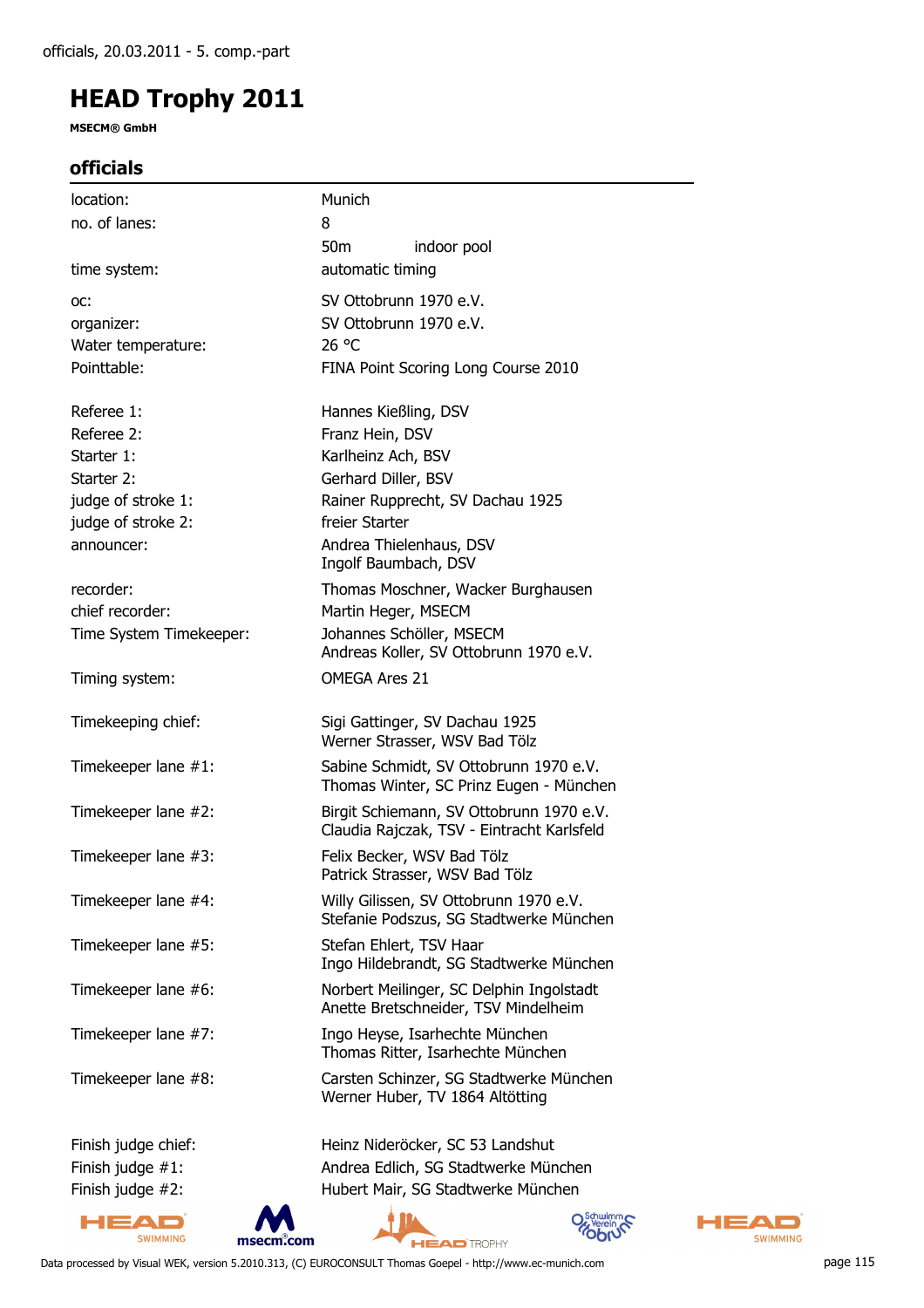**MSECM® GmbH**

#### **officials**

chief Inspector of turns: Volker Reinard, VfL Piranhas Waldkraiburg Inspector of turns #1: Ines Schorradt, TV 1864 Altötting Inspector of turns #2: Joachim Wolf, SC Prinz Eugen München







**HEAD** TROPHY

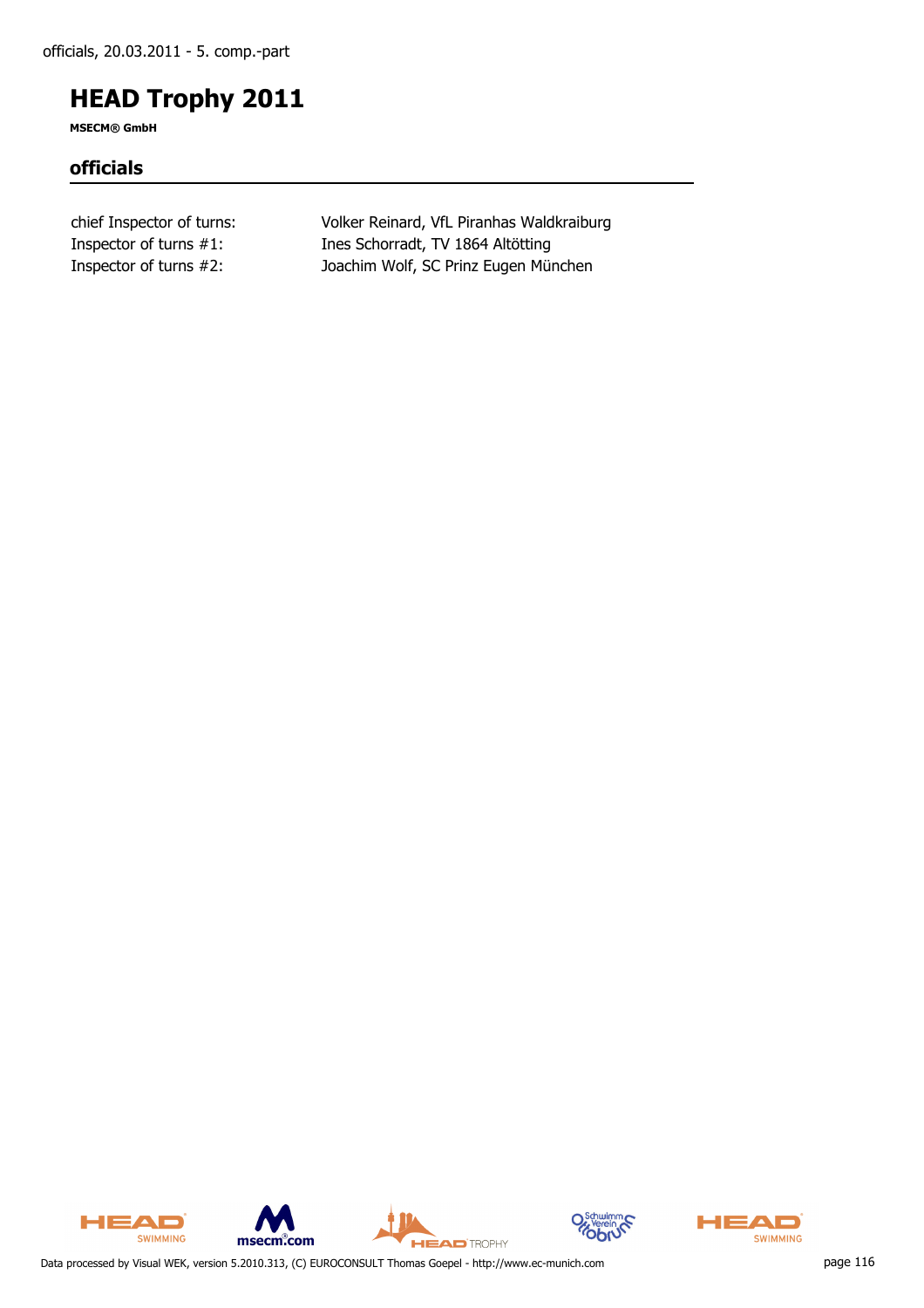**MSECM® GmbH**

#### **event 23 - 200m Freestyle women**

| <b>MR</b>       | 14.03.2010                                                                                                      | Lippok, Silke |  |                                                            | <b>GER</b> | 02:01,95 | Munich (GER) |            |     |
|-----------------|-----------------------------------------------------------------------------------------------------------------|---------------|--|------------------------------------------------------------|------------|----------|--------------|------------|-----|
|                 | age class 2001, qualifying standard: 03:25,00                                                                   |               |  |                                                            |            |          |              |            |     |
|                 | 1. Gadea, Claudia<br>100m: 01:20,56, 200m: 02:41,30 (01:20,74)                                                  |               |  | 2001 ROM Aqua Team                                         |            | 02:41,30 |              |            | 343 |
|                 | 2. Dani, Veronika<br>100m: 01:22,96, 200m: 02:50,30 (01:27,34)                                                  |               |  | 2001 HUN Romai SE                                          |            | 02:50,30 |              |            | 291 |
| 3. Titze, Julia | 100m: 01:24,03, 200m: 02:50,45 (01:26,42)                                                                       |               |  | 2001 GER SV Lohhof e.V.                                    |            | 02:50,45 |              |            | 291 |
|                 | 4. Buzea, Ana<br>100m: 01:26,07, 200m: 02:57,44 (01:31,37)                                                      |               |  | 2001 ROM Aqua Team                                         |            | 02:57,44 |              |            | 258 |
|                 | 5. Weckwerth, Sophia<br>100m: 01:33,67, 200m: 03:06,13 (01:32,46)                                               |               |  | 2001 GER SG Stadtwerke München                             |            | 03:06,13 |              |            | 223 |
|                 | 6. Koderer, Anna<br>100m: 01:32,19, 200m: 03:08,08 (01:35,89)                                                   |               |  | 2001 GER PSV-Eichstätt                                     |            | 03:08,08 |              |            | 216 |
|                 | 7. Stan, Denisa<br>100m: 01:30,34, 200m: 03:08,44 (01:38,10)                                                    |               |  | 2001 ROM Aqua Team                                         |            | 03:08,44 |              |            | 215 |
|                 | 8. Stanca, Maria<br>100m: 01:31,64, 200m: 03:12,76 (01:41,12)                                                   |               |  | 2001 ROM Aqua Team                                         |            | 03:12,76 |              |            | 201 |
|                 | 9. Harrer, Juulia                                                                                               |               |  | 2001 GER PSV-Eichstätt                                     |            | 03:22,14 |              |            | 174 |
|                 | 100m: 01:39,27, 200m: 03:22,14 (01:42,87)<br>10. Kosinov, Nathalie<br>100m: 01:40,22, 200m: 03:31,55 (01:51,33) |               |  | 2001 GER Team Buron Kaufbeuren                             |            | 03:31,55 |              | ENM        | 152 |
|                 | Mächler, Hannah                                                                                                 |               |  | 2001 GER SV Lohhof e.V.                                    |            |          | d.n.s.       | ENM        |     |
|                 | Leitinger, Michaela                                                                                             |               |  | 2001 SUI Schwimm Club Flös                                 |            |          | d.n.s.       | <b>ENM</b> |     |
|                 | Blazevic, Lucija                                                                                                |               |  | 2001 SUI Schwimm-Club Wittenbach                           |            |          | d.n.s.       | <b>ENM</b> |     |
|                 | age class 2000, qualifying standard: 03:10,00                                                                   |               |  |                                                            |            |          |              |            |     |
| 1. Vas, Luca    | 100m: 01:14,24, 200m: 02:30,59 (01:16,35)                                                                       |               |  | 2000 HUN Kiskunhalasi Uszo es Gyogyuszo Egyesület 02:30,59 |            |          |              |            | 422 |
|                 | 2. Koutas, Laura<br>100m: 01:19,52, 200m: 02:42,96 (01:23,44)                                                   |               |  | 2000 GER SC Wfr. München                                   |            | 02:42,96 |              |            | 333 |
|                 | 3. Westermann, Greta<br>100m: 01:21,30, 200m: 02:44,66 (01:23,36)                                               |               |  | 2000 GER SV Dachau 1925                                    |            | 02:44,66 |              |            | 323 |
|                 | 4. Petrova, Maryana<br>100m: 01:21,36, 200m: 02:51,95 (01:30,59)                                                |               |  | 2000 RUS Region Moscow                                     |            | 02:51,95 |              |            | 283 |
|                 | 5. Wurst, Isabel<br>100m: 01:22,84, 200m: 02:55,14 (01:32,30)                                                   |               |  | 2000 GER TSV Haar                                          |            | 02:55,14 |              |            | 268 |
|                 | 6. Kothny, Victoria<br>100m: 01:25,34, 200m: 02:57,41 (01:32,07)                                                |               |  | 2000 GER SV Dachau 1925                                    |            | 02:57,41 |              |            | 258 |
|                 | 7. Cimo, Elefteria<br>100m: 01:27,00, 200m: 02:59,11 (01:32,11)                                                 |               |  | 2000 GRE Swimming Club Ilion                               |            | 02:59,11 |              |            | 250 |
|                 | 8. Schmutz, Lea<br>100m: 01:43,58, 200m: 03:34,07 (01:50,49)                                                    |               |  | 2000 SUI Schwimm-Club Wittenbach                           |            | 03:34,07 |              | ENM        | 147 |
|                 | Juhasz, Janka                                                                                                   |               |  | 2000 HUN Kiskunhalasi Uszo es Gyogyuszo Egyesület          |            |          | d.n.s.       | ENM        |     |



HEAD SWIMMING





**HEAD** TROPHY



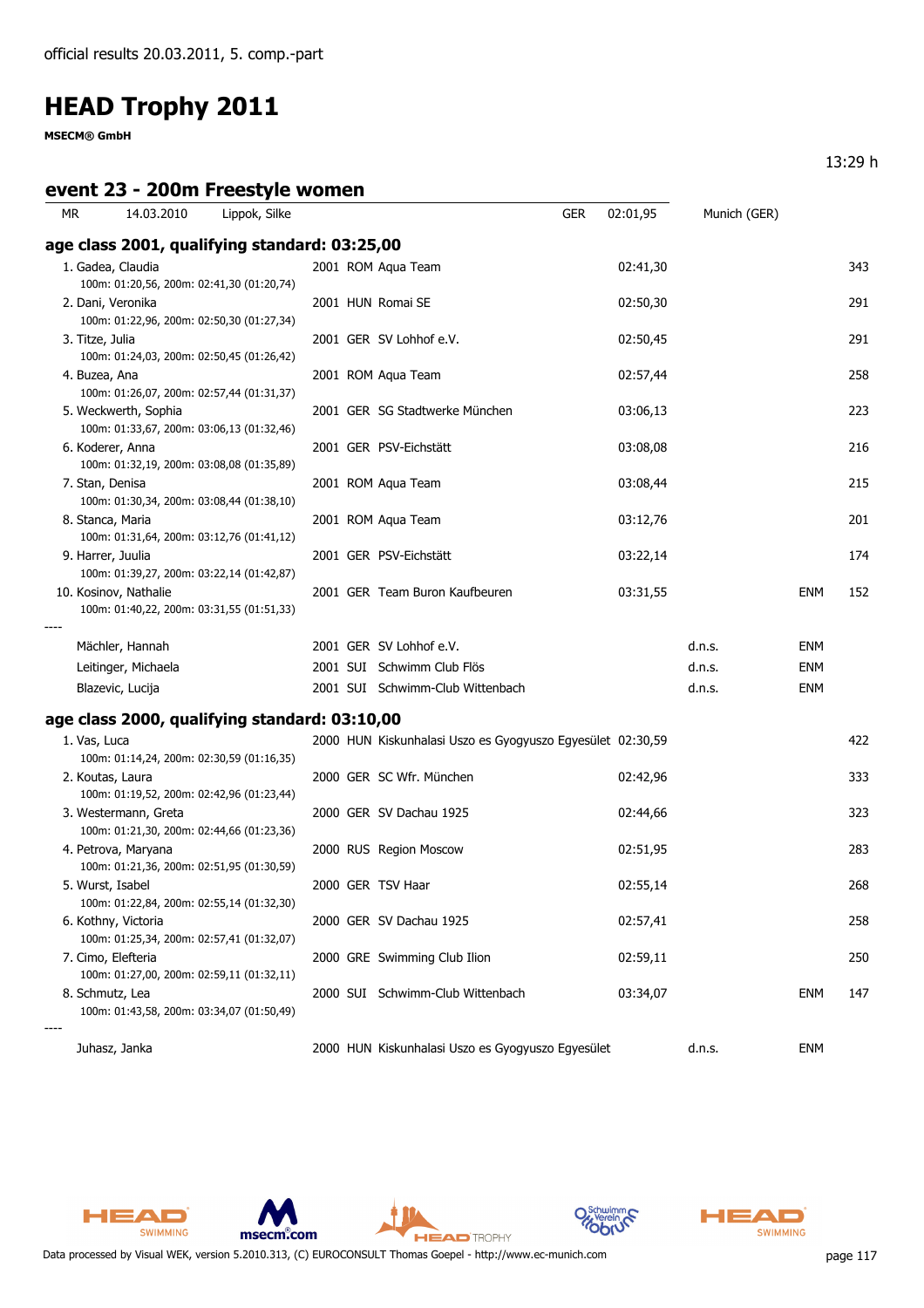#### **MSECM® GmbH**

| cont. event 23 - 200m Freestyle women - age class 1999, qualifying standard: 02:57,00                     |  |                                                             |          |            | 13:29 h |
|-----------------------------------------------------------------------------------------------------------|--|-------------------------------------------------------------|----------|------------|---------|
| age class 1999, qualifying standard: 02:57,00                                                             |  |                                                             |          |            |         |
| 1. Matyasovszky, Dalma<br>100m: 01:08,24, 200m: 02:19,05 (01:10,81)                                       |  | 1999 HUN Europ Tec Zalaviz Zalaegerszegi Uszo Klub 02:19,05 |          |            | 536     |
| 2. Dombos, Ann-Kathrin<br>100m: 01:15,40, 200m: 02:32,06 (01:16,66)                                       |  | 1999 GER TSG Backnang                                       | 02:32,06 |            | 410     |
| 3. Stoica, Elena<br>100m: 01:15,32, 200m: 02:32,27 (01:16,95)                                             |  | 1999 ROM Aqua Team                                          | 02:32,27 |            | 408     |
| 4. Müller, Eva Maria<br>100m: 01:15,92, 200m: 02:35,36 (01:19,44)                                         |  | 1999 SUI Schwimmclub Kreuzlingen                            | 02:35,36 |            | 384     |
| 5. Czerny, Katharina<br>100m: 01:14,49, 200m: 02:35,54 (01:21,05)                                         |  | 1999 GER SC DELPHIN Ingolstadt                              | 02:35,54 |            | 383     |
| 6. Stoican, Ana<br>100m: 01:17,06, 200m: 02:35,76 (01:18,70)                                              |  | 1999 ROM Aqua Team                                          | 02:35,76 |            | 381     |
| 7. Pöppel, Franziska<br>100m: 01:13,90, 200m: 02:36,60 (01:22,70)                                         |  | 1999 GER SC DELPHIN Ingolstadt                              | 02:36,60 |            | 375     |
| 8. Lortz, Caroline<br>100m: 01:19,40, 200m: 02:40,57 (01:21,17)                                           |  | 1999 GER SV Lohhof e.V.                                     | 02:40,57 |            | 348     |
| 9. Patella, Noemi<br>100m: 01:18,46, 200m: 02:41,22 (01:22,76)                                            |  | 1999 ITA Nuotatori Genovesi                                 | 02:41,22 |            | 344     |
| 10. Riefler, Alina<br>100m: 01:21,50, 200m: 02:46,38 (01:24,88)                                           |  | 1999 GER Team Buron Kaufbeuren                              | 02:46,38 |            | 313     |
| 11. Seidel, Sara                                                                                          |  | 1999 GER SC DELPHIN Ingolstadt                              | 02:51,12 |            | 287     |
| 100m: 01:22,43, 200m: 02:51,12 (01:28,69)<br>12. Marti, Vanessa                                           |  | 1999 SUI Schwimm-Club Wittenbach                            | 02:52,63 |            | 280     |
| 100m: 01:23,45, 200m: 02:52,63 (01:29,18)<br>13. Wilhelm, Jacqueline                                      |  | 1999 GER SG Stadtwerke München                              | 02:53,37 |            | 276     |
| 100m: 01:23,60, 200m: 02:53,37 (01:29,77)<br>14. Kitzler, Melissa                                         |  | 1999 GER Schwimmgemeinschaft Fürth                          | 02:53,96 |            | 273     |
| 100m: 01:24,36, 200m: 02:53,96 (01:29,60)<br>15. Adriany, Katja                                           |  | 1999 GER SV Lohhof e.V.                                     | 02:54,16 |            | 272     |
| 100m: 01:23,75, 200m: 02:54,16 (01:30,41)<br>16. Epp, Salome<br>100m: 01:30,12, 200m: 03:07,47 (01:37,35) |  | 1999 SUI Schwimm Club Flös                                  | 03:07,47 | <b>ENM</b> | 218     |
| 17. Körner, Ronja<br>100m: 01:29,89, 200m: 03:10,02 (01:40,13)                                            |  | 1999 GER SG Stadtwerke München                              | 03:10,02 | <b>ENM</b> | 210     |
| age class 1998, qualifying standard: 02:48,00                                                             |  |                                                             |          |            |         |
| 1. Grado, Ilaria<br>100m: 01:09,63, 200m: 02:21,60 (01:11,97)                                             |  | 1998 ITA Nuotatori Genovesi                                 | 02:21,60 |            | 507     |
| 2. Schenk, Johanna<br>100m: 01:10,75, 200m: 02:24,98 (01:14,23)                                           |  | 1998 GER TSG Backnang                                       | 02:24,98 |            | 473     |
| 3. Cotinghiu, Iulia<br>100m: 01:10,33, 200m: 02:26,40 (01:16,07)                                          |  | 1998 ROM Aqua Team                                          | 02:26,40 |            | 459     |
| 4. Titze, Caroline<br>100m: 01:13,90, 200m: 02:28,28 (01:14,38)                                           |  | 1998 GER SV Lohhof e.V.                                     | 02:28,28 |            | 442     |
| 5. Kononova, Maria<br>100m: 01:12,34, 200m: 02:30,08 (01:17,74)                                           |  | 1998 RUS Extreme fitness athletics                          | 02:30,08 |            | 426     |

**HEAD** TROPHY

6. Paul, Geraldine 1998 SUI Region Ostschweiz 192:35,83 100m: 01:15,90, 200m: 02:35,83 (01:19,93)

HEAD

SWIMMING

Data processed by Visual WEK, version 5.2010.313, (C) EUROCONSULT Thomas Goepel - http://www.ec-munich.com page 118

msecm.com



HEAD

SWIMMING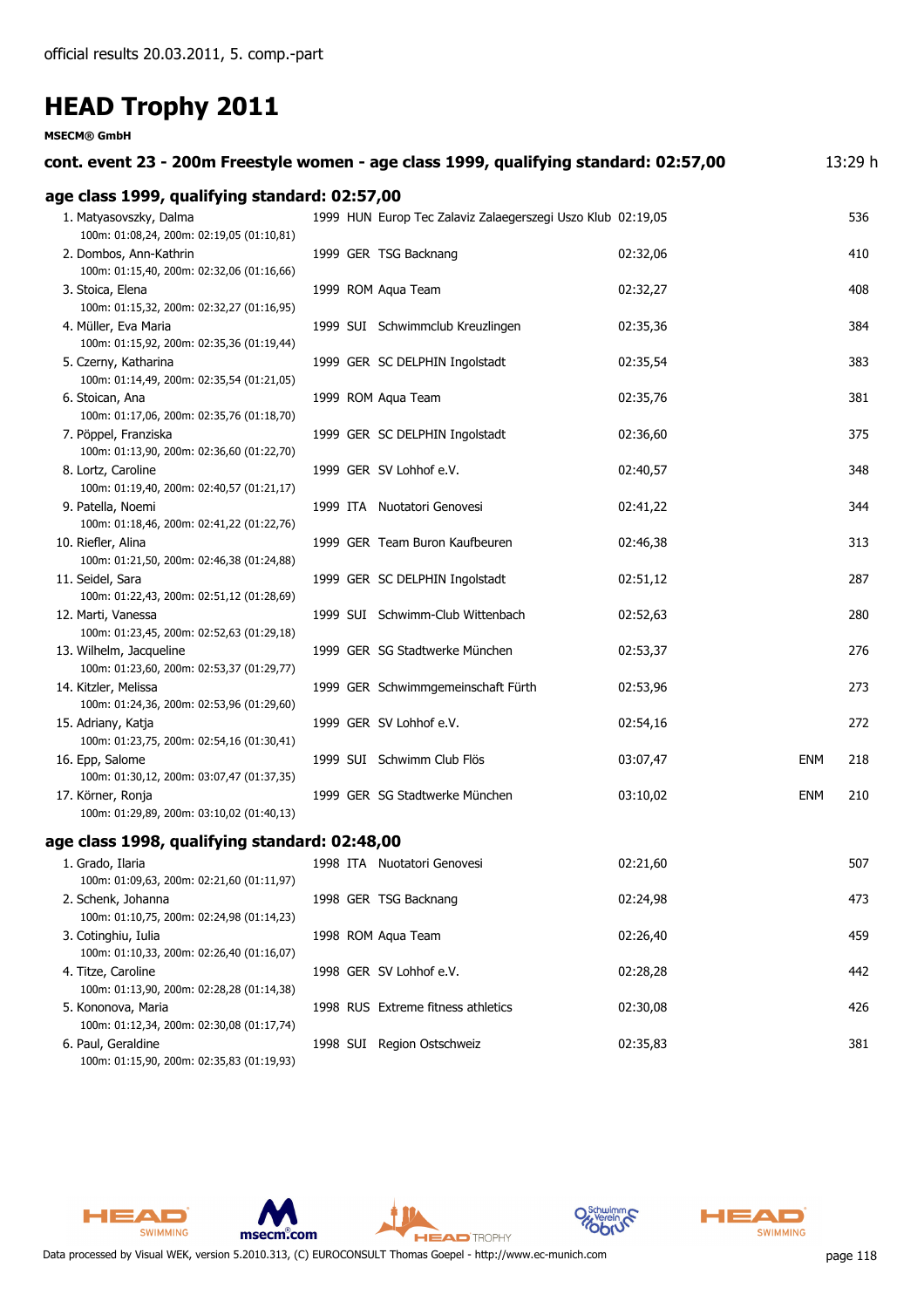| cont. event 23 - 200m Freestyle women - age class 1998, qualifying standard: 02:48,00 |                                                   |          |            | 13:29 h |
|---------------------------------------------------------------------------------------|---------------------------------------------------|----------|------------|---------|
| 7. Nickles-Jäkel, Hannah<br>100m: 01:14,93, 200m: 02:36,91 (01:21,98)                 | 1998 GER Schwimmgemeinschaft Fürth                | 02:36.91 |            | 373     |
| 8. Preissegger, Eileen<br>100m: 01:15,52, 200m: 02:38,19 (01:22,67)                   | 1998 AUT TS Dornbirn Schwimmen                    | 02:38,19 |            | 364     |
| 9. Grüter, Lara<br>100m: 01:15,81, 200m: 02:41,46 (01:25,65)                          | 1998 SUI Schwimmclub Kreuzlingen                  | 02:41,46 |            | 342     |
| 10. Städler, Esther<br>100m: 01:20,94, 200m: 02:43,48 (01:22,54)                      | 1998 SUI Schwimmklub Widnau                       | 02:43,48 |            | 330     |
| 11. Laposani, Francesca<br>100m: 01:19,19, 200m: 02:45,50 (01:26,31)                  | 1998 ITA Nuotatori Genovesi                       | 02:45,50 |            | 318     |
| 12. Eckert, Ramona<br>100m: 01:18,44, 200m: 02:47,65 (01:29,21)                       | 1998 GER SV Dachau 1925                           | 02:47,65 |            | 306     |
| 13. Zeggio, Erica<br>100m: 01:21,46, 200m: 02:48,94 (01:27,48)                        | 1998 ITA ETRURIA NUOTO                            | 02:48,94 | <b>ENM</b> | 299     |
| 14. Vigilante, Chiara<br>100m: 01:22,86, 200m: 02:51,81 (01:28,95)                    | 1998 ITA Nuotatori Genovesi                       | 02:51,81 | <b>ENM</b> | 284     |
| Juhasz, Adel                                                                          | 1998 HUN Kiskunhalasi Uszo es Gyogyuszo Egyesület | d.n.s.   | ENM        |         |
| age class 1997, qualifying standard: 02:43,00                                         |                                                   |          |            |         |
| 1. Baerens, Antonia<br>100m: 01:04,82, 200m: 02:11,98 (01:07,16)                      | 1997 GER TSV Hohenbrunn-Riemerling                | 02:11,98 |            | 627     |
| 2. Siebrecht, Emiliy<br>100m: 01:05,90, 200m: 02:13,23 (01:07,33)                     | 1997 GER TSV Hohenbrunn-Riemerling                | 02:13,23 |            | 609     |
| 3. Neumann, Robin Marian<br>100m: 01:05,71, 200m: 02:14,25 (01:08,54)                 | 1997 GER SG Stadtwerke München                    | 02:14,25 |            | 596     |
| 4. Buck, Alexa Clara<br>100m: 01:06,47, 200m: 02:15,23 (01:08,76)                     | 1997 GER TSV Hohenbrunn-Riemerling                | 02:15,23 |            | 583     |
| 5. Nürnberger, Melanie<br>100m: 01:06,71, 200m: 02:16,20 (01:09,49)                   | 1997 SUI Region Ostschweiz                        | 02:16,20 |            | 570     |
| 6. Wolf, Sophia<br>100m: 01:09,54, 200m: 02:23,98 (01:14,44)                          | 1997 GER SSG Neptun Germering e.V.                | 02:23,98 |            | 483     |
| 7. Schmid, Annabelle<br>100m: 01:10,19, 200m: 02:24,59 (01:14,40)                     | 1997 GER TSV Vaterstetten                         | 02:24,59 |            | 477     |
| 8. De Simone, Alessia<br>100m: 01:12,90, 200m: 02:25,81 (01:12,91)                    | 1997 ITA Nuotatori Genovesi                       | 02:25,81 |            | 465     |
| 9. Uhl, Melina<br>100m: 01:10,36, 200m: 02:26,90 (01:16,54)                           | 1997 GER TSV Vaterstetten                         | 02:26,90 |            | 454     |
| 10. Müller, Lena<br>100m: 01:11,60, 200m: 02:27,00 (01:15,40)                         | 1997 SUI Region Ostschweiz                        | 02:27,00 |            | 453     |
| 11. Fourkioti, Maria<br>100m: 01:12,00, 200m: 02:29,12 (01:17,12)                     | 1997 GER SSG Neptun Germering e.V.                | 02:29,12 |            | 434     |
| 12. Kraft, Lisa<br>100m: 01:14,29, 200m: 02:30,39 (01:16,10)                          | 1997 GER Schwimmgemeinschaft Fürth                | 02:30,39 |            | 423     |
| 13. Zehra, Alina<br>100m: 01:13,67, 200m: 02:30,69 (01:17,02)                         | 1997 ROM Aqua Team                                | 02:30,69 |            | 421     |
| 14. Weisbrod, Pauline<br>100m: 01:14,82, 200m: 02:32,41 (01:17,59)                    | 1997 GER SC DELPHIN Ingolstadt                    | 02:32,41 |            | 407     |
| 15. Kolb, Jasmin<br>100m: 01:13,48, 200m: 02:33,42 (01:19,94)                         | 1997 LIE Schwimmclub Unterland Eschen             | 02:33,42 |            | 399     |











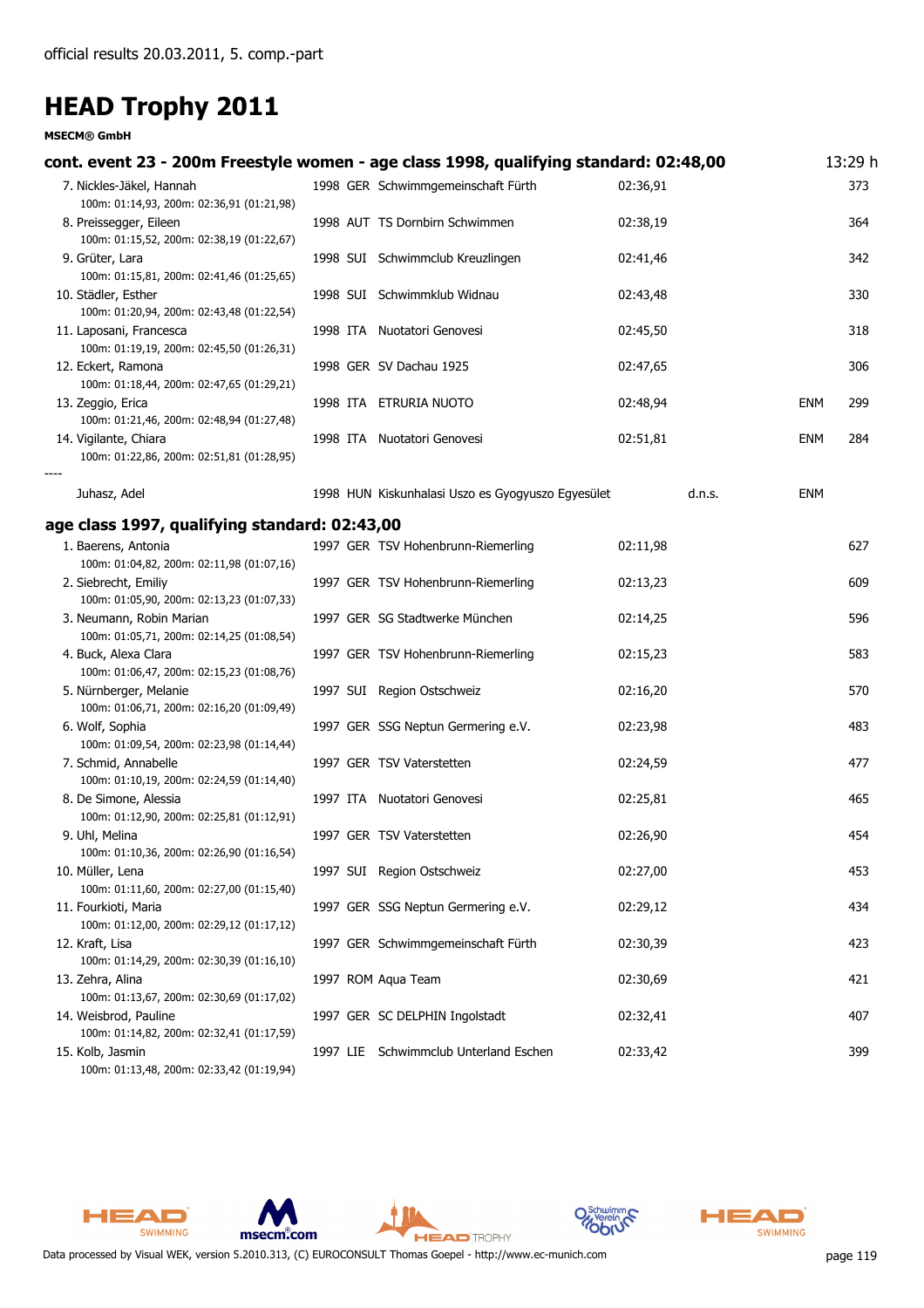| cont. event 23 - 200m Freestyle women - age class 1997, qualifying standard: 02:43,00 |                                     |          |            | 13:29 h |
|---------------------------------------------------------------------------------------|-------------------------------------|----------|------------|---------|
| 16. Savino, Rebecca                                                                   | 1997 ITA ETRURIA NUOTO              | 02:35,48 |            | 383     |
| 100m: 01:14,73, 200m: 02:35,48 (01:20,75)<br>17. Bräu, Valentina                      | 1997 GER SC DELPHIN Ingolstadt      | 02:36,63 |            | 375     |
| 100m: 01:13,92, 200m: 02:36,63 (01:22,71)                                             |                                     |          |            |         |
| 18. Labus, Emily                                                                      | 1997 GER SC DELPHIN Ingolstadt      | 02:39,85 |            | 353     |
| 100m: 01:18,18, 200m: 02:39,85 (01:21,67)                                             |                                     |          |            |         |
| 19. Neher, Sabrina                                                                    | 1997 GER TSV Mindelheim             | 02:40,11 |            | 351     |
| 100m: 01:16,68, 200m: 02:40,11 (01:23,43)<br>20. Mathe, Saskia                        | 1997 GER Schwimmverein München 1899 | 02:41,04 |            | 345     |
| 100m: 01:14,66, 200m: 02:41,04 (01:26,38)                                             |                                     |          |            |         |
| 21. Kreuz, Louisa                                                                     | 1997 GER TSV Haar                   | 02:42,39 |            | 336     |
| 100m: 01:19,82, 200m: 02:42,39 (01:22,57)                                             |                                     |          |            |         |
| 22. Brighenti, Andrea Marta<br>100m: 01:20,76, 200m: 02:45,21 (01:24,45)              | 1997 ITA Nuotatori Genovesi         | 02:45,21 | <b>ENM</b> | 319     |
| 23. Mantini, Lodovica                                                                 | 1997 ITA ETRURIA NUOTO              | 02:46,79 | <b>ENM</b> | 310     |
| 100m: 01:19,69, 200m: 02:46,79 (01:27,10)                                             |                                     |          |            |         |
| 24. Destri, Devaki                                                                    | 1997 ITA ETRURIA NUOTO              | 02:49,53 | <b>ENM</b> | 295     |
| 100m: 01:24,38, 200m: 02:49,53 (01:25,15)                                             |                                     |          |            |         |
| Von Meyeren, Sophie                                                                   | 1997 GER TSV Hohenbrunn-Riemerling  | d.n.s.   | <b>ENM</b> |         |
| age class 1996, qualifying standard: 02:41,00                                         |                                     |          |            |         |
| 1. Huthmacher, Susanne                                                                | 1996 GER TSG Backnang               | 02:14,41 |            | 593     |
| 100m: 01:05,18, 200m: 02:14,41 (01:09,23)                                             |                                     |          |            |         |
| 2. Breunig, Vanessa                                                                   | 1996 GER TSV Hohenbrunn-Riemerling  | 02:16,04 |            | 572     |
| 100m: 01:05,87, 200m: 02:16,04 (01:10,17)<br>3. Rohr, Kerstin                         | 1996 SUI Region Ostschweiz          | 02:21,11 |            | 513     |
| 100m: 01:08,70, 200m: 02:21,11 (01:12,41)                                             |                                     |          |            |         |
| 4. Lehrer, Kirsten                                                                    | 1996 GER SC DELPHIN Ingolstadt      | 02:21,12 |            | 513     |
| 100m: 01:08,99, 200m: 02:21,12 (01:12,13)                                             |                                     |          |            |         |
| 5. El-Sibay, Vivienne                                                                 | 1996 GER SG Stadtwerke München      | 02:22,35 |            | 499     |
| 100m: 01:08,72, 200m: 02:22,35 (01:13,63)<br>6. Winsauer, Martina                     | 1996 AUT TS Dornbirn Schwimmen      | 02:24,96 |            | 473     |
| 100m: 01:10,59, 200m: 02:24,96 (01:14,37)                                             |                                     |          |            |         |
| 7. Schelzel, Jana                                                                     | 1996 GER TSG Backnang               | 02:25,65 |            | 466     |
| 100m: 01:12,66, 200m: 02:25,65 (01:12,99)                                             |                                     |          |            |         |
| 8. Ricolli, Martina<br>100m: 01:12,02, 200m: 02:26,09 (01:14,07)                      | 1996 ITA ETRURIA NUOTO              | 02:26,09 |            | 462     |
| 9. Herle, Livia                                                                       | 1996 GER SC DELPHIN Ingolstadt      | 02:26,31 |            | 460     |
| 100m: 01:11,58, 200m: 02:26,31 (01:14,73)                                             |                                     |          |            |         |
| 10. Rupprecht, Amelie                                                                 | 1996 GER SC DELPHIN Ingolstadt      | 02:27,26 |            | 451     |
| 100m: 01:10,39, 200m: 02:27,26 (01:16,87)                                             |                                     |          |            |         |
| 11. Kind, Celina<br>100m: 01:12,15, 200m: 02:27,73 (01:15,58)                         | 1996 SUI Region Ostschweiz          | 02:27,73 |            | 447     |
| 12. Cedolini, Virginia                                                                | 1996 ITA ETRURIA NUOTO              | 02:27,97 |            | 445     |
| 100m: 01:12,38, 200m: 02:27,97 (01:15,59)                                             |                                     |          |            |         |
| 13. Jelusic, Larisa                                                                   | 1996 GER Schwimmgemeinschaft Fürth  | 02:28,03 |            | 444     |
| 100m: 01:10,83, 200m: 02:28,03 (01:17,20)                                             |                                     | 02:28,92 |            | 436     |
| 14. Gross, Vanessa<br>100m: 01:12,65, 200m: 02:28,92 (01:16,27)                       | 1996 GER Schwimmgemeinschaft Fürth  |          |            |         |











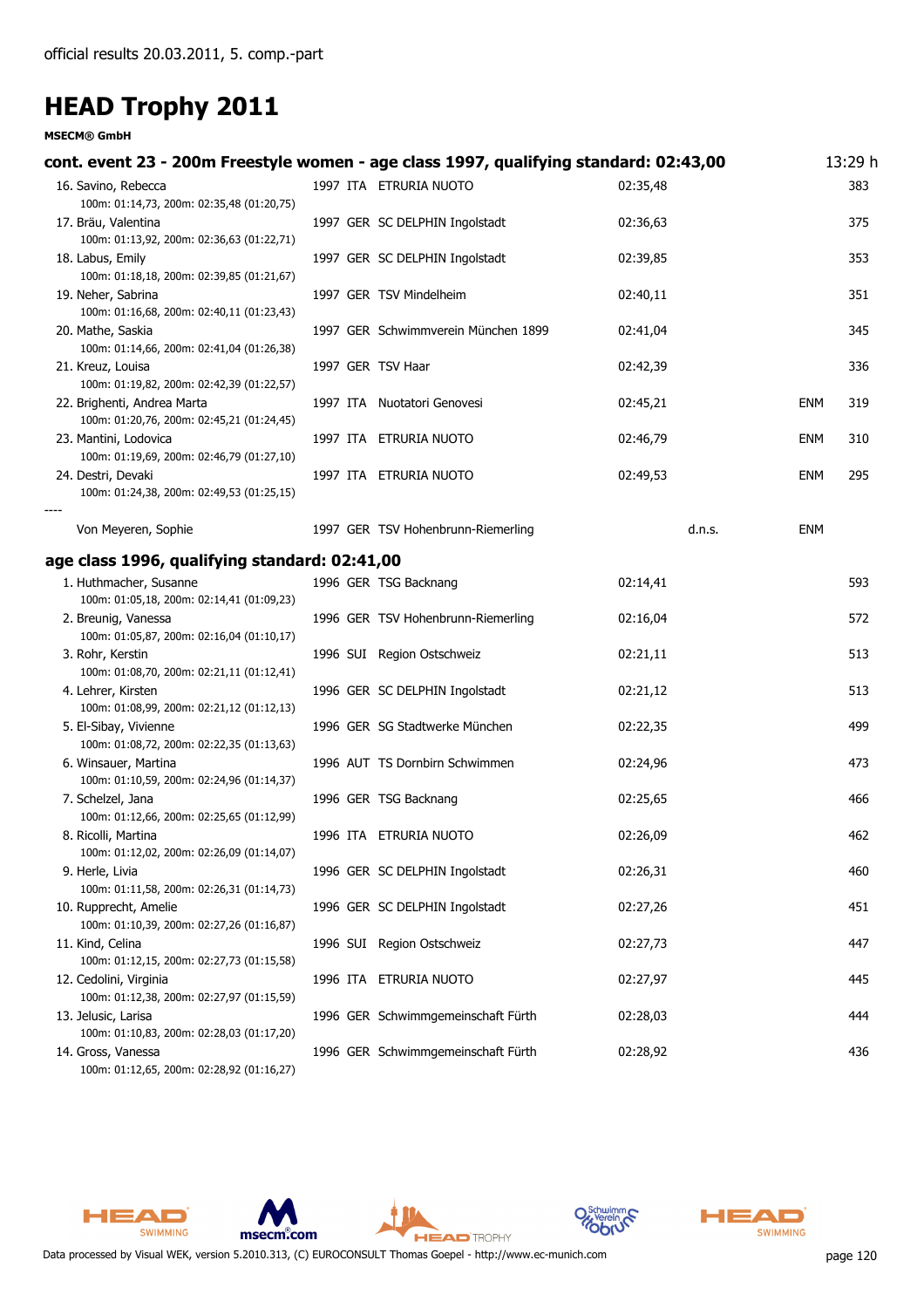#### **MSECM® GmbH**

| cont. event 23 - 200m Freestyle women - age class 1996, qualifying standard: 02:41,00 |                                            |          |            | 13:29 h |
|---------------------------------------------------------------------------------------|--------------------------------------------|----------|------------|---------|
| 15. Knoll, Anabel                                                                     | 1996 GER SC DELPHIN Ingolstadt             | 02:29,10 |            | 435     |
| 100m: 01:11,90, 200m: 02:29,10 (01:17,20)                                             |                                            |          |            |         |
| 16. Würsten, Michelle                                                                 | 1996 SUI Startgemeinschaft Berner Oberland | 02:30,05 |            | 426     |
| 100m: 01:11,62, 200m: 02:30,05 (01:18,43)                                             |                                            |          |            |         |
| 17. Achermann, Stephanie                                                              | 1996 SUI Schwimmklub Widnau                | 02:30,41 |            | 423     |
| 100m: 01:12,07, 200m: 02:30,41 (01:18,34)                                             |                                            |          |            |         |
| 18. Gunzl, Julia<br>100m: 01:13,34, 200m: 02:30,82 (01:17,48)                         | 1996 GER MTV 1862 Pfaffenhofen             | 02:30,82 |            | 420     |
| 19. Waider, Sophia                                                                    | 1996 GER SV Lohhof e.V.                    | 02:31,56 |            | 414     |
| 100m: 01:12,06, 200m: 02:31,56 (01:19,50)                                             |                                            |          |            |         |
| 20. Rixner, Cornelia                                                                  | 1996 GER SG Stadtwerke München             | 02:31,72 |            | 412     |
| 100m: 01:12,19, 200m: 02:31,72 (01:19,53)                                             |                                            |          |            |         |
| 21. Resech, Sabrina                                                                   | 1996 GER SV Dachau 1925                    | 02:32,25 |            | 408     |
| 100m: 01:13,37, 200m: 02:32,25 (01:18,88)                                             |                                            |          |            |         |
| 22. Ertl, Franziska                                                                   | 1996 GER SC DELPHIN Ingolstadt             | 02:32,96 |            | 402     |
| 100m: 01:13,64, 200m: 02:32,96 (01:19,32)                                             |                                            |          |            |         |
| 23. Magerl, Julia                                                                     | 1996 GER Schwimmgemeinschaft Fürth         | 02:33,10 |            | 401     |
| 100m: 01:15,40, 200m: 02:33,10 (01:17,70)                                             |                                            |          |            |         |
| 24. Holzapfel, Louisa                                                                 | 1996 GER Schwimmverein München 1899        | 02:33,84 |            | 396     |
| 100m: 01:13,00, 200m: 02:33,84 (01:20,84)                                             |                                            |          |            |         |
| 25. Huber, Tamara                                                                     | 1996 SUI Schwimm-Club Wittenbach           | 02:34,72 |            | 389     |
| 100m: 01:14,99, 200m: 02:34,72 (01:19,73)                                             |                                            |          |            |         |
| 26. Traunig, Judith                                                                   | 1996 AUT TS Dornbirn Schwimmen             | 02:35,39 |            | 384     |
| 100m: 01:14,52, 200m: 02:35,39 (01:20,87)                                             | 1996 GER SC Wfr. München                   |          |            | 368     |
| 27. Unger, Kathrin<br>100m: 01:16,51, 200m: 02:37,59 (01:21,08)                       |                                            | 02:37,59 |            |         |
| 28. Scupin, Pauline                                                                   | 1996 GER Team Buron Kaufbeuren             | 02:37,90 |            | 366     |
| 100m: 01:15,17, 200m: 02:37,90 (01:22,73)                                             |                                            |          |            |         |
| 29. Luca, Rachele                                                                     | 1996 ITA ETRURIA NUOTO                     | 02:38,82 |            | 359     |
| 100m: 01:15,76, 200m: 02:38,82 (01:23,06)                                             |                                            |          |            |         |
| 30. Kölbener, Selina                                                                  | 1996 SUI Schwimmklub Widnau                | 02:39,95 |            | 352     |
| 100m: 01:17,57, 200m: 02:39,95 (01:22,38)                                             |                                            |          |            |         |
| 31. Kaufmann, Patrizia                                                                | 1996 GER SG Stadtwerke München             | 02:41,63 | <b>ENM</b> | 341     |
| 100m: 01:17,95, 200m: 02:41,63 (01:23,68)                                             |                                            |          |            |         |
| 32. Leitermann, Theresa Anna                                                          | 1996 GER SV Arnbruck                       | 02:41,69 | <b>ENM</b> | 341     |
| 100m: 01:15,82, 200m: 02:41,69 (01:25,87)                                             |                                            |          |            |         |
| 33. Sassetti, Giulia                                                                  | 1996 ITA ETRURIA NUOTO                     | 02:42,41 | <b>ENM</b> | 336     |
| 100m: 01:19,11, 200m: 02:42,41 (01:23,30)                                             |                                            |          |            |         |
| 34. Brown, Emily<br>100m: 01:23,02, 200m: 02:52,06 (01:29,04)                         | 1996 GER SC Wfr. München                   | 02:52,06 | <b>ENM</b> | 283     |
|                                                                                       |                                            |          |            |         |
| Baumgartner, Louisa                                                                   | 1996 GER TSV Hohenbrunn-Riemerling         | d.n.s.   | <b>ENM</b> |         |
| Machate, Lisa                                                                         | 1996 GER SV Lohhof e.V.                    | d.n.s.   | <b>ENM</b> |         |
|                                                                                       |                                            |          |            |         |
| age class 1995, qualifying standard: 02:39,00                                         |                                            |          |            |         |
| 1. Sulzmann, Marina                                                                   | 1995 GER SG Stadtwerke München             | 02:09,22 |            | 668     |
| 100m: 01:03,16, 200m: 02:09,22 (01:06,06)                                             |                                            |          |            |         |
| 2. Schlegel, Dajana                                                                   | 1995 GER SG Stadtwerke München             | 02:15,80 |            | 575     |
| 100m: 01:06,43, 200m: 02:15,80 (01:09,37)                                             |                                            |          |            |         |







**HEAD** TROPHY



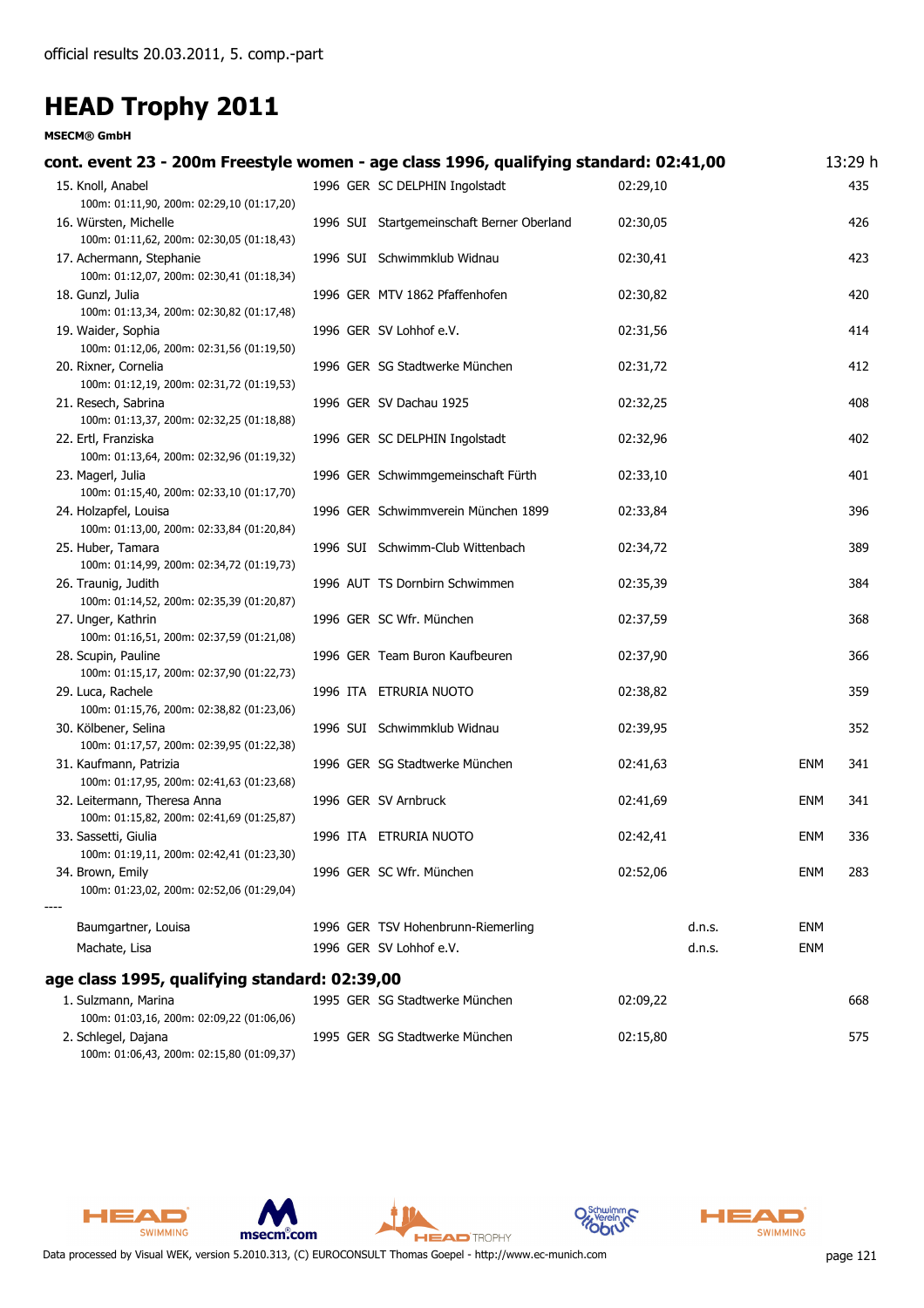| cont. event 23 - 200m Freestyle women - age class 1995, qualifying standard: 02:39,00 |                                            |          |            | 13:29 h |
|---------------------------------------------------------------------------------------|--------------------------------------------|----------|------------|---------|
| 3. Ottner, Sophie                                                                     | 1995 GER Team Buron Kaufbeuren             | 02:21,37 |            | 510     |
| 100m: 01:07,79, 200m: 02:21,37 (01:13,58)                                             |                                            |          |            |         |
| 4. Mark, Riccarda                                                                     | 1995 SUI Region Ostschweiz                 | 02:22,35 |            | 499     |
| 100m: 01:08,24, 200m: 02:22,35 (01:14,11)                                             |                                            |          |            |         |
| 5. Müller, Nicole                                                                     | 1995 GER SC DELPHIN Ingolstadt             | 02:23,92 |            | 483     |
| 100m: 01:09,93, 200m: 02:23,92 (01:13,99)                                             |                                            |          |            |         |
| 6. Vetter, Franziska<br>100m: 01:13,32, 200m: 02:29,13 (01:15,81)                     | 1995 GER TSG Backnang                      | 02:29,13 |            | 434     |
| 7. Gurander, Elin                                                                     | 1995 GER SV Lohhof e.V.                    | 02:32,09 |            | 409     |
| 100m: 01:12,79, 200m: 02:32,09 (01:19,30)                                             |                                            |          |            |         |
| 8. Schmidbauer, Lena                                                                  | 1995 GER TSV 1860 Rosenheim                | 02:35,22 |            | 385     |
| 100m: 01:12,87, 200m: 02:35,22 (01:22,35)                                             |                                            |          |            |         |
| 9. Babbel, Pia                                                                        | 1995 GER SSG Neptun Germering e.V.         | 02:35,63 |            | 382     |
| 100m: 01:14,68, 200m: 02:35,63 (01:20,95)                                             |                                            |          |            |         |
| 10. Blatter, Cheyenne                                                                 | 1995 SUI Startgemeinschaft Berner Oberland | 02:36,22 |            | 378     |
| 100m: 01:15,62, 200m: 02:36,22 (01:20,60)                                             |                                            |          |            |         |
| 11. Cecchinato, Seraina                                                               | 1995 SUI Schwimmklub Widnau                | 02:41,70 | <b>ENM</b> | 341     |
| 100m: 01:18,95, 200m: 02:41,70 (01:22,75)                                             |                                            |          |            |         |
| 12. Steiger, Seraina                                                                  | 1995 SUI Schwimmklub Widnau                | 02:41,88 | <b>ENM</b> | 339     |
| 100m: 01:19,49, 200m: 02:41,88 (01:22,39)<br>13. Sigl, Elena                          | 1995 GER SC Wfr. München                   | 02:42,58 | <b>ENM</b> | 335     |
| 100m: 01:16,15, 200m: 02:42,58 (01:26,43)                                             |                                            |          |            |         |
| age class 1994, qualifying standard: 02:37,00                                         |                                            |          |            |         |
| 1. Baerens, Teresa                                                                    | 1994 GER TSV Hohenbrunn-Riemerling         | 02:08,58 |            | 678     |
| 100m: 01:02,72, 200m: 02:08,58 (01:05,86)                                             |                                            |          |            |         |
| 2. Puppin, Fabienne                                                                   | 1994 SUI Region Ostschweiz                 | 02:13,68 |            | 603     |
| 100m: 01:05,03, 200m: 02:13,68 (01:08,65)                                             |                                            |          |            |         |
| 3. Hegyi, Zsanett                                                                     | 1994 HUN Szombathelyi Vizmu SC             | 02:14,09 |            | 598     |
| 100m: 01:06,00, 200m: 02:14,09 (01:08,09)                                             |                                            |          |            |         |
| 4. Hummer, Aline                                                                      | 1994 SUI Schwimmclub Kreuzlingen           | 02:14,63 |            | 590     |
| 100m: 01:05,57, 200m: 02:14,63 (01:09,06)                                             |                                            |          |            |         |
| 5. Rihs, Miriam                                                                       | 1994 SUI Region Ostschweiz                 | 02:14,73 |            | 589     |
| 100m: 01:06,08, 200m: 02:14,73 (01:08,65)                                             |                                            |          |            |         |
| 6. Godenzi, Laura<br>100m: 01:07,16, 200m: 02:17,95 (01:10,79)                        | 1994 SUI Region Ostschweiz                 | 02:17,95 |            | 549     |
| 7. Hämmerle, Inga                                                                     | 1994 GER SSV Weingarten                    | 02:21,65 |            | 507     |
| 100m: 01:08,16, 200m: 02:21,65 (01:13,49)                                             |                                            |          |            |         |
| 8. Blumreisinger, Julia                                                               | 1994 GER Schwimmverein München 1899        | 02:23,42 |            | 488     |
| 100m: 01:09,60, 200m: 02:23,42 (01:13,82)                                             |                                            |          |            |         |
| 9. Drexl, Jamie-Ann                                                                   | 1994 GER SC Wfr. München                   | 02:24,63 |            | 476     |
| 100m: 01:09,63, 200m: 02:24,63 (01:15,00)                                             |                                            |          |            |         |
| 10. Bamberg, Elisabeth                                                                | 1994 SUI Startgemeinschaft Berner Oberland | 02:26,35 |            | 460     |
| 100m: 01:09,71, 200m: 02:26,35 (01:16,64)                                             |                                            |          |            |         |
| 11. Diepold, Franziska                                                                | 1994 GER SC DELPHIN Ingolstadt             | 02:29,44 |            | 432     |
| 100m: 01:11,85, 200m: 02:29,44 (01:17,59)<br>12. Cellai, Greta                        | 1994 ITA ETRURIA NUOTO                     | 02:32,91 |            | 403     |
| 100m: 01:14,00, 200m: 02:32,91 (01:18,91)                                             |                                            |          |            |         |
| 13. Werder, Laurence                                                                  | 1994 SUI Startgemeinschaft Berner Oberland | 02:34,81 |            | 388     |
| 100m: 01:12,11, 200m: 02:34,81 (01:22,70)                                             |                                            |          |            |         |











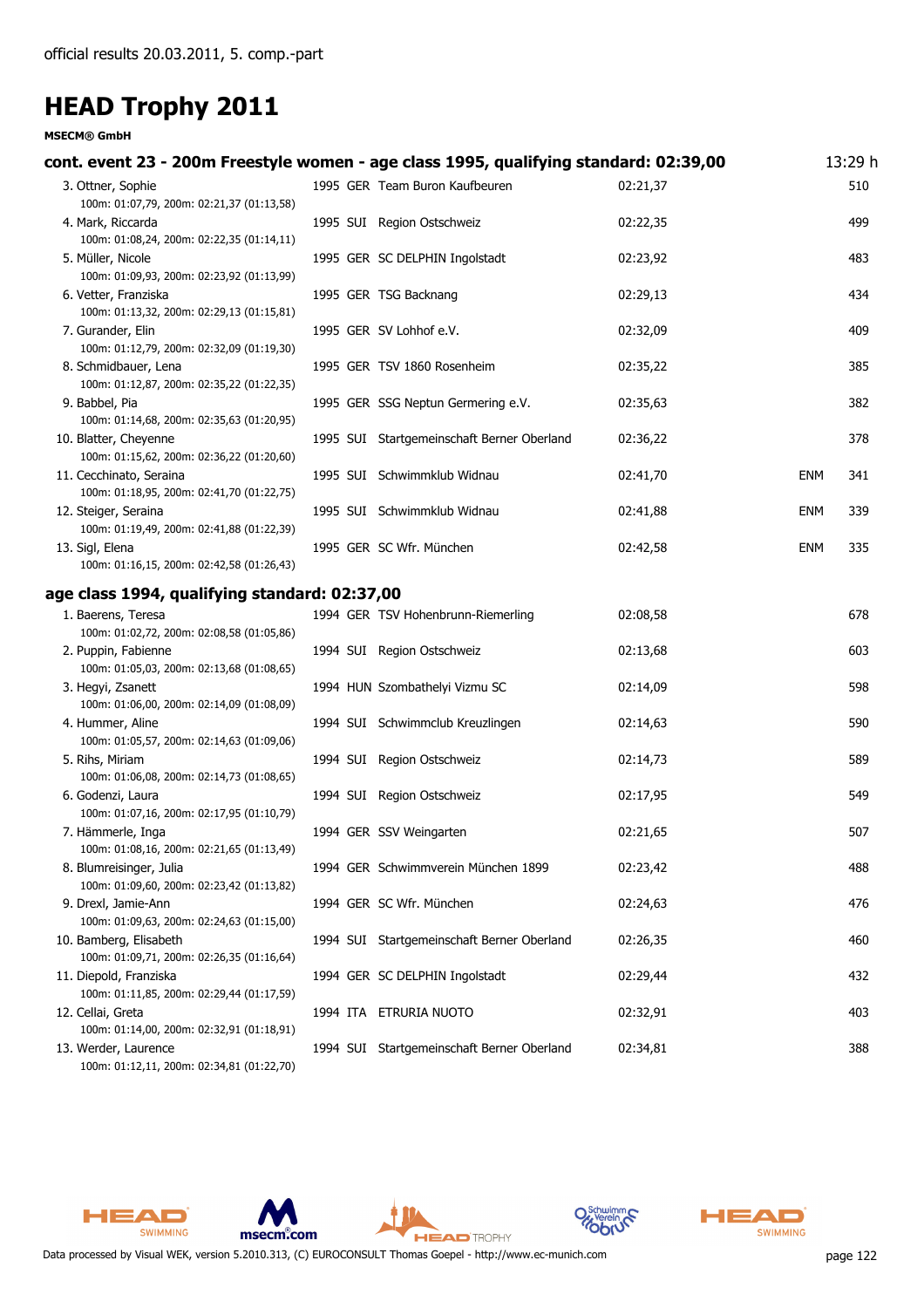**MSECM® GmbH**

| cont. event 23 - 200m Freestyle women - age class 1994, qualifying standard: 02:37,00 |                                            |                 |              |            | 13:29 h |
|---------------------------------------------------------------------------------------|--------------------------------------------|-----------------|--------------|------------|---------|
| 14. Widmaier, Melissa<br>100m: 01:14,01, 200m: 02:37,05 (01:23,04)                    | 1994 SUI Schwimm-Club Wittenbach           | 02:37,05        |              | ENM        | 372     |
| Aurilio, Tatiana                                                                      | 1994 ITA A.S.D. Dolomitica Nuoto C.T.T.    |                 | d.n.s.       | ENM        |         |
| age class 1992 / 1993, qualifying standard: 02:35,00                                  |                                            |                 |              |            |         |
| 1. Brinschwitz, Svenja<br>100m: 01:03,62, 200m: 02:10,62 (01:07,00)                   | 1993 GER TSG Backnang                      | 02:10,62        |              |            | 647     |
| 2. Stamm, Lisa<br>100m: 01:05,40, 200m: 02:13,49 (01:08,09)                           | 1992 SUI Region Ostschweiz                 | 02:13,49        |              |            | 606     |
| 3. Reichardt, Rebecca<br>100m: 01:06,13, 200m: 02:20,18 (01:14,05)                    | 1993 GER SSV Weingarten                    | 02:20,18        |              |            | 523     |
| 4. Beck, Sandra<br>100m: 01:08,20, 200m: 02:21,20 (01:13,00)                          | 1992 GER SC 53 Landshut                    | 02:21,20        |              |            | 512     |
| 5. Schweiger, Katharina<br>100m: 01:08,88, 200m: 02:21,99 (01:13,11)                  | 1993 GER TSV Hohenbrunn-Riemerling         | 02:21,99        |              |            | 503     |
| 6. Aor, Elisabetta<br>100m: 01:11,52, 200m: 02:26,23 (01:14,71)                       | 1993 ITA A.S.D. Dolomitica Nuoto C.T.T.    | 02:26,23        |              |            | 461     |
| 7. Ossola, Natalie<br>100m: 01:11,77, 200m: 02:29,04 (01:17,27)                       | 1992 SUI Startgemeinschaft Berner Oberland | 02:29,04        |              |            | 435     |
| 8. Froschmeir, Larissa<br>100m: 01:12,82, 200m: 02:29,25 (01:16,43)                   | 1993 GER SC DELPHIN Ingolstadt             | 02:29,25        |              |            | 433     |
| 9. Ferretti, Valentina<br>100m: 01:17,50, 200m: 02:41,24 (01:23,74)                   | 1993 ITA ETRURIA NUOTO                     | 02:41,24        |              | ENM        | 344     |
| Hassler, Julia                                                                        | 1993 SUI Region Ostschweiz                 |                 | d.n.s.       | ENM        |         |
| Schweiger, Veronika                                                                   | 1992 GER SG Stadtwerke München             |                 | d.n.s.       | ENM        |         |
| Schöner, Anna                                                                         | 1993 GER SC DELPHIN Ingolstadt             |                 | d.n.s.       | ENM        |         |
| Suhner, Larissa                                                                       | 1993 SUI Schwimm-Club Wittenbach           |                 | d.n.s.       | <b>ENM</b> |         |
| age class 1991 and older, qualifying standard: 02:34,00                               |                                            |                 |              |            |         |
| 1. Hanz, Anja<br>100m: 01:06,84, 200m: 02:15,61 (01:08,77)                            | 1975 GER SG Stadtwerke München             | 02:15,61        |              |            | 578     |
| 2. Dörries, Susanne<br>100m: 01:13,56, 200m: 02:29,57 (01:16,01)                      | 1990 GER Team Buron Kaufbeuren             | 02:29,57        |              |            | 430     |
| Werner, Laila                                                                         | 1991 SUI Region Ostschweiz                 |                 | d.n.s.       | ENM        |         |
| Jocham, Lisa                                                                          | 1990 GER SG Stadtwerke München             |                 | d.n.s.       | ENM        |         |
| event 24 - 200m Freestyle men                                                         |                                            |                 |              |            |         |
| KOLL, Dominik<br>13.03.2005<br>МR                                                     |                                            | AUT<br>01:49,97 | Munich (GER) |            |         |
| age class 2001, qualifying standard: 03:25,00                                         |                                            |                 |              |            |         |
| 1. Ionescu, Mihnea<br>100m: 01:18,96, 200m: 02:40,26 (01:21,30)                       | 2001 ROM Aqua Team                         | 02:40,26        |              |            | 257     |
| 2. Lienhart, Oliver<br>100m: 01:22,32, 200m: 02:46,10 (01:23,78)                      | 2001 GER TSV 1862 Friedberg                | 02:46,10        |              |            | 231     |
| 3. Marinica, Rares<br>100m: 01:21,95, 200m: 02:53,89 (01:31,94)                       | 2001 ROM Aqua Team                         | 02:53,89        |              |            | 201     |

**HEAD** TROPHY



msecm.com

HEAD

SWIMMING

**HEAD** 

SWIMMING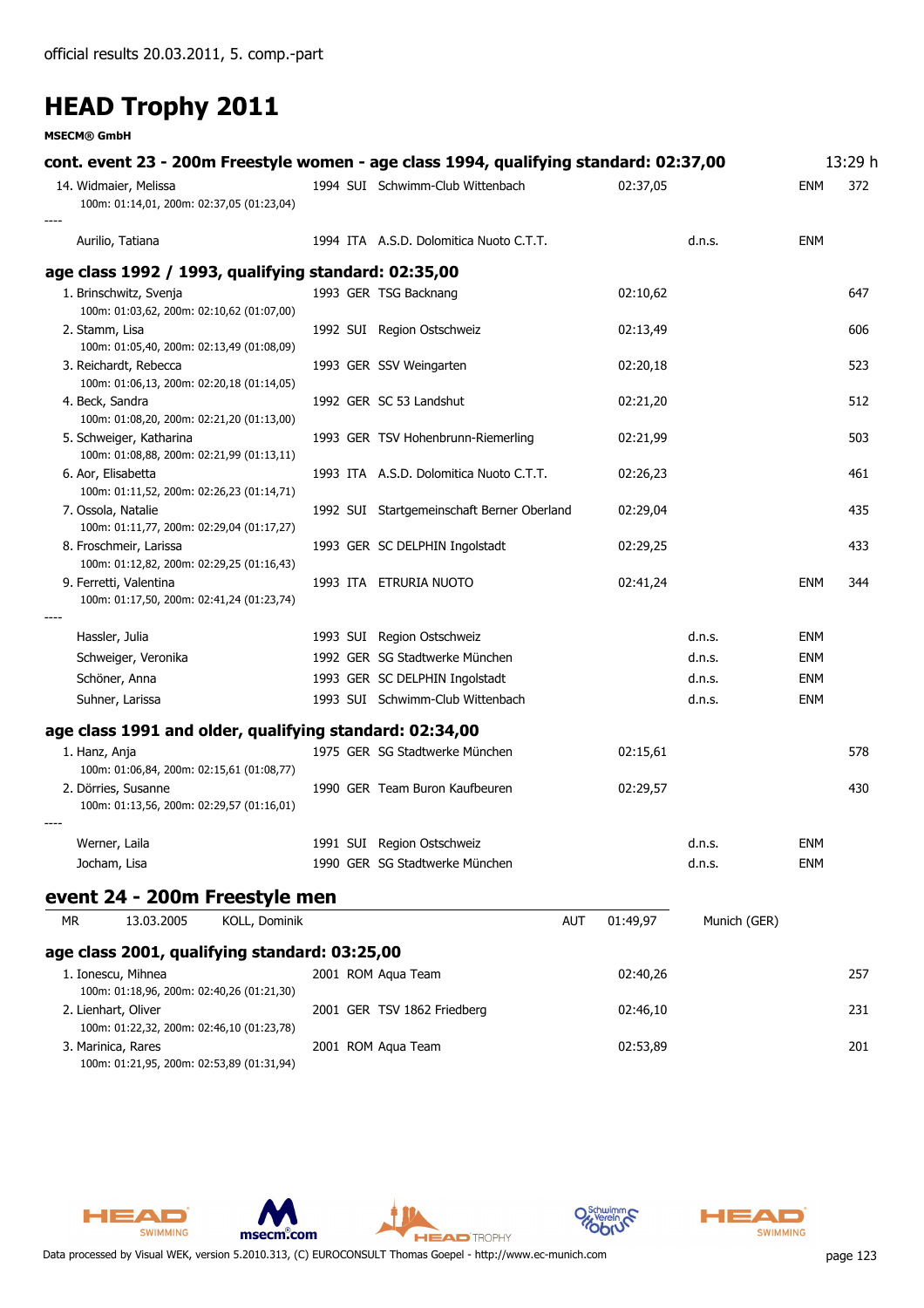#### **MSECM® GmbH**

| cont. event 24 - 200m Freestyle men - age class 2001, qualifying standard: 03:25,00 |  |                                                            |          |     | 14:26 h |
|-------------------------------------------------------------------------------------|--|------------------------------------------------------------|----------|-----|---------|
| 4. Vorbach, Johannes                                                                |  | 2001 GER Team Buron Kaufbeuren                             | 03:06,19 |     | 164     |
| 100m: 01:28,33, 200m: 03:06,19 (01:37,86)                                           |  |                                                            |          |     |         |
| 5. Müller, Tobias                                                                   |  | 2001 SUI Schwimm-Club Wittenbach                           | 03:39,09 | ENM | 100     |
| 100m: 01:45,35, 200m: 03:39,09 (01:53,74)                                           |  |                                                            |          |     |         |
| age class 2000, qualifying standard: 03:10,00                                       |  |                                                            |          |     |         |
| 1. Laszlo, Levente                                                                  |  | 2000 HUN Kiskunhalasi Uszo es Gyogyuszo Egyesület 02:25,11 |          |     | 347     |
| 100m: 01:10,94, 200m: 02:25,11 (01:14,17)                                           |  |                                                            |          |     |         |
| 2. Varjasi, Peter                                                                   |  | 2000 HUN Szombathelyi Vizmu SC                             | 02:30,25 |     | 312     |
| 100m: 01:12,62, 200m: 02:30,25 (01:17,63)                                           |  |                                                            |          |     |         |
| 3. Molnar, Marcell                                                                  |  | 2000 HUN Szombathelyi Vizmu SC                             | 02:34,48 |     | 287     |
| 100m: 01:15,89, 200m: 02:34,48 (01:18,59)                                           |  |                                                            |          |     |         |
| 4. Nagy, Andras                                                                     |  | 2000 HUN Kiskunhalasi Uszo es Gyogyuszo Egyesület 02:37,30 |          |     | 272     |
| 100m: 01:15,34, 200m: 02:37,30 (01:21,96)                                           |  |                                                            |          |     |         |
| 5. Serban, Bogdan                                                                   |  | 2000 ROM Aqua Team                                         | 02:38,08 |     | 268     |
| 100m: 01:18,11, 200m: 02:38,08 (01:19,97)                                           |  |                                                            |          |     |         |
| 6. Fischer, Jannik<br>100m: 01:19,88, 200m: 02:42,98 (01:23,10)                     |  | 2000 GER TSV Mindelheim                                    | 02:42,98 |     | 245     |
| 7. Vasile, Vlad                                                                     |  | 2000 ROM Aqua Team                                         | 02:51,99 |     | 208     |
| 100m: 01:25,23, 200m: 02:51,99 (01:26,76)                                           |  |                                                            |          |     |         |
| 8. Zmenko, Denis                                                                    |  | 2000 GER Team Buron Kaufbeuren                             | 02:54,93 |     | 198     |
| 100m: 01:22,56, 200m: 02:54,93 (01:32,37)                                           |  |                                                            |          |     |         |
| 9. Richter, Christopher                                                             |  | 2000 GER SC Wfr. München                                   | 02:57,60 |     | 189     |
| 100m: 01:29,15, 200m: 02:57,60 (01:28,45)                                           |  |                                                            |          |     |         |
| 10. Pohl, Philipp                                                                   |  | 2000 GER WSV Bad Tölz                                      | 02:58,78 |     | 185     |
| 100m: 01:26,70, 200m: 02:58,78 (01:32,08)                                           |  |                                                            |          |     |         |
| 11. Kertesz, Kevin                                                                  |  | 2000 GER SC DELPHIN Ingolstadt                             | 03:00,36 |     | 180     |
| 100m: 01:28,36, 200m: 03:00,36 (01:32,00)                                           |  |                                                            |          |     |         |
| 12. Siegesmund, Marvin                                                              |  | 2000 GER SC DELPHIN Ingolstadt                             | 03:01,13 |     | 178     |
| 100m: 01:27,46, 200m: 03:01,13 (01:33,67)                                           |  |                                                            |          |     |         |
| 13. Petat, Julien                                                                   |  | 2000 GER SG Stadtwerke München                             | 03:07,59 |     | 160     |
| 100m: 01:32,04, 200m: 03:07,59 (01:35,55)                                           |  |                                                            |          |     |         |
| 14. Bander, Anton                                                                   |  | 2000 GER SC Wfr. München                                   | 03:10,40 | ENM | 153     |
| 100m: 01:33,66, 200m: 03:10,40 (01:36,74)                                           |  |                                                            |          |     |         |
| age class 1999, qualifying standard: 02:52,00                                       |  |                                                            |          |     |         |
| 1. Fabriczius, Laszlo                                                               |  | 1999 HUN Szombathelyi Vizmu SC                             | 02:20,77 |     | 380     |
| 100m: 01:09,56, 200m: 02:20,77 (01:11,21)                                           |  |                                                            |          |     |         |
| 2. Radu, Ionut                                                                      |  | 1999 ROM Aqua Team                                         | 02:25,42 |     | 345     |
| 100m: 01:10,72, 200m: 02:25,42 (01:14,70)                                           |  |                                                            |          |     |         |
| 3. Barta, Marton                                                                    |  | 1999 HUN Szombathelyi Vizmu SC                             | 02:25,43 |     | 345     |
| 100m: 01:10,45, 200m: 02:25,43 (01:14,98)                                           |  |                                                            |          |     |         |
| 4. Orth, Wolfgang                                                                   |  | 1999 GER Team Buron Kaufbeuren                             | 02:28,01 |     | 327     |
| 100m: 01:12,13, 200m: 02:28,01 (01:15,88)                                           |  |                                                            |          |     |         |
| 5. Serban, Mihai                                                                    |  | 1999 ROM Aqua Team                                         | 02:28,27 |     | 325     |
| 100m: 01:12,55, 200m: 02:28,27 (01:15,72)                                           |  |                                                            |          |     |         |
| 6. Bonea, Sabin                                                                     |  | 1999 ROM Aqua Team                                         | 02:31,73 |     | 303     |
| 100m: 01:13,73, 200m: 02:31,73 (01:18,00)                                           |  |                                                            |          |     |         |
| 7. Nemeth, Balint                                                                   |  | 1999 HUN Szombathelyi Vizmu SC                             | 02:31,93 |     | 302     |

100m: 01:12,22, 200m: 02:31,93 (01:19,71)

HEAD

SWIMMING







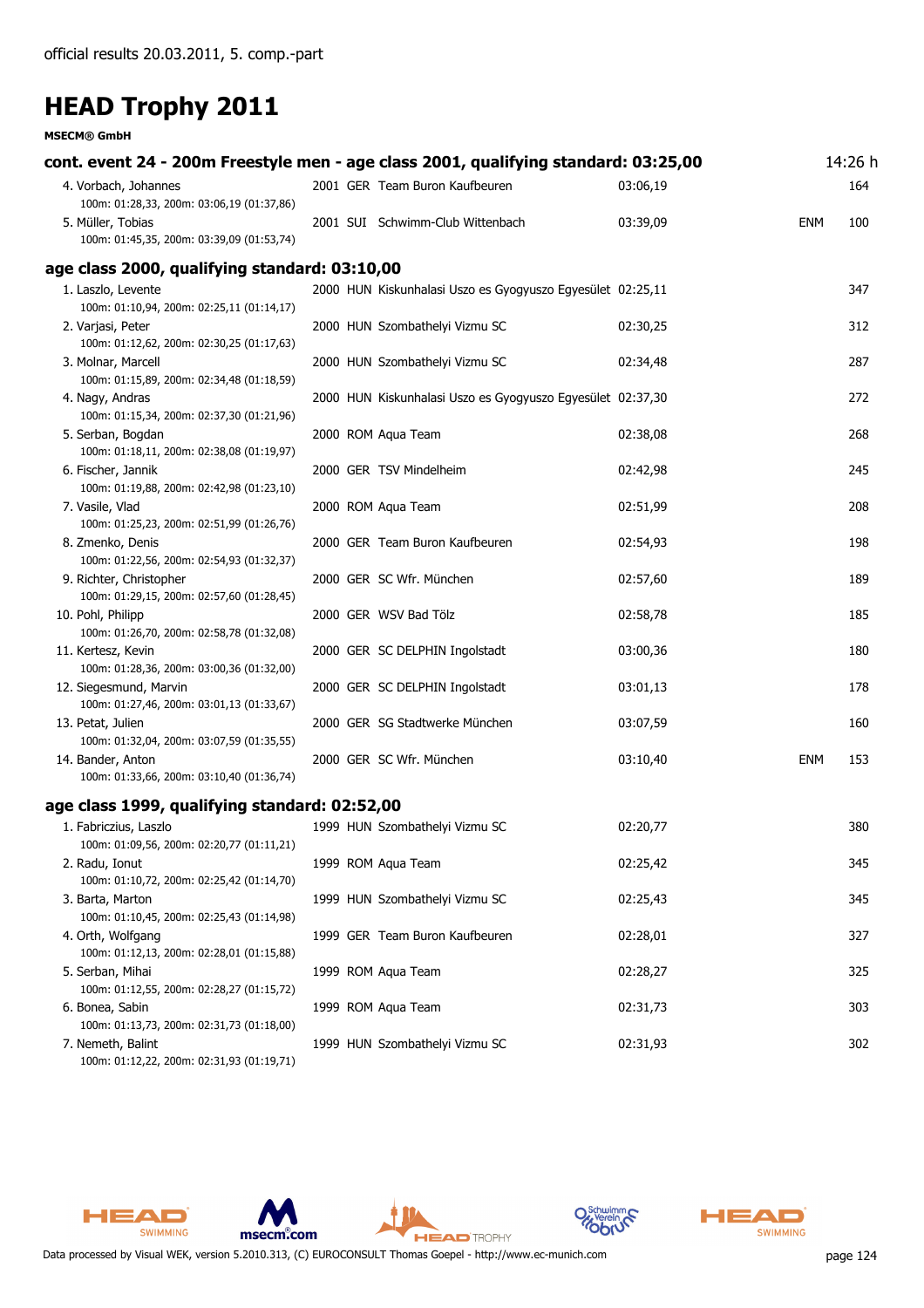**MSECM® GmbH**

| cont. event 24 - 200m Freestyle men - age class 1999, qualifying standard: 02:52,00 |  |                                                                |          |                  |                   | 14:26 h |
|-------------------------------------------------------------------------------------|--|----------------------------------------------------------------|----------|------------------|-------------------|---------|
| 8. Meilinger, Lukas<br>100m: 01:14,33, 200m: 02:35,44 (01:21,11)                    |  | 1999 GER SC DELPHIN Ingolstadt                                 | 02:35,44 |                  |                   | 282     |
| 9. Rein, Andreas<br>100m: 01:17,65, 200m: 02:35,74 (01:18,09)                       |  | 1999 GER SC DELPHIN Ingolstadt                                 | 02:35,74 |                  |                   | 280     |
| 10. Barts, Lukas<br>100m: 01:17,98, 200m: 02:36,80 (01:18,82)                       |  | 1999 SUI Schwimm-Club Wittenbach                               | 02:36,80 |                  |                   | 275     |
| 11. Mooser, Christoph<br>100m: 01:16,17, 200m: 02:37,74 (01:21,57)                  |  | 1999 GER SC DELPHIN Ingolstadt                                 | 02:37,74 |                  |                   | 270     |
| 12. Bürger, Jan<br>100m: 01:23,41, 200m: 02:49,56 (01:26,15)                        |  | 1999 GER SC Wfr. München                                       | 02:49,56 |                  |                   | 217     |
| 13. Leonhardt, Kilian<br>100m: 01:22,89, 200m: 02:51,74 (01:28,85)                  |  | 1999 GER SV Lohhof e.V.                                        | 02:51,74 |                  |                   | 209     |
| 14. Brighenti, Lorenzo<br>100m: 01:23,13, 200m: 02:52,43 (01:29,30)                 |  | 1999 ITA Nuotatori Genovesi                                    | 02:52,43 |                  | <b>ENM</b>        | 206     |
| 15. Weisheit, Marc<br>100m: 01:25,99, 200m: 02:52,99 (01:27,00)                     |  | 1999 GER SC Wfr. München                                       | 02:52,99 |                  | <b>ENM</b>        | 204     |
| 16. Tokanowa, Nikita<br>100m: 01:25,07, 200m: 02:55,74 (01:30,67)                   |  | 1999 GER SC Wfr. München                                       | 02:55,74 |                  | <b>ENM</b>        | 195     |
| 17. Drexl, Simon<br>100m: 01:25,66, 200m: 02:59,92 (01:34,26)                       |  | 1999 GER SC Wfr. München                                       | 02:59,92 |                  | ENM               | 182     |
| 18. Laszyca, Patryk<br>100m: 01:29,41, 200m: 03:05,13 (01:35,72)                    |  | 1999 GER SG Stadtwerke München                                 | 03:05,13 |                  | ENM               | 167     |
| Kovacevic, Stefan<br>13:39 h<br>Start vor dem Startsignal                           |  | 1999 GER SG Stadtwerke München                                 |          | dq.              | ENM               |         |
|                                                                                     |  |                                                                |          |                  |                   |         |
| Grundheber, Lars                                                                    |  | 1999 GER SC DELPHIN Ingolstadt                                 |          | d.n.s.           | ENM               |         |
| Toscan, Fabio<br>Schillling, Felix                                                  |  | 1999 SUI Schwimm-Club Wittenbach<br>1999 SUI Schwimm Club Flös |          | d.n.s.<br>d.n.s. | ENM<br><b>ENM</b> |         |
| age class 1998, qualifying standard: 02:45,00                                       |  |                                                                |          |                  |                   |         |
| 1. Boccato, Fabio<br>100m: 01:07,91, 200m: 02:21,16 (01:13,25)                      |  | 1998 SUI Schwimm-Club Wittenbach                               | 02:21,16 |                  |                   | 377     |
| 2. Koncar, Mihael<br>100m: 01:09,80, 200m: 02:23,67 (01:13,87)                      |  | 1998 SLO Sportno Drustvo Delfin                                | 02:23,67 |                  |                   | 357     |
| 3. Schlatter, Timothy<br>100m: 01:09,51, 200m: 02:24,06 (01:14,55)                  |  | 1998 SUI Region Ostschweiz                                     | 02:24,06 |                  |                   | 354     |
| 4. Wölflick, Quentin<br>100m: 01:10,05, 200m: 02:24,81 (01:14,76)                   |  | 1998 GER SC DELPHIN Ingolstadt                                 | 02:24,81 |                  |                   | 349     |
| 5. Graf, Luc<br>100m: 01:16,10, 200m: 02:32,49 (01:16,39)                           |  | 1998 SUI Startgemeinschaft Berner Oberland                     | 02:32,49 |                  |                   | 299     |
| 6. Dönmez, Önder-Vedat<br>100m: 01:15,77, 200m: 02:36,17 (01:20,40)                 |  | 1998 GER SG Stadtwerke München                                 | 02:36,17 |                  |                   | 278     |
| 7. Fischer, Fabian                                                                  |  | 1998 GER TSV Mindelheim                                        | 02:36,27 |                  |                   | 278     |
| 100m: 01:15,54, 200m: 02:36,27 (01:20,73)<br>8. Herdeg, Tobias                      |  | 1998 GER SC Wfr. München                                       | 02:37,10 |                  |                   | 273     |
| 100m: 01:16,94, 200m: 02:37,10 (01:20,16)<br>9. Manser, Raffael                     |  | 1998 SUI Schwimm-Club Wittenbach                               | 02:37,47 |                  |                   | 271     |

100m: 01:15,41, 200m: 02:37,47 (01:22,06)









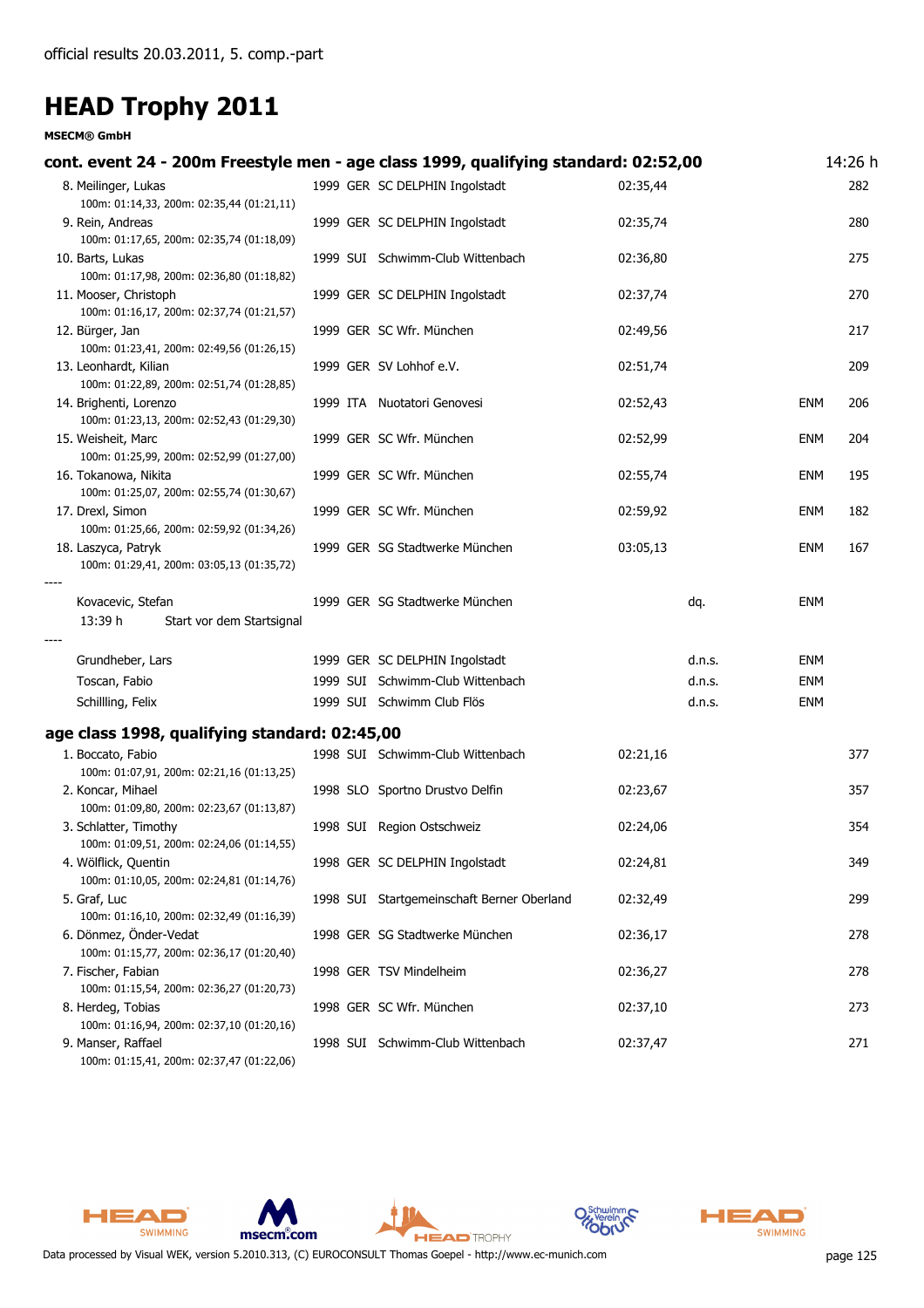| cont. event 24 - 200m Freestyle men - age class 1998, qualifying standard: 02:45,00 |  |                                            |          |            | 14:26 h |
|-------------------------------------------------------------------------------------|--|--------------------------------------------|----------|------------|---------|
| 10. Höfl, Emanuel<br>100m: 01:16,66, 200m: 02:38,49 (01:21,83)                      |  | 1998 GER SC DELPHIN Ingolstadt             | 02:38,49 |            | 266     |
| 11. Siegesmund, Joshua<br>100m: 01:17,96, 200m: 02:39,02 (01:21,06)                 |  | 1998 GER SC DELPHIN Ingolstadt             | 02:39,02 |            | 263     |
| 12. Trommer, Julian<br>100m: 01:18,52, 200m: 02:41,26 (01:22,74)                    |  | 1998 GER Team Buron Kaufbeuren             | 02:41,26 |            | 253     |
| 13. Schwendener, Flavio<br>100m: 01:18,99, 200m: 02:41,38 (01:22,39)                |  | 1998 SUI Schwimm Club Flös                 | 02:41,38 |            | 252     |
| 14. Geiger, Patrick<br>100m: 01:20,06, 200m: 02:42,39 (01:22,33)                    |  | 1998 GER SC Wfr. München                   | 02:42,39 |            | 247     |
| 15. Hiramatsu, Itaru<br>100m: 01:22,35, 200m: 02:52,72 (01:30,37)                   |  | 1998 GER SG Stadtwerke München             | 02:52,72 | ENM        | 205     |
| age class 1997, qualifying standard: 02:34,00                                       |  |                                            |          |            |         |
| 1. Nowak, Olivier<br>100m: 01:03,02, 200m: 02:10,42 (01:07,40)                      |  | 1997 SUI Region Ostschweiz                 | 02:10,42 |            | 478     |
| 2. Multari, Lorenzo<br>100m: 01:05,54, 200m: 02:12,82 (01:07,28)                    |  | 1997 ITA Nuotatori Genovesi                | 02:12,82 |            | 452     |
| 3. Nolte, Lars Henrik<br>100m: 01:04,53, 200m: 02:12,86 (01:08,33)                  |  | 1997 GER SG Stadtwerke München             | 02:12,86 |            | 452     |
| 3. Joo, Adam<br>100m: 01:05,07, 200m: 02:12,86 (01:07,79)                           |  | 1997 HUN Szombathelyi Vizmu SC             | 02:12,86 |            | 452     |
| 5. Schlachta, Tim<br>100m: 01:08,77, 200m: 02:16,77 (01:08,00)                      |  | 1997 GER SG Stadtwerke München             | 02:16,77 |            | 414     |
| 6. Scharov, Daniel<br>100m: 01:06,81, 200m: 02:16,78 (01:09,97)                     |  | 1997 SUI Startgemeinschaft Berner Oberland | 02:16,78 |            | 414     |
| 7. Ene, Andrei<br>100m: 01:07,99, 200m: 02:20,08 (01:12,09)                         |  | 1997 ROM Aqua Team                         | 02:20,08 |            | 386     |
| 8. Cosack, Alexander<br>100m: 01:08,06, 200m: 02:20,14 (01:12,08)                   |  | 1997 GER VfL Kaufering e.V.                | 02:20,14 |            | 385     |
| 9. Liske, Jonas Sebastian<br>100m: 01:08,17, 200m: 02:21,44 (01:13,27)              |  | 1997 GER SG Stadtwerke München             | 02:21,44 |            | 375     |
| 10. Diepold, Simon<br>100m: 01:07,65, 200m: 02:21,86 (01:14,21)                     |  | 1997 GER SC DELPHIN Ingolstadt             | 02:21,86 |            | 371     |
| 11. Kamm, Jan<br>100m: 01:11,36, 200m: 02:25,35 (01:13,99)                          |  | 1997 GER SC Wfr. München                   | 02:25,35 |            | 345     |
| 12. Simion, Vlad<br>100m: 01:11,61, 200m: 02:26,81 (01:15,20)                       |  | 1997 ROM Aqua Team                         | 02:26,81 |            | 335     |
| 13. Djukow, David<br>100m: 01:13,56, 200m: 02:28,68 (01:15,12)                      |  | 1997 GER Schwimmgemeinschaft Fürth         | 02:28,68 |            | 322     |
| 14. Ali, Ramzy<br>100m: 01:15,10, 200m: 02:31,40 (01:16,30)                         |  | 1997 GER SSG Neptun Germering e.V.         | 02:31,40 |            | 305     |
| 15. König, Florian<br>100m: 01:11,16, 200m: 02:32,02 (01:20,86)                     |  | 1997 GER TSV Mindelheim                    | 02:32,02 |            | 302     |
| 16. Scardigli, Francesco<br>100m: 01:13,63, 200m: 02:33,85 (01:20,22)               |  | 1997 ITA ETRURIA NUOTO                     | 02:33,85 |            | 291     |
| 17. Ertl, Michael<br>100m: 01:13,80, 200m: 02:35,16 (01:21,36)                      |  | 1997 GER SC Wfr. München                   | 02:35,16 | <b>ENM</b> | 284     |
| 18. Würth, Isaac<br>100m: 01:17,41, 200m: 02:39,62 (01:22,21)                       |  | 1997 SUI Schwimm-Club Wittenbach           | 02:39,62 | <b>ENM</b> | 260     |











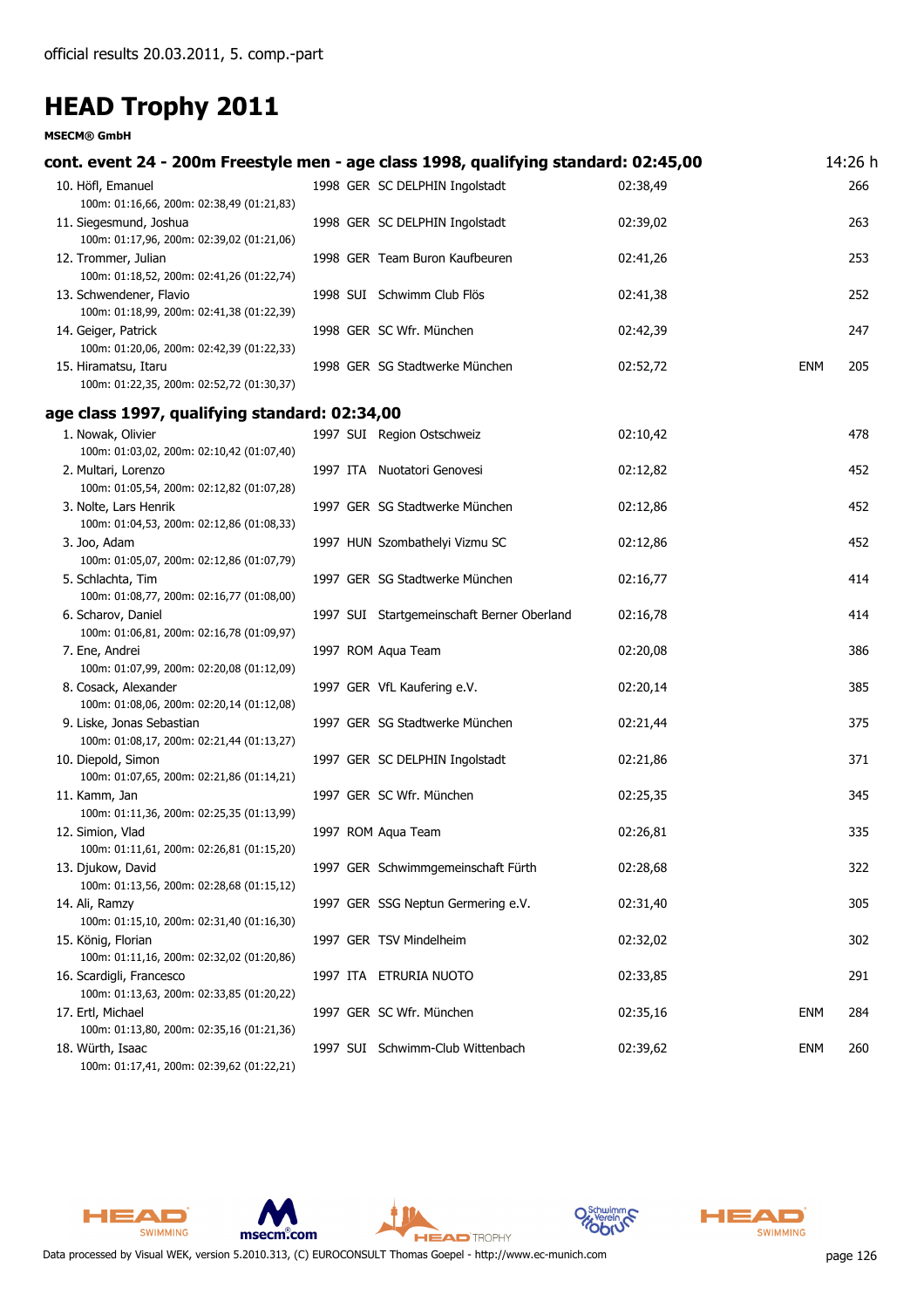**MSECM® GmbH**

#### **cont. event 24 - 200m Freestyle men - age class 1997, qualifying standard: 02:34,00** 14:26 h *----* Reinfeld, Uli 1997 SC DELPHIN Ingolstadt ENM GER dq. *13:51 h Start vor dem Startsignal* Gousset, Arthur 1997 SG Stadtwerke München ENM GER dq. *13:48 h Start vor dem Startsignal* **age class 1996, qualifying standard: 02:28,00** 1. Schwarzenbach, Patrik 1996 SUI Region Ostschweiz 02:06,77 520 100m: 01:02,61, 200m: 02:06,77 (01:04,16) 2. Richtsfeld, Felix 1996 GER SC 53 Landshut 02:10,69 475 100m: 01:04,70, 200m: 02:10,69 (01:05,99) 3. Narr, Bastian 1996 SUI Region Ostschweiz 1996 SUI Region Ostschweiz 02:10,73 100m: 01:04,53, 200m: 02:10,73 (01:06,20) 4. Venyige, Adam 1996 HUN Romai SE 02:10,93 472 100m: 01:01,90, 200m: 02:10,93 (01:09,03) 5. Bachi, Yuri 1996 ITA ETRURIA NUOTO 02:11,12 470 100m: 01:04,71, 200m: 02:11,12 (01:06,41) 6. Schmid, Nico 1996 GER VfL Kaufering e.V. 02:11,26 469 100m: 01:04,15, 200m: 02:11,26 (01:07,11) 7. Widtmann, Nico 1996 SUI Region Ostschweiz 02:13,40 447 100m: 01:05,26, 200m: 02:13,40 (01:08,14) 8. Anghel, Mihai 1996 ROM Aqua Team 1996 ROM Aqua Team 1996 ROM Aqua Team 1996 ROM Aqua Team 1996 ROM Aqua Team 100m: 01:06,50, 200m: 02:13,96 (01:07,46) 9. Mayer, Moritz 1996 GER SG Stadtwerke München 02:15,00 431 100m: 01:04,51, 200m: 02:15,00 (01:10,49) 9. Gonser, Lukas 1996 GER TSG Backnang 02:15,00 431 100m: 01:06,54, 200m: 02:15,00 (01:08,46) 11. Badaracco, Mattia 1996 ITA Nuotatori Genovesi 02:15,79 423 100m: 01:05,08, 200m: 02:15,79 (01:10,71) 12. Meilinger, Simon 1996 GER SC DELPHIN Ingolstadt 02:17,77 000117,77 405 100m: 01:06,37, 200m: 02:17,77 (01:11,40) 13. Zinsmeister, Fabian 1996 GER SC DELPHIN Ingolstadt 02:18,44 399 100m: 01:06,72, 200m: 02:18,44 (01:11,72) 14. Schmid, Aleksi 1996 SUI Schwimmclub Kreuzlingen 02:19,08 394 100m: 01:06,16, 200m: 02:19,08 (01:12,92) 15. Sammüller, Florian 1996 GER SG Nordoberpfalz 02:19,26 392 100m: 01:06,63, 200m: 02:19,26 (01:12,63) 16. Malerba, Francesco 1996 ITA Nuotatori Genovesi 02:20,43 383 100m: 01:09,70, 200m: 02:20,43 (01:10,73) 17. Hummer, Severin 1996 SUI Schwimmclub Kreuzlingen 02:20,45 383 100m: 01:06,16, 200m: 02:20,45 (01:14,29) 18. Wilkening, Thorsten 1996 GER TSV Obergünzburg 02:22,03 370 100m: 01:07,17, 200m: 02:22,03 (01:14,86) 19. Kampick, Maximilian 1996 GER SSG Neptun Germering e.V. 02:22,30 368 100m: 01:07,19, 200m: 02:22,30 (01:15,11) 20. Costigliolo, Luca 1996 ITA Nuotatori Genovesi 02:24,87 349 100m: 01:09,18, 200m: 02:24,87 (01:15,69) 21. Bonnet, Pierre 1996 GER SG Stadtwerke München 02:25,47 344 100m: 01:10,13, 200m: 02:25,47 (01:15,34)







**HEAD** TROPHY



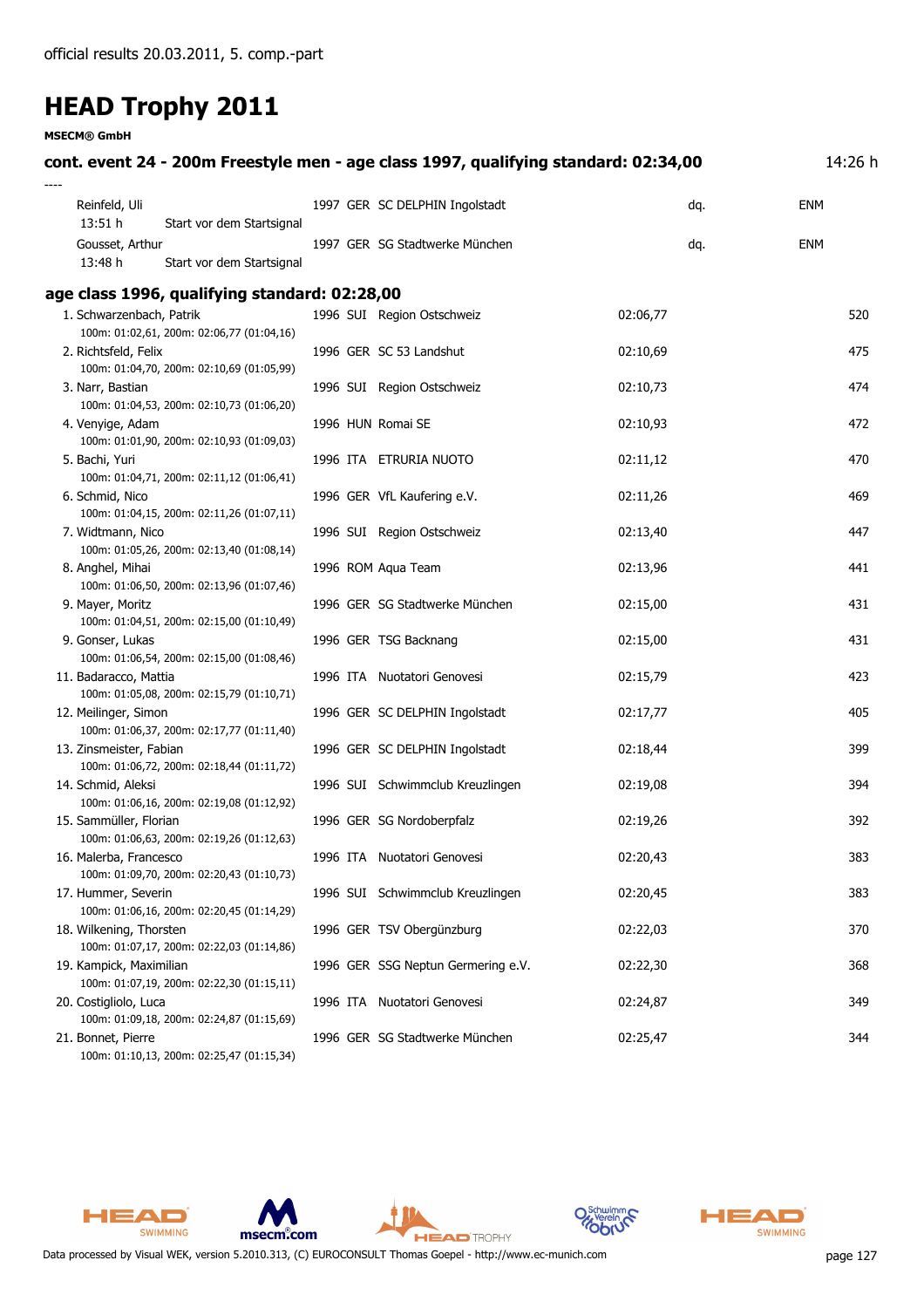| cont. event 24 - 200m Freestyle men - age class 1996, qualifying standard: 02:28,00 |                                            |          |            | 14:26 h |
|-------------------------------------------------------------------------------------|--------------------------------------------|----------|------------|---------|
| 22. Halm, Jakob<br>100m: 01:10,13, 200m: 02:26,08 (01:15,95)                        | 1996 GER WSV Bad Tölz                      | 02:26,08 |            | 340     |
| 23. Bürger, Jakub<br>100m: 01:12,39, 200m: 02:27,83 (01:15,44)                      | 1996 GER SC Wfr. München                   | 02:27,83 |            | 328     |
| 24. Herdeg, Daniel<br>100m: 01:12,88, 200m: 02:29,32 (01:16,44)                     | 1996 GER SC Wfr. München                   | 02:29,32 | <b>ENM</b> | 318     |
| 25. Czerweny, Franz<br>100m: 01:16,30, 200m: 02:34,18 (01:17,88)                    | 1996 GER WSV Bad Tölz                      | 02:34,18 | <b>ENM</b> | 289     |
| 26. Rudo, Norman<br>100m: 01:15,70, 200m: 02:46,47 (01:30,77)                       | 1996 GER TSV Haar                          | 02:46,47 | <b>ENM</b> | 230     |
| Covizzi, Luca                                                                       | 1996 ITA Nuotatori Genovesi                | d.n.s.   | <b>ENM</b> |         |
| Waldmeier, Oliver                                                                   | 1996 SUI Region Ostschweiz                 | d.n.s.   | <b>ENM</b> |         |
| Dönmez, Alper-Sedat                                                                 | 1996 GER SG Stadtwerke München             | d.n.s.   | <b>ENM</b> |         |
| withdrawn.                                                                          |                                            |          |            |         |
| Kilzer, Robert                                                                      | 1996 GER SG Stadtwerke München             | d.n.s.   | <b>ENM</b> |         |
| withdrawn.                                                                          |                                            |          |            |         |
| age class 1995, qualifying standard: 02:25,00                                       |                                            |          |            |         |
| 1. Edlich, Thomas                                                                   | 1995 GER SG Stadtwerke München             | 02:03,66 |            | 561     |
| 100m: 01:01,24, 200m: 02:03,66 (01:02,42)                                           |                                            |          |            |         |
| 2. Soos, Adrian                                                                     | 1995 SLO PK Olimpija                       | 02:07,19 |            | 515     |
| 100m: 01:03,42, 200m: 02:07,19 (01:03,77)                                           |                                            |          |            |         |
| 3. Hagn, Gero                                                                       | 1995 GER SSG Neptun Germering e.V.         | 02:11,13 |            | 470     |
| 100m: 01:02,23, 200m: 02:11,13 (01:08,90)                                           |                                            |          |            |         |
| 4. Brühlmann, Leo<br>100m: 01:03,59, 200m: 02:11,23 (01:07,64)                      | 1995 SUI Region Ostschweiz                 | 02:11,23 |            | 469     |
| 5. Nowosad, Max                                                                     | 1995 GER SG Stadtwerke München             | 02:12,36 |            | 457     |
| 100m: 01:04,15, 200m: 02:12,36 (01:08,21)                                           |                                            |          |            |         |
| 6. Horvath, Jeffrey                                                                 | 1995 GER TSV 1862 Grafenau                 | 02:17,59 |            | 407     |
| 100m: 01:05,26, 200m: 02:17,59 (01:12,33)                                           |                                            |          |            |         |
| 7. Müller, Alexander                                                                | 1995 SUI Startgemeinschaft Berner Oberland | 02:21,09 |            | 377     |
| 100m: 01:08,19, 200m: 02:21,09 (01:12,90)                                           |                                            |          |            |         |
| 8. Wittmann, Sebastian<br>100m: 01:09,17, 200m: 02:21,89 (01:12,72)                 | 1995 GER SC DELPHIN Ingolstadt             | 02:21,89 |            | 371     |
| 9. Nagel, Fabio                                                                     | 1995 SUI Schwimmclub Kreuzlingen           | 02:22,00 |            | 370     |
| 100m: 01:07,03, 200m: 02:22,00 (01:14,97)                                           |                                            |          |            |         |
| 10. Seefried, Felix                                                                 | 1995 GER TSV 1862 Grafenau                 | 02:22,37 |            | 367     |
| 100m: 01:09,03, 200m: 02:22,37 (01:13,34)                                           |                                            |          |            |         |
| 11. Rieder, Jan                                                                     | 1995 SUI Startgemeinschaft Berner Oberland | 02:26,61 | <b>ENM</b> | 336     |
| 100m: 01:09,82, 200m: 02:26,61 (01:16,79)                                           |                                            |          |            |         |
| 12. Hollinger, Silvan<br>100m: 01:13,63, 200m: 02:33,04 (01:19,41)                  | 1995 SUI Schwimm-Club Wittenbach           | 02:33,04 | <b>ENM</b> | 296     |
| Friederici, Niklas                                                                  | 1995 SUI Region Ostschweiz                 | d.n.s.   | <b>ENM</b> |         |
| Cerrai, Michele                                                                     | 1995 ITA ETRURIA NUOTO                     | d.n.s.   | <b>ENM</b> |         |











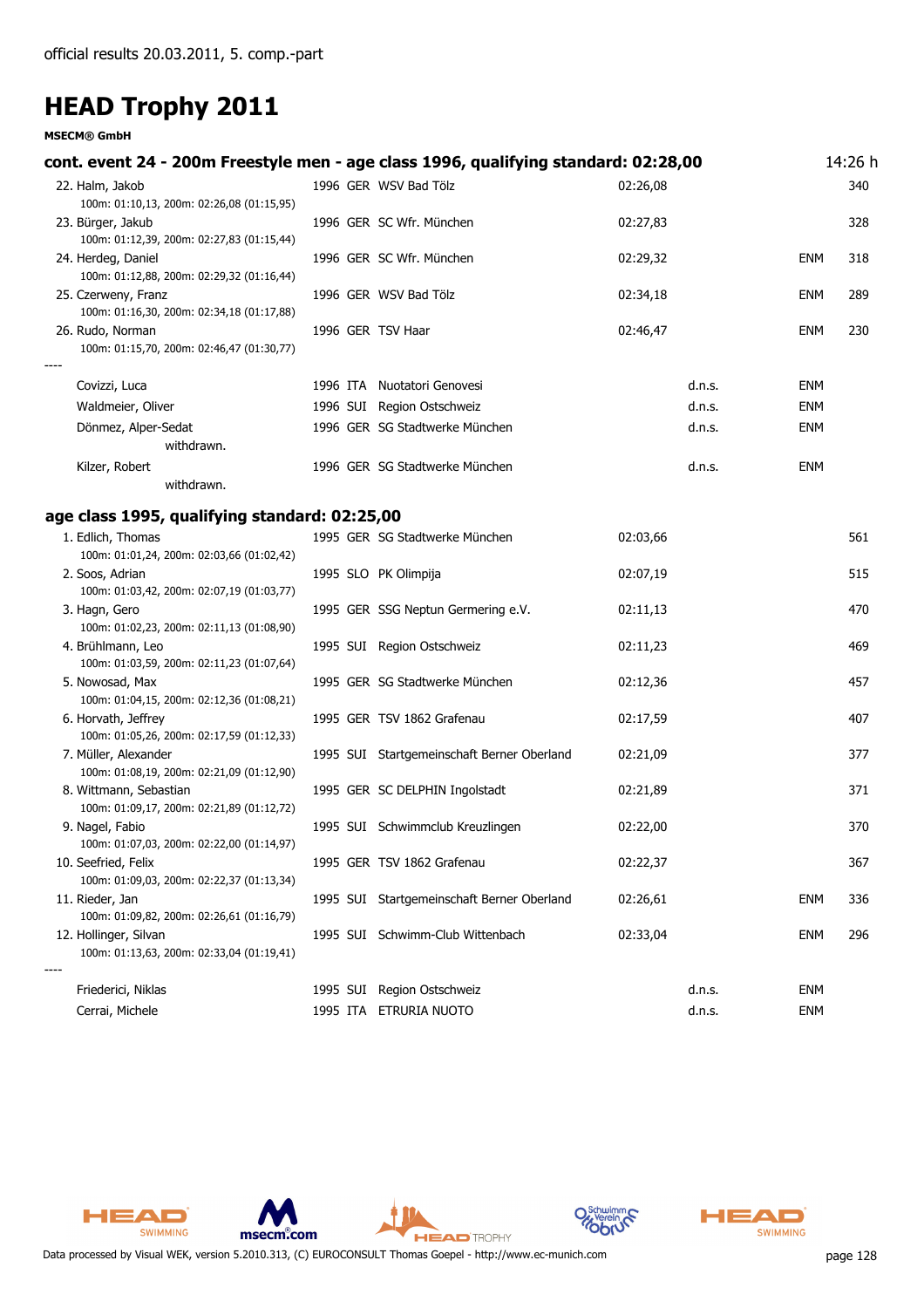#### **MSECM® GmbH**

| cont. event 24 - 200m Freestyle men - age class 1994, qualifying standard: 02:22,00 |                                            |          |            | 14:27 h |
|-------------------------------------------------------------------------------------|--------------------------------------------|----------|------------|---------|
| age class 1994, qualifying standard: 02:22,00                                       |                                            |          |            |         |
| 1. Elbl, Laszlo<br>100m: 00:59,27, 200m: 01:59,20 (00:59,93)                        | 1994 GER SG Stadtwerke München             | 01:59,20 |            | 626     |
| 2. Meyer, Felix<br>100m: 01:00,72, 200m: 02:03,66 (01:02,94)                        | 1994 GER SC Wfr. München                   | 02:03,66 |            | 561     |
| 3. Schöne, Lukas<br>100m: 01:00,89, 200m: 02:05,24 (01:04,35)                       | 1994 GER TSV 1860 Rosenheim                | 02:05,24 |            | 540     |
| 4. Schläpfer, Pascal<br>100m: 01:01,56, 200m: 02:10,28 (01:08,72)                   | 1994 SUI Region Ostschweiz                 | 02:10,28 |            | 479     |
| 5. Schmalzreich, Tim<br>100m: 01:02,97, 200m: 02:11,44 (01:08,47)                   | 1994 GER SG Nordoberpfalz                  | 02:11,44 |            | 467     |
| 6. Theodoropoulus, Andreas<br>100m: 01:04,26, 200m: 02:13,10 (01:08,84)             | 1994 GRE Swimming Club Ilion               | 02:13,10 |            | 450     |
| 7. Gradl, Andreas<br>100m: 01:03,13, 200m: 02:14,26 (01:11,13)                      | 1994 GER SG Nordoberpfalz                  | 02:14,26 |            | 438     |
| 8. Lauterbach, Hansi<br>100m: 01:06,00, 200m: 02:17,21 (01:11,21)                   | 1994 GER SG Nordoberpfalz                  | 02:17,21 |            | 410     |
| 9. Kuznetsov, Maksim<br>100m: 01:05,82, 200m: 02:17,75 (01:11,93)                   | 1994 RUS Extreme fitness athletics         | 02:17,75 |            | 405     |
| 10. Kuznetsov, Kirill<br>100m: 01:06,09, 200m: 02:18,46 (01:12,37)                  | 1994 RUS Extreme fitness athletics         | 02:18,46 |            | 399     |
| 11. Sieber, Dario<br>100m: 01:08,61, 200m: 02:22,02 (01:13,41)                      | 1994 SUI Region Ostschweiz                 | 02:22,02 | <b>ENM</b> | 370     |
| 12. Kink, Kilian<br>100m: 01:07,83, 200m: 02:23,68 (01:15,85)                       | 1994 GER SV 77 Neufahrn                    | 02:23,68 | <b>ENM</b> | 357     |
| 13. Tzagkarakis, Georgios<br>100m: 01:10,13, 200m: 02:24,49 (01:14,36)              | 1994 GRE Swimming Club Ilion               | 02:24,49 | <b>ENM</b> | 351     |
| age class 1992 / 1993, qualifying standard: 02:20,00                                |                                            |          |            |         |
| 1. Straubinger, Florian<br>100m: 00:58,85, 200m: 01:58,57 (00:59,72)                | 1993 GER SG Stadtwerke München             | 01:58,57 |            | 636     |
| 2. Büttner, Tim<br>100m: 01:00,71, 200m: 02:02,86 (01:02,15)                        | 1993 GER TSV Hohenbrunn-Riemerling         | 02:02,86 |            | 572     |
| 3. Meier, Christoph<br>100m: 00:59,96, 200m: 02:04,14 (01:04,18)                    | 1993 SUI Region Ostschweiz                 | 02:04,14 |            | 554     |
| 4. Wetzel, Tobias<br>100m: 00:59,81, 200m: 02:04,42 (01:04,61)                      | 1993 GER SSG Neptun Germering e.V.         | 02:04,42 |            | 550     |
| 5. Bretschneider, Robert<br>100m: 01:01,18, 200m: 02:06,24 (01:05,06)               | 1992 GER TSV Mindelheim                    | 02:06,24 |            | 527     |
| 6. Hakios, Stephan<br>100m: 01:02,42, 200m: 02:07,01 (01:04,59)                     | 1992 SUI Region Ostschweiz                 | 02:07,01 |            | 517     |
| 7. Liegl, Ferdinand Johannes<br>100m: 01:01,94, 200m: 02:07,79 (01:05,85)           | 1993 GER SG Stadtwerke München             | 02:07,79 |            | 508     |
| 8. Schnegg, Pascal<br>100m: 01:01,02, 200m: 02:07,88 (01:06,86)                     | 1993 SUI Startgemeinschaft Berner Oberland | 02:07,88 |            | 507     |
| 9. Peukert, Carsten<br>100m: 01:01,21, 200m: 02:08,68 (01:07,47)                    | 1992 SUI Schwimmclub Kreuzlingen           | 02:08,68 |            | 498     |
| 10. Straßl, Tobias                                                                  | 1992 GER SC Wfr. München                   | 02:10,63 |            | 476     |

100m: 01:03,12, 200m: 02:10,63 (01:07,51)







**HEAD** TROPHY



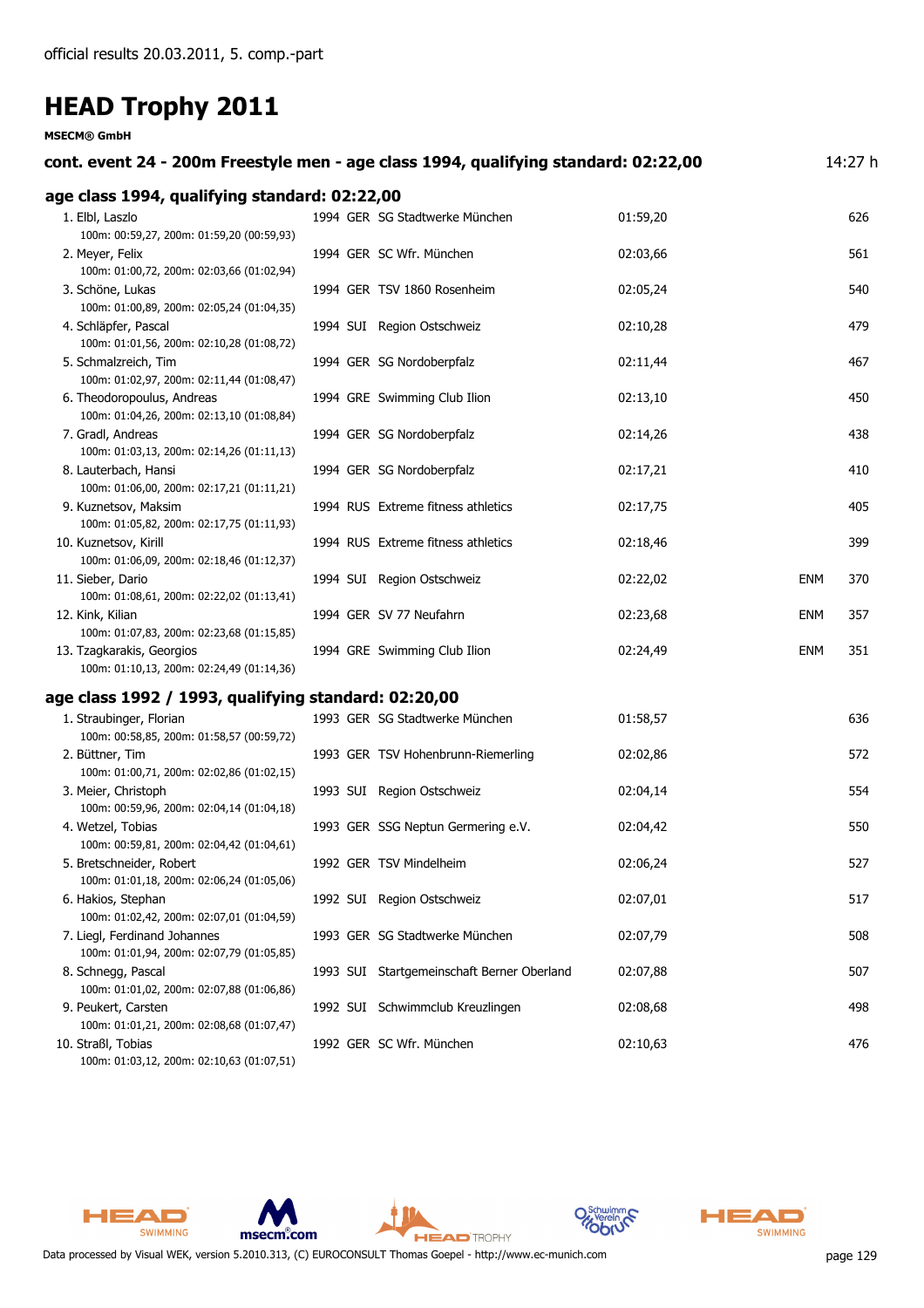#### **MSECM® GmbH**

| cont. event 24 - 200m Freestyle men - age class 1992 / 1993, qualifying standard:<br>02:20,00 |                                            |          |            | 14:27 h |
|-----------------------------------------------------------------------------------------------|--------------------------------------------|----------|------------|---------|
| 11. Sedlmair, Stefan<br>100m: 01:03,71, 200m: 02:12,20 (01:08,49)                             | 1993 GER TSV 1860 Rosenheim                | 02:12,20 |            | 459     |
| 12. Plumez, Jerome<br>100m: 01:02,31, 200m: 02:13,44 (01:11,13)                               | 1992 SUI Startgemeinschaft Berner Oberland | 02:13,44 |            | 446     |
| 13. Gygax, Sandro<br>100m: 01:04,45, 200m: 02:13,99 (01:09,54)                                | 1993 SUI Startgemeinschaft Berner Oberland | 02:13,99 |            | 441     |
| 14. Brigadoi, Lorenzo<br>100m: 01:03,64, 200m: 02:14,37 (01:10,73)                            | 1993 ITA A.S.D. Dolomitica Nuoto C.T.T.    | 02:14,37 |            | 437     |
| 15. Diethelm, Joel<br>100m: 01:07,42, 200m: 02:21,47 (01:14,05)                               | 1993 SUI Schwimm-Club Wittenbach           | 02:21,47 | <b>ENM</b> | 374     |
| 16. Risoli, Jacopo<br>100m: 01:13,56, 200m: 02:33,43 (01:19,87)                               | 1992 ITA ETRURIA NUOTO                     | 02:33,43 | <b>ENM</b> | 293     |
| age class 1991 and older, qualifying standard: 02:18,00                                       |                                            |          |            |         |
| 1. Hanusch, Markus<br>100m: 00:57,85, 200m: 01:56,57 (00:58,72)                               | 1987 GER SG Stadtwerke München             | 01:56,57 |            | 669     |
| 2. Aor, Bruno<br>100m: 01:00,80, 200m: 02:05,00 (01:04,20)                                    | 1991 ITA A.S.D. Dolomitica Nuoto C.T.T.    | 02:05,00 |            | 543     |
| 3. Pavan, Tommaso<br>100m: 01:01,95, 200m: 02:06,34 (01:04,39)                                | 1991 ITA A.S.D. Dolomitica Nuoto C.T.T.    | 02:06,34 |            | 526     |
| 4. Alhcebaev, Sergey<br>100m: 01:01,62, 200m: 02:07,61 (01:05,99)                             | 1983 RUS Extreme fitness athletics         | 02:07,61 |            | 510     |
| 5. Mambuca, Andrea<br>100m: 01:02,29, 200m: 02:08,03 (01:05,74)                               | 1991 ITA A.S.D. Dolomitica Nuoto C.T.T.    | 02:08,03 |            | 505     |
| 6. Rieder, Reto<br>100m: 01:01,10, 200m: 02:09,66 (01:08,56)                                  | 1991 SUI Startgemeinschaft Berner Oberland | 02:09,66 |            | 486     |
| 7. Pertile, Thomas<br>100m: 01:04,53, 200m: 02:11,83 (01:07,30)                               | 1988 ITA ETRURIA NUOTO                     | 02:11,83 |            | 463     |
| 8. Bortone, Luigi<br>100m: 01:05,72, 200m: 02:13,92 (01:08,20)                                | 1991 ITA ETRURIA NUOTO                     | 02:13,92 |            | 441     |
| 9. Ossmann, Daniel<br>100m: 01:03,98, 200m: 02:14,53 (01:10,55)                               | 1982 GER SG Stadtwerke München             | 02:14,53 |            | 435     |
| 10. Müller, Pascal<br>100m: 01:06,60, 200m: 02:21,38 (01:14,78)                               | 1989 SUI Startgemeinschaft Berner Oberland | 02:21,38 | <b>ENM</b> | 375     |
| Pederzolli, Andrea                                                                            | 1990 ITA A.S.D. Dolomitica Nuoto C.T.T.    | d.n.s.   | <b>ENM</b> |         |

#### **event 25 - 200m Individual medley women**

| MR.             | 09.03.2008           | Wenk, Alexandra         | <b>GER</b>                     | 02:22.44 | Munich (GER) |     |
|-----------------|----------------------|-------------------------|--------------------------------|----------|--------------|-----|
|                 | age class 2001       |                         |                                |          |              |     |
|                 | 1. Gadea, Claudia    | 2001 ROM Agua Team      |                                | 03:00,90 |              | 339 |
|                 | 2. Schäfer, Annika   | 2001 GER SV Lohhof e.V. |                                | 03:11,54 |              | 285 |
| 3. Titze, Julia |                      | 2001 GER SV Lohhof e.V. |                                | 03:19,95 |              | 251 |
|                 | 4. Dani, Veronika    | 2001 HUN Romai SE       |                                | 03:21,06 |              | 246 |
| 5. Buzea, Ana   |                      | 2001 ROM Agua Team      |                                | 03:26,90 |              | 226 |
|                 | 6. Weckwerth, Sophia |                         | 2001 GER SG Stadtwerke München | 03:39,67 |              | 189 |
|                 |                      |                         |                                |          |              |     |





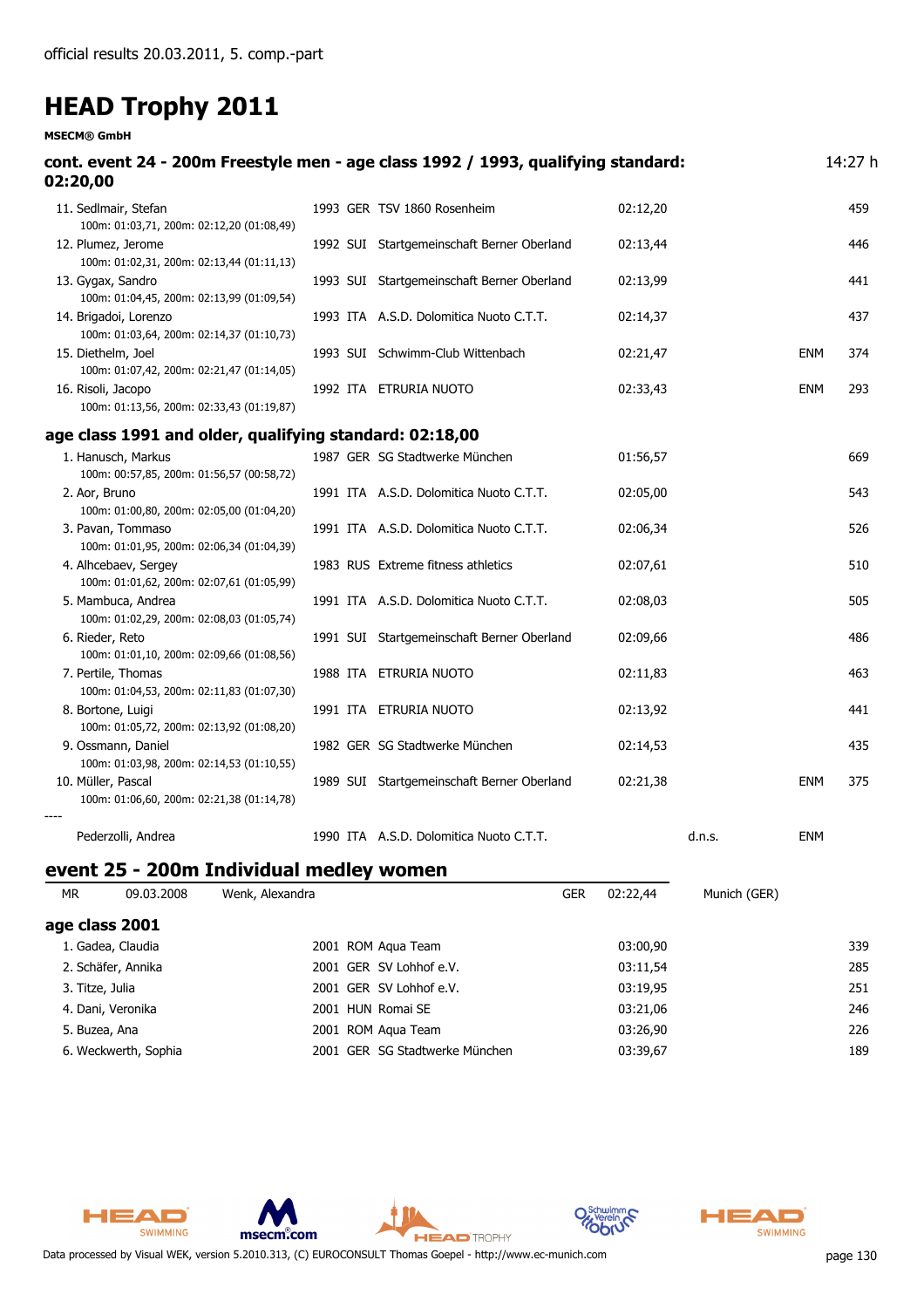**MSECM® GmbH**

**cont. event 25 - 200m Individual medley women - age class 2001** 15:20 h 7. Barner, Lilly 2001 GER SC Wfr. München 03:56,27 152 8. Kosinov, Nathalie 2001 GER Team Buron Kaufbeuren 03:56,65 151 9. Leitinger, Michaela **2001 SUI Schwimm Club Flös** 04:02,06 04:02,06 141 *----* Stan, Denisa 2001 Aqua Team ENM ROM dq. *14:35 h Bei der 100m-Wende nicht in Rückenlage angeschlagen* Stanca, Maria 2001 Aqua Team ENM ROM dq. *14:30 h Bei der 100m-Wende nicht in Rückenlage angeschlagen ----* Blazevic, Lucija 2001 SUI Schwimm-Club Wittenbach d.n.s. ENM **age class 2000** 1. Vas, Luca 2000 HUN Kiskunhalasi Uszo es Gyogyuszo Egyesület 02:48,42 420 2. Lakatos, Krisztina 2000 HUN Kiskunhalasi Uszo es Gyogyuszo Egyesület 02:50,39 405 3. Westermann, Greta 2000 GER SV Dachau 1925 03:05,95 312 4. Schneider, Eileen 2000 GER Schwimmgemeinschaft Fürth 03:07,80 303 5. Kothny, Victoria 2000 GER SV Dachau 1925 03:07,92 302 6. Koutas, Laura 2000 GER SC Wfr. München 03:08,28 300 7. Magyar, Anna 2000 HUN Romai SE 03:11,86 284 8. Wurst, Isabel 2000 GER TSV Haar 03:16,00 266 9. Wenig, Amelie 2000 GER WSV Bad Tölz 2000 GER WSV Bad Tölz 264 10. Feringa, Natalia 2000 SUI Schwimm Club Flös 03:16,95 262 11. Alt, Jennifer 2000 GER SV 77 Neufahrn 2003 33,84 191 **age class 1999** 1. Slezak, Vivien 1999 HUN Kiskunhalasi Uszo es Gyogyuszo Egyesület 02:36,52 523 2. Matyasovszky, Dalma 1999 HUN Europ Tec Zalaviz Zalaegerszegi Uszo Klub 02:41,06 480 3. Vasko, Dorottya 1999 HUN Szombathelyi Vizmu SC 02:43,34 460 4. Cosack, Isabel 1999 GER VfL Kaufering e.V. 02:46,47 435 5. Stoica, Elena 1999 ROM Aqua Team 1999 ROM Aqua Team 1999 ROM Aqua Team 1999 ROM Aqua Team 1999 ROM Aqua Team 6. Chaffee, Josephine 1999 GER SC 53 Landshut 02:49,75 410 7. Dombos, Ann-Kathrin 1999 GER TSG Backnang 1997 02:52,21 393 8. Stoican, Ana 1999 ROM Agua Team 1999 ROM Agua Team 1999 ROM Agua Team 1999 ROM Agua Team 1999 ROM Agua Team 9. Ruf, Sarah 1999 GER SV Lohhof e.V. 02:54,56 377 10. Senti, Saskia 1999 LIE Schwimmclub Unterland Eschen 02:57,34 359 11. Czerny, Katharina 1999 GER SC DELPHIN Ingolstadt 02:57,50 358 12. Lenhard, Denise 1999 GER TSV 1860 Rosenheim 02:57,60 358 13. Müller, Eva Maria 1999 SUI Schwimmclub Kreuzlingen 03:03,48 325 14. Henkel, Lea 1999 GER TSV Mindelheim 03:06,54 309 15. Lortz, Caroline 1999 GER SV Lohhof e.V. 03:10,16 291 16. Riefler, Alina 1999 GER Team Buron Kaufbeuren 03:10,49 290 17. Hanselmann, Jennifer 1999 SUI Schwimm Club Flös 1999 SUI Schwimm Club Flös 1991 287 18. Nagel, Sarah 1999 GER SC Wfr. München 03:11,29 286



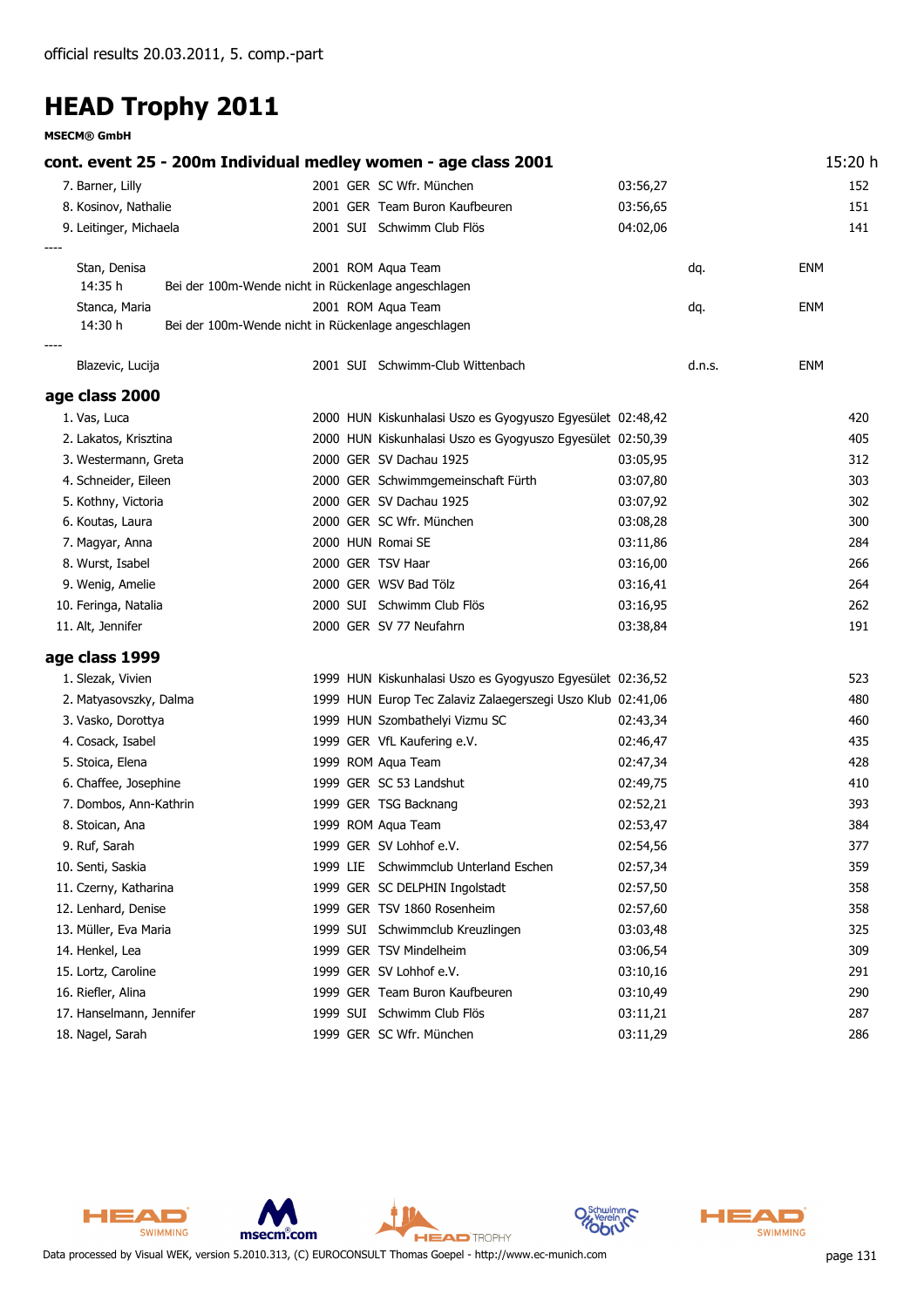**MSECM® GmbH**

| cont. event 25 - 200m Individual medley women - age class 1999 |  |                                                                                        |          |        |            |
|----------------------------------------------------------------|--|----------------------------------------------------------------------------------------|----------|--------|------------|
| 19. Epp, Salome                                                |  | 1999 SUI Schwimm Club Flös                                                             | 03:33,25 |        | 207        |
| 20. Marti, Vanessa                                             |  | 1999 SUI Schwimm-Club Wittenbach                                                       | 03:35,33 |        | 201        |
| age class 1998                                                 |  |                                                                                        |          |        |            |
| 1. Schäfer, Miriam Carola                                      |  | 1998 GER SG Stadtwerke München                                                         | 02:33,54 |        | 554        |
| 2. Dudar, Kata                                                 |  | 1998 HUN Europ Tec Zalaviz Zalaegerszegi Uszo Klub 02:41,34                            |          |        | 478        |
| 3. Schenk, Johanna                                             |  | 1998 GER TSG Backnang                                                                  | 02:41,63 |        | 475        |
| 4. Balbach, Samira                                             |  | 1998 GER SG Stadtwerke München                                                         | 02:46,23 |        | 437        |
| 5. D hondt, Debora                                             |  | 1998 SUI Region Ostschweiz                                                             | 02:46,56 |        | 434        |
| 6. Cotinghiu, Iulia                                            |  | 1998 ROM Aqua Team                                                                     | 02:48,14 |        | 422        |
| 7. Titze, Caroline                                             |  | 1998 GER SV Lohhof e.V.                                                                | 02:48,41 |        | 420        |
| 8. Wenig, Leonie                                               |  | 1998 GER WSV Bad Tölz                                                                  | 02:54,31 |        | 379        |
| 9. Preissegger, Eileen                                         |  | 1998 AUT TS Dornbirn Schwimmen                                                         | 02:55,53 |        | 371        |
| 10. Grüter, Lara                                               |  | 1998 SUI Schwimmclub Kreuzlingen                                                       | 02:59,30 |        | 348        |
| 11. Ingorgia, Chiara                                           |  | 1998 ITA ETRURIA NUOTO                                                                 | 03:01,09 |        | 338        |
| 12. Blazevic, Marija                                           |  | 1998 SUI Schwimm-Club Wittenbach                                                       | 03:05,41 |        | 314        |
| 13. Pilloni, Claudia                                           |  | 1998 GER SG Stadtwerke München                                                         | 03:06,33 |        | 310        |
| 14. Städler, Esther                                            |  | 1998 SUI Schwimmklub Widnau                                                            | 03:14,79 |        | 271        |
| 15. Neumayr, Sarah                                             |  | 1998 GER Team Buron Kaufbeuren                                                         | 03:16,41 |        | 264        |
| 16. Barel, Marie                                               |  | 1998 GER SC Wfr. München                                                               | 03:21,99 |        | 243        |
| Rhein, Katharina<br>14:50 h                                    |  | 1998 GER Team Buron Kaufbeuren<br>Nach der 150m-Wende in falscher Schwimmlage begonnen |          | dq.    | <b>ENM</b> |
| Juhasz, Adel                                                   |  | 1998 HUN Kiskunhalasi Uszo es Gyogyuszo Egyesület                                      |          | d.n.s. | <b>ENM</b> |
| Wurst, Milena                                                  |  | 1998 GER TSV Haar                                                                      |          | d.n.s. | <b>ENM</b> |
| age class 1997                                                 |  |                                                                                        |          |        |            |
| 1. Schlegel, Melina                                            |  | 1997 GER SG Stadtwerke München                                                         | 02:30,72 |        | 586        |
| 2. Neumann, Robin Marian                                       |  | 1997 GER SG Stadtwerke München                                                         | 02:34,66 |        | 542        |
| 3. Büchel, Jasmin                                              |  | 1997 SUI Region Ostschweiz                                                             | 02:38,38 |        | 505        |
| 4. Stoffel, Svenja                                             |  | 1997 SUI Region Ostschweiz                                                             | 02:40,20 |        | 488        |
| 5. Gartmann, Alexandra                                         |  | 1997 SUI Region Ostschweiz                                                             | 02:46,92 |        | 431        |
| 6. Zehra, Alina                                                |  | 1997 ROM Aqua Team                                                                     | 02:46,93 |        | 431        |
| 7. Szabados, Flora                                             |  | 1997 HUN Europ Tec Zalaviz Zalaegerszegi Uszo Klub 02:47,98                            |          |        | 423        |
| 8. Hollinger, Nina                                             |  | 1997 SUI Region Ostschweiz                                                             | 02:48,06 |        | 422        |
| 9. Spreng, Katharina Maria                                     |  | 1997 GER SC DELPHIN Ingolstadt                                                         | 02:48,14 |        | 422        |
| 10. Ulbrich, Sabrina                                           |  | 1997 GER SC 53 Landshut                                                                | 02:49,78 |        | 410        |
| 11. Fourkioti, Maria                                           |  | 1997 GER SSG Neptun Germering e.V.                                                     | 02:52,69 |        | 389        |
| 12. Schneider, Jacqueline                                      |  | 1997 GER Schwimmgemeinschaft Fürth                                                     | 02:55,56 |        | 371        |
| 13. Vetsch, Tamara                                             |  | 1997 LIE Schwimmclub Aquarius Triesen                                                  | 02:56,42 |        | 365        |
| 14. Wiedemann, Michelle                                        |  | 1997 GER TSV Mindelheim                                                                | 02:57,78 |        | 357        |
| 15. Bräu, Valentina                                            |  | 1997 GER SC DELPHIN Ingolstadt                                                         | 03:04,44 |        | 319        |

HEAD SWIMMING msecm.com **HEAD** TROPHY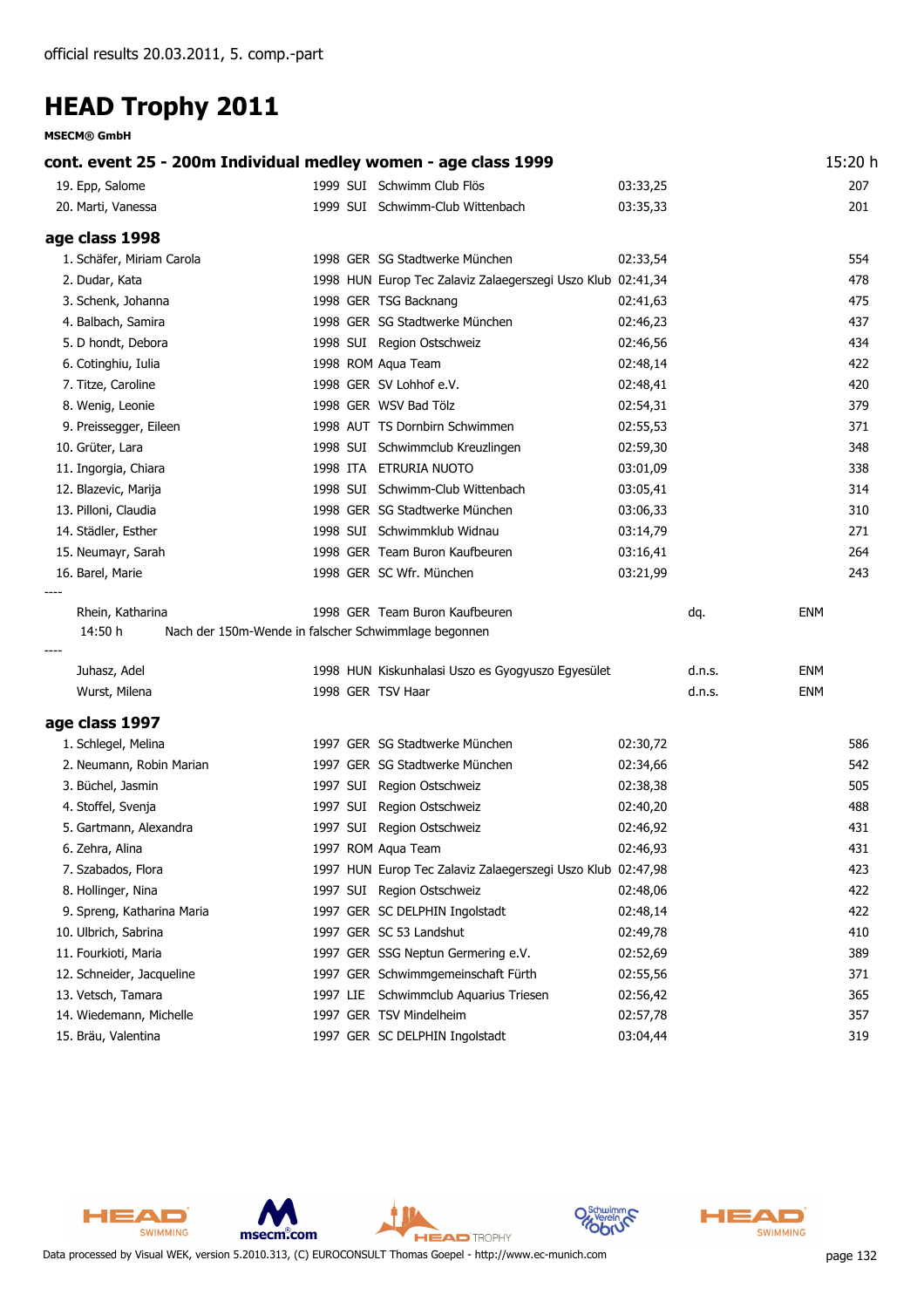**MSECM® GmbH**

**cont. event 25 - 200m Individual medley women - age class 1997** 15:20 h 16. Kreuz, Louisa 1997 GER TSV Haar 03:07,20 306 17. Lill, Tamara 1997 GER Team Buron Kaufbeuren 03:09,42 295 *----*

Vetter, Carolin **1997 GER TSG Backnang** Communication and the set of the Senate of the Senate of the Senate of the Senate of the Senate of the Senate of the Senate of the Senate of the Senate of the Senate of the Senate of

#### **event 26 - 200m Individual medley men**

| <b>MR</b> |                         | 09.03.2008 | Papp, Márk                                     |  | <b>HUN</b>                                        | 02:18,07 | Munich (GER) |            |     |
|-----------|-------------------------|------------|------------------------------------------------|--|---------------------------------------------------|----------|--------------|------------|-----|
|           | age class 2001          |            |                                                |  |                                                   |          |              |            |     |
|           | 1. Marinica, Rares      |            |                                                |  | 2001 ROM Aqua Team                                | 03:10,75 |              |            | 214 |
|           | 2. Lienhart, Oliver     |            |                                                |  | 2001 GER TSV 1862 Friedberg                       | 03:21,54 |              |            | 181 |
|           | 3. Marti, Christian     |            |                                                |  | 2001 SUI Schwimm-Club Wittenbach                  | 03:22,53 |              |            | 178 |
|           | 4. Vorbach, Johannes    |            |                                                |  | 2001 GER Team Buron Kaufbeuren                    | 03:35,86 |              |            | 147 |
|           | 5. Gubanov, Michael     |            |                                                |  | 2001 GER SC Wfr. München                          | 03:46,95 |              |            | 127 |
|           | 6. Siebenmann, Noel     |            |                                                |  | 2001 SUI Schwimm-Club Wittenbach                  | 03:49,78 |              |            | 122 |
|           | 7. Müller, Tobias       |            |                                                |  | 2001 SUI Schwimm-Club Wittenbach                  | 04:00,22 |              |            | 107 |
|           |                         |            |                                                |  |                                                   |          |              |            |     |
|           | Ionescu, Mihnea         |            |                                                |  | 2001 ROM Agua Team                                |          | dq.          | <b>ENM</b> |     |
|           | 15:44 h                 |            | Teilstrecke Rücken nicht in Rückenlage beendet |  |                                                   |          |              |            |     |
|           | age class 2000          |            |                                                |  |                                                   |          |              |            |     |
|           | 1. Varjasi, Peter       |            |                                                |  | 2000 HUN Szombathelyi Vizmu SC                    | 02:42,54 |              |            | 345 |
|           | 2. Molnar, Marcell      |            |                                                |  | 2000 HUN Szombathelyi Vizmu SC                    | 02:49,09 |              |            | 307 |
|           | 3. Wenk, Sebastian      |            |                                                |  | 2000 GER SG Stadtwerke München                    | 03:02,48 |              |            | 244 |
|           | 4. Könczöl, Janos       |            |                                                |  | 2000 HUN Romai SE                                 | 03:02,71 |              |            | 243 |
|           | 5. Nagy, Andras         |            |                                                |  | 2000 HUN Kiskunhalasi Uszo es Gyogyuszo Egyesület | 03:03,04 |              |            | 242 |
|           | 6. Fischer, Jannik      |            |                                                |  | 2000 GER TSV Mindelheim                           | 03:07,70 |              |            | 224 |
|           | 7. Richter, Christopher |            |                                                |  | 2000 GER SC Wfr. München                          | 03:20,04 |              |            | 185 |
|           | 8. Zmenko, Denis        |            |                                                |  | 2000 GER Team Buron Kaufbeuren                    | 03:23,43 |              |            | 176 |
|           | 9. Siegesmund, Marvin   |            |                                                |  | 2000 GER SC DELPHIN Ingolstadt                    | 03:23,59 |              |            | 176 |
|           | 10. Kertesz, Kevin      |            |                                                |  | 2000 GER SC DELPHIN Ingolstadt                    | 03:26,78 |              |            | 168 |
|           | 11. Gubanov, Alexander  |            |                                                |  | 2000 GER SC Wfr. München                          | 03:27,27 |              |            | 166 |

12. Petat, Julien 2000 GER SG Stadtwerke München 03:30,81 158 13. Bander, Anton 2000 GER SC Wfr. München 03:34,32 150 14. Pfannes, Felix 2000 GER SV 77 Neufahrn 03:37,54 144 15. Schillig, Ciro 2000 SUI Schwimm-Club Wittenbach 03:52,12 118

Serban, Bogdan 2000 Aqua Team ENM ROM dq. *15:16 h Teilstrecke Rücken nicht in Rückenlage beendet*

#### **age class 1999**

*----*

| 1. Barta, Marton      | 1999 HUN Szombathelyi Vizmu SC | 02:36,95 | 384 |
|-----------------------|--------------------------------|----------|-----|
| 2. Fabriczius, Laszlo | 1999 HUN Szombathelyi Vizmu SC | 02:39.16 | 368 |
| 3. Serban, Mihai      | 1999 ROM Agua Team             | 02:45.49 | 327 |

**HEAD** TROPHY





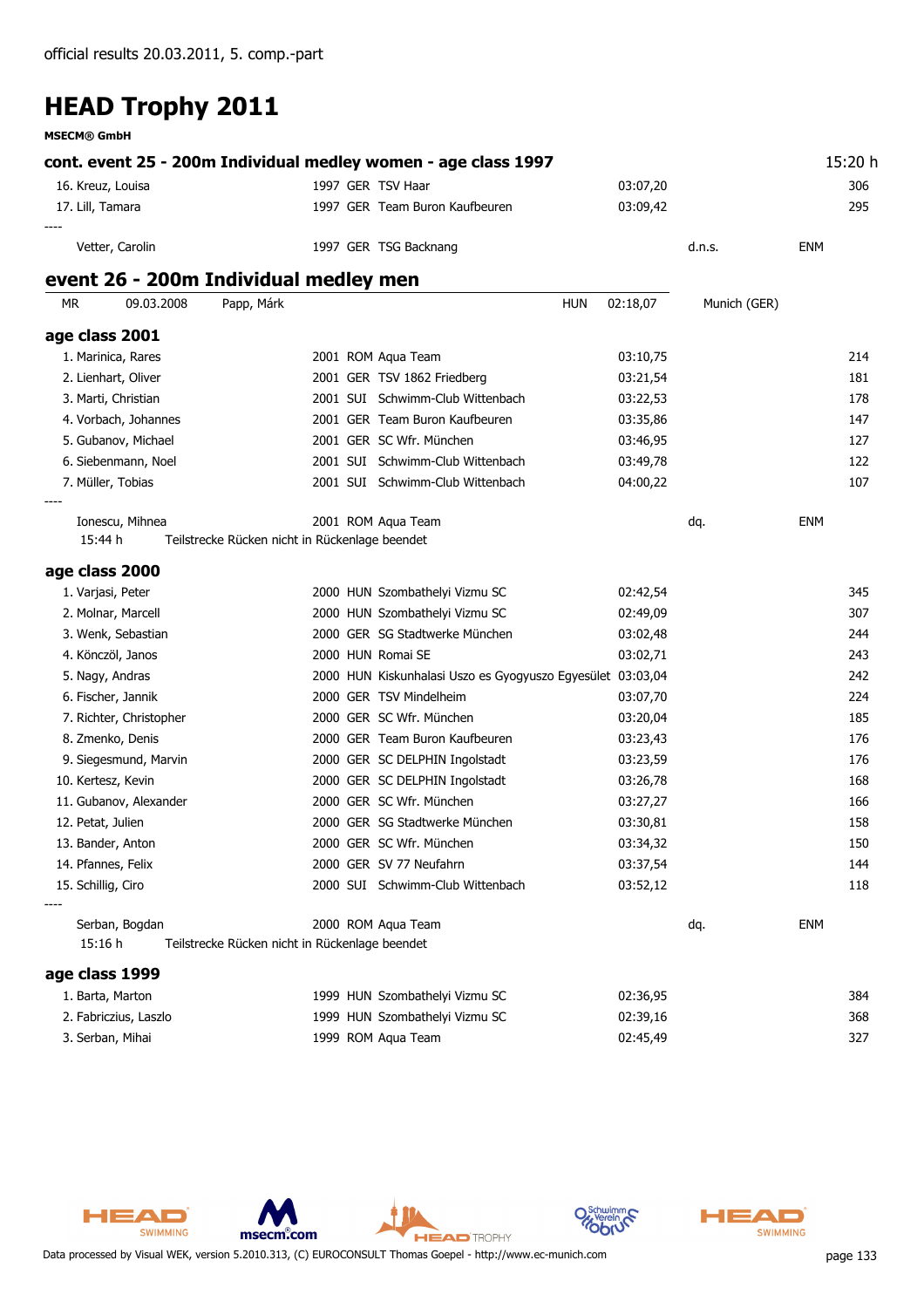| cont. event 26 - 200m Individual medley men - age class 1999 |                                    |          |            |  |
|--------------------------------------------------------------|------------------------------------|----------|------------|--|
| 4. Bonea, Sabin                                              | 1999 ROM Aqua Team                 | 02:48,12 | 312        |  |
| 5. Radu, Ionut                                               | 1999 ROM Aqua Team                 | 02:50,33 | 300        |  |
| 6. Csongor, Fekete                                           | 1999 HUN Celldömölki VVSE          | 02:50,41 | 300        |  |
| 7. Nemeth, Balint                                            | 1999 HUN Szombathelyi Vizmu SC     | 02:55,93 | 272        |  |
| 8. Meilinger, Lukas                                          | 1999 GER SC DELPHIN Ingolstadt     | 02:56,90 | 268        |  |
| 9. Orth, Wolfgang                                            | 1999 GER Team Buron Kaufbeuren     | 02:57,48 | 265        |  |
| 10. Rein, Andreas                                            | 1999 GER SC DELPHIN Ingolstadt     | 02:59,04 | 258        |  |
| 11. Weisheit, Marc                                           | 1999 GER SC Wfr. München           | 03:07,42 | 225        |  |
| 12. Toscan, Fabio                                            | 1999 SUI Schwimm-Club Wittenbach   | 03:14,85 | 200        |  |
| 13. Barts, Lukas                                             | 1999 SUI Schwimm-Club Wittenbach   | 03:16,22 | 196        |  |
| 14. Bürger, Jan                                              | 1999 GER SC Wfr. München           | 03:17,91 | 191        |  |
| 15. Jaworeck, Alexander                                      | 1999 GER SV 77 Neufahrn            | 03:26,07 | 169        |  |
| 15. Czerweny, Maximilian                                     | 1999 GER WSV Bad Tölz              | 03:26,07 | 169        |  |
| 17. Laszyca, Patryk                                          | 1999 GER SG Stadtwerke München     | 03:27,54 | 166        |  |
| 18. Drexl, Simon                                             | 1999 GER SC Wfr. München           | 03:31,70 | 156        |  |
| Grundheber, Lars                                             | 1999 GER SC DELPHIN Ingolstadt     | d.n.s.   | ENM        |  |
| Rudolf, Dominic                                              | 1999 SUI Schwimm Club Flös         | d.n.s.   | <b>ENM</b> |  |
| Schillling, Felix                                            | 1999 SUI Schwimm Club Flös         | d.n.s.   | <b>ENM</b> |  |
| age class 1998                                               |                                    |          |            |  |
| 1. Slanschek, Marvin                                         | 1998 SUI Region Ostschweiz         | 02:29,35 | 445        |  |
| 2. Puchmayr, Dominic                                         | 1998 GER VfL Kaufering e.V.        | 02:30,32 | 437        |  |
| 3. Schmid, Marc                                              | 1998 GER VfL Kaufering e.V.        | 02:36,08 | 390        |  |
| 4. Boccato, Fabio                                            | 1998 SUI Schwimm-Club Wittenbach   | 02:40,04 | 362        |  |
| 5. Rudolf, Fabian                                            | 1998 SUI Region Ostschweiz         | 02:40,90 | 356        |  |
| 6. Schmid, Toni                                              | 1998 GER SG Ergolding-Landau       | 02:45,83 | 325        |  |
| 7. Schlatter, Timothy                                        | 1998 SUI Region Ostschweiz         | 02:46,93 | 319        |  |
| 8. Peter, Vass                                               | 1998 HUN Celldömölki VVSE          | 02:48,16 | 312        |  |
| 9. Wölflick, Quentin                                         | 1998 GER SC DELPHIN Ingolstadt     | 02:49,73 | 303        |  |
| 10. Henschel, Eric Florian                                   | 1998 GER TSV Hohenbrunn-Riemerling | 02:55,60 | 274        |  |
| 11. Herdeg, Tobias                                           | 1998 GER SC Wfr. München           | 02:58,85 | 259        |  |
| 12. Fischer, Fabian                                          | 1998 GER TSV Mindelheim            | 03:04,49 | 236        |  |
| 13. Manser, Raffael                                          | 1998 SUI Schwimm-Club Wittenbach   | 03:04,57 | 236        |  |
| 14. Kothny, Korbinian                                        | 1998 GER SV Dachau 1925            | 03:05,85 | 231        |  |
| 15. Siegesmund, Joshua                                       | 1998 GER SC DELPHIN Ingolstadt     | 03:08,94 | 220        |  |
| 16. Trommer, Julian                                          | 1998 GER Team Buron Kaufbeuren     | 03:09,28 | 219        |  |
| 17. Grundwürmer, Luca                                        | 1998 GER TV 1864 Altötting         | 03:25,60 | 170        |  |
| age class 1997                                               |                                    |          |            |  |
| 1. Kuhn, Valentin                                            | 1997 GER SG Stadtwerke München     | 02:25,35 | 483        |  |
| 2. Joo, Adam                                                 | 1997 HUN Szombathelyi Vizmu SC     | 02:27,50 | 462        |  |
| 3. Zeilner, Laurin Gabriel                                   | 1997 GER SG Stadtwerke München     | 02:28,07 | 457        |  |





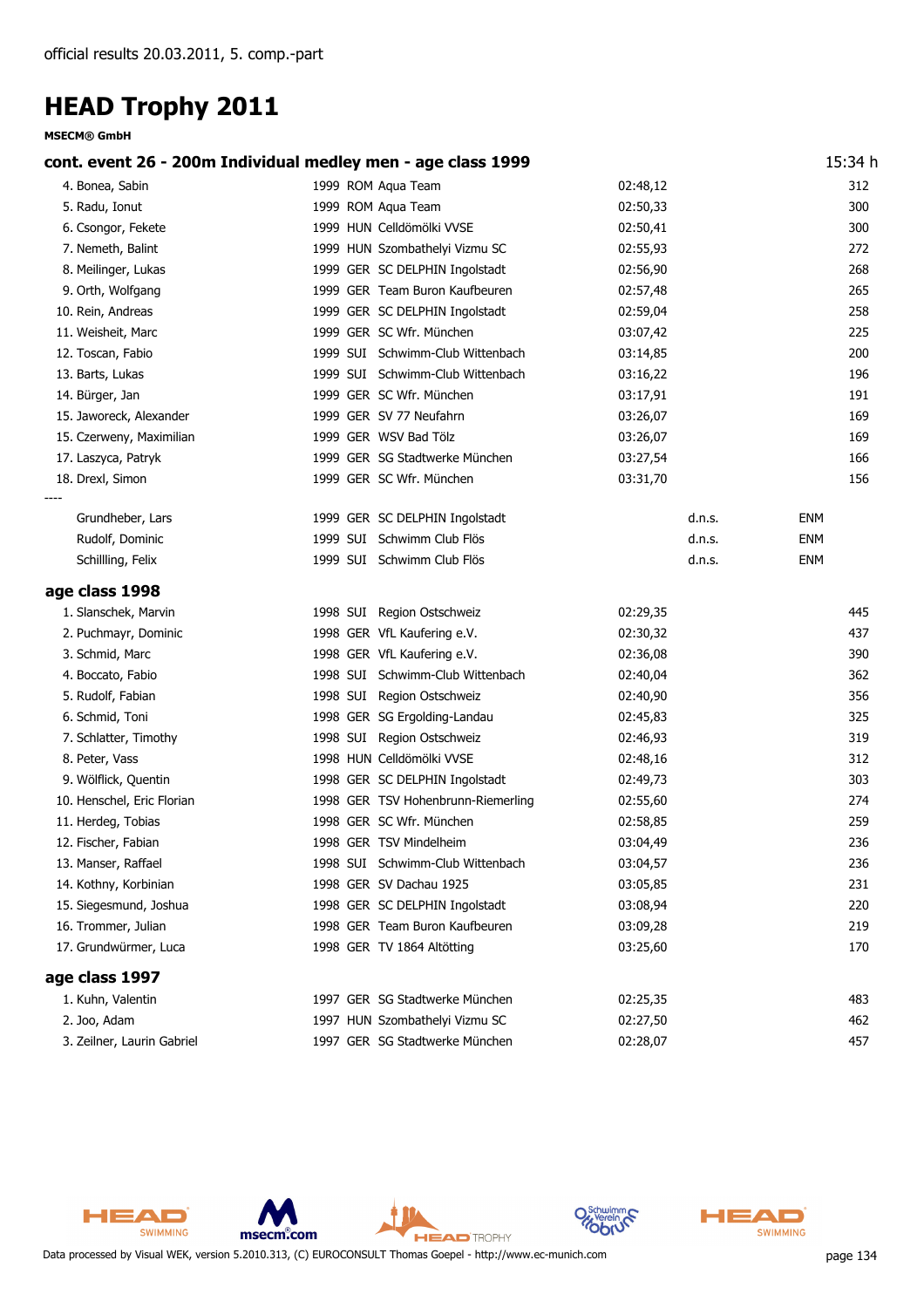#### **MSECM® GmbH**

#### **cont. event 26 - 200m Individual medley men - age class 1997** 15:34 h

|                    | 4. Nolte, Lars Henrik  |          |     | 1997 GER SG Stadtwerke München     | 02:32,22 | 421 |
|--------------------|------------------------|----------|-----|------------------------------------|----------|-----|
| 5. Schlachta, Tim  |                        |          |     | 1997 GER SG Stadtwerke München     | 02:33,05 | 414 |
|                    | 6. Multari, Lorenzo    | 1997 ITA |     | Nuotatori Genovesi                 | 02:33,64 | 409 |
|                    | 7. Feller, Sebastian   |          |     | 1997 GER SSG Neptun Germering e.V. | 02:36,51 | 387 |
|                    | 8. Krebs, Alexander    |          |     | 1997 GER SC 53 Landshut            | 02:36,67 | 386 |
| 9. Nowak, Olivier  |                        | 1997 SUI |     | Region Ostschweiz                  | 02:37,31 | 381 |
|                    | 10. Accardi, Dominic   | 1997 SUI |     | Schwimm Club Flös                  | 02:38,00 | 376 |
|                    | 11. Caturegli, Filippo | 1997 ITA |     | ETRURIA NUOTO                      | 02:38,12 | 375 |
| 12. Diepold, Simon |                        |          |     | 1997 GER SC DELPHIN Ingolstadt     | 02:44,23 | 335 |
| 13. Reinfeld, Uli  |                        |          |     | 1997 GER SC DELPHIN Ingolstadt     | 02:47,38 | 316 |
|                    | 14. Niccolai, Tommaso  | 1997 ITA |     | ETRURIA NUOTO                      | 02:48,14 | 312 |
|                    | 15. Hofbauer, Rafael   |          |     | 1997 GER WSV Bad Tölz              | 02:48,94 | 308 |
| 16. Ali, Ramzy     |                        |          |     | 1997 GER SSG Neptun Germering e.V. | 02:50,43 | 300 |
| 17. König, Florian |                        | 1997     | GER | <b>TSV Mindelheim</b>              | 02:55,03 | 277 |
| 18. Würth, Isaac   |                        | 1997 SUI |     | Schwimm-Club Wittenbach            | 03:00,95 | 250 |
|                    |                        |          |     |                                    |          |     |

#### *MR 28.03.2004 KLINAR, Anja SLO 04:56,74 Munich (GER)* **event 27 - 400m Individual medley women**

| open class, qualifying standard: 06:30,00 |                                                                                                                                                                |          |     |
|-------------------------------------------|----------------------------------------------------------------------------------------------------------------------------------------------------------------|----------|-----|
| 1. Rüger, Tina                            | 1994 GER SSV Nürnberg                                                                                                                                          | 04:59,61 | 727 |
|                                           | 100m: 01:07,75, 200m: 02:25,69 (01:17,94), 300m: 03:51,10 (01:25,41), 400m: 04:59,61 (01:08,51)                                                                |          |     |
| 2. Szekeres, Dorina                       | 1992 HUN Europ Tec Zalaviz Zalaegerszegi Uszo Klub 05:02,48<br>100m: 01:07,87, 200m: 02:22,52 (01:14,65), 300m: 03:52,51 (01:29,99), 400m: 05:02,48 (01:09,97) |          | 706 |
| 3. Baerens, Teresa                        | 1994 GER TSV Hohenbrunn-Riemerling<br>100m: 01:08,04, 200m: 02:27,93 (01:19,89), 300m: 03:56,52 (01:28,59), 400m: 05:09,93 (01:13,41)                          | 05:09,93 | 657 |
| 4. Szabados, Reka                         | 1996 HUN Europ Tec Zalaviz Zalaegerszegi Uszo Klub 05:11,39<br>100m: 01:10,37, 200m: 02:27,94 (01:17,57), 300m: 04:00,73 (01:32,79), 400m: 05:11,39 (01:10,66) |          | 647 |
| 5. Siebrecht, Emiliv                      | 1997 GER TSV Hohenbrunn-Riemerling<br>100m: 01:10,68, 200m: 02:29,75 (01:19,07), 300m: 04:01,62 (01:31,87), 400m: 05:12,64 (01:11,02)                          | 05:12.64 | 640 |
| 6. Hahn, Ines                             | 1991 GER TSV Hohenbrunn-Riemerling<br>100m: 01:10,44, 200m: 02:32,62 (01:22,18), 300m: 04:04,19 (01:31,57), 400m: 05:14,25 (01:10,06)                          | 05:14,25 | 630 |
| 7. Kalokyri, Efremia                      | 1991 GRE Swimming Club Ilion<br>100m: 01:11,68, 200m: 02:31,37 (01:19,69), 300m: 04:05,55 (01:34,18), 400m: 05:14,43 (01:08,88)                                | 05:14,43 | 629 |
| 8. Dorottya, Biro                         | 1993 HUN Celldömölki VVSE<br>100m: 01:08,90, 200m: 02:31,29 (01:22,39), 300m: 04:01,03 (01:29,74), 400m: 05:16,21 (01:15,18)                                   | 05:16,21 | 618 |
| 9. Schlegel, Melina                       | 1997 GER SG Stadtwerke München<br>100m: 01:15,13, 200m: 02:32,62 (01:17,49), 300m: 04:05,52 (01:32,90), 400m: 05:17,18 (01:11,66)                              | 05:17.18 | 613 |
| 10. Banzer, Theresa                       | 1996 SUI Region Ostschweiz<br>100m: 01:13,20, 200m: 02:37,16 (01:23,96), 300m: 04:07,20 (01:30,04), 400m: 05:18,89 (01:11,69)                                  | 05:18,89 | 603 |
| 11. Judit, Cseho                          | 1994 HUN Celldömölki VVSE<br>100m: 01:12,61, 200m: 02:40,40 (01:27,79), 300m: 04:06,23 (01:25,83), 400m: 05:21,33 (01:15,10)                                   | 05:21,33 | 589 |
| 12. Baerens, Antonia                      | 1997 GER TSV Hohenbrunn-Riemerling<br>100m: 01:13,56, 200m: 02:38,17 (01:24,61), 300m: 04:13,65 (01:35,48), 400m: 05:21,62 (01:07,97)                          | 05:21,62 | 588 |
| 13. Schlegel, Dajana                      | 1995 GER SG Stadtwerke München<br>100m: 01:16,71, 200m: 02:34,58 (01:17,87), 300m: 04:10,43 (01:35,85), 400m: 05:22,61 (01:12,18)                              | 05:22,61 | 582 |



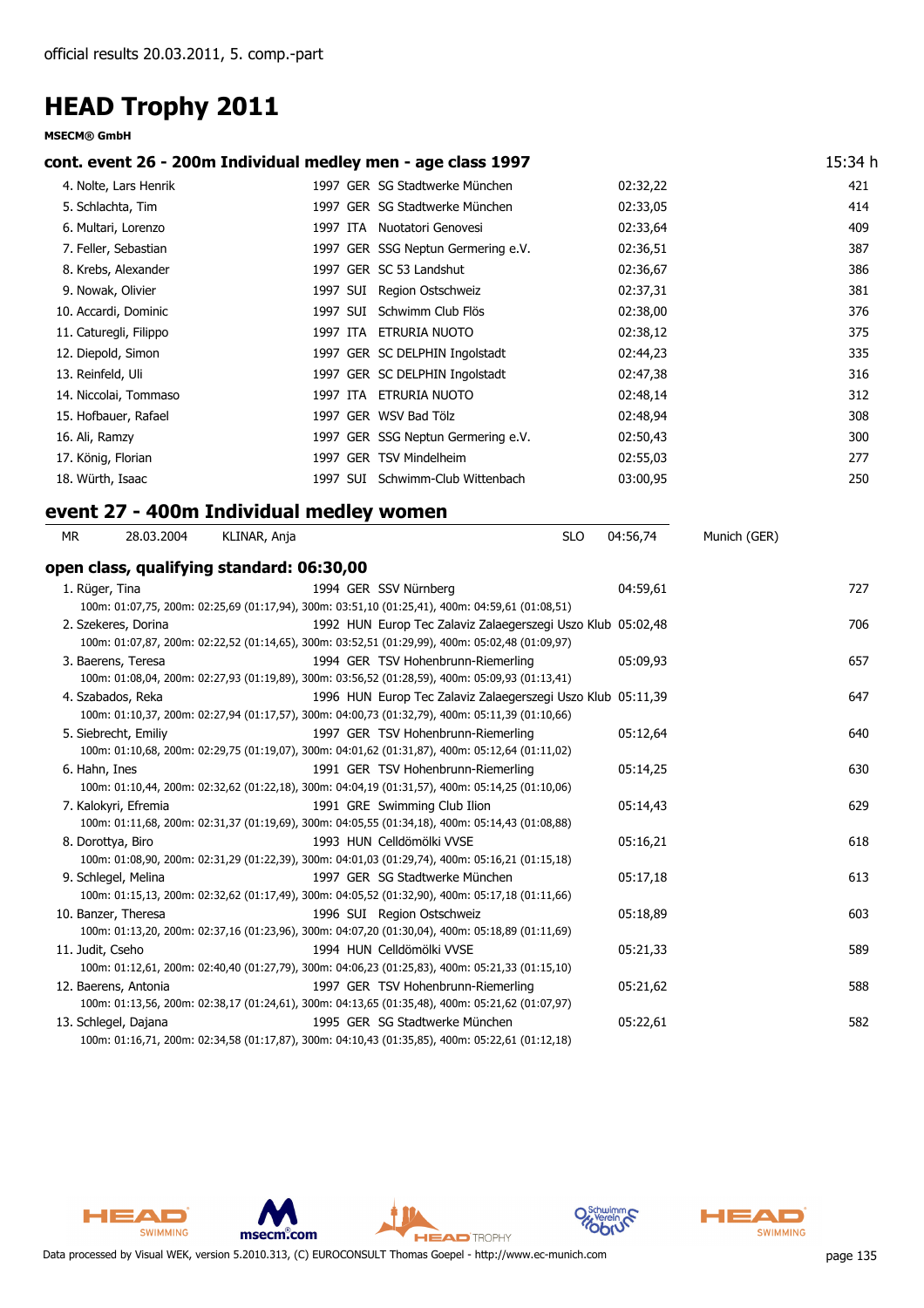| cont. event 27 - 400m Individual medley women - open class, qualifying standard:<br>06:30,00                                                                    |          | 16:01 h    |
|-----------------------------------------------------------------------------------------------------------------------------------------------------------------|----------|------------|
| 14. Fesl, Susanna<br>1994 GER TSV Hohenbrunn-Riemerling<br>100m: 01:14,83, 200m: 02:40,99 (01:26,16), 300m: 04:10,87 (01:29,88), 400m: 05:27,40 (01:16,53)      | 05:27,40 | 557        |
| 1993 SUI Region Ostschweiz<br>15. Hagmann, Corinne<br>100m: 01:14,93, 200m: 02:42,38 (01:27,45), 300m: 04:13,32 (01:30,94), 400m: 05:27,91 (01:14,59)           | 05:27,91 | 554        |
| 16. Breunig, Vanessa<br>1996 GER TSV Hohenbrunn-Riemerling<br>100m: 01:16,79, 200m: 02:38,35 (01:21,56), 300m: 04:17,74 (01:39,39), 400m: 05:29,32 (01:11,58)   | 05:29,32 | 547        |
| 17. Schäfer, Miriam Carola<br>1998 GER SG Stadtwerke München<br>100m: 01:17,23, 200m: 02:39,67 (01:22,44), 300m: 04:15,45 (01:35,78), 400m: 05:29,33 (01:13,88) | 05:29,33 | 547        |
| 18. Siebrecht, Lara<br>1997 GER TSV Hohenbrunn-Riemerling<br>100m: 01:17,69, 200m: 02:39,43 (01:21,74), 300m: 04:15,09 (01:35,66), 400m: 05:29,64 (01:14,55)    | 05:29,64 | 546        |
| 19. El-Sibay, Vivienne<br>1996 GER SG Stadtwerke München<br>100m: 01:13,01, 200m: 02:39,80 (01:26,79), 300m: 04:17,65 (01:37,85), 400m: 05:32,99 (01:15,34)     | 05:32,99 | 529        |
| 20. Klopfer, Karin<br>1995 GER TSV Hohenbrunn-Riemerling<br>100m: 01:15,24, 200m: 02:43,79 (01:28,55), 300m: 04:20,02 (01:36,23), 400m: 05:35,17 (01:15,15)     | 05:35,17 | 519        |
| 21. Buck, Alexa Clara<br>1997 GER TSV Hohenbrunn-Riemerling<br>100m: 01:16,93, 200m: 02:48,15 (01:31,22), 300m: 04:23,13 (01:34,98), 400m: 05:37,16 (01:14,03)  | 05:37,16 | 510        |
| 1996 GER SC DELPHIN Ingolstadt<br>22. Herle, Livia<br>100m: 01:20,38, 200m: 02:48,49 (01:28,11), 300m: 04:22,79 (01:34,30), 400m: 05:37,35 (01:14,56)           | 05:37,35 | 509        |
| 1994 GER SC DELPHIN Ingolstadt<br>23. Steger, Anika<br>100m: 01:16,11, 200m: 02:42,21 (01:26,10), 300m: 04:21,64 (01:39,43), 400m: 05:38,77 (01:17,13)          | 05:38,77 | 503        |
| 24. Rupprecht, Amelie<br>1996 GER SC DELPHIN Ingolstadt<br>100m: 01:21,94, 200m: 02:45,17 (01:23,23), 300m: 04:27,69 (01:42,52), 400m: 05:43,59 (01:15,90)      | 05:43,59 | 482        |
| 1995 GER Team Buron Kaufbeuren<br>25. Ottner, Sophie<br>100m: 01:18,90, 200m: 02:46,97 (01:28,07), 300m: 04:26,69 (01:39,72), 400m: 05:44,08 (01:17,39)         | 05:44,08 | 480        |
| 26. Soyer, Veronika<br>1997 GER TSV Hohenbrunn-Riemerling<br>100m: 01:23,21, 200m: 02:49,95 (01:26,74), 300m: 04:32,89 (01:42,94), 400m: 05:46,93 (01:14,04)    | 05:46,93 | 468        |
| 27. Froschmeir, Larissa<br>1993 GER SC DELPHIN Ingolstadt<br>100m: 01:23,30, 200m: 02:49,22 (01:25,92), 300m: 04:33,12 (01:43,90), 400m: 05:52,84 (01:19,72)    | 05:52,84 | 445        |
| 1995 GER TSV Hohenbrunn-Riemerling<br>28. Gehrmann, Fabienne<br>100m: 01:21,65, 200m: 02:53,70 (01:32,05), 300m: 04:35,86 (01:42,16), 400m: 05:56,30 (01:20,44) | 05:56,30 | 432        |
| 29. Engler, Katja<br>1994 SUI Schwimmklub Widnau<br>100m: 01:26,43, 200m: 03:00,88 (01:34,45), 300m: 04:44,28 (01:43,40), 400m: 06:06,26 (01:21,98)             | 06:06,26 | 398        |
| 30. Gunzl, Julia<br>1996 GER MTV 1862 Pfaffenhofen<br>100m: 01:28,73, 200m: 03:06,63 (01:37,90), 300m: 04:51,08 (01:44,45), 400m: 06:09,14 (01:18,06)           | 06:09,14 | 388        |
| 31. Wolf, Fabiana<br>1998 GER SC Prinz Eugen - München<br>100m: 01:25,77, 200m: 03:06,34 (01:40,57), 300m: 04:43,03 (01:36,69), 400m: 06:10,59 (01:27,56)       | 06:10,59 | 384        |
| 32. Dörries, Susanne<br>1990 GER Team Buron Kaufbeuren<br>100m: 01:29,50, 200m: 03:02,33 (01:32,83), 300m: 04:53,41 (01:51,08), 400m: 06:13,11 (01:19,70)       | 06:13,11 | 376        |
| 33. Scupin, Pauline<br>1996 GER Team Buron Kaufbeuren<br>100m: 01:25,75, 200m: 03:02,15 (01:36,40), 300m: 04:50,11 (01:47,96), 400m: 06:14,22 (01:24,11)        | 06:14,22 | 373        |
| 34. Achermann, Stephanie<br>1996 SUI Schwimmklub Widnau<br>100m: 01:28,02, 200m: 03:07,95 (01:39,93), 300m: 04:53,17 (01:45,22), 400m: 06:15,74 (01:22,57)      | 06:15,74 | 368        |
| 1993 SUI Region Ostschweiz<br>Hassler, Julia                                                                                                                    | d.n.s.   | <b>ENM</b> |